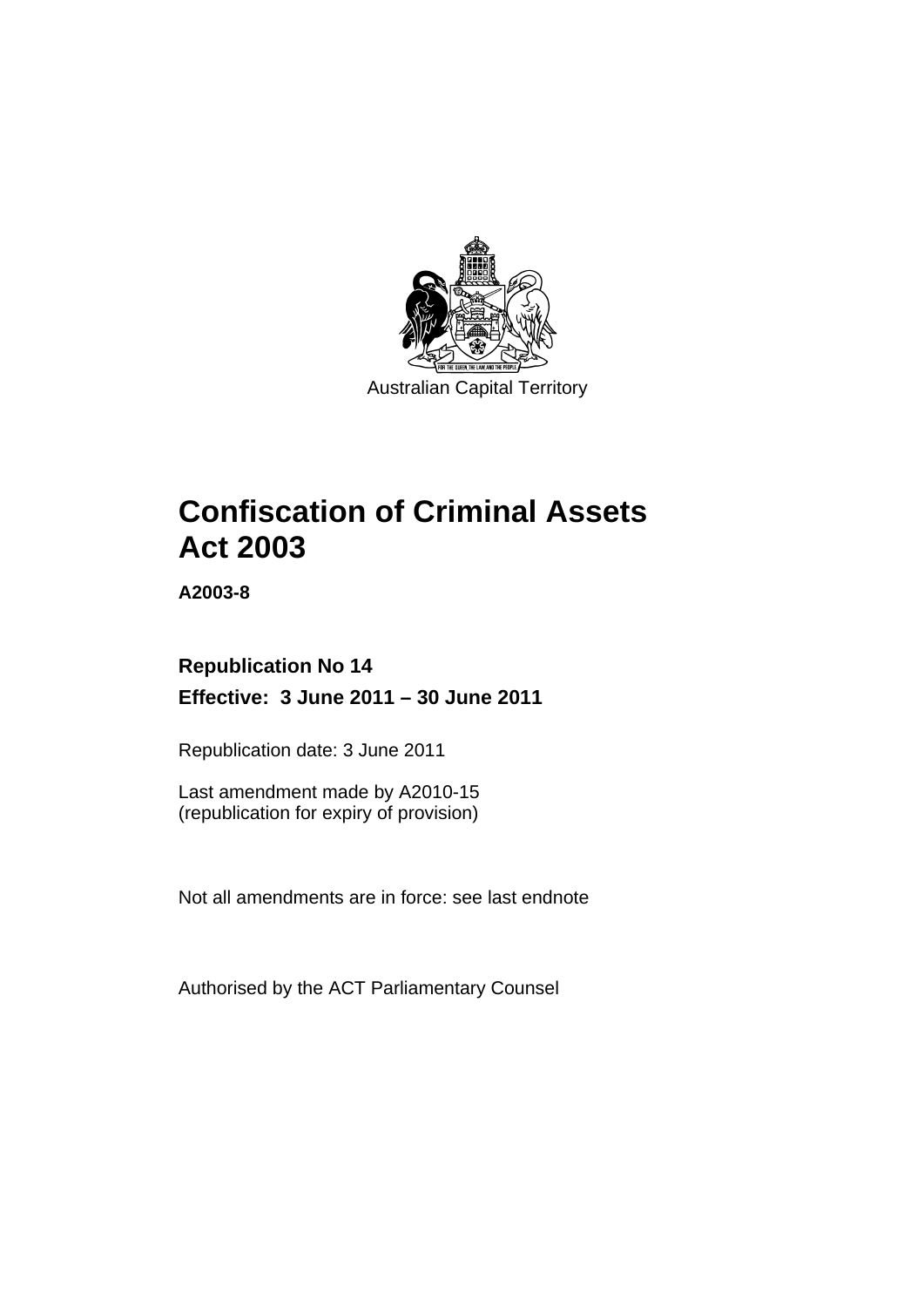## **About this republication**

#### **The republished law**

This is a republication of the *Confiscation of Criminal Assets Act 2003* (including any amendment made under the *Legislation Act 2001*, part 11.3 (Editorial changes)) as in force on 3 June 2011*.* It also includes any commencement, amendment, repeal or expiry affecting the republished law to 3 June 2011.

The legislation history and amendment history of the republished law are set out in endnotes 3 and 4.

#### **Kinds of republications**

The Parliamentary Counsel's Office prepares 2 kinds of republications of ACT laws (see the ACT legislation register at www.legislation.act.gov.au):

- authorised republications to which the *Legislation Act 2001* applies
- unauthorised republications.

The status of this republication appears on the bottom of each page.

#### **Editorial changes**

The *Legislation Act 2001, part 11.3* authorises the Parliamentary Counsel to make editorial amendments and other changes of a formal nature when preparing a law for republication. Editorial changes do not change the effect of the law, but have effect as if they had been made by an Act commencing on the republication date (see *Legislation Act 2001*, s 115 and s 117). The changes are made if the Parliamentary Counsel considers they are desirable to bring the law into line, or more closely into line, with current legislative drafting practice.

This republication includes amendments made under part 11.3 (see endnote 1).

#### **Uncommenced provisions and amendments**

If a provision of the republished law has not commenced or is affected by an uncommenced amendment, the symbol  $\mathbf{U}$  appears immediately before the provision heading. The text of the uncommenced provision  $\overline{or}$  amendment appears only in the last endnote.

#### **Modifications**

If a provision of the republished law is affected by a current modification, the symbol  $\mathbf{M}$ appears immediately before the provision heading. The text of the modifying provision appears in the endnotes. For the legal status of modifications, see *Legislation Act 2001*, section 95.

#### **Penalties**

At the republication date, the value of a penalty unit for an offence against this law is \$110 for an individual and \$550 for a corporation (see *Legislation Act 2001*, s 133).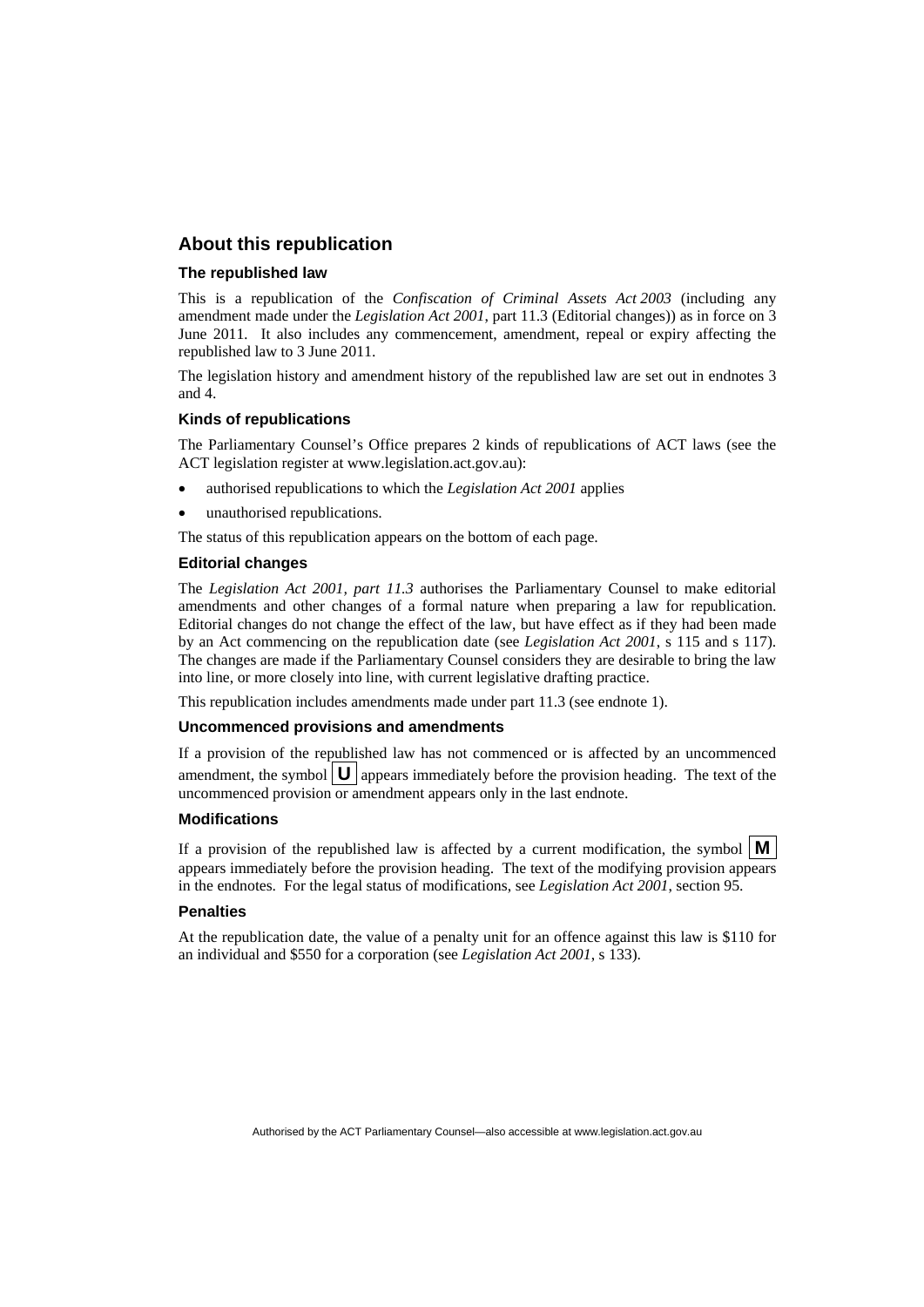

# **Confiscation of Criminal Assets Act 2003**

## **Contents**

| Part 1 | <b>Preliminary</b>                                    |                |
|--------|-------------------------------------------------------|----------------|
| 1      | Name of Act                                           | $\overline{2}$ |
| 3      | Purposes of Act                                       | 2              |
| 4      | Application of Act to property and dealings           | 3              |
| 5      | Application of Act to offences                        | 3              |
| 6      | Dictionary                                            | 3              |
| 7      | <b>Notes</b>                                          | 3              |
| 8      | Offences against Act—application of Criminal Code etc | 4              |
| Part 2 | <b>General overview of confiscation scheme</b>        |                |
| 9      | General overview                                      | 5              |

Page

| R14      | Confiscation of Criminal Assets Act 2003 | contents 1 |
|----------|------------------------------------------|------------|
| 03/06/11 | Effective: 03/06/11-30/06/11             |            |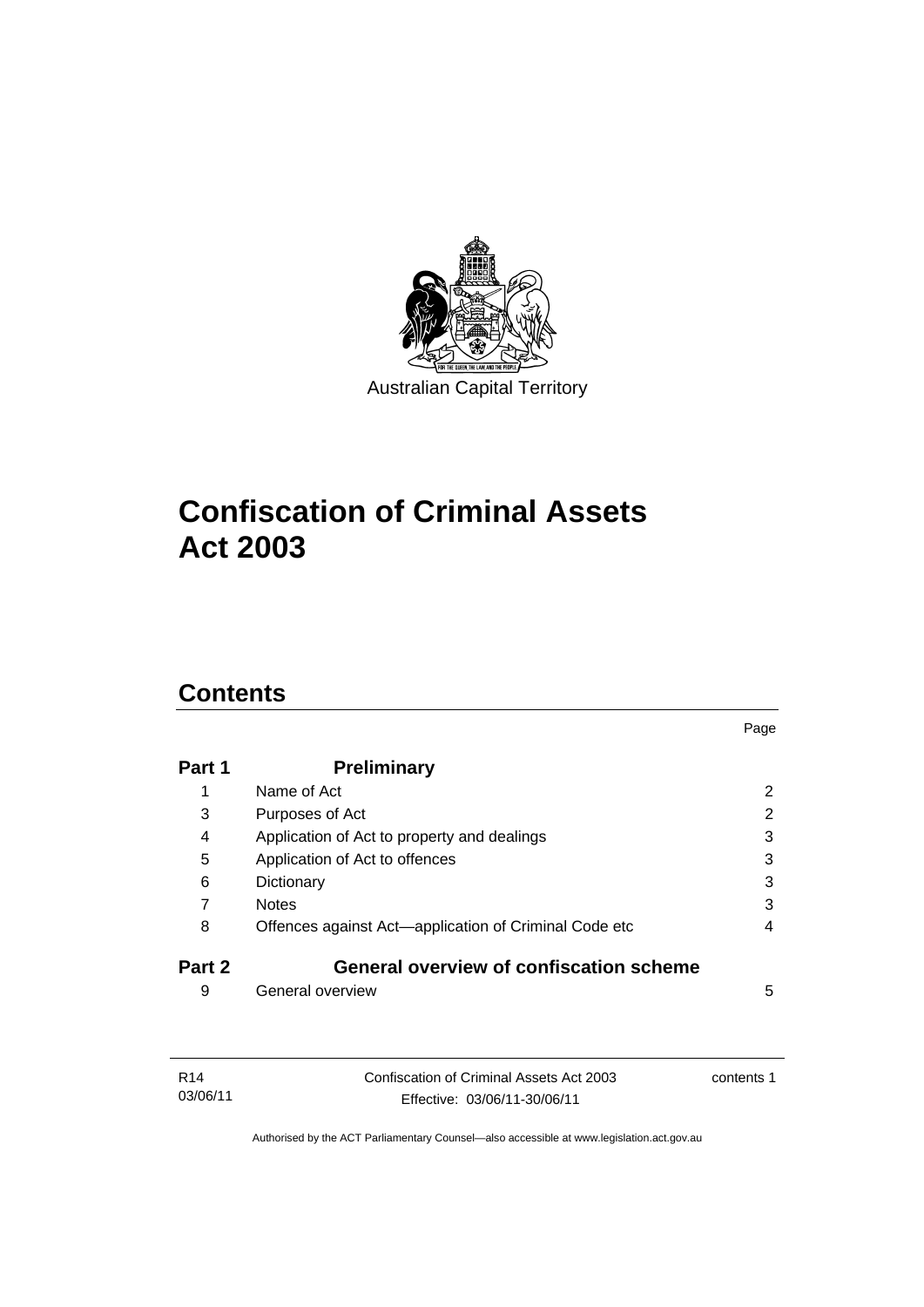#### **Contents**

|        |                                                               | Page |
|--------|---------------------------------------------------------------|------|
| Part 3 | Key concepts                                                  |      |
| 10     | What is tainted property                                      |      |
| 11     | What is unclaimed tainted property                            | 9    |
| 12     | Meaning of derived                                            | 10   |
| 13     | Meaning of <i>offence</i> and of particular kinds of offences | 11   |
| 14     | Meaning of effective control of property                      | 12   |
| 15     | Meaning of <i>convicted</i> and <i>quashed</i>                | 13   |
| 16     | When does someone abscond                                     | 14   |
| 17     | When is someone <i>cleared</i> of an offence                  | 15   |
| 18     | When a proceeding is <i>finalised</i>                         | 16   |
| Part 4 | Restraint of property                                         |      |

## contents 2 Confiscation of Criminal Assets Act 2003 Effective: 03/06/11-30/06/11 R14 03/06/11 **Part 4 Restraint of property Division 4.1 General** 19 Meaning of *restraining order* 18 20 Meaning of *artistic profits restraining order* 18 21 Meaning of *unclaimed tainted property restraining order* 18 22 Restraining orders—purposes 19 23 Contravening restraining orders 19 24 Setting aside dealings with restrained property 20 **Division 4.2 Making restraining orders** 25 Restraining orders over unclaimed tainted property—application 21 26 Restraining orders over other property—application 22 27 Restraining orders—time for making certain applications 23 28 Restraining orders over unclaimed tainted property—affidavit supporting application 24 29 Restraining orders over other property—affidavit supporting application 25 30 Restraining orders over unclaimed tainted property—making 27 31 Restraining orders over other property—making 28 32 Making of restraining orders—specific serious offence not required etc 30 33 Restraining orders—contents 31 34 Restraining orders—notice of making 33 35 Restraining order proceedings—restrictions on disclosure 33 36 Restraining orders—disclosure offences 34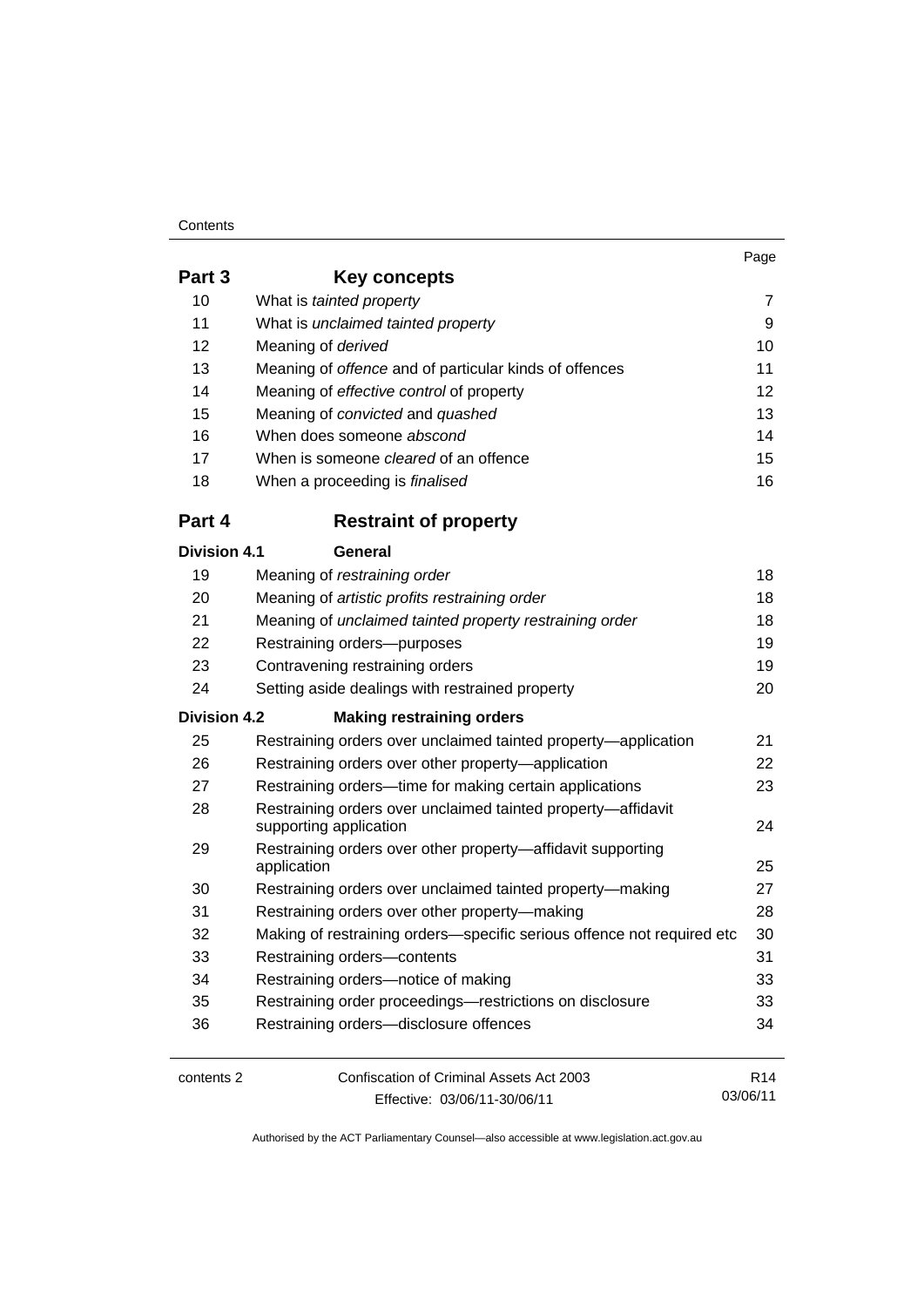| Contents |  |
|----------|--|
|----------|--|

|                             |                                                                                     | Page       |
|-----------------------------|-------------------------------------------------------------------------------------|------------|
| 37                          | Payment of living and business expenses from restrained property                    | 37         |
| 38                          | Payment of certain legal expenses from restrained property                          | 38         |
| 39                          | Additional orders about restraining orders and restrained property                  | 40         |
| 40                          | Contravention of additional orders under s 39                                       | 42         |
| <b>Division 4.3</b>         | <b>Duration of restraining orders</b>                                               |            |
| 41                          | Meaning of forfeiture or penalty application for div 4.3                            | 42         |
| 42                          | Restraining orders generally not time limited                                       | 42         |
| 43                          | Revocation or variation of restraining orders made without notice of<br>application | 43         |
| 44                          | Revocation or variation of restraining orders if security or undertakings<br>given  | 43         |
| 45                          | When restraining order over particular property ends                                | 44         |
| 46                          | When unclaimed tainted property restraining order ends                              | 45         |
| 47                          | When restraining order ends-ordinary offences                                       | 46         |
| 48                          | When restraining order ends-serious offences                                        | 49         |
| 49                          | Extension of time for restraining orders                                            | 51         |
| <b>Division 4.4</b>         | <b>Restraining orders-other matters</b>                                             |            |
| 50                          | Restraining orders—registration in statutory property registers                     | 53         |
| 51                          | Penalty orders—execution against restrained property                                | 54         |
| Part 5                      | <b>Forfeiture of property</b>                                                       |            |
| <b>Division 5.1</b>         | <b>Conviction forfeiture orders</b>                                                 |            |
| 52                          | Meaning of conviction forfeiture order                                              | 55         |
| 53                          | Conviction forfeiture orders-application                                            | 55         |
| 54                          | Conviction forfeiture orders-making                                                 | 55         |
| 55                          | Conviction forfeiture orders-forfeiture                                             | 56         |
| 56                          | When conviction forfeiture order ends                                               | 56         |
| <b>Division 5.2</b>         | Automatic forfeiture-conviction for serious offences                                |            |
| 57                          | Unclaimed tainted property restraining orders-<br>non-application of div 5.2        | 57         |
| 58                          | Automatic forfeiture of restrained property on conviction for serious<br>offences   | 57         |
| 59                          | Automatic forfeiture-court order declaring property automatically<br>forfeited      | 58         |
| R <sub>14</sub><br>03/06/11 | Confiscation of Criminal Assets Act 2003<br>Effective: 03/06/11-30/06/11            | contents 3 |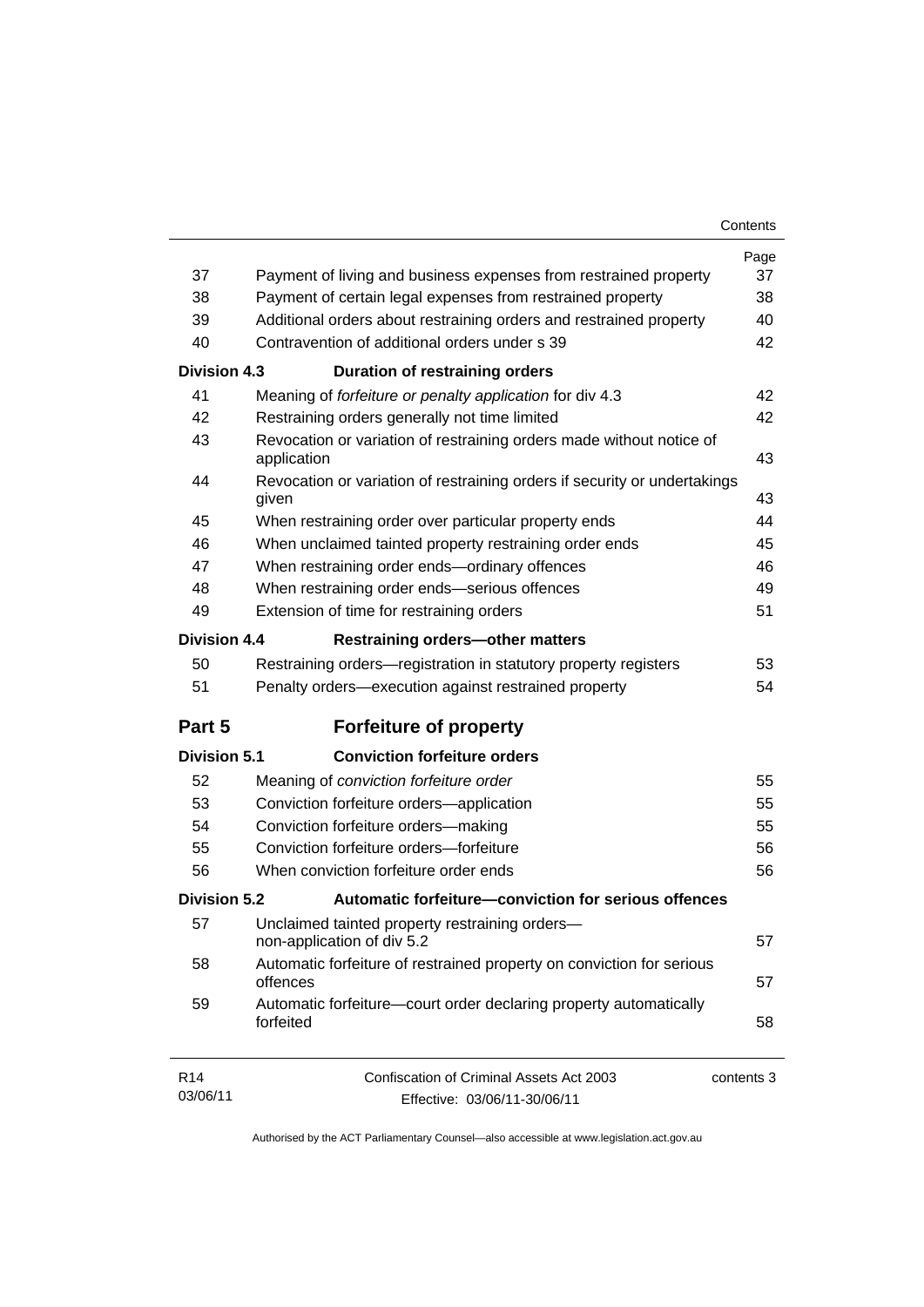| Contents |
|----------|
|----------|

|                     |                                                                                | Page |
|---------------------|--------------------------------------------------------------------------------|------|
| 60                  | Automatic forfeiture—court orders                                              | 59   |
| 61                  | When automatic forfeiture under div 5.2 ends                                   | 60   |
| <b>Division 5.3</b> | Automatic forfeiture-unclaimed tainted property                                |      |
| 62                  | Forfeiture of unclaimed tainted property                                       | 61   |
| 63                  | When automatic forfeiture under div 5.3 ends                                   | 61   |
| Division 5.4        | <b>Civil forfeiture orders</b>                                                 |      |
| 64                  | Artistic profits and unclaimed tainted property-<br>non-application of div 5.4 | 62   |
| 65                  | Meaning of civil forfeiture order                                              | 62   |
| 66                  | Civil forfeiture orders-application                                            | 62   |
| 67                  | Civil forfeiture orders-making                                                 | 63   |
| 68                  | Civil forfeiture orders-forfeiture                                             | 65   |
| 69                  | Civil forfeiture order proceedings-restrictions on disclosure                  | 65   |
| 70                  | Civil forfeiture orders-disclosure offences                                    | 66   |
| 71                  | When civil forfeiture order ends                                               | 69   |
| Part 6              | <b>Exclusion of property</b>                                                   |      |
| <b>Division 6.1</b> | General                                                                        |      |
| 72                  | Meaning of exclusion order                                                     | 70   |
| 73                  | When property is subject to forfeiture                                         | 70   |
| 74                  | Effect of exclusion order                                                      | 71   |
| <b>Division 6.2</b> | <b>Making exclusion orders</b>                                                 |      |
| 75                  | Exclusion orders-application                                                   | 71   |
| 76                  | Making of exclusion orders-ordinary offences                                   | 72   |
| 77                  | Making of exclusion orders-serious offences                                    | 74   |
| 78                  | Making of exclusion orders—unclaimed tainted property                          | 76   |
| Part 7              | <b>Penalty orders</b>                                                          |      |
| <b>Division 7.1</b> | <b>Benefits</b>                                                                |      |
| 79                  | Meaning of commission of serious offence for pt 7                              | 77   |
| 80                  | Meaning of benefits derived by an offender                                     | 77   |

| contents 4 | Confiscation of Criminal Assets Act 2003 | R <sub>14</sub> |
|------------|------------------------------------------|-----------------|
|            | Effective: 03/06/11-30/06/11             | 03/06/11        |

81 Meaning of *artistic profits* 78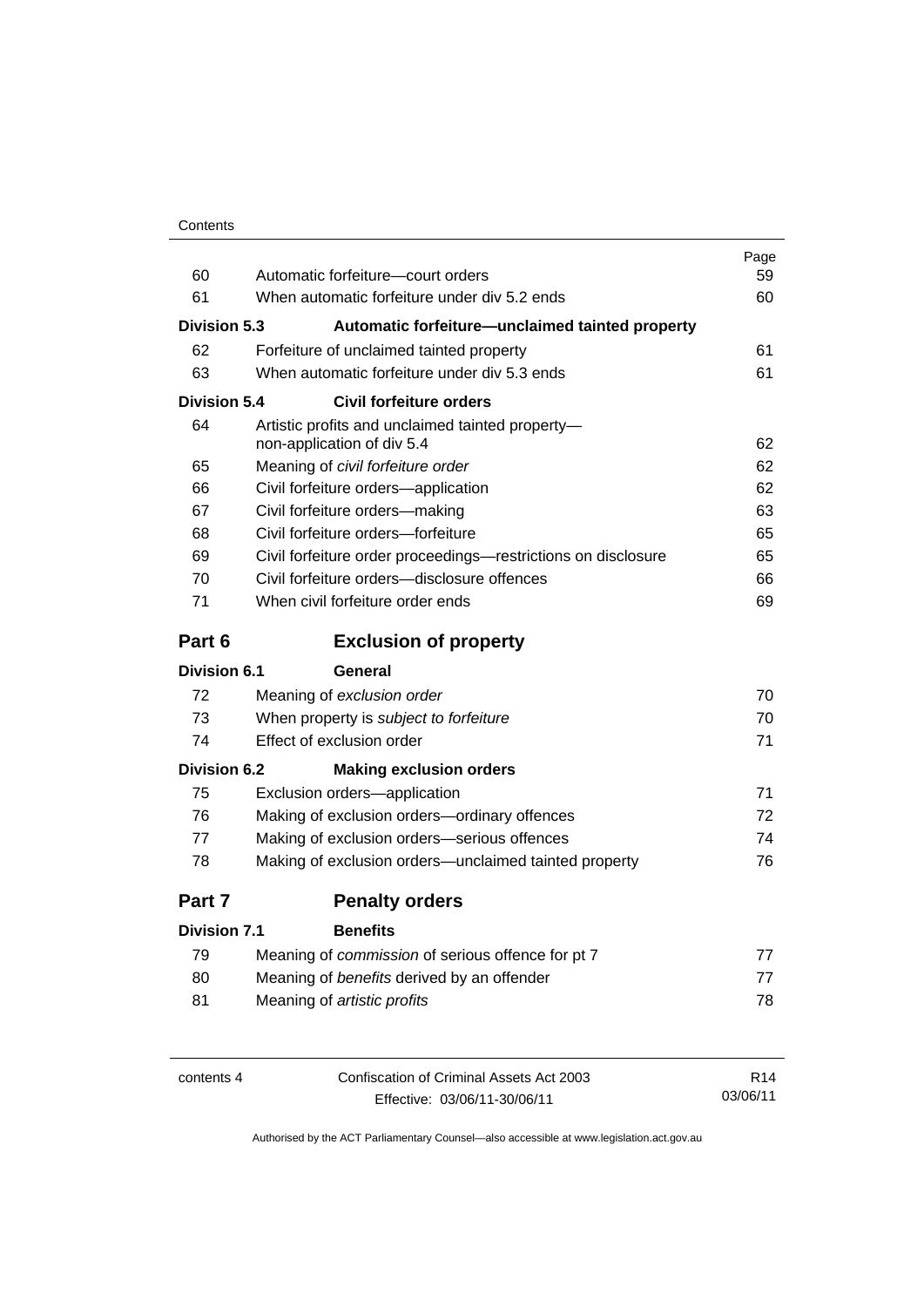|                     |                                                                                         | Contents |
|---------------------|-----------------------------------------------------------------------------------------|----------|
|                     |                                                                                         | Page     |
| <b>Division 7.2</b> | <b>Making penalty orders</b>                                                            |          |
| 82                  | Meaning of penalty order                                                                | 80       |
| 83                  | Penalty orders-application                                                              | 80       |
| 84                  | Penalty orders-offenders convicted of ordinary offences                                 | 80       |
| 85                  | Penalty orders-commission of serious offences                                           | 81       |
| 86                  | Penalty orders-amount of penalty                                                        | 83       |
| 87                  | Penalty orders-contents                                                                 | 84       |
| 88                  | Penalty orders—enforceable as judgment debt                                             | 84       |
| 89                  | Penalty orders-variation for reassessed value of benefits                               | 84       |
| <b>Division 7.3</b> | <b>Value of benefits</b>                                                                |          |
| 90                  | Meaning of narcotic substance and property for div 7.3                                  | 85       |
| 91                  | Presumed value of benefits-ordinary offence                                             | 86       |
| 92                  | Presumed value of benefits-serious offence                                              | 87       |
| 93                  | Value of benefits—relevant matters                                                      | 88       |
| <b>Division 7.4</b> | Satisfaction of penalty order                                                           |          |
| 94                  | Creation of penalty charge over restrained property                                     | 90       |
| 95                  | When penalty charge over property ends                                                  | 91       |
| 96                  | Power to satisfy penalty order                                                          | 92       |
| 97                  | Public trustee to repay any amount surplus to satisfying penalty order                  | 93       |
| <b>Division 7.5</b> | <b>End of penalty orders</b>                                                            |          |
| 98                  | When penalty order ends                                                                 | 93       |
| Part 8              | <b>Restrained property</b>                                                              |          |
| <b>Division 8.1</b> | Management of restrained property by public trustee                                     |          |
| 99                  | Application of div 8.1                                                                  | 95       |
| 100                 | Powers of public trustee to preserve restrained property etc                            | 95       |
| 101                 | Sale, modification or destruction of property by public trustee                         | 96       |
| 102                 | Notice of sale, modification or destruction of restrained property by<br>public trustee | 97       |
| 103                 | Emergency modification or destruction of restrained property                            | 98       |
| 104                 | Notice details to be included in public trustee's report                                | 98       |
| 105                 | Order to stop sale, modification or destruction of restrained property                  | 99       |

| R <sub>14</sub> | Confiscation of Criminal Assets Act 2003 | contents 5 |
|-----------------|------------------------------------------|------------|
| 03/06/11        | Effective: 03/06/11-30/06/11             |            |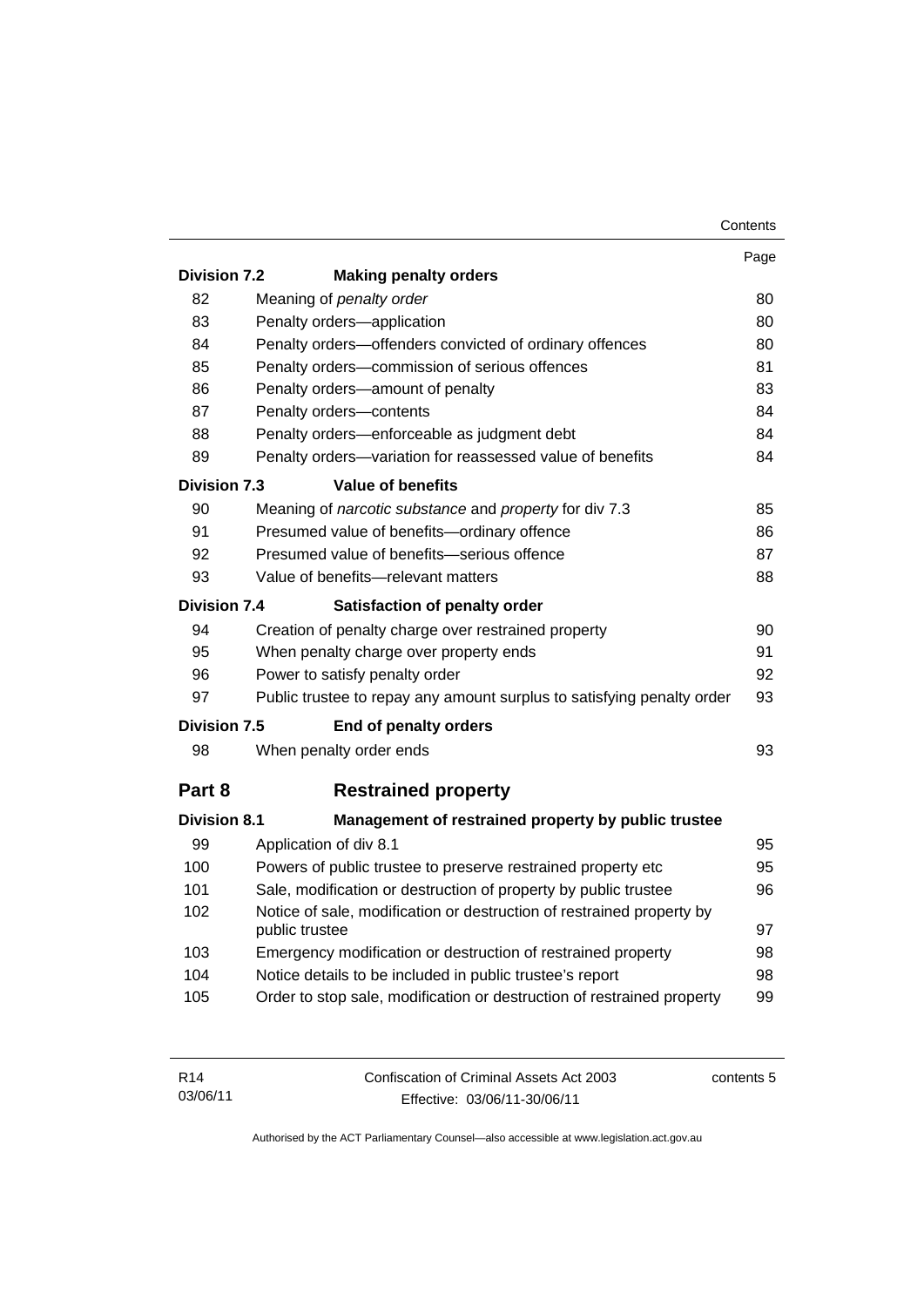| <b>Division 8.2</b> | Joint ownership of restrained property                                          | Page            |
|---------------------|---------------------------------------------------------------------------------|-----------------|
| 106                 | Effect of death on joint ownership                                              | 100             |
| Part 9              | <b>Forfeited property</b>                                                       |                 |
| <b>Division 9.1</b> | Preliminary                                                                     |                 |
| 107                 | Meaning of interested person in pt 9                                            | 102             |
| 108                 | Forfeited property-powers of public trustee                                     | 102             |
| <b>Division 9.2</b> | Vesting and disposal of forfeited property                                      |                 |
| 109                 | Vesting of forfeited property-general rule                                      | 103             |
| 110                 | Vesting of registrable property on forfeiture                                   | 103             |
| 111                 | Disposal of forfeited property                                                  | 104             |
| Division 9.3        | Improperly obtained registered property interests                               |                 |
| 112                 | Application of div 9.3 to registered property interests                         | 105             |
| 113                 | Discharge of prior registered property interests given for improper<br>purposes | 106             |
| Division 9.4        | Sale of jointly owned forfeited property                                        |                 |
| 114                 | Application of div 9.4 to jointly owned property                                | 107             |
| 115                 | Inconsistency with Trustee Act or Conveyancing Act                              | 107             |
| 116                 | Order for sale of jointly owned property                                        | 108             |
| 117                 | Trust for sale of property                                                      | 109             |
| 118                 | Effect of trust for sale on joint ownership                                     | 109             |
| 119                 | Distribution of proceeds of sale of property                                    | 109             |
| 120                 | Variation of court order for sale                                               | 110             |
| <b>Division 9.5</b> | Forfeited property-return or compensation                                       |                 |
| 121                 | Meaning of return or compensation order                                         | 110             |
| 122                 | Return or compensation orders-application                                       | 110             |
| 123                 | Return or compensation orders-making                                            | 111             |
| <b>Division 9.6</b> | Forfeited property-buyback of interest                                          |                 |
| 124                 | Meaning of buyback order                                                        | 112             |
| 125                 | Buyback orders-application                                                      | 112             |
| 126                 | Buyback orders-making                                                           | 113             |
| 127                 | Buyback orders-buying interest in property                                      | 113             |
| contents 6          | Confiscation of Criminal Assets Act 2003                                        | R <sub>14</sub> |
|                     | Effective: 03/06/11-30/06/11                                                    | 03/06/11        |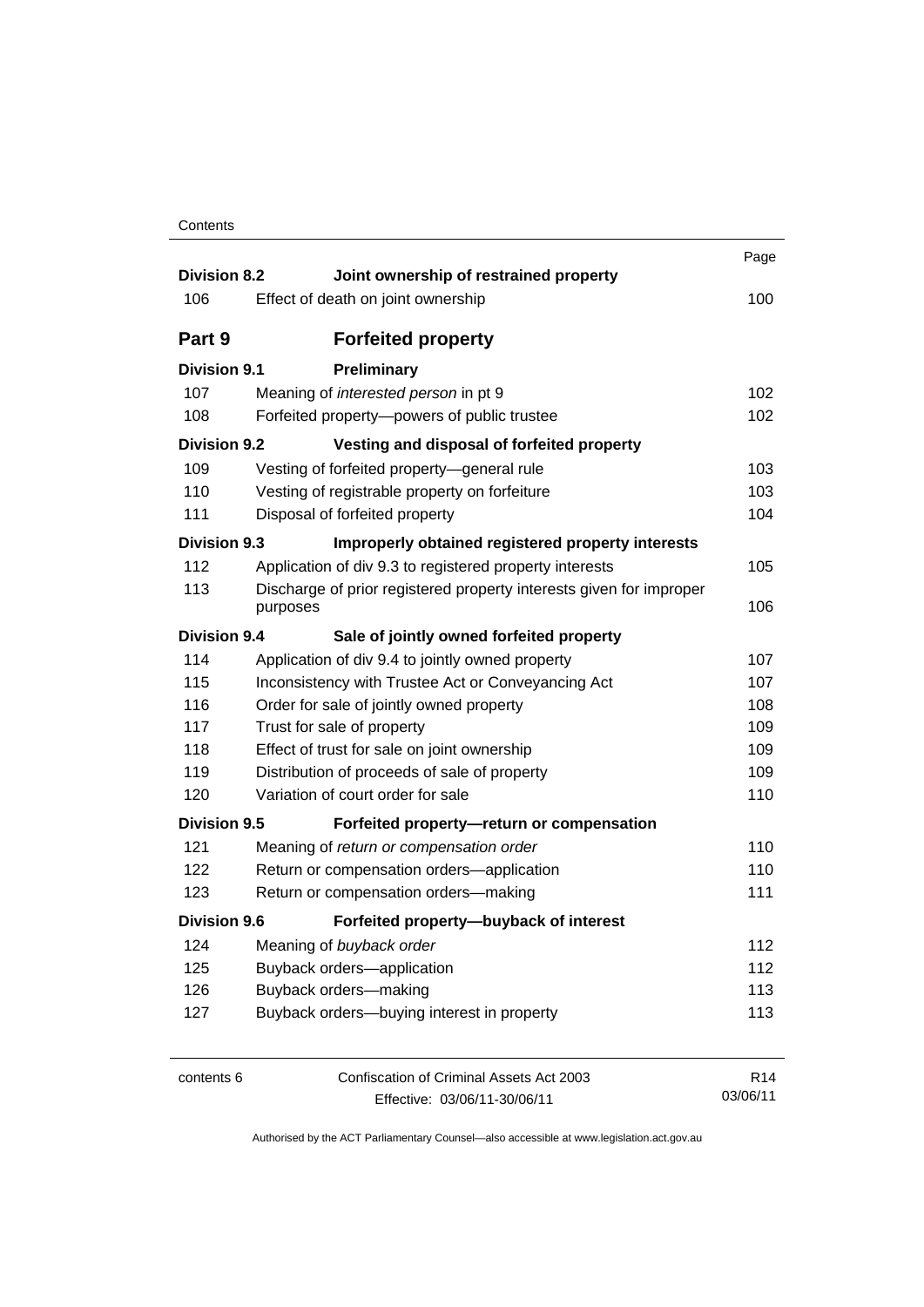|                             |                                                                                  | Contents   |
|-----------------------------|----------------------------------------------------------------------------------|------------|
|                             |                                                                                  | Page       |
| Part 10                     | <b>Confiscated assets trust fund</b>                                             |            |
| 128                         | Definitions for pt 10                                                            | 114        |
| 129                         | Meaning of equitable sharing program                                             | 114        |
| 130                         | Establishment of trust fund                                                      | 115        |
| 131                         | Payments into trust fund                                                         | 115        |
| 132                         | Purposes of trust fund                                                           | 116        |
| 133                         | Payments from trust fund                                                         | 117        |
| 134                         | Distribution of surplus funds                                                    | 117        |
| 135                         | Review of reserved and distributable funds by public trustee                     | 118        |
| Part 11                     | Interstate orders                                                                |            |
| 136                         | Meaning of authenticated for pt 11                                               | 119        |
| 137                         | Interstate restraining and forfeiture orders etc-registration                    | 119        |
| 138                         | Interstate restraining and forfeiture orders etc-interim registration            | 120        |
| 139                         | Interstate restraining and forfeiture orders etc-effect of registration          | 121        |
| 140                         | Interstate restraining and forfeiture orders etc—ending of registration          | 121        |
| 141                         | Interstate restraining and forfeiture orders etc-cancellation of<br>registration | 122        |
| 142                         | Creation of interstate penalty charges                                           | 122        |
| 143                         | Interstate penalty charges-effect of creation                                    | 123        |
| Part 12                     | <b>Information gathering</b>                                                     |            |
| <b>Division 12.1</b>        | <b>Inquiry notices</b>                                                           |            |
| 144                         | Meaning of <i>inquiry notice</i>                                                 | 124        |
| 145                         | Inquiry notices-giving                                                           | 124        |
| 146                         | Inquiry notices-form                                                             | 125        |
| 147                         | Inquiry notices—immunity for complying financial institutions and staff          | 125        |
| <b>Division 12.2</b>        | <b>Monitoring orders</b>                                                         |            |
| 148                         | Meaning of monitoring order                                                      | 126        |
| 149                         | Monitoring orders-application                                                    | 126        |
| 150                         | Monitoring orders-affidavit supporting application                               | 127        |
| 151                         | Monitoring orders-making                                                         | 127        |
| <b>Division 12.3</b>        | <b>Transaction suspension orders</b>                                             |            |
| 152                         | Meaning of transaction suspension order                                          | 128        |
| R <sub>14</sub><br>03/06/11 | Confiscation of Criminal Assets Act 2003<br>Effective: 03/06/11-30/06/11         | contents 7 |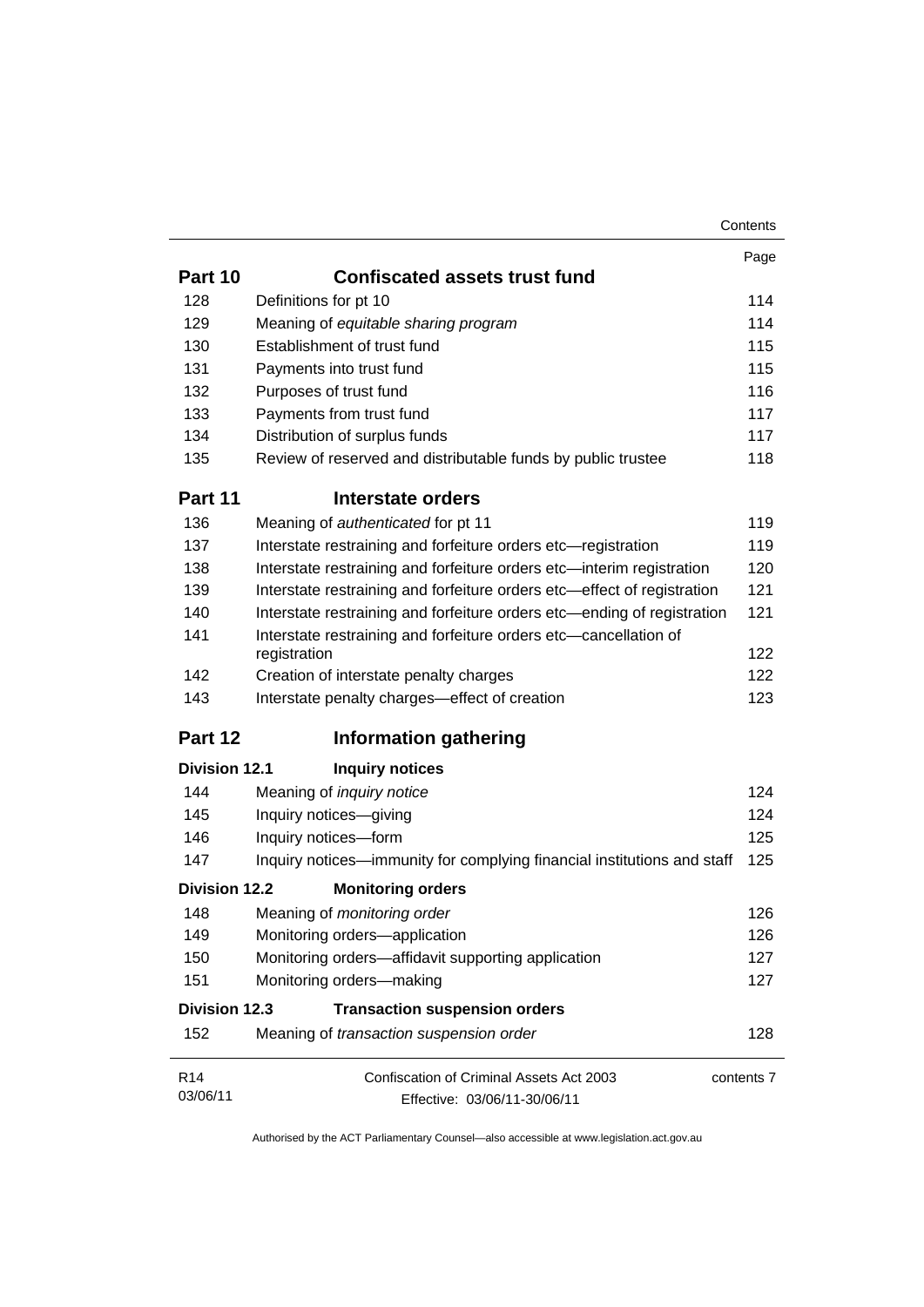#### **Contents**

|                      |                                                                | Page            |
|----------------------|----------------------------------------------------------------|-----------------|
| 153                  | Transaction suspension orders-application                      | 129             |
| 154                  | Transaction suspension orders-affidavit supporting application | 130             |
| 155                  | Transaction suspension orders-making                           | 130             |
| <b>Division 12.4</b> | Production orders for property-tracking documents              |                 |
| 156                  | Meaning of production order                                    | 132             |
| 157                  | Meaning of property-tracking document                          | 132             |
| 158                  | Production orders-application                                  | 133             |
| 159                  | Production orders-affidavit supporting application             | 133             |
| 160                  | Production orders-making                                       | 133             |
| 161                  | Production order proceedings-restrictions on disclosure        | 135             |
| 162                  | Production orders-variation                                    | 135             |
| 163                  | Production orders-consequential powers about documents         | 135             |
| <b>Division 12.5</b> | <b>Examination orders and notices</b>                          |                 |
|                      | Subdivision 12.5.1<br>Preliminary                              |                 |
| 164                  | Definitions for div 12.5                                       | 136             |
| 165                  | Authorised investigators                                       | 137             |
|                      | Subdivision 12.5.2 Examination orders                          |                 |
| 166                  | Meaning of examination order                                   | 138             |
| 167                  | Examination orders-application                                 |                 |
| 168                  | Examination orders-affidavit supporting application            | 139             |
| 169                  | Examination orders-making                                      |                 |
| 170                  | Examination order proceedings-restrictions on disclosure       | 140             |
|                      | Subdivision 12.5.3 Examination notices                         |                 |
| 171                  | Meaning of examination notice                                  | 140             |
| 172                  | Examination notices-giving                                     | 141             |
| 173                  | Examination notices-form                                       | 141             |
|                      | Subdivision 12.5.4 Conducting examinations                     |                 |
| 174                  | Time and place of examination                                  | 142             |
| 175                  | Requirements made of person examined                           | 142             |
| 176                  | Conduct of examination<br>Role of the examinee's lawyer        |                 |
| 177                  |                                                                |                 |
| 178                  | Examinations-consequential powers about documents              | 144             |
| 179                  | Examinations-additional restrictions on disclosure             | 144             |
| contents 8           | Confiscation of Criminal Assets Act 2003                       | R <sub>14</sub> |
|                      | Effective: 03/06/11-30/06/11                                   | 03/06/11        |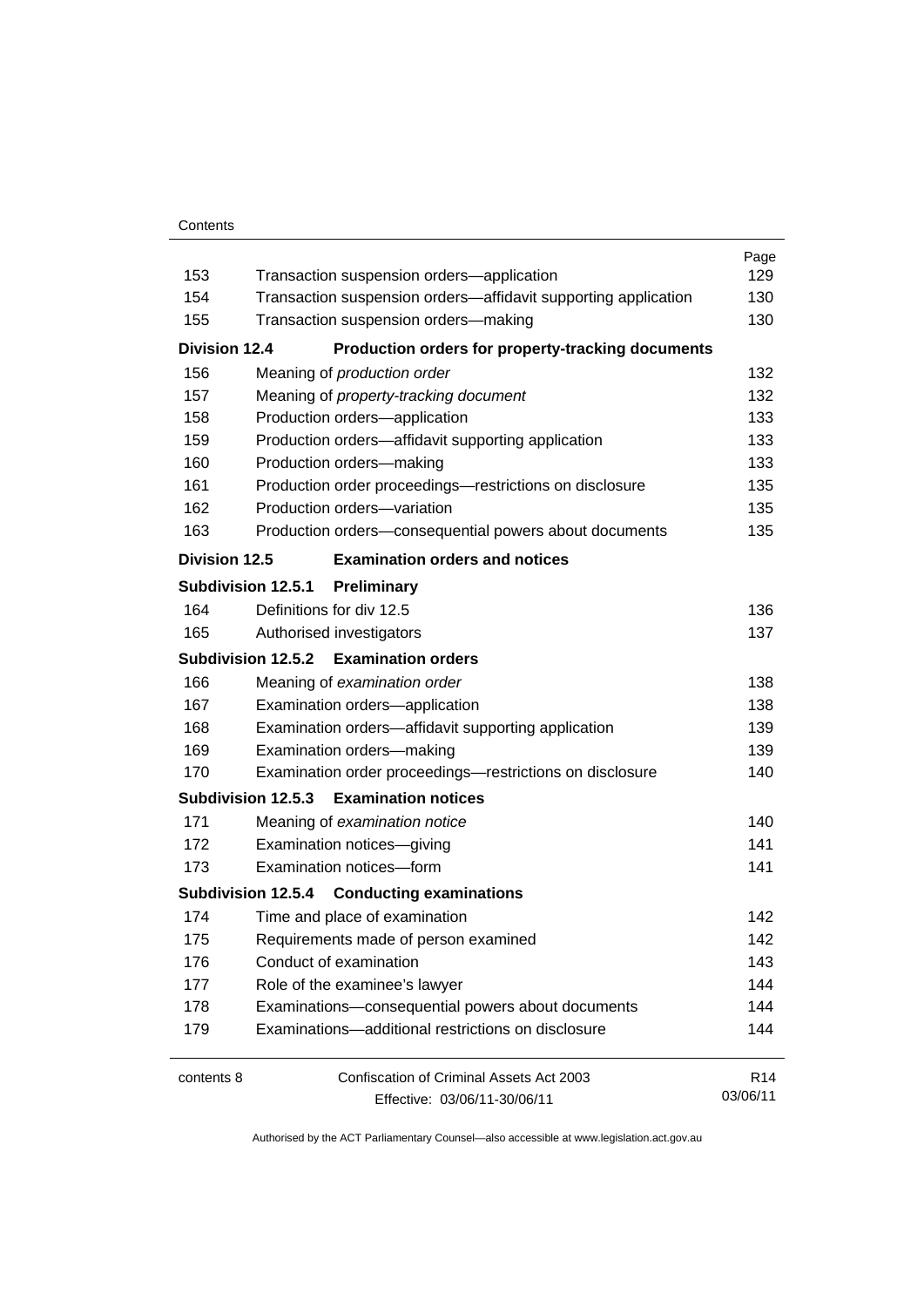|                      |                                                                        | Contents |
|----------------------|------------------------------------------------------------------------|----------|
|                      |                                                                        | Page     |
| 180                  | Protection of authorised investigator etc                              | 145      |
|                      | Subdivision 12.5.5<br>Offences-examination notices                     |          |
| 181                  | Obstruction etc of authorised investigator                             | 146      |
| 182                  | Failing to attend examination                                          | 146      |
| 183                  | Offences relating to appearance at examination                         | 147      |
| 184                  | Unauthorised presence at an examination                                | 147      |
| 185                  | Examinations-additional disclosure offences                            | 148      |
| <b>Division 12.6</b> | <b>Information order offences</b>                                      |          |
| 186                  | Meaning of information order                                           | 150      |
| 187                  | Information orders-failure to comply                                   | 151      |
| 188                  | Information orders-false or misleading information                     | 151      |
| 189                  | Information orders—false or misleading documents                       | 152      |
| 190                  | Destruction etc of documents                                           | 152      |
| 191                  | Meaning of non-disclosable information order                           | 153      |
| 192                  | Information orders-disclosure offences                                 | 154      |
| 193                  | Information orders-disclosure by police officers                       | 156      |
| 194                  | Information orders-protection of complying financial institutions      | 156      |
| Part 13              | <b>Search warrants</b>                                                 |          |
| <b>Division 13.1</b> | Preliminary                                                            |          |
| 195                  | Definitions for pt 13                                                  | 158      |
| <b>Division 13.2</b> | Search warrants-general                                                |          |
| 196                  | Applications for search warrants-general                               | 160      |
| 197                  | Offence for making false etc statements in search warrant applications | 160      |
| 198                  | Additional contents of search warrant applications                     | 161      |
| 199                  | Issuing search warrants                                                | 161      |
| 200                  | When search warrant for property-tracking document may be issued       | 162      |
| 201                  | Contents of search warrants                                            | 162      |
| 202                  | Authorisation given by search warrants                                 | 163      |
|                      |                                                                        |          |
| <b>Division 13.3</b> | <b>Telephone and electronic warrants</b>                               |          |
| 203                  | Applying for search warrants by telephone or other electronic means    | 164      |

| R14      | Confiscation of Criminal Assets Act 2003 | contents 9 |
|----------|------------------------------------------|------------|
| 03/06/11 | Effective: 03/06/11-30/06/11             |            |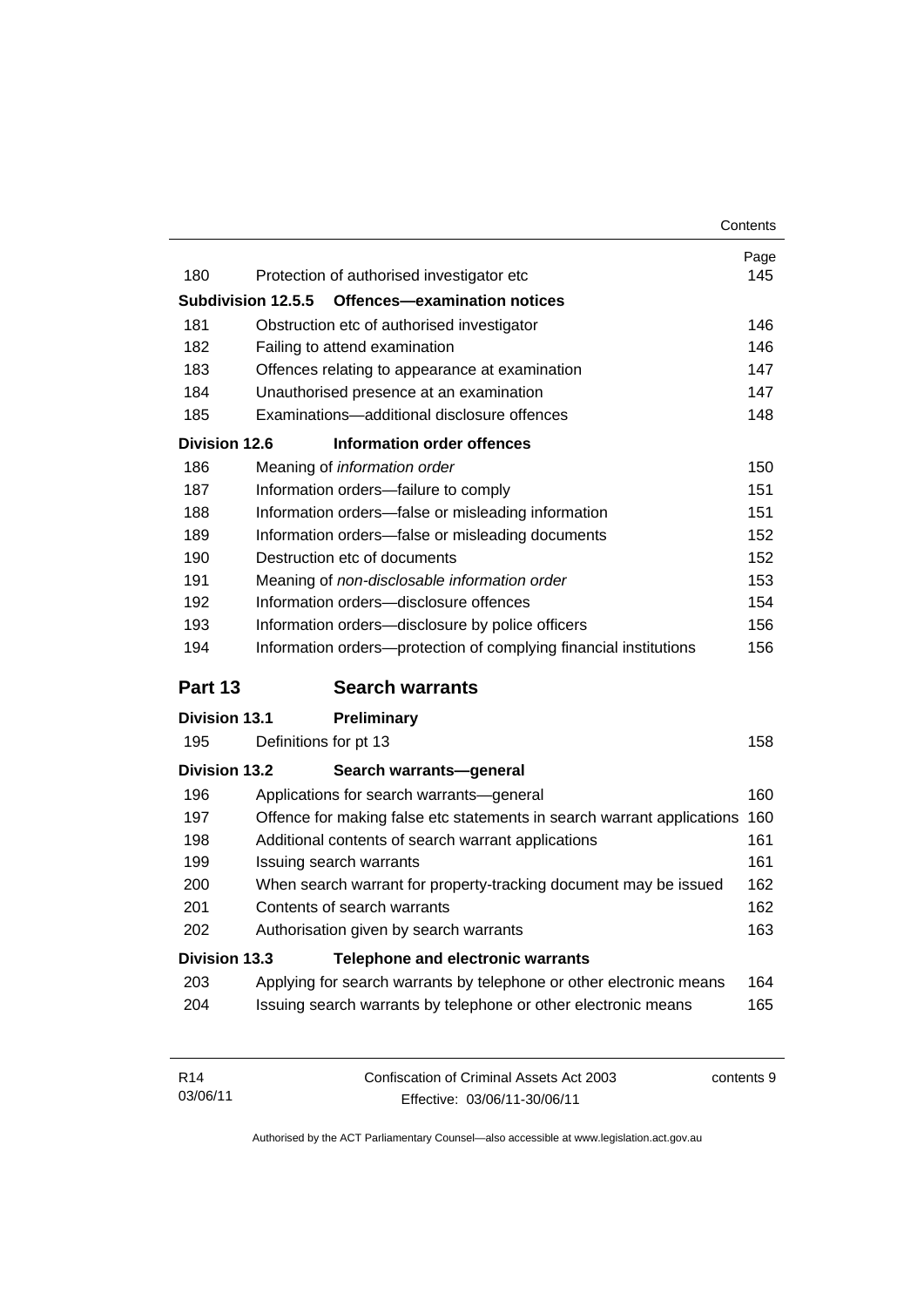|                      |                                                                                           | Page |
|----------------------|-------------------------------------------------------------------------------------------|------|
| 205                  | Unsigned warrants by telephone or other electronic means in court<br>proceedings          | 166  |
| 206                  | Offence for stating incorrect names in warrants by telephone or other<br>electronic means | 166  |
| 207                  | Offence for execution etc of search warrant departing in material form                    | 167  |
| 208                  | Offence for execution etc of unauthorised form of search warrant                          | 167  |
| 209                  | Offence for giving unauthorised form of search warrant                                    | 168  |
| <b>Division 13.4</b> | <b>Executing search warrants</b>                                                          |      |
| 210                  | Search warrants—whether must be executed only during particular<br>hours                  | 168  |
| 211                  | Search warrants-restrictions on personal searches                                         | 169  |
| 212                  | Use of force and availability of assistance in executing search warrant                   | 170  |
| 213                  | Search warrants—announcement before entry                                                 | 170  |
| 214                  | Details of search warrant to be given to occupier etc                                     | 171  |
| 215                  | Occupier entitled to be present during search etc                                         | 171  |
| 216                  | Particular powers available to officers executing search warrant                          | 172  |
| 217                  | Use of equipment to examine or process things                                             | 172  |
| 218                  | Moving things to another place for examination or processing                              | 173  |
| 219                  | Use of electronic equipment at premises                                                   | 174  |
| 220                  | Person with knowledge of computer or computer system to assist<br>access etc              | 175  |
| 221                  | Securing electronic equipment                                                             | 176  |
| 222                  | Copies of seized things to be provided                                                    | 177  |
| 223                  | Providing documents after execution of search warrant                                     | 178  |
| Division 13.5        | <b>Stopping and searching vehicles</b>                                                    |      |
| 224                  | Searches of vehicles without search warrant in emergency situations                       | 178  |
| 225                  | How police officer exercises powers under s 224                                           | 179  |
| <b>Division 13.6</b> | Search warrants-things seized                                                             |      |
| 226                  | Receipts for things seized under search warrants                                          | 180  |
| 227                  | Keeping seized things under search warrants                                               | 181  |
| 228                  | Keeping things for further period                                                         | 182  |
| 229                  | Issuing officer may order keeping of thing                                                | 182  |
| 230                  | Transfer of things seized to public trustee                                               | 183  |
|                      |                                                                                           |      |

contents 10 Confiscation of Criminal Assets Act 2003 Effective: 03/06/11-30/06/11 R14 03/06/11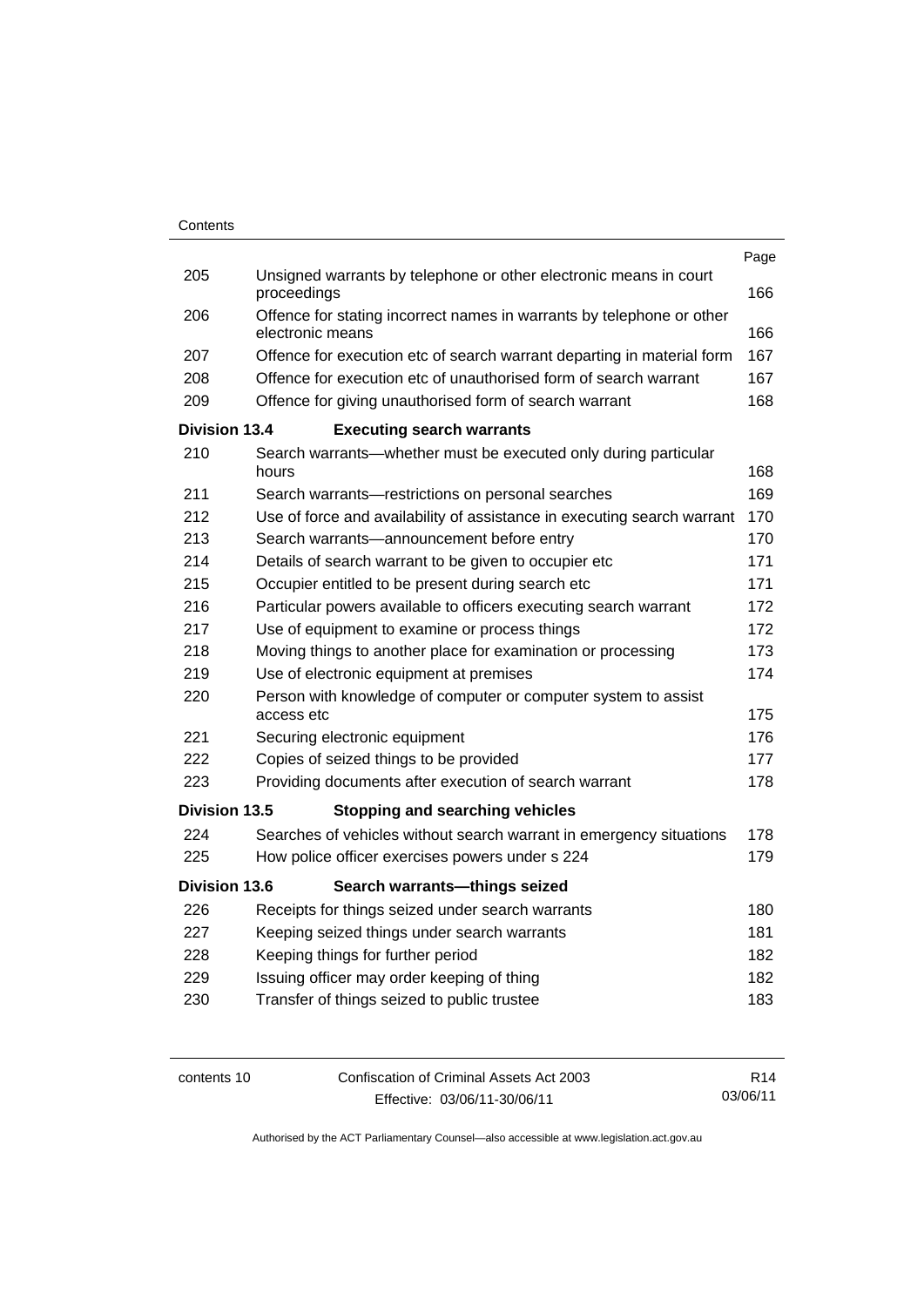|                      |                                                                                                | Contents    |
|----------------------|------------------------------------------------------------------------------------------------|-------------|
|                      |                                                                                                | Page        |
| <b>Division 13.7</b> | Search warrants-miscellaneous                                                                  |             |
| 231                  | Search warrants—false or misleading information                                                | 183         |
| 232                  | Search warrants-false or misleading documents                                                  | 184         |
| 233                  | Obstruction etc of police officers and people assisting                                        | 184         |
| 234                  | Damage etc to be minimised                                                                     | 185         |
| 235                  | Compensation                                                                                   | 185         |
| Part 14              | <b>Court procedure</b>                                                                         |             |
| 236                  | Meaning of confiscation proceeding                                                             | 187         |
| 237                  | Confiscation and corresponding law order proceedings are civil, not                            |             |
|                      | criminal                                                                                       | 189         |
| 238                  | Meaning of relevant court                                                                      | 189         |
| 239                  | Jurisdiction of Magistrates Court-confiscation proceedings                                     | 190         |
| 240                  | Jurisdiction of Magistrates Court-interstate orders                                            | 191         |
| 241                  | Jurisdiction of Supreme Court                                                                  | 192         |
| 242                  | Confiscation proceedings-transferred proceedings                                               | 192         |
| 243                  | Restricted access proceedings—notice of applications etc                                       | 193         |
| 244                  | Other confiscation proceedings—notice of applications etc                                      | 194         |
| 245                  | Applications for another confiscation proceeding in relation to same<br>offence                | 195         |
| 246                  | Confiscation proceedings—time extensions for applications                                      | 196         |
| 247                  | Confiscation proceedings—amendment of applications                                             | 196         |
| 248                  | Confiscation proceedings-relevant material                                                     | 197         |
| 249                  | Confiscation proceedings—witness not required to answer questions<br>prejudicing investigation | 197         |
| 250                  | Confiscation proceedings-additional orders                                                     | 197         |
| 251                  | Contravention of additional orders under s 250                                                 | 199         |
| 252                  | Confiscation proceedings-consent orders                                                        | 199         |
| 253                  | Confiscation proceedings—notice of making orders                                               | 199         |
| 254                  | Concurrent proceedings                                                                         | 200         |
| Part 15              | <b>Miscellaneous</b>                                                                           |             |
| 255                  | Selfincrimination and other privileges overridden                                              | 201         |
| 256                  | Powers under Act not limited by criminal proceedings                                           | 202         |
| 257                  | Powers under Act do not limit each other or powers under other laws                            | 203         |
| R <sub>14</sub>      | Confiscation of Criminal Assets Act 2003                                                       | contents 11 |
| 03/06/11             | Effective: 03/06/11-30/06/11                                                                   |             |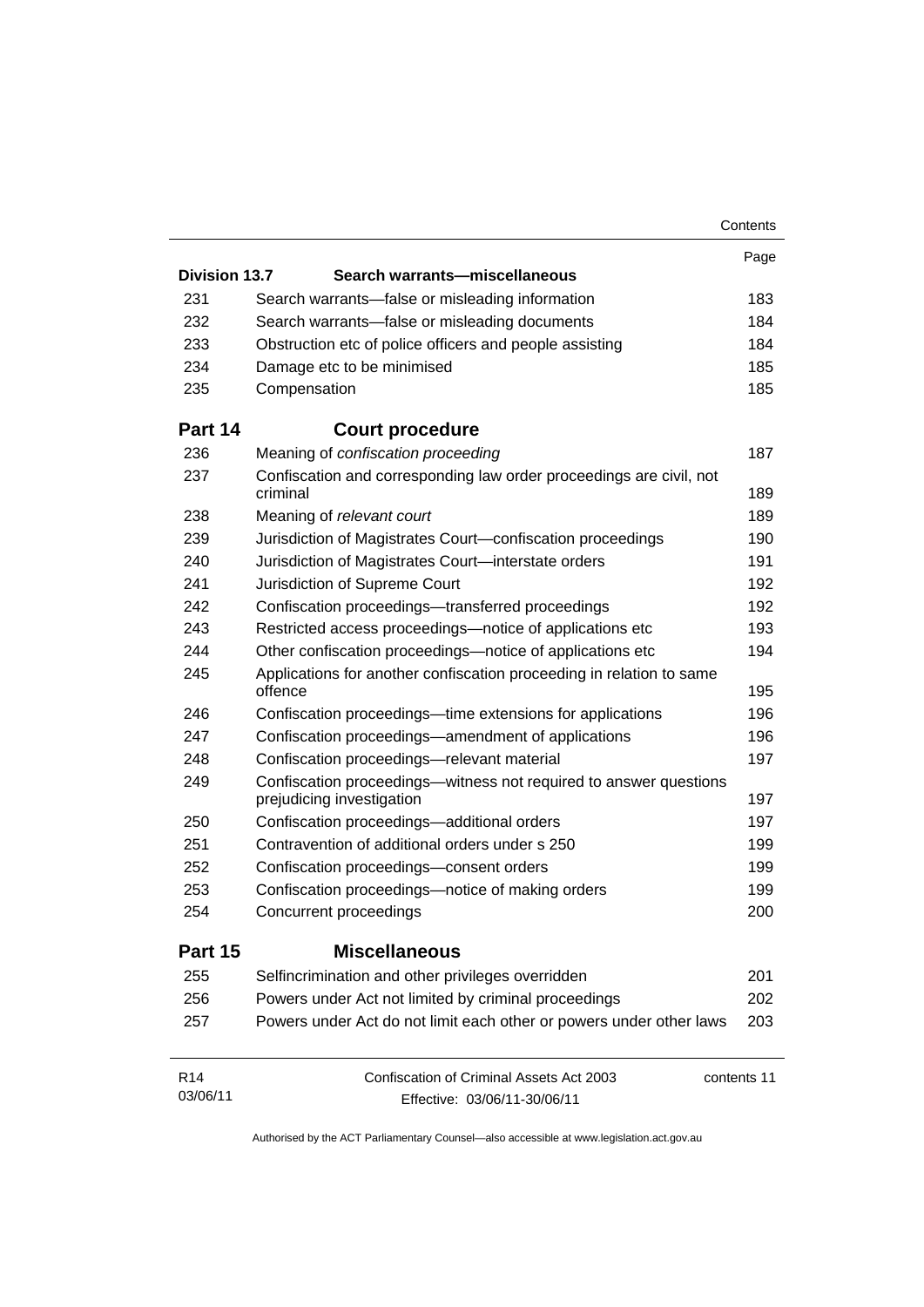#### **Contents**

|                   |                                           | Page |
|-------------------|-------------------------------------------|------|
| 258               | Examination orders-reporting requirements | 203  |
| 259               | Approved forms                            | 205  |
| 260               | Regulation-making power                   | 205  |
|                   |                                           |      |
| <b>Dictionary</b> |                                           | 206  |
|                   |                                           |      |
| <b>Endnotes</b>   |                                           |      |
| 1                 | About the endnotes                        | 217  |
| 2                 | Abbreviation key                          | 217  |
| 3                 | Legislation history                       | 218  |
| 4                 | Amendment history                         | 220  |
| 5                 | Earlier republications                    | 224  |
| 6                 | Uncommenced amendments                    | 225  |

contents 12 Confiscation of Criminal Assets Act 2003 Effective: 03/06/11-30/06/11

R14 03/06/11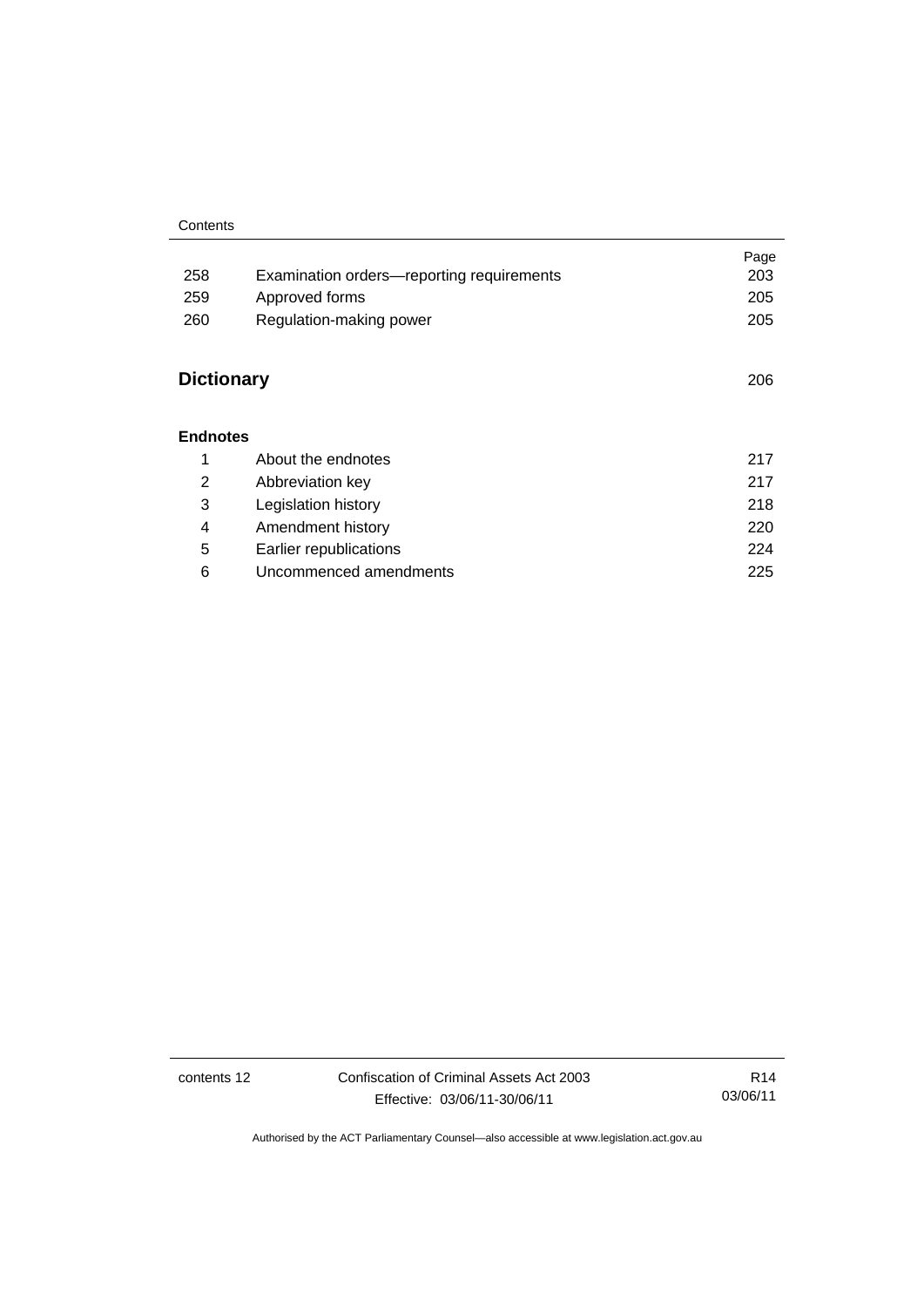

# **Confiscation of Criminal Assets Act 2003**

An Act to deprive people of the proceeds of crime and of property used for criminal activity, and for other purposes

R14 03/06/11

l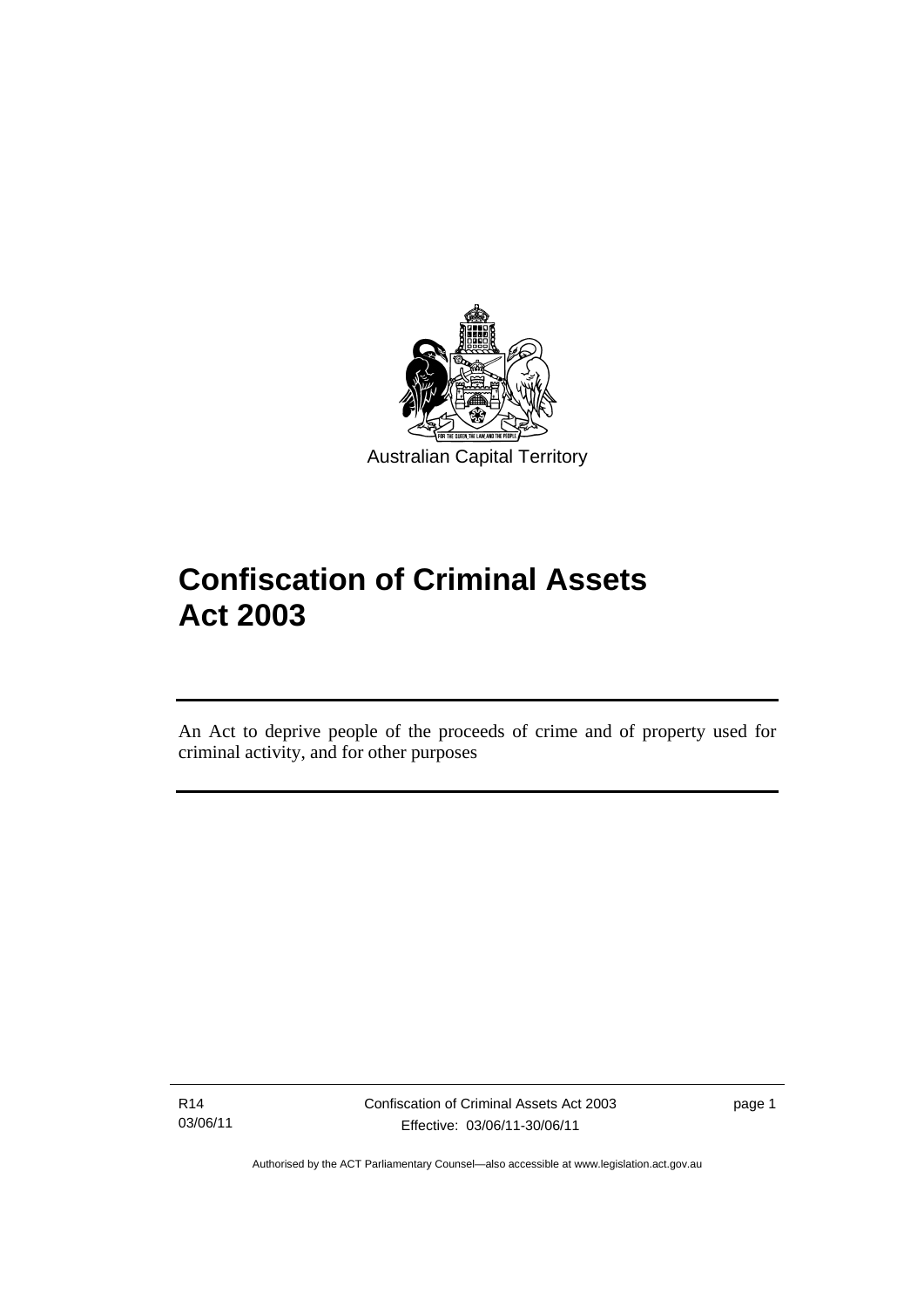#### Part 1 **Preliminary**

Section 1

## **Part 1** Preliminary

## **1 Name of Act**

This Act is the *Confiscation of Criminal Assets Act 2003.*

## **3 Purposes of Act**

The *purposes of this Act* include the following:

- (a) to encourage law-abiding behaviour by the community;
- (b) to give effect to the principle of public policy that a person should not be enriched because of the commission of an offence, whether or not anyone has been convicted of the offence;
- (c) to deprive a person of all material advantage derived from the commission of an offence, whatever the form into which property or benefits derived from the offence may have been changed;
- (d) to deprive a person of property used, or intended by an offender to be used, in relation to the commission of an offence, whatever the form into which it may have been changed, and to prevent the person from using the property to commit other offences;
- (e) to enable the effective tracing and seizure by law enforcement authorities of property used, or intended by an offender to be used, in relation to the commission of an offence and all material advantage derived from the offence;
- (f) to provide for the enforcement in the ACT of orders, notices or decisions (however described) made under corresponding laws.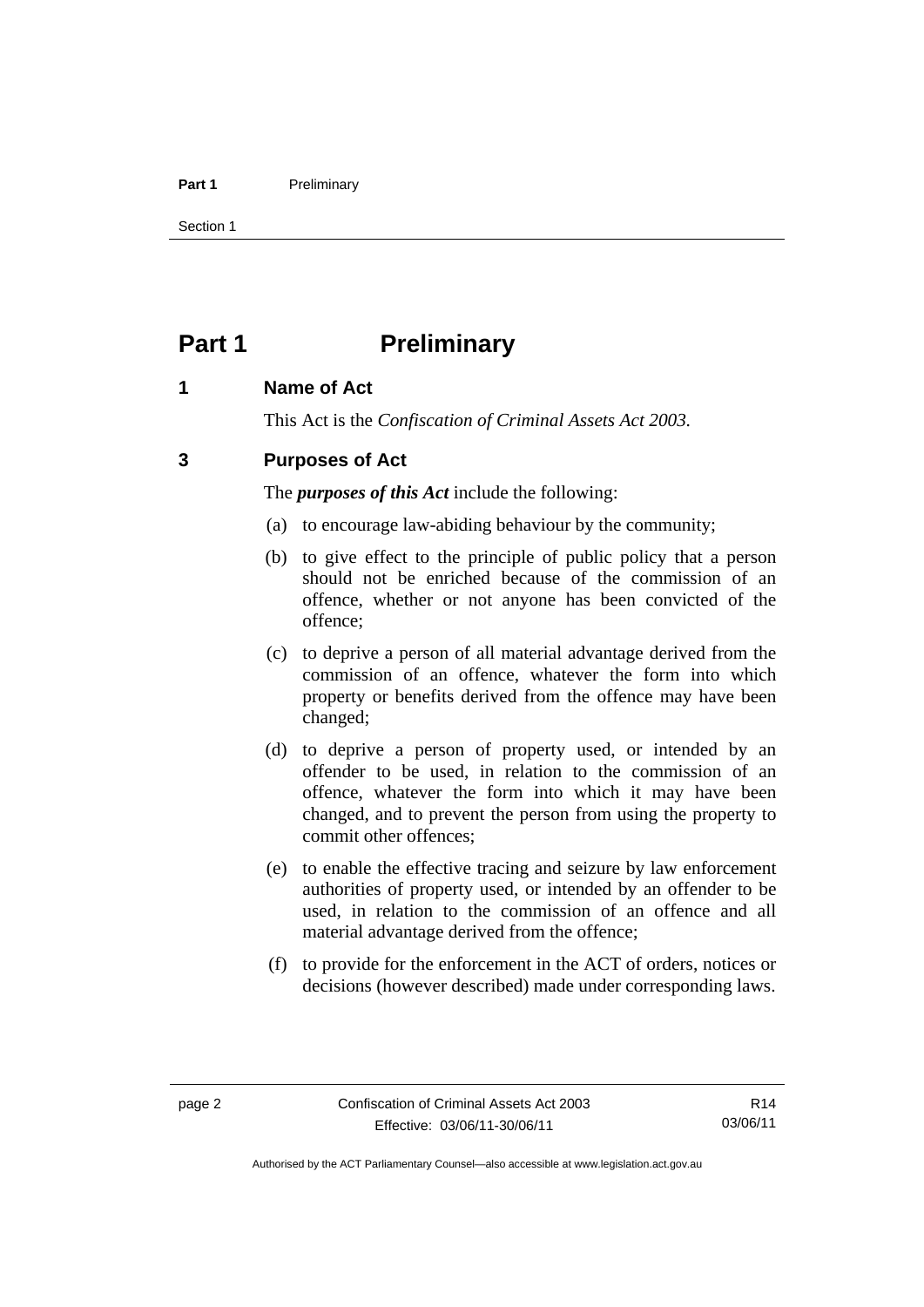## **4 Application of Act to property and dealings**

- (1) This Act applies to property located anywhere, whether in the ACT, in Australia outside the ACT, or outside Australia.
- (2) This Act applies to dealings with property anywhere, whether it happens in the ACT, in Australia outside the ACT, or outside Australia.

## **5 Application of Act to offences**

This Act applies in relation to offences, whether committed, or alleged to have been committed, before or after the commencement of this Act.

## **6 Dictionary**

The dictionary at the end of this Act is part of this Act.

*Note 1* The dictionary at the end of this Act defines certain terms used in this Act, and includes references (*signpost definitions*) to other terms defined elsewhere in this Act.

> For example, the signpost definition '*effective control*, of property—see section 14.' means that the term 'effective control' is defined in that section.

*Note 2* A definition in the dictionary (including a signpost definition) applies to the entire Act unless the definition, or another provision of the Act, provides otherwise or the contrary intention otherwise appears (see Legislation Act,  $s$  155 and  $s$  156 (1)).

## **7 Notes**

A note included in this Act is explanatory and is not part of this Act.

*Note* See the Legislation Act, s 127 (1), (4) and (5) for the legal status of notes.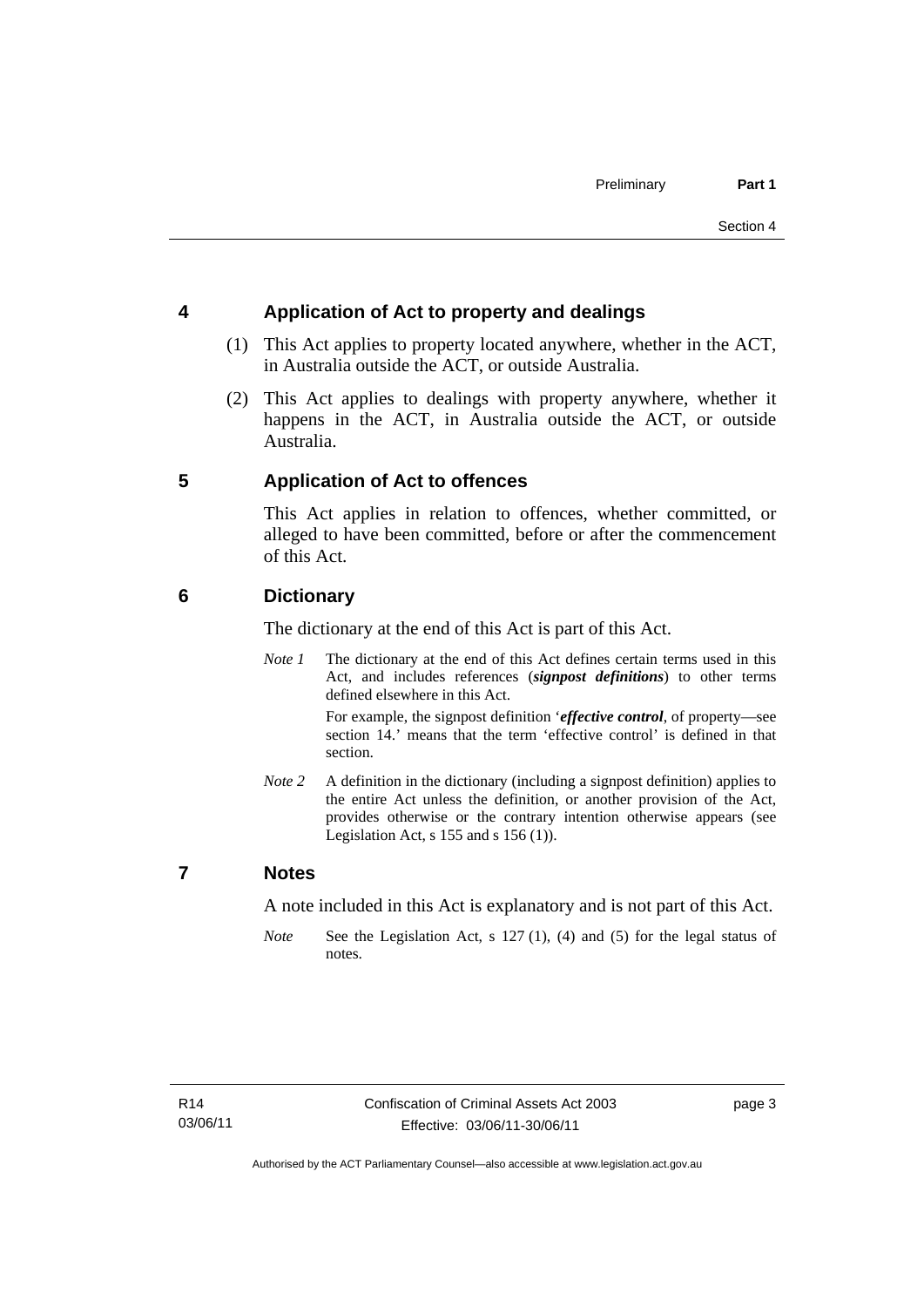## **8 Offences against Act—application of Criminal Code etc**

Other legislation applies in relation to offences against this Act.

#### *Note 1 Criminal Code*

The Criminal Code, ch 2 applies to all offences against this Act (see Code, pt 2.1).

The chapter sets out the general principles of criminal responsibility (including burdens of proof and general defences), and defines terms used for offences to which the Code applies (eg *conduct*, *intention*, *recklessness* and *strict liability*).

*Note 2 Penalty units* 

The Legislation Act, s 133 deals with the meaning of offence penalties that are expressed in penalty units.

R14 03/06/11

Authorised by the ACT Parliamentary Counsel—also accessible at www.legislation.act.gov.au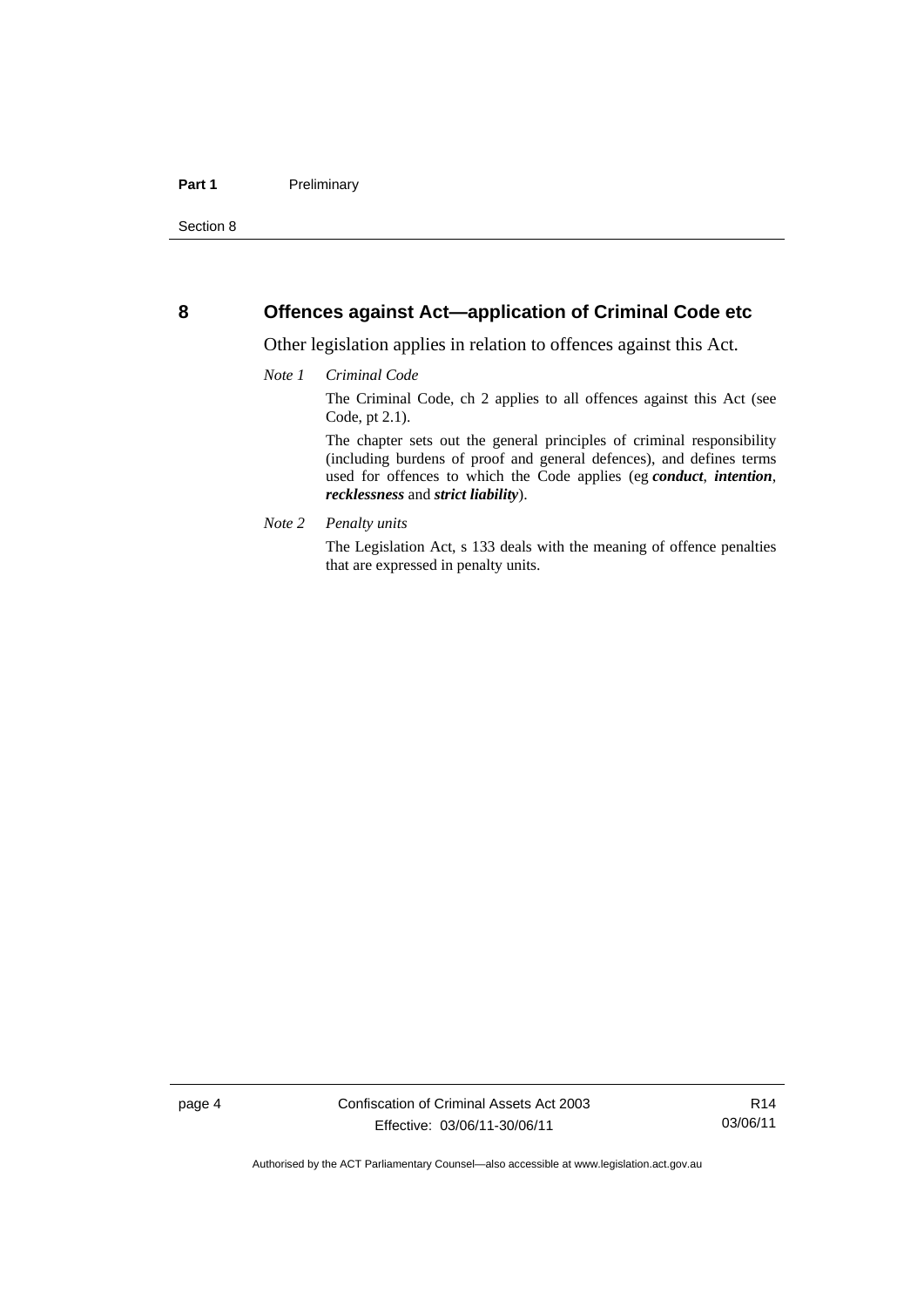## **Part 2 General overview of confiscation scheme**

### **9 General overview**

The notes to this section provide a general overview of the scheme of this Act.

#### *Note 1 Restraining orders*

A court may make an order (a *restraining order*) preventing the disposal or other dealing with property. A restraining order may also be made to secure a property for the payment of a penalty order (see note 4).

Property may be restrained even though it is not the offender's property.

#### *Note 2 Confiscation of property on conviction*

A court that convicts a person of a relevant offence may make an order (a *conviction forfeiture order*) for the forfeiture to the Territory of tainted property in relation to the offence (whether or not the tainted property is restrained).

If a person is convicted of a serious offence (generally an offence punishable by imprisonment for 5 years or more), all restrained property is, by the operation of this Act, forfeited to the Territory (an *automatic forfeiture*).

Property may be forfeited even though it is not the offender's property.

### *Note 3 Confiscation of property without conviction*

If a court is satisfied on the balance of probabilities that a person has committed a serious offence, it may make an order (a *civil forfeiture order*) for the forfeiture to the Territory of all restrained property even though the person has not been convicted, or the person has been cleared, of the relevant offence.

#### *Note 4 Penalty orders*

A court may order the payment to the Territory (a *penalty order*) of the value of the tainted property and the advantages and other benefits derived in any way from the commission of a relevant offence and for restrained property be sold to satisfy the penalty order.

page 5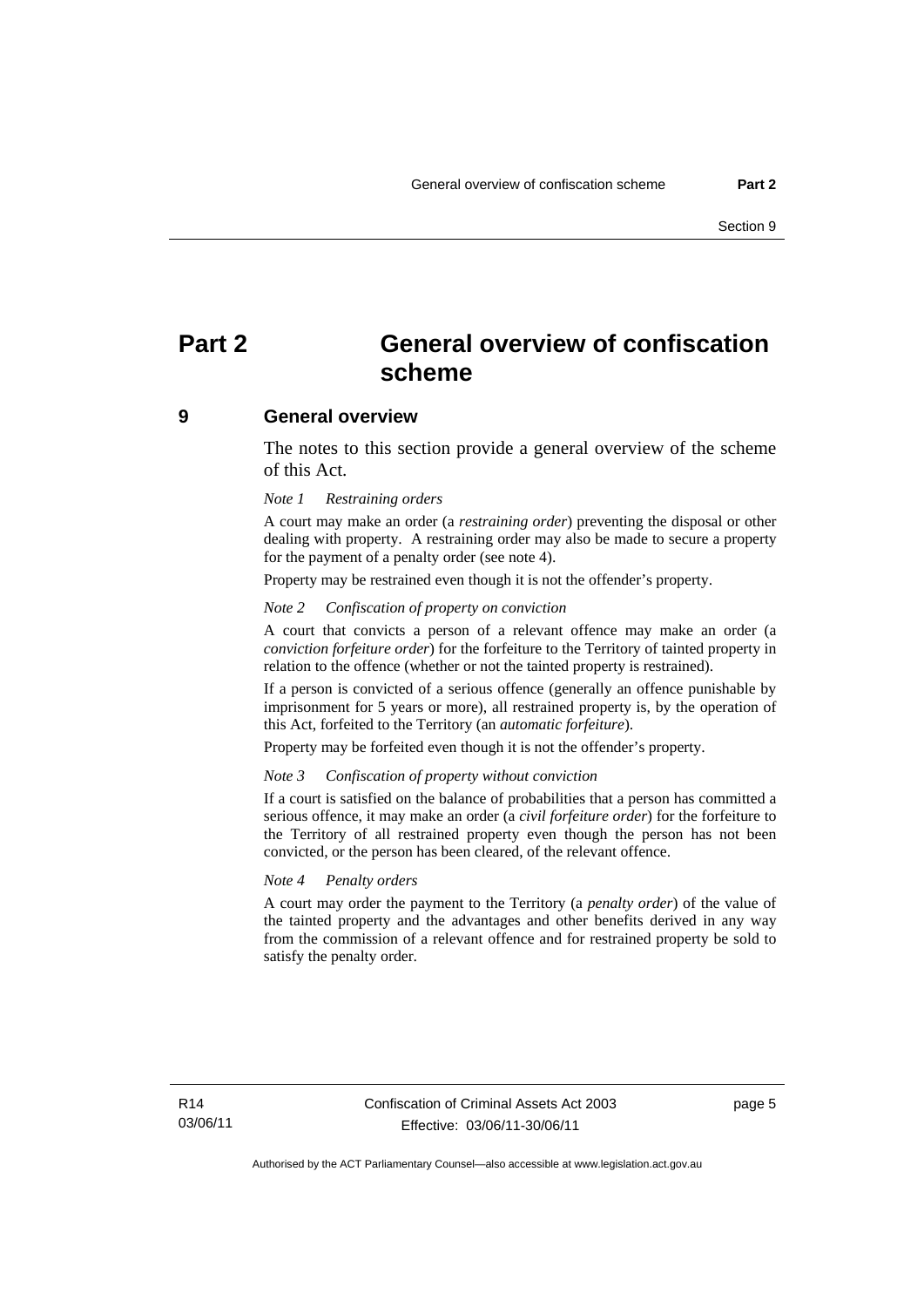Section 9

#### *Note 5 Exclusion of property from forfeiture and return or compensation for forfeited property*

Provision is made for a order that property be excluded from forfeiture (an *exclusion order*) and forfeited property can be returned or compensation paid for it in certain circumstances. Provision is also made for the buyback of interests in forfeited property.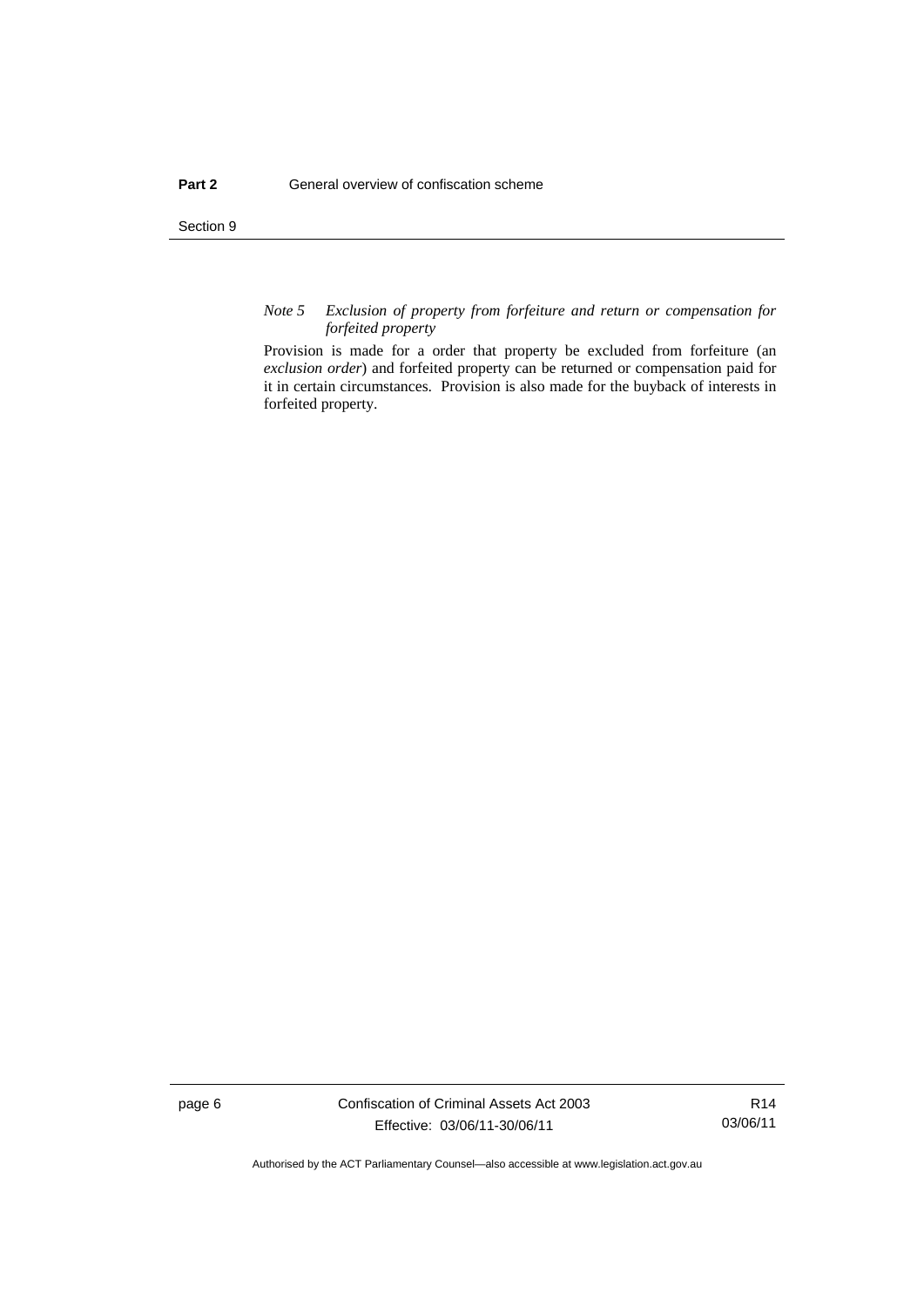## **Part 3 Key concepts**

*Note 1* The following concepts are defined in this part:

- *abscond*—see s 16
- *cleared*, of an offence—see s 17
- *convicted*—see s 15 (1)
- *derived*—see s 12
- *effective control*, of property—see s 14
- *finalised* confiscation or criminal proceeding—see s 18
- *offence*—see s 13 (1)
- *ordinary offence*—see s 13 (2)
- *quashed*—see s 15 (3) and (4)
- *related offence*—see s 13 (3)
- *relevant offence*—see s 13 (2)
- *serious offence*—see s 13 (2)
- *tainted property*—see s 10
- *unclaimed tainted property*—see s 11.
- *Note 2* Other important concepts include *benefits* (see s 80), *penalty order* (see s 82) and *relevant court* (see s 238).
- *Note 3* Other important concepts are defined in the Legislation Act, dict, pt 1, including the following:
	- indictment
	- present.

## **10 What is** *tainted property*

(1) In this Act:

*tainted property*, in relation to an offence, means—

- (a) property that was used, or was intended by an offender to be used, in relation to the commission of the offence; or
- (b) property that was derived by anyone from the commission of the offence; or

page 7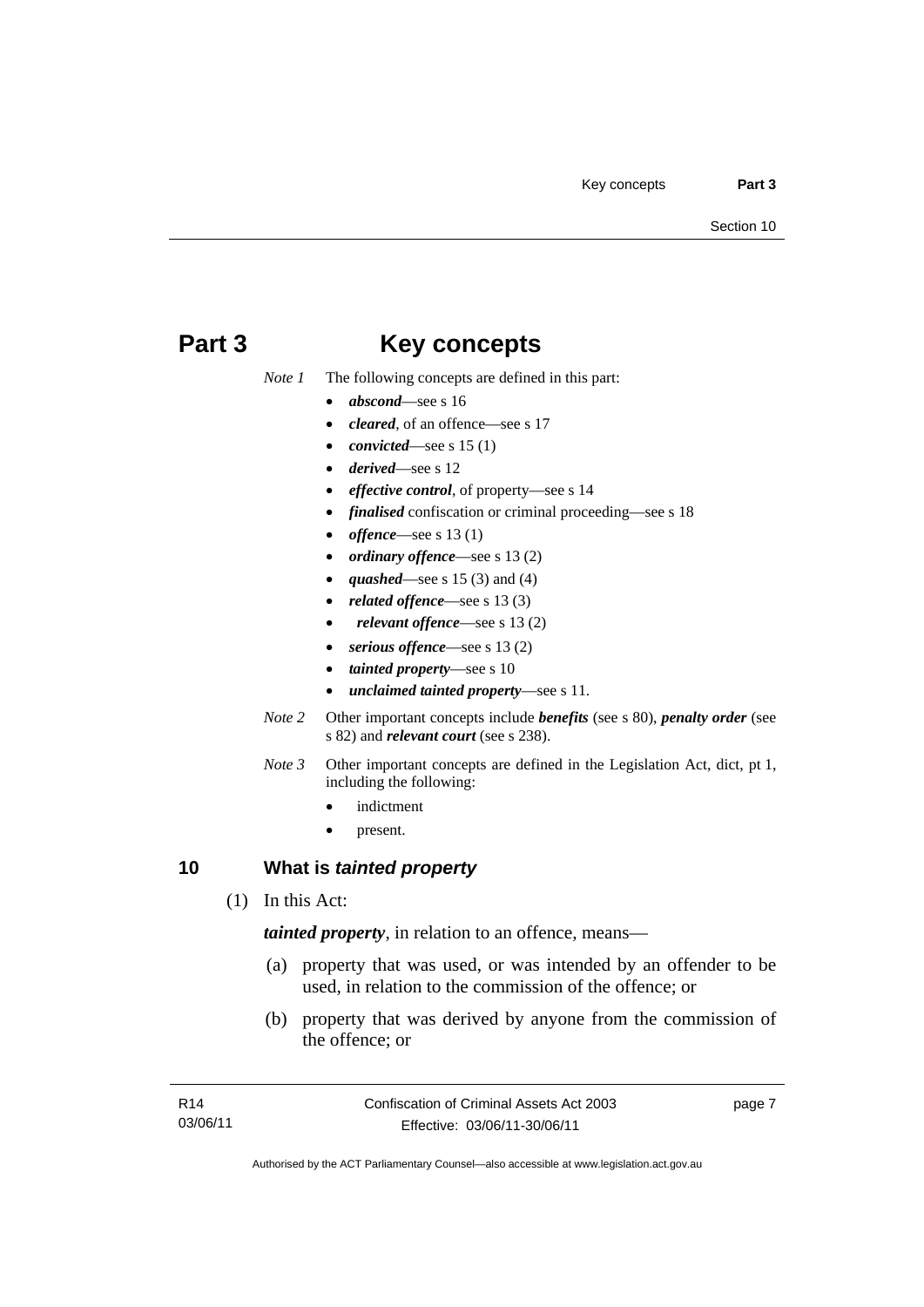(c) property that was derived by anyone from property mentioned in paragraph (a) or (b);

and includes an amount of money held in an account with a financial institution that represents the value of property mentioned in paragraph (a), (b) or (c) that has been directly or indirectly credited to the account.

- *Note 1* For the meaning of *in relation to*, see dict.
- *Note 2* For the meaning of *derived*, see s 12.
- *Note 3 Property* includes an interest in property, see the Legislation Act, dict, pt 1.
- (2) For subsection (1) (a), any property found in the possession of an offender at the time of, or immediately after, the commission of the offence is taken to be property that was used, or was intended by the offender to be used, in relation to the commission of the offence, unless the contrary is established by the offender.

#### **Examples of** *tainted property* **for s 10**

- 1 A car used as a getaway car for an armed robbery (see s (1) (a)).
- 2 Money and jewellery stolen during the commission of the armed robbery offence (see s (1) (b)).
- 3 Shares bought using money stolen during the commission of the armed robbery offence, or a mixture of that money and money unconnected with the offence (see s (1) (c) and s 12 (1) (Meaning of *derived*)).
- 4 A house in relation to which a mortgage is partly or completely discharged using money stolen during the commission of the armed robbery offence, or a mixture of that money and money unconnected with the offence (see s (1) (c) and s 12 (1)).
- 5 Money or other property received from the sale of the car, jewellery, shares or house mentioned in examples 1 to 4 (see s (1) (c) and s 12 (1)).
- 6 Other property purchased using the money mentioned in example 5 (see s (1) (c) and s 12 (1)).
- 7 Money stolen during the commission of the armed robbery offence is deposited in 1 or more accounts with a credit union and later transferred to a bank account that also contains money unconnected with the offence. The money in the bank account to the value of the money stolen during the commission of the offence is *tainted property* (see s (1)).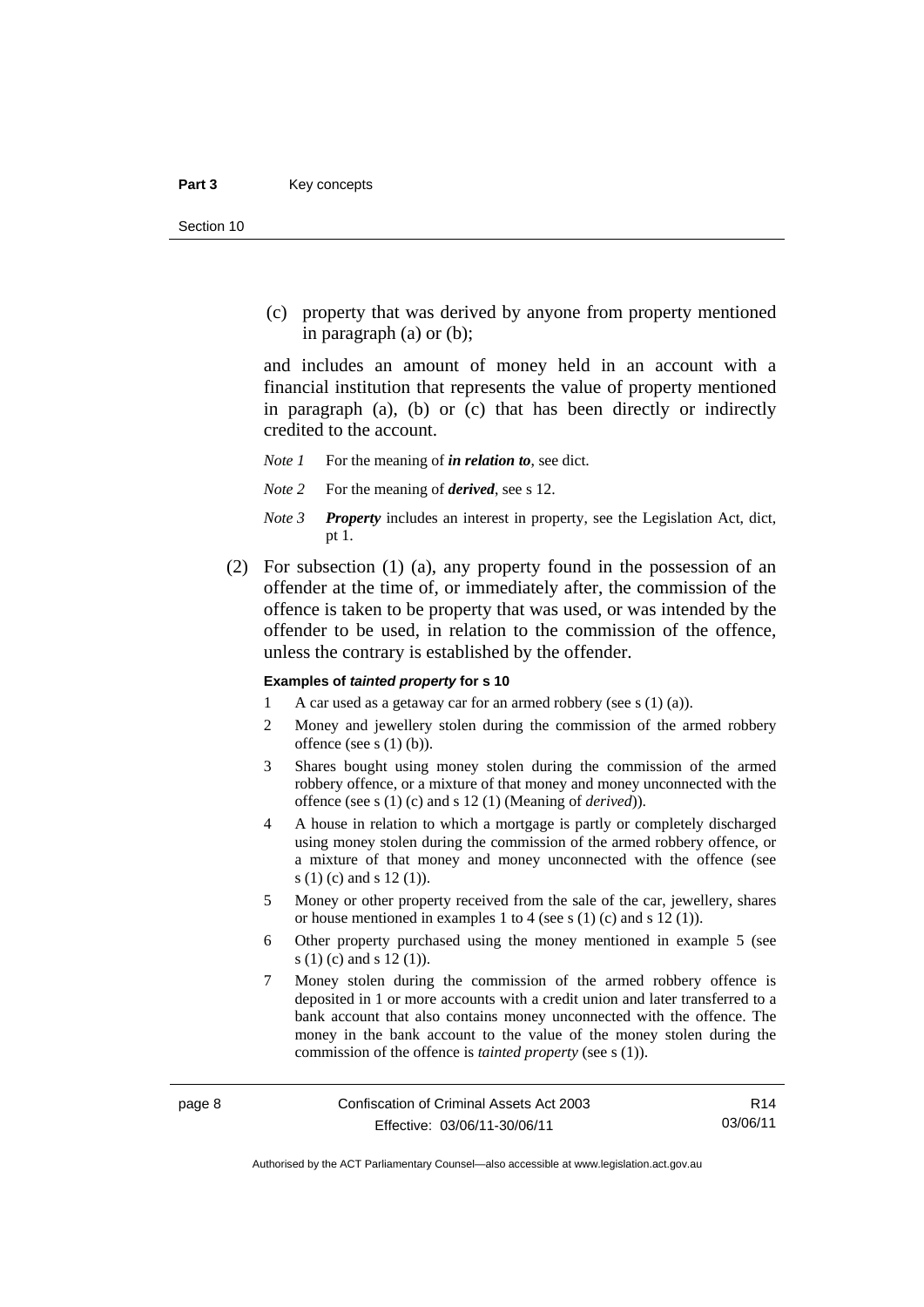- 8 Money received from the sale of the car, jewellery, shares or house mentioned in examples 1 to 4 is deposited in a credit union account that also contains money unconnected with the armed robbery offence. The money in the account to the value of the money received from the sale of the car, jewellery, shares or house mentioned in examples 1 to 4 is *tainted property* (see s (1) and s 12 (1)).
- *Note* An example is part of the Act, is not exhaustive and may extend, but does not limit, the meaning of the provision in which it appears (see Legislation Act, s 126 and s 132).

## **11 What is** *unclaimed tainted property*

In this Act:

*unclaimed tainted property* means property that—

(a) is tainted property in relation to an offence; and

*Note* For the meaning of *in relation to*, see dict.

(b) is not claimed by anyone;

even if it is not possible to identify the offence or an offender.

#### **Examples of property that may be** *unclaimed tainted property*

- 1 a large quantity of hydroponic equipment and lights for growing plants indoors that is found at premises suspected of being used for the production of drugs and that is not claimed by anyone
- 2 a large amount of money with traces of cocaine that is found in a house suspected of being used for drug dealing and that is not claimed by anyone
- 3 a large quantity of jewellery found in a car that has been recently used by several people and that is not claimed by anyone
- 4 a large amount of money found beneath a bridge in a bag that also contains traces of explosives
- *Note 1* A claim for property restrained under an unclaimed tainted property restraining order does not, of itself, change or end the restraining order, see s 46 (2).
- *Note 2* An example is part of the Act, is not exhaustive and may extend, but does not limit, the meaning of the provision in which it appears (see Legislation Act, s 126 and s 132).

page 9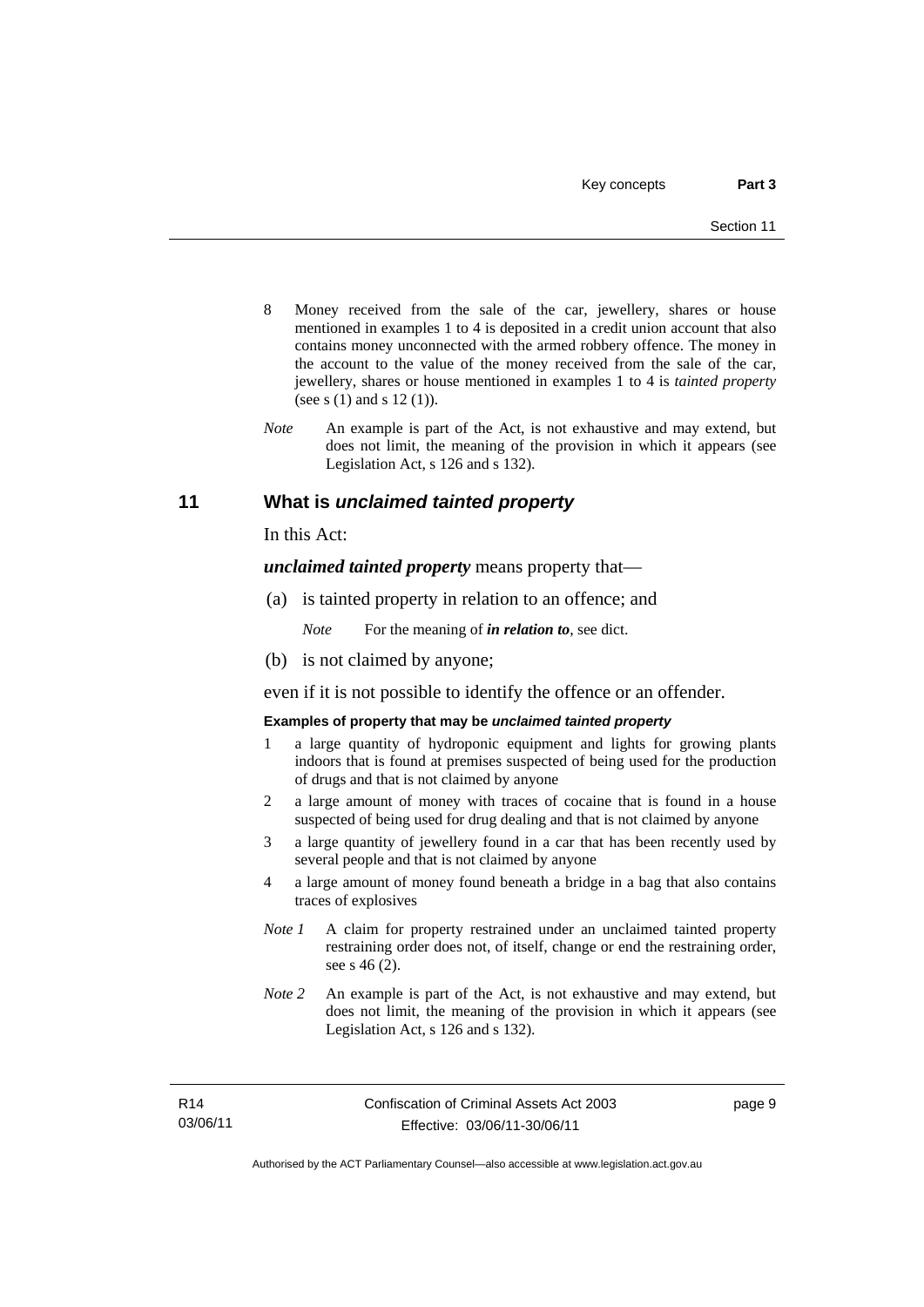#### Part 3 **Key concepts**

Section 12

## **12 Meaning of** *derived*

(1) In this Act:

*derived*—property or a benefit is *derived* if it is derived or realised, whether completely or partly and whether directly or indirectly.

#### **Examples**

See section 10, examples 3 to 6 and 8.

*Note 1* For the meaning of *benefits*, see s 80.

- *Note 2* An example is part of the Act, is not exhaustive and may extend, but does not limit, the meaning of the provision in which it appears (see Legislation Act, s 126 and s 132).
- (2) Property or a benefit is *derived* by a person if it is derived by someone else at the request or direction of the person.

#### **Example**

Jane Citizen commits a relevant offence and then writes a book about the commission of the offence. Ms Citizen directs the book's publisher to pay the royalties for the book to her husband rather than to herself. The royalties would still be *derived* by Ms Citizen because they are derived by her husband at her direction. (This may be relevant, for example, for deciding whether they are artistic profits and thus benefits under div 7.1.)

- (3) For subsection (2), a request or direction of a person (the *first person*)—
	- (a) includes an understanding between the first person and someone else or the first person making it known (directly or indirectly) to someone else that a particular outcome (or an outcome of a particular kind) is wanted or required by the first person; and
	- (b) may be taken to have been made even though, after all the evidence has been considered, the existence of the request or direction can be found only by inference from the actions of people or from other relevant circumstances.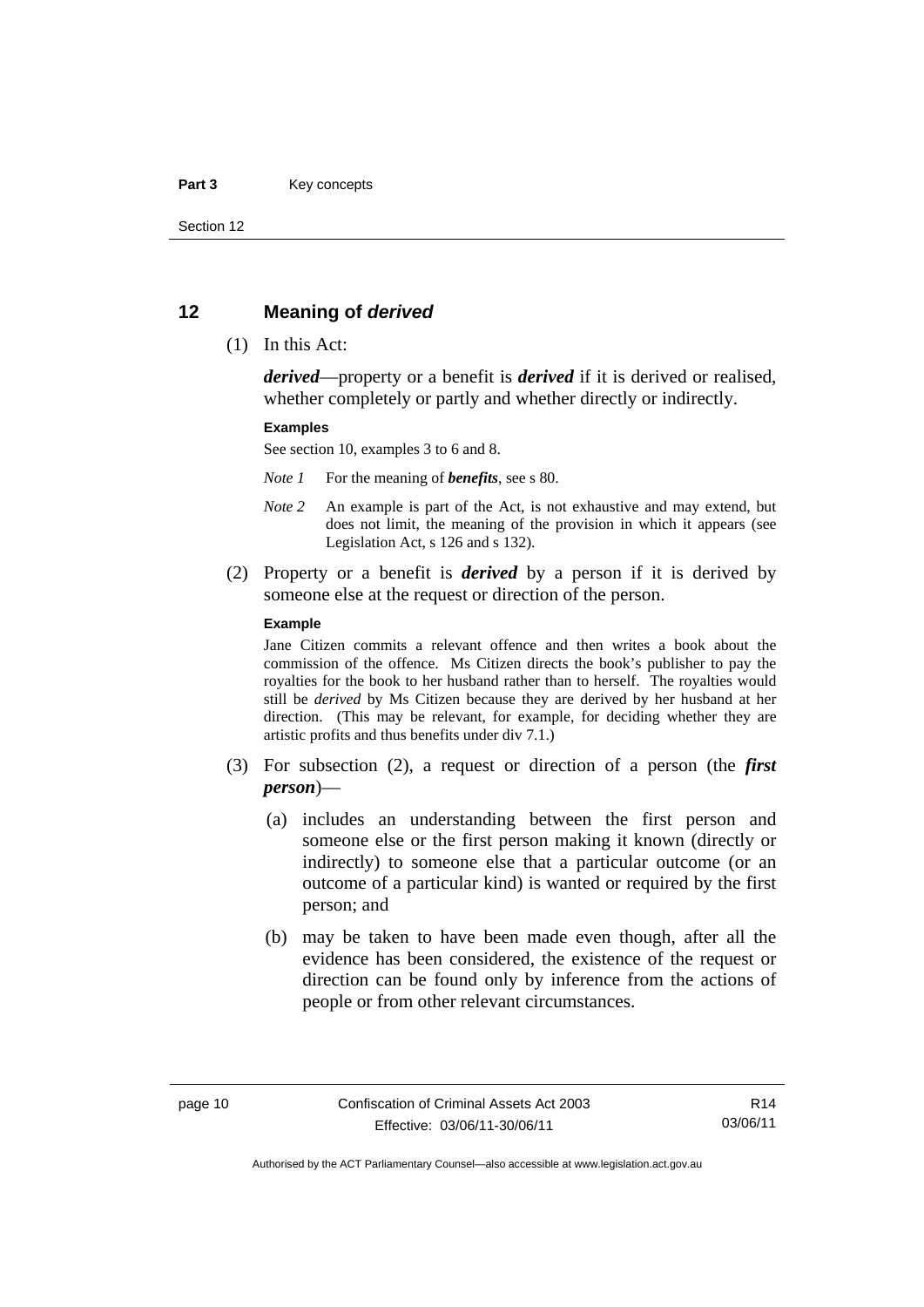## **13 Meaning of** *offence* **and of particular kinds of offences**

(1) In this Act:

*offence* means an offence against the law of the Territory, the Commonwealth, a State or another Territory.

(2) In this Act:

*ordinary offence* means a relevant offence other than a serious offence.

## *relevant offence*—

- (a) means an offence punishable by imprisonment for longer than 12 months; and
- (b) includes an offence (however described) against the law of the Commonwealth, a State or another Territory that may be dealt with under a law of the Commonwealth, the State or the other Territory as an indictable offence (or in a way corresponding to the way in which an indictable offence against an ACT law may be dealt with), even if it may also be dealt with as a summary offence (however described) in some circumstances.
	- *Note* An offence against an ACT law is an indictable offence if it is punishable by imprisonment for longer than 2 years, or is declared by law to be an indictable offence (see Legislation Act, s 190 (1)).

*serious offence* means—

- (a) an offence punishable by imprisonment for 5 years or longer; or
- (b) any other offence prescribed by regulation.
- (3) For this Act, an offence is *related* to another offence if the physical elements of the 2 offences are the same, or substantially the same, acts or omissions.

page 11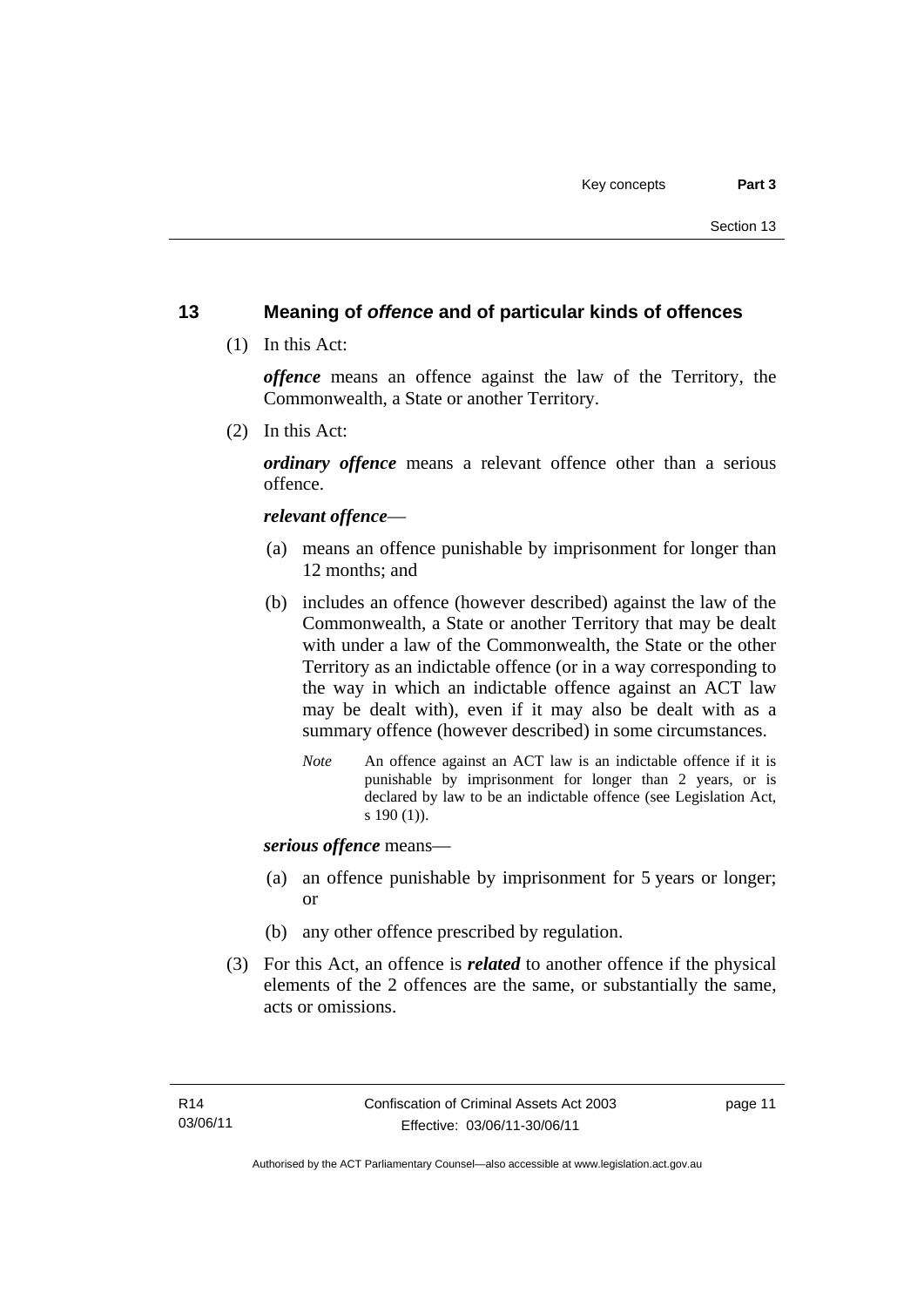Section 14

## **14 Meaning of** *effective control* **of property**

- (1) For this Act, property may be subject to the *effective control* of a person whether or not the person has an interest in it.
	- *Note Interest*, in relation to land or other property, means—
		- (a) a legal or equitable estate in the land or other property; or
		- (b) a right, power or privilege over, or in relation to, the land or other property.

See the Legislation Act, dict, pt 1.

- (2) In deciding whether or not property is subject to the effective control of a person, or whether or not there are reasonable grounds to suspect or believe that it is, regard may be had to any relevant matter, including, for example, any of the following:
	- (a) shareholdings in, debentures over, or directorships of, a company that has an interest (whether direct or indirect) in the property (a *relevant company*);
	- (b) a trust that has a relationship to the property (a *relevant trust*);
	- (c) family, personal, business and other relationships between people having an interest in the property, or in a relevant company or relevant trust, and other people.
	- *Note* An example is part of the Act, is not exhaustive and may extend, but does not limit, the meaning of the provision in which it appears (see Legislation Act, s 126 and s 132).
- (3) However, property is taken to be subject to the *effective control* of a person if—
	- (a) it is held by someone else on trust or otherwise for the ultimate benefit of the person; or

Authorised by the ACT Parliamentary Counsel—also accessible at www.legislation.act.gov.au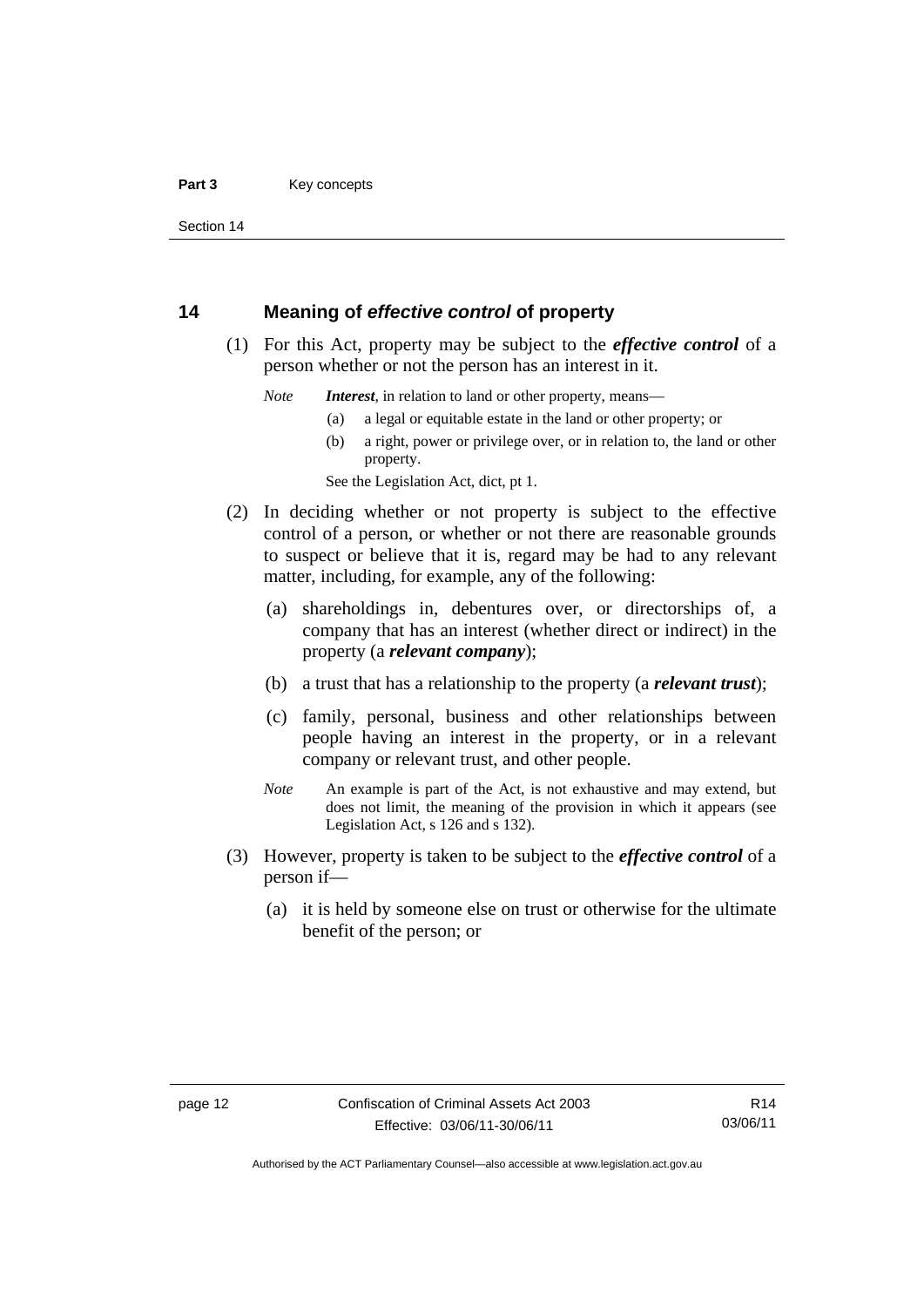- (b) within 6 years before or after the commission of the offence in relation to which an application is made in a confiscation proceeding, the person disposed of the property without sufficient consideration to someone else.
- *Note 1* For the meaning of *in relation to*, see dict.

*Note 2* For the meaning of *sufficient consideration*, see dict.

## **15 Meaning of** *convicted* **and** *quashed*

- (1) For this Act, a person is taken to be *convicted* of an offence if—
	- (a) the person is convicted of the offence, whether summarily or on indictment; or
	- (b) the person is found guilty, but not convicted, of the offence; or
	- (c) the person absconds in relation to the offence.

*Note 1 Found guilty*, of an offence, includes—

- having an order made for the offence under the *Crimes (Sentencing) Act 2005*, s 17 (Non-conviction orders—general)
- having the offence taken into account under the *Crimes (Sentencing) Act 2005*, s 57 (Outstanding additional offences taken into account in sentencing)

(see Legislation Act, dict, pt 1).

- *Note* 2 For the meaning of *abscond*, see s 16.
- (2) The person is taken to be convicted of the offence—
	- (a) if subsection (1) (a) applies—on the day the person is convicted; or
	- (b) if subsection (1) (b) applies—on the day the person is found guilty; or
	- (c) if subsection (1) (c) applies—
		- (i) on the day the person is committed for trial for the offence; or

page 13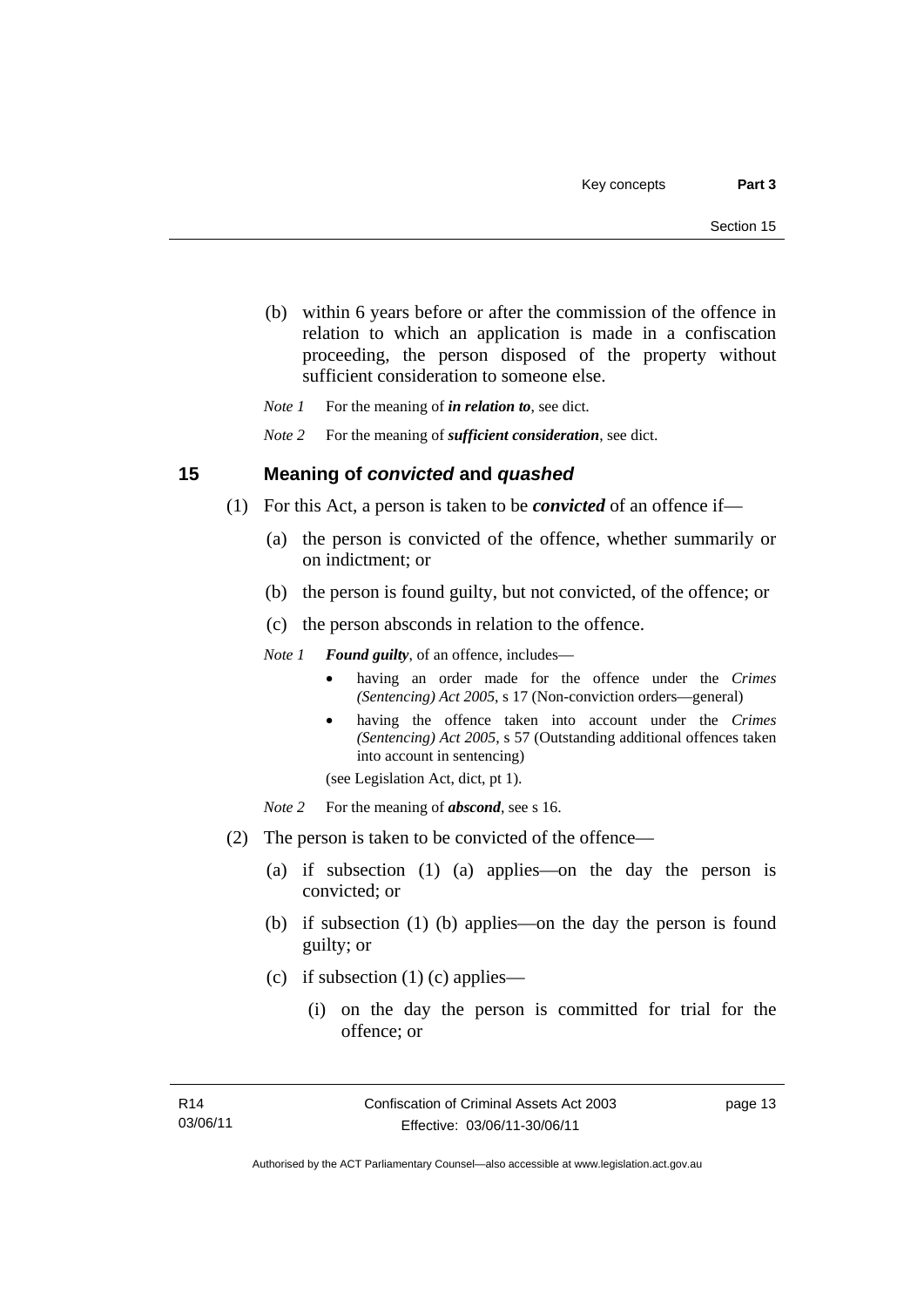- (ii) on the day a court, in a confiscation proceeding, makes an order that the evidence is of sufficient weight to support a conviction for the offence.
- (3) For this Act, the person's conviction for the offence is taken to be *quashed* when—
	- (a) if subsection (1) (a) applies—the conviction is quashed or set aside; or
	- (b) if subsection (1) (b) applies because the offence was taken into account in passing sentence for another offence—
		- (i) the person's conviction or finding of guilty for the other offence is quashed or set aside; or
		- (ii) the decision to take the offence into account is quashed or set aside; or
	- (c) if subsection (1) (b) applies for another reason—the finding of guilty for the offence (however described) is quashed or set aside; or
	- (d) if subsection (1) (c) applies—the person is brought before a court for the offence, and the person is cleared of the offence.

*Note* For the meaning of *cleared*, see s 17.

 (4) However, a person's conviction for an offence is not taken to be *quashed* if a court quashes or sets aside the conviction or finding of guilty (however described) but orders the person to be retried for the offence.

### **16 When does someone** *abscond*

- (1) This section applies to an offender in relation to a relevant offence if—
	- (a) an indictment is presented against the offender for the offence; and

R14 03/06/11

Authorised by the ACT Parliamentary Counsel—also accessible at www.legislation.act.gov.au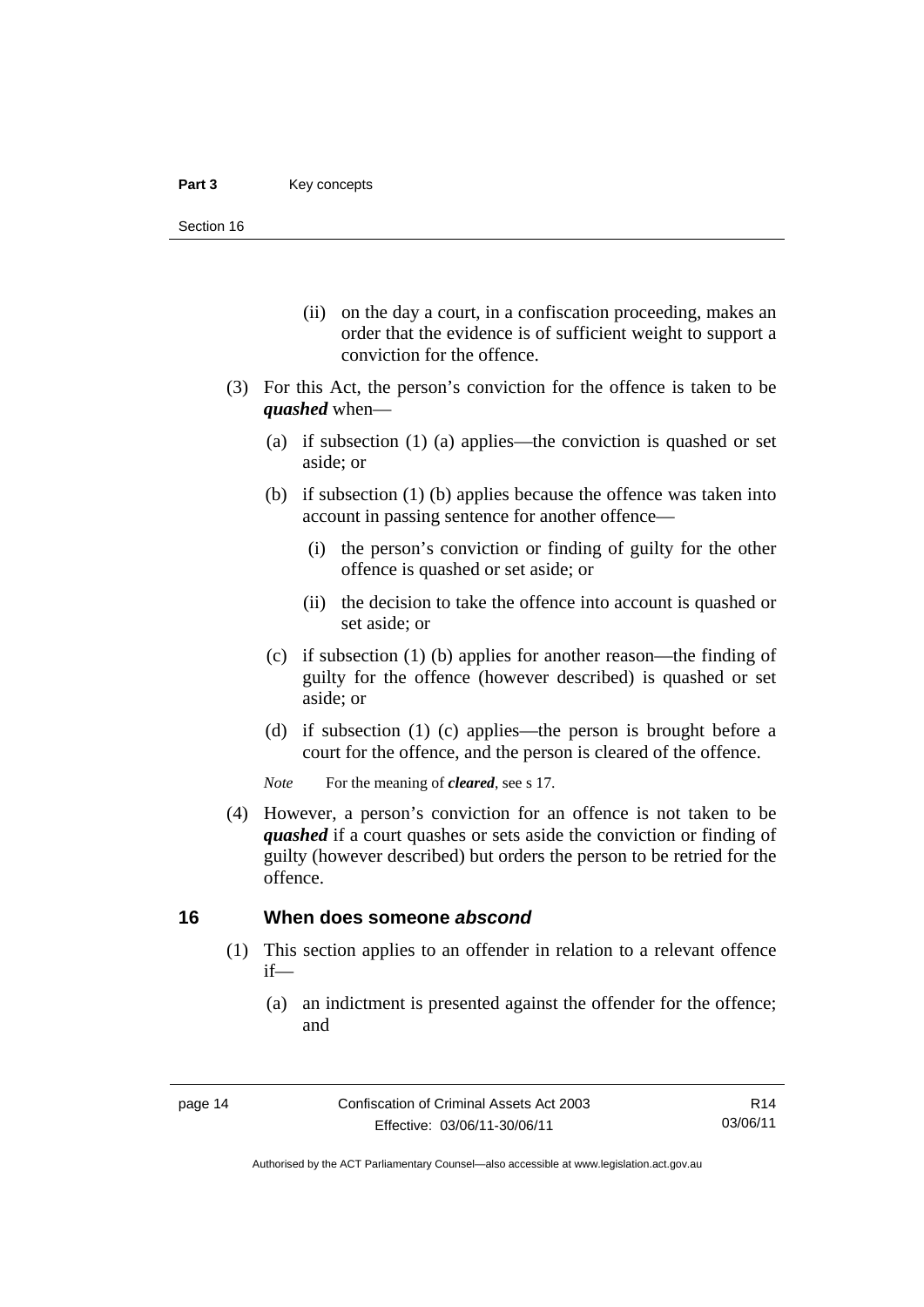- (b) a warrant is issued for the arrest of the offender for the offence; and
- (c) either—
	- (i) the offender is committed for trial for the offence; or
	- (ii) a court, in a confiscation proceeding, makes a finding that the evidence is of sufficient weight to support the offender's conviction for the offence.
- *Note Indictment* is defined in the Legislation Act, dict, pt 1 as including an information. (See also that Act, dict, pt 1, def *present*.)
- (2) For this Act, the offender is taken to have *absconded* in relation to the offence if—
	- (a) the offender dies before the warrant is executed; or
	- (b) at the end of 6 months after the day the warrant is issued, the offender cannot be found; or
	- (c) at the end of 6 months after the day the warrant is issued—
		- (i) the offender is not amenable to justice for any other reason; and
		- (ii) if the offender is outside the ACT—an extradition proceeding against the offender is not on foot; or
	- (d) at the end of 6 months after the day the warrant is issued—
		- (i) the offender is not amenable to justice because the offender is outside the ACT; and
		- (ii) an extradition proceeding against the offender is on foot;

and the extradition proceeding later ends without an order for the offender's extradition being made.

## **17 When is someone** *cleared* **of an offence**

For this Act, a person is *cleared* of an offence if—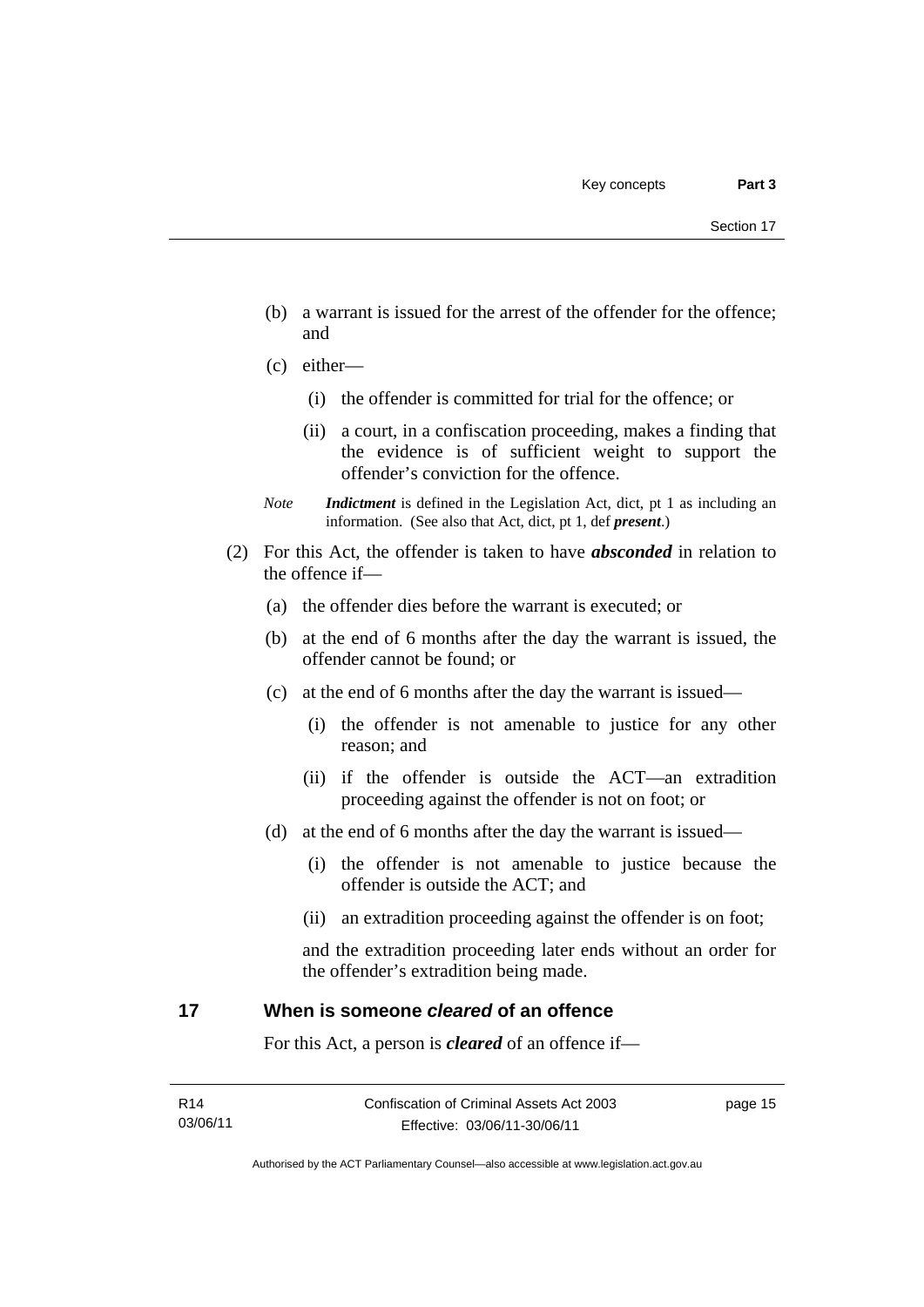- (a) an indictment for the offence lapses, or is withdrawn or struck out; or
- (b) a charge for the offence is withdrawn or discharged; or
- (c) the person is acquitted of the offence; or
- (d) the person's conviction for the offence is quashed.
- *Note Indictment* is defined in the Legislation Act, dict, pt 1 as including an information. (See also that Act, dict, pt 1, def *present*.)

## **18 When a proceeding is** *finalised*

- (1) For this Act, a confiscation proceeding is *finalised* if—
	- (a) the proceeding lapses, or is withdrawn or struck out; or
	- (b) the appeal period for an appeal against the final judgment of the court hearing the proceeding ends without an appeal having been made against the judgment; or
	- (c) if an appeal against the final judgment is made within the appeal period—the appeal is dismissed, withdrawn or struck out, or the appeal is otherwise finalised (within the meaning of this subsection).
- (2) For this Act, a criminal proceeding is *finalised* if—
	- (a) the offender is cleared of the offence to which the proceeding relates; or
	- (b) the offender is convicted of an offence to which the proceeding relates, and the appeal period for an appeal against the conviction or finding of guilty (however described) ends without an appeal having been made against it; or
	- (c) if an appeal is made against the conviction or finding of guilty (however described) within the appeal period—the appeal is dismissed, withdrawn or struck out, or the appeal is otherwise finalised (within the meaning of this subsection) without a retrial having been ordered; or

| ane |  |
|-----|--|
|-----|--|

R14 03/06/11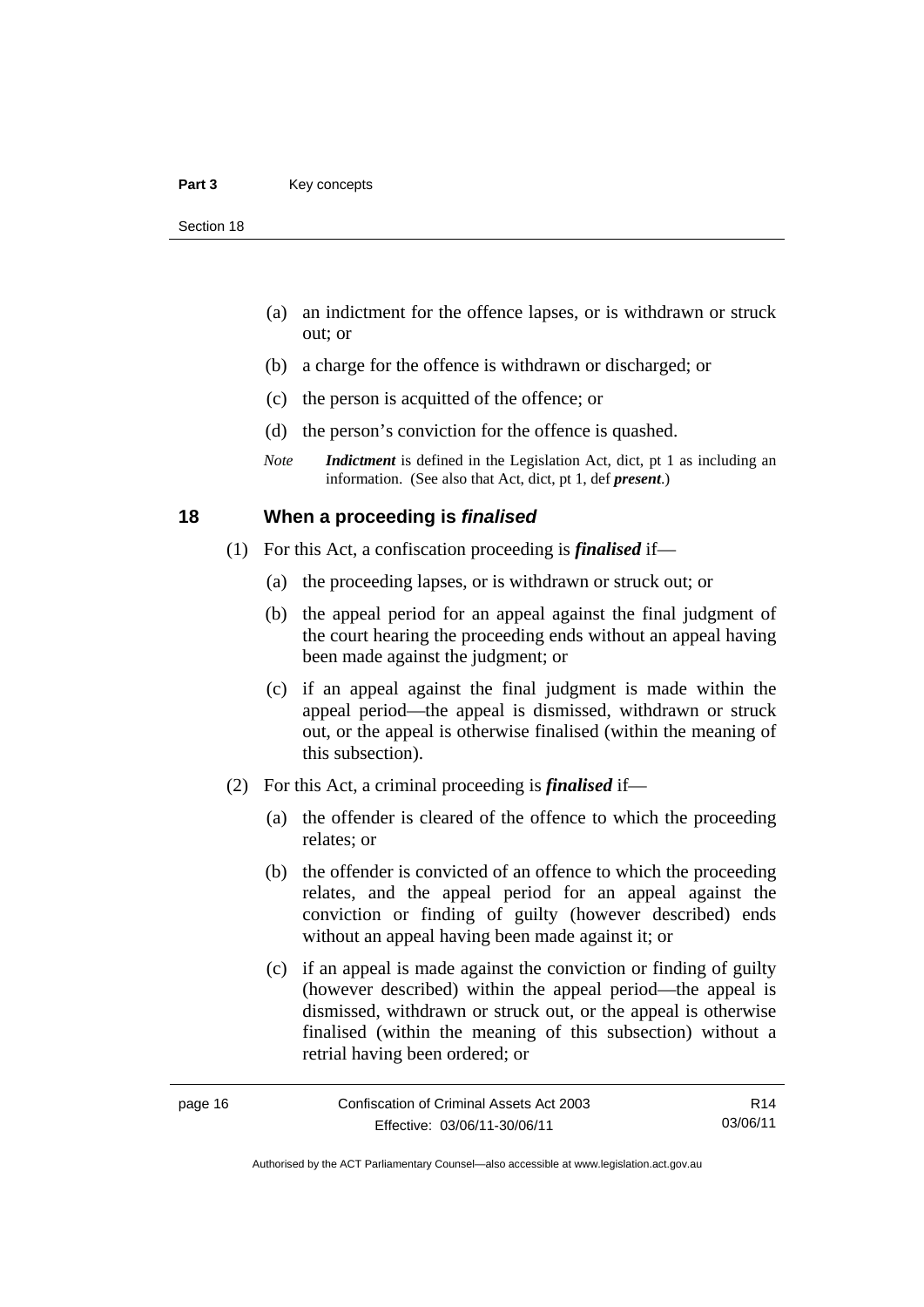- (d) if a retrial has been ordered—the proceeding on the retrial is finalised (within the meaning of this subsection).
- (3) In this section:

*appeal period* means the period within which an appeal may be made without an extension of time or leave to make the appeal out of time.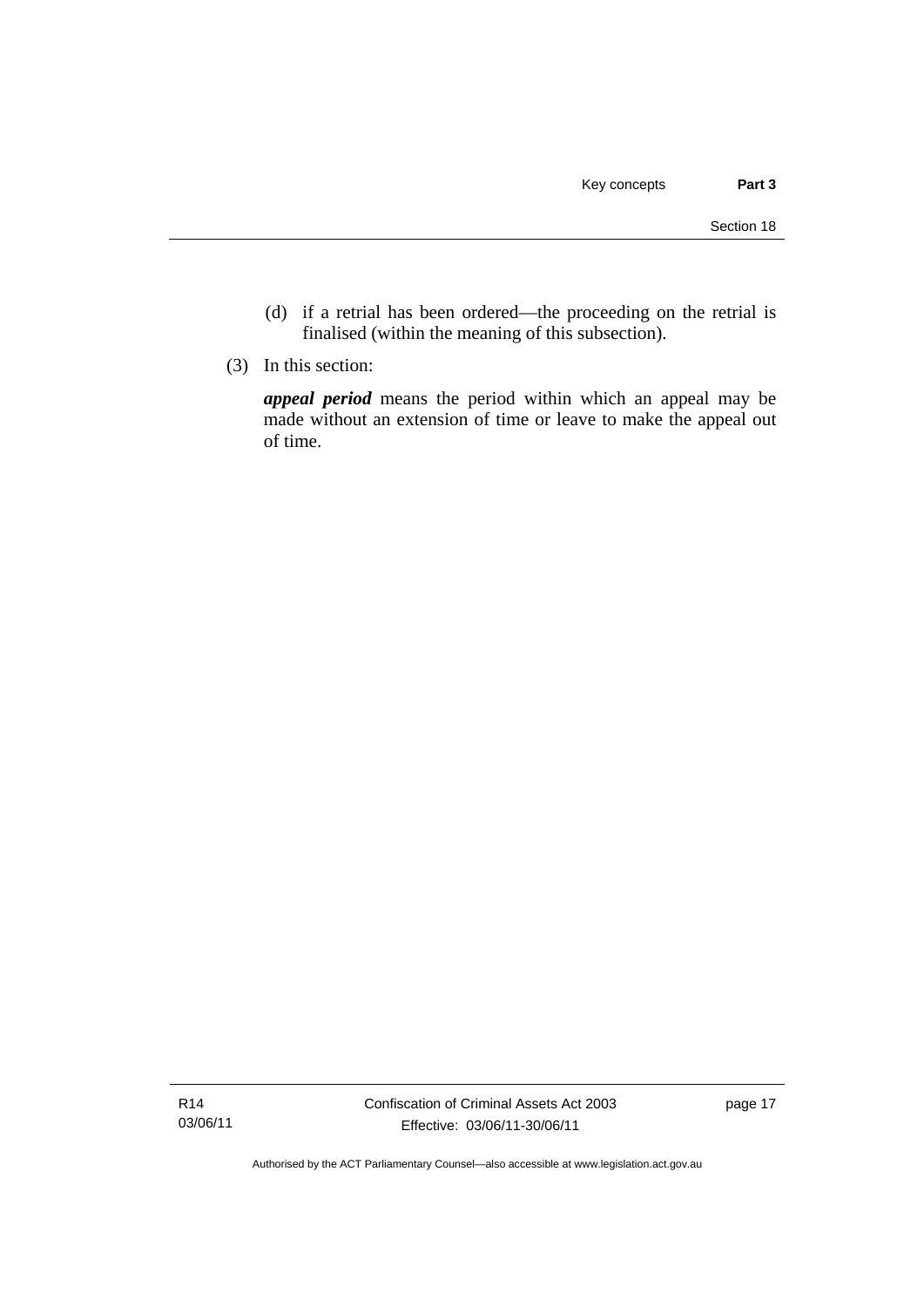**Part 4 Restraint of property**<br>**Division 4.1 General Division 4.1** Section 19

## **Part 4 Restraint of property**

## **Division 4.1 General**

## **19 Meaning of** *restraining order*

In this Act:

*restraining order* means an order under section 30 (Restraining orders over unclaimed tainted property—making) or section 31 (Restraining orders over other property—making) that a person must not deal with the property stated in the order except in accordance with—

- (a) the order; or
- (b) another order under this Act of a relevant court; or
- (c) this Act.

### **20 Meaning of** *artistic profits restraining order*

In this Act:

*artistic profits restraining order*, in relation to an offence, means a restraining order made solely to satisfy a penalty order for artistic profits in relation to the offence.

## **21 Meaning of** *unclaimed tainted property restraining order*

In this Act:

*unclaimed tainted property restraining order* means a restraining order made solely over unclaimed tainted property.

*Note* A claim for property restrained under an unclaimed tainted property restraining order does not, of itself, change or end the restraining order (see s 46 (2)).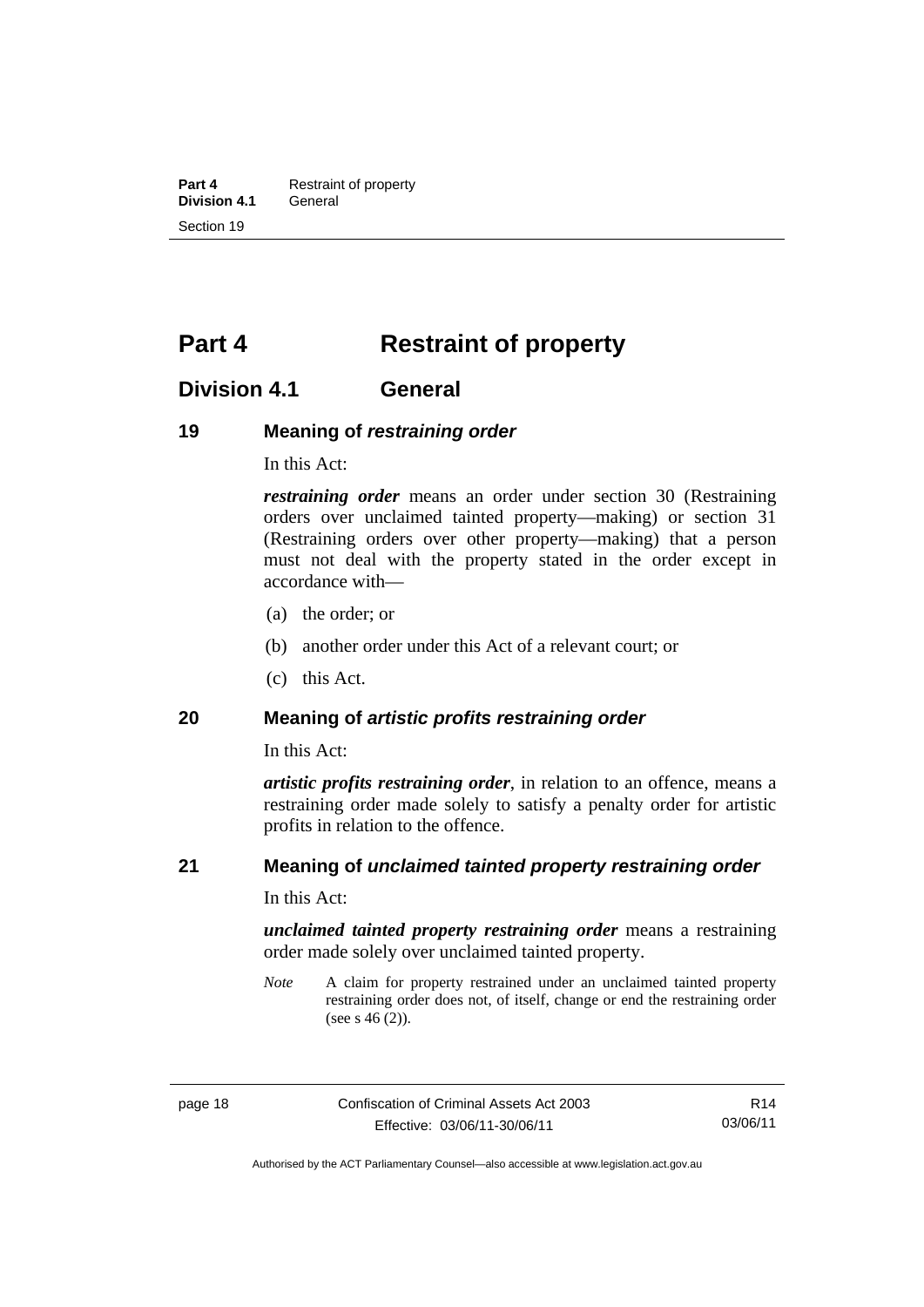## **22 Restraining orders—purposes**

A restraining order may be made to preserve property so that the property will be available for 1 or more of the following purposes:

- (a) for forfeiture under a conviction forfeiture order;
- (b) for automatic forfeiture;
- (c) for forfeiture under a civil forfeiture order;
- (d) to satisfy a penalty order.

*Note* Pt 5 deals with forfeiture and pt 7 deals with penalty orders.

## **23 Contravening restraining orders**

- (1) A person commits an offence if—
	- (a) the person deals with property; and
	- (b) the property is subject to a restraining order; and
	- (c) the person knows that, or is reckless about the fact that, the property is subject to a restraining order; and
	- (d) the dealing with the property contravenes the order.

Maximum penalty: 500 penalty units, imprisonment for 5 years or both.

- (2) A person commits an offence if—
	- (a) the person deals with property; and
	- (b) the property is subject to a restraining order; and
	- (c) the dealing with the property contravenes the order; and
	- (d) either of the following applies:
		- (i) the restraining order, or details of the order, were recorded in a statutory property register under section 50 (2) (Restraining orders—registration in

page 19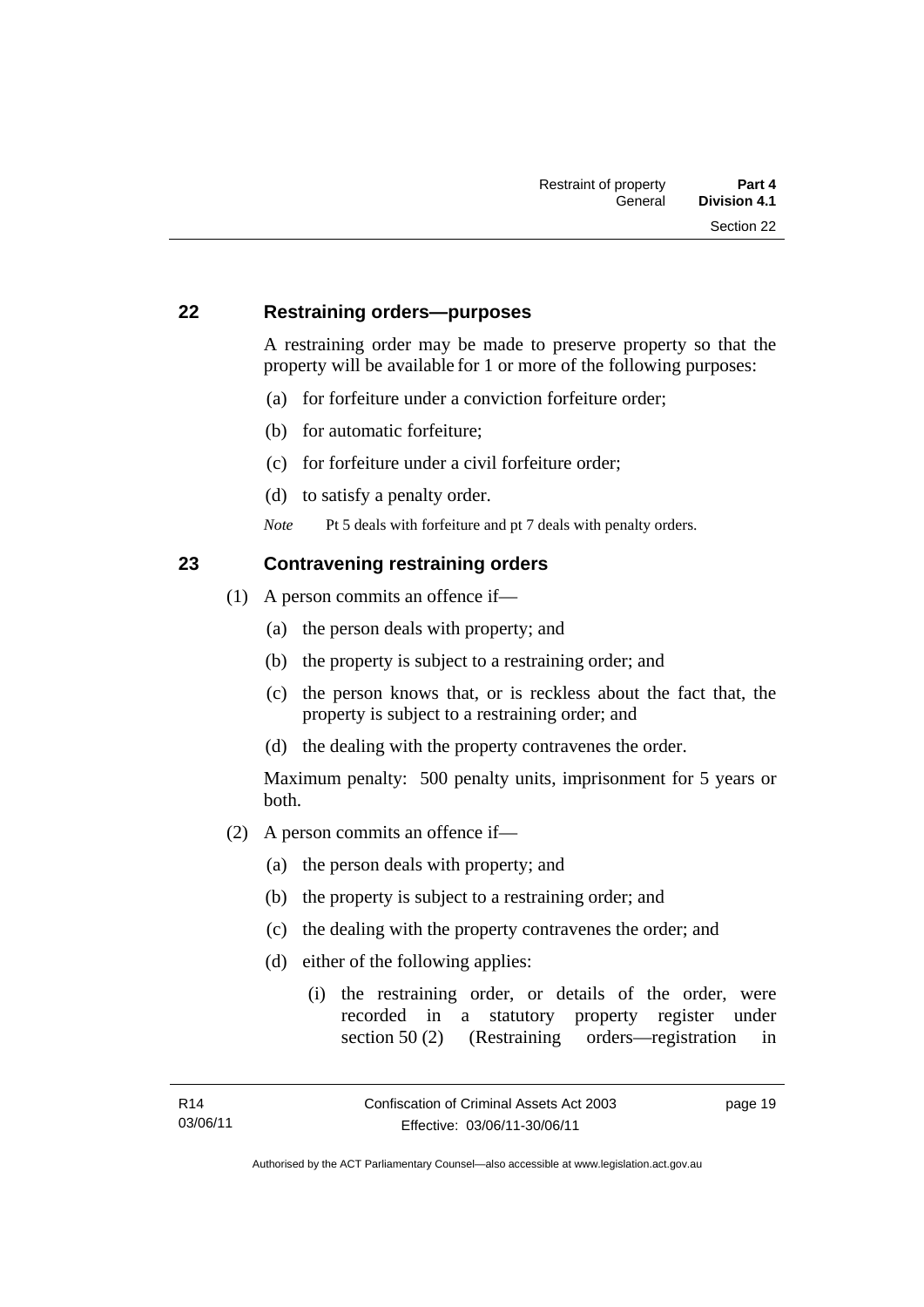statutory property registers) when the person dealt with the property;

 (ii) the person was given notice of the order under section 34 (Restraining orders—notice of making) before the person dealt with the property.

Maximum penalty: 200 penalty units, imprisonment for 2 years or both.

- (3) Strict liability applies to subsection (2) (b), (c) and (d).
- (4) Subsections (1) and (2) do not apply if the dealing with the property is in accordance with—
	- (a) an additional order under section 39; or
	- (b) this Act.

## **24 Setting aside dealings with restrained property**

- (1) The DPP may apply to a relevant court for an order that a dealing with restrained property be set aside if—
	- (a) the dealing was in contravention of the restraining order; and
	- (b) the dealing—
		- (i) was not for sufficient consideration; or
		- (ii) transferred property to a person who was not acting honestly; or
		- (iii) transferred property to a person who did not take reasonable care to establish that the property may be lawfully acquired by the person
- (2) On application under subsection (1), the court may make an order setting aside a dealing with property in contravention of a restraining order.
- (3) The order may be expressed to take effect on—

Authorised by the ACT Parliamentary Counsel—also accessible at www.legislation.act.gov.au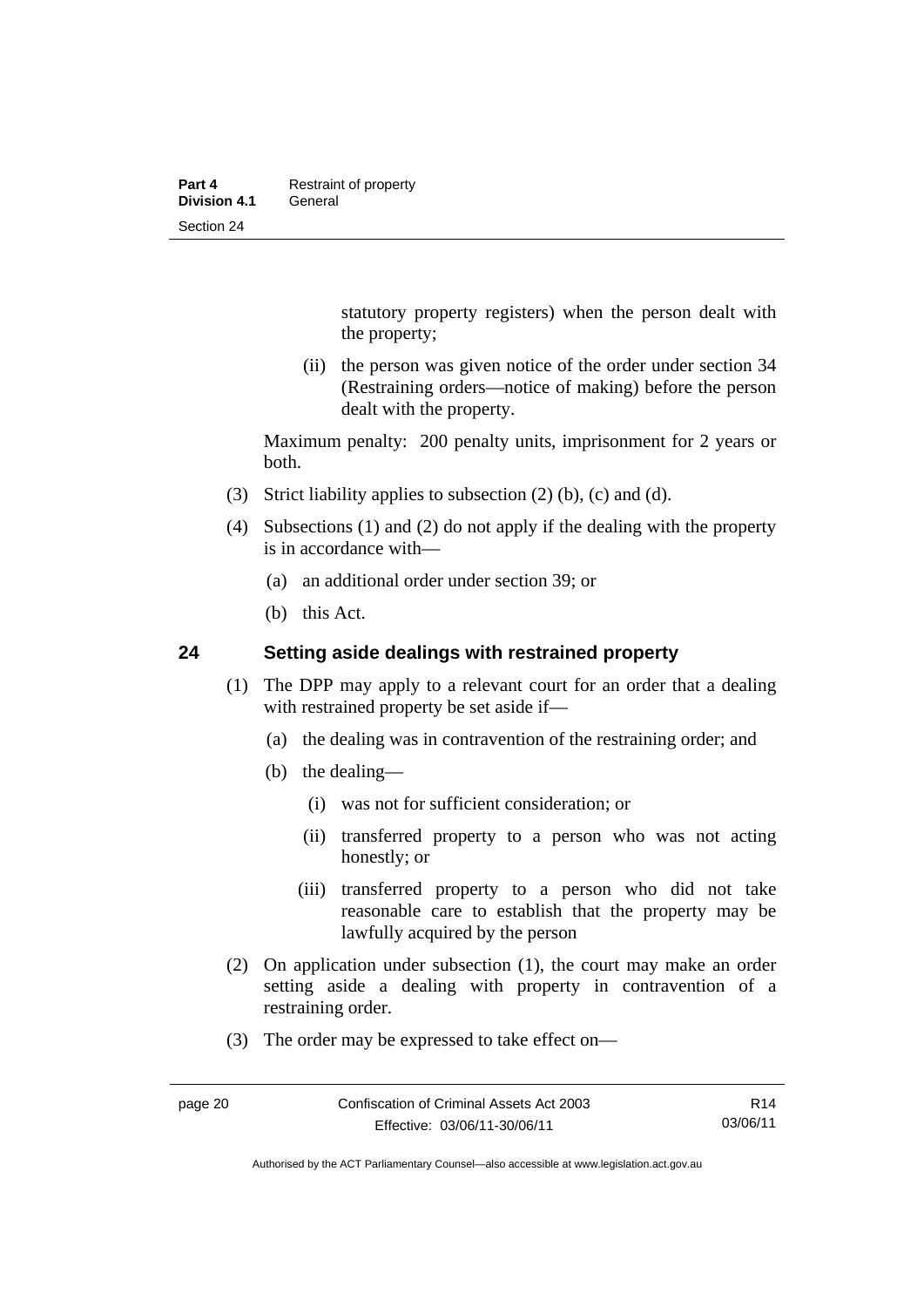- (a) the day when the dealing took place; or
- (b) the day when the order setting aside the dealing is made.
- (4) If the court makes an order mentioned in subsection (3) (b), the court must declare the rights of anyone who acquired an interest in the property on or after the day of the dealing and before the day the order is made.

## **Division 4.2 Making restraining orders**

- *Note 1* For general provisions about a proceeding for a restraining order (which is a confiscation proceeding—see s 236), see pt 14.
- *Note* 2 In particular, no advance notice to anyone is required of the application for the order, and the application may be heard in closed court, without the offender or the public being present (see s 243).

## **25 Restraining orders over unclaimed tainted property application**

- (1) The DPP may apply to a relevant court for a restraining order over unclaimed tainted property.
- (2) The application must state the following:
	- (a) that the application is for an unclaimed tainted property restraining order;
	- (b) the property sought to be restrained.
- (3) The application must be supported by an affidavit under section 28 (Restraining orders over unclaimed tainted property—affidavit supporting application).
- (4) An application for an unclaimed tainted property restraining order must be made only in relation to unclaimed tainted property (but may be made at the same time as an application for a restraining order over other property).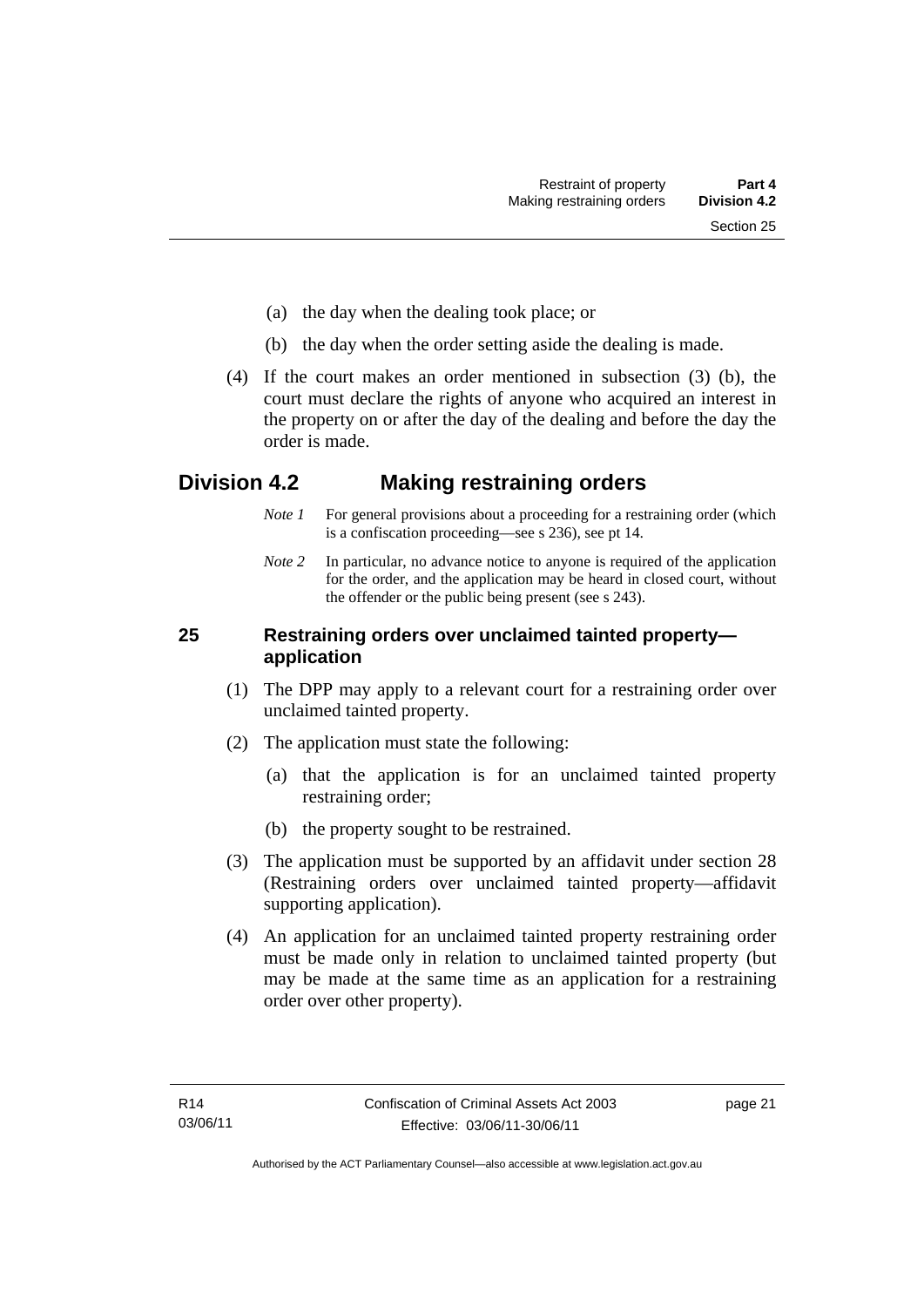## **26 Restraining orders over other property—application**

- (1) The DPP may apply to a relevant court for a restraining order over any of the following:
	- (a) stated property of a person;
	- (b) stated property of a person and all other property of the person (including property acquired after the making of the order);
	- (c) all property of a person (including property acquired after the making of the order);
	- (d) all property of a person (including property acquired after the making of the order) other than stated property.
	- *Note 1* A reference to a *person* generally includes a reference to a corporation as well as an individual, see the Legislation Act, s 160. (See also the Legislation Act, dict, pt 1, def *person*.)
	- *Note 2 Property* includes an interest in property, see the Legislation Act, dict, pt 1.
- (2) The application must state the following:
	- (a) the offence to which the application relates;
	- (b) when it is alleged the offence was committed;
	- (c) the person who is alleged to have committed the offence;
	- (d) the person whose property the application relates to;
	- (e) the property sought to be restrained (including whether it is property of the offender or someone else);

*Note Offender* includes a corporation, see dict.

- (f) whether the application is for an artistic profits restraining order.
- (3) The application must be supported by an affidavit under section 29 (Restraining orders over other property—affidavit supporting application).

R14 03/06/11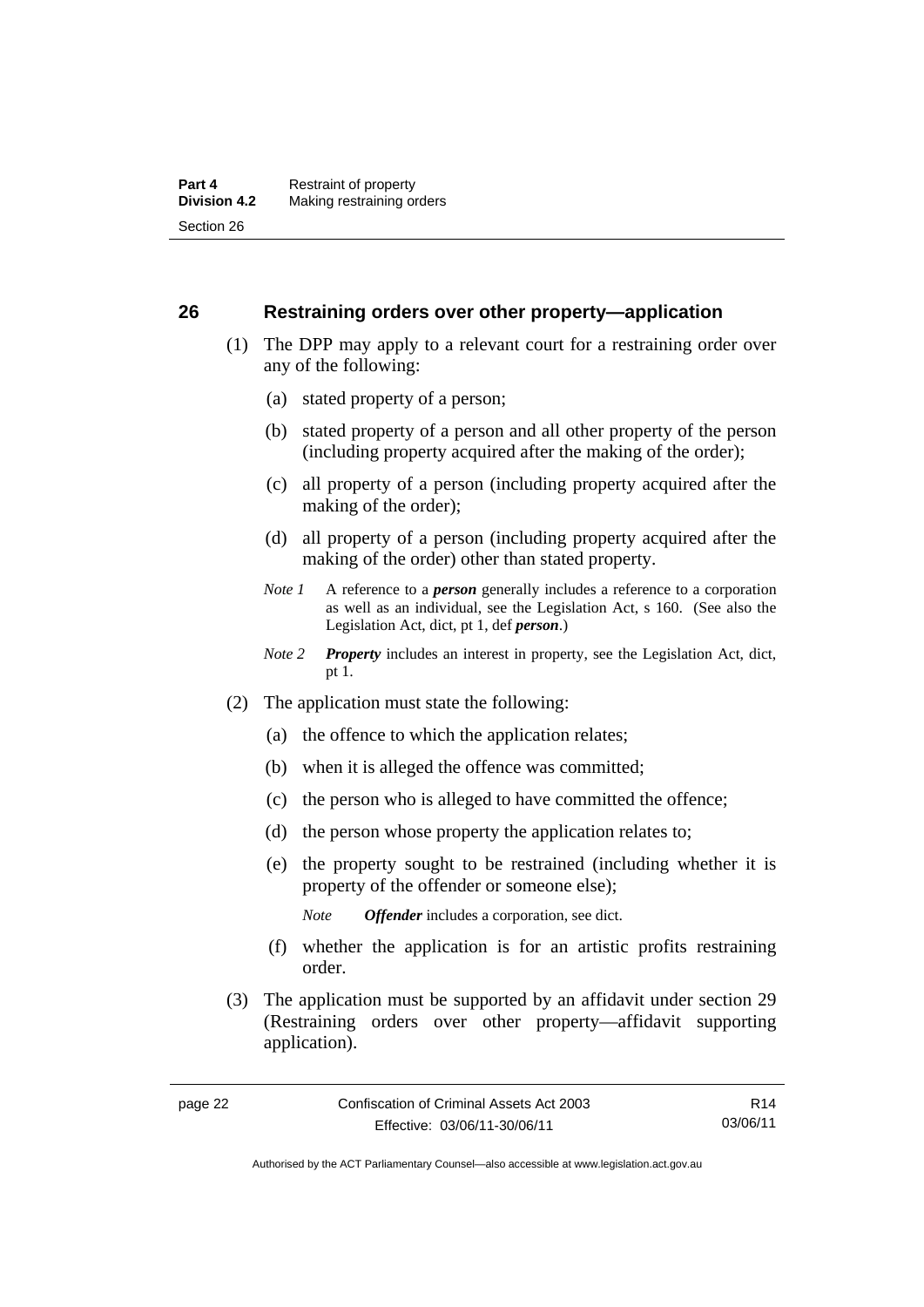- (4) For subsection (2) (a), the application need not specify a particular offence and it is sufficient if the application states that some offence or other was committed.
- (5) For subsection (2) (b), the application need not specify a particular time or day and it is sufficient if the application states a period within which the offence was committed.
- (6) To remove any doubt—
	- (a) an application for a restraining order under this section may be made in relation to an interest (or interests) in property; and
		- *Note Property* includes an interest in property, see the Legislation Act, dict, pt 1.
	- (b) an application for a restraining order under this section may be made in relation to 2 or more offences; and
	- (c) an application for a restraining order under this section may be made in relation to the property of 2 or more people; and
	- (d) this section does not apply to an application for a restraining order over unclaimed tainted property.

# **27 Restraining orders—time for making certain applications**

- (1) This section does not apply to an application for—
	- (a) an artistic profits restraining order; or
	- (b) an unclaimed tainted property restraining order.
- (2) An application for a restraining order in relation to an ordinary offence must be made before the end of the longer of the following periods:
	- (a) if an indictment has been presented against the offender for the offence, and the offender has not been convicted or cleared of the offence—2 years after the day the indictment was presented;

page 23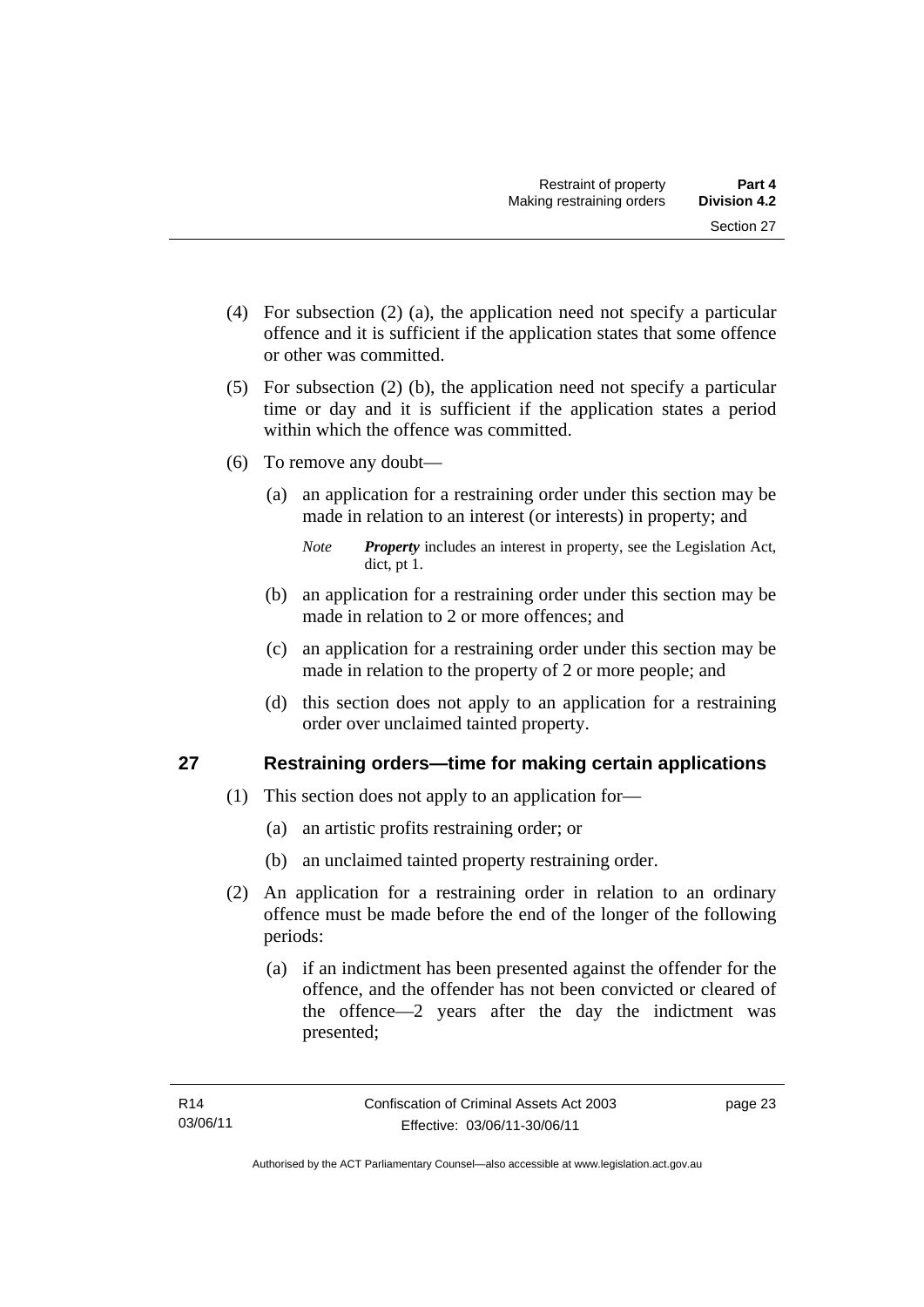- (b) if the offender has been convicted of the offence (and not cleared)—2 years after the day of the conviction;
- (c) in any case—6 years after the day the offence was committed (or is alleged to have been committed).
- *Note 1* For the meaning of *in relation to*, see dict.
- *Note 2 Indictment* is defined in the Legislation Act, dict, pt 1 as including an information. (See also that Act, dict, pt 1, def *present*.)
- *Note 3* The court may allow leave for an application to be made after a time fixed by this section in certain circumstances (see s 49 and s 246).
- (3) An application for a restraining order in relation to a serious offence must be made before the end of the longer of the following periods:
	- (a) if an indictment has been presented against the offender for the offence, and the offender has not been convicted or cleared of the offence—2 years after the day the indictment was presented;
	- (b) if the offender has been convicted of the offence—2 years after the day of the conviction;
	- (c) in any case—6 years after the day the offence was committed (or is alleged to have been committed).
	- *Note* The court may allow leave for an application to be made after a time fixed by this section in certain circumstances (see s 49 and s 246).

### **28 Restraining orders over unclaimed tainted property affidavit supporting application**

- (1) An affidavit by a police officer supporting an application under section 25 (Restraining orders over unclaimed tainted property application) for an unclaimed tainted property restraining order must state—
	- (a) that the police officer suspects that the property is unclaimed tainted property; and

Authorised by the ACT Parliamentary Counsel—also accessible at www.legislation.act.gov.au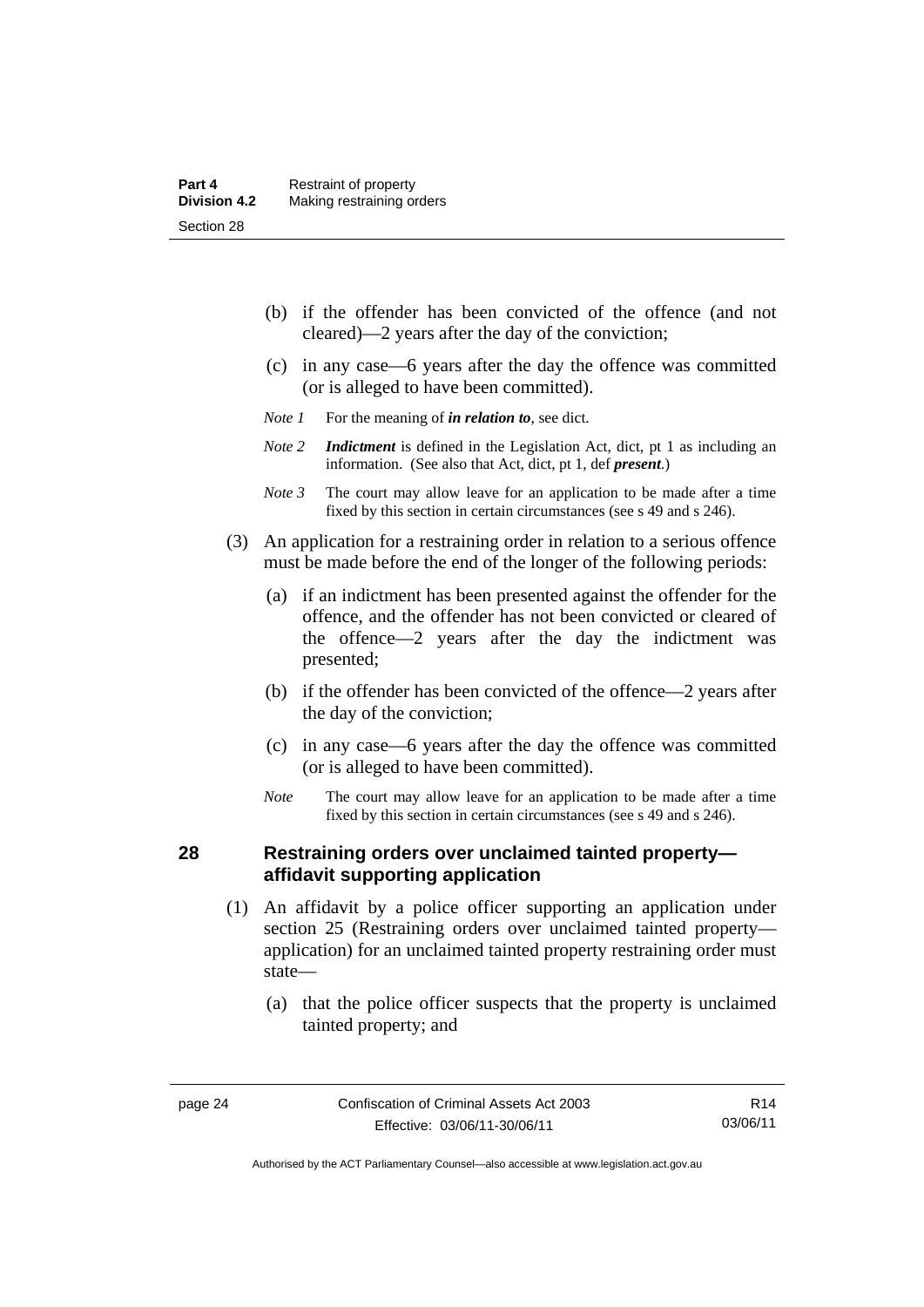- (b) that the property has not been claimed by anyone.
- *Note* No time limit applies to an application for an unclaimed tainted property restraining order (see s 27 (1) (b)).
- (2) The affidavit must state that the police officer believes that the property sought to be restrained may be required to satisfy a purpose mentioned in section 22 (Restraining orders—purposes).
- (3) For subsection (2), no particular purpose need be stated in the affidavit.
- (4) The affidavit must state the grounds for each suspicion or belief of the police officer stated in the affidavit.

# **29 Restraining orders over other property—affidavit supporting application**

- (1) An affidavit by a police officer supporting an application under section 26 (Restraining orders over other property—application) for a restraining order must state—
	- (a) that the officer believes that an indictment has been presented against the offender for a stated relevant offence, or that the offender has been convicted of a stated relevant offence; or
	- (b) that the officer suspects that the offender has committed a stated relevant offence, and that it is intended, within a stated period—
		- (i) for an ordinary offence—to present an indictment against the offender for the offence (or a related relevant offence); or
		- (ii) for a serious offence—
			- (A) to present an indictment against the offender for the offence (or a related serious offence); or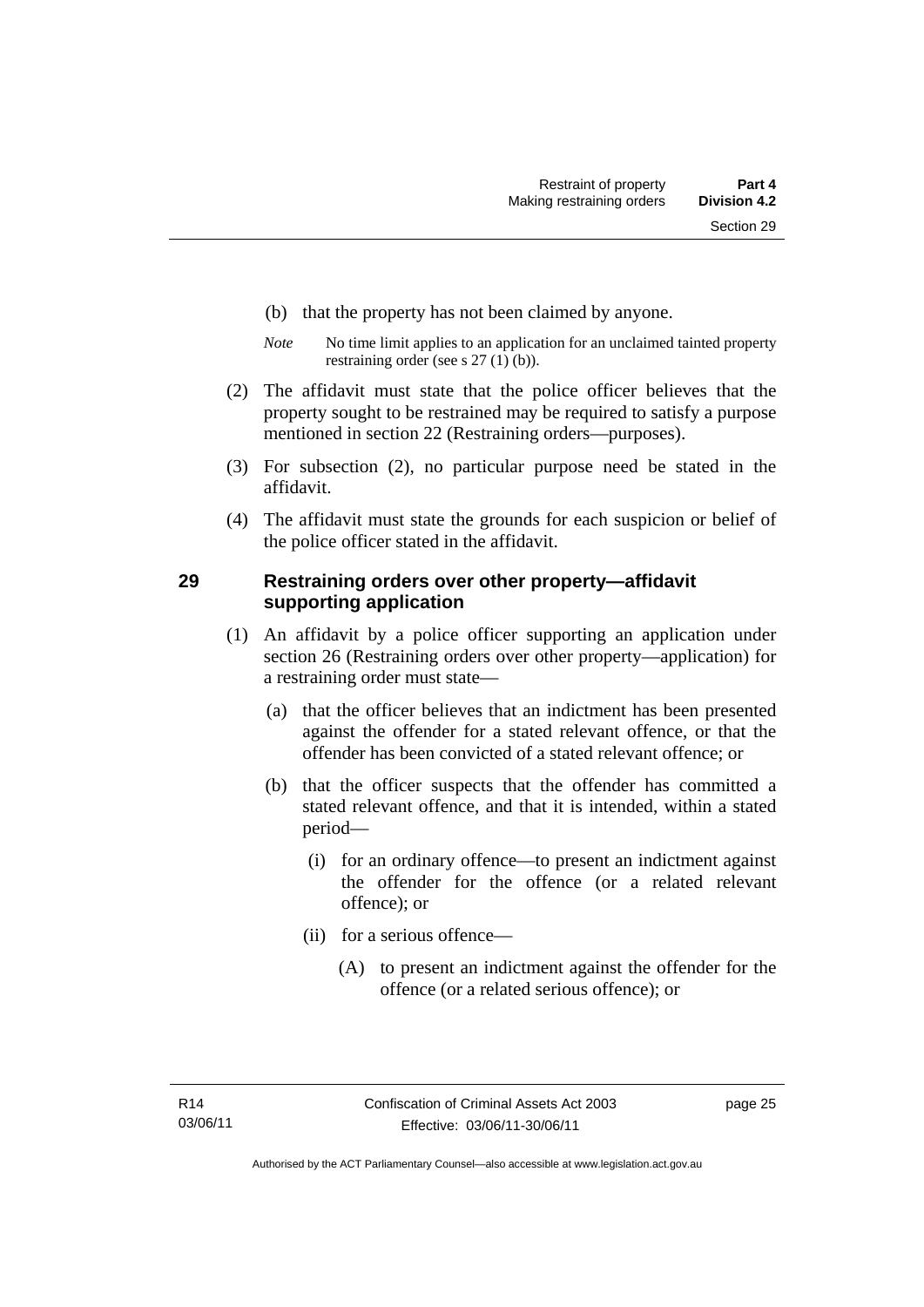- (B) to apply for a civil forfeiture order or a penalty order in relation to the offence (or a related serious offence).
- *Note Indictment* is defined in the Legislation Act, dict, pt 1 as including an information. (See also that Act, dict, pt 1, def *present*.)
- (2) Subsection (1) (b) does not require the police officer to specify a particular offence in the affidavit and it is sufficient if the police officer suspects that the offender has committed a particular kind of offence and the affidavit describes the nature of the offence in general terms.
- (3) If the application is not for an artistic profits restraining order, the affidavit must state that the police officer believes that the application is being made within the relevant period mentioned in section 27 (Restraining orders—time for making certain applications) for the offence to which the application relates.

*Note* No time limit applies to an application for an artistic profits restraining order (see s 27 (1) (a)).

- (4) For subsection (3), if the application relates to a serious offence, it is sufficient if the police officer believes that the offence was committed within the relevant period mentioned in section 27, and it is not necessary for the officer to believe that the offence was committed on any particular day or time within the relevant period.
- (5) The affidavit must state, for the property mentioned in the application, or for each stated part of the property—
	- (a) that the officer suspects that the property is either the offender's property or the property of someone else; and
	- (b) for property that the officer suspects is the property of someone else—
		- (i) that the officer suspects that the property is tainted property; or

Authorised by the ACT Parliamentary Counsel—also accessible at www.legislation.act.gov.au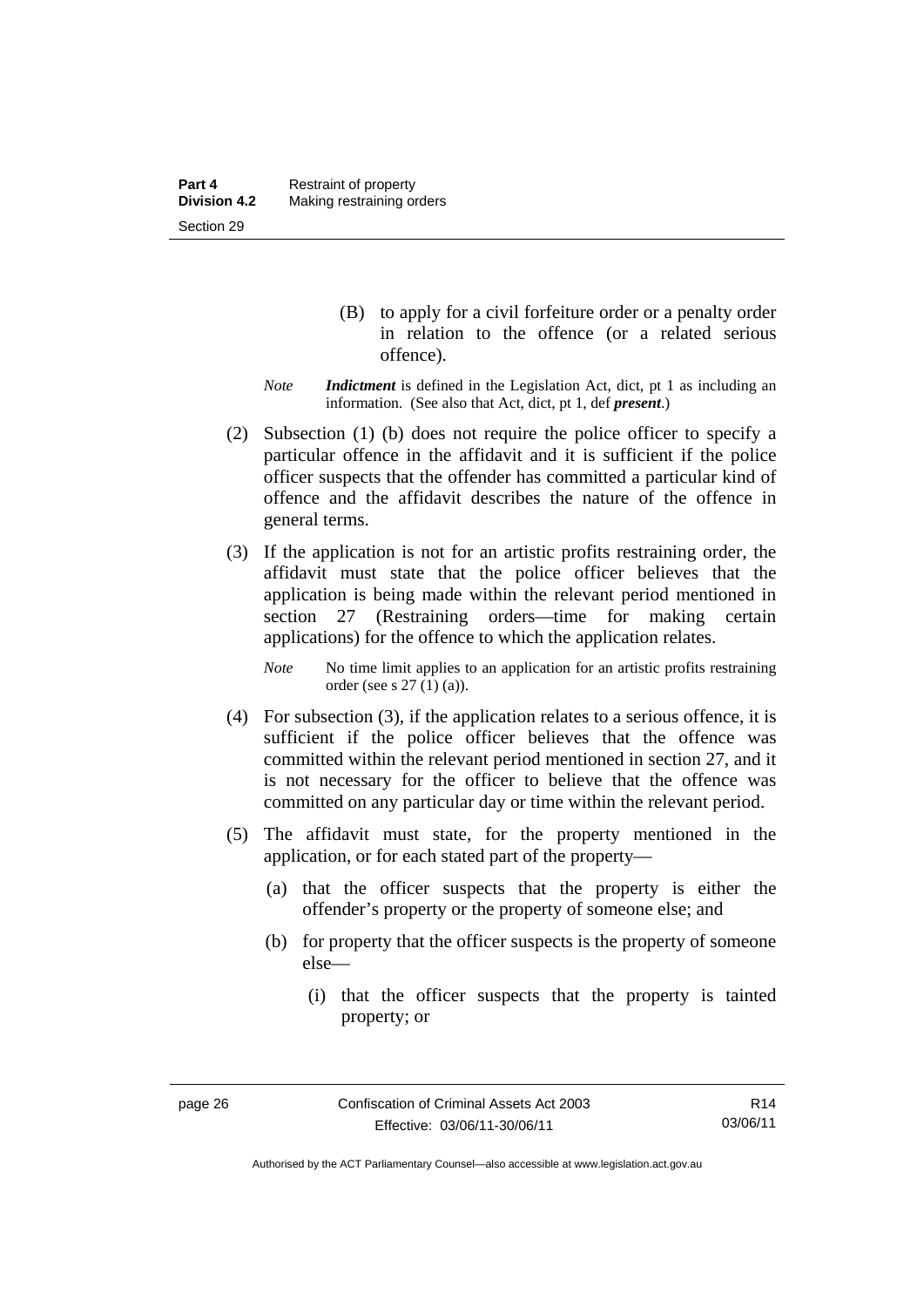- (ii) that the officer suspects that the property is subject to the offender's effective control.
- (6) The affidavit must state that the police officer believes that—
	- (a) the property sought to be restrained may be required to satisfy a purpose mentioned in section 22 (Restraining orders purposes); and
	- (b) if the application is for an artistic profits restraining order—the property sought to be restrained may be required to satisfy a penalty order for artistic profits in relation to the offence.
- (7) For subsection (6) (a), no particular purpose need be stated in the affidavit.
- (8) The affidavit must state the grounds for each belief or suspicion of the police officer stated in the affidavit.

# **30 Restraining orders over unclaimed tainted property making**

- (1) This section applies if an application is made under section 25 (Restraining orders over unclaimed tainted property—application) to a relevant court for an unclaimed tainted property restraining order in relation to an offence.
- (2) The relevant court must make a restraining order over the property to which the application relates if, having regard to the police officer's affidavit supporting the application and any other evidence before the court, the court is satisfied that there are reasonable grounds for the officer's suspicions and beliefs stated in the affidavit.
	- *Note* A claim for property restrained under an unclaimed tainted property restraining order does not, of itself, change or end the restraining order (see s  $46(2)$ ).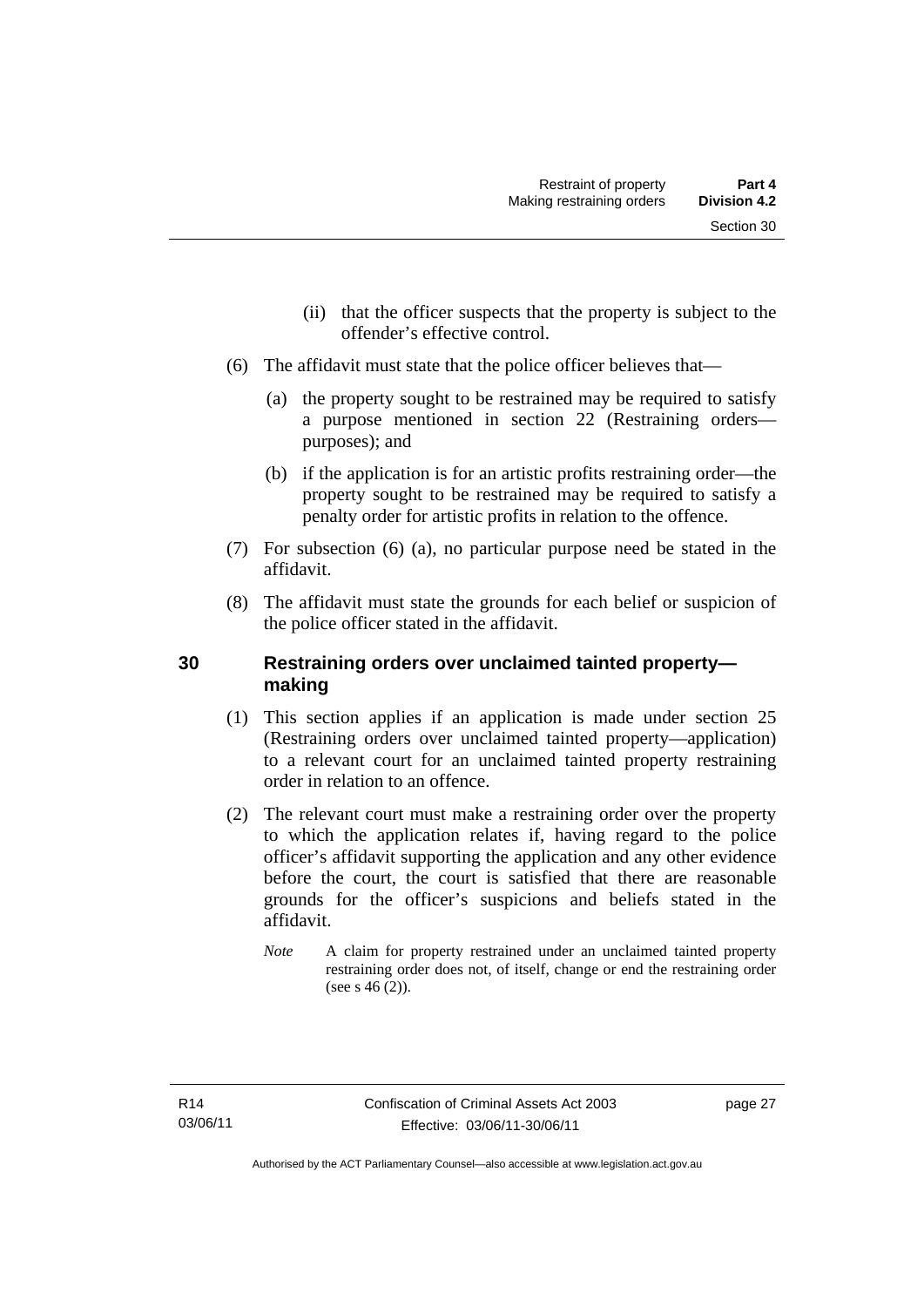- (3) The restraining order may direct the public trustee to take control of the restrained property.
	- *Note* For the commencement of a restraining order, see the Legislation Act, s 73 (4).
- (4) To remove any doubt, for making a restraining order under this section, it is irrelevant whether there is any risk of the property being dealt with in a way that would defeat or hinder the purposes of this Act.

## **31 Restraining orders over other property—making**

- (1) This section applies if an application is made under section 26 (Restraining orders over other property—application) to a relevant court for a restraining order in relation to an offence.
- (2) The relevant court must make a restraining order over the property to which the application relates if, having regard to the police officer's affidavit supporting the application and any other evidence before the court—
	- (a) the court is satisfied that there are reasonable grounds for the officer's beliefs and suspicions stated in the affidavit; and
	- (b) if an indictment has not been presented for the offence, or the offence is a serious offence of which the offender has been cleared—the court is satisfied that, within 6 weeks after the date of the order or (if allowed by the court) a longer period of not longer than 3 months after that date—
		- (i) for an ordinary offence—it is intended to present an indictment against the offender for the offence (or a related relevant offence); or
		- (ii) for a serious offence—
			- (A) it is intended to present an indictment against the offender for the offence (or a related serious offence); or

R14 03/06/11

Authorised by the ACT Parliamentary Counsel—also accessible at www.legislation.act.gov.au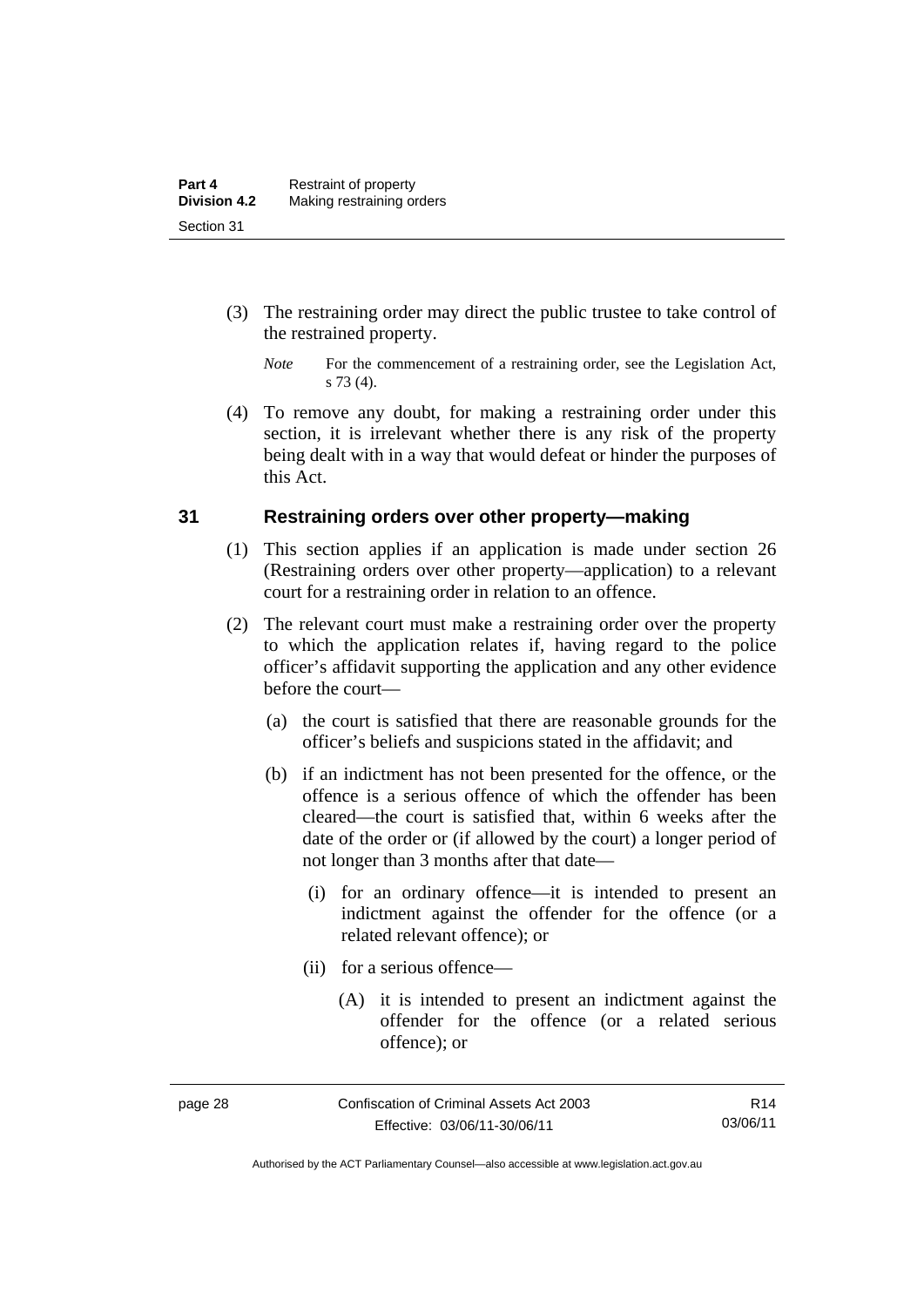- (B) it is intended to apply for a civil forfeiture order or a penalty order in relation to the offence (or a related serious offence).
- *Note Indictment* is defined in the Legislation Act, dict, pt 1 as including an information. (See also that Act, dict, pt 1, def *present*.)
- (3) The restraining order may do either or both of the following:
	- (a) direct the public trustee to take control of the restrained property or stated restrained property;
	- (b) provide, under section 37 or section 38, for living and business expenses, or legal expenses, to be met out of the restrained property.
	- *Note* For the commencement of a restraining order, see the Legislation Act, s 73 (4).
- (4) The relevant court may refuse to make the restraining order if the DPP does not give the relevant court any undertaking that the court considers appropriate about the payment of damages or costs in relation to the making or operation of the order.
- (5) To remove any doubt—
	- (a) a restraining order may be made under this section in relation to an interest (or interests) in property; and
		- *Note Property* includes an interest in property, see the Legislation Act, dict, pt 1.
	- (b) a restraining order may relate to 2 or more offences committed (or alleged to have been committed) by an offender; and

*Note Offender* includes a corporation, see dict.

- (c) a restraining order may relate to the property of 2 or more people; and
- (d) for making a restraining order under this section, it is irrelevant whether there is any risk of the property being dealt with in a way that would defeat or hinder the purposes of this Act.

Authorised by the ACT Parliamentary Counsel—also accessible at www.legislation.act.gov.au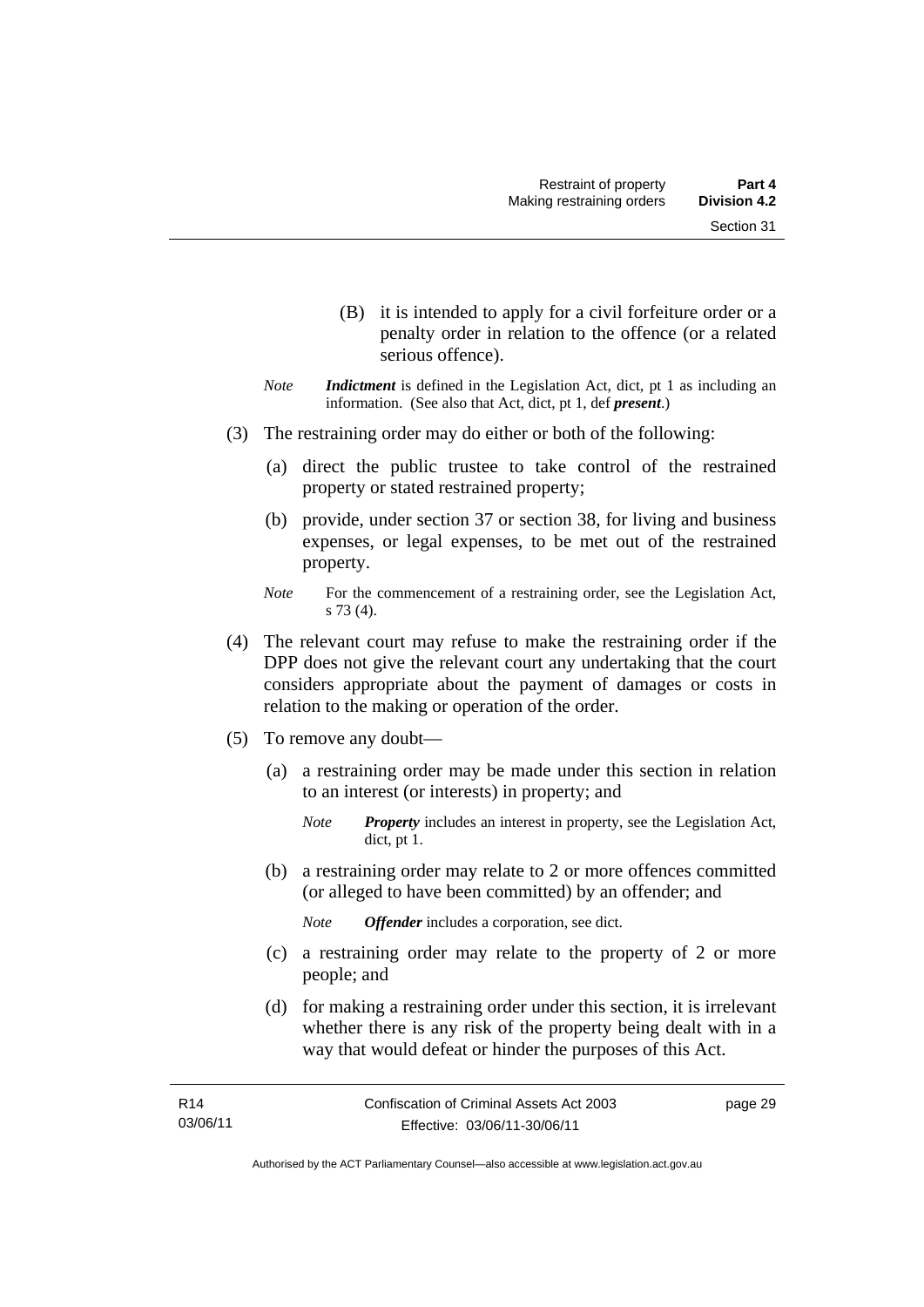# **32 Making of restraining orders—specific serious offence not required etc**

- (1) For section 31 and to remove any doubt, if the relevant court is satisfied that there are reasonable grounds for the police officer's belief that a serious offence was committed by the offender within the relevant period mentioned in section 27 (Restraining orders time for making certain applications), the court must not refuse to make a restraining order in relation to the offence only because the court is not satisfied—
	- (a) that the officer had any belief that a particular serious offence was committed within the relevant period; or
	- (b) that the officer had any belief about the particular day or time when the offender committed the offence within the relevant period; or
	- (c) that there are reasonable grounds for any belief by the officer about anything mentioned in paragraph (a) or (b).

*Note* For the meaning of *in relation to*, see dict.

- (2) Also, for section 31 and to remove any doubt, the relevant court must not refuse to make a restraining order in relation to the offender only because—
	- (a) an indictment has not been presented against the offender for the offence; or
	- (b) the offender has not been convicted of the offence; or
	- (c) the offender has been cleared of the offence, including being cleared after having been convicted of the offence; or
	- (d) a doubt is raised about whether the person committed the offence.

Authorised by the ACT Parliamentary Counsel—also accessible at www.legislation.act.gov.au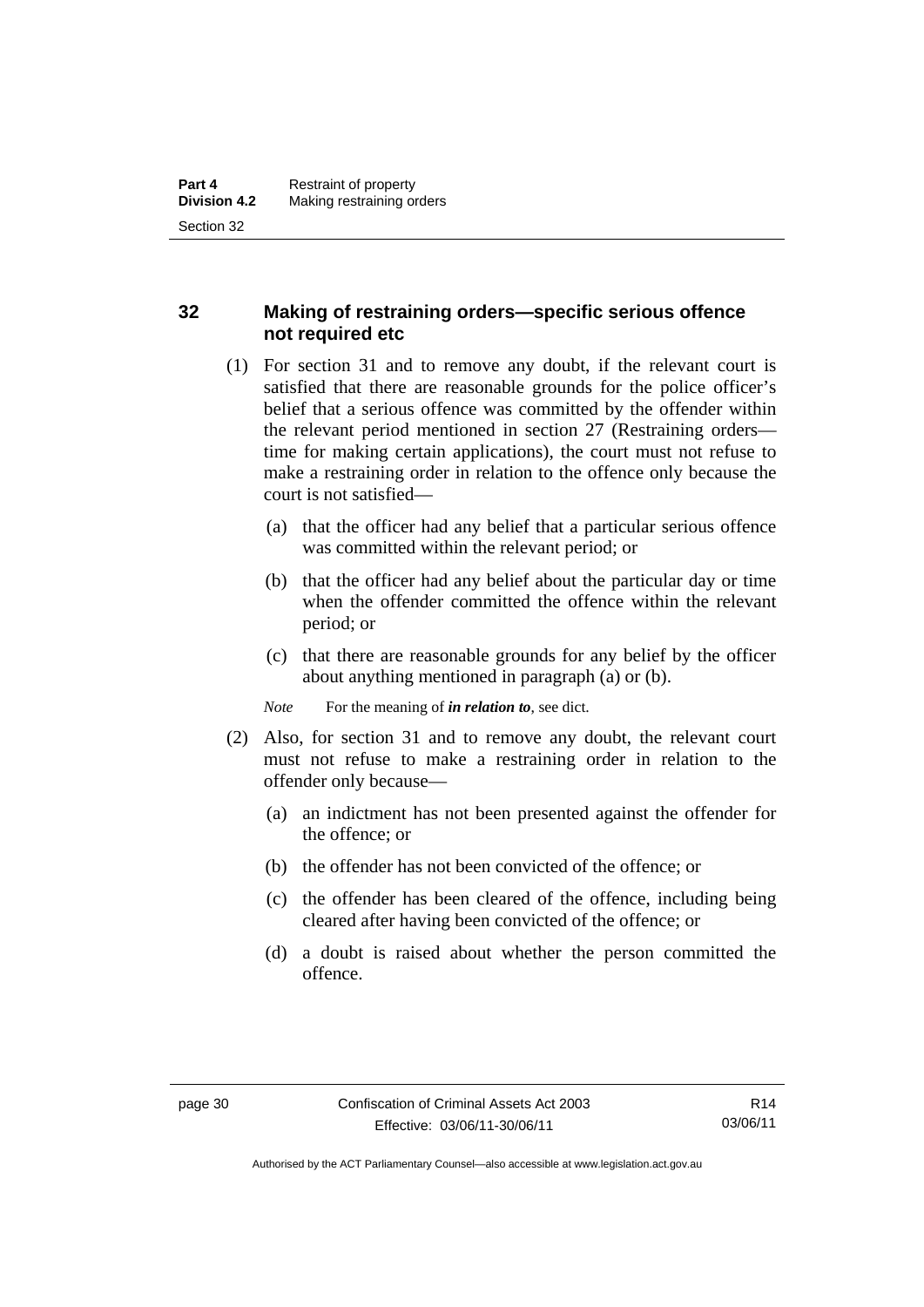#### **33 Restraining orders—contents**

- (1) A restraining order must state that a person must not deal with the property stated in the order except in accordance with—
	- (a) the order; or
	- (b) another order under this Act of a relevant court; or
	- (c) this Act.
- (2) A restraining order (other than an unclaimed tainted property restraining order) must also state—
	- (a) that it is a restraining order under this Act; and
	- (b) the person (or people) whose property it applies to; and
	- (c) for each person to whose property it applies to—the property to which it applies, including whether it applies to property acquired after the making of the order; and
	- (d) if section 31 (2) (b) (Restraining orders over other property making) applies to the restraining order—the applicable period under the paragraph; and
		- *Note* The restraining order ends unless an indictment is presented or, for a serious offence, a forfeiture or penalty application is made, before the end of the stated period (see table 47 and table 48).
	- (e) if the order directs the public trustee to take control of the restrained property or stated restrained property—the direction and the property to which it applies; and
	- (f) if the relevant court making the order has given a direction under section 35 (Restraining order proceedings—restrictions on disclosure)—
		- (i) the direction given by the court; and
		- (ii) the effect of section 36 (Restraining orders—disclosure offences) in relation to the direction; and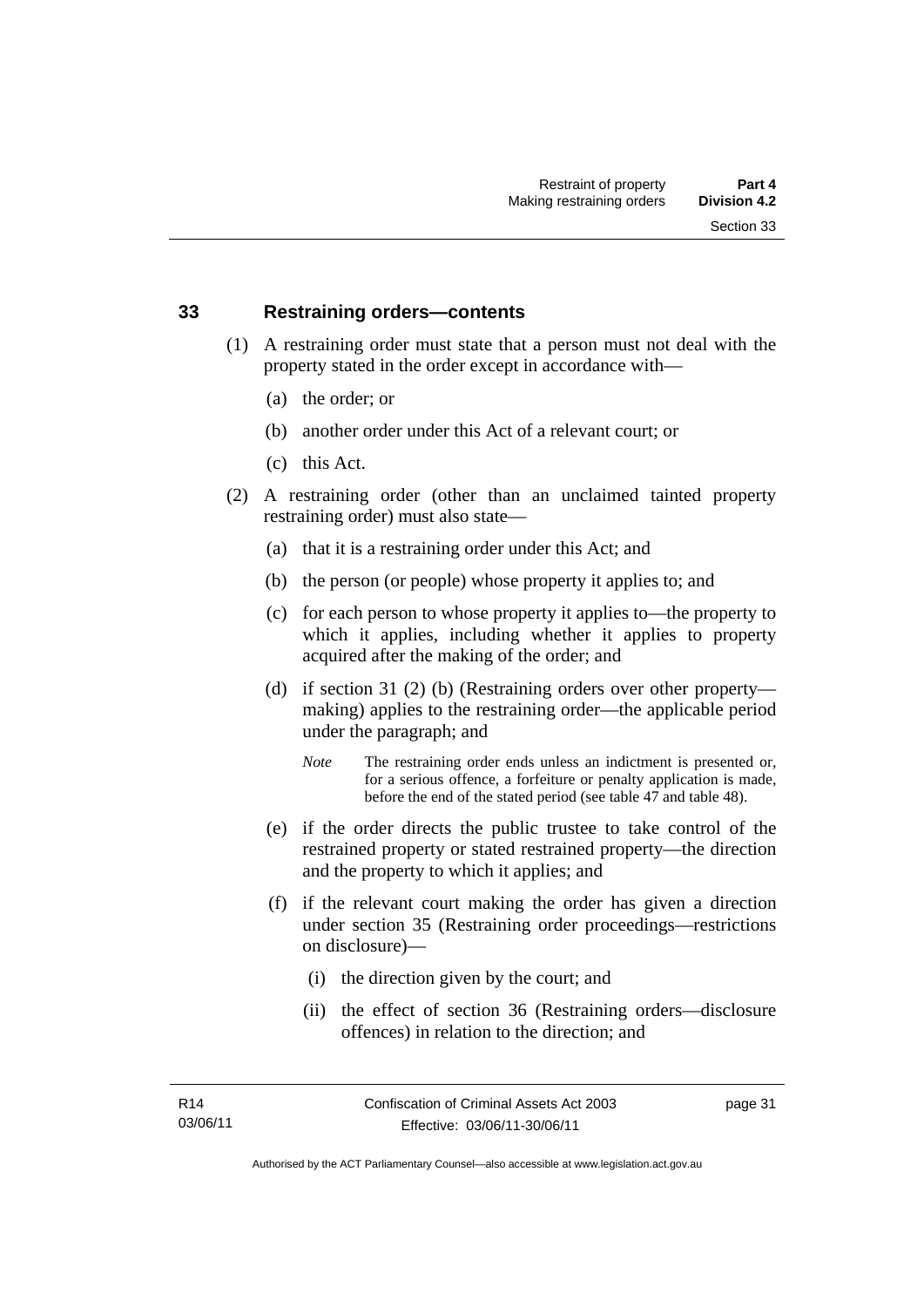- (g) if the order provides, under section 37 or section 38, for living and business expenses, or legal expenses, to be met out of the restrained property—
	- (i) the kind of expenses that may be met out of the restrained property; and
	- (ii) the period during which the expenses may be met out of the restrained property; and
	- (iii) the maximum amount of the expenses that may be met out of the restrained property.
- (3) An unclaimed tainted property restraining order must also state—
	- (a) that it is an unclaimed tainted property restraining order under this Act; and
	- (b) the property to which it applies; and
	- (c) if the relevant court making the order has given a direction under section 35—
		- (i) the direction given by the court; and
		- (ii) the effect of section 36 in relation to the direction; and
	- (d) that, unless a relevant court makes an order that stops the operation of the restraining order over the property, the property will be automatically forfeited under this Act to the Territory at the end of 14 days after the day the order is made.
- (4) A failure by a relevant court to comply with this section in relation to the restraining order does not invalidate the restraining order or any forfeiture order or automatic forfeiture made in relation to the property restrained under the restraining order.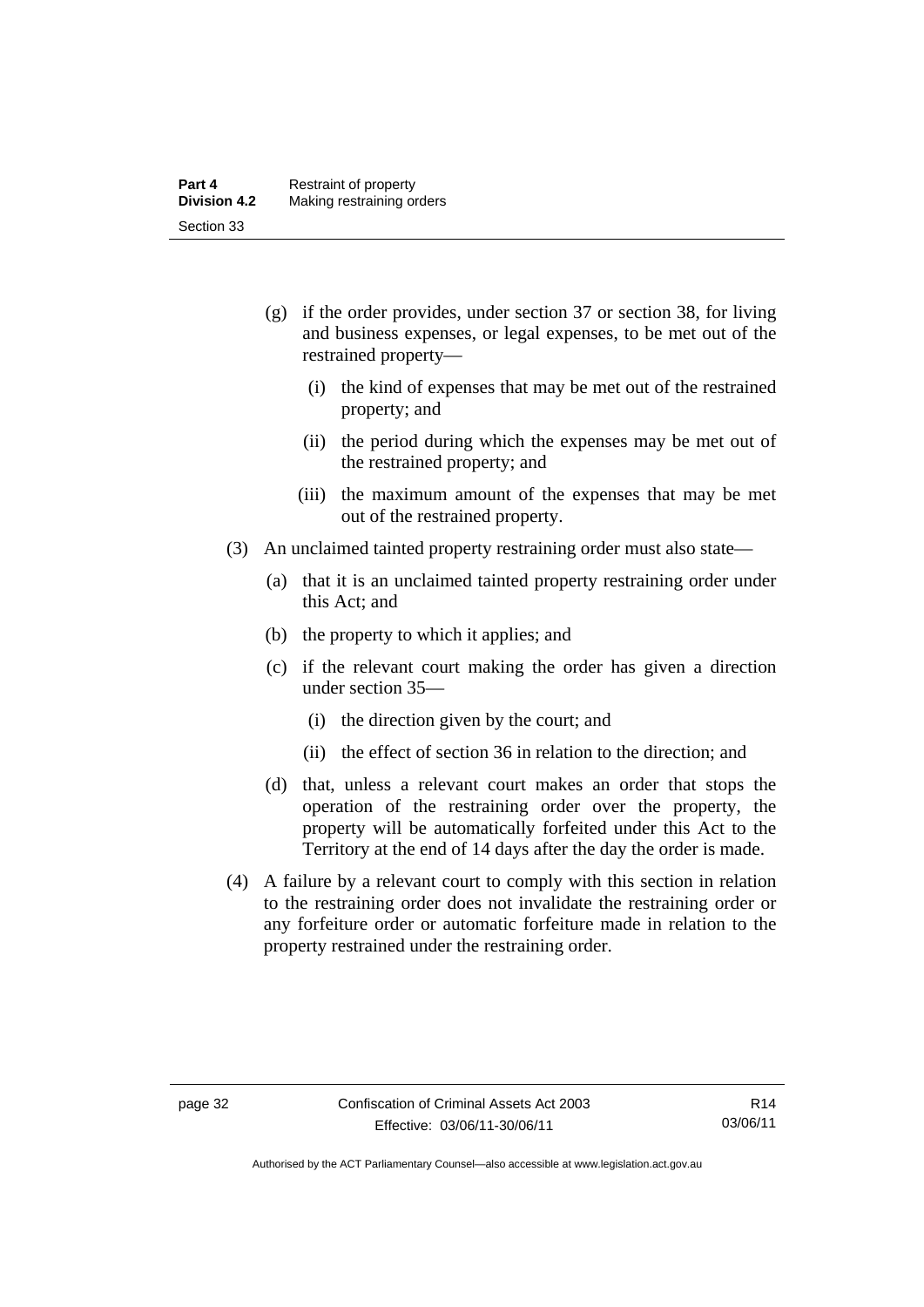## **34 Restraining orders—notice of making**

- (1) If a court makes a restraining order over property, the DPP must give a copy of the order to—
	- (a) for an unclaimed tainted property restraining order—anyone the DPP suspects may have an interest in the property; and
	- (b) for any other restraining order—the owner of the restrained property and anyone else the DPP suspects may have an interest in the property.

*Note* For how documents may be served, see the Legislation Act, pt 19.5.

- (2) A relevant court may order the DPP to—
	- (a) give a copy of a restraining order, the application for the order or the supporting affidavit to anyone and may give directions about how any document is to be given to the person; or
	- (b) give notice of the order to anyone and may give directions about how the notice is to be given.
- (3) Subsections (1) and (2) have effect subject to any direction of the court under section 35.

# **35 Restraining order proceedings—restrictions on disclosure**

- (1) On application by the DPP, a relevant court hearing an application for a restraining order may give directions prohibiting or restricting the publication or disclosure of all or any of the following:
	- (a) the fact that an application for the order, or that a restraining order, has been made;
	- (b) the application for the order;
	- (c) the supporting affidavit for the order and any other affidavit filed in relation to the application;

page 33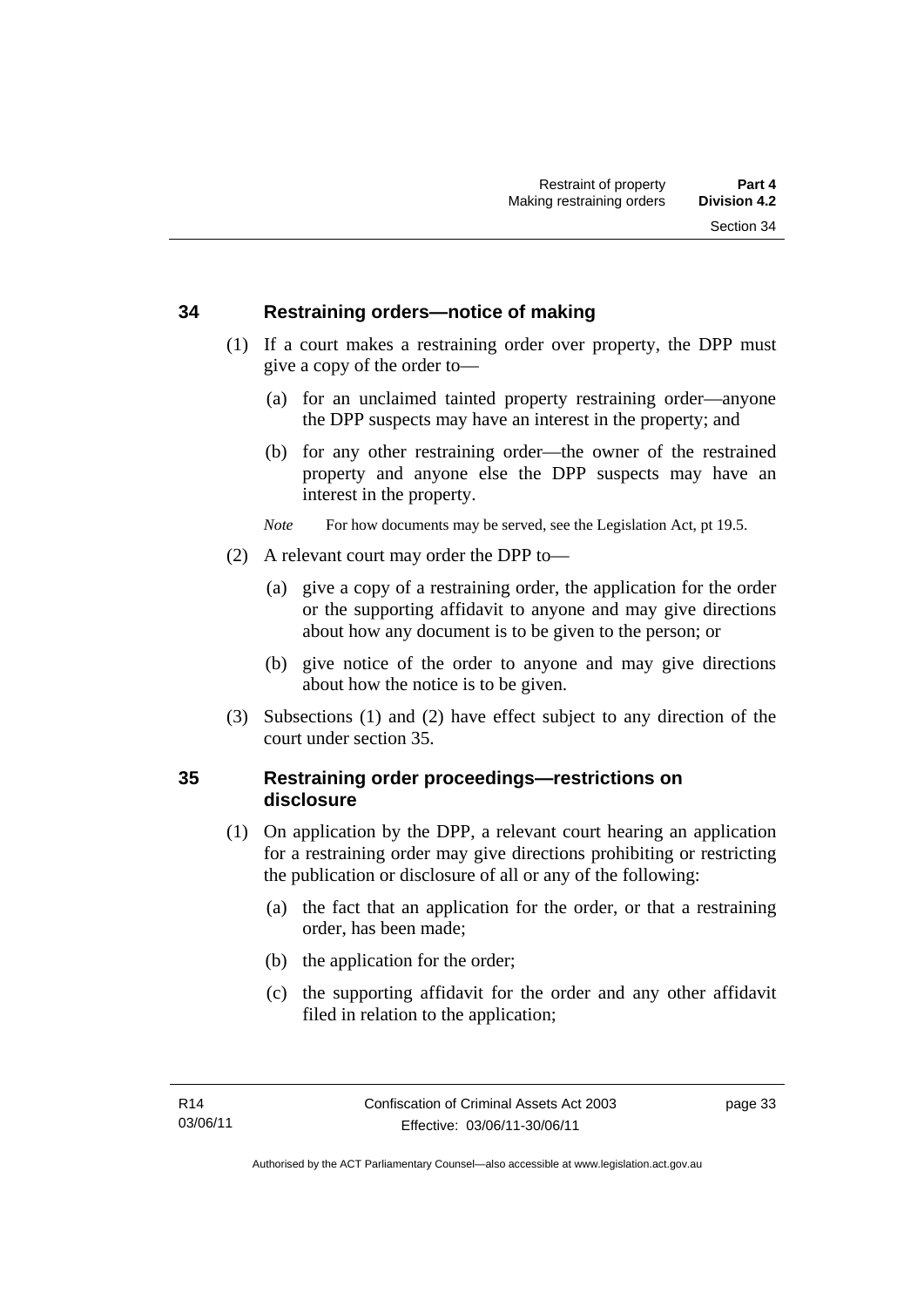- (d) any information about the proceeding (whether or not a hearing has been held);
- (e) any evidence given, statement made or thing done during the proceeding;
- (f) any information, document or thing derived from anything mentioned in this subsection.

#### **Examples of directions**

- 1 that the application for the restraining order and a stated part of the supporting affidavit not be disclosed to the person against whom the restraining order is made until the court has decided an application for another restraining order against someone else's property
- 2 that the supporting affidavit must be made available only to the offender's lawyer
- *Note* An example is part of the Act, is not exhaustive and may extend, but does not limit, the meaning of the provision in which it appears (see Legislation Act, s 126 and s 132).
- (2) In deciding whether to give a direction under subsection (1), the court must have regard to whether the direction—
	- (a) would promote the purposes of this Act; or
	- (b) is desirable to protect the integrity of an investigation (however described) for any purpose or a prosecution of an offence.
- (3) The court may also have regard to any other relevant matter in deciding whether to give a direction under subsection (1).

#### **36 Restraining orders—disclosure offences**

*Note* An offence against this section is a strict liability offence (see s (7)).

- (1) A person commits an offence if—
	- (a) a relevant court has given a direction under section 35 (1) prohibiting or restricting the publication or disclosure of a matter mentioned in the subsection; and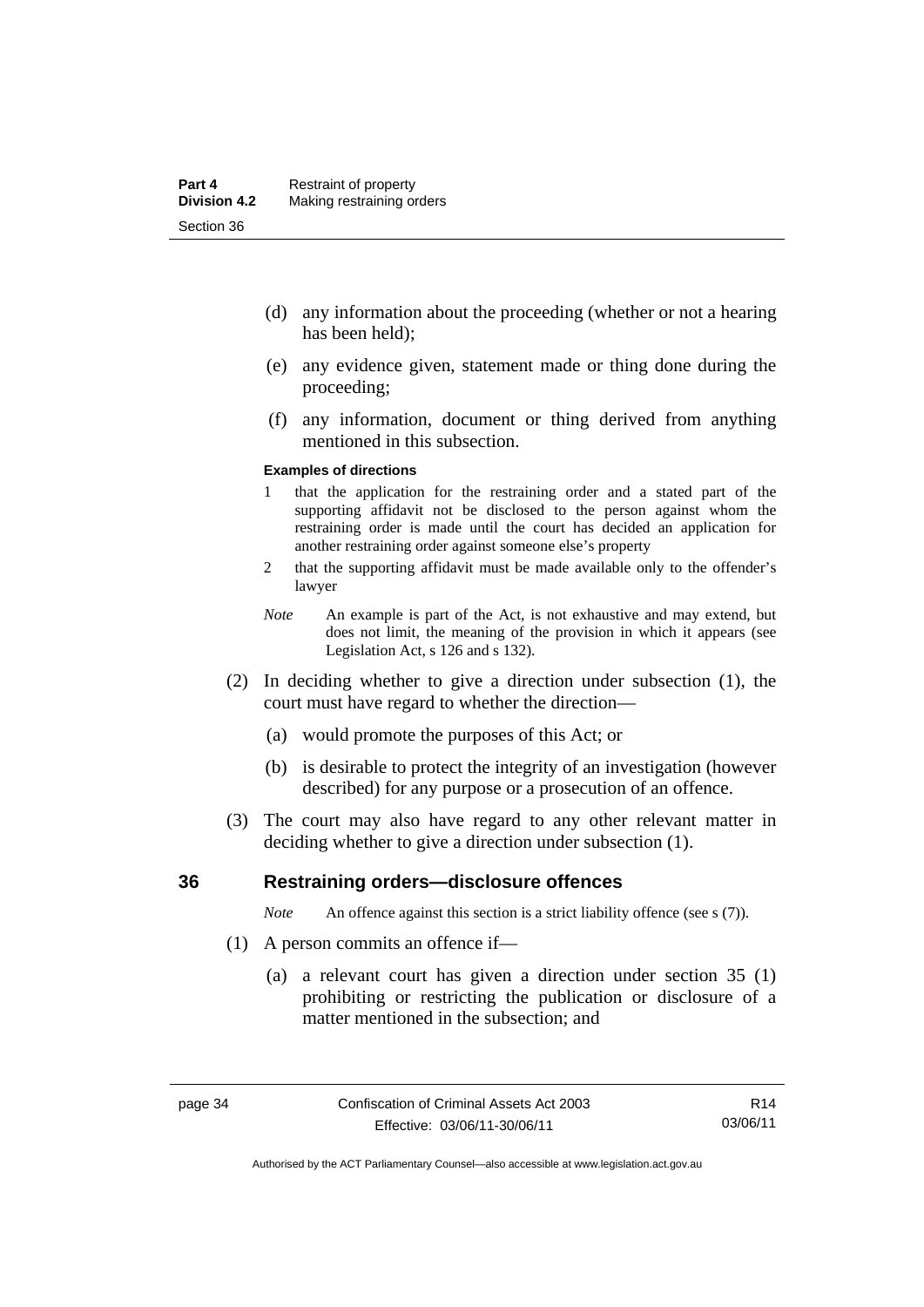- (b) the person has notice of the direction (whether by being given a copy of the restraining order to which the direction relates or otherwise); and
- (c) the person publishes or discloses the matter to someone else.

Maximum penalty: 200 penalty units, imprisonment for 2 years or both.

- (2) A person commits an offence if—
	- (a) a relevant court has given a direction under section 35 (1) prohibiting or restricting the publication or disclosure of a matter mentioned in the subsection; and
	- (b) the person has notice of the direction (whether by being given a copy of the restraining order to which the direction relates or otherwise); and
	- (c) the person publishes or discloses information to someone else; and
	- (d) the other person could infer from the information the matter to which the direction relates.

Maximum penalty: 200 penalty units, imprisonment for 2 years or both.

- (3) Subsections (1) and (2) do not apply if the publication or disclosure is made to any of the following entities in the circumstances mentioned for the entity:
	- (a) a police officer—in any circumstances;
	- (b) an officer, employee or agent of the person—to ensure that the order is complied with and the person to whom the publication or disclosure is made is given notice of the direction (whether by being given a copy of the restraining order to which the direction relates or otherwise) by the person making the publication or disclosure;

page 35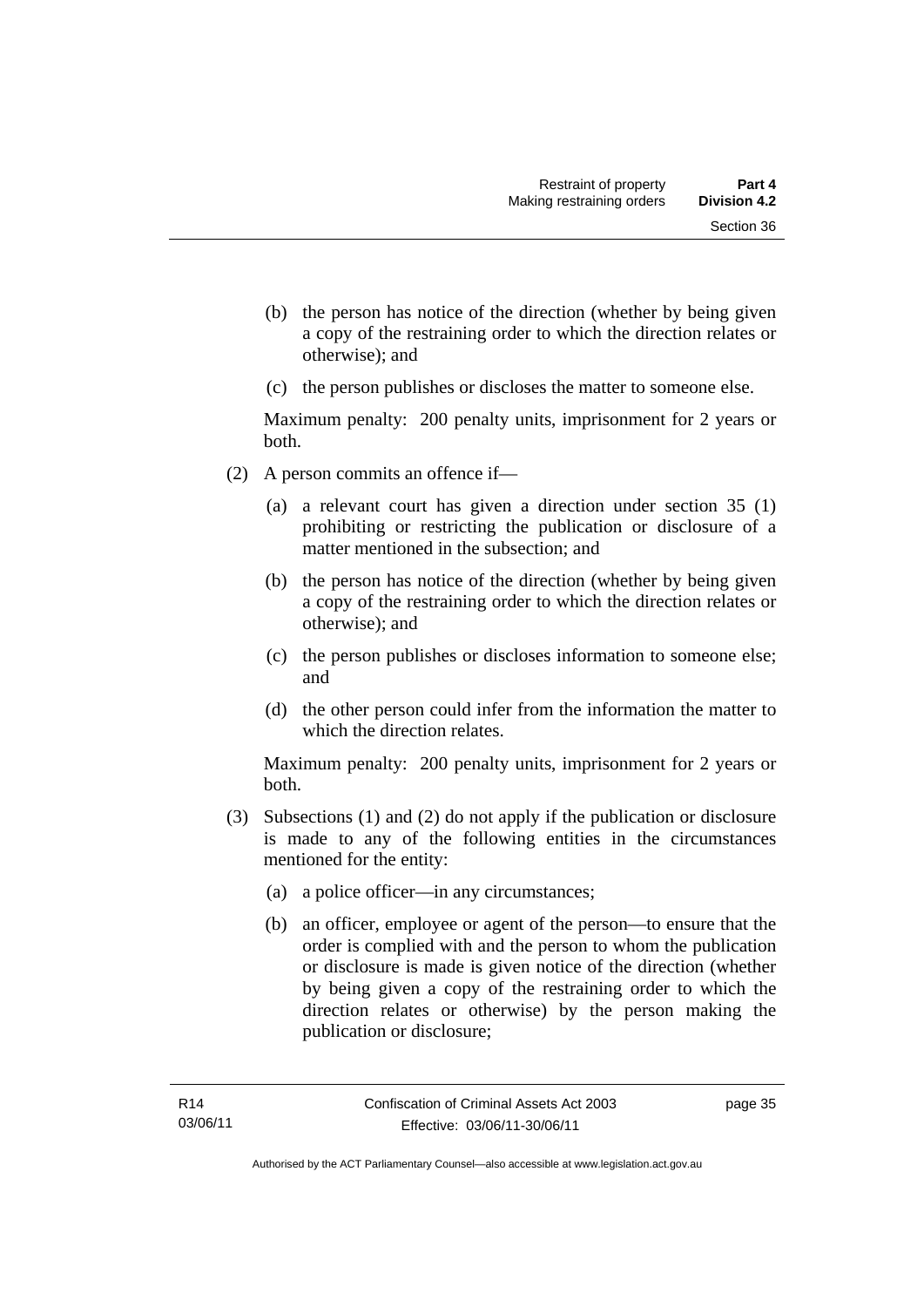- (c) a lawyer—to obtain legal advice or representation in relation to the order;
- (d) a relevant court—with the court's leave.

- (4) Also, subsections (1) and (2) do not apply if the publication or disclosure is made—
	- (a) by a police officer in the exercise of the officer's functions; or
	- (b) for the purpose of giving or obtaining legal advice, or making legal representations, in relation to the order.
- (5) A person commits an offence if—
	- (a) a relevant court has given a direction under section 35 (1) prohibiting or restricting the publication or disclosure of a matter mentioned in the subsection; and
	- (b) the person receives information in relation to the matter in accordance with subsection (3) or (4); and
	- (c) the person ceases to be a person mentioned in subsection (3) or (4); and
	- (d) the person publishes or discloses the matter to someone else.

Maximum penalty: 200 penalty units, imprisonment for 2 years or both.

- (6) A person commits an offence if—
	- (a) a relevant court has given a direction under section 35 (1) prohibiting or restricting the publication or disclosure of a matter mentioned in the subsection; and
	- (b) the person receives information in relation to the matter in accordance with subsection (3) or (4); and

*Note* The application for leave, and any proceeding with the court's leave, must be heard in closed court (see s (8)).

R14 03/06/11

Authorised by the ACT Parliamentary Counsel—also accessible at www.legislation.act.gov.au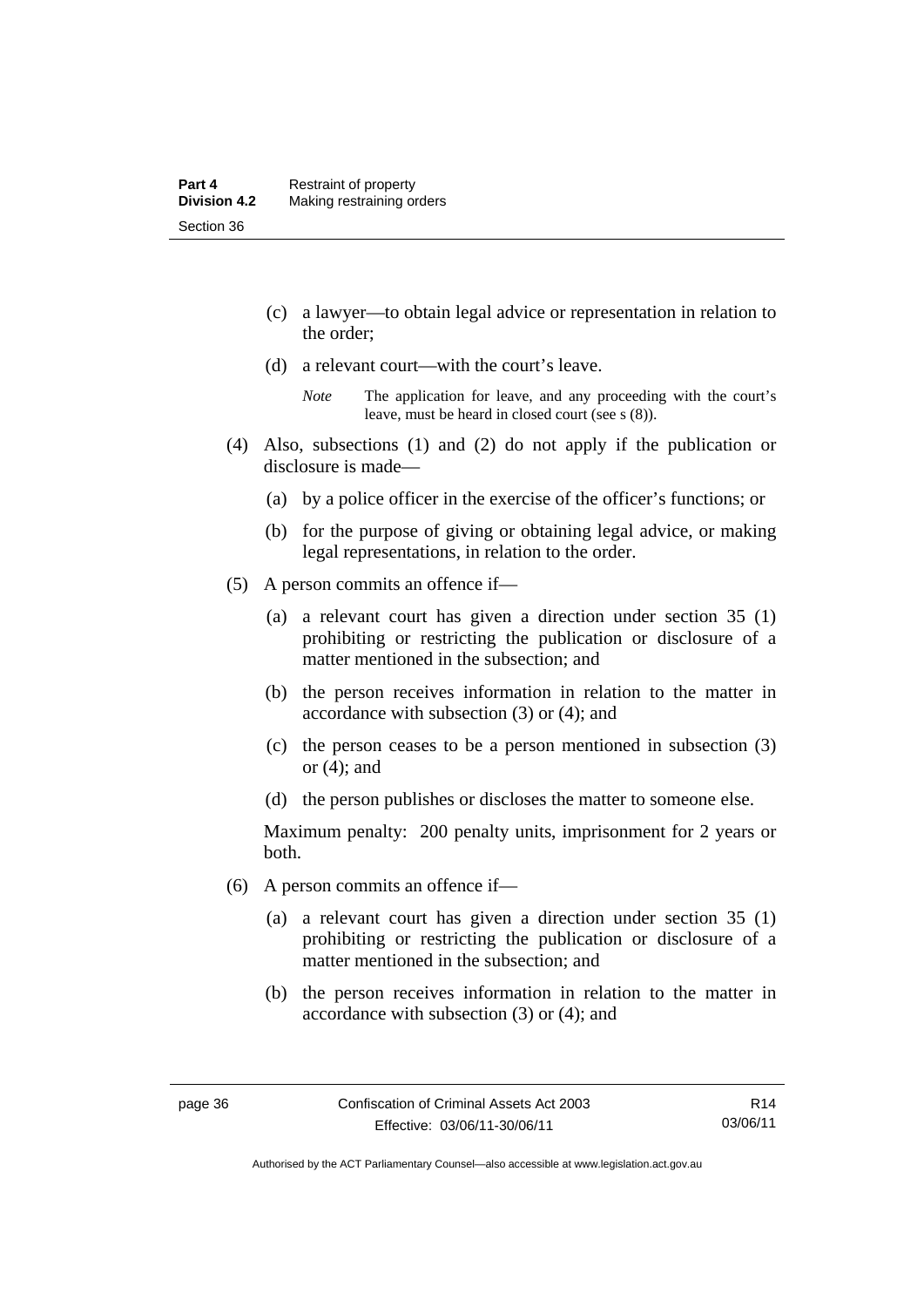- (c) the person ceases to be a person mentioned in subsection (3) or  $(4)$ ; and
- (d) the person publishes or discloses information to someone else; and
- (e) the other person could infer from the information the matter to which the direction relates.

Maximum penalty: 200 penalty units, imprisonment for 2 years or both.

- (7) An offence against this section is a strict liability offence.
- (8) For subsection (3) (d), an application for leave, and any proceeding with the court's leave, must be heard in closed court.

# **37 Payment of living and business expenses from restrained property**

- (1) A relevant court may, in a restraining order or an order under section 39 (Additional orders about restraining orders and restrained property) varying a restraining order, allow any of the following expenses to be met out of the restrained property of a person, or a stated part of the property:
	- (a) the living and business expenses of the person (other than the person's legal expenses in defending a criminal charge);
	- (b) the living expenses of a dependant of the person.

*Note* For legal expenses in defending a criminal charge, see s 38.

- (2) However, the court must not allow expenses to be met out of restrained property unless the person satisfies the court that—
	- (a) the expenses are reasonable; and
	- (b) the expenses are necessary to avoid severe hardship to the person or the person's dependants; and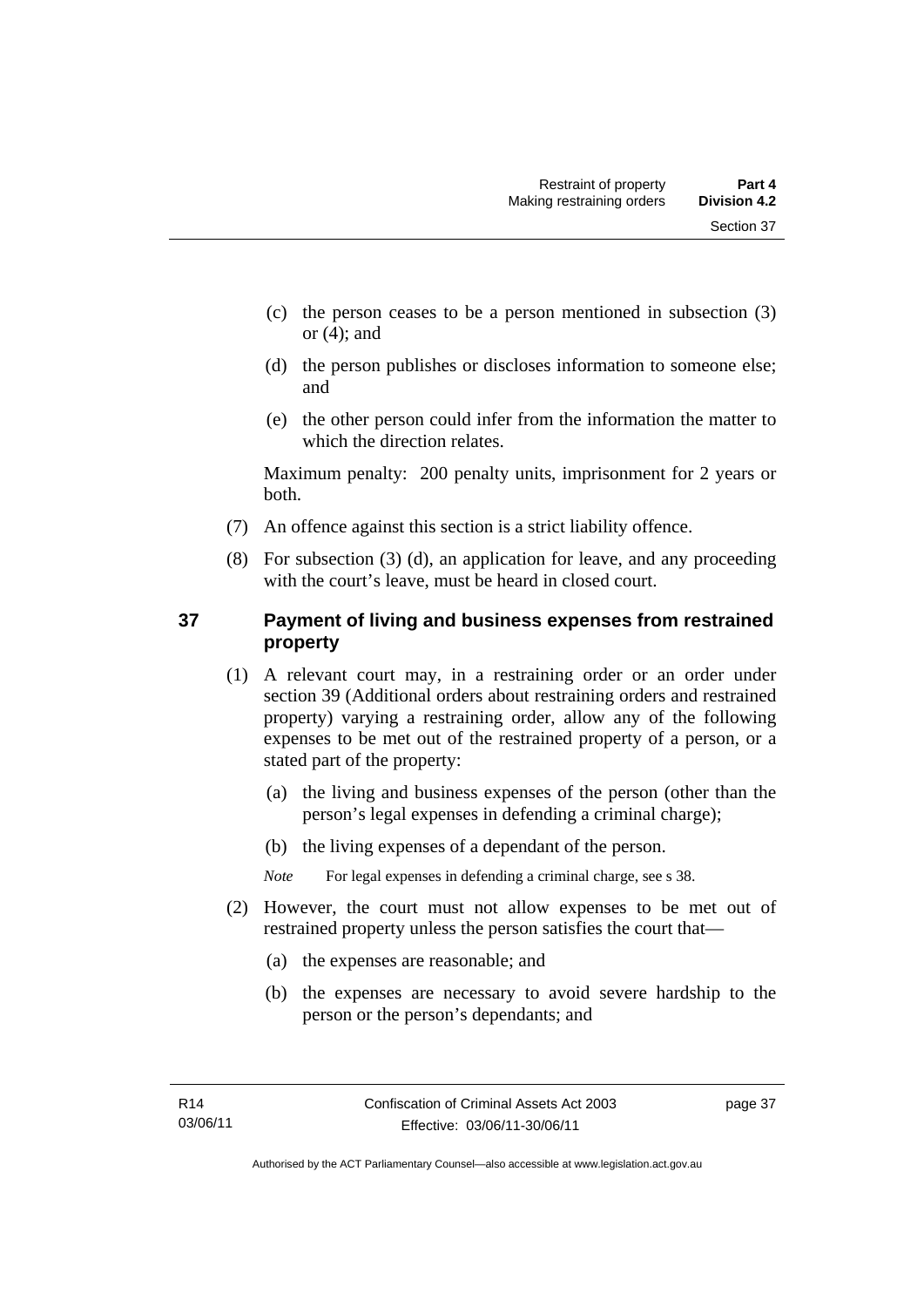- (c) the expenses cannot be met out of property of the person not subject to a restraining order; and
- (d) any property to be released from restraint for the expenses was lawfully acquired by the person, is not tainted property and does not have evidentiary value in any criminal proceeding.
- (3) A regulation may—
	- (a) prescribe matters to which the court may, must or must not have regard for subsection (2) (a) or (b); and
	- (b) prescribe, or make provision in relation to, the maximum amount of living or business expenses of a person that may be allowed (for a period or otherwise).
- (4) A regulation made for this section may apply, adopt or incorporate (with or without change) a provision of a law of the Commonwealth or a State, or an instrument, as in force from time to time.
	- *Note 1* The text of an applied, adopted or incorporated law or instrument, whether applied as in force from time to time or at a particular time, is taken to be a notifiable instrument if the operation of the Legislation Act, s 47 (5) or (6) is not disapplied (see s 47 (7)).
	- *Note 2* A notifiable instrument must be notified under the Legislation Act.
- (5) In this section:

*dependant*, of a person, means the person's domestic partner or a child of the person.

# **38 Payment of certain legal expenses from restrained property**

 (1) A relevant court may, in a restraining order or an order under section 39 (Additional orders about restraining orders and restrained property) varying a restraining order, allow a person's legal expenses in defending a criminal charge to be met out of the restrained property of the person, or a stated part of the property.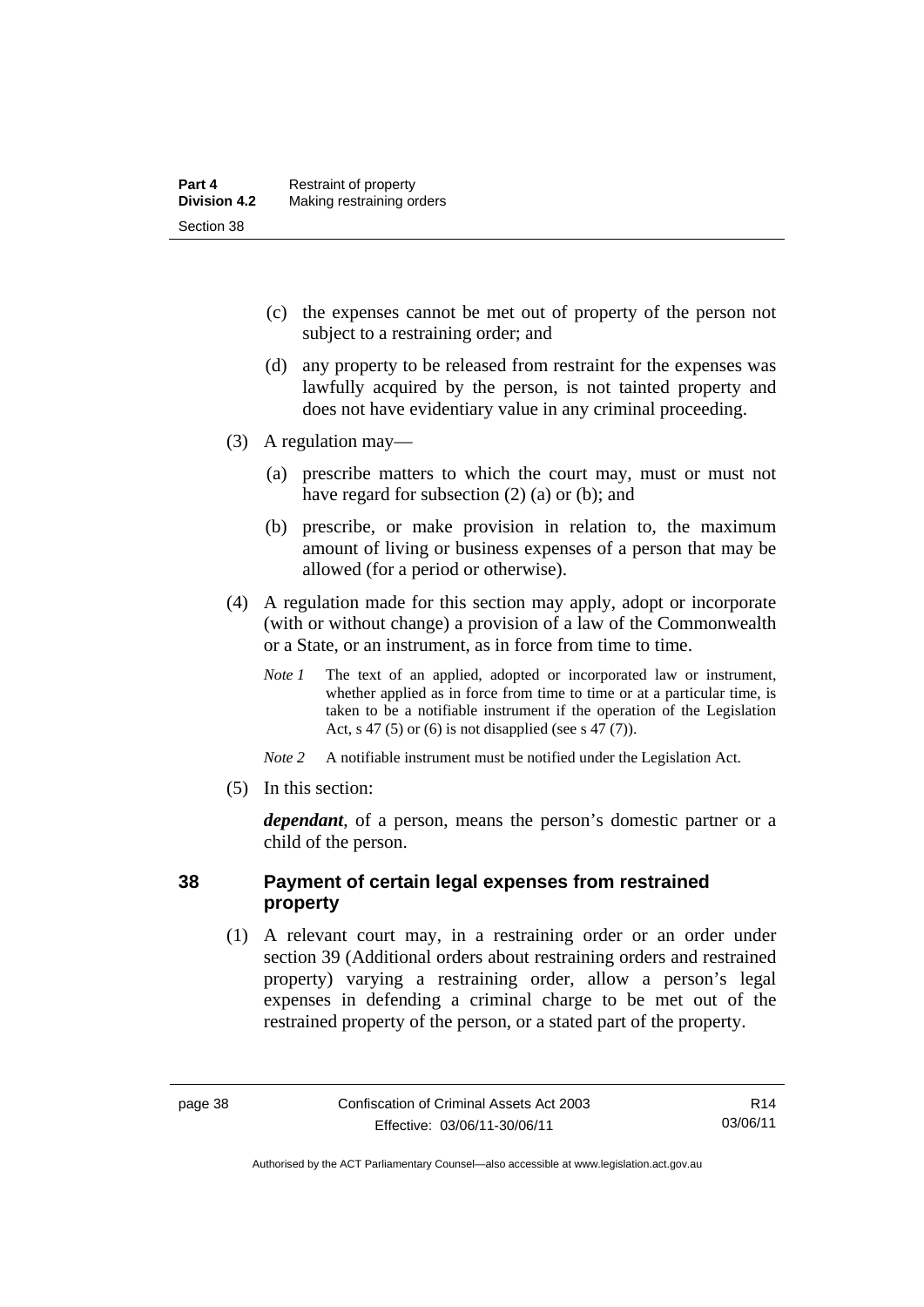- (2) However, the court must not allow the legal expenses to be met out of restrained property unless—
	- (a) the person applies for an order for the legal expenses to be met out of restrained property; and
	- (b) the application is supported by an affidavit of the person setting out all of the person's interests in property, including any property of the person outside Australia, and the person's liabilities; and
	- (c) the court is satisfied that—
		- (i) the affidavit is a true statement of the person's interests in property and the person's liabilities; and
		- (ii) the person has taken all reasonable steps to bring any property outside Australia within the jurisdiction of the court; and
		- (iii) the legal expenses cannot be met out of property of the person not subject to a restraining order; and
		- (iv) any property to be released from restraint for the expenses was lawfully acquired by the person, is not tainted property and does not have evidentiary value in any criminal proceeding.
- (3) If the court makes or varies a restraining order that allows the legal expenses to be met out of restrained property, the court must include in the order conditions ensuring that—
	- (a) restrained property is used only to meet legal fees, disbursements and out-of-pocket expenses incurred by the person in defending the criminal charge; and
	- (b) all legal fees, disbursements and out-of-pocket expenses are properly and reasonably incurred by the person; and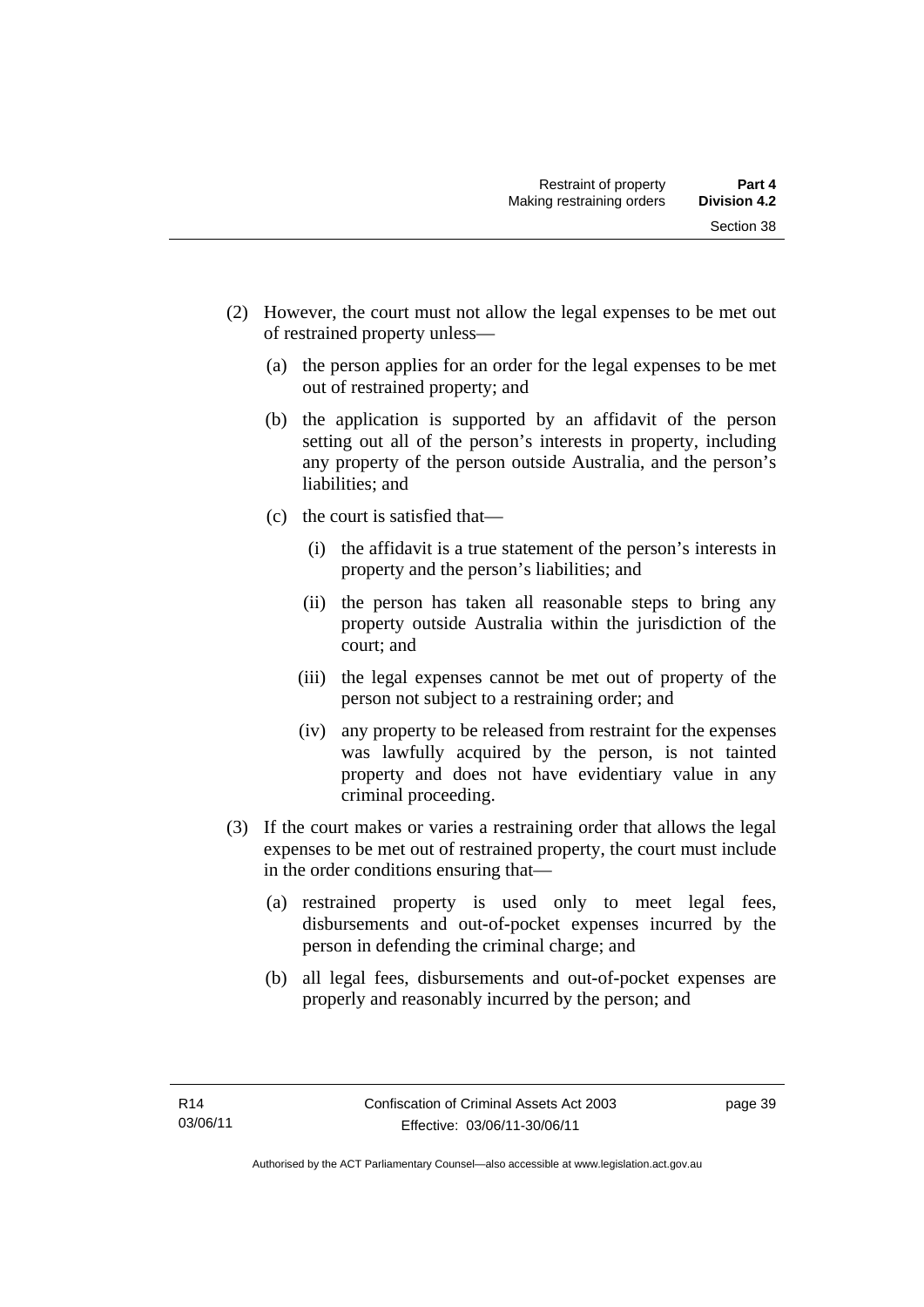(c) all legal fees are calculated in accordance with the scale of costs for criminal matters determined by the legal aid commission in accordance with the *Legal Aid Act 1977*, section 32 (5), (6) and (7).

# **39 Additional orders about restraining orders and restrained property**

 (1) A relevant court may, when it makes a restraining order or at any later time before the order ends, make any additional order that the court considers appropriate in relation to the restraining order or restrained property (other than an order mentioned in subsection  $(2)$ ).

#### **Examples of additional orders**

- 1 an order varying the property subject to the restraining order (other than an order excluding property from the restraining order)
- 2 an order authorising the disposal of the property subject to the restraining order to satisfy a penalty order
- 3 an order varying any condition to which the restraining order is subject.
- 4 an order that living or business expenses of a person, or legal expenses of a person to defend a criminal charge, be met out of restrained property
- 5 an order for the carrying out of any undertaking about the payment of damages or costs given by the Territory in relation to the making or operation of the restraining order
- 6 an order for the examination of anyone before the court, or an officer of the court, about the affairs (including the nature and location of any property) of the owner of restrained property or of the offender
- 7 an order for the examination of anyone before the court, or an officer of the court, about any property that may be tainted property
- 8 an order directing the owner of the restrained property or anyone else to give to a stated person, within a stated period, a sworn statement about stated particulars of the restrained property
- 9 an order directing the registrar-general not to register any instrument affecting restrained property except in accordance with the order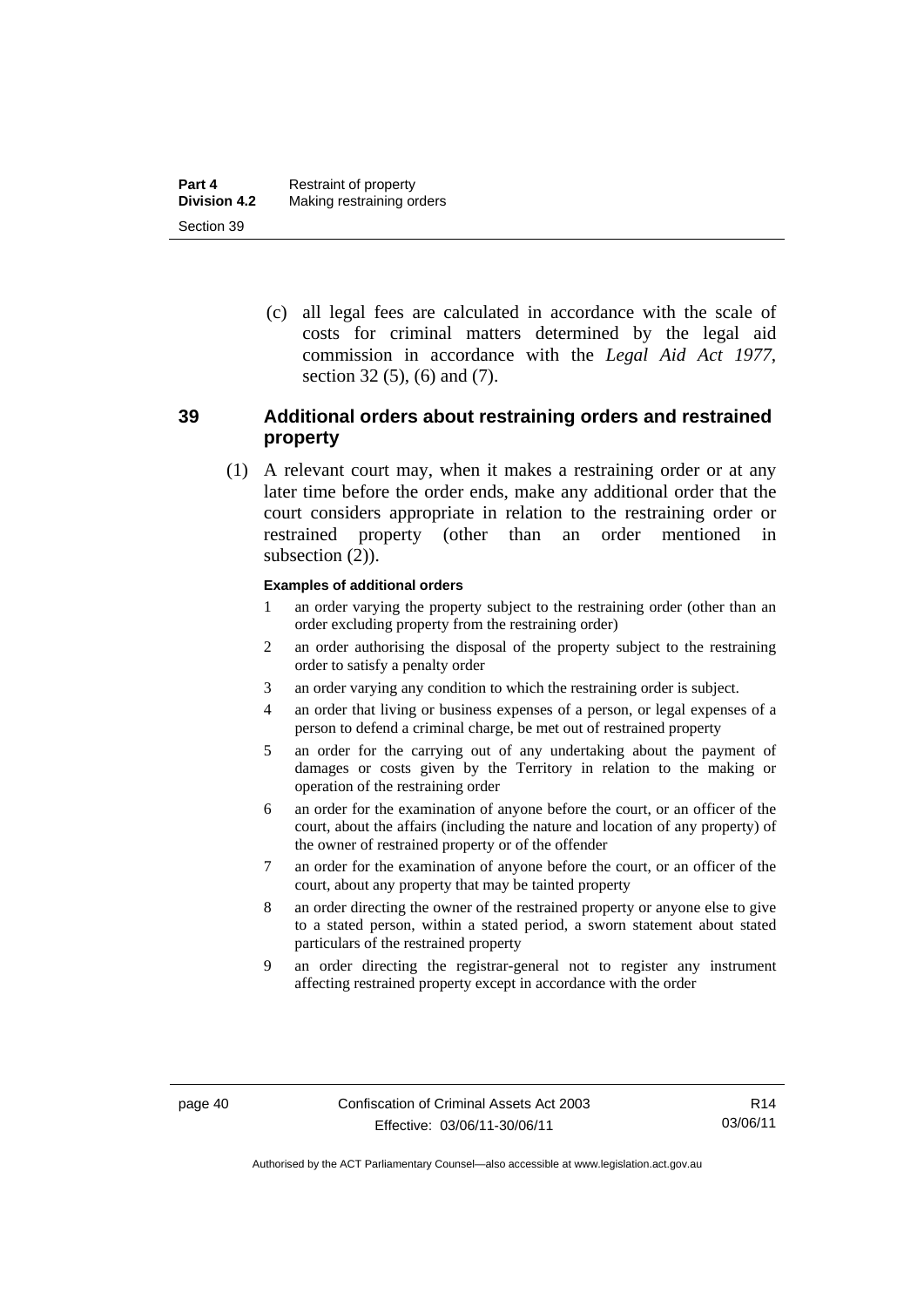- 10 an order directing the owner of restrained property or anyone else to do anything necessary or convenient to be done to allow the public trustee to take control of the property in accordance with the restraining order, including anything necessary or convenient to be done to bring the property within the jurisdiction
- 11 if the restraining order directs the public trustee to take control of property, an order regulating how the public trustee may exercise functions under the restraining order or an order deciding any question about the property
- *Note 1* For general provisions about additional orders under this section (which is a confiscation proceeding—see s 236), see pt 14.
- *Note 2* An example is part of the Act, is not exhaustive and may extend, but does not limit, the meaning of the provision in which it appears (see Legislation Act, s 126 and s 132).
- (2) However, the court must not make any of the following orders under subsection (1):
	- (a) an order revoking or otherwise ending a restraining order;
	- (b) an order for the extension of the period a restraining order is to remain in force;
	- (c) an order for the exclusion of property from a restraining order.
	- *Note 1* For the revocation of a restraining order, see s 43 and s 44.
	- *Note* 2 For the extension of the operation of a restraining order, see s 49.
	- *Note 3* For the exclusion of property from a restraining order, see pt 6.
- (3) Also, the court must not make an order that living or business expenses of a person, or legal expenses of a person to defend a criminal charge, be met out of restrained property unless the order is made in accordance with section 37 or section 38 (as appropriate).
- (4) If the DPP proposes to oppose an application by a person under this section for an additional order, the DPP must give the applicant, and anyone else to whom notice of the application was given, written notice of the grounds on which the application will be opposed.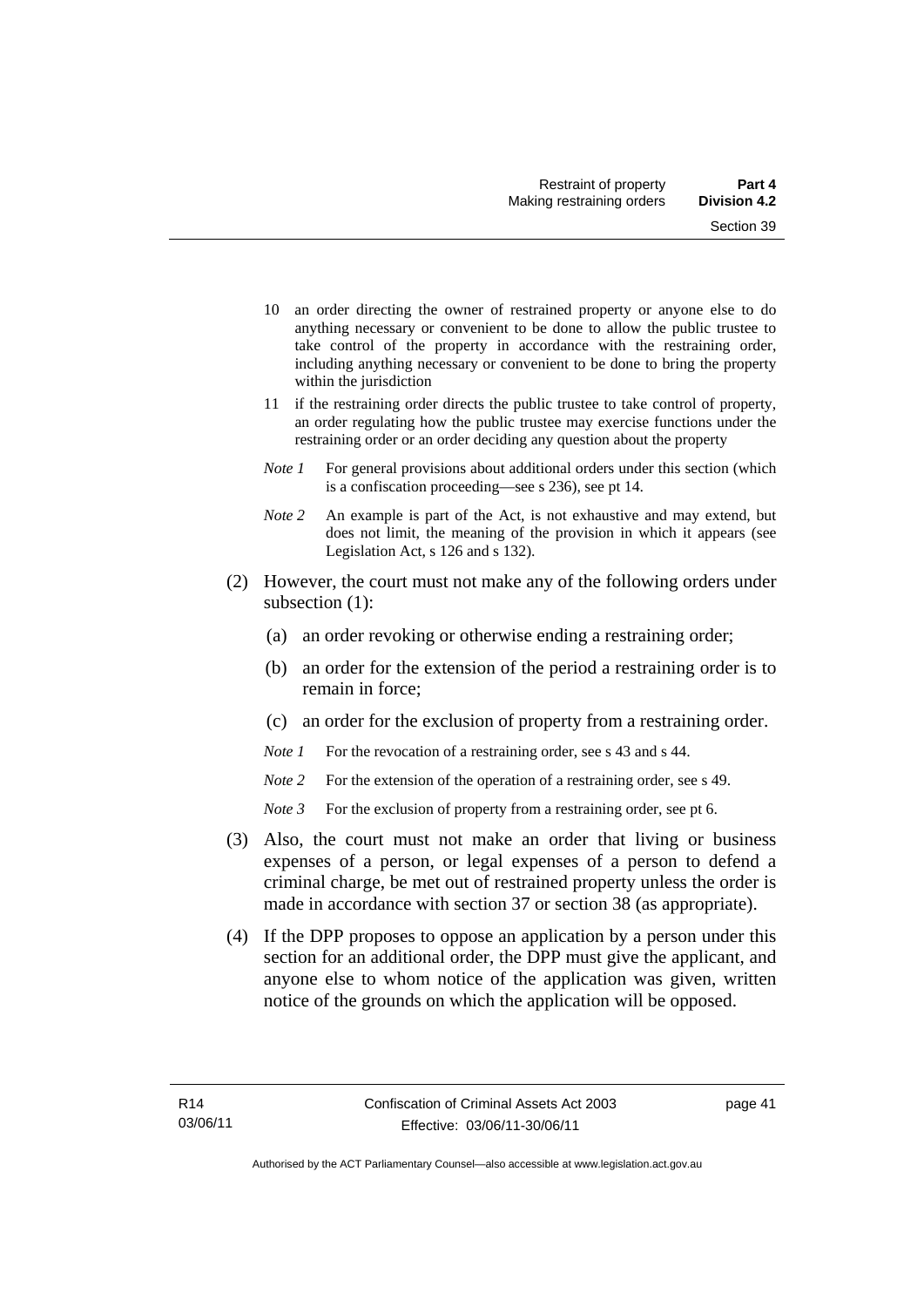(5) To remove any doubt, an additional order under this section does not end only because the restraining order ends or the property to which the additional order relates ceases to be restrained property.

# **40 Contravention of additional orders under s 39**

A person commits an offence if—

- (a) a relevant court makes an additional order under section 39; and
- (b) the person has notice of the order (whether by being given a copy of the order or otherwise); and
- (c) the person contravenes the order.

Maximum penalty: 200 penalty units, imprisonment for 2 years or both.

# **Division 4.3 Duration of restraining orders**

# **41 Meaning of** *forfeiture or penalty application* **for div 4.3**

In this division:

*forfeiture or penalty application* means an application for a forfeiture order or a penalty order.

# **42 Restraining orders generally not time limited**

A restraining order operates (or continues to operate) until it ends under this division (including in accordance with an order under section 49 (Extension of time for restraining orders)).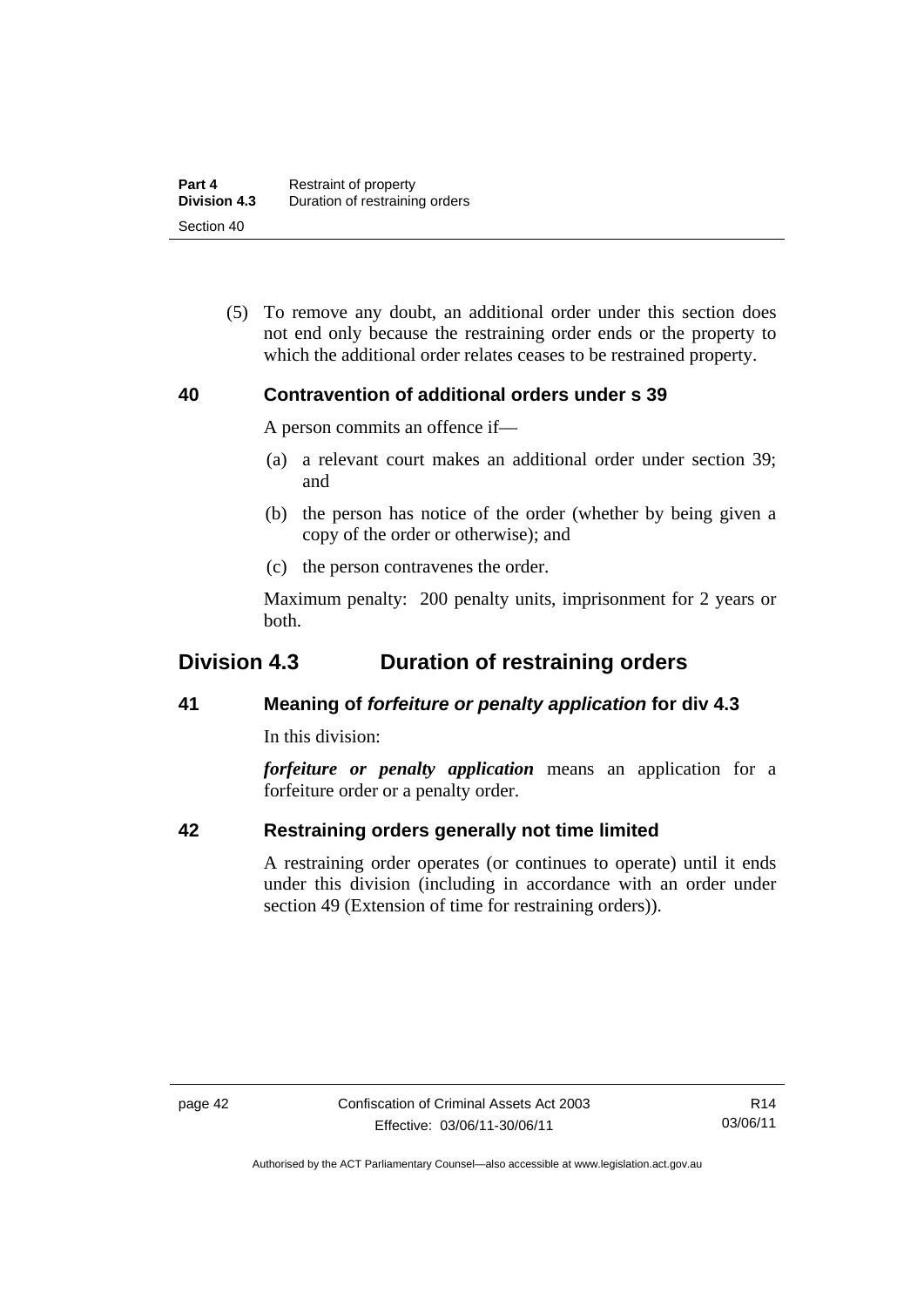# **43 Revocation or variation of restraining orders made without notice of application**

- (1) A person with an interest in restrained property may apply to the court that made the restraining order for the revocation, by order, of the restraining order if the DPP did not give the person notice of the application for the order.
- (2) The court must not make an order revoking the restraining order unless it is satisfied that there were not and are no longer, or there are no longer, sufficient grounds for making the order.
- (3) However, if the DPP has told the court that the restraining order applies to property that has evidentiary value in a criminal proceeding, the court must not revoke the restraining order without the DPP's agreement but may, by order, vary the restraining order to exclude any part of the property that the DPP has told the court does not have evidentiary value.
- (4) If the DPP proposes to oppose an application by a person under this section for the revocation of a restraining order, the DPP must give the applicant, and anyone else to whom notice of the application was given, written notice of the grounds on which the application will be opposed.

# **44 Revocation or variation of restraining orders if security or undertakings given**

- (1) The owner of restrained property may apply to the court that made the restraining order for the restraining order to be revoked or varied, by order, under this section.
- (2) The court must not make an order revoking the restraining order unless the DPP has told the court that the owner has given—
	- (a) security satisfactory to the DPP to the value estimated by the DPP of any order that may be sought under this Act in relation to the offence in relation to which the order was made (and any related offence); or

page 43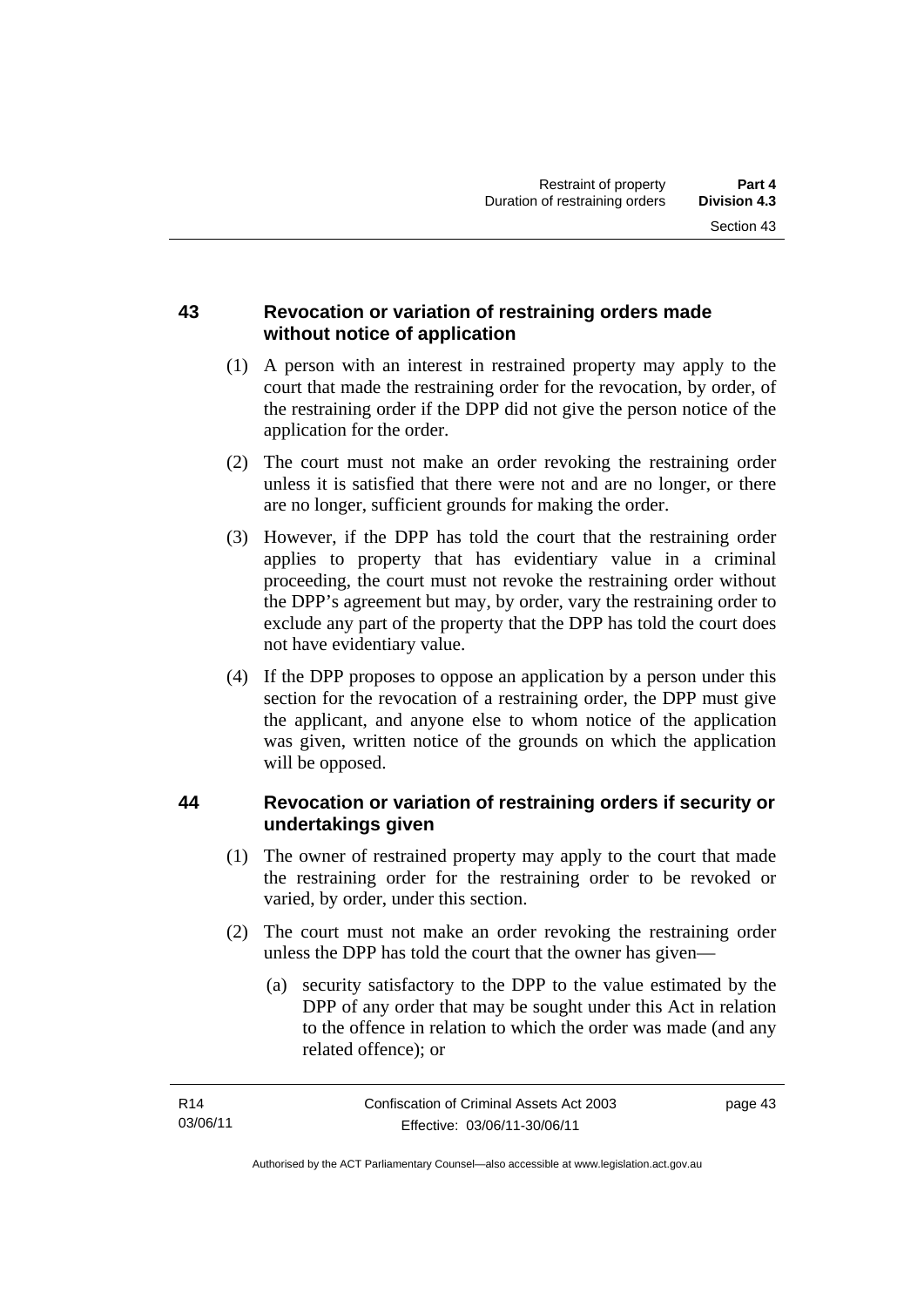- (b) an undertaking satisfactory to the DPP about the restrained property.
- (3) However, if the owner can only give security or an undertaking that partly satisfies the DPP, the court may, by order, vary the restraining order to exclude particular property in relation to which the DPP has told the court that satisfactory security or a satisfactory undertaking has been given.
- (4) Also, if the DPP has told the court that the restraining order applies to property that has evidentiary value in a criminal proceeding, the court must not revoke the restraining order without the DPP's agreement but may, by order, vary the restraining order to exclude any part of the property that the DPP has told the court does not have evidentiary value.
- (5) If the DPP proposes to oppose an application by a person under this section for the revocation of a restraining order, the DPP must give the applicant, and anyone else to whom notice of the application was given, written notice of the grounds on which the application will be opposed.
- (6) The court may order that the revocation or variation of a restraining order under this section takes effect at a stated time or on the happening of a stated event.

### **45 When restraining order over particular property ends**

- (1) A restraining order over particular property ends—
	- (a) if the restraining order stops applying to the property in accordance with an order under this Act (for example, an exclusion order); or
	- (b) if the property is forfeited under this Act—when the property vests in law in the Territory and the public trustee takes control of the property; or

Authorised by the ACT Parliamentary Counsel—also accessible at www.legislation.act.gov.au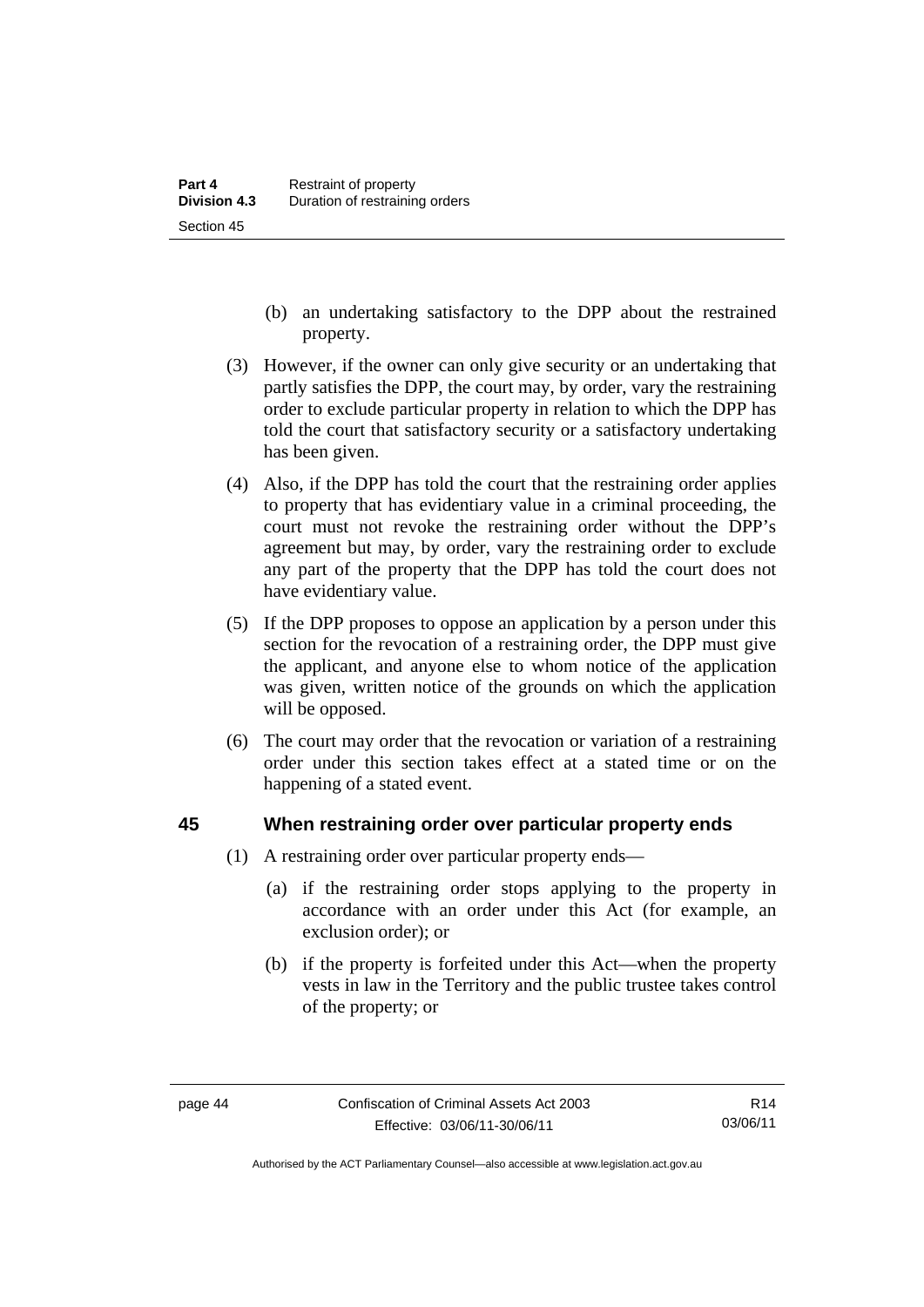- (c) if the property is disposed of by the public trustee to satisfy a penalty order; or
- (d) when the restraining order ends under this division.
- *Note 1* On forfeiture, restrained property vests in the Territory. However, registrable property does not vest in law in the Territory until the Territory's interest is registered in the appropriate register. Until then, it is vested in equity in the Territory (see s 109 and s 110).
- *Note 2* An example is part of the Act, is not exhaustive and may extend, but does not limit, the meaning of the provision in which it appears (see Legislation Act, s 126 and s 132).
- (2) To remove any doubt, the ending of a restraining order over particular property does not affect the operation of the restraining order in relation to other property restrained under the order.

*Note* For the meaning of *in relation to*, see dict.

### **46 When unclaimed tainted property restraining order ends**

- (1) An unclaimed tainted property restraining order over property ends if—
	- (a) the restraining order stops applying to the property in accordance with an order under this Act (for example, an exclusion order); or
	- (b) the automatic forfeiture of the property is fully satisfied.
	- *Note 1* For the meaning of *fully satisfied*, see dict.
	- *Note 2* An example is part of the Act, is not exhaustive and may extend, but does not limit, the meaning of the provision in which it appears (see Legislation Act, s 126 and s 132).
- (2) If a person claims an interest in the property to which the unclaimed tainted property restraining order applies, the order does not cease to be an unclaimed tainted property restraining order, or cease to apply to the property, only because of the making of the claim.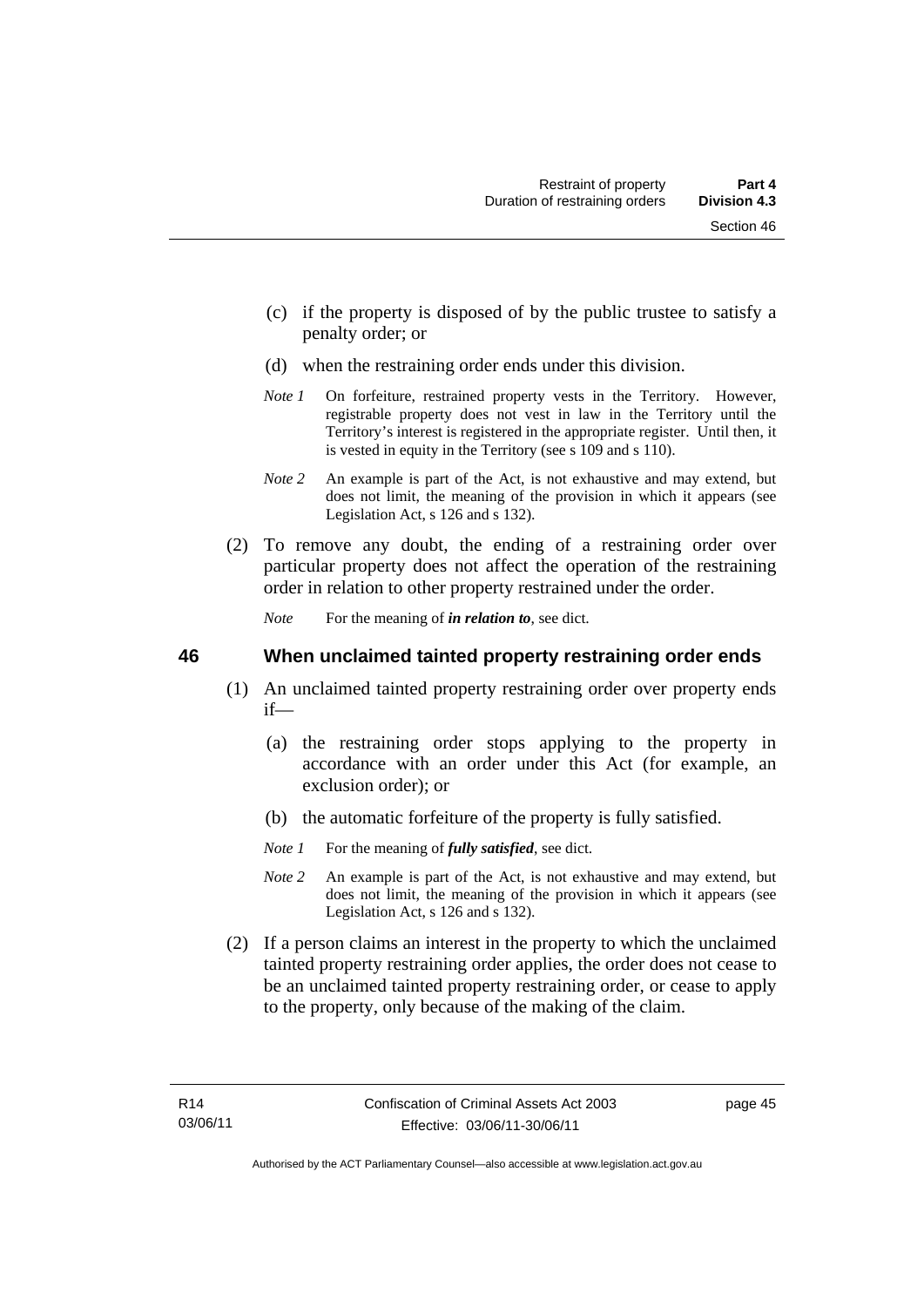(3) The relevant court may, on the application of the DPP while the order is in force, order that the restraining order is to end earlier than otherwise provided for by this section.

### **47 When restraining order ends—ordinary offences**

- (1) This section applies to an offender over whose property a restraining order has been made in relation to an ordinary offence.
- (2) However, this section does not apply if the restraining order was also given in relation to a related serious offence, or is varied to apply to a related serious offence.
- (3) The restraining order ends for the circumstances stated in table 47, column 2 at the time indicated for those circumstances in column 3.
	- *Note 1* The restraining order may continue to operate in relation to related ordinary offences (see s (6)).
	- *Note 2* For the ending of forfeiture and penalty orders for ordinary offences, see—
		- s 56 (When conviction forfeiture order ends)
		- s 98 (When penalty order ends).
- (4) A reference in table 47 to a person being convicted of the offence mentioned in subsection (1) includes a reference to the person being convicted of a related offence instead of the offence mentioned in subsection  $(1)$ .
- (5) For table 47, items 4 and 6, if more than 1 forfeiture or penalty application is made within the period stated in the item, column 2, the restraining order ends at the latest time that it would end if any of those applications were the only forfeiture or penalty application made.
- (6) If, within the period stated in the restraining order under section 33 (2) (d) (Restraining order—contents), an indictment is presented against the offender for another ordinary offence or offences related to the offence mentioned in subsection (1) (the

R14 03/06/11

Authorised by the ACT Parliamentary Counsel—also accessible at www.legislation.act.gov.au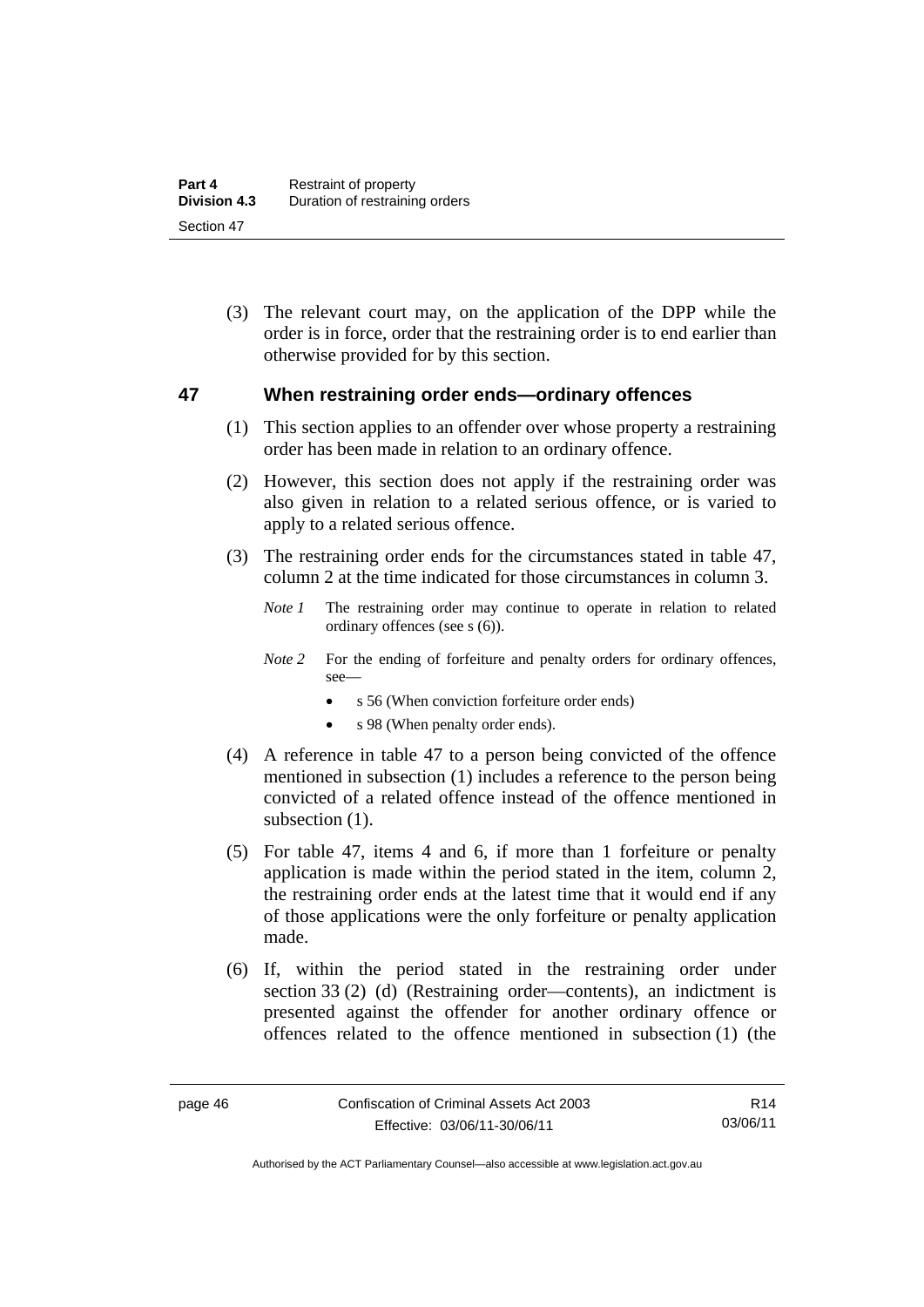*primary offence*), the restraining order ends at the later of the following times:

- (a) the time that it would end if there were no related offences;
- (b) the latest time that it would end if—
	- (i) the related offence or any of the related offences, taken by itself, were the primary offence; and
	- (ii) there were no other offences in relation to which the restraining order had been made.
- *Note Indictment* is defined in the Legislation Act, dict, pt 1 as including an information. (See also that Act, dict, pt 1, def *present*.)
- (7) The relevant court may, on the application of the DPP while the order is in force, order that the restraining order is to end earlier than otherwise provided for by this section.

| column 1       | column 2                                                                                                                                                                                                        | column 3                                                                     |  |
|----------------|-----------------------------------------------------------------------------------------------------------------------------------------------------------------------------------------------------------------|------------------------------------------------------------------------------|--|
| item           | circumstances                                                                                                                                                                                                   | when restraining order<br>ends                                               |  |
| 1              | an indictment is not presented against the<br>offender for the offence before the end of<br>the period stated in the restraining order<br>under section 33 $(2)$ $(d)$                                          | end of the period stated in<br>the restraining order under<br>that paragraph |  |
| $\overline{2}$ | an indictment is presented against the<br>offender for the offence before the end of<br>the period stated in the restraining order<br>under section 33 $(2)$ (d), but the offender is<br>cleared of the offence | when the offender is cleared<br>of the offence                               |  |
| 3              | the offender is convicted of the offence, the<br>restraining order is made before the<br>conviction, and no forfeiture or penalty<br>application is made within 6 months after<br>the day of the conviction     | end of the 6 month period                                                    |  |

#### **Table 47 Ending of restraining orders—ordinary offences**

R14 03/06/11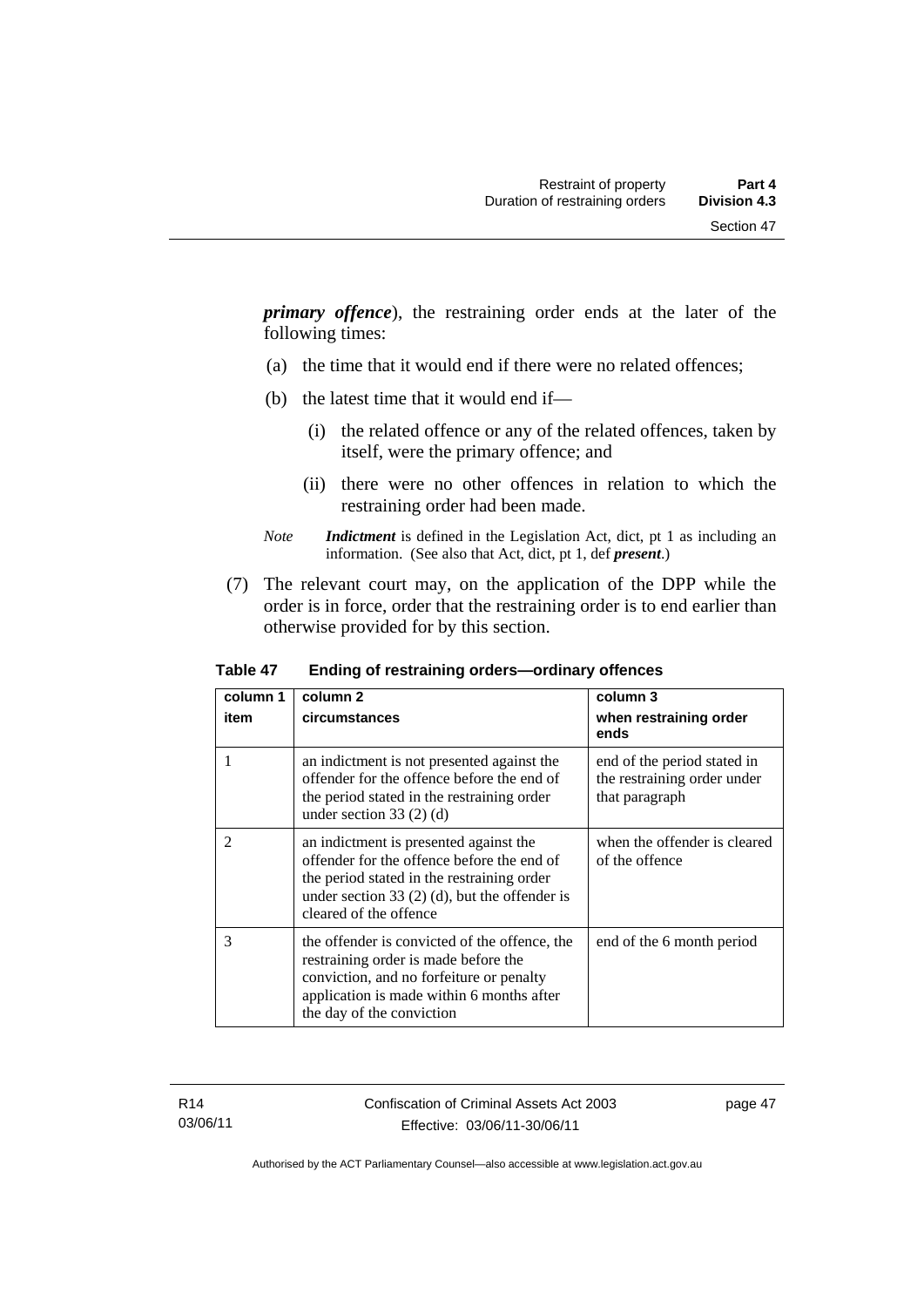#### **Part 4 Restraint of property Division 4.3** Duration of restraining orders Section 47

| column 1 | column <sub>2</sub>                                                                                                                                                                                                                                | column 3                                                                                                                               |
|----------|----------------------------------------------------------------------------------------------------------------------------------------------------------------------------------------------------------------------------------------------------|----------------------------------------------------------------------------------------------------------------------------------------|
| item     | circumstances                                                                                                                                                                                                                                      | when restraining order<br>ends                                                                                                         |
| 4        | the offender is convicted of the offence, the<br>restraining order is made before the<br>conviction, and a forfeiture or penalty<br>application is made within 6 months after<br>the day of the conviction                                         | at or after the finalisation of<br>the proceeding in relation to<br>the application, as follows:                                       |
|          |                                                                                                                                                                                                                                                    | (a) if no forfeiture order or<br>penalty order is in force<br>at the finalisation of the<br>proceeding-at that<br>time;                |
|          |                                                                                                                                                                                                                                                    | (b) if a forfeiture order or<br>penalty order is in force<br>at that time—when the<br>forfeiture order or<br>penalty order ends        |
| 5        | the offender is convicted of the offence, the<br>restraining order is made on the same day<br>as, or after, the conviction, and no forfeiture<br>or penalty application is made within<br>6 months after the day the restraining order<br>was made | end of the 6 month period                                                                                                              |
| 6        | the offender is convicted of the offence, the<br>restraining order is made on the same day<br>as, or after, the conviction, and a forfeiture<br>or penalty application is made within<br>6 months after the day the restraining order<br>was made  | at or after the finalisation of<br>the proceeding in relation to<br>the application, as follows:                                       |
|          |                                                                                                                                                                                                                                                    | (a) if no forfeiture order or<br>penalty order is in force<br>at the time of the<br>finalisation of the<br>proceeding-at that<br>time; |
|          |                                                                                                                                                                                                                                                    | (b) if a forfeiture order or<br>penalty order is in force<br>at that time—when the<br>forfeiture order or<br>penalty order ends        |

page 48 Confiscation of Criminal Assets Act 2003 Effective: 03/06/11-30/06/11

R14 03/06/11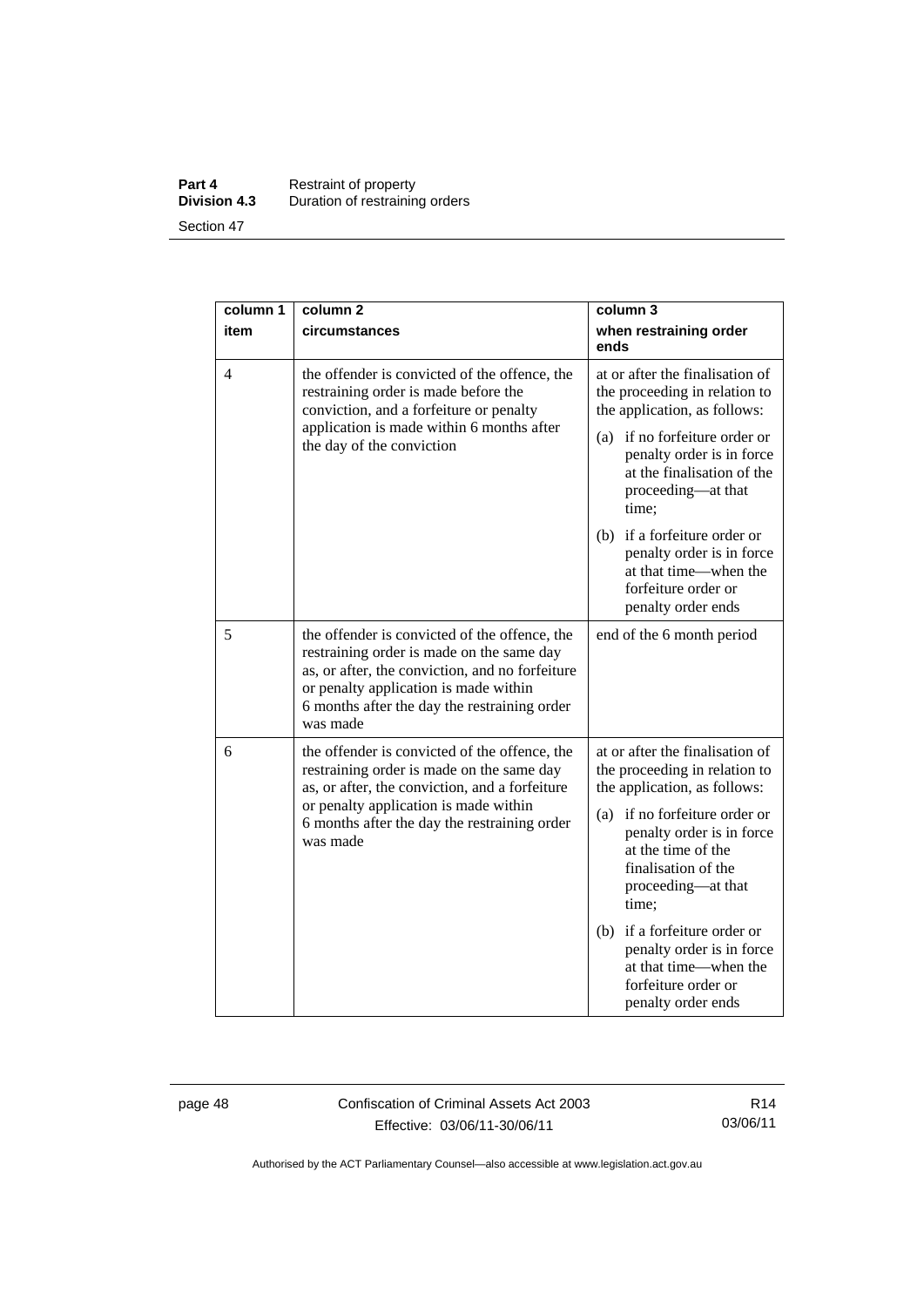#### **48 When restraining order ends—serious offences**

- (1) This section applies to an offender over whose property a restraining order has been made in relation to a serious offence.
- (2) The restraining order ends for the circumstances stated in table 48, column 2 at the time indicated for those circumstances in column 3.
	- *Note 1* The restraining order may continue to operate in relation to related serious offences (see s (5)).
	- *Note 2* For the ending of forfeiture and penalty orders for serious offences, see—
		- s 56 (When conviction forfeiture order ends)
		- s 71 (When civil forfeiture order ends)
		- s 98 (When penalty order ends).

*Note* 3 For the ending of automatic forfeiture for serious offences, see s 61.

- (3) A reference in table 48 to a person being convicted of the offence mentioned in subsection (1) includes a reference to the person being convicted of a related offence instead of the offence mentioned in subsection  $(1)$ .
- (4) For table 48, item 4, if more than 1 forfeiture or penalty application is made before the restraining order ends under item 1, 2 or 3, the restraining order ends at the latest time that it would end if any of those applications were the only forfeiture or penalty application made.
- (5) If, within the period stated in the restraining order under section 33 (2) (d) (Restraining order—contents), an indictment is presented against the offender for another offence or offences related to the offence mentioned in subsection (1) (the *primary offence*), the restraining order ends at the later of the following times:
	- (a) the time that it would end under this section if there were no related offences;

page 49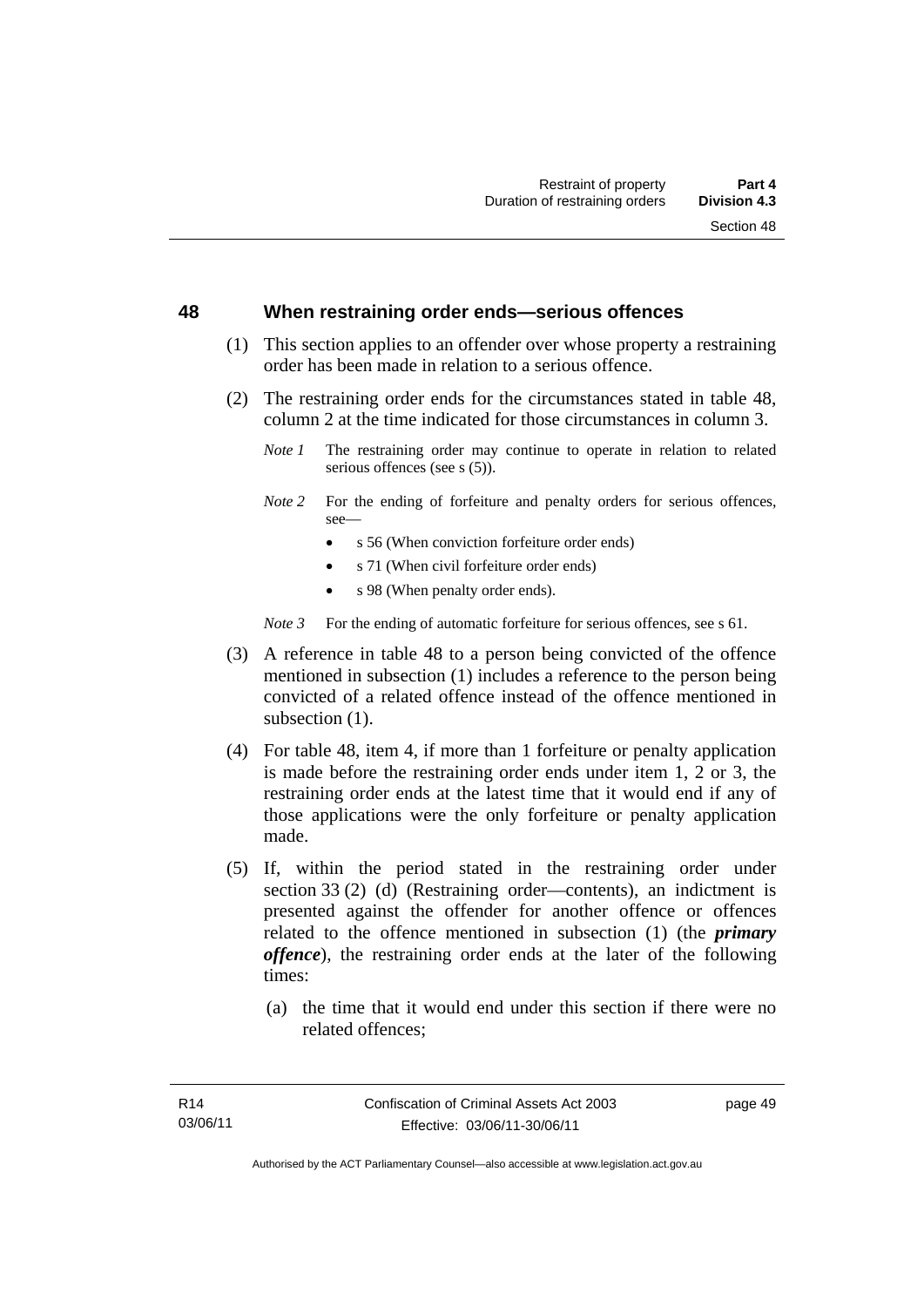- (b) the latest time that it would end under this section or section 47 (When restraining order ends—ordinary offences) if—
	- (i) the related offence or any of the related offences, taken by itself, were the primary offence; and
	- (ii) there were no other offences in relation to which the restraining order had been made.
- *Note Indictment* is defined in the Legislation Act, dict, pt 1 as including an information. (See also that Act, dict, pt 1, def *present*.)
- (6) The relevant court may, on the application of the DPP while the order is in force, order that a restraining order ends earlier than otherwise provided for by this section.

| Table 48 | Ending of restraining orders-serious offences |
|----------|-----------------------------------------------|
|          |                                               |

| column 1<br>item | column 2<br>circumstances                                                                                                                                                                                                                                                               | column 3<br>when restraining order ends                                                                                                      |
|------------------|-----------------------------------------------------------------------------------------------------------------------------------------------------------------------------------------------------------------------------------------------------------------------------------------|----------------------------------------------------------------------------------------------------------------------------------------------|
|                  | an indictment is not presented<br>against the offender for the offence,<br>or a forfeiture or penalty application<br>is not made, before the end of the<br>period stated in the restraining order<br>under section 33 $(2)$ $(d)$                                                       | end of the period stated in the<br>restraining order under that<br>paragraph                                                                 |
| $\mathfrak{D}$   | the offender is cleared or convicted<br>of the offence, the restraining order<br>is made before the offender is<br>cleared or convicted of the offence,<br>and no forfeiture or penalty<br>application is made within 6 months<br>after the day the offender is cleared<br>or convicted | the later of whichever of the<br>following events applies:<br>(a) end of the 6 month period;<br>when the automatic<br>(b)<br>forfeiture ends |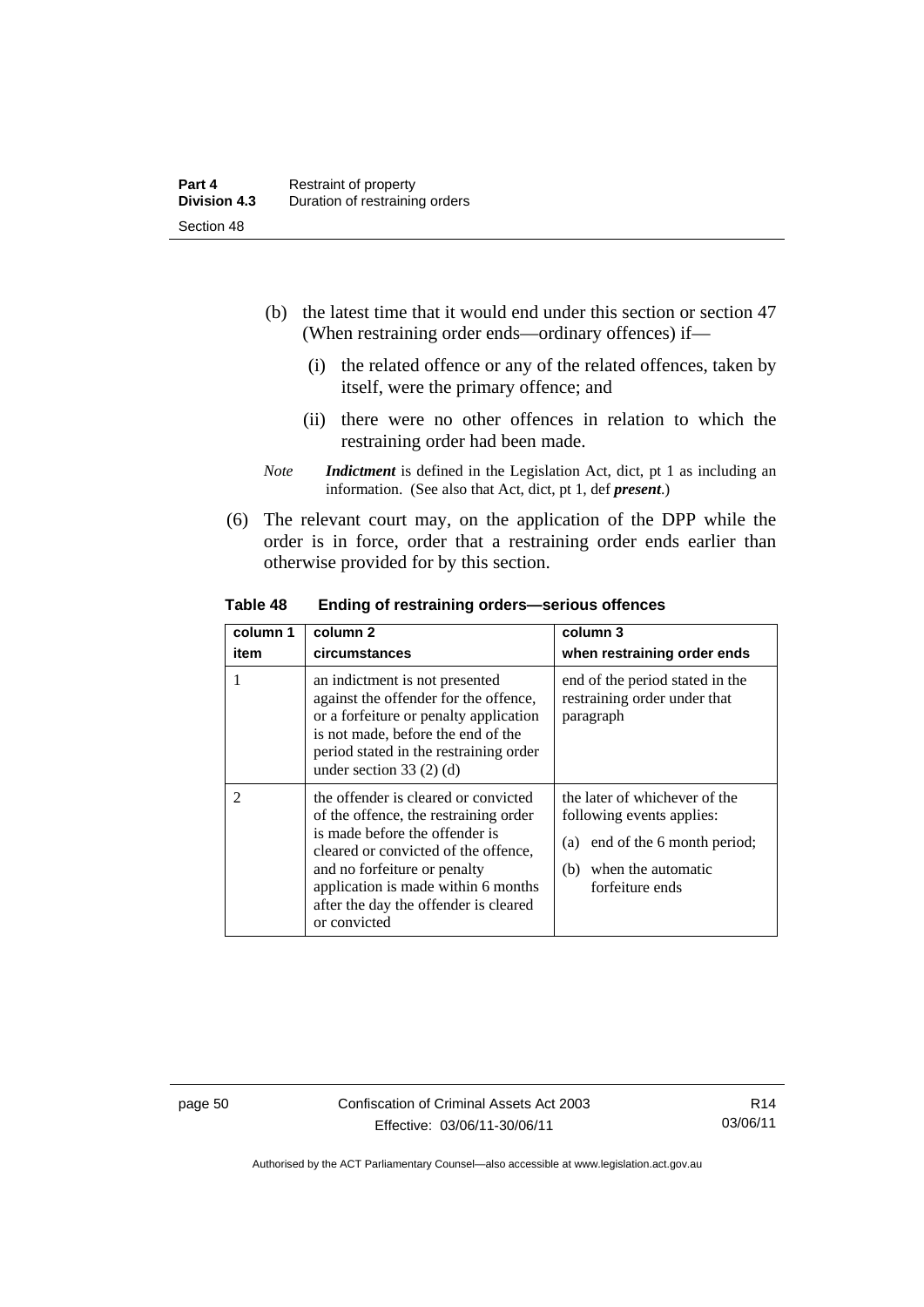| column 1 | column <sub>2</sub>                                                                                                                                                                                                                                                                                            | column 3                                                                                                                                                |
|----------|----------------------------------------------------------------------------------------------------------------------------------------------------------------------------------------------------------------------------------------------------------------------------------------------------------------|---------------------------------------------------------------------------------------------------------------------------------------------------------|
| item     | circumstances                                                                                                                                                                                                                                                                                                  | when restraining order ends                                                                                                                             |
| 3        | the offender is cleared or convicted<br>of the offence, the restraining order<br>is made on the same day as, or after,<br>the offender is cleared or convicted<br>of the offence, and no forfeiture or<br>penalty application is made within<br>6 months after the day the offender<br>is cleared or convicted | the later of whichever of the<br>following events applies:<br>(a) end of the 6 month period;<br>when the automatic<br>(b)<br>forfeiture ends            |
| 4        | a forfeiture or penalty application is<br>made before the restraining order<br>ends under item 1, 2 or 3                                                                                                                                                                                                       | the later of whichever of the<br>following events applies on or<br>after the finalisation of the<br>proceeding in relation to the<br>application:       |
|          |                                                                                                                                                                                                                                                                                                                | (a) if no forfeiture order or<br>penalty order is in force at<br>the time of the finalisation<br>of the proceeding—when<br>the proceeding is finalised; |
|          |                                                                                                                                                                                                                                                                                                                | (b) if a forfeiture order or<br>penalty order is in force at<br>that time—when the order<br>ends;                                                       |
|          |                                                                                                                                                                                                                                                                                                                | (c) if the offender has been<br>convicted of the offence-<br>when the automatic<br>forfeiture ends                                                      |

# **49 Extension of time for restraining orders**

 (1) This section applies to an offender over whose property a restraining order is or has been in force in relation to the commission (or the alleged commission) of a relevant offence, despite anything else in this Act.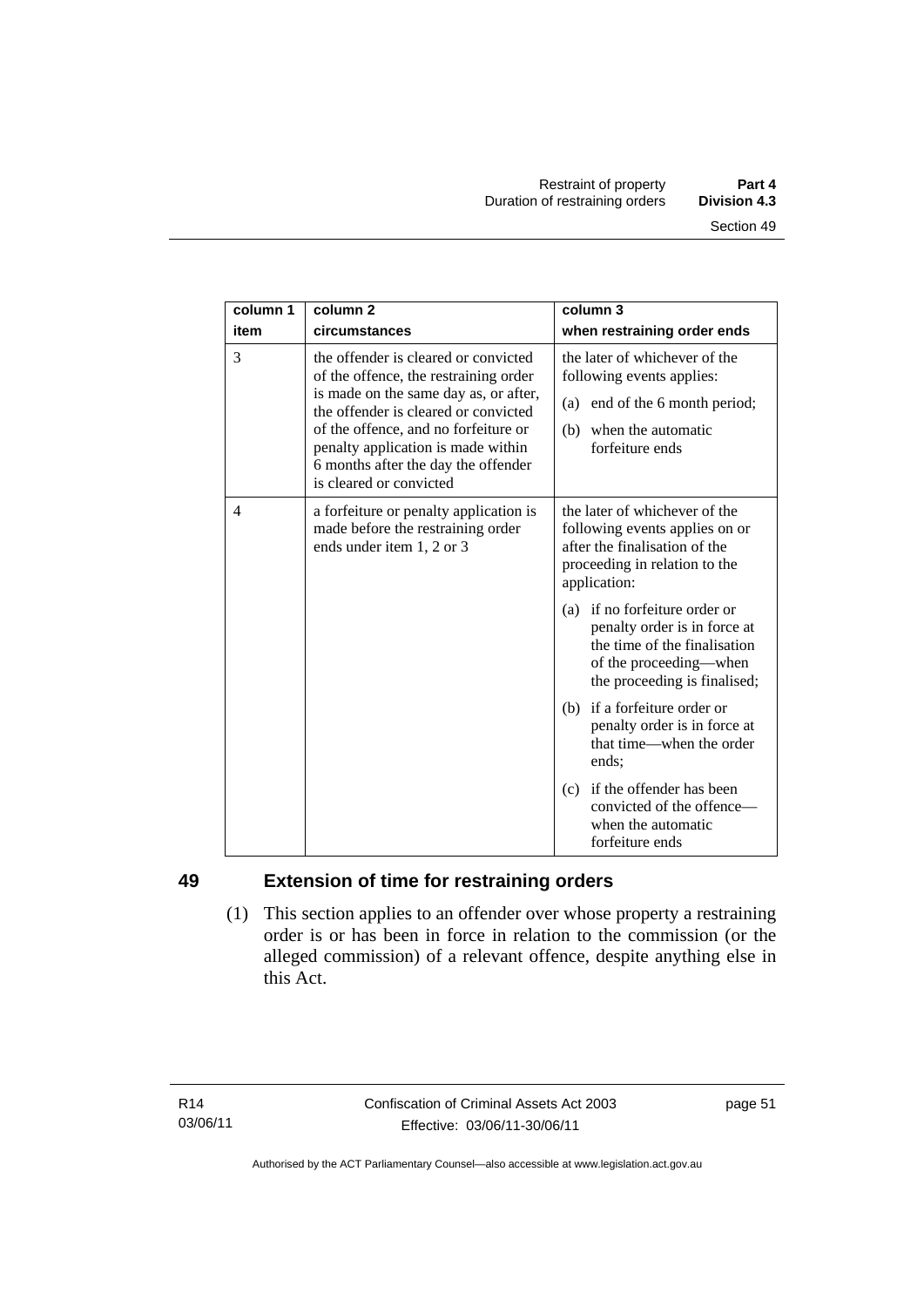- (2) On the application of the DPP, the court that made the restraining order may make either or both of the following orders:
	- (a) an order that the restraining order is to remain in force for a stated period (or as stated in the order);
	- (b) an order that a restraining order that has ended is to be revived for a stated period (or as stated in the order).
- (3) The order may be stated to have effect—
	- (a) immediately; or
	- (b) at a stated time; or
	- (c) if a stated event happens.
- (4) The court may make an order under this section only if satisfied that—
	- (a) any additional property to which the application relates was (or will be) derived from the offence, or identified, only after the restraining order ended (or would otherwise end); or
	- (b) necessary evidence for the making of a forfeiture or penalty application has (or will) become available only after the restraining order ended (or would otherwise end); or
	- (c) if an automatic forfeiture in relation to a serious offence ends because the offender is cleared of the offence—it is desirable in relation to an application for a civil forfeiture order or a penalty order under section 85 (Penalty orders—commission of serious offences); or
	- (d) it is otherwise desirable having regard to the purposes of this Act.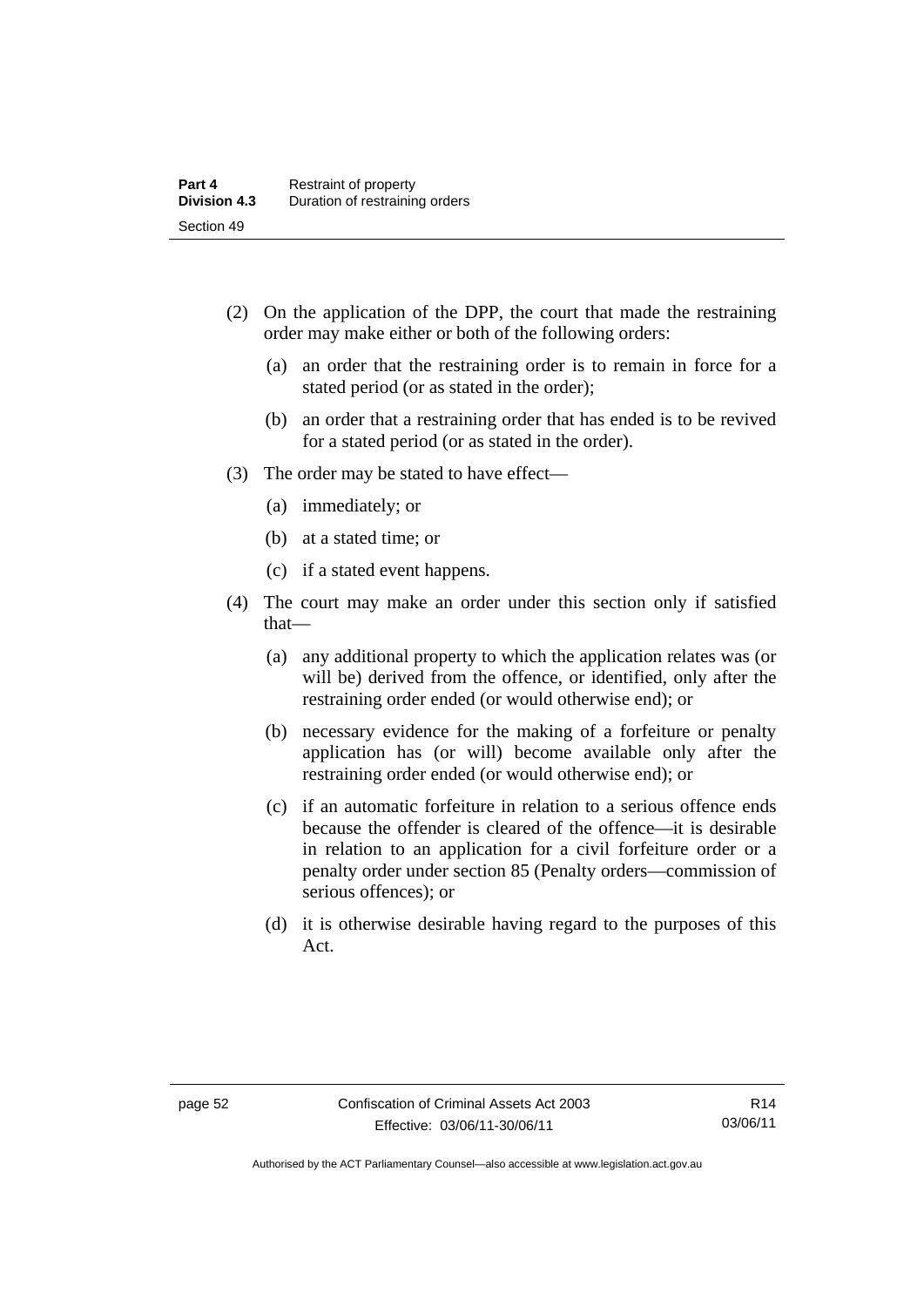# **Division 4.4 Restraining orders—other matters**

## **50 Restraining orders—registration in statutory property registers**

 (1) This section applies if a restraining order is over property that may be recorded in a statutory property register

- (2) The restraining order, or details of the restraining order, may be recorded in the register on application by a responsible authority.
- (3) Anyone who acquires an interest in the property after the recording of the restraining order in the register is taken to have notice of the restraining order at the time of acquisition.
- (4) Without limiting subsection (2), if the restraining order is over land registered under the *Land Titles Act 1925*—
	- (a) the responsible authority may lodge a copy of the restraining order with the registrar-general for registration under the *Land Titles Act 1925*, section 104 (Lodging of caveat); and
	- (b) the responsible authority is, on behalf of the Territory, taken to be a person claiming an interest in the land to which the restraining order relates; and
	- (c) to remove any doubt, that Act, section 104 (5) does not apply to the registered restraining order.
	- *Note* The *Land Titles Act 1925*, s 104 (5) allows certain dealings to be registered unless the caveat prohibits them. However, this Act, s 23 prohibits such a dealing.
- (5) If the property ceases to be restrained property, the responsible authority must apply for the cancellation of the restraining order's registration in the statutory property register.

*Note* A registered interstate restraining order is taken to be a restraining order under this Act (see s 139).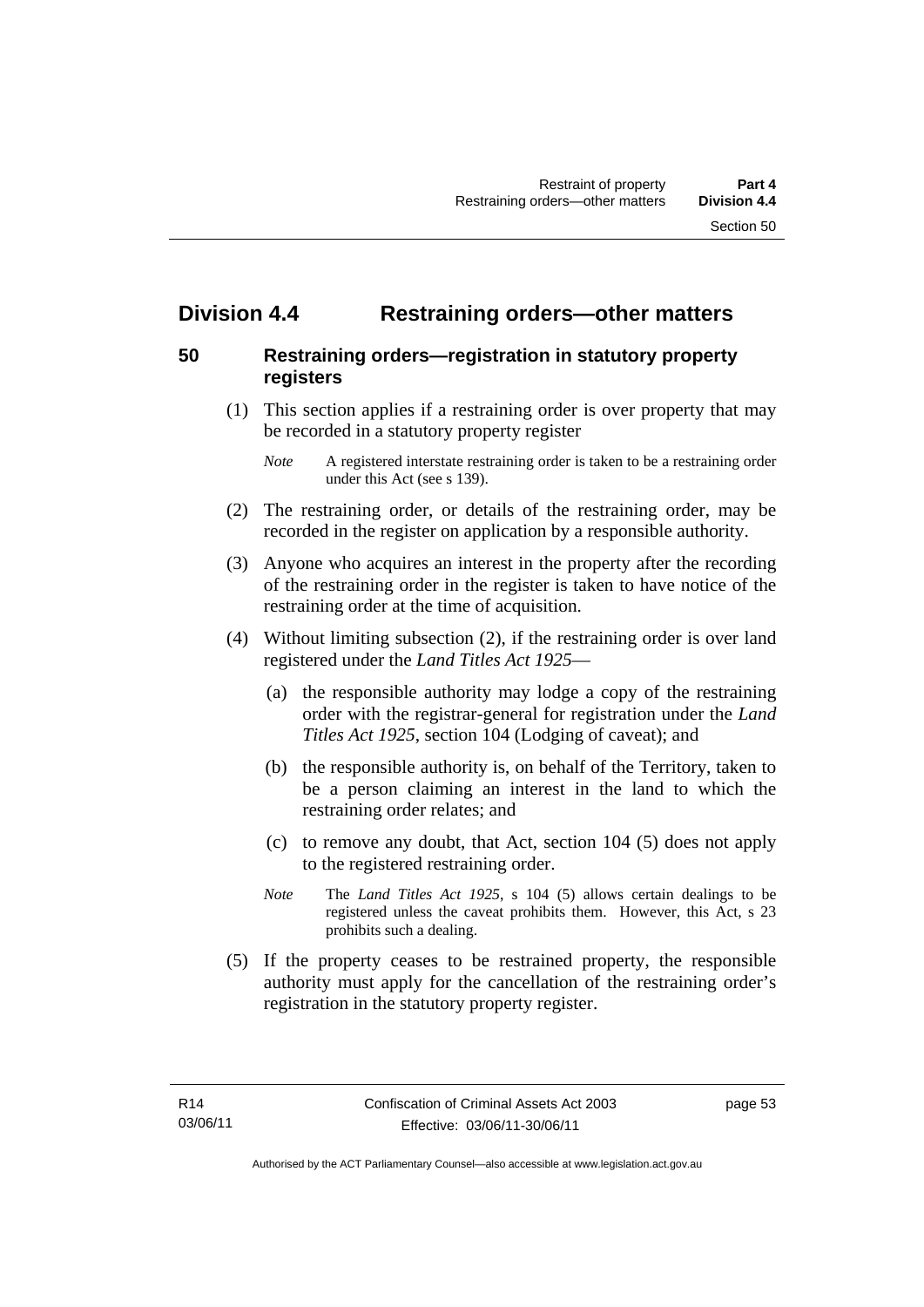- (6) Without limiting subsection (5), if the restraining order is over land registered under the *Land Titles Act 1925*, the responsible authority must lodge a notice of the ending of the restraining order with the registrar-general for registration under that Act.
- (7) In this section:

*responsible authority* means—

- (a) the DPP; or
- (b) if the public trustee has taken control of the property under this Act—the public trustee; or
- (c) for a registered interstate restraining order—anyone who is authorised under the corresponding law under which the order was made to register a restraining order, or details of a restraining order, in a statutory property register.

## **51 Penalty orders—execution against restrained property**

- (1) A restraining order over the property of a person does not prevent the levying of execution against the property, entirely or in part, in satisfaction of a penalty order in force against the person.
- (2) However, the property must not be disposed of, or otherwise dealt with, except in accordance with an order of a relevant court under section 39 (1) (Additional orders about restraining orders and restrained property).

Authorised by the ACT Parliamentary Counsel—also accessible at www.legislation.act.gov.au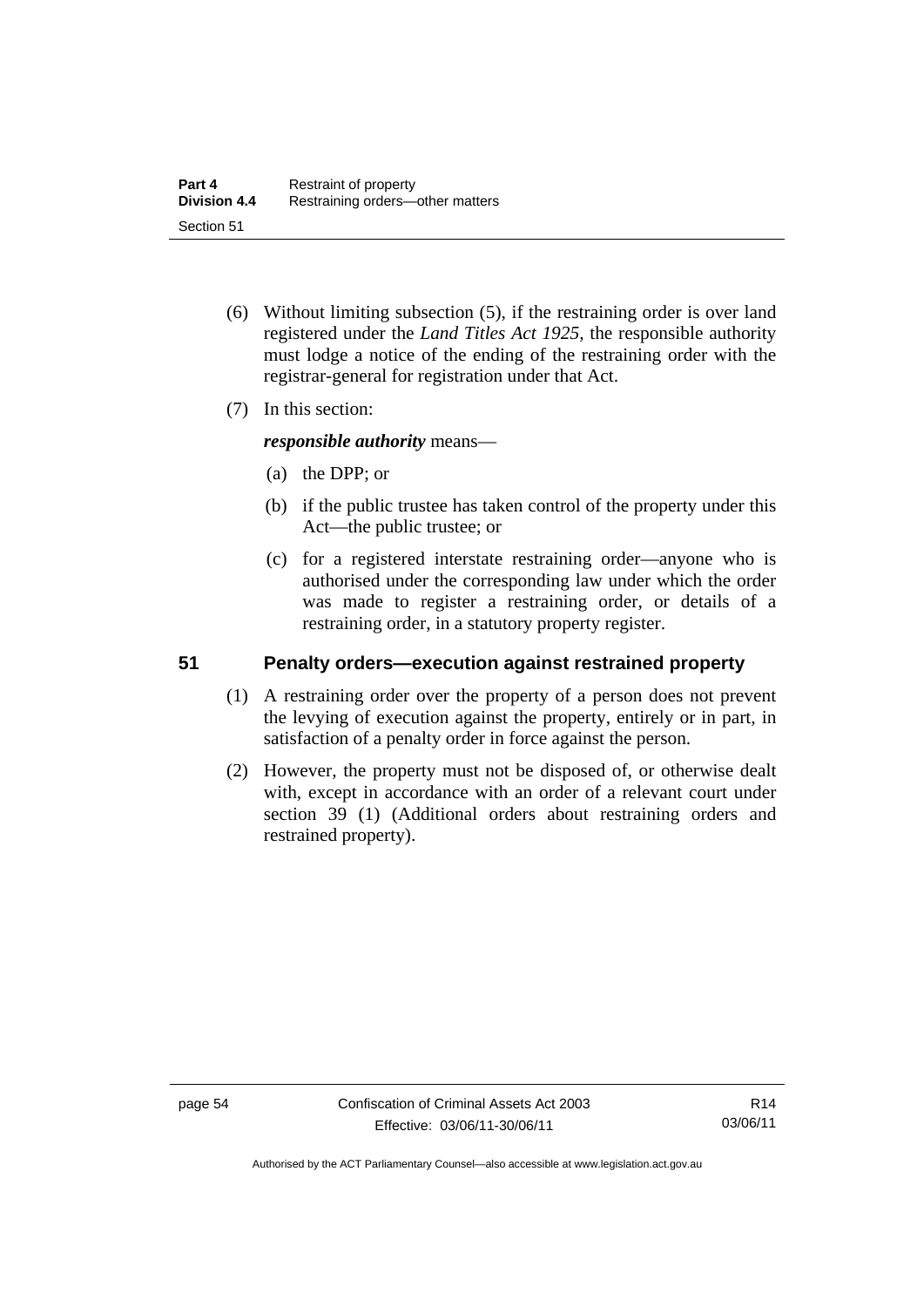# **Part 5 Forfeiture of property**

# **Division 5.1 Conviction forfeiture orders**

*Note* For general provisions about a proceeding for a conviction forfeiture order (which is a confiscation proceeding—see s 236), see pt 14.

# **52 Meaning of** *conviction forfeiture order*

In this Act:

*conviction forfeiture order* means an order under section 54 (Conviction forfeiture orders—making) for the forfeiture to the Territory of tainted property in relation to a relevant offence.

# **53 Conviction forfeiture orders—application**

- (1) The DPP may apply to a relevant court for a conviction forfeiture order against a person.
	- *Note* A reference to a *person* generally includes a reference to a corporation as well as an individual, see the Legislation Act, s 160. (See also the Legislation Act, dict, pt 1, def *person*.)
- (2) The application may be made before or after, or at the same time as, the person's conviction for a relevant offence.
- (3) However, if the person has been convicted of the offence, the DPP must make the application within 2 years after the day of the conviction.
	- *Note* The court may allow leave for an application to be made after the time fixed by this section in certain circumstances (see s 246).

# **54 Conviction forfeiture orders—making**

 (1) On application under section 53, the court must make an order for the forfeiture to the Territory of tainted property in relation to the relevant offence if satisfied that—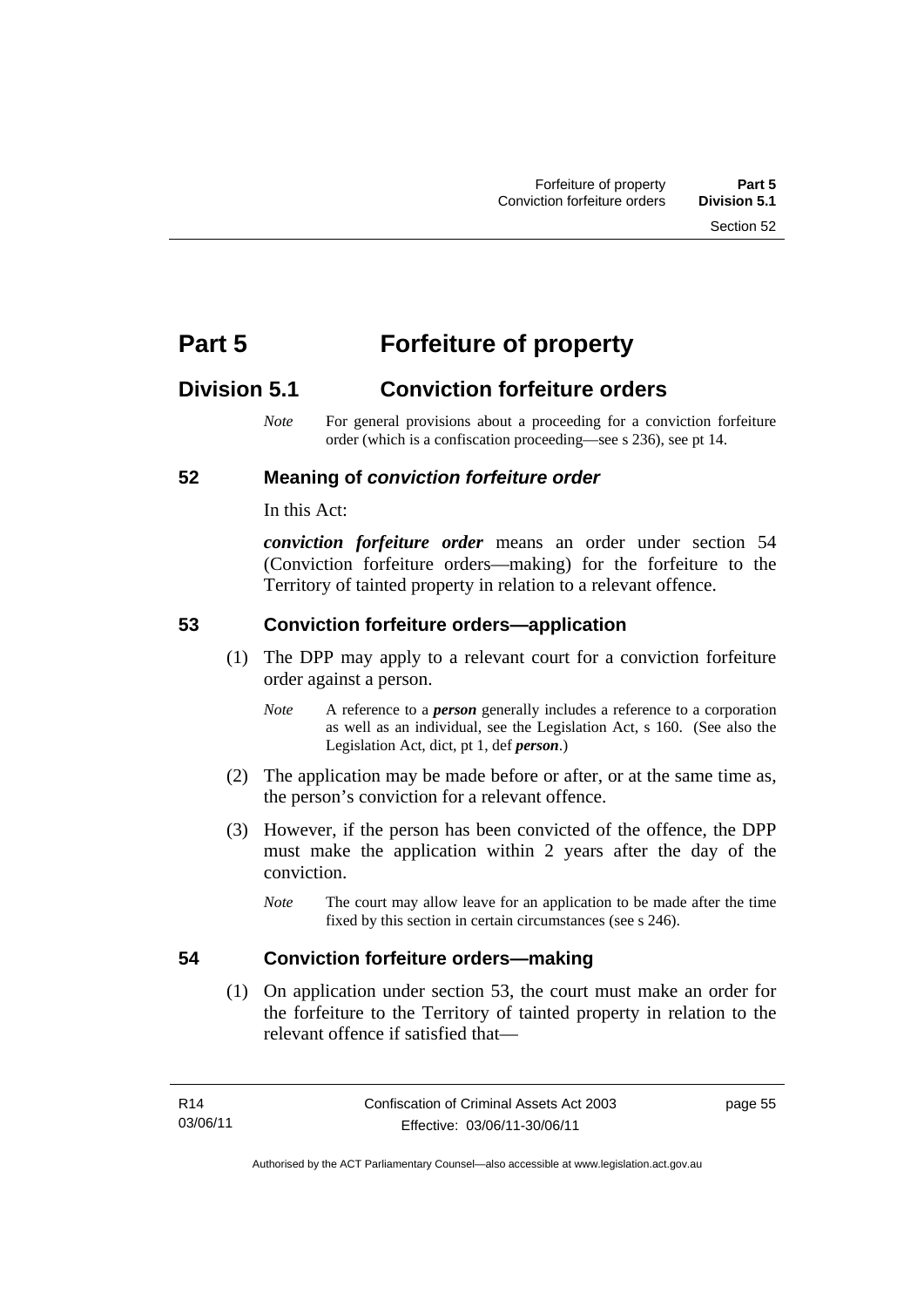- (a) the offender has been convicted of the offence; and
- (b) the offender has not been cleared of the offence; and
- (c) the property, or any of the property, to which the application relates is tainted property in relation to the offence.
- (2) If a court makes the order, it must state in the order—
	- (a) the property to which it applies; and
	- (b) what it considers to be the value of the property (other than money) to be forfeited to the Territory under the order at the time the order is made.

#### **55 Conviction forfeiture orders—forfeiture**

- (1) The property to which the conviction forfeiture order applies is forfeited to the Territory at the end of 14 days after the day the order is made, except so far as the property is excluded from forfeiture under an exclusion order.
	- *Note 1* For the commencement of a restraining order, see the Legislation Act, s 73 (4).
	- *Note 2* The effect of an exclusion order for property subject to forfeiture is that the property is excluded from forfeiture, see s 74 (c).
- (2) However, if an application for an exclusion order in relation to the property, or a part of the property, has been made (but not decided) before the end of the 14-day period, the property (or that part) is not forfeited until the proceeding in relation to the exclusion order is finalised.

# **56 When conviction forfeiture order ends**

- (1) A conviction forfeiture order ends if—
	- (a) the offender is cleared of the offence to which the order relates, and all related offences (if any); or
	- (b) the order is reversed or set aside on appeal; or

R14 03/06/11

Authorised by the ACT Parliamentary Counsel—also accessible at www.legislation.act.gov.au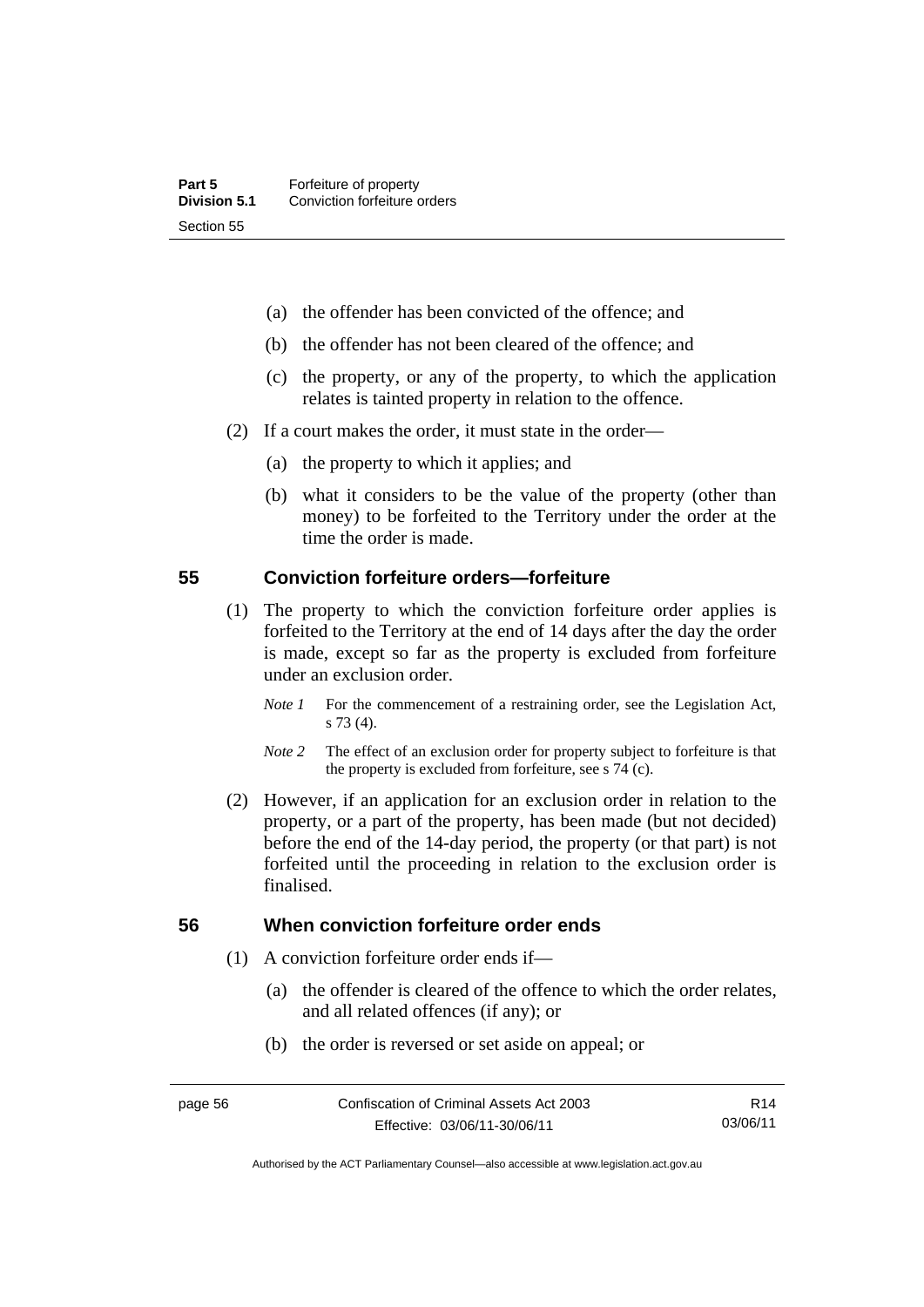- (c) the order is fully satisfied.
	- *Note* For the meaning of *fully satisfied*, see dict.
- (2) The order is satisfied for a particular interest in forfeited property if the interest is bought back under section 127 (Buyback orders buying interest in property).
	- *Note* After the forfeiture of property, the offender may recover the property or its value in certain circumstances (see div 9.5).

# **Division 5.2 Automatic forfeiture—conviction for serious offences**

# **57 Unclaimed tainted property restraining orders non-application of div 5.2**

This division does not apply to property restrained under an unclaimed tainted property restraining order.

*Note* For the forfeiture of unclaimed tainted property, see div 5.3.

# **58 Automatic forfeiture of restrained property on conviction for serious offences**

- (1) This section applies if—
	- (a) a person is convicted of a serious offence; and
	- (b) a restraining order (other than an artistic profits restraining order) is made, whether before or after the conviction, over property in relation to the offence or a related serious offence committed by the person.
	- *Note* A reference to a *person* generally includes a reference to a corporation as well as an individual, see the Legislation Act, s 160. (See also the Legislation Act, dict, pt 1, def *person*.)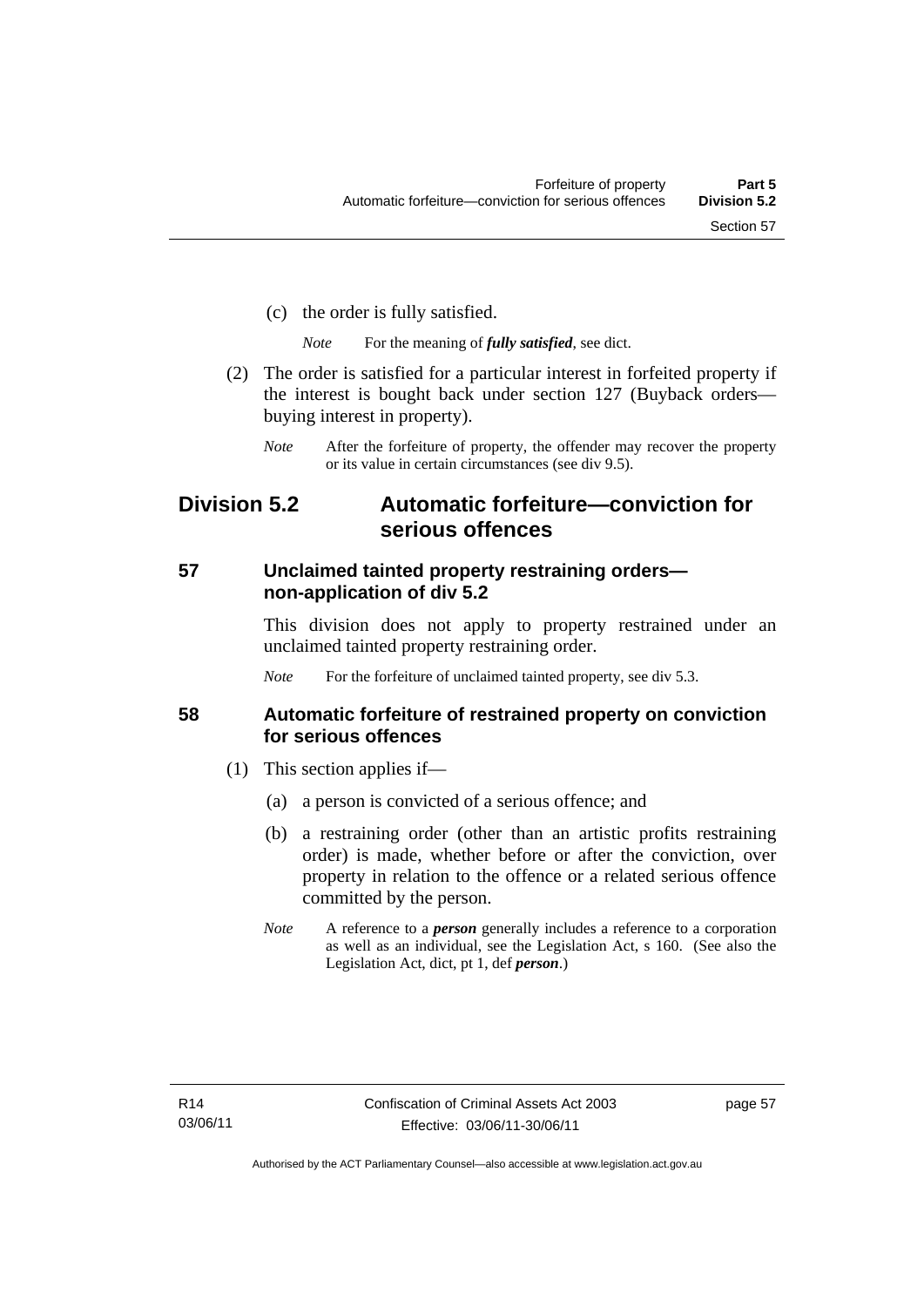- (2) The restrained property is forfeited to the Territory at the end of whichever of the following periods applies (the *relevant 14-day period*), except so far as the property is excluded from forfeiture under an exclusion order:
	- (a) if the restraining order was made before the conviction— 14 days after the day of conviction;
	- (b) if the restraining order was made at the same time as or after the conviction—14 days after the day the restraining order comes into force.
	- *Note 1* For the commencement of a restraining order, see the Legislation Act, s 73 (4).
	- *Note 2* The effect of an exclusion order for property subject to forfeiture is that the property is excluded from forfeiture, see s 74 (c).
- (3) However, if an application for an exclusion order in relation to the property, or a part of the property, has been made (but not decided) before the end of the relevant 14-day period, the property (or that part) is not forfeited until the proceeding in relation to the exclusion order is finalised.

# **59 Automatic forfeiture—court order declaring property automatically forfeited**

- (1) The DPP may apply to a relevant court for an order declaring that property has been automatically forfeited under this division.
- (2) If the relevant court is satisfied that the property has been automatically forfeited under this division, the court must make the order and state in the order the property to which it applies.
- (3) The registrar of the relevant court may exercise the functions of the court for this section.
	- *Note* For general provisions about a proceeding for an order under this section (which is a confiscation proceeding—see s 236), see pt 14.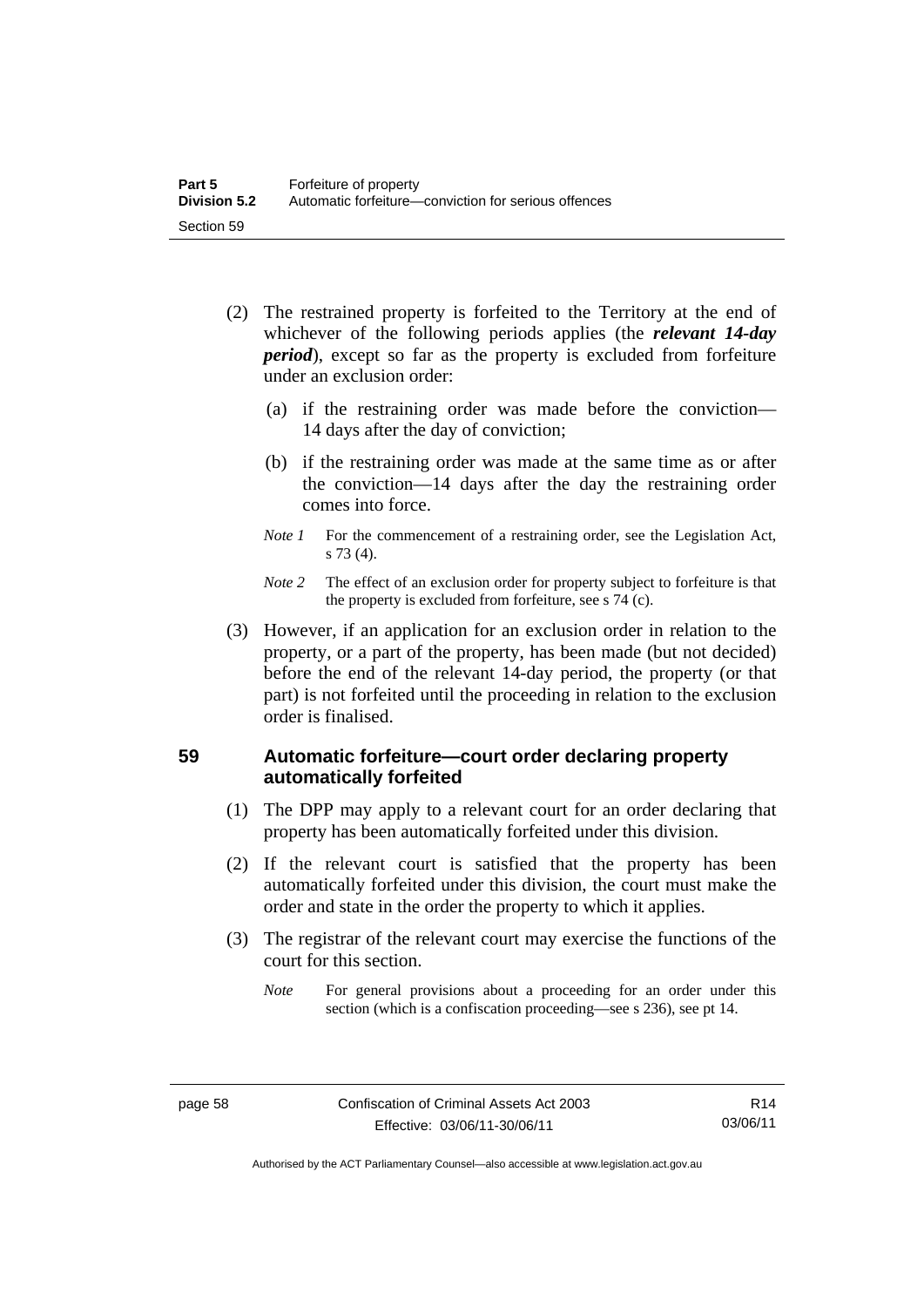### **60 Automatic forfeiture—court orders**

 (1) A relevant court may, when it convicts a person of a serious offence or at any later time, make any order that it considers appropriate for giving effect to an automatic forfeiture of property.

#### **Examples of orders**

- 1 an order for the examination of anyone before the court, or an officer of the court, about any property that might be forfeited because of the conviction
- 2 an order directing the owner of property that might be forfeited because of the conviction, or anyone else, to give to a stated person, within a stated period, a sworn statement about stated particulars of the property
- 3 an order directing the owner of property that might be forfeited because of the conviction, or anyone else, to do anything necessary or convenient to be done to allow the public trustee to take control of the property, including anything necessary or convenient to be done to bring the property within the jurisdiction
- 4 an order in relation to the registration of title to, or charges over, property under a territory law
- *Note* An example is part of the Act, is not exhaustive and may extend, but does not limit, the meaning of the provision in which it appears (see Legislation Act, s 126 and s 132).
- (2) The order may be made on the court's initiative, or on the application of any of the following people:
	- (a) the DPP;
	- (b) the offender;
	- (c) the public trustee;
	- (d) anyone with an interest in property to which the order relates;
	- (e) anyone else with the court's leave.
	- *Note* For general provisions about a proceeding for an order under this section (which is a confiscation proceeding—see s 236), see pt 14.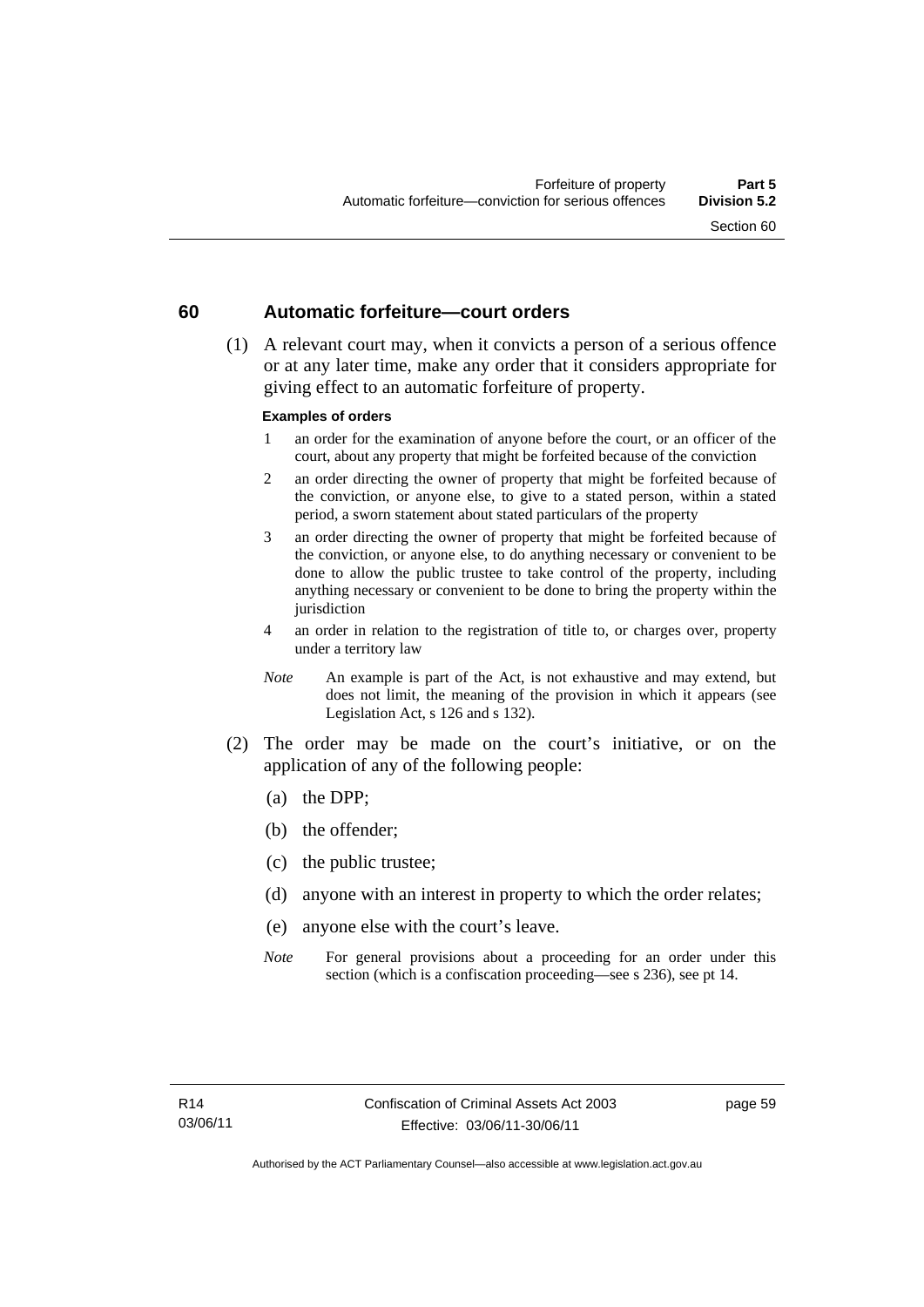- (3) A person commits an offence if—
	- (a) a relevant court makes an order under subsection (1) to give effect to an automatic forfeiture of property; and
	- (b) the order requires the person to do, or not do, something stated in the order; and
	- (c) the person has notice of the order (whether by being given a copy of the order or otherwise); and
	- (d) the person contravenes the order.

Maximum penalty: 200 penalty units, imprisonment for 2 years or both.

## **61 When automatic forfeiture under div 5.2 ends**

- (1) Automatic forfeiture under this division ends if—
	- (a) the offender is cleared of the offence to which the forfeiture relates, and all related serious offences (if any); or
	- (b) the automatic forfeiture is fully satisfied.

*Note* For the meaning of *fully satisfied*, see dict.

- (2) Automatic forfeiture is satisfied for a particular interest in forfeited property if the interest is bought back under section 127 (Buyback orders—buying interest in property).
	- *Note* After the forfeiture of property, the offender may recover the property or its value in certain circumstances (see div 9.5).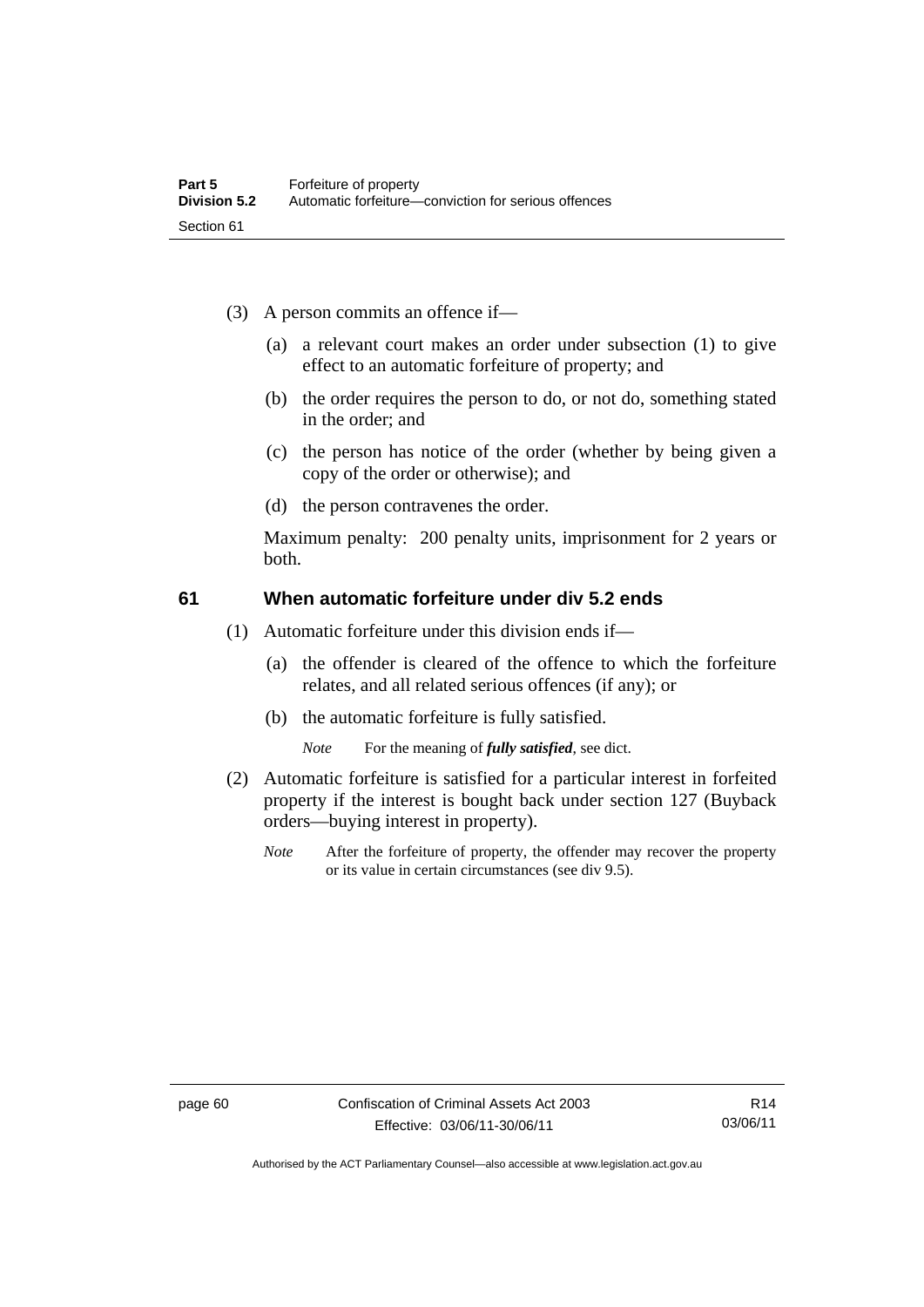# **Division 5.3 Automatic forfeiture—unclaimed tainted property**

*Note* For general provisions about a proceeding for a conviction forfeiture order (which is a confiscation proceeding—see s 236), see pt 14.

## **62 Forfeiture of unclaimed tainted property**

- (1) This section applies if an unclaimed tainted property restraining order is made over property.
- (2) The restrained property is forfeited to the Territory at the end of 14 days after the day the restraining order comes into force, except so far as the property is excluded from forfeiture under an exclusion order.
	- *Note 1* For the commencement of a restraining order, see the Legislation Act, s 73 (4).
	- *Note 2* The effect of an exclusion order for property subject to forfeiture is that the property is excluded from forfeiture (see s 74 (c)).
- (3) However, if an application for an exclusion order in relation to the property, or a part of the property, has been made (but not decided) before the end of the 14-day period, the property (or that part) is not forfeited until the proceeding in relation to the exclusion order is finalised.

### **63 When automatic forfeiture under div 5.3 ends**

Automatic forfeiture under this division ends if the automatic forfeiture is fully satisfied.

*Note* For the meaning of *fully satisfied*, see dict.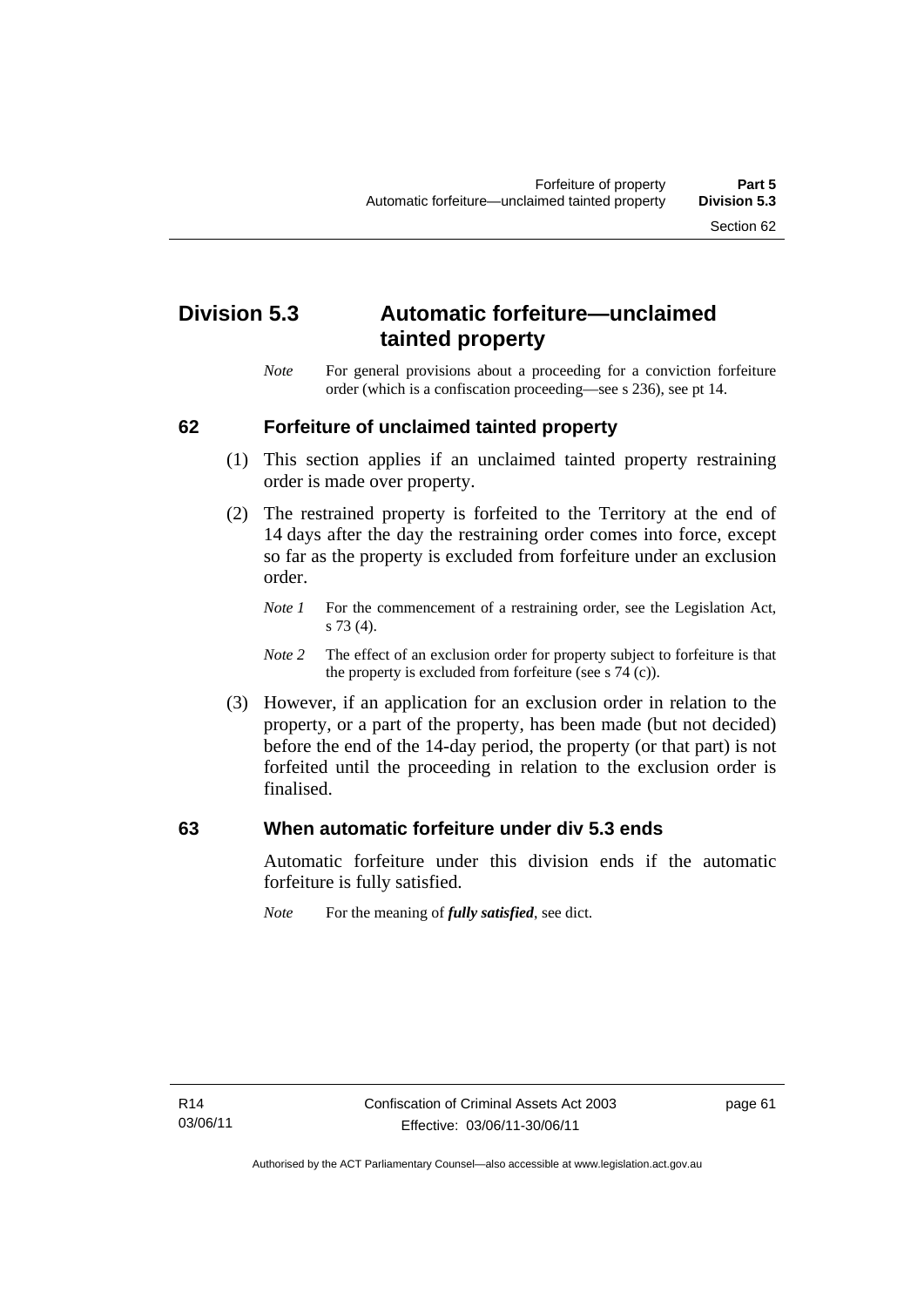**Part 5 Forfeiture of property**<br>**Division 5.4** Civil forfeiture orders **Division 5.4** Civil forfeiture orders Section 64

# **Division 5.4 Civil forfeiture orders**

*Note* For general provisions about a proceeding for a conviction forfeiture order (which is a confiscation proceeding—see s 236), see pt 14.

**64 Artistic profits and unclaimed tainted property non-application of div 5.4** 

This division does not apply to property restrained under—

- (a) an artistic profits restraining order; or
- (b) an unclaimed tainted property restraining order.
- *Note 1* An artistic profits restraining order is made solely to preserve property to satisfy a penalty order for artistic profits in relation to an offence (see s 20).
- *Note 2* Unclaimed tainted property is forfeitable under div 5.3.

### **65 Meaning of** *civil forfeiture order*

In this Act:

*civil forfeiture order* means an order under section 67 (Civil forfeiture orders—making) for the forfeiture to the Territory of restrained property in relation to the commission (or the alleged commission) of a serious offence.

#### **66 Civil forfeiture orders—application**

- (1) The DPP may apply to a relevant court for a civil forfeiture order for the forfeiture to the Territory of property restrained in relation to the commission (or the alleged commission) of a serious offence.
- (2) The application may be made—
	- (a) at the same time as, or after, an application for a restraining order in relation to the offence; or
	- (b) if a restraining order is in force in relation to the offence.

R14 03/06/11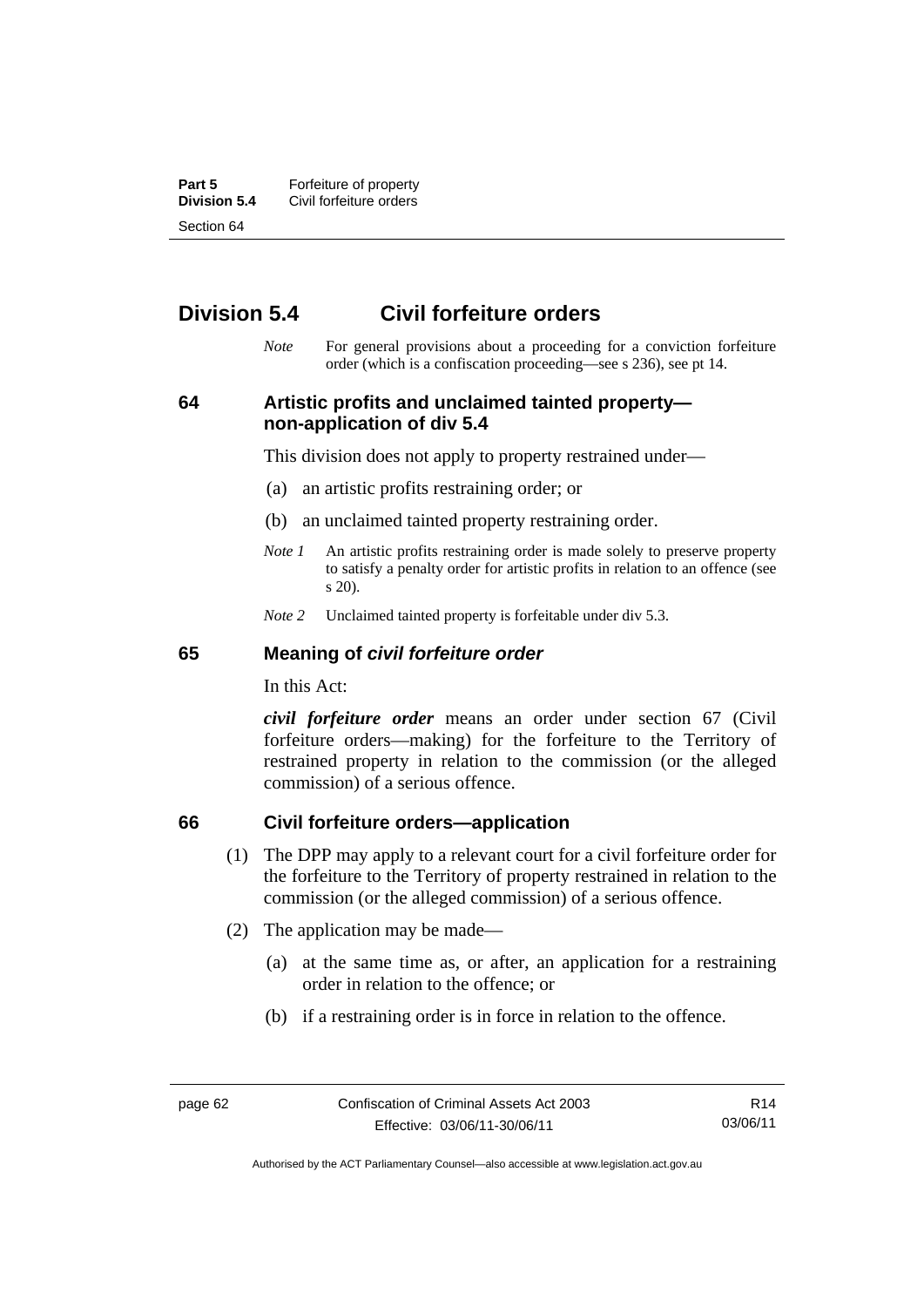### **67 Civil forfeiture orders—making**

- (1) This section applies if, on an application under section 66 for an order for the forfeiture to the Territory of restrained property, the court is satisfied on the balance of probabilities that a person (the *offender*) has committed a serious offence within whichever of the following periods applies (the *relevant period*):
	- (a) 6 years before the day the application to restrain the property was made;
	- (b) if an extended period for making the restraining order application was allowed under section 246 (Confiscation proceedings—time extensions for applications)—the total of the 6-year period and the extended period.
	- *Note 1* The court must be satisfied on the balance of probabilities about the commission of the offence because confiscation proceedings are civil, not criminal (see s 237).
	- *Note 2* A reference to a *person* generally includes a reference to a corporation as well as an individual, see the Legislation Act, s 160. (See also the Legislation Act, dict, pt 1, def *person*.)
- (2) If this section applies, the relevant court must order that the restrained property be forfeited to the Territory.
- (3) The order must state—
	- (a) the property to which it applies; and
	- (b) what the relevant court considers to be the value of the property (other than money) to be forfeited to the Territory under the order at the time the order is made; and
	- (c) if the relevant court making the order has given a direction under section 69 (Civil forfeiture order proceedings restrictions on disclosure)—
		- (i) the direction given by the court; and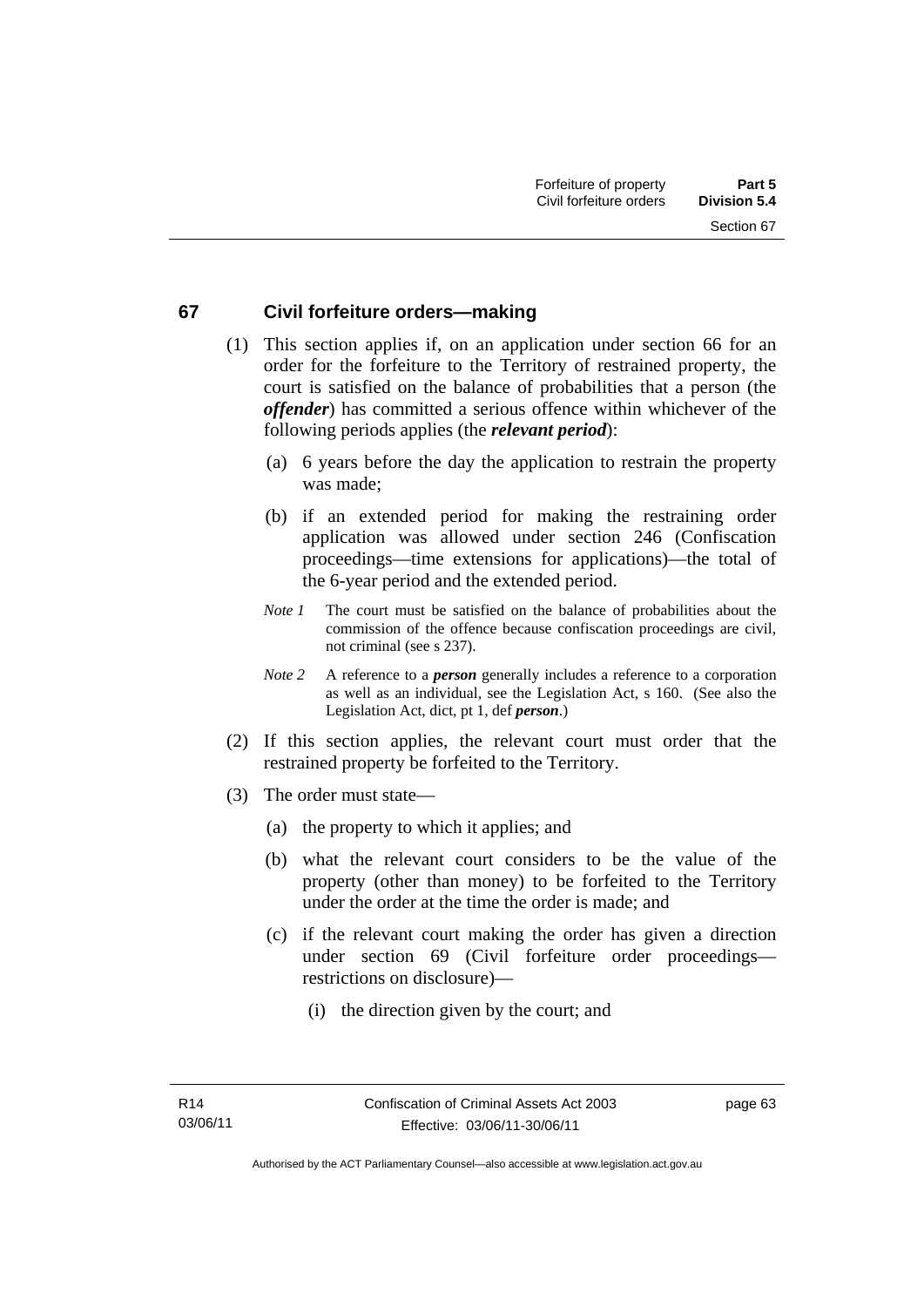- (ii) the effect of section 70 (Civil forfeiture orders disclosure offences) in relation to the direction.
- (4) To remove any doubt, if the relevant court is satisfied that the offender committed a serious offence within the relevant period, the court must not refuse to make a civil forfeiture order only because it is not satisfied—
	- (a) that a particular serious offence was committed by the offender within the relevant period; or
	- (b) that the offence was committed on any particular day or time within the relevant period.
- (5) Also, to remove any doubt, the relevant court must not refuse to make a civil forfeiture order in relation to a serious offence only because—
	- (a) an indictment has not been presented against the offender for the offence; or
	- (b) the offender has not been convicted of the offence; or
	- (c) the offender has been cleared of the offence, including being cleared after having been convicted of the offence; or
	- (d) a doubt is raised about whether the offender committed the offence.
	- *Note Indictment* is defined in the Legislation Act, dict, pt 1 as including an information. (See also that Act, dict, pt 1, def *present*.)

Authorised by the ACT Parliamentary Counsel—also accessible at www.legislation.act.gov.au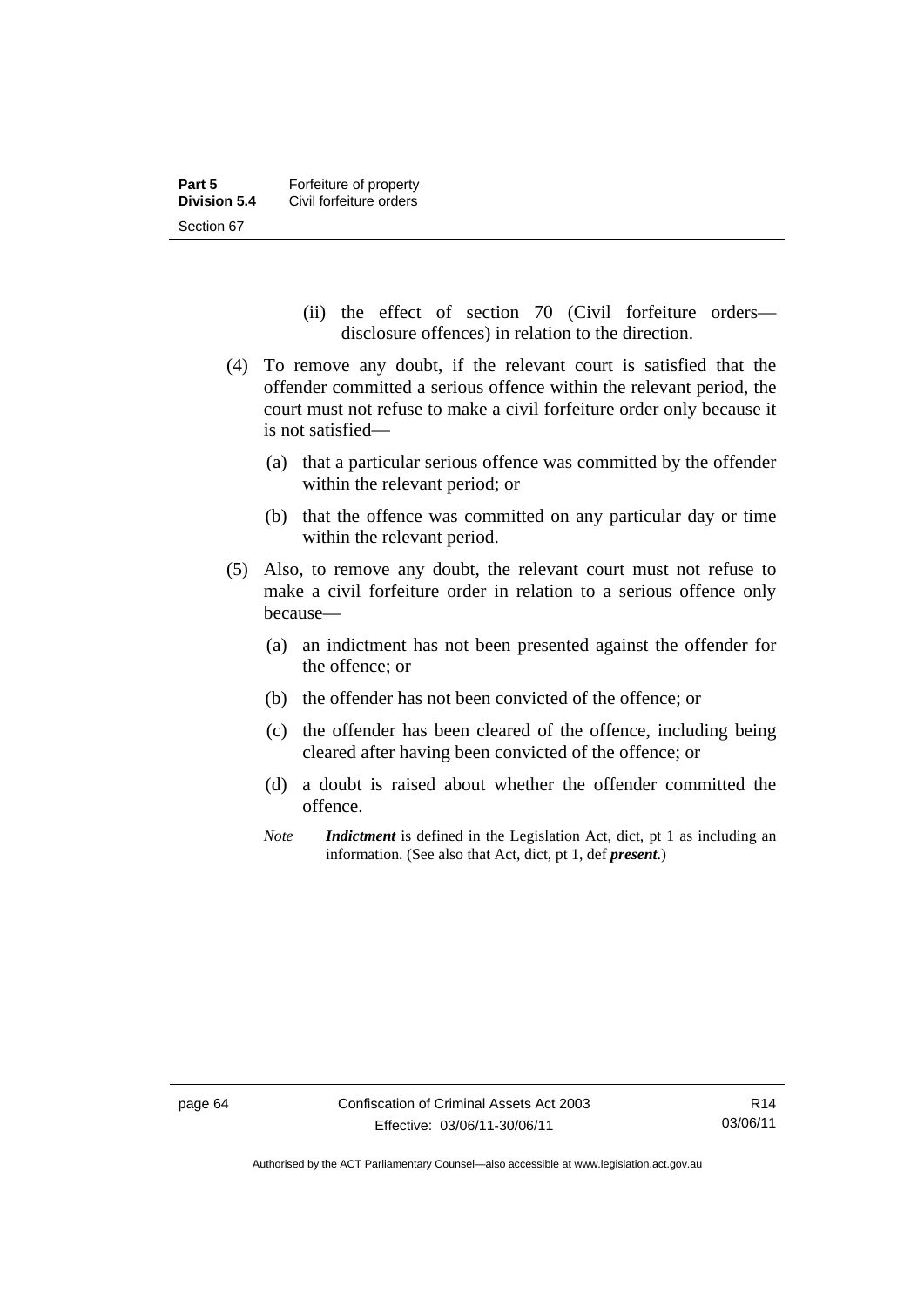### **68 Civil forfeiture orders—forfeiture**

- (1) The property to which the civil forfeiture order applies is forfeited to the Territory at the end of 14 days after the day the order is made, except so far as the property is excluded from forfeiture under an exclusion order.
	- *Note 1* For the commencement of a restraining order, see the Legislation Act, s 73 (4).
	- *Note* 2 The effect of an exclusion order for property subject to forfeiture is that the property is excluded from forfeiture, see s 74 (c).
- (2) However, if an application for an exclusion order in relation to the property, or a part of the property, has been made (but not decided) before the end of the 14-day period, the property (or that part) is not forfeited until the proceeding in relation to the exclusion order is finalised.

### **69 Civil forfeiture order proceedings—restrictions on disclosure**

- (1) On application by the DPP, a relevant court hearing an application for a civil forfeiture order may—
	- (a) direct that the hearing of the application, or part of it, take place in closed court and give directions about who may be present; and
	- (b) give directions prohibiting or restricting the publication or disclosure of all or any of the following:
		- (i) the fact that an application for the order, or that a civil forfeiture order, has been made;
		- (ii) the application for the order;
		- (iii) any information about the proceeding (whether or not a hearing has been held);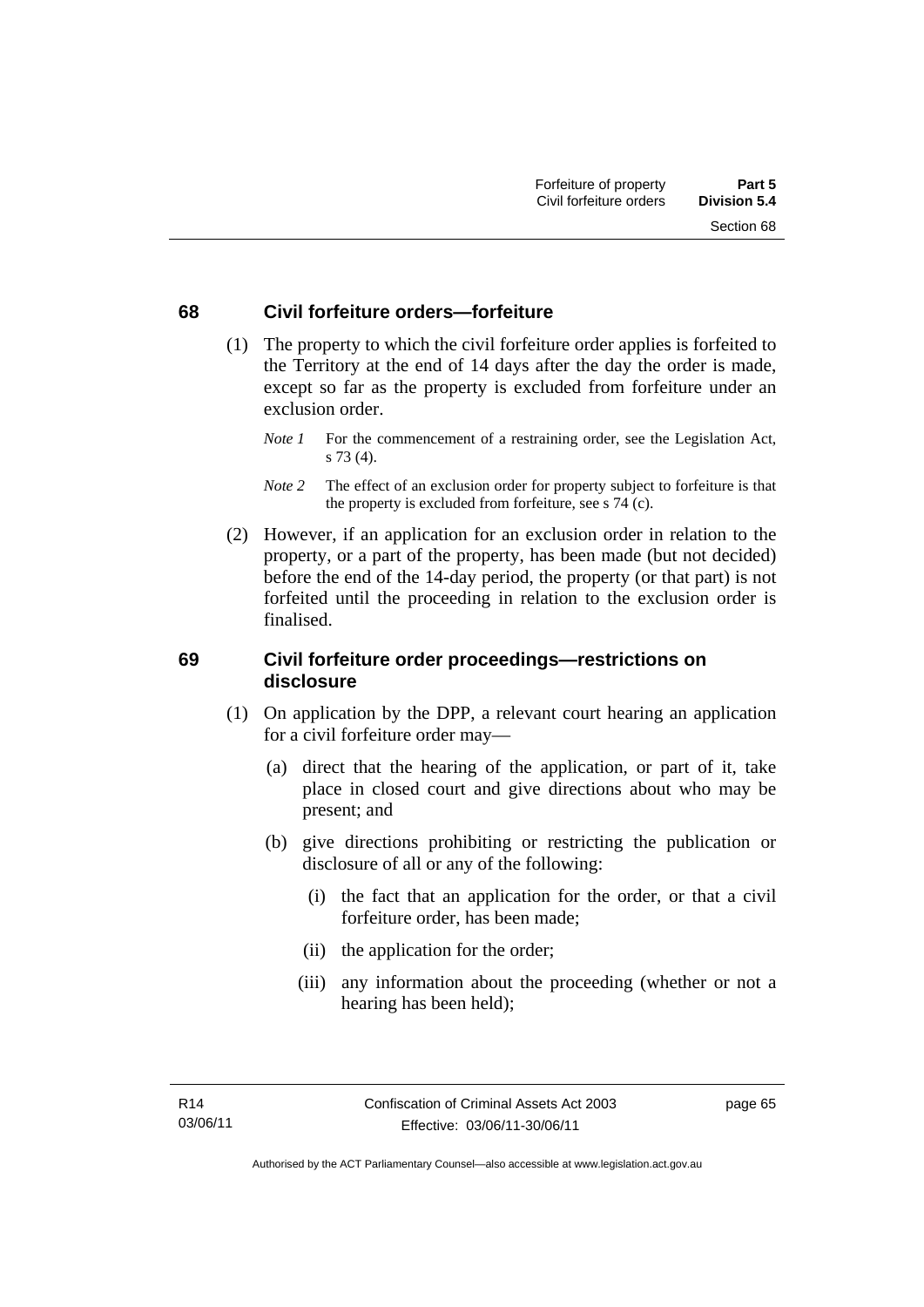- (iv) any evidence given, statement made or thing done during the proceeding;
- (v) any information, document or thing derived from anything mentioned in this subsection.

#### **Examples of directions**

- 1 that the application for the civil forfeiture order not be disclosed to the person against whom the civil forfeiture order is made until the court has decided an application for a restraining order against someone else's property
- 2 that the supporting affidavit must be made available only to the offender's lawyer
- *Note* An example is part of the Act, is not exhaustive and may extend, but does not limit, the meaning of the provision in which it appears (see Legislation Act, s 126 and s 132).
- (2) In deciding whether to give a direction under subsection (1), the court must have regard to whether the direction—
	- (a) would promote the purposes of this Act; or
	- (b) is desirable to protect the integrity of an investigation (however described) for any purpose or a prosecution of an offence.
- (3) The court may also have regard to any other relevant matter in deciding whether to give a direction under subsection (1).

### **70 Civil forfeiture orders—disclosure offences**

*Note* An offence against this section is a strict liability offence (see s (7)).

- (1) A person commits an offence if—
	- (a) a relevant court has given a direction under section 69 (1) (b) prohibiting or restricting the publication or disclosure of a matter mentioned in the paragraph; and
	- (b) the person has notice of the direction (whether by being given a copy of the civil forfeiture order to which the direction relates or otherwise); and

R14 03/06/11

Authorised by the ACT Parliamentary Counsel—also accessible at www.legislation.act.gov.au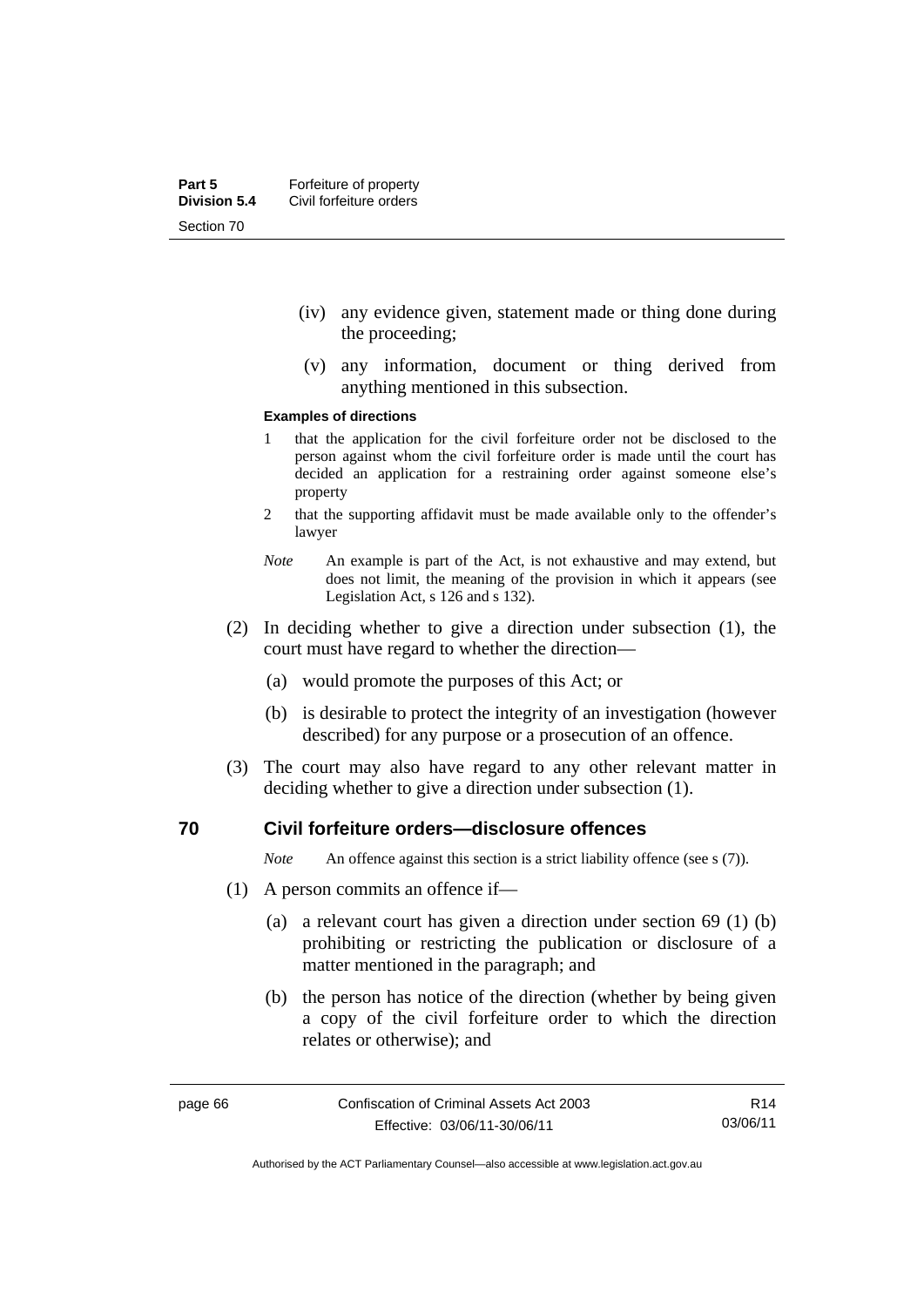(c) the person publishes or discloses the matter to someone else.

Maximum penalty: 200 penalty units, imprisonment for 2 years or both.

- (2) A person commits an offence if—
	- (a) a relevant court has given a direction under section 69 (1) (b) prohibiting or restricting the publication or disclosure of a matter mentioned in the paragraph; and
	- (b) the person has notice of the direction (whether by being given a copy of the civil forfeiture order to which the direction relates or otherwise); and
	- (c) the person publishes or discloses information to someone else; and
	- (d) the other person could infer from the information the matter to which the direction relates.

Maximum penalty: 200 penalty units, imprisonment for 2 years or both.

- (3) Subsections (1) and (2) do not apply if the publication or disclosure is to any of the following entities in the circumstances mentioned for the entity:
	- (a) a police officer—in any circumstances;
	- (b) an officer, employee or agent of the person—to ensure that the order is complied with and the person to whom the publication or disclosure is made is given notice of the direction (whether by being given a copy of the restraining order to which the direction relates or otherwise) by the person making the publication or disclosure;
	- (c) a lawyer—to obtain legal advice or representation in relation to the order;

page 67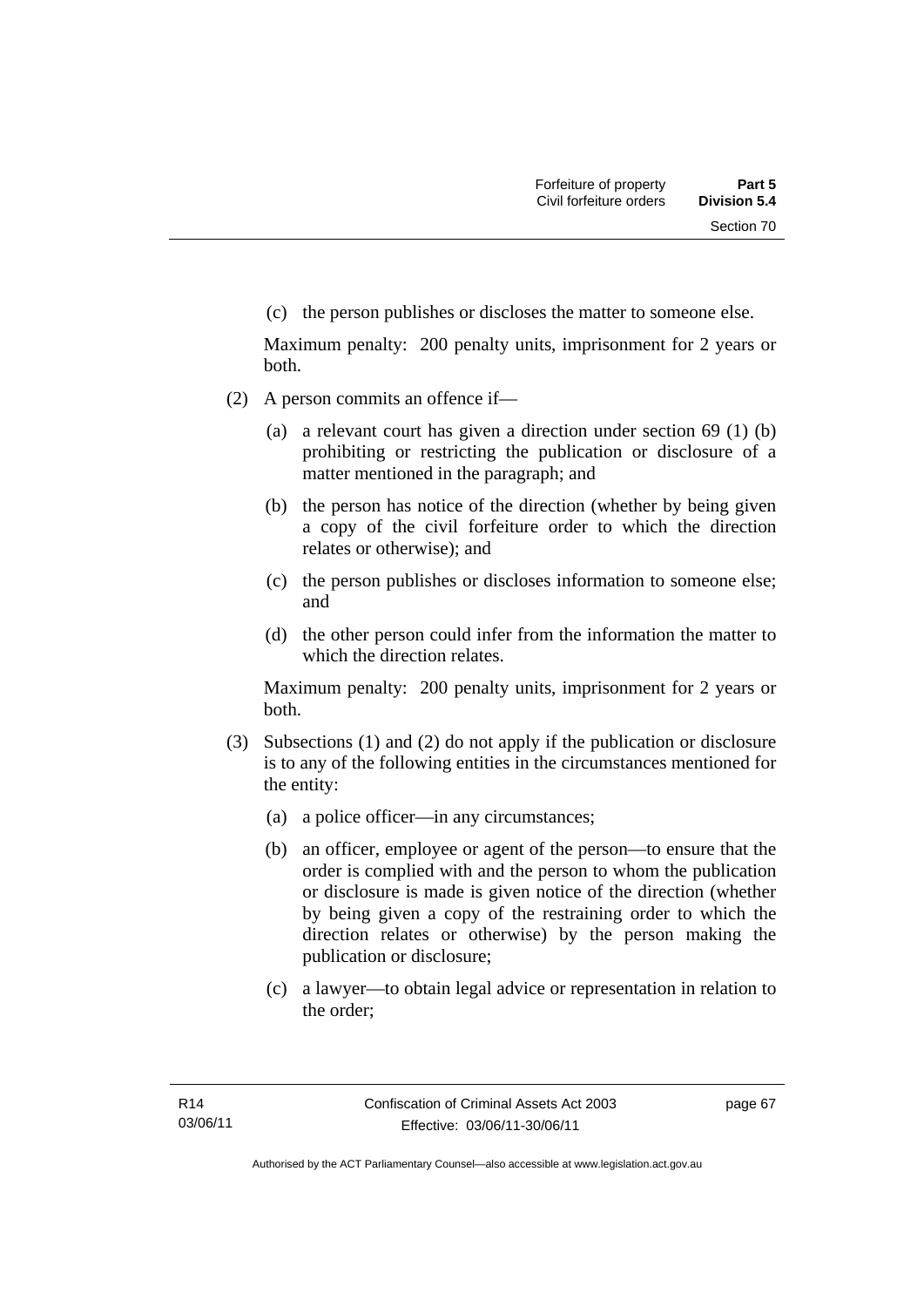- (d) a relevant court—with the court's leave.
	- *Note* The application for leave, and any proceeding with the court's leave, must be heard in closed court (see s (8)).
- (4) Also, subsections (1) and (2) do not apply if the publication or disclosure is made—
	- (a) by a police officer in the exercise of the officer's functions; or
	- (b) for the purpose of giving or obtaining legal advice, or making legal representations, in relation to the order.
- (5) A person commits an offence if—
	- (a) a relevant court has given a direction under section 69 (1) (b) prohibiting or restricting the publication or disclosure of a matter mentioned in the paragraph; and
	- (b) the person receives information in relation to the matter in accordance with subsection (3) or (4); and
	- (c) the person ceases to be a person mentioned in subsection (3) or (4); and
	- (d) the person publishes or discloses the matter to someone else.

Maximum penalty: 200 penalty units, imprisonment for 2 years or both.

- (6) A person commits an offence if—
	- (a) a relevant court has given a direction under section 69 (1) (b) prohibiting or restricting the publication or disclosure of a matter mentioned in the paragraph; and
	- (b) the person receives information in relation to the matter in accordance with subsection (3) or (4); and
	- (c) the person ceases to be a person mentioned in subsection (3) or (4); and

R14 03/06/11

Authorised by the ACT Parliamentary Counsel—also accessible at www.legislation.act.gov.au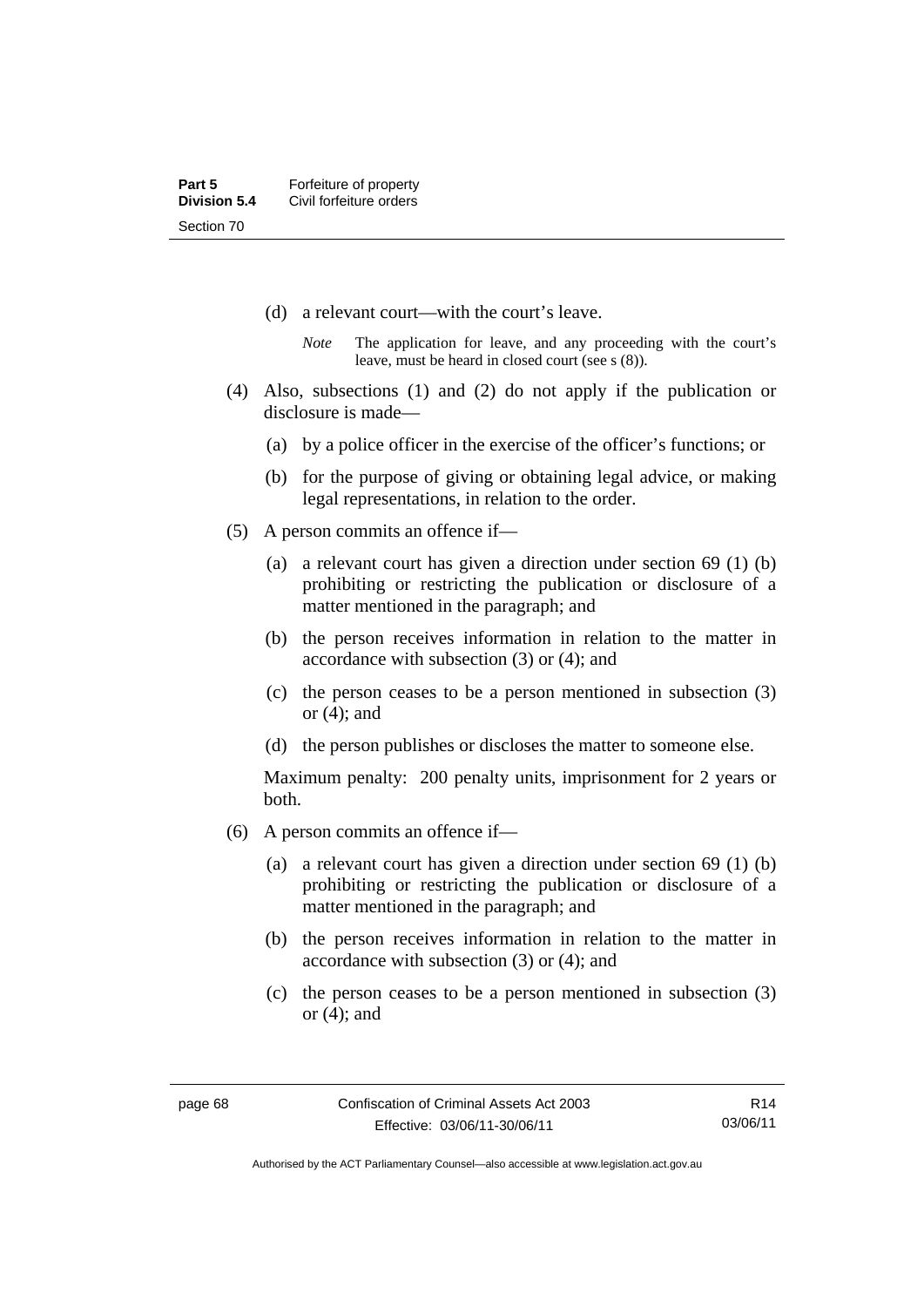- (d) the person publishes or discloses information to someone else; and
- (e) the other person could infer from the information the matter to which the direction relates.

Maximum penalty: 200 penalty units, imprisonment for 2 years or both.

- (7) An offence against this section is a strict liability offence.
- (8) For subsection (3) (d), an application for leave, and any proceeding with the court's leave, must be heard in closed court.

## **71 When civil forfeiture order ends**

- (1) A civil forfeiture order ends if—
	- (a) the order is set aside or discharged on appeal; or
	- (b) the order is fully satisfied.

*Note* For the meaning of *fully satisfied*, see dict.

- (2) The order is satisfied for a particular interest in forfeited property if the interest is bought back under section 127 (Buyback orders buying interest in property).
	- *Note* After the forfeiture of property, the offender may recover the property or its value in certain circumstances (see div 9.5).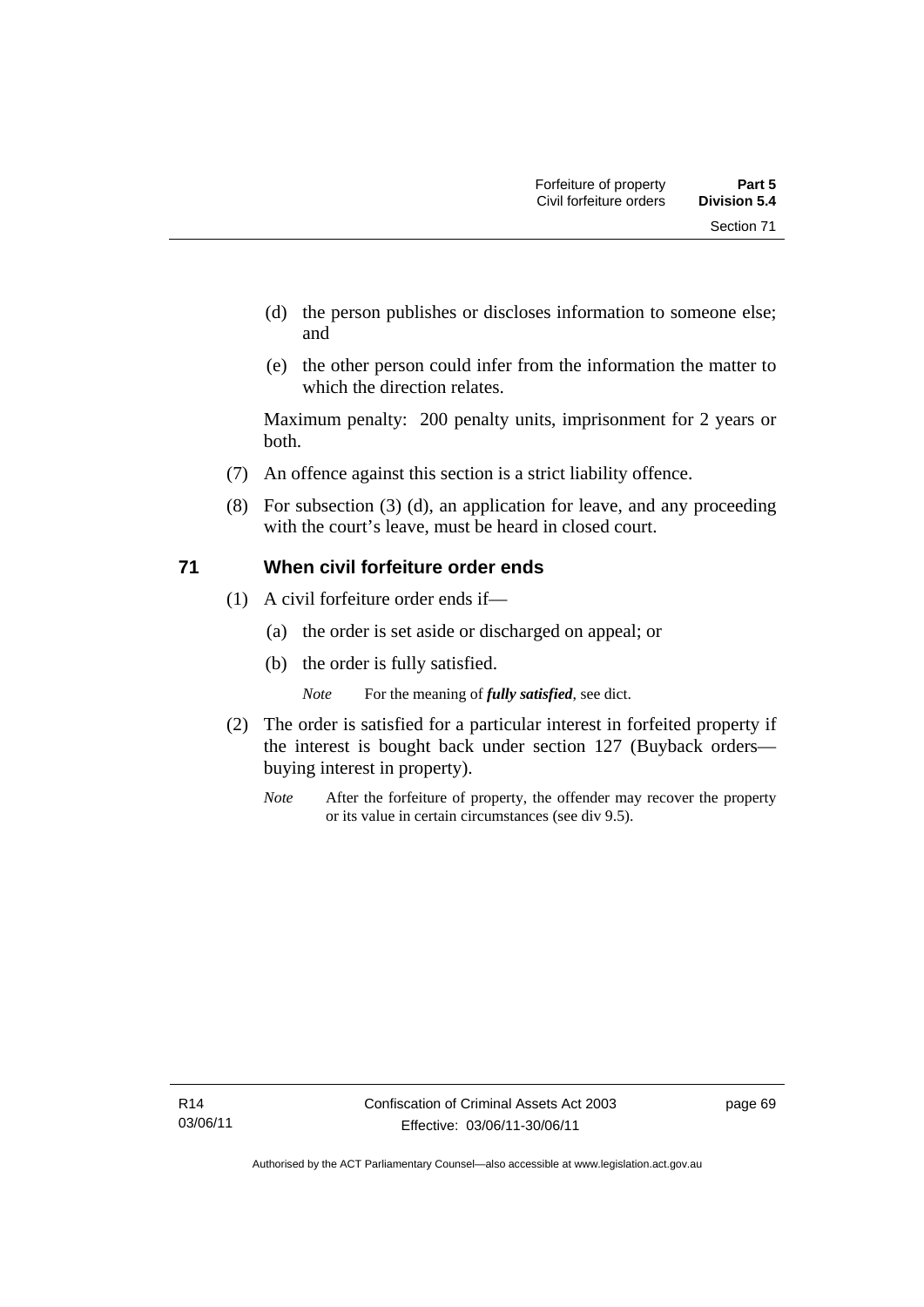**Part 6 Exclusion of property**<br>**Division 6.1 General Division 6.1** Section 72

# **Part 6 Exclusion of property**

*Note* For general provisions about a proceeding for an exclusion order (which is a confiscation proceeding—see s 236), see pt 14.

## **Division 6.1 General**

### **72 Meaning of** *exclusion order*

In this Act:

*exclusion order* means an order under this part in relation to—

- (a) restrained property (other than restrained property that has been forfeited) or property in relation to which an application for a restraining order has been made; or
- (b) property in relation to which an application for a conviction forfeiture order has been made; or
- (c) property subject to forfeiture under this Act.
- *Note 1 Property* includes an interest in property, see the Legislation Act, dict, pt 1.
- *Note 2* This part does not apply to forfeited property (see s 75 (4)). A person with an interest in forfeited property immediately before its forfeiture may apply for the return of the property or compensation for its value under a return or compensation order under div 9.5.
- *Note 3* Property is forfeited 14 days after a forfeiture order or an automatic forfeiture applies to the property unless an application for an exclusion order is made, see pt 5 (Forfeiture of property).

### **73 When property is** *subject to forfeiture*

For this Act, property is *subject to forfeiture* if—

 (a) a forfeiture order made under this Act applies to the property and the property has not been forfeited; or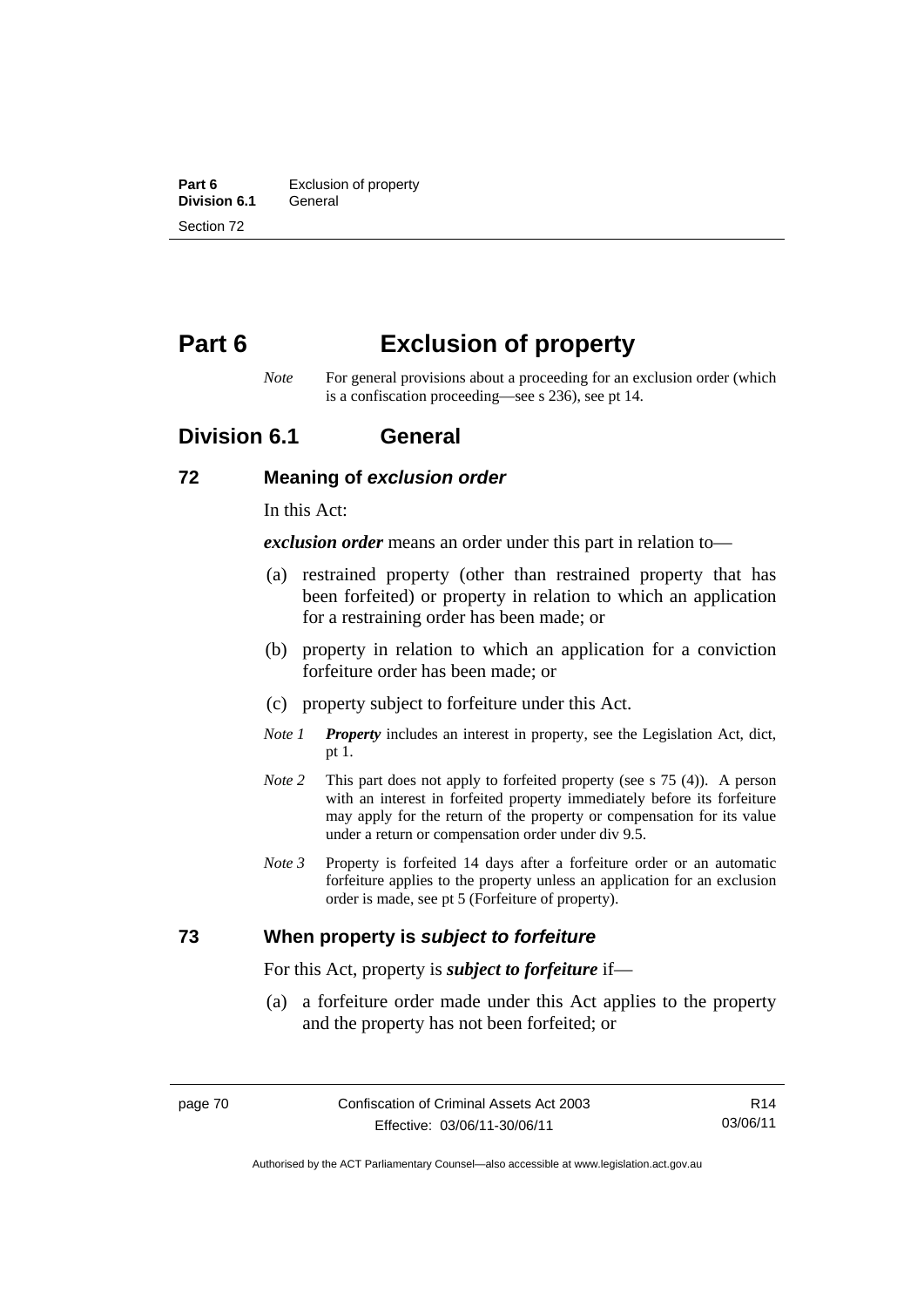Section 74

(b) an automatic forfeiture under this Act applies to the property

## **74 Effect of exclusion order**

An exclusion order for property has effect as follows:

and the property has not been forfeited.

- (a) for property in relation to which an application for a restraining order or conviction forfeiture order has been made—the property is excluded from restraint or forfeiture (as appropriate);
- (b) for restrained property (other than restrained property that has been forfeited)—the restraining order stops applying to the property;
- (c) for property subject to forfeiture—the property is excluded from forfeiture.
- *Note* This part does not apply to forfeited property (see s 75 (4)). A person with an interest in forfeited property immediately before its forfeiture may apply for the return of the property or compensation for its value under a return or compensation order under div 9.5.

# **Division 6.2 Making exclusion orders**

## **75 Exclusion orders—application**

- (1) This section applies to—
	- (a) restrained property (other than restrained property that has been forfeited) or property in relation to which an application for a restraining order has been made; or
	- (b) property in relation to which an application for a conviction forfeiture order has been made; or
	- (c) property subject to forfeiture under this Act.
	- *Note* See the notes to s 72.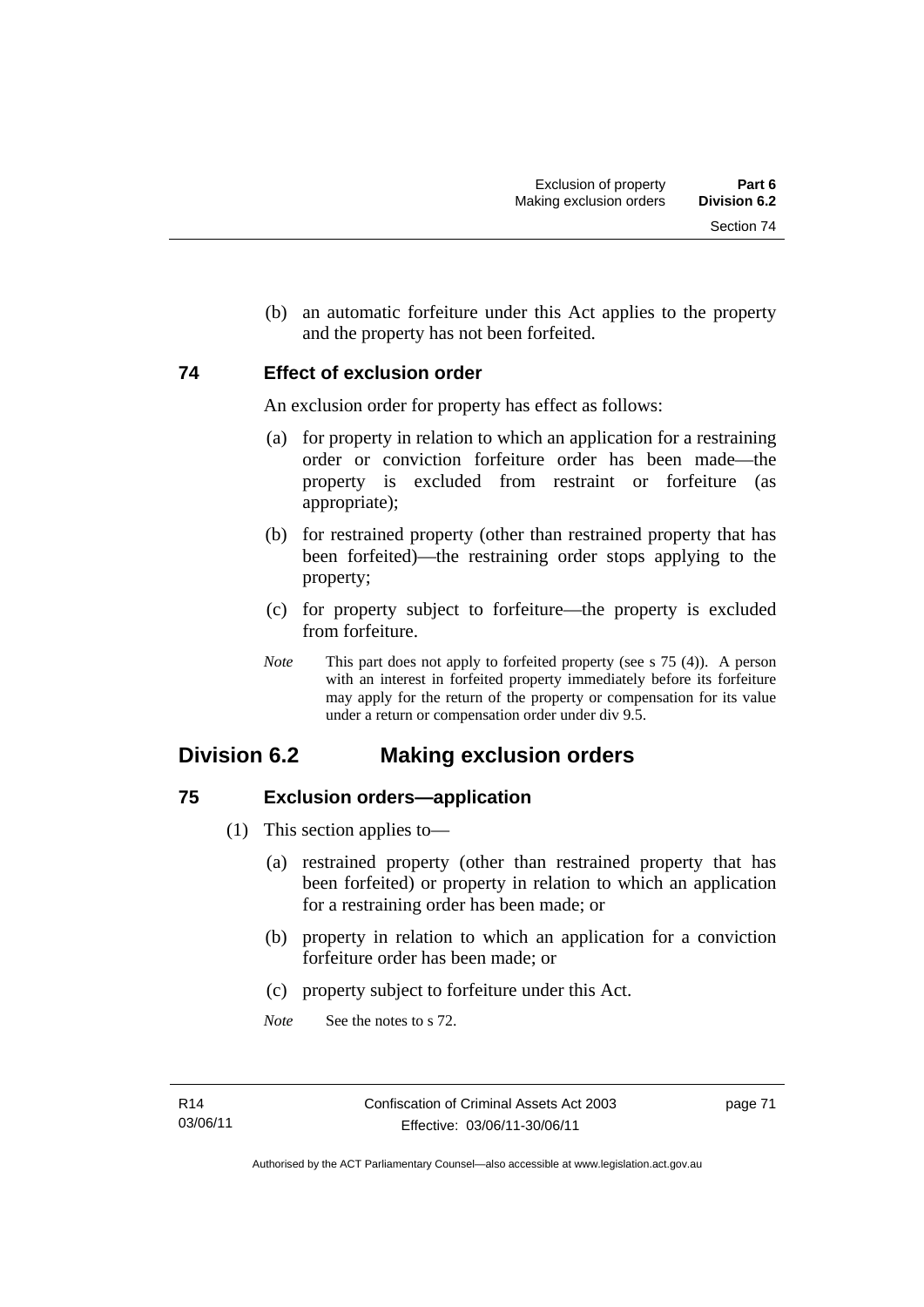- (2) A person claiming an interest in the property may apply to a relevant court for an exclusion order.
- (3) The application must be made—
	- (a) if a restraining order or conviction forfeiture order has been applied for (but not made) in relation to the property—at the same time as, or after, the application is made for the order but before the order is made; or
	- (b) if the property is restrained or subject to forfeiture—at any time before the property is forfeited.
- (4) To remove any doubt, an application for a exclusion order cannot be made in relation to property that has been forfeited.

### **76 Making of exclusion orders—ordinary offences**

- (1) This section applies to an application for an exclusion order for property if—
	- (a) a restraining order in relation to the property has been applied for in relation to an ordinary offence; or
	- (b) the property has been restrained (but not forfeited) in relation to an ordinary offence; or
	- (c) a conviction forfeiture order for an ordinary offence has been applied for in relation to the property; or
	- (d) the property is subject to forfeiture in relation to an ordinary offence.
- (2) If the application is made by an offender, the relevant court must not make an exclusion order for the property unless the court is satisfied that the property—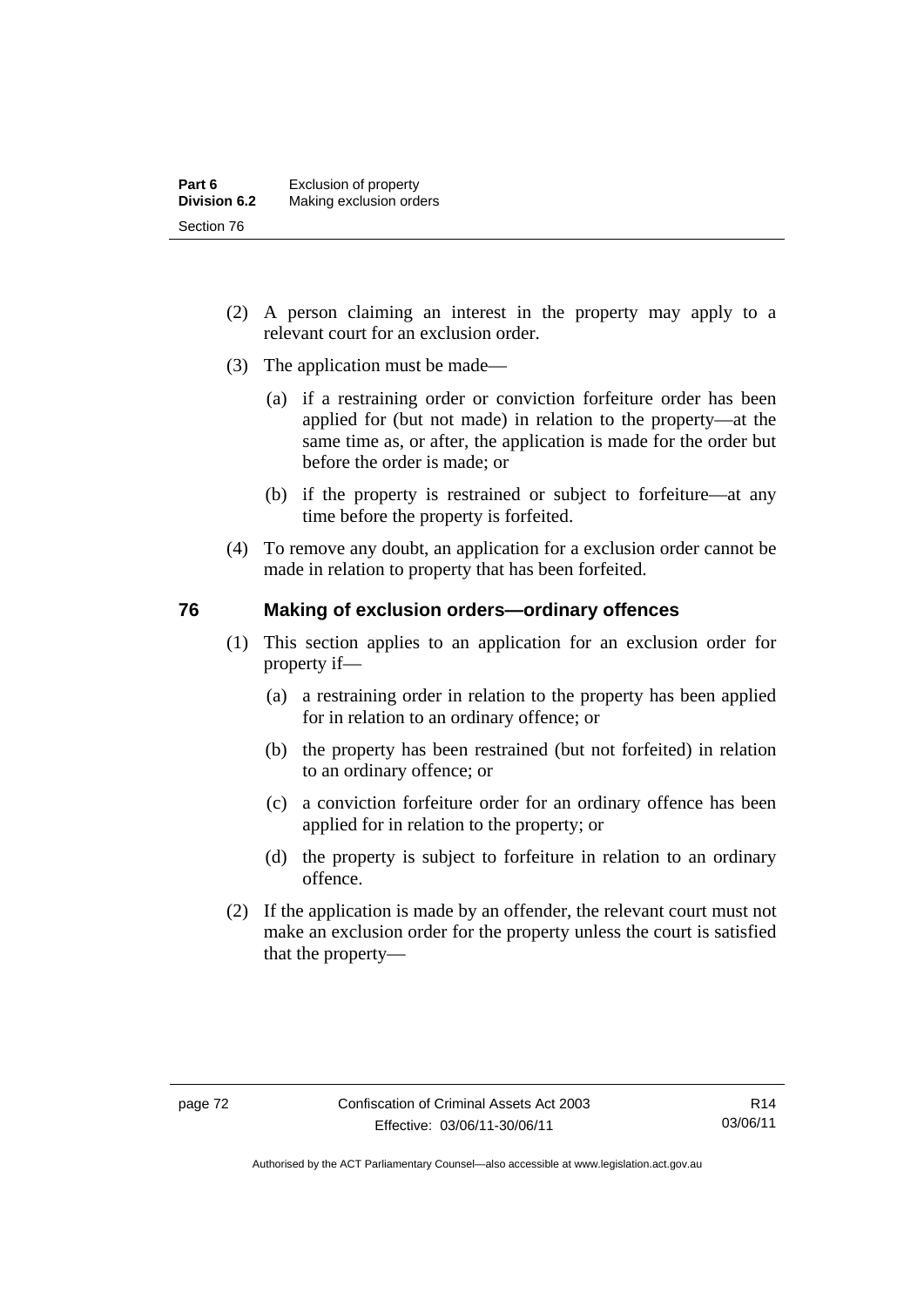(a) is not tainted property in relation to any offence against a territory law, or a law of the Commonwealth, a State, another Territory or a foreign country; and

*Note* For the meaning of *in relation to*, see dict.

- (b) is not required to be restrained to satisfy a penalty order; and
- (c) does not have evidentiary value in any criminal proceeding.
- (3) However, if the court is satisfied that the property is not tainted property as mentioned in subsection (2) (a), but considers that the property (or any part of the property) may be required to be restrained to satisfy a penalty order, the court must make an exclusion order declaring that the property (or part)—
	- (a) is not subject to forfeiture under a conviction forfeiture order; but
	- (b) is to remain restrained for the purpose of satisfying a penalty order.
- (4) If the application is made by a person other than an offender, the court must not make an exclusion order for the property unless it is satisfied that—
	- (a) the applicant has an interest in the property; and
		- *Note* For the meaning of *interest*, see the Legislation Act, dict, pt 1.
	- (b) the applicant was not a party to the relevant offence or any related offence; and
	- (c) the interest is not subject to the effective control of an offender; and
		- *Note* For the meaning of *effective control*, see s 14.
	- (d) the interest is not tainted property in relation to the relevant offence or any related offence; and
	- (e) if the interest was acquired completely or partly, or directly or indirectly, from the offender—the interest was acquired

| R14      | Confiscation of Criminal Assets Act 2003 | page 73 |
|----------|------------------------------------------|---------|
| 03/06/11 | Effective: 03/06/11-30/06/11             |         |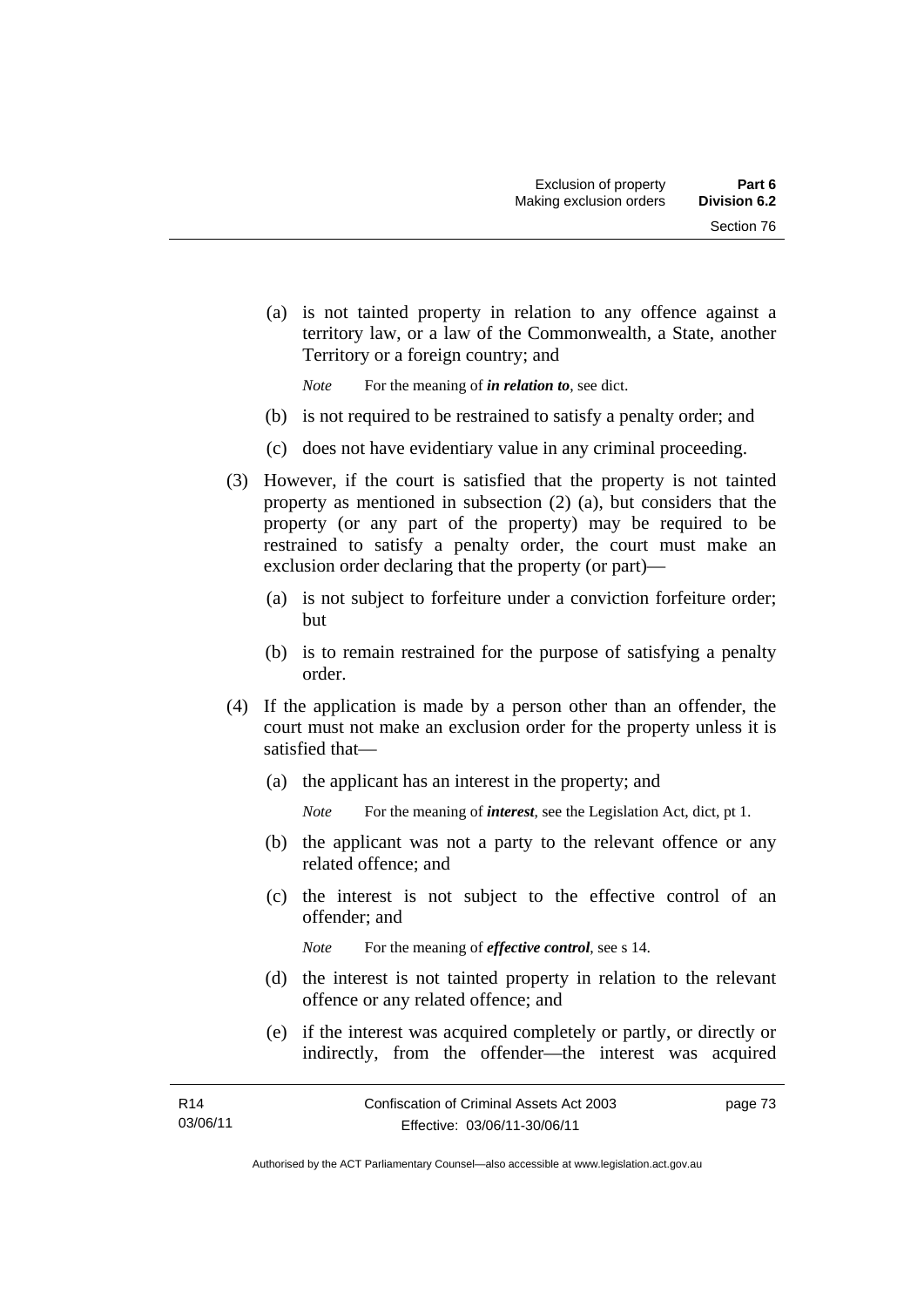| Part 6              | Exclusion of property   |
|---------------------|-------------------------|
| <b>Division 6.2</b> | Making exclusion orders |
| Section 77          |                         |

honestly and for sufficient consideration and the applicant took reasonable care to establish that the interest may be lawfully acquired by the applicant; and

- (f) the property does not have evidentiary value in any criminal proceeding.
- (5) An exclusion order must state the property to which it applies.

### **77 Making of exclusion orders—serious offences**

- (1) This section applies to an application for an exclusion order for property if—
	- (a) a restraining order in relation to the property has been applied for in relation to serious offence; or
	- (b) the property has been restrained (but not forfeited) in relation to a serious offence; or
	- (c) a conviction forfeiture order for a serious offence has been applied for in relation to the property; or
	- (d) the property is subject to automatic forfeiture under division 5.2 (Automatic forfeiture—conviction for serious offences).
- (2) If the application is made by an offender, the relevant court must not make an exclusion order for the property unless the court is satisfied that the property—
	- (a) was lawfully acquired by the offender; and
	- (b) is not tainted property in relation to any offence against a territory law, or a law of the Commonwealth, a State, another Territory or a foreign country; and

*Note* For the meaning of *in relation to*, see dict.

- (c) is not required to be restrained to satisfy a penalty order; and
- (d) does not have evidentiary value in any criminal proceeding.

Authorised by the ACT Parliamentary Counsel—also accessible at www.legislation.act.gov.au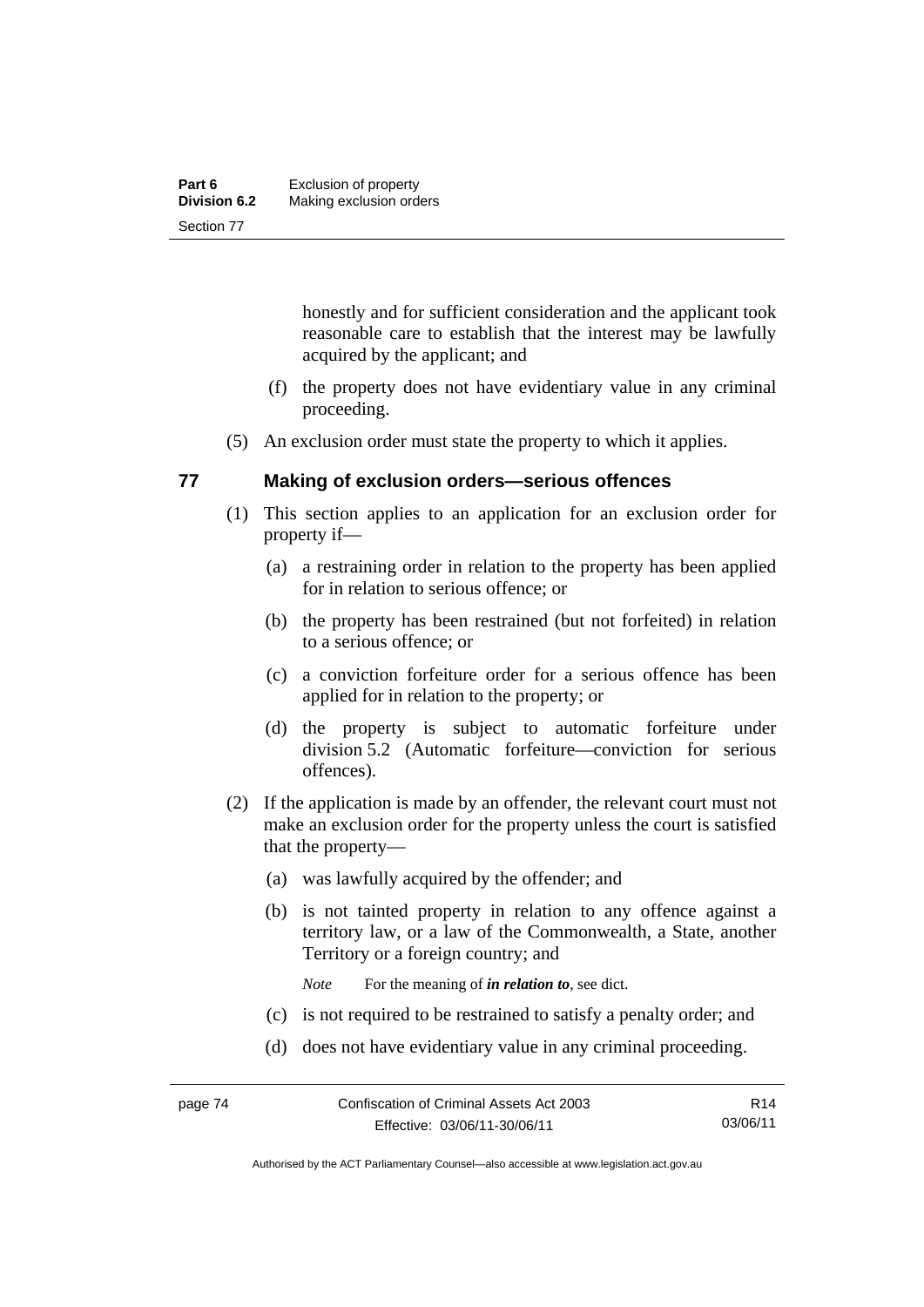- (3) However, if the court is satisfied that the property was lawfully acquired, and is not tainted property as mentioned in subsection (2) (b), but considers that the property (or any part of the property) may be required to be restrained to satisfy a penalty order, the court must make an exclusion order declaring that the property (or part)—
	- (a) is not subject to automatic forfeiture or to forfeiture under a forfeiture order; but
	- (b) is to remain restrained for the purpose of satisfying a penalty order.
- (4) If the application is made by a person other than an offender, the court must not make an exclusion order for the property unless it is satisfied that—
	- (a) the applicant has an interest in the property; and

*Note* For the meaning of *interest*, see the Legislation Act, dict, pt 1.

- (b) the applicant was not a party to the relevant serious offence or any related offence; and
- (c) the interest is not subject to the effective control of an offender; and

*Note* For the meaning of *effective control*, see s 14.

- (d) the interest is not tainted property in relation to the relevant serious offence or any related offence; and
- (e) if the interest was acquired completely or partly, or directly or indirectly, from the offender—the interest was acquired honestly and for sufficient consideration and the applicant took reasonable care to establish that the interest may be lawfully acquired by the applicant;
- (f) the property does not have evidentiary value in any criminal proceeding.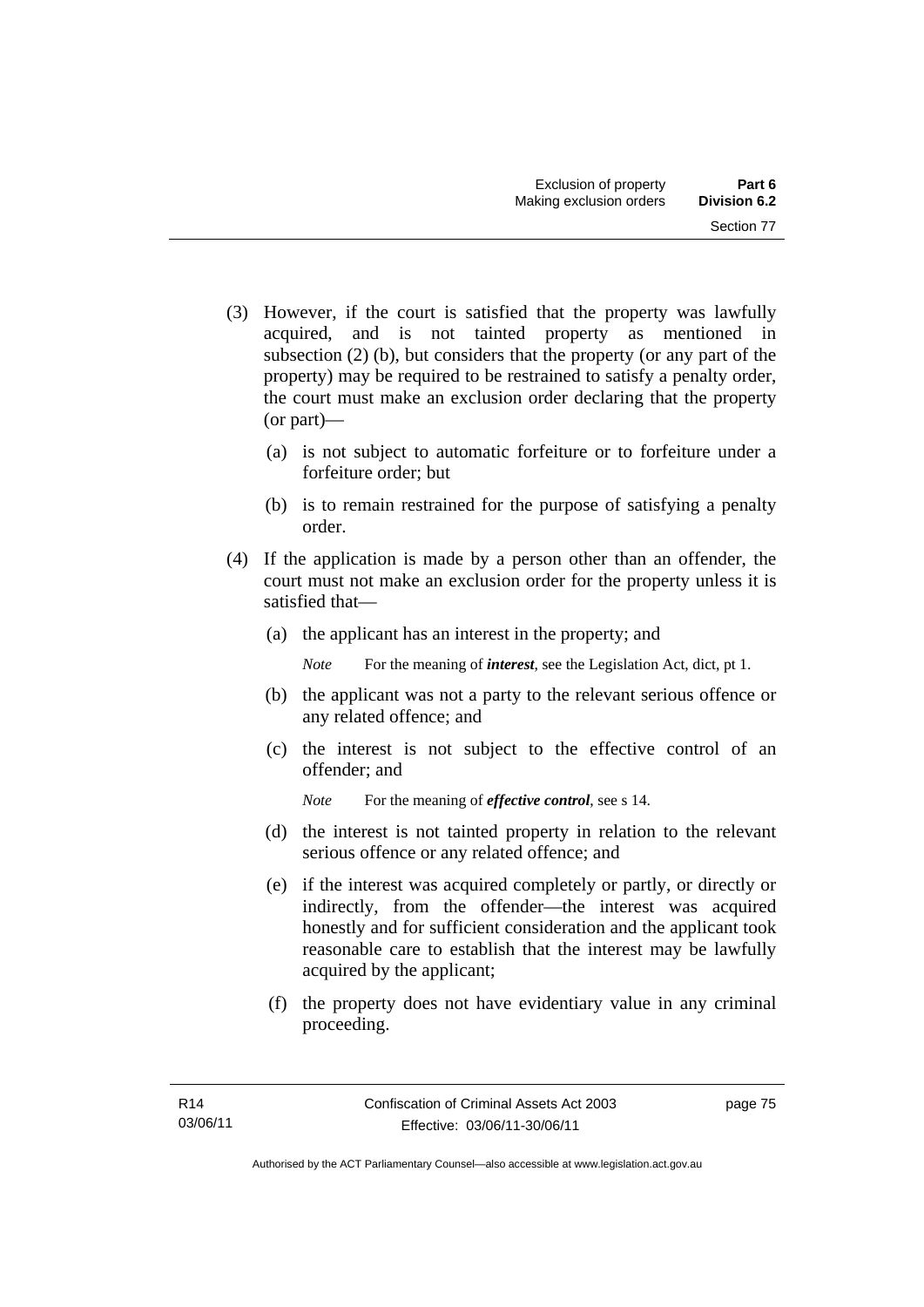| Part 6              | Exclusion of property   |
|---------------------|-------------------------|
| <b>Division 6.2</b> | Making exclusion orders |
| Section 78          |                         |

(5) An exclusion order must state the property to which it applies.

### **78 Making of exclusion orders—unclaimed tainted property**

- (1) This section applies to an application for an exclusion order for unclaimed tainted property if—
	- (a) an unclaimed tainted property restraining order has been applied for in relation to the property; or
	- (b) the property has been restrained under an unclaimed tainted property restraining order (but not forfeited); or
	- (c) the property is subject to automatic forfeiture under division 5.3 (Automatic forfeiture—unclaimed tainted property).
- (2) The court must not make an exclusion order unless the court is satisfied that—
	- (a) the applicant for the exclusion order has an interest in the property; and

*Note* For the meaning of *interest*, see the Legislation Act, dict, pt 1.

- (b) the interest was lawfully acquired by the applicant; and
- (c) the interest is not tainted property in relation to any offence against a territory law, or a law of the Commonwealth, a State, another Territory or a foreign country; and

*Note* For the meaning of *in relation to*, see dict.

- (d) the interest is not required to be restrained to satisfy a penalty order; and
- (e) the property does not have evidentiary value in any criminal proceeding.
- (3) An exclusion order must state the property to which it applies.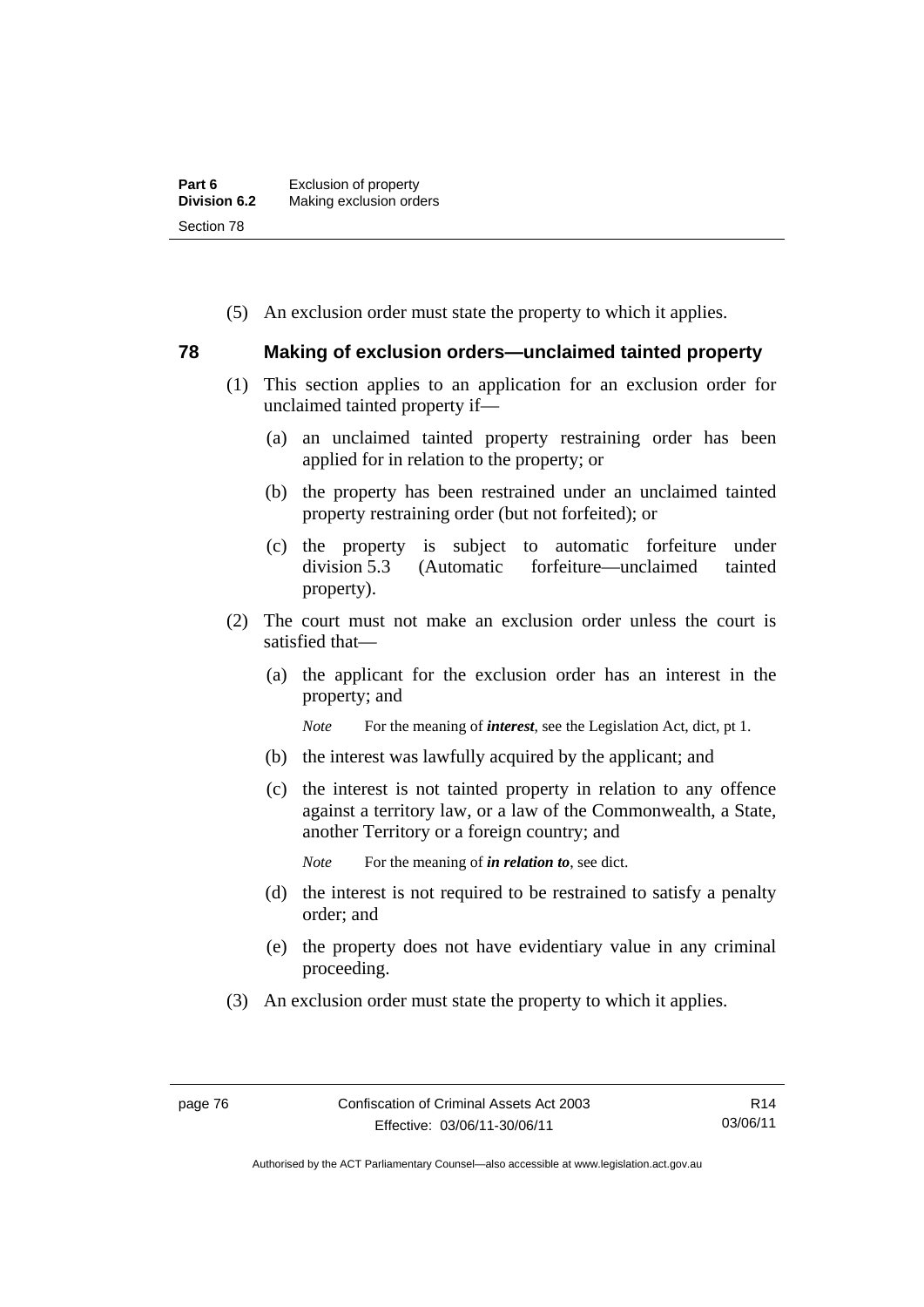# **Part 7** Penalty orders

## **Division 7.1 Benefits**

## **79 Meaning of** *commission* **of serious offence for pt 7**

In this part:

*commission*, of a serious offence, includes the alleged commission of the offence.

## **80 Meaning of** *benefits* **derived by an offender**

In this Act:

*benefits*, derived by an offender from the commission of an offence, means—

- (a) tainted property, except tainted property that was used, or was intended by the offender to be used, in relation to the commission of an offence, and property derived by anyone from that property; or
- (b) artistic profits allowed under section 81 (3) in relation to the offence; or
- (c) any service or other advantage derived by the offender from the commission of the offence.

### **Example for par (c)**

Mr Tres Adventuresome ran a small wholesale food business before becoming involved in illegal activity. He started to trade in gourmet foods as a cover for the commission of several offences involving the importation of cannabis into Australia. His move into the gourmet food trade could not have been achieved, and the offences could not have been committed, without key contacts (in the legitimate food trade) made by him. Because of the contacts, his legitimate business expanded considerably.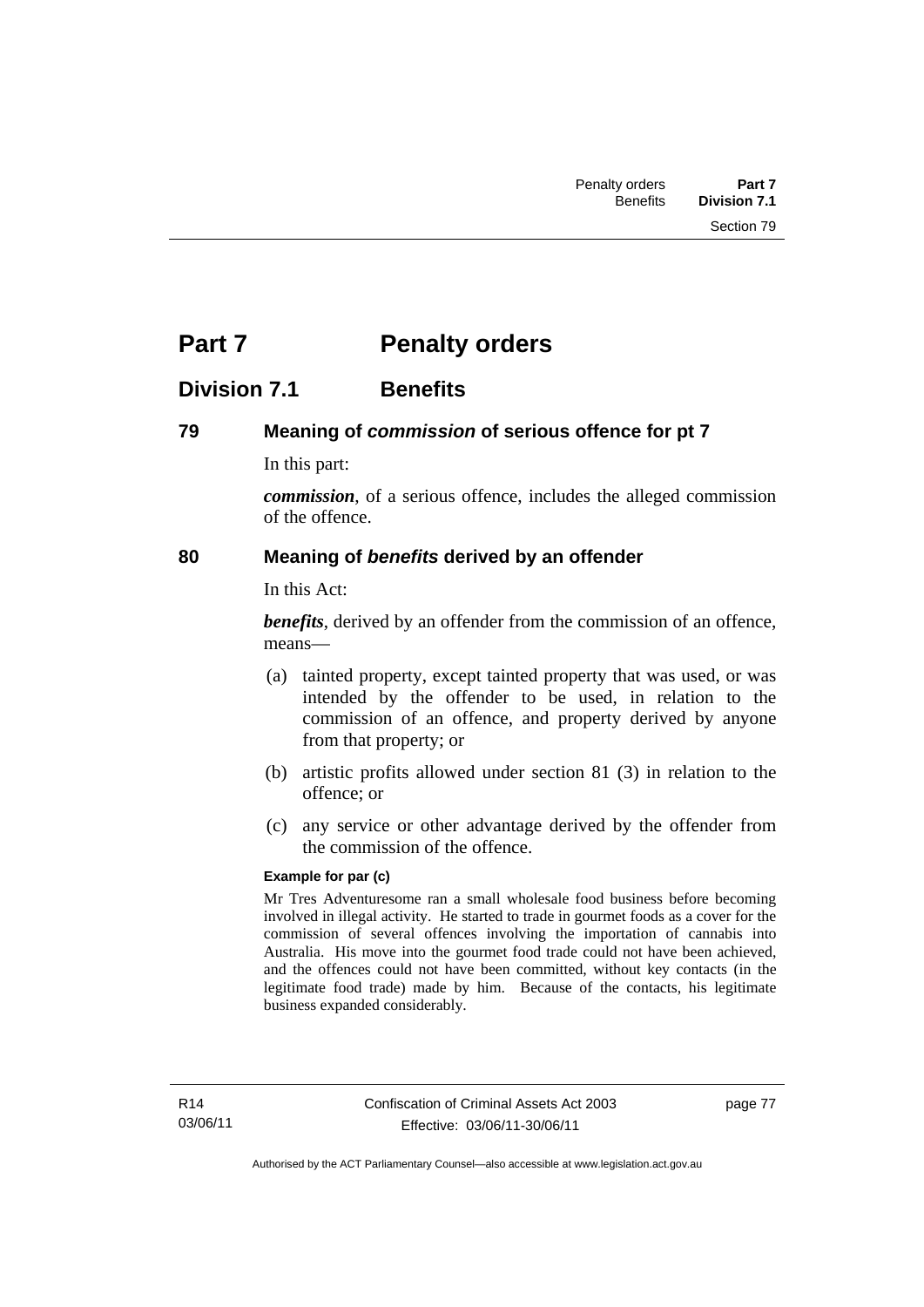| Part 7              | Penalty orders  |
|---------------------|-----------------|
| <b>Division 7.1</b> | <b>Benefits</b> |
| Section 81          |                 |

In the 12 months ending immediately before the commission of the earliest offence, Mr Adventuresome's income from the business was \$50 000. In the 12 months after then, his income from legitimate business activity (unrelated to the offences) was \$200 000. This increase in activity is entirely because of continuing (legitimate) working relationships with those key contacts.

The difference of \$150 000 is the value of a benefit derived from the commission of the offences by Mr Adventuresome because his relationship with the key contacts is an advantage derived by him from their commission.

- *Note 1 Derived* includes obtained because of an understanding or a particular outcome being made known (see s 12).
- *Note* 2 For the assessment of the value of benefits, see div 7.3.
- *Note 3* An example is part of the Act, is not exhaustive and may extend, but does not limit, the meaning of the provision in which it appears (see Legislation Act, s 126 and s 132).

### **81 Meaning of** *artistic profits*

(1) In this Act:

*artistic profits*, derived by an offender from the commission of an offence, means property, or any service or other advantage, derived from the commercial exploitation of—

- (a) the notoriety of the offender, or someone else involved in the commission of the offence (*another involved person*), that results from the offence; or
- (b) the depiction of the offence or the circumstances surrounding the offence; or
- (c) an expression of the thoughts, opinions or emotions of the offender, or another involved person, about the offence.
- (2) The commercial exploitation may be by any means, including, for example, in—
	- (a) a visual recording (for example, a film, slide, videotape, videodisc or anything else from which a visual image can be produced); or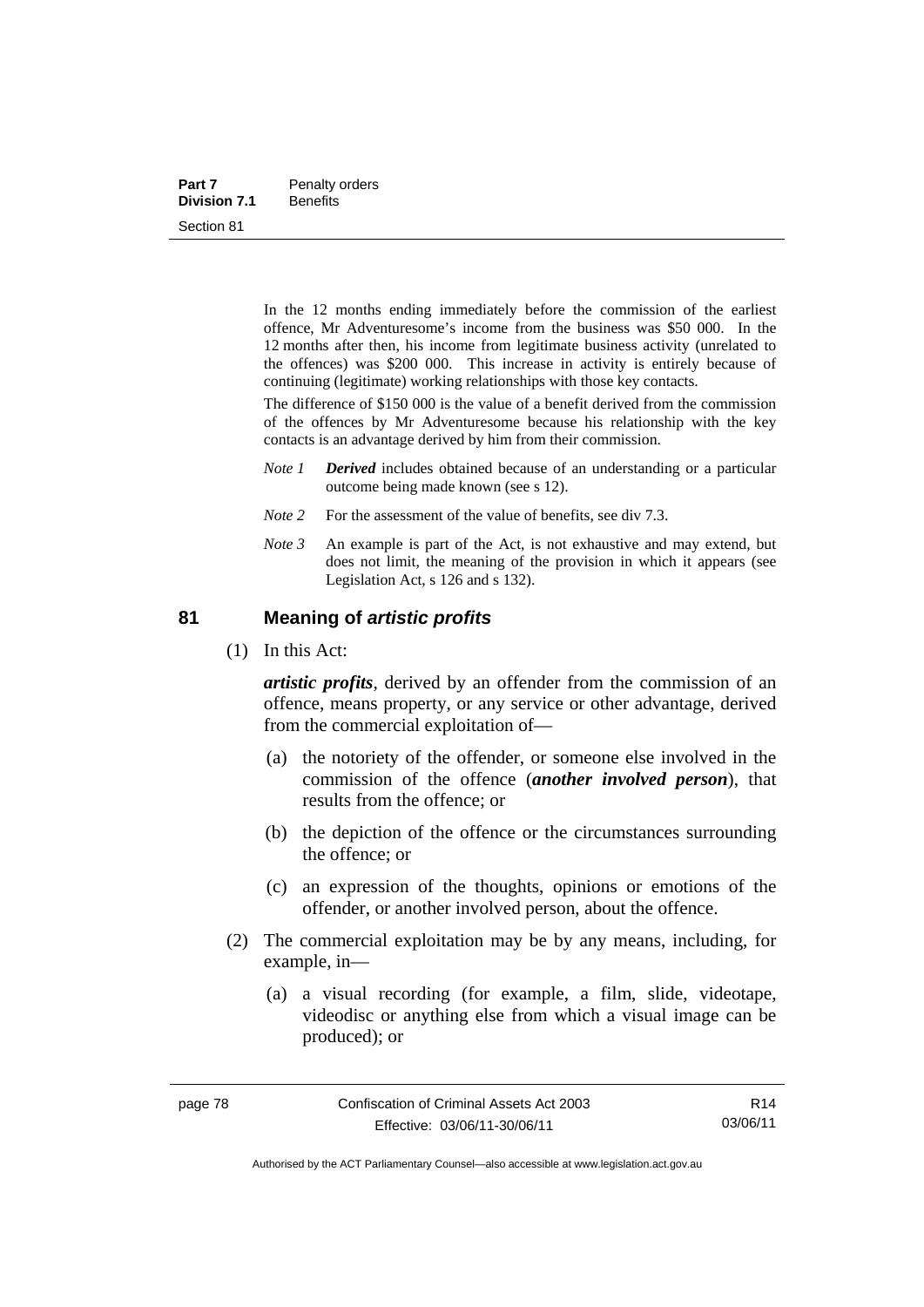- (b) a sound recording (for example, a compact disc, tape, record or anything else from which words or sounds can produced); or
- (c) printed material (for example, a book, newspaper, magazine or any other written or pictorial matter); or
- (d) a radio or television production; or
- (e) live entertainment of any kind (for example, a public presentation or speech).
- *Note* An example is part of the Act, is not exhaustive and may extend, but does not limit, the meaning of the provision in which it appears (see Legislation Act, s 126 and s 132).
- (3) A relevant court must allow artistic profits as benefits for section 80 (b) (Meaning of *benefits* derived by an offender), unless it is satisfied that it would not be in the public interest to do so.
- (4) In deciding whether it would not be in the public interest to allow artistic profits as benefits, the court must have regard to the following matters:
	- (a) the purposes of this Act;
	- (b) whether the commercial exploitation has any general social or educational value;
	- (c) the nature and purposes of the commercial exploitation, including its use for research, educational or rehabilitation purposes;
	- (d) the seriousness of the offence;
	- (e) how long ago the offence was committed.
- (5) Subsection (4) does not limit the matters to which the court may have regard.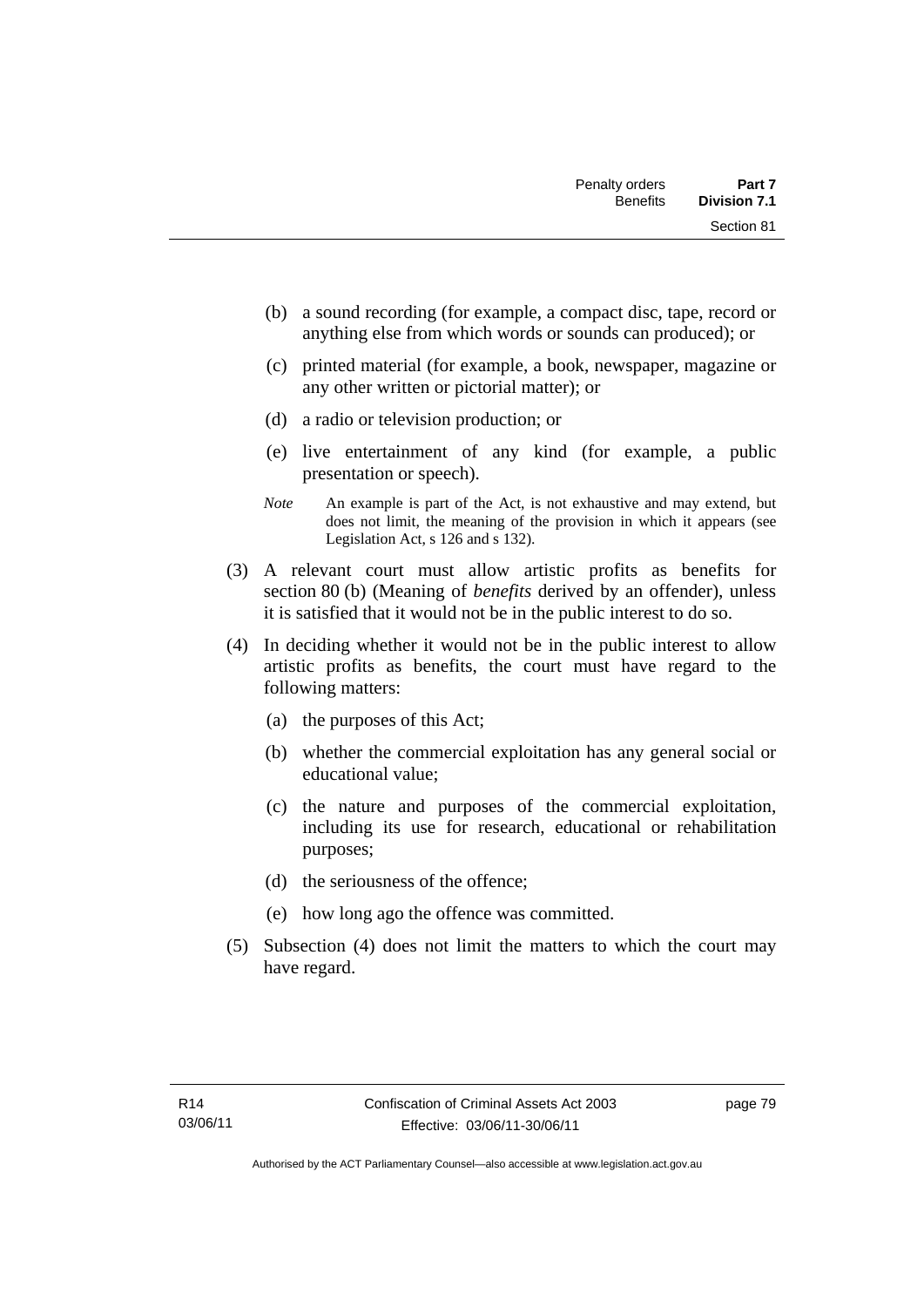**Part 7** Penalty orders<br>**Division 7.2** Making penalty **Making penalty orders** Section 82

# **Division 7.2 Making penalty orders**

*Note* For general provisions about a proceeding for a penalty order (which is a confiscation proceeding—see s 236), see pt 14.

### **82 Meaning of** *penalty order*

In this Act:

*penalty order* means an order under this division for the payment by an offender of the value of benefits derived by an offender from the commission of an offence.

### **83 Penalty orders—application**

- (1) The DPP may apply to a relevant court for a penalty order in relation to the commission of a relevant offence by an offender.
	- *Note 1 Commission*, of a serious offence, includes the alleged commission of the offence (see s 79).
	- *Note 2 Offender* includes a corporation, see dict.
- (2) The application may be made before or after, or at the same time as, any conviction of the offender for the offence.
- (3) However, if the person has been convicted of the offence, the DPP must make the application within 2 years after the day of the conviction.
	- *Note* The court may allow leave for an application to be made after the time fixed by this section in certain circumstances (see s 246).
- (4) Subsection (3) does not apply to an application for an artistic profits restraining order.

## **84 Penalty orders—offenders convicted of ordinary offences**

(1) On application under section 83, the relevant court must make an order under this section for the payment by the offender of the value of benefits derived by the offender from the commission of an ordinary offence if satisfied that—

R14 03/06/11

Authorised by the ACT Parliamentary Counsel—also accessible at www.legislation.act.gov.au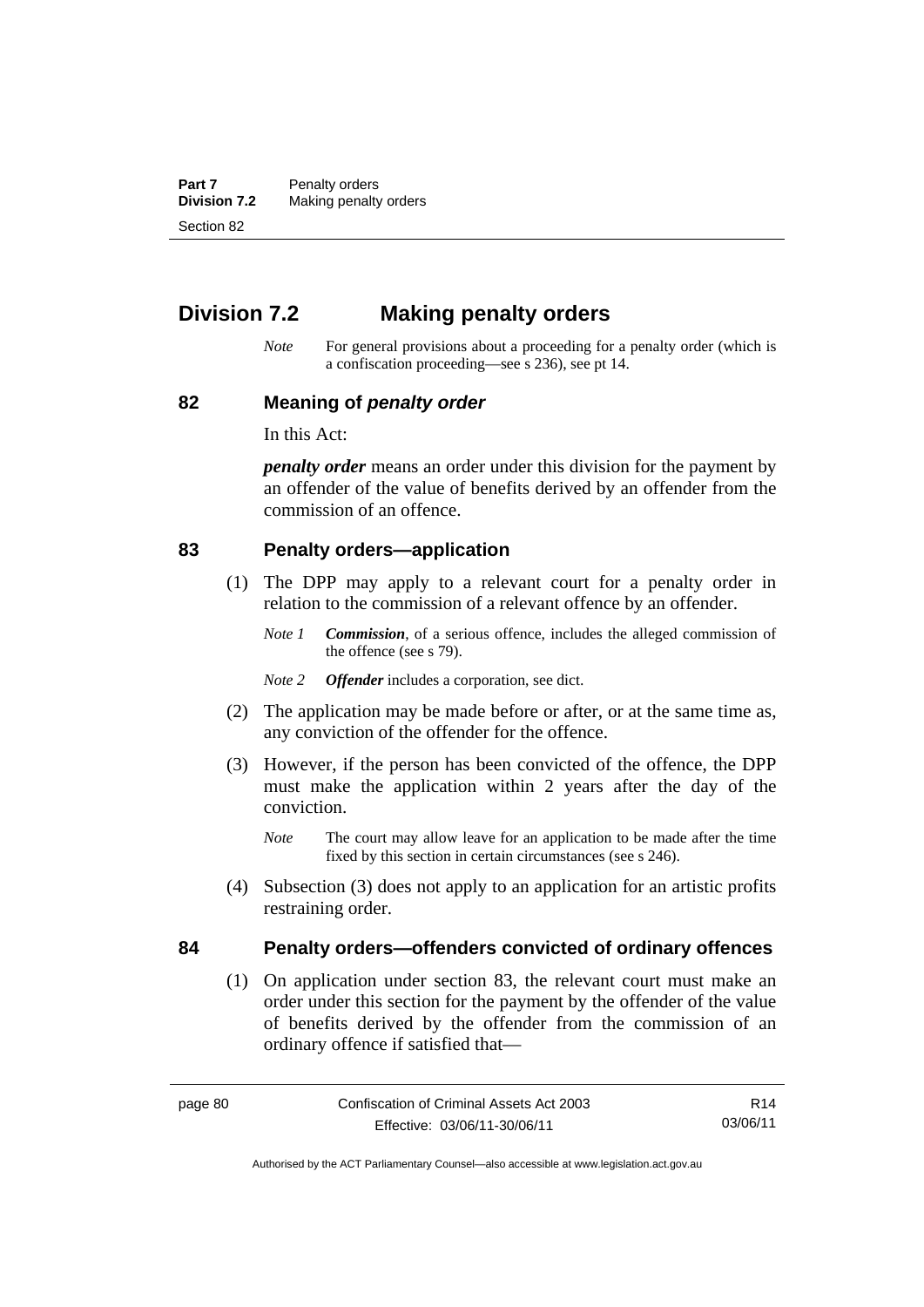- (a) the offender has been convicted of the offence or a related ordinary offence; and
- (b) the offender has not been cleared of the offence of which the offender was convicted.
- (2) To remove any doubt, a relevant court may make an order under this section that relates only to artistic profits.

## **85 Penalty orders—commission of serious offences**

- (1) On application under section 83, the court must make an order under this section for the payment by the offender of the value of benefits derived by the offender from the commission of a serious offence if the court is satisfied on the balance of probabilities—
	- (a) for an application for a penalty order that relates only to artistic profits—that the offender committed a serious offence at any time; and
	- (b) for any other application—that the offender committed a serious offence within the relevant period.
	- *Note 1* For the meaning of *relevant period*, see s (5).
	- *Note* 2 The court must be satisfied on the balance of probabilities about the commission of the offence because confiscation proceedings are civil, not criminal (see s 237).
- (2) To remove any doubt, if the relevant court is satisfied that the offender committed a serious offence within the relevant period, the court must not refuse to make a penalty order only because it is not satisfied—
	- (a) that a particular serious offence was committed by the offender within the relevant period; or
	- (b) that the offence was committed on any particular day or time within the relevant period.

page 81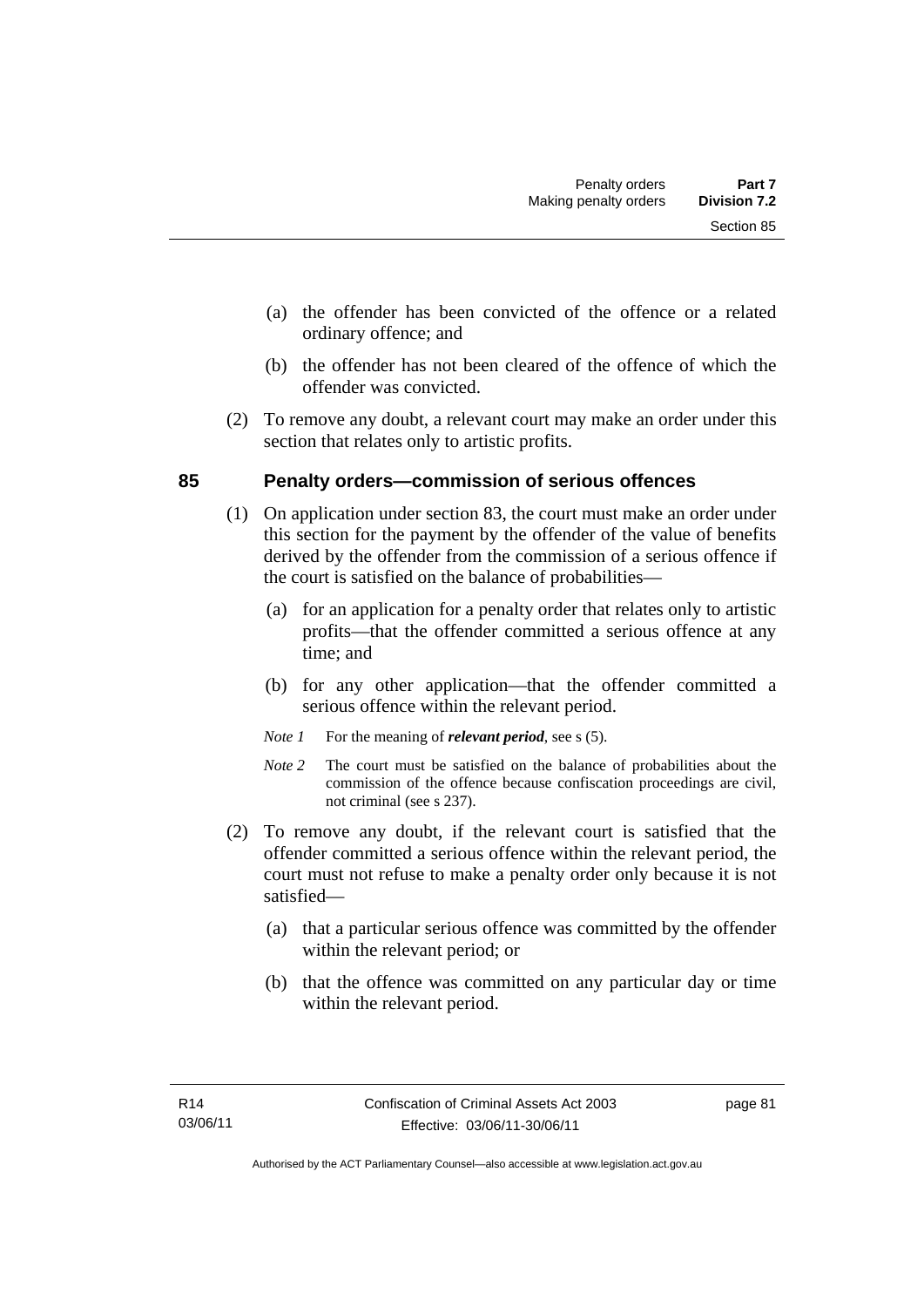- (3) Also, to remove any doubt, the relevant court must not refuse to make a penalty order in relation to the serious offence only because—
	- (a) an indictment has not been presented against the offender for the offence; or
	- (b) the offender has not been convicted of the offence; or
	- (c) the offender has been cleared of the offence, including being cleared after having been convicted of the offence; or
	- (d) a doubt is raised about whether the offender committed the offence.
	- *Note Indictment* is defined in the Legislation Act, dict, pt 1 as including an information. (See also that Act, dict, pt 1, def *present*.)
- (4) Further, to remove any doubt, the relevant court must not refuse to make a penalty order only because—
	- (a) a relevant court had previously made a penalty order under this section in relation to the offender for the same serious offence (or a related offence); and
	- (b) the order had later ended because the offender was cleared of the offence.
	- *Note* The earlier penalty order would have ended when the offender was cleared (see s 98 (a)).
- (5) In this section:

#### *relevant period* means—

- (a) if a restraining order is in force over any property in relation to the serious offence—
	- (i) 6 years before the day the application to restrain the property was made; or
	- (ii) if an extended period for making the restraining order application was allowed under section 246 (Confiscation

Authorised by the ACT Parliamentary Counsel—also accessible at www.legislation.act.gov.au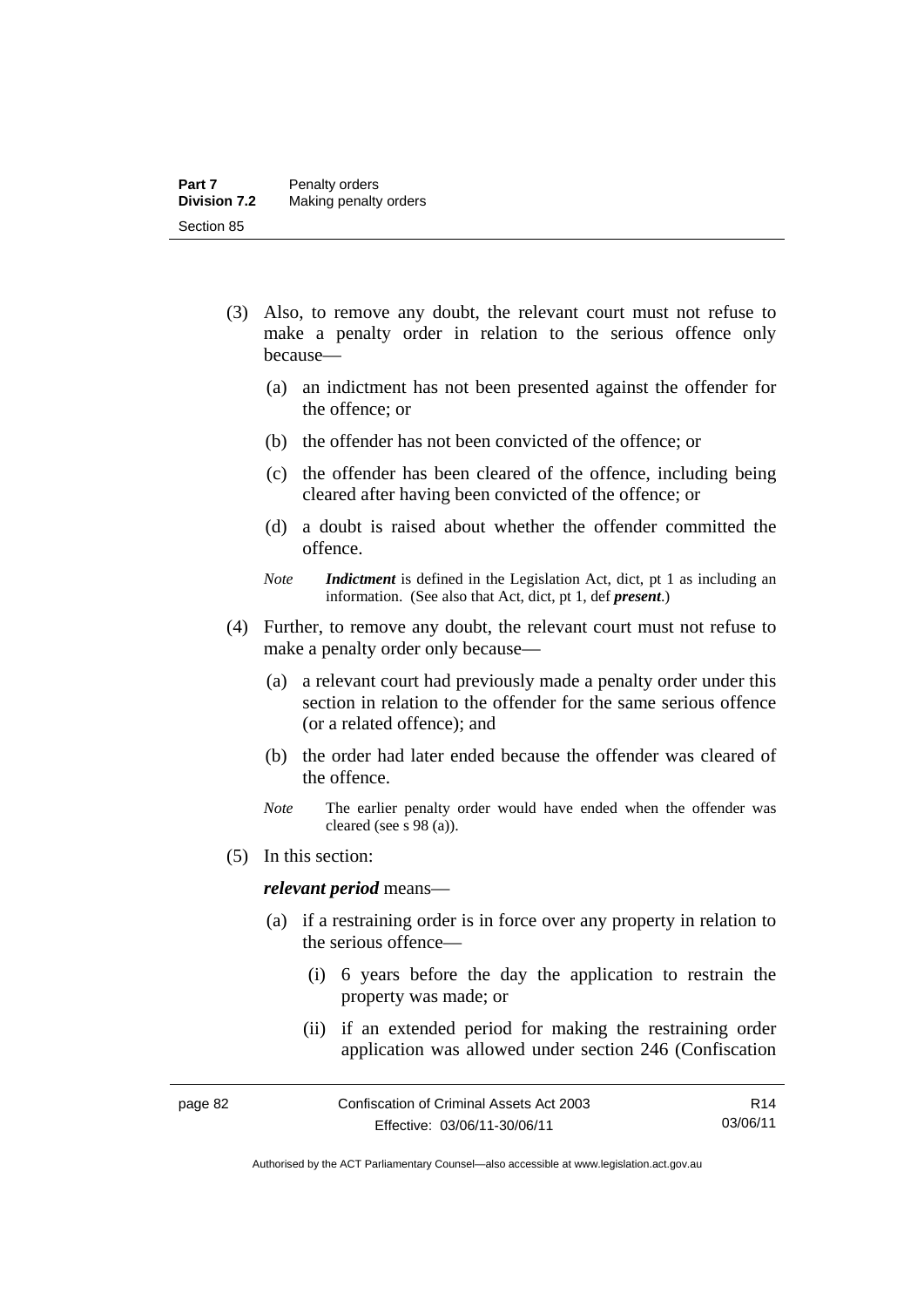proceedings—time extensions for applications)—the total of the 6-year period and the extended period; or

- (b) if a restraining order is not in force over any property in relation to the serious offence—
	- (i) 6 years before the day the application for the penalty order was made; or
	- (ii) if an extended period for making the penalty order application was allowed under section 246—the total of the 6-year period and the extended period.

### **86 Penalty orders—amount of penalty**

- (1) In making a penalty order in relation to an offence, the court must—
	- (a) assess under division 7.3 (Value of benefits) the value of any benefits (the *assessed value*) derived by the offender from the commission of the offence and any related offence; and
	- (b) order the offender to pay the Territory the amount worked out under subsection (2).
- (2) The amount payable under the penalty order is the assessed value less any amount by which the assessed value is reduced under subsection  $(3)$ .
- (3) The assessed value in relation to the offence or any related offence may be reduced if the court is satisfied that it is just and equitable that the assessed value should be reduced by any of the following amounts:
	- (a) the value of property subject to forfeiture under this Act or a corresponding law;

*Note* For the meaning of *subject to forfeiture*, see s 73.

 (b) the value of property forfeited under this Act or a corresponding law;

page 83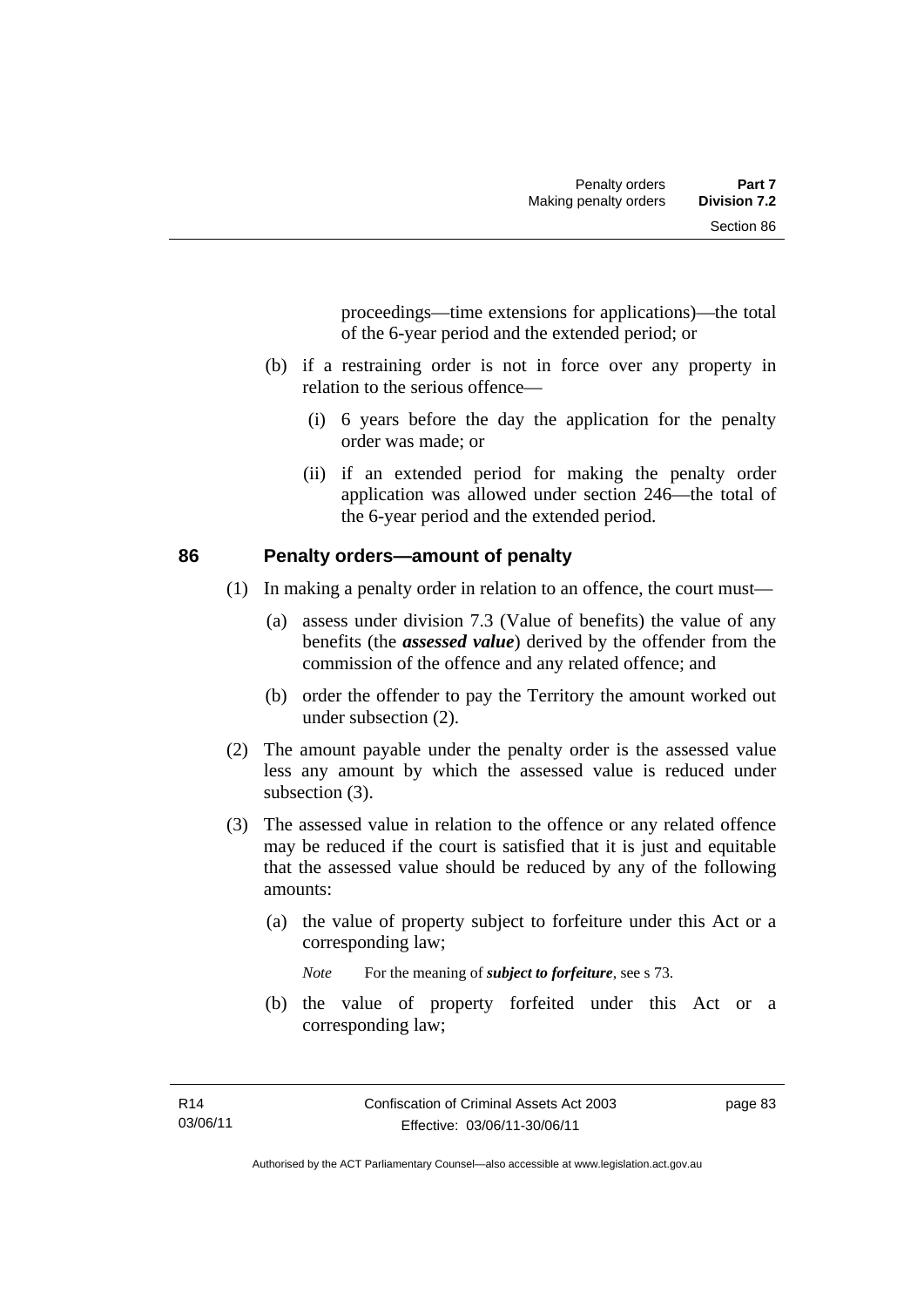- (c) the amount of any other penalty order, or any other financial penalty (however described) under a corresponding law;
- (d) any amount payable by the offender under a reparation order under the *Crimes (Sentencing) Act 2005*, or any corresponding order made under the law of the Commonwealth, a State or another Territory;
- (e) any amount payable by the offender for restitution, compensation or damages, other than any fine imposed by a court;
- (f) any amount of tax payable under a law of the Territory, the Commonwealth, a State, another Territory or a foreign country in relation to the benefits.

### **87 Penalty orders—contents**

- (1) A penalty order must state—
	- (a) the amount of the penalty payable under the order; and
	- (b) the person by whom the penalty is payable.
- (2) A failure by a relevant court to comply with this section does not invalidate the penalty order or any action by anyone to satisfy the penalty order.

### **88 Penalty orders—enforceable as judgment debt**

The amount ordered to be paid by a relevant court under a penalty order is a judgment debt owing to the Territory.

*Note* Any restrained property is automatically charged with the amount of the penalty order, and may be sold to satisfy the order (see div 7.4).

### **89 Penalty orders—variation for reassessed value of benefits**

On application by the person by whom the penalty under a penalty order is payable or the DPP, a relevant court may make an order

R14 03/06/11

Authorised by the ACT Parliamentary Counsel—also accessible at www.legislation.act.gov.au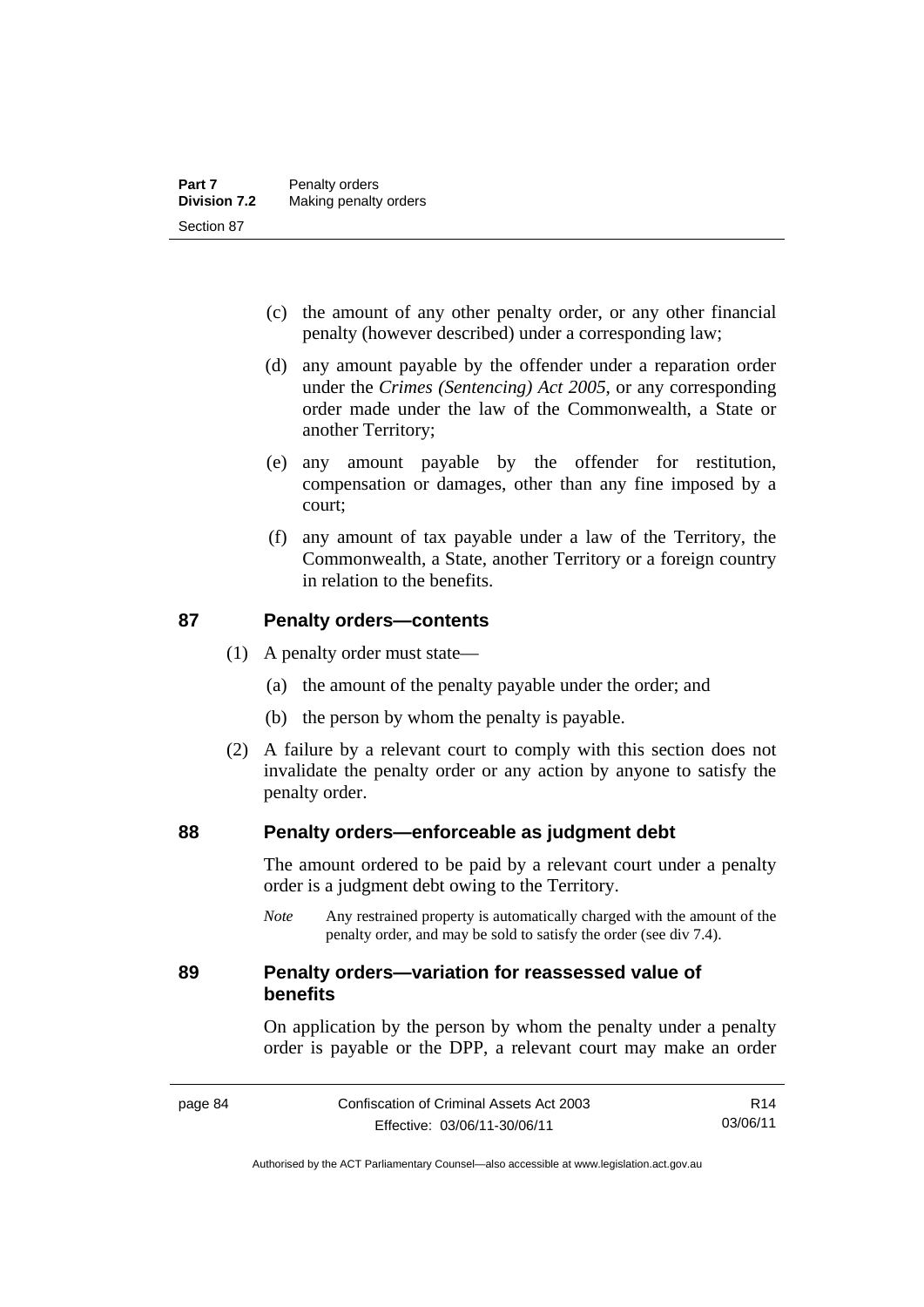varying the order to reflect the value of the relevant benefits as reassessed at the time the varying order is made.

#### **Examples**

- 1 The amount of the penalty order is reduced by the value of forfeited property (see s 86 (3) (b)). The order for the forfeiture is overturned by a court in a later proceeding. The relevant court may vary the penalty order to increase the amount of the penalty order by the value of the forfeited property.
- 2 The amount of the penalty order is reduced by an amount of tax payable by the offender in relation to a benefit (see s  $86(3)(f)$ ). The amount of tax is reduced on a review by the commissioner of taxation. The relevant court may vary the penalty order to increase the amount of the penalty order by the reduced amount of tax.
- 3 If, in example 2, the amount of the tax payable had been increased on review, the court may vary the penalty order to reduce the amount of the penalty order by the amount of the increased tax.
- *Note* An example is part of the Act, is not exhaustive and may extend, but does not limit, the meaning of the provision in which it appears (see Legislation Act, s 126 and s 132).

# **Division 7.3 Value of benefits**

## **90 Meaning of** *narcotic substance* **and** *property* **for div 7.3**

In this division:

*narcotic substance*—see the *Customs Act 1901* (Cwlth), section 4, and includes anything prescribed by regulation for this definition.

*property*, of an offender, includes—

- (a) property subject to the effective control of the offender; and
- (b) property that, immediately before it vested in the trustee for the property under the *Bankruptcy Act 1966* (Cwlth), was the offender's property.
- *Note* For the meaning of *effective control*, see s 14.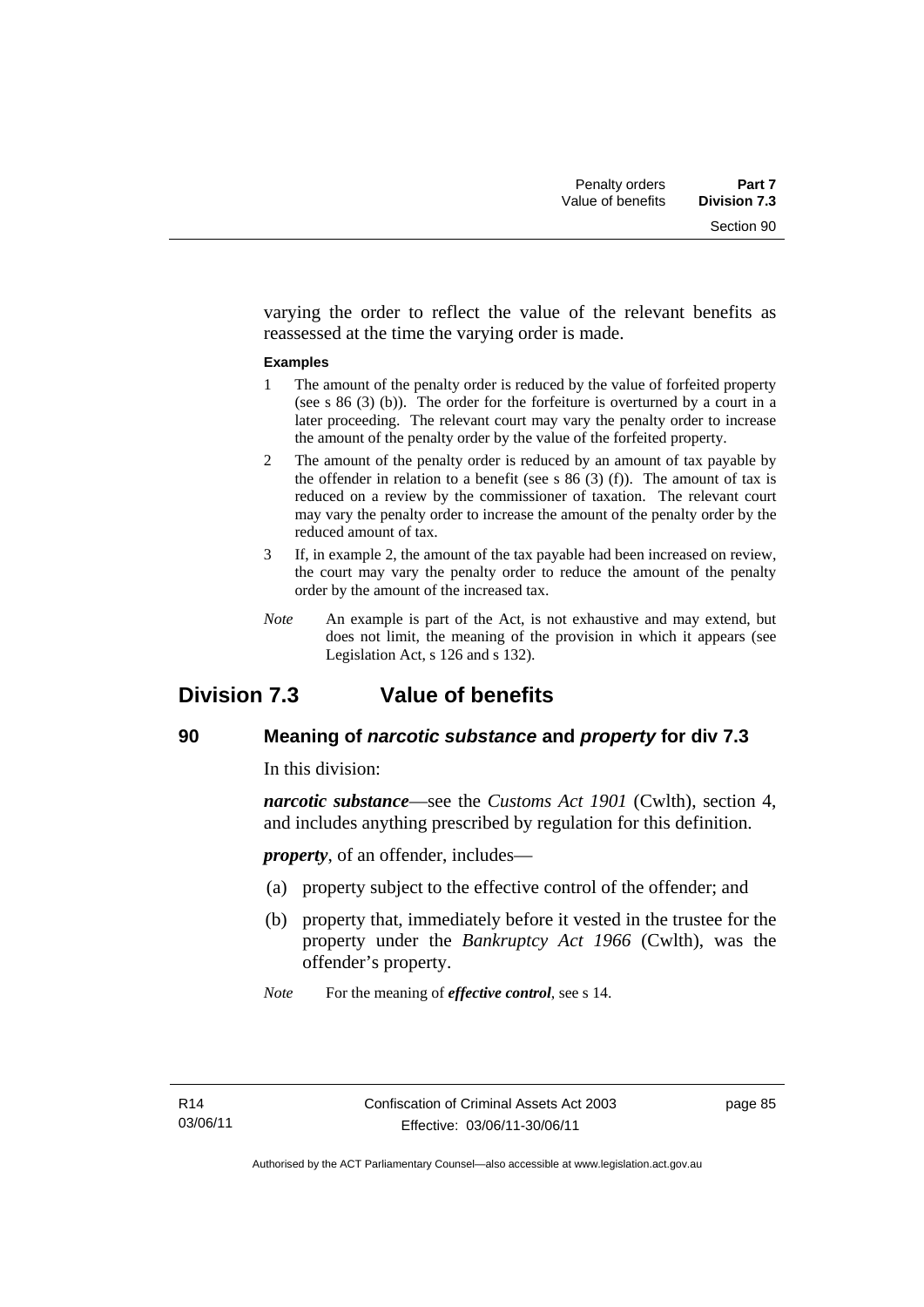### **91 Presumed value of benefits—ordinary offence**

- (1) This section applies to the assessment of the value of benefits derived by an offender from the commission of an ordinary offence (or ordinary offences).
- (2) The value of the benefits derived by the offender from the commission of the offence (or offences) is—
	- (a) if evidence is given about any increase in value of the offender's property since immediately before the offence (or the earliest offence) was committed—taken to be not less than the amount of the greatest increase in value of which evidence is given; and
	- (b) in any case—taken to include the value of any narcotic substance to which the offence (or offences) relates.

#### **Example for par (a)**

An offender has committed an ordinary offence. Just before beginning to commit the offence, the value of the offender's property was \$50 000. Two months after the offence began to be committed, the value of the offender's property was \$150 000. At the time of the application for the penalty order, however, the offender's property was only worth \$75 000.

The 'greatest increase' in the total value of the offender's property since immediately before the offence was committed is \$100 000 (\$150 000 minus \$50 000).

- *Note 1* An example is part of the Act, is not exhaustive and may extend, but does not limit, the meaning of the provision in which it appears (see Legislation Act, s 126 and s 132).
- *Note 2* For the valuation of narcotic substances, see s 93 (3) and (4).
- (3) However, the value of the benefits is taken not to include any part (or all) of the increase in value if the offender satisfies the court that the part (or all) of the increase was from either—
	- (a) property that—
		- (i) was lawfully acquired by the offender; and

Authorised by the ACT Parliamentary Counsel—also accessible at www.legislation.act.gov.au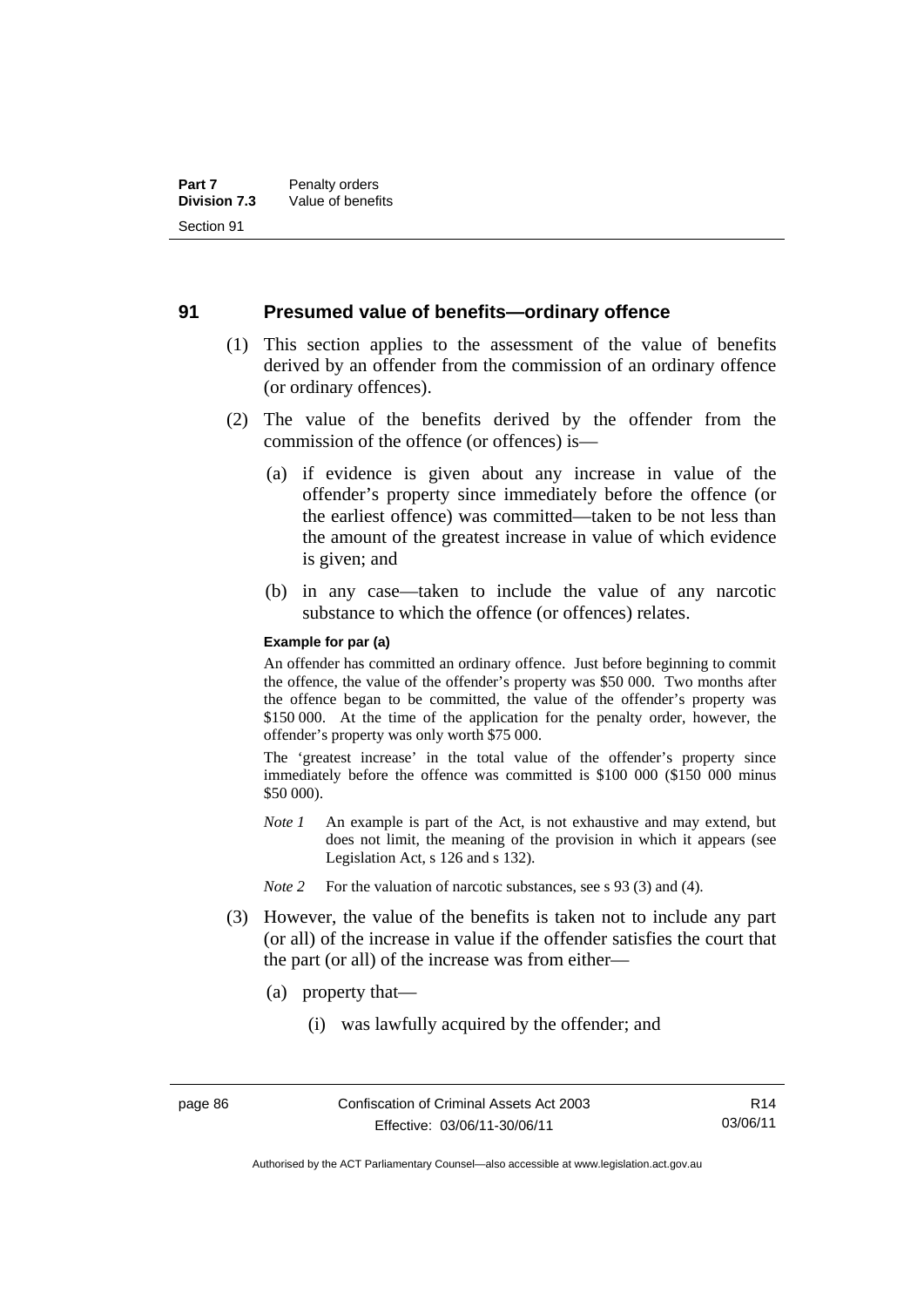- (ii) is not tainted property in relation to any offence against a territory law, or a law of the Commonwealth, a State, another Territory or a foreign country; or
- (b) benefits that were lawfully acquired by the offender.

*Note* For the meaning of *in relation to*, see dict.

 (4) This section does not apply in relation to a penalty order relating only to artistic profits.

## **92 Presumed value of benefits—serious offence**

- (1) This section applies to the assessment of the value of benefits derived by an offender from the commission of a serious offence (or serious offences).
	- *Note Commission*, of a serious offence, includes the alleged commission of the offence (see s 79).
- (2) The value of the benefits derived from the offence (or offences) is taken to include the following:
	- (a) the value of all of the offender's property on the day the application was made;
	- (b) the value of any other property held by the offender within the shorter of the following periods:
		- (i) between the day the offence (or the earliest offence) was committed and the day the application was made;
		- (ii) 6 years immediately before the day the application was made;
	- (c) the value of any narcotic substance to which the offence (or offences) relate;

*Note* For the valuation of narcotic substances, see s 93 (3) and (4).

 (d) all of the person's expenditure during the relevant period under paragraph (b) (other than expenditure to the extent that it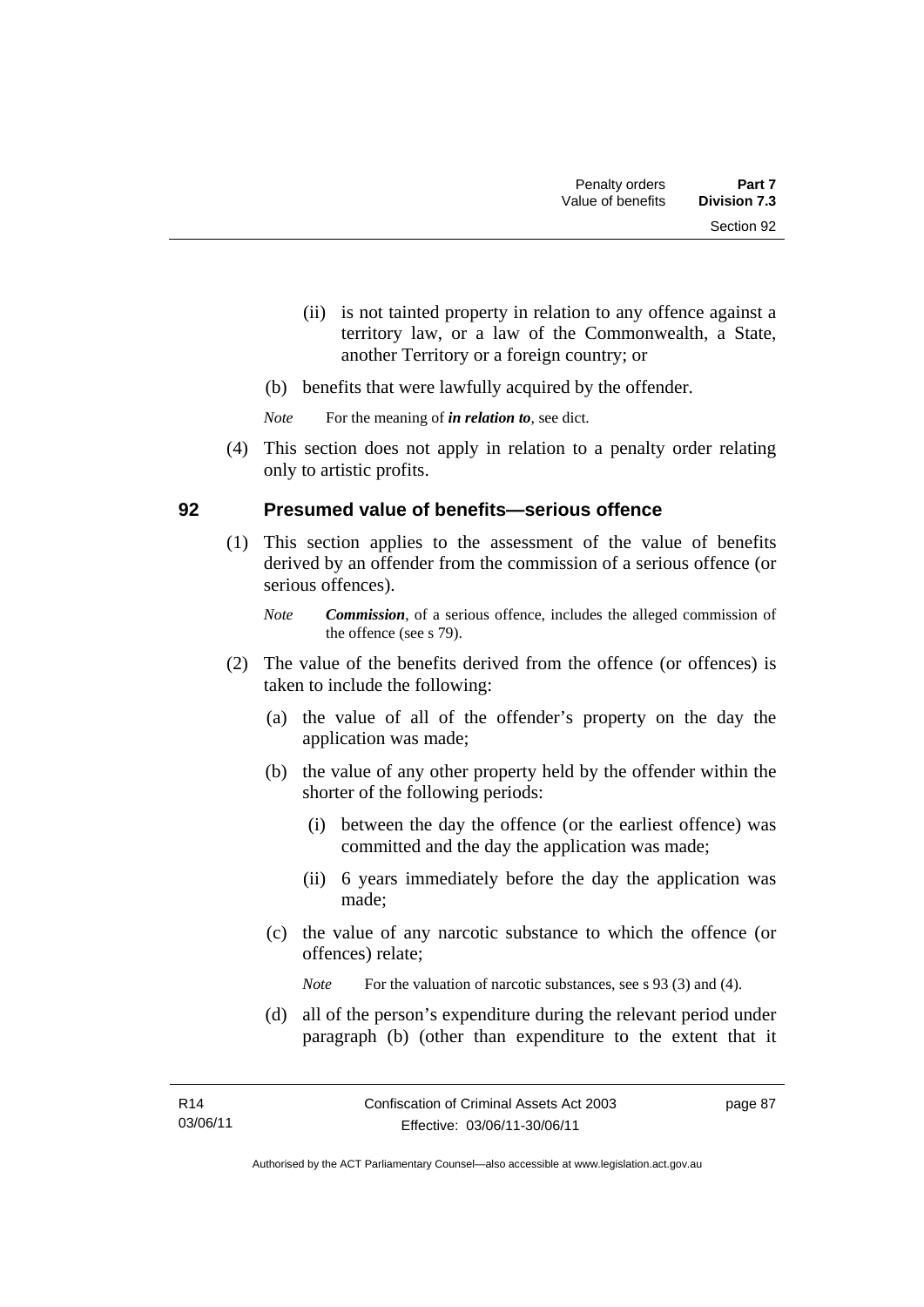resulted in the acquisition of property mentioned in paragraph (a) or (b)).

- (3) However, subsection (2) does not apply to particular property if the offender satisfies the court that the property—
	- (a) was lawfully acquired by the offender; and
	- (b) is not tainted property in relation to any offence against a territory law, or a law of the Commonwealth, a State, another Territory or a foreign country.

*Note* For the meaning of *in relation to*, see dict.

- (4) Also, subsection (2) does not apply to particular expenditure if the offender satisfies the court that the expenditure—
	- (a) was derived from property or benefits lawfully acquired by the offender; and
	- (b) the property from which the expenditure was derived is not tainted property in relation to any offence against a territory law, or a law of the Commonwealth, a State, another Territory or a foreign country.
- (5) For subsection (2) (b) (i), if a serious offence was committed over more than 1 day, the reference in the subparagraph to the day the offence was committed is a reference to the day the offence was begun to be committed.
- (6) This section does not apply in relation to a penalty order relating only to artistic profits.

### **93 Value of benefits—relevant matters**

(1) In assessing the value of a benefit derived from the commission of an offence and any related offences, the relevant court may have regard to any relevant matters.

**Examples of relevant matters**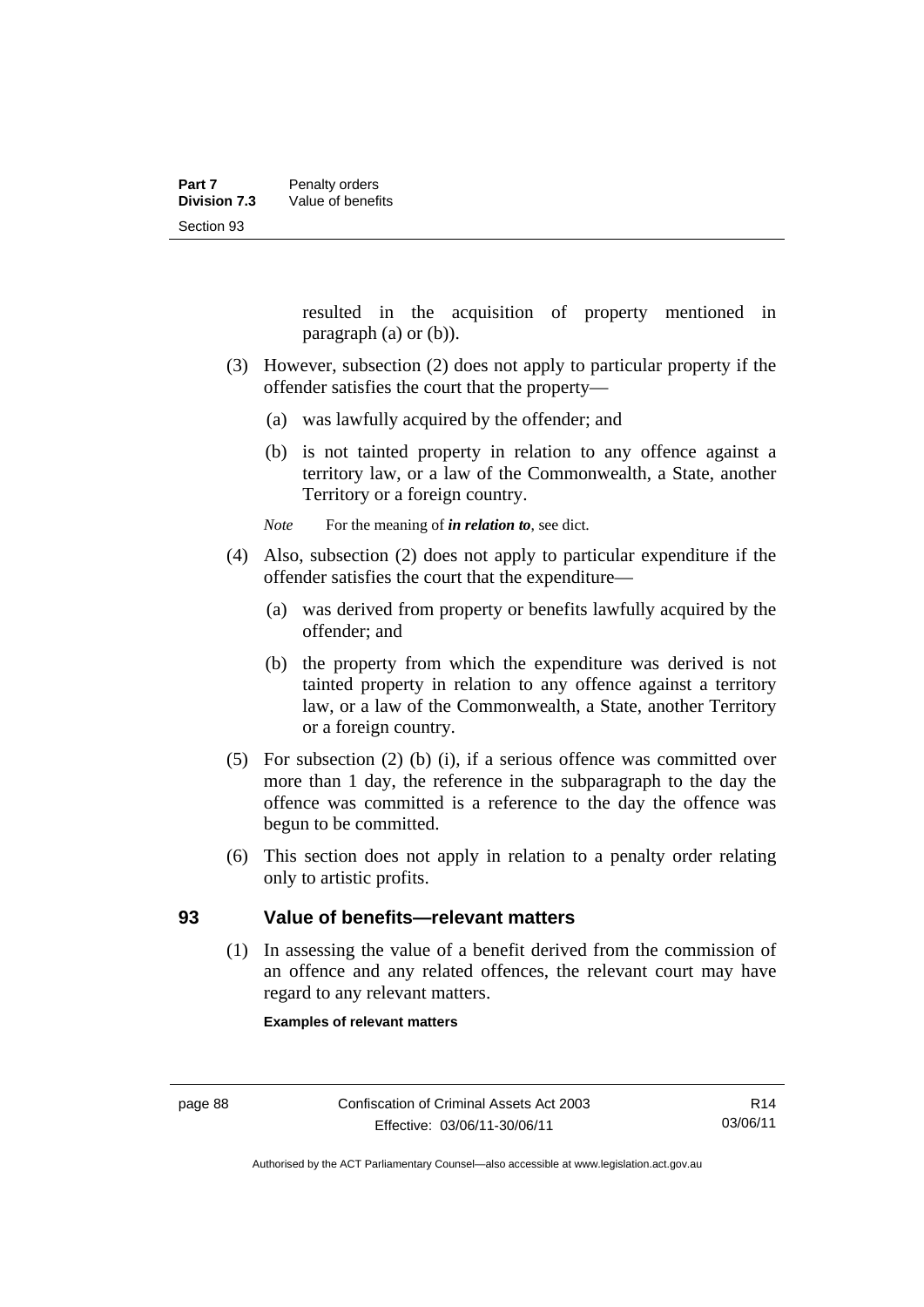Section 93

- 1 an increase in the income or profits of the offender in comparable periods before and after the offence was committed (see s 80, example for par (c))
- 2 an increase in the value of property held by the offender because of the benefit, taking into account any relevant variation in the purchasing power of money
- 3 the value of the offender's property before, during and after the commission of the offence
- 4 the income and expenditure of the offender before, during and after the commission of the offence
- 5 the part of the benefit derived from the commission of the offence and the part derived from other sources
- *Note* An example is part of the Act, is not exhaustive and may extend, but does not limit, the meaning of the provision in which it appears (see Legislation Act, s 126 and s 132).
- (2) The court must assess the value of a benefit by reference to the highest value the benefit has had since the commission of the offence or a related offence, unless the court is satisfied that the benefit should be valued differently having regard to the purposes of this Act.

### **Examples**

- 1 An offender derives a benefit worth \$10 000 from the commission of an offence. If the benefit had been derived at the time of valuation for a penalty order proceeding 2 years later, the benefit would have been worth \$11 000 (because of inflation). The court may assess the value of the benefit as \$11 000 rather than \$10 000.
- 2 The offence to which benefits relate is an ordinary offence. However, the offender later committed a related offence that was a serious offence. The court may have regard to the highest value of the benefits since the commission of the ordinary offence.
- (3) At the hearing of an application for a penalty order, a law enforcement officer who is experienced in the investigation of narcotic offences may testify, to the best of the officer's information, knowledge and belief—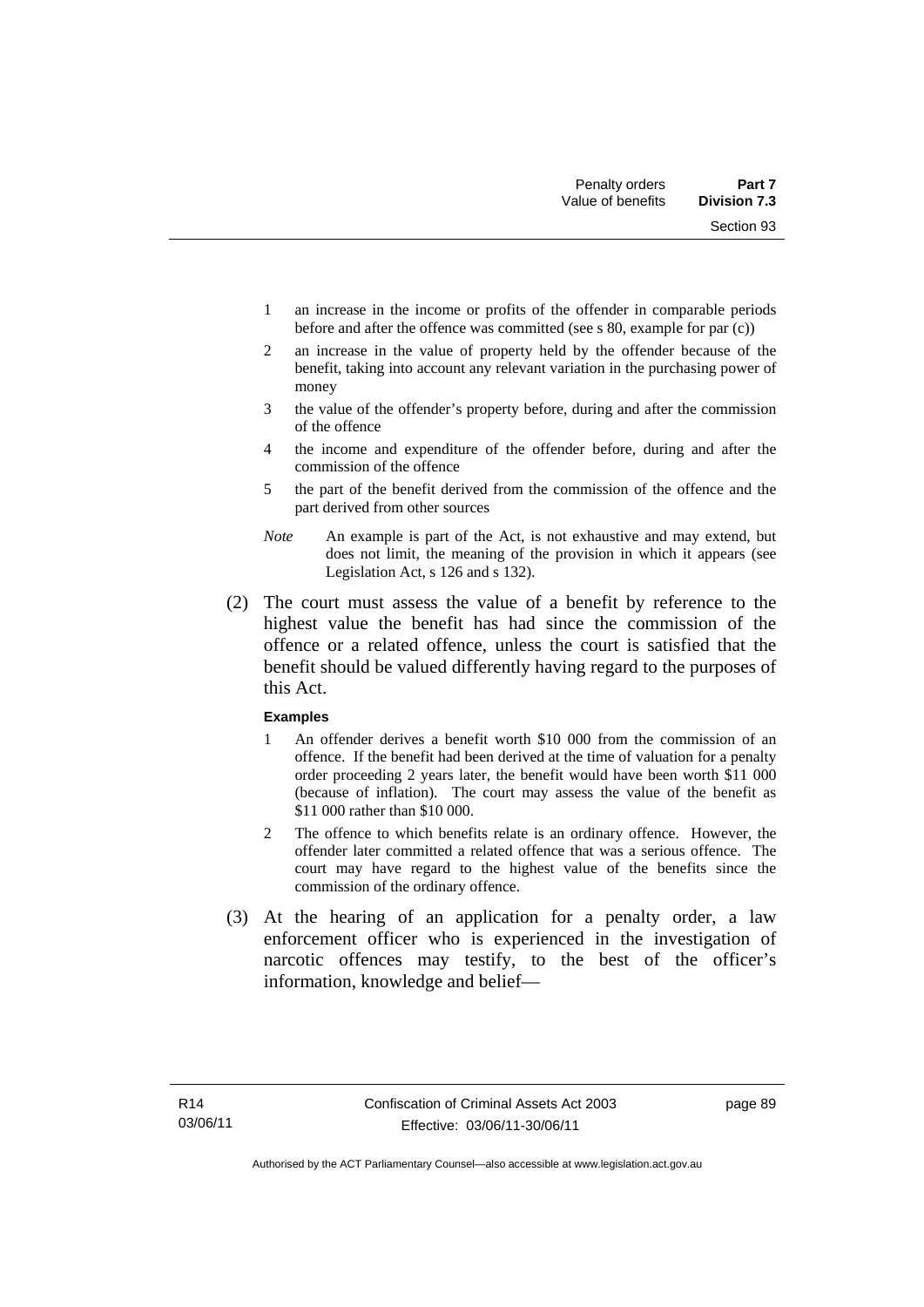- (a) in relation to the amount that was the market value of a narcotic substance at a particular time or during a particular period; or
- (b) in relation to the amount, or the range of amounts, ordinarily paid at a particular time or during a particular period, for the doing of anything in relation to a narcotic substance.
- (4) The law enforcement officer's testimony under subsection (3)—
	- (a) is admissible at the hearing despite any rule of law or practice about hearsay evidence; and
	- (b) is prima facie evidence of the matters testified.
- (5) In this section:

### *law enforcement officer* means—

- (a) a police officer; or
- (b) an officer of Customs under the *Customs Act 1901* (Cwlth).

## **Division 7.4 Satisfaction of penalty order**

## **U 94 Creation of penalty charge over restrained property**

- (1) This section applies if, in relation to an offence—
	- (a) a restraining order is made; and
	- (b) a penalty order is made.
- (2) On the making of the later of the orders, all of the restrained property is automatically charged to secure the payment to the Territory of the amount of the penalty order.
	- *Note 1* An interstate penalty charge is taken to be a penalty charge under this Act (see s 139).
	- *Note 2* If the penalty charge is over restrained property that may be recorded in a statutory property register, details of the restraining order may be recorded in the register under s 50.

R14 03/06/11

Authorised by the ACT Parliamentary Counsel—also accessible at www.legislation.act.gov.au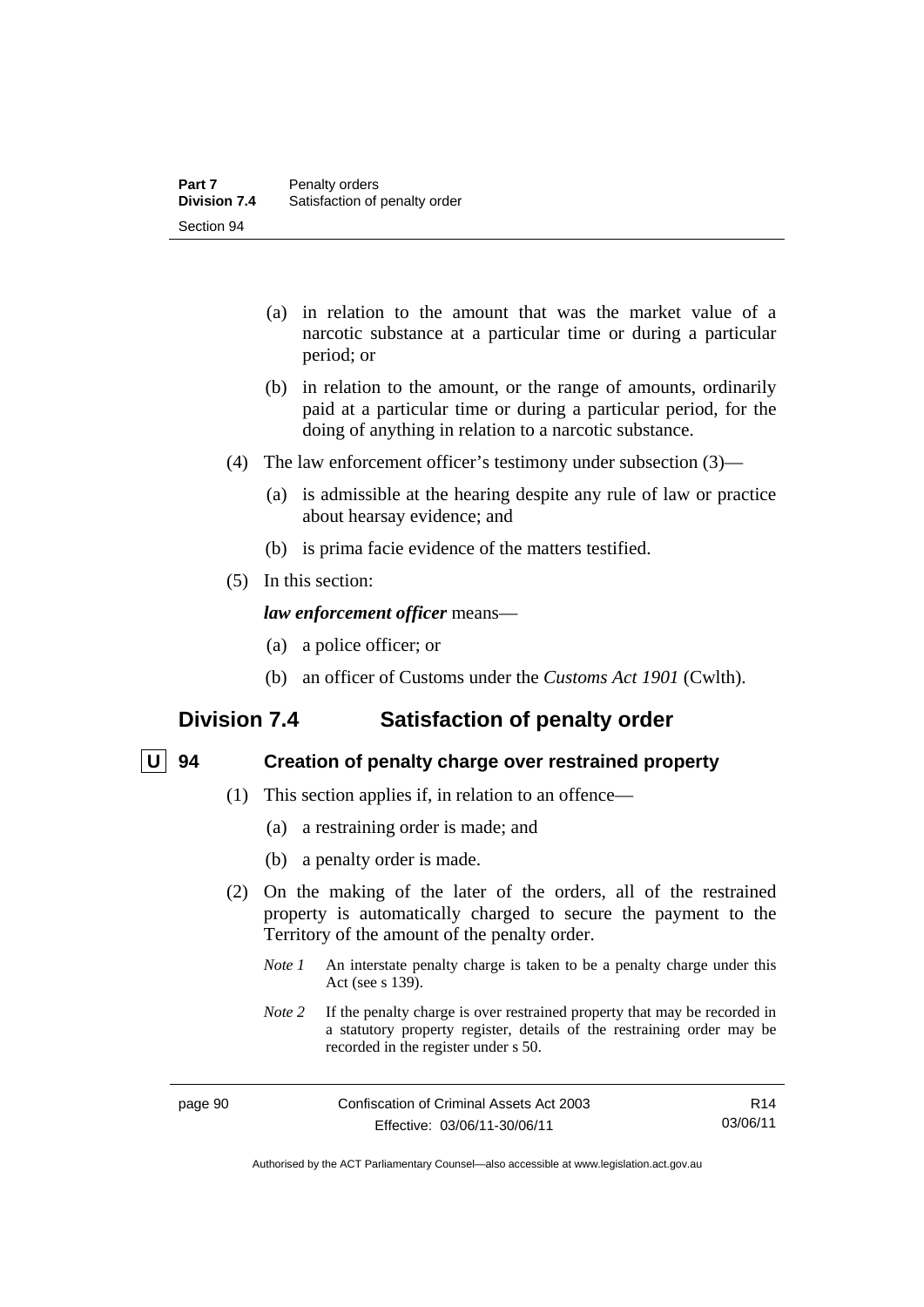- (3) If the restraining order is varied after the penalty order is made to add more property, the additional property is also automatically charged to secure payment to the Territory of the amount of the penalty order.
- (4) A charge on property created by this section (a *penalty charge*)—
	- (a) is subject to every encumbrance on the property that came into existence before the charge and that would have priority over the charge if this subsection had not been enacted; and
	- (b) has priority over all other encumbrances; and
	- (c) is not affected by any change in the ownership of the property unless the change in ownership ends the penalty charge under section 95 (c) or  $(d)$ .

### **95 When penalty charge over property ends**

A penalty charge over property ends when the earliest of the following events happens:

- (a) the penalty order for which the charge was created ends;
	- *Note* For when a penalty order ends, see s 98. See also the example to this section.
- (b) the restraining order over the property ends;
	- *Note* For when restraining orders end, see div 4.3. See also the example to this section.
- (c) the property is sold, or otherwise disposed of, with the consent of—
	- (i) the relevant court that made the penalty order; or
	- (ii) if a trustee (including the public trustee) controls the property—the trustee;
- (d) the property is sold to a purchaser who—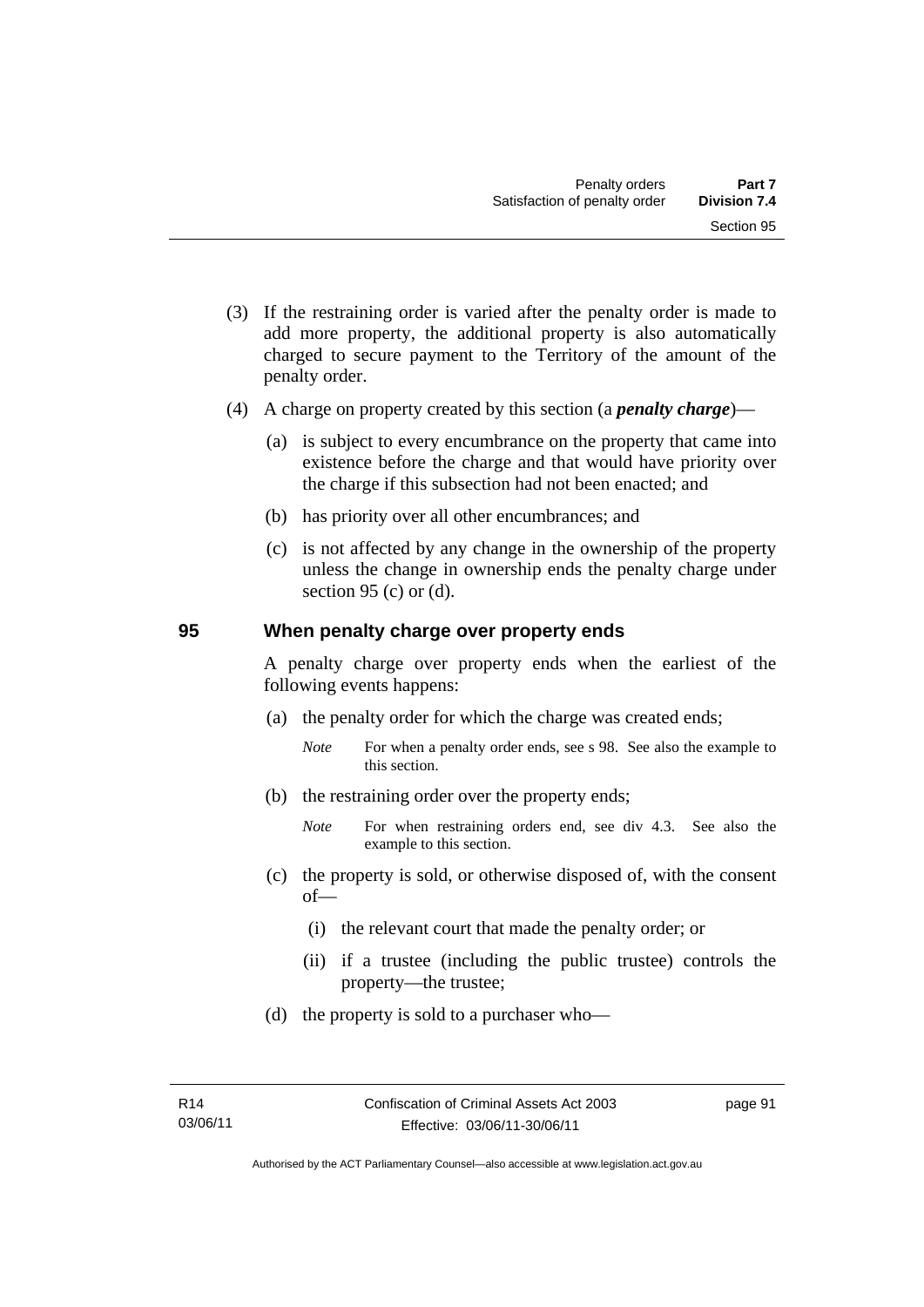- (i) buys the property honestly and for sufficient consideration; and
- (ii) at the time of the purchase, has no notice of the charge.

#### **Example of end of restraining order and penalty order**

If a penalty order is made in relation to an ordinary offence of which the offender was convicted, both the restraining order and the penalty order end if the conviction is later quashed (see s 47 and s 98).

- *Note 1* If the restraining order over the charged property is registered in a statutory property register, anyone who buys the property is taken to have notice of the charge (see s 50 (3)).
- *Note* 2 An example is part of the Act, is not exhaustive and may extend, but does not limit, the meaning of the provision in which it appears (see Legislation Act, s 126 and s 132).

### **96 Power to satisfy penalty order**

- (1) A penalty order in relation to an offence authorises the public trustee to satisfy the order out of any property restrained for the offence (including any property that becomes restrained after the order is made).
	- *Note 1* The penalty order may also be enforced as a judgment debt (see s 88).
	- *Note 2* An amount received by the public trustee to satisfy the penalty order must be paid into the confiscated assets trust fund (see s 131).
	- *Note 3* An interstate penalty charge is taken to be a penalty charge under this Act (see s 139).
- (2) To satisfy the penalty order, the public trustee may sell or otherwise dispose of restrained property that is not money in any way the public trustee considers appropriate.
	- *Note* The money realised by the public trustee from the disposal of property must be paid into the be paid into the confiscated assets trust fund (see s 131 and dict, def *fully satisfied*, par (b)).
- (3) However, the public trustee must not sell or otherwise dispose of restrained property to satisfy the order until—

R14 03/06/11

Authorised by the ACT Parliamentary Counsel—also accessible at www.legislation.act.gov.au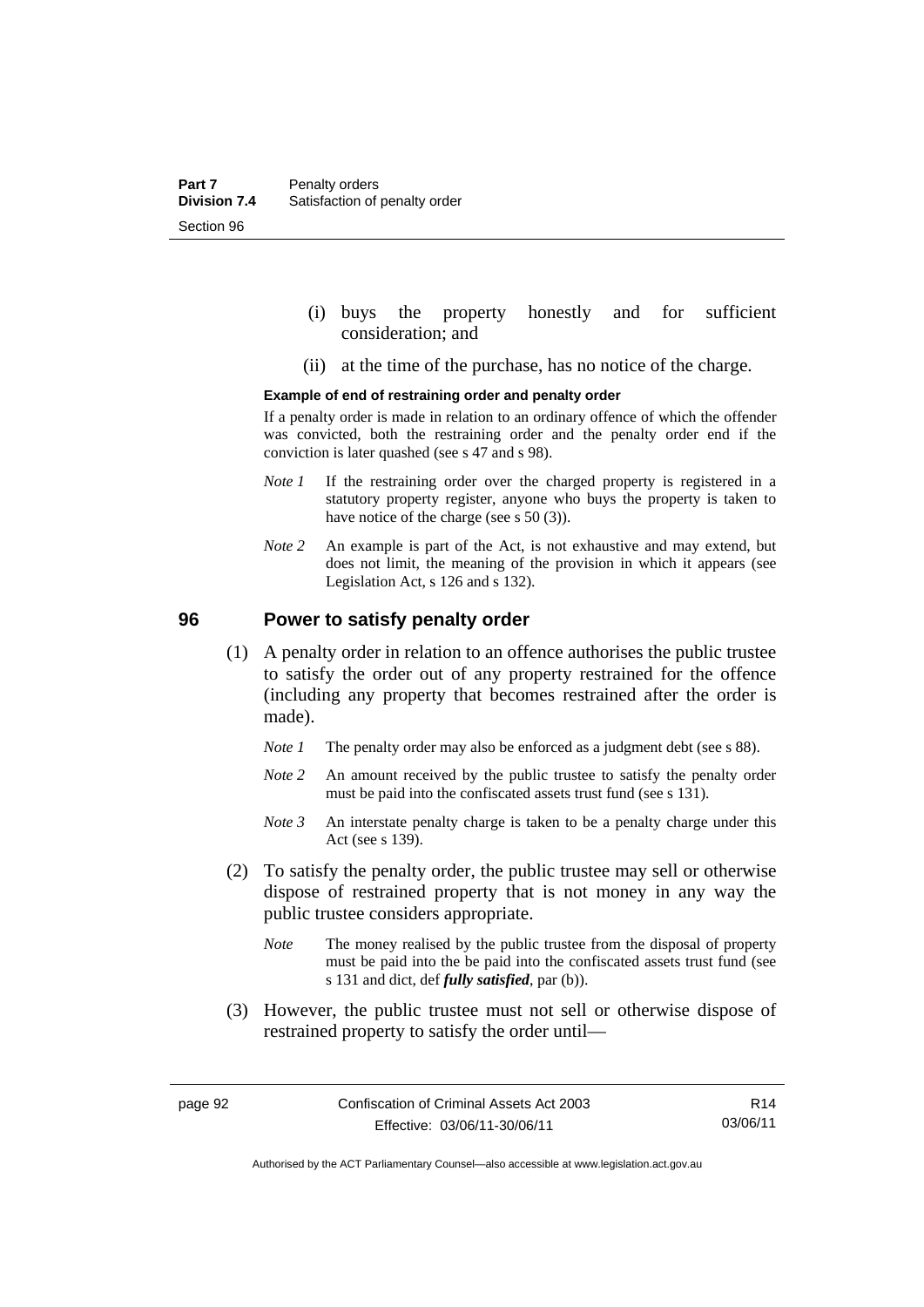- (a) all confiscation proceedings (including forfeiture proceedings) in relation to the property have been finalised; and
- (b) all proceedings in relation to the offender's conviction for the offence are finalised.
- *Note 1* For the meaning of *confiscation proceedings*, see s 236.
- *Note 2* For when confiscation and criminal proceedings are finalised, see s 18.
- *Note 3* If the offender is acquitted on appeal, the restraining order will end, and the penalty charge ends under s 95.
- (4) The penalty order also authorises the public trustee or anyone else named in the order (an *authorised agent*) to sign any instrument necessary or convenient for the disposal of restrained property.
- (5) An instrument signed by an authorised agent has the same effect as if it were signed by the person who owned the property before it was disposed of.

## **97 Public trustee to repay any amount surplus to satisfying penalty order**

If the amounts paid into the trust fund to satisfy a penalty order are more than is required to fully satisfy the order, the public trustee must pay the surplus amount to the person against whom the order was made.

# **Division 7.5 End of penalty orders**

### **98 When penalty order ends**

A penalty order ends if—

- (a) for a penalty order made under section 84 (Penalty orders offenders convicted of ordinary offences)—the offender is cleared of the offence (or offences) to which the penalty order relates, and all related offences (if any); or
- (b) the order is reversed or set aside on appeal; or

page 93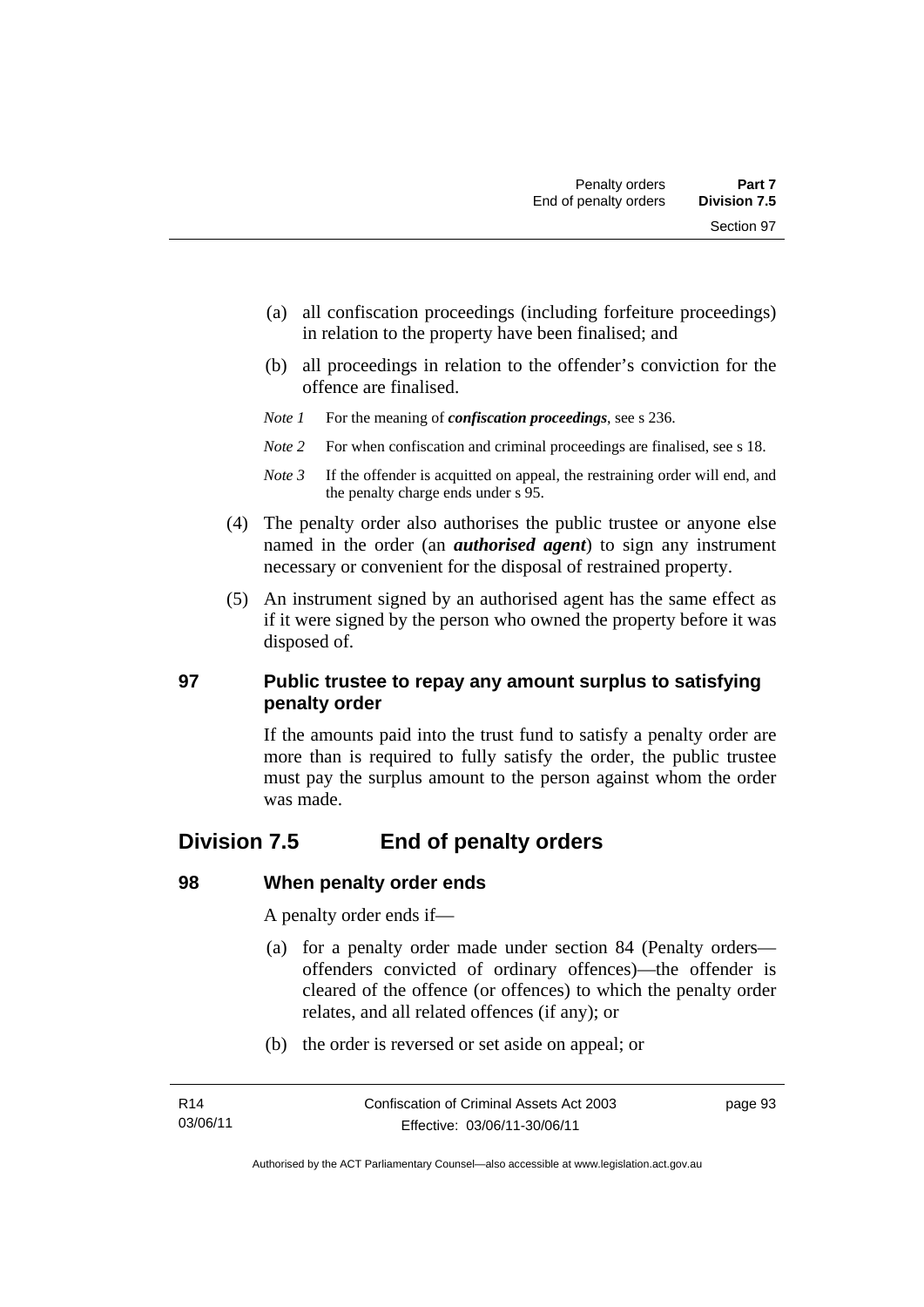- (c) the order is fully satisfied.
- *Note 1* For the meaning of *fully satisfied*, see dict.
- *Note* 2 If the order ends because it was made because of the conviction of the offender for a serious offence, and the offender is cleared, a further penalty order may be made against the offender (see s 85 (4)).

page 94 Confiscation of Criminal Assets Act 2003 Effective: 03/06/11-30/06/11

R14 03/06/11

Authorised by the ACT Parliamentary Counsel—also accessible at www.legislation.act.gov.au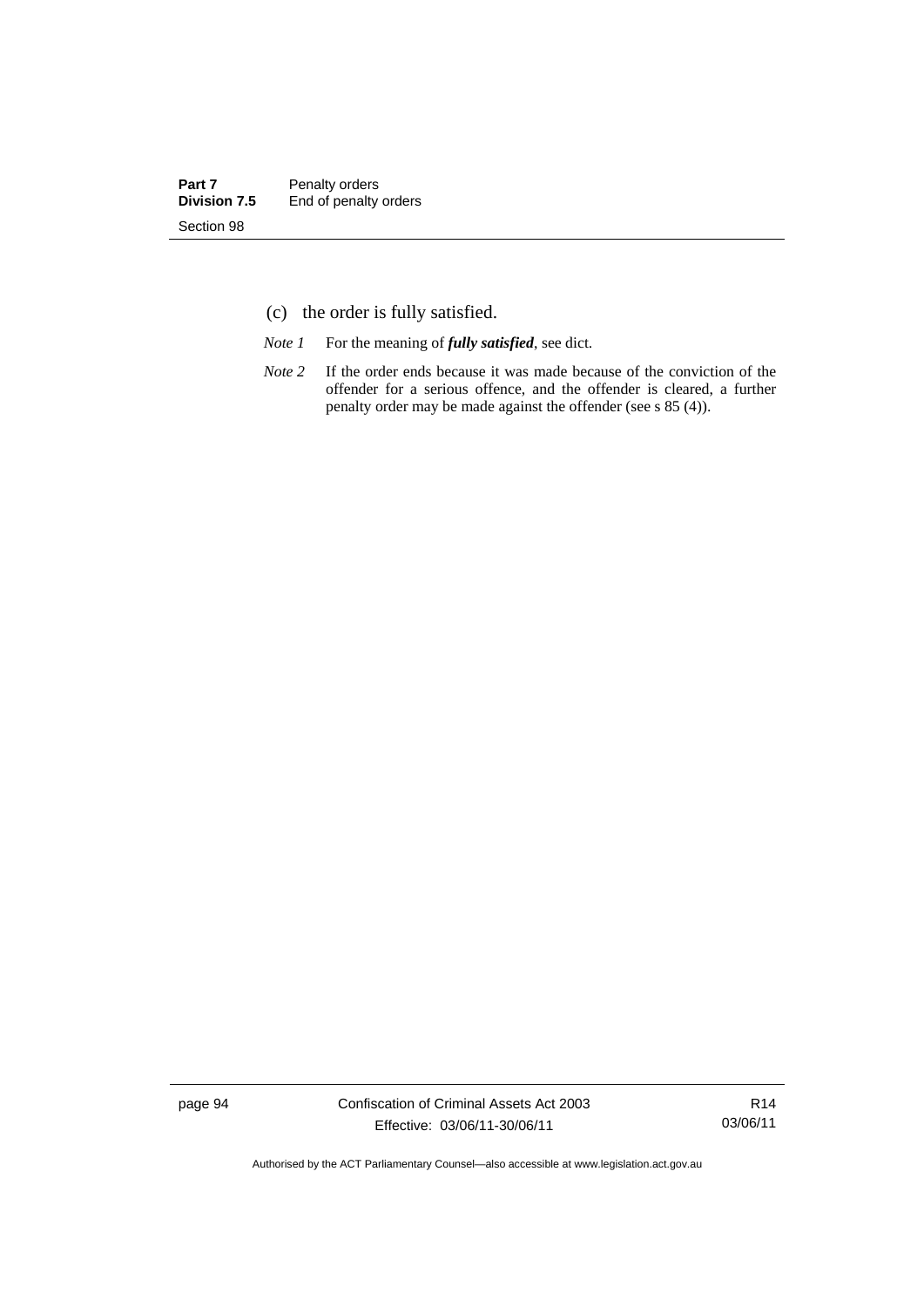# **Part 8 Restrained property**

# **Division 8.1 Management of restrained property by public trustee**

### **99 Application of div 8.1**

This division applies if the public trustee takes control of restrained property under an order under this Act.

- *Note 1* A registered interstate restraining order is taken to be a restraining order under this Act (see s 139).
- *Note 2* A provision of a law that gives an entity (including a person) a function also gives the entity powers necessary and convenient to exercise the function (see Legislation Act, s 196 and dict, pt 1, def *entity*).

### **100 Powers of public trustee to preserve restrained property etc**

 (1) The public trustee may do anything necessary or desirable to preserve the value of the restrained property.

#### **Examples**

- 1 bring or defend any civil proceeding affecting the property
- 2 insure the property
- 3 if the property consists (completely or partly) of securities or investments, realise or otherwise deal with the securities or investments
- 4 if the property is related to a business—
	- (a) employ, or end the employment of, people in the business; and
	- (b) do anything else that is necessary or convenient for carrying on the business on a sound commercial basis
- 5 if the property consists, completely or partly, of shares in a corporation, exercise (to the exclusion of the registered proprietor) the rights attaching to the shares as if the public trustee were the registered holder

page 95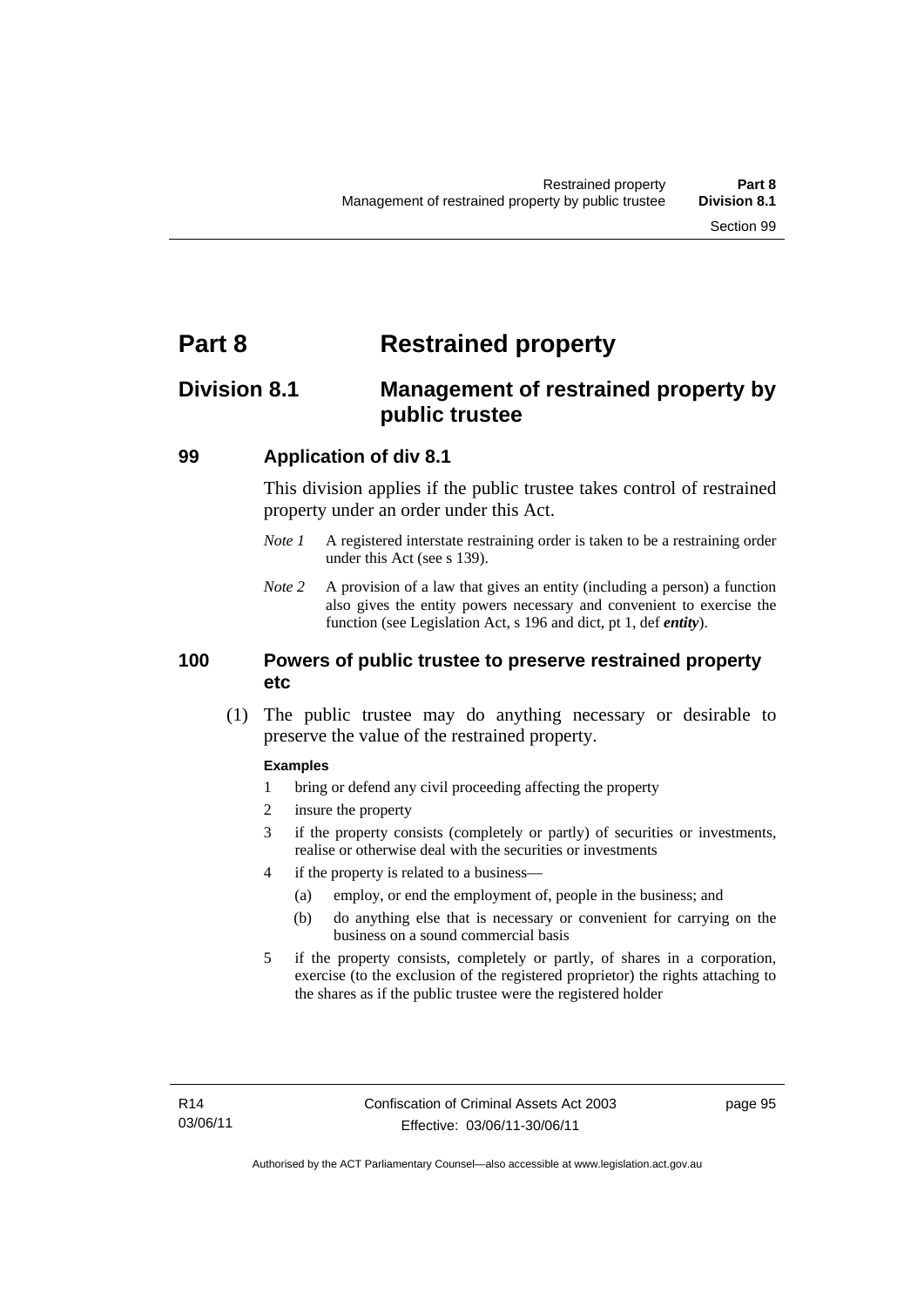- *Note 1* Related powers of the public trustee include making an application to a relevant court for an order about the restrained property (see s 39) and the registration of title to, or charges over, registrable property (see s 50).
- *Note 2* An example is part of the Act, is not exhaustive and may extend, but does not limit, the meaning of the provision in which it appears (see Legislation Act, s 126 and s 132).
- (2) The owner of restrained property commits an offence if—
	- (a) the public trustee asks the owner for the person's tax file number within a stated reasonable time; and
	- (b) the owner fails to give the public trustee the person's tax file number within that time.

Maximum penalty: 50 penalty units, imprisonment for 6 months or both.

(3) An offence against this section is a strict liability offence.

## **101 Sale, modification or destruction of property by public trustee**

- (1) The public trustee may sell restrained property if—
	- (a) the property is deteriorating or substantially losing value or the public trustee considers that the property is likely to deteriorate or substantially lose value; or
	- (b) the public trustee considers that the cost of maintaining the property would be more than the value of the property if the property were forfeited.
- (2) The restraining order that applied to restrained property sold under this section applies to the proceeds of the sale of the property.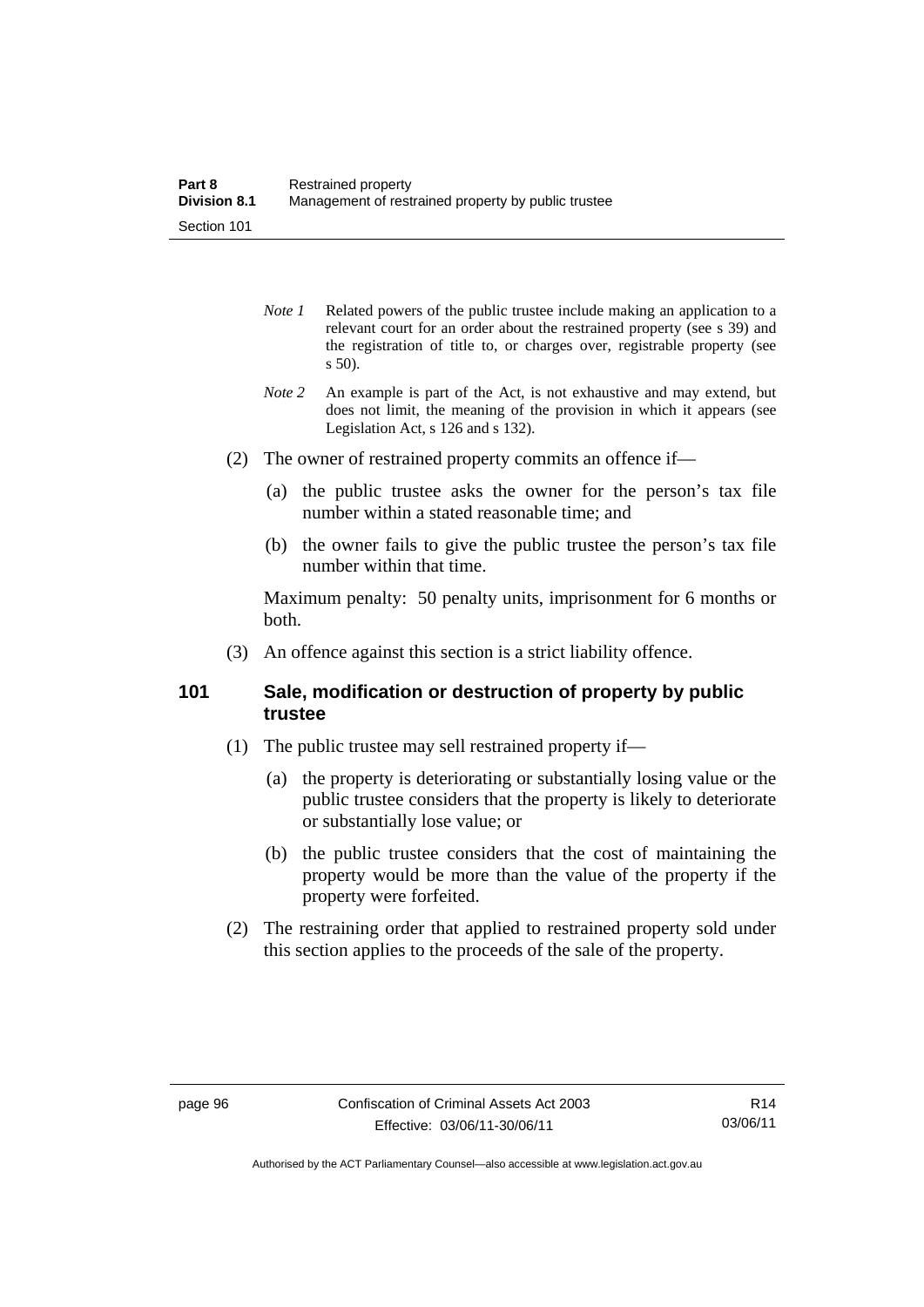(3) The public trustee may modify or destroy restrained property if the public trustee considers it is necessary to do so in the public interest.

#### **Examples of destruction of property in the public interest**

- 1 the restrained property cannot be used legally or the only practical use of the property is for an illegal purpose
- 2 the restrained property is a threat to public health or safety
- *Note* An example is part of the Act, is not exhaustive and may extend, but does not limit, the meaning of the provision in which it appears (see Legislation Act, s 126 and s 132).

### **102 Notice of sale, modification or destruction of restrained property by public trustee**

- (1) The public trustee must give written notice of a proposed sale, modification or destruction of restrained property under section 101 (the *proposed action*) to—
	- (a) the owner of the property (if known); and
	- (b) anyone else the public trustee believes may have an interest in the property.
	- *Note 1* For how documents may be given, see the Legislation Act, pt 19.5.
	- *Note 2* For the emergency modification or destruction of restrained property, see s 103.
- (2) The notice must state—
	- (a) the proposed action and the property to which it applies; and
	- (b) the date when the proposed action is to be taken (the *date of effect*); and
	- (c) that the proposed action may be taken on or after the date of effect unless a relevant court orders the public trustee not to take the proposed action.
- (3) The notice may, but need not, provide an opportunity for the person to make representations why the proposed action should not be taken.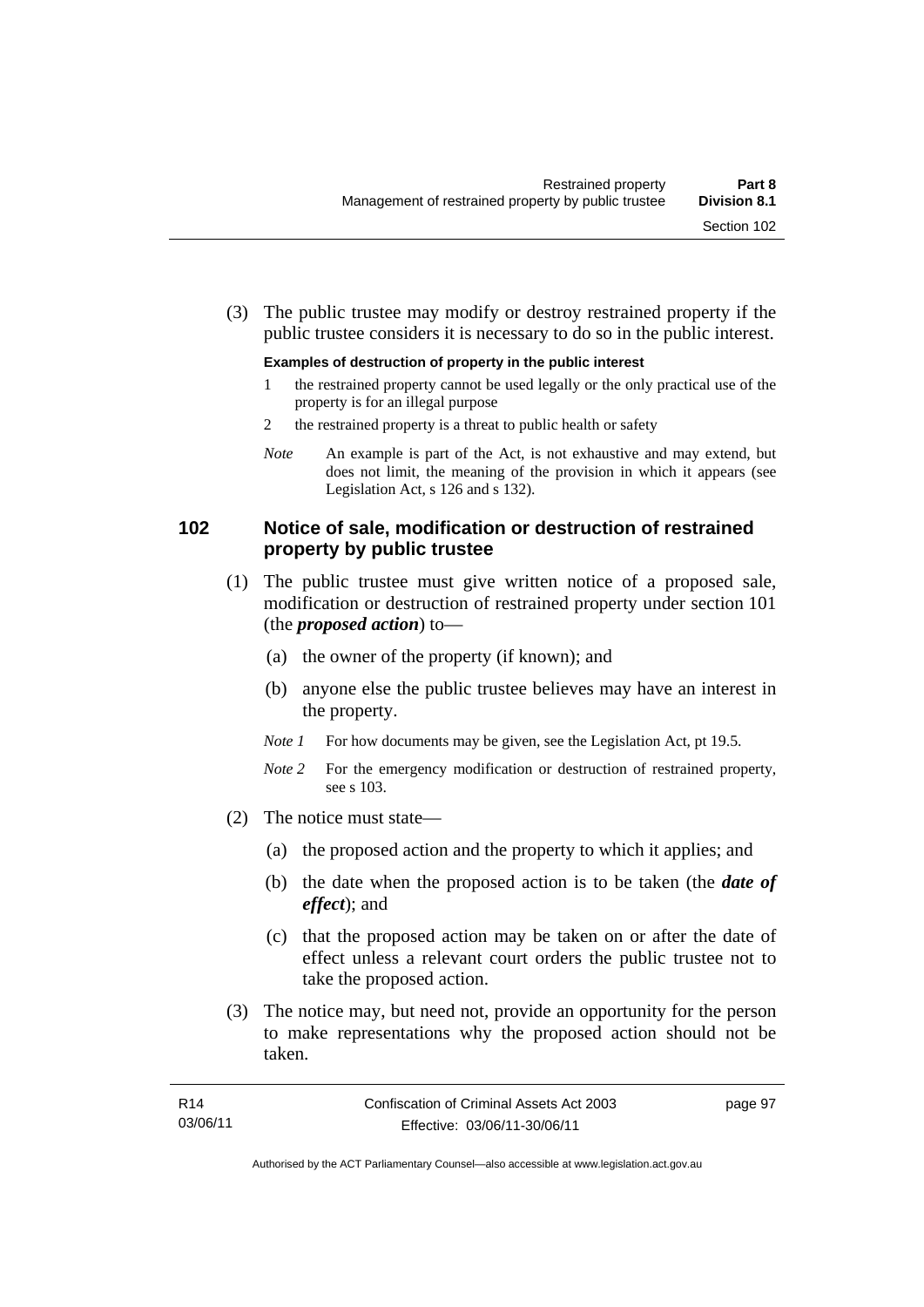(4) The date of effect must not be earlier than 21 days after the day the notice is given to the person.

*Note* For the power to give a reduced period of notice, see s 103.

 (5) The public trustee must not take the proposed action before the date of effect.

### **103 Emergency modification or destruction of restrained property**

- (1) This section applies if the public trustee considers that restrained property is a serious threat to public health or safety.
- (2) Despite section 102, the public trustee may—
	- (a) give notice to a person under that section with a date of effect less than 21 days after the day the notice is given to the person; or
	- (b) modify or destroy the property without giving notice under that section.
- (3) If the public trustee modifies or destroys the property under subsection (2) (b), the public trustee must, as soon as practicable, give notice of the action taken, and the grounds for the action, to—
	- (a) the owner of the property (if known); and
	- (b) anyone else the public trustee believes may have an interest in the property.

#### **104 Notice details to be included in public trustee's report**

- (1) The public trustee must include details of a notice given under section 102 or section 103 in the public trustee's report under the *Annual Reports (Government Agencies) Act 2004* for—
	- (a) the financial year during which the notice was given; or

*Note* For the power not to give notice of the modification or destruction of property, see s 103.

R14 03/06/11

Authorised by the ACT Parliamentary Counsel—also accessible at www.legislation.act.gov.au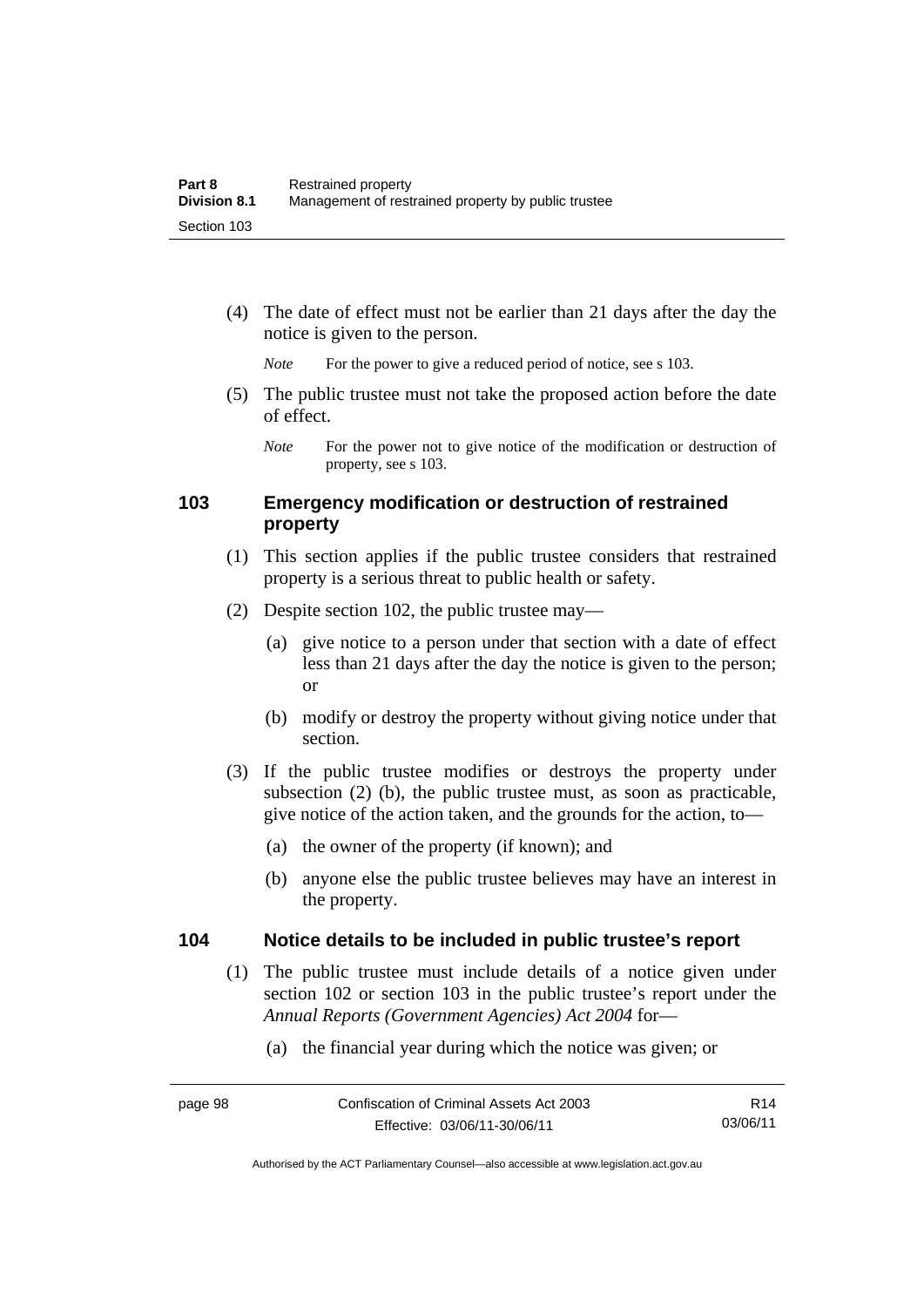- (b) if the chief police officer has, under this section, declared the publication of details of the notice to be prejudicial—the next financial year after the chief police officer revokes the declaration.
- *Note Financial year* has an extended meaning in the *Annual Reports (Government Agencies) Act 2004*.
- (2) Before including details of the notice in a report under subsection (1) (a), the public trustee must consult the chief police officer about whether publication of the details of the notice in the report would be likely to prejudice any police investigation.
- (3) If, in the chief police officer's opinion, the publication of the details of the notice in the report would be likely to prejudice a police investigation, the chief police officer must—
	- (a) declare the publication of the details to be prejudicial; and
	- (b) tell the public trustee, in writing, that the declaration is made.
- (4) If, in the chief police officer's opinion after making a declaration, the publication of details of the notice would no longer be likely to prejudice any police investigation, the chief police officer must—
	- (a) revoke the declaration; and
	- (b) tell the public trustee, in writing, that the declaration is revoked.
- (5) In this section:

*police investigation* includes a contemplated police investigation.

### **105 Order to stop sale, modification or destruction of restrained property**

 (1) A person may apply to a relevant court for an order stopping the public trustee from selling, modifying or disposing of restrained property under this division.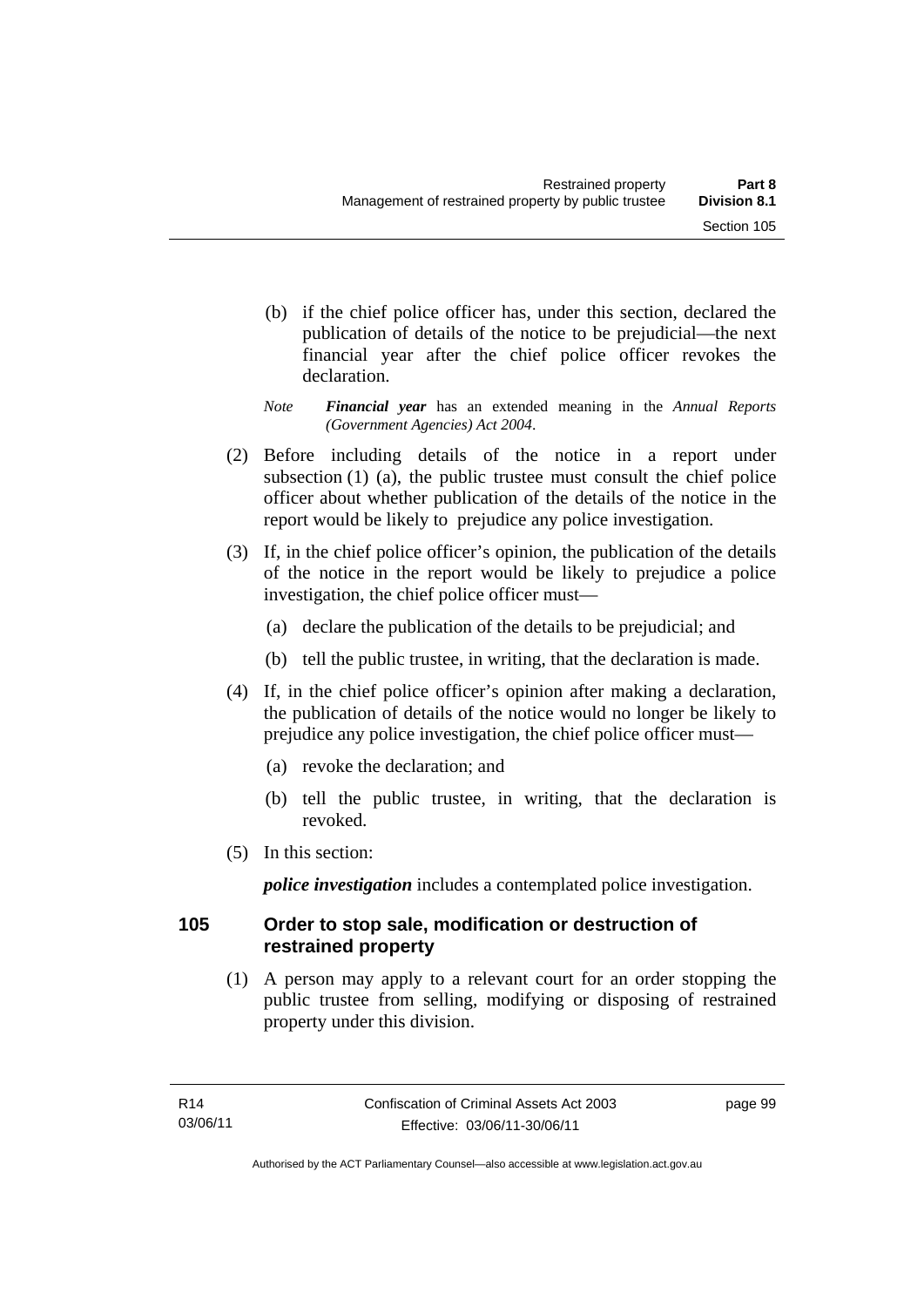- (2) If the person was not given notice of the proposed action by the public trustee, the person may make the application only with the leave of the relevant court and if the person satisfies the court that the person has an interest in the property.
	- *Note* For general provisions about a proceeding for an order under this section (which is a confiscation proceeding—see s 236), see pt 14.
- (3) On an application under this section, the court may make any order about the sale, modification or destruction of the property it considers appropriate.

# **Division 8.2 Joint ownership of restrained property**

#### **106 Effect of death on joint ownership**

- (1) This section applies to property that is jointly owned if any of the owners die while the property (including any interest in the property) is subject to a restraining order.
	- *Note* A registered interstate restraining order is taken to be a restraining order under this Act (see s 139).
- (2) If the property was held by the dead person as a joint tenant, the person's death does not vest the person's interest in the property in the surviving joint owner.
- (3) If the property was held by the dead person as a tenant in common, the dead person's interest must not be transferred to anyone else because of the person's death.

#### **Examples of prohibited transfers**

The dead person's interest must not be transferred to an executor or administrator, or to a beneficiary under the dead person's will or under intestacy.

*Note* An example is part of the Act, is not exhaustive and may extend, but does not limit, the meaning of the provision in which it appears (see Legislation Act, s 126 and s 132).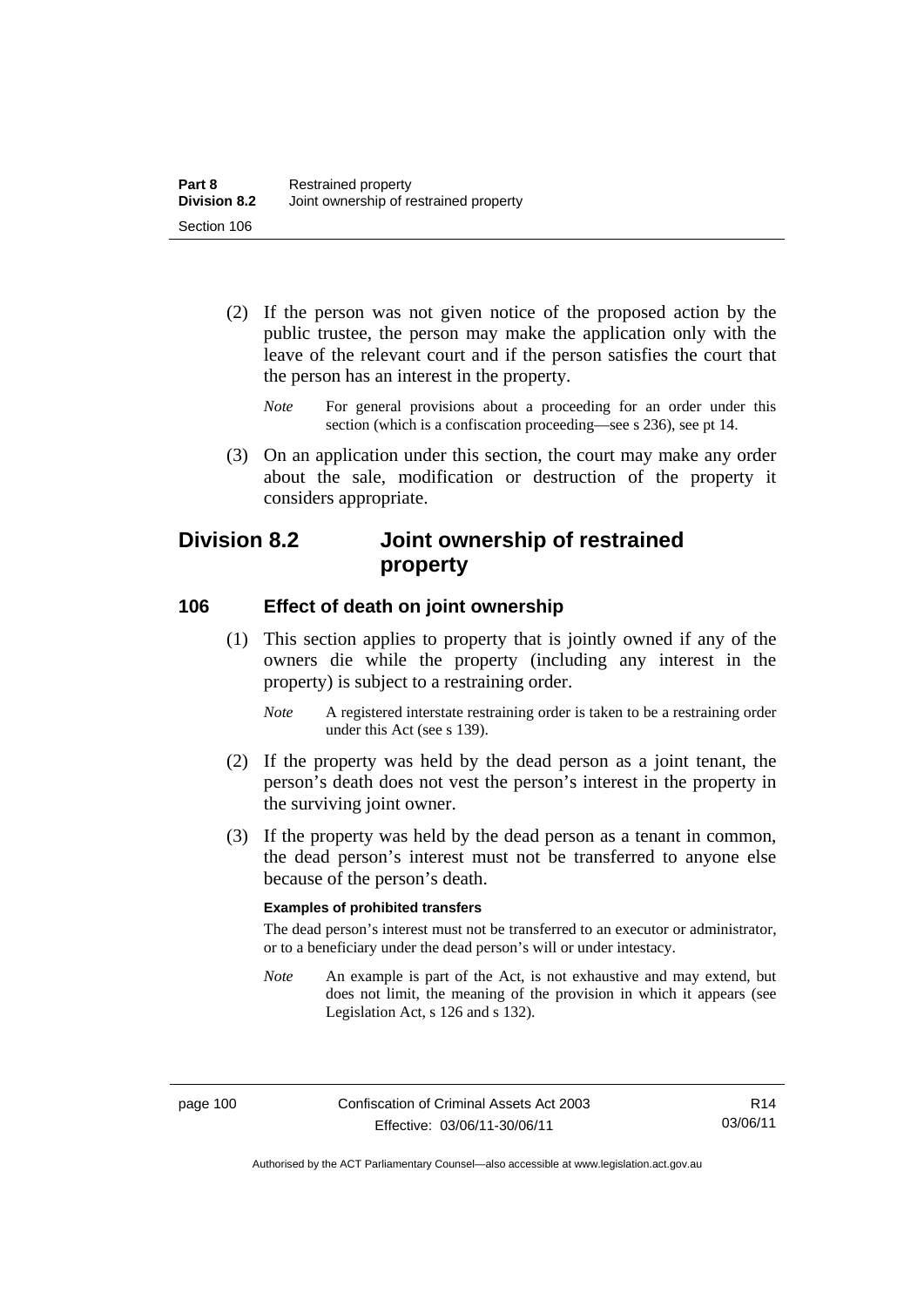(5) An automatic forfeiture of any interest of the dead person in the property, or a forfeiture order made in relation to the interest, applies as if the interest were forfeited immediately before the person died.

person had not died.

- *Note 1* A registered interstate automatic forfeiture decision is taken to be an automatic forfeiture under this Act (see s 139).
- *Note 2* A registered interstate forfeiture order is taken to be a forfeiture order under this Act (see s 139).
- (6) If the restraining order stops applying to the property without it being forfeited under this Act, this section is taken not to have applied to the property.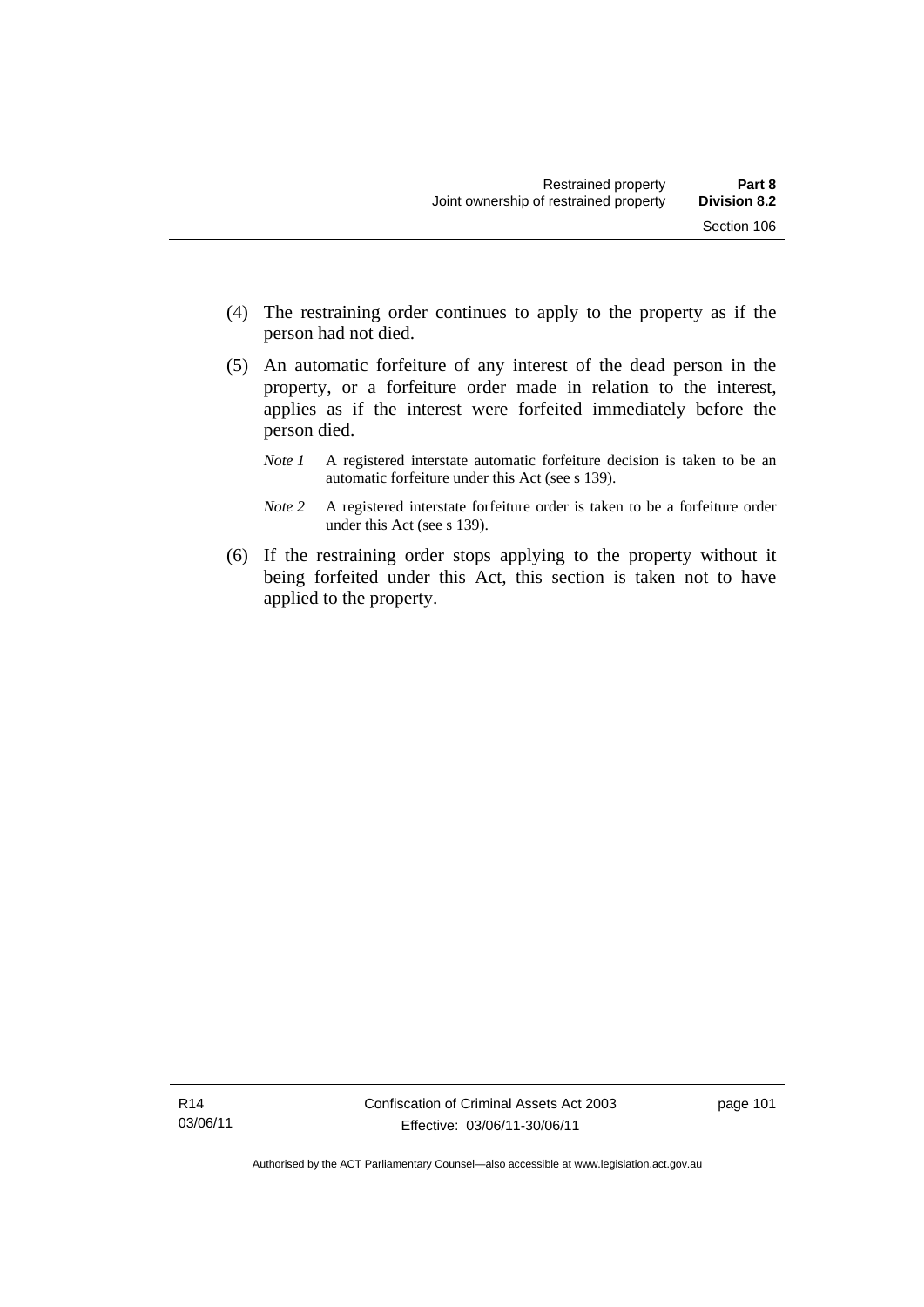**Part 9 Forfeited property**<br>**Division 9.1 Preliminary Division 9.1** Preliminary Section 107

# **Part 9 Forfeited property**

# **Division 9.1 Preliminary**

#### **107 Meaning of** *interested person* **in pt 9**

In this part:

*interested person*, in relation to property, means—

- (a) a person who has an interest in the property; or
- (b) the DPP; or
- (c) if a trustee (including the public trustee) controls the property—the trustee; or
- (d) if the property has been forfeited—a person who had an interest in the property immediately before it was forfeited.

#### **108 Forfeited property—powers of public trustee**

(1) The public trustee may take any steps that are necessary or desirable to vest forfeited property in the Territory and to bring it under the public trustee's control.

#### **Examples**

- 1 the giving notice of, or otherwise taking action to protect, the Territory's equitable interest in forfeited property
- 2 registering a caveat over forfeited property
- 3 obtaining registration of an interest in forfeited property on behalf of the Territory (including signing an instrument of transfer)
- *Note* An example is part of the Act, is not exhaustive and may extend, but does not limit, the meaning of the provision in which it appears (see Legislation Act, s 126 and s 132).

R14 03/06/11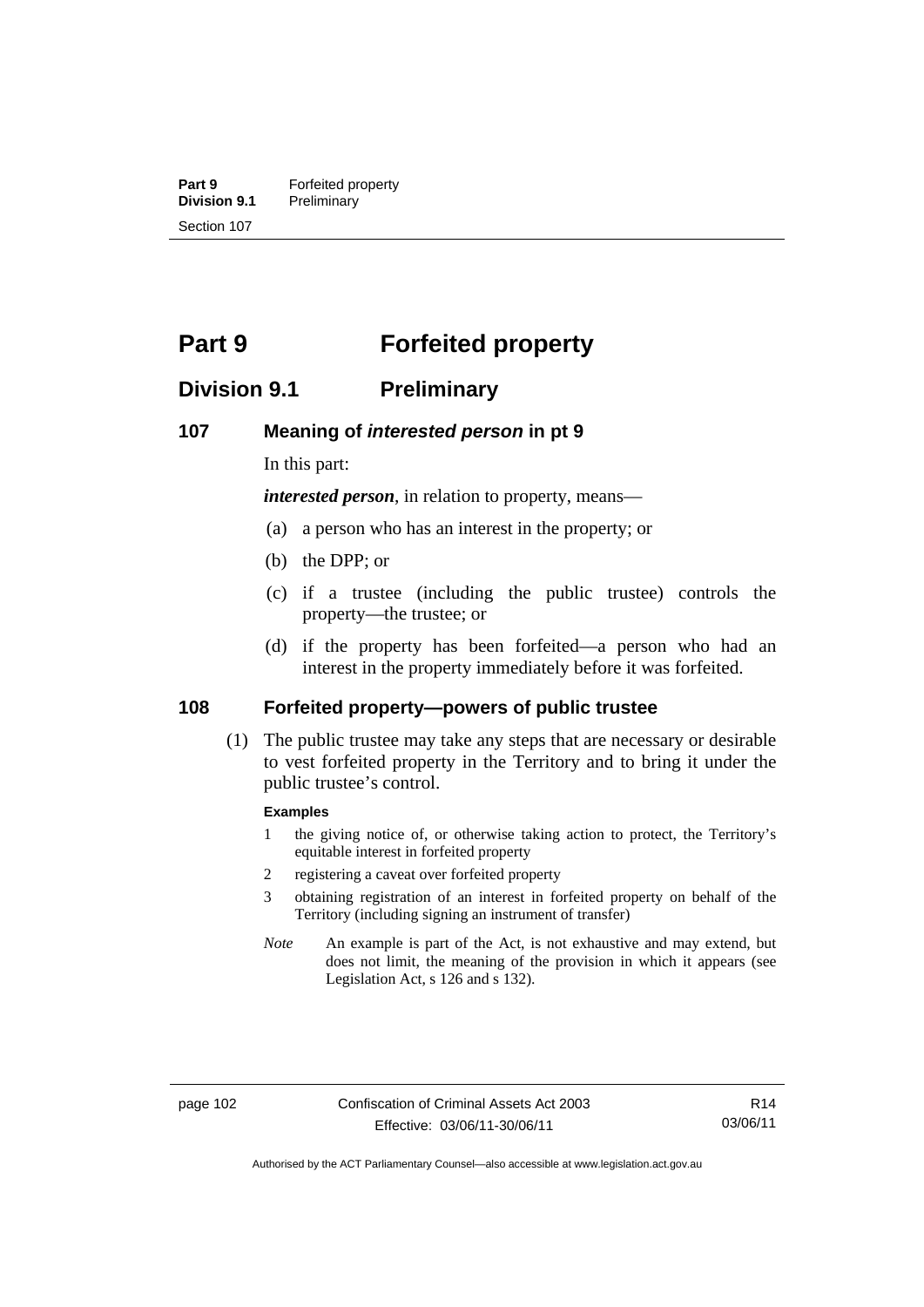(2) This section does not limit the powers of the public trustee under this Act in relation to the forfeited property.

#### **Example**

the public trustee may transfer an interest in property on behalf of the Territory

*Note* A registered interstate forfeiture order is taken to be a forfeiture order under this Act (see s 139).

# **Division 9.2 Vesting and disposal of forfeited property**

#### **109 Vesting of forfeited property—general rule**

On forfeiture, the forfeited property vests absolutely in the Territory.

- *Note 1 Property* includes an interest in property, see Legislation Act, dict, pt 1.
- *Note* 2 If a joint owner of restrained property dies, and the property is later forfeited, the forfeiture takes effect as if the property had been forfeited immediately before death (see s 106).

#### **110 Vesting of registrable property on forfeiture**

- (1) This section applies despite section 109, if the forfeited property is, or is an interest in, registrable property.
- (2) On forfeiture, the property or the interest vests in equity in the Territory, but does not vest at law in the Territory until the applicable registration requirements for the property or the interest have been complied with.

#### **Example**

All of a person's property, except a mortgage over the person's house, is restrained before the person's conviction for a serious offence. All the restrained property is forfeited 14 days after the person's conviction. The mortgagee's interest is not forfeited because it was not restrained. However, all other registrable interests in the house are forfeited and vest in the Territory in equity. On registration of the interests under the *Land Titles Act 1925*, the interests vest in law in the Territory.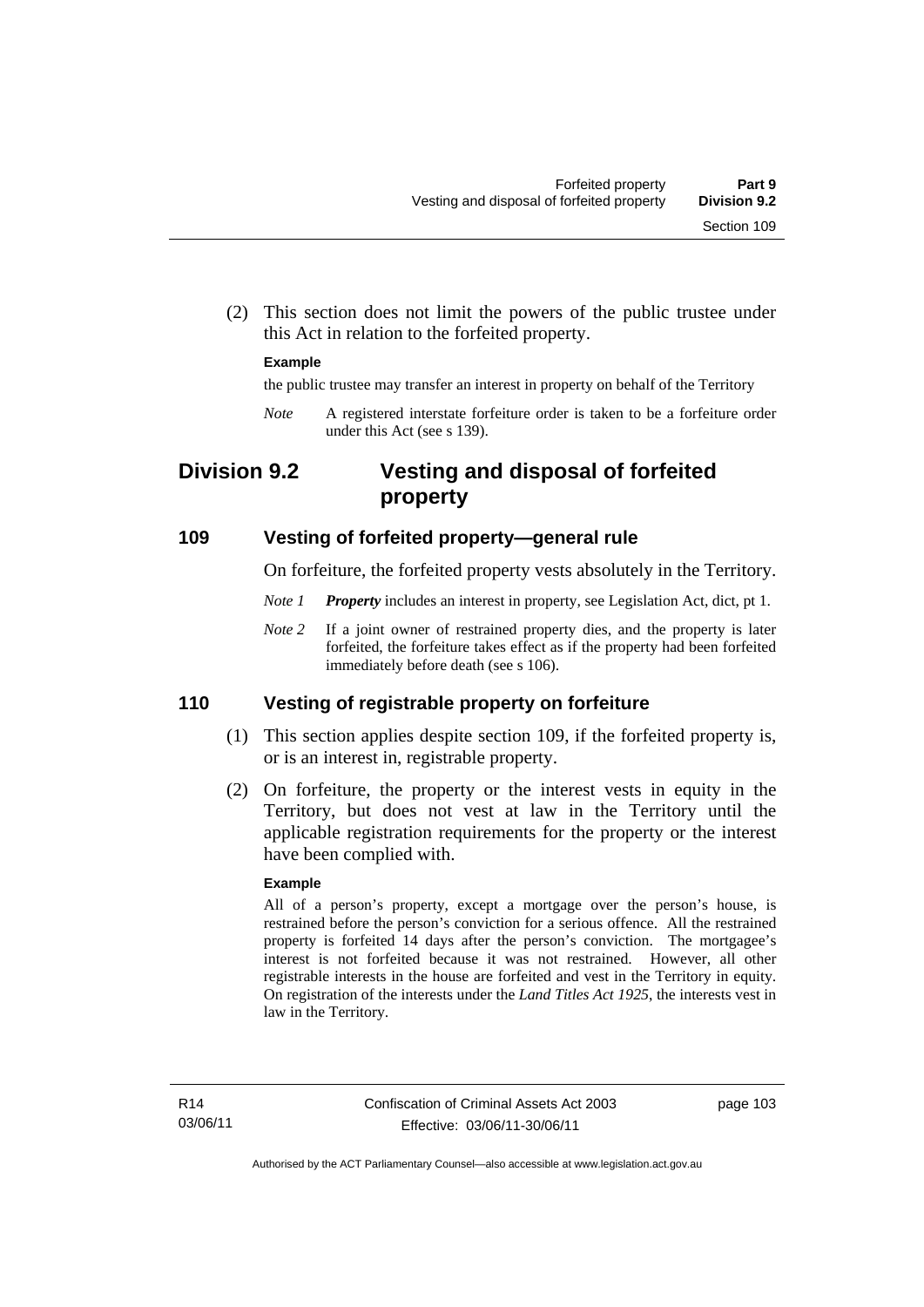- *Note 1* For the power of a relevant court to order the sale of property owned by more than 1 person, see div 9.4.
- *Note 2* Non-registrable property vests 'at law' in the Territory on forfeiture, because it vests 'absolutely' under s 109. Registrable property vests 'at law' in the Territory when it is registered in the name of the Territory under this section.
- *Note 3* An example is part of the Act, is not exhaustive and may extend, but does not limit, the meaning of the provision in which it appears (see Legislation Act, s 126 and s 132).
- (3) The Territory is entitled to be registered as the owner of the property or the interest.
- (4) The registration of the Territory as the owner of the property is taken not to be a contravention of a direction under section 111 (3) in relation to the property.
	- *Note* If a joint owner of restrained property dies, and the property is later forfeited, the forfeiture takes effect as if the property had been forfeited immediately before death (see s 106).
- (5) To remove any doubt, if property is divisible into 2 or more interests and not all the interests in the property are forfeited, the other interest or interests are not ended only because of the forfeiture of another interest in the property.

#### **111 Disposal of forfeited property**

- (1) If forfeited property is money, the public trustee must pay the money into the trust fund.
- (2) The public trustee must sell or otherwise dispose of forfeited property (other than money) as soon as practicable after—
	- (a) the end of 14 days after the day the property was forfeited; and
	- (b) the property has vested at law in the Territory; and
	- (c) the public trustee has control of the property; and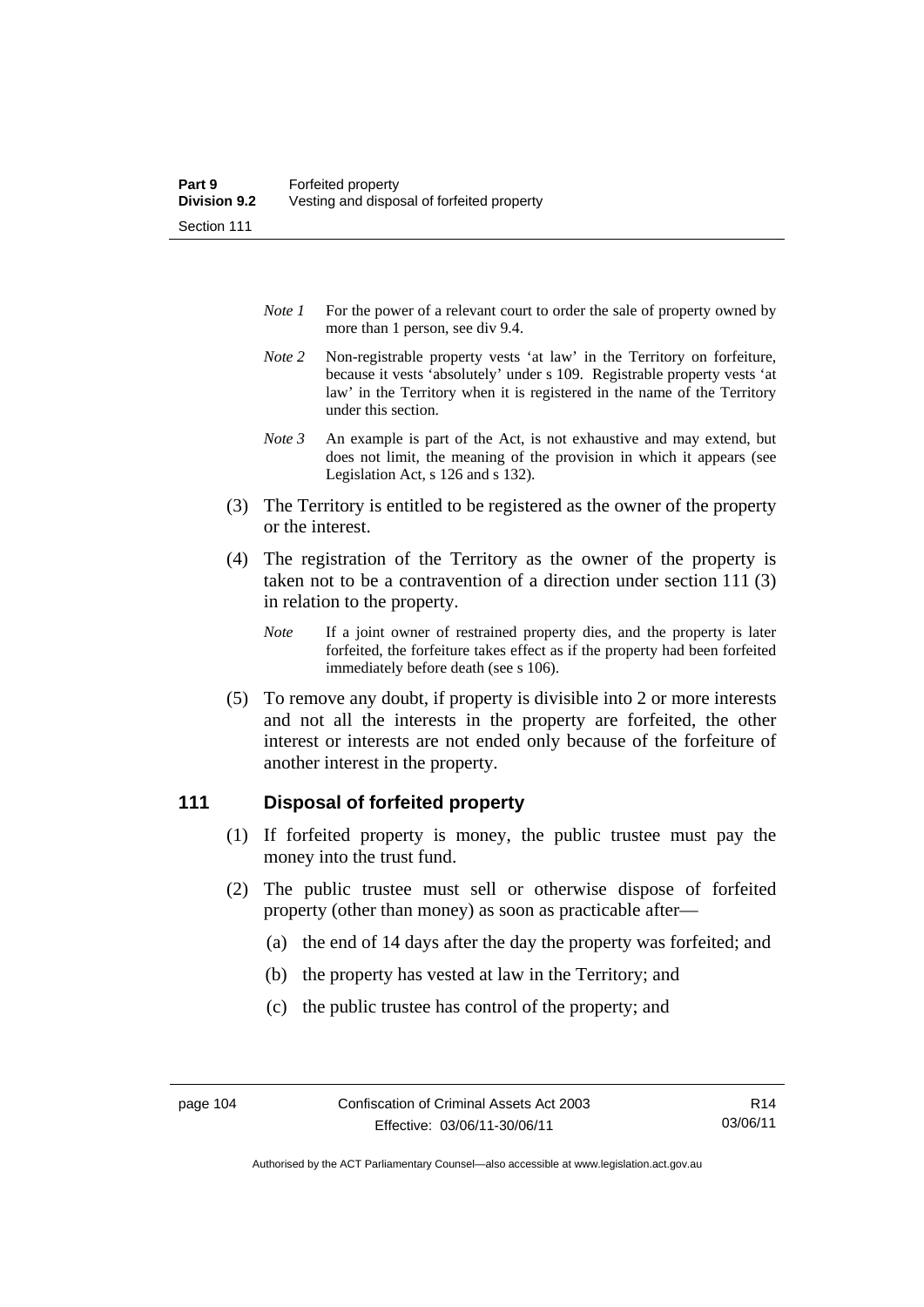- (d) if applicable—the end of 14 days after all confiscation proceedings in relation to the property have been finalised.
- *Note 1* A restraining order stops applying to property when the property vests in law in the Territory and the public trustee takes control of the property (see s  $45(1)(b)$ ).
- *Note 2* The 14-day periods reflect the application periods for return or compensation orders under div 9.5 and buy-back orders under div 9.6.

*Note 3* For the sale of jointly owned property, see s 116.

- (3) However, the Minister may, after all confiscation proceedings in relation to forfeited property are finalised and before the public trustee deals with the property under subsection (1) or (2), direct that the property be dealt with in accordance with the direction (including in accordance with a law stated in the direction).
- (4) The public trustee must comply with the Minister's direction.
- (5) Also, if the DPP tells the public trustee that forfeited property has evidentiary value in a criminal proceeding, the property must not be sold or otherwise disposed of before the criminal proceeding is finalised, other than—
	- (a) for the purpose of vesting the property at law in the Territory or allowing the public trustee to take control of the property; or
	- (b) in accordance with a written direction of the DPP.

# **Division 9.3 Improperly obtained registered property interests**

*Note* For general provisions about a proceeding for an order under this section (which is a confiscation proceeding—see s 236), see pt 14.

#### **112 Application of div 9.3 to registered property interests**

This division applies to forfeited property if—

 (a) the property has vested in law in the Territory after a registered property interest in the property was created; or

| R14      | Confiscation of Criminal Assets Act 2003 | page 105 |
|----------|------------------------------------------|----------|
| 03/06/11 | Effective: 03/06/11-30/06/11             |          |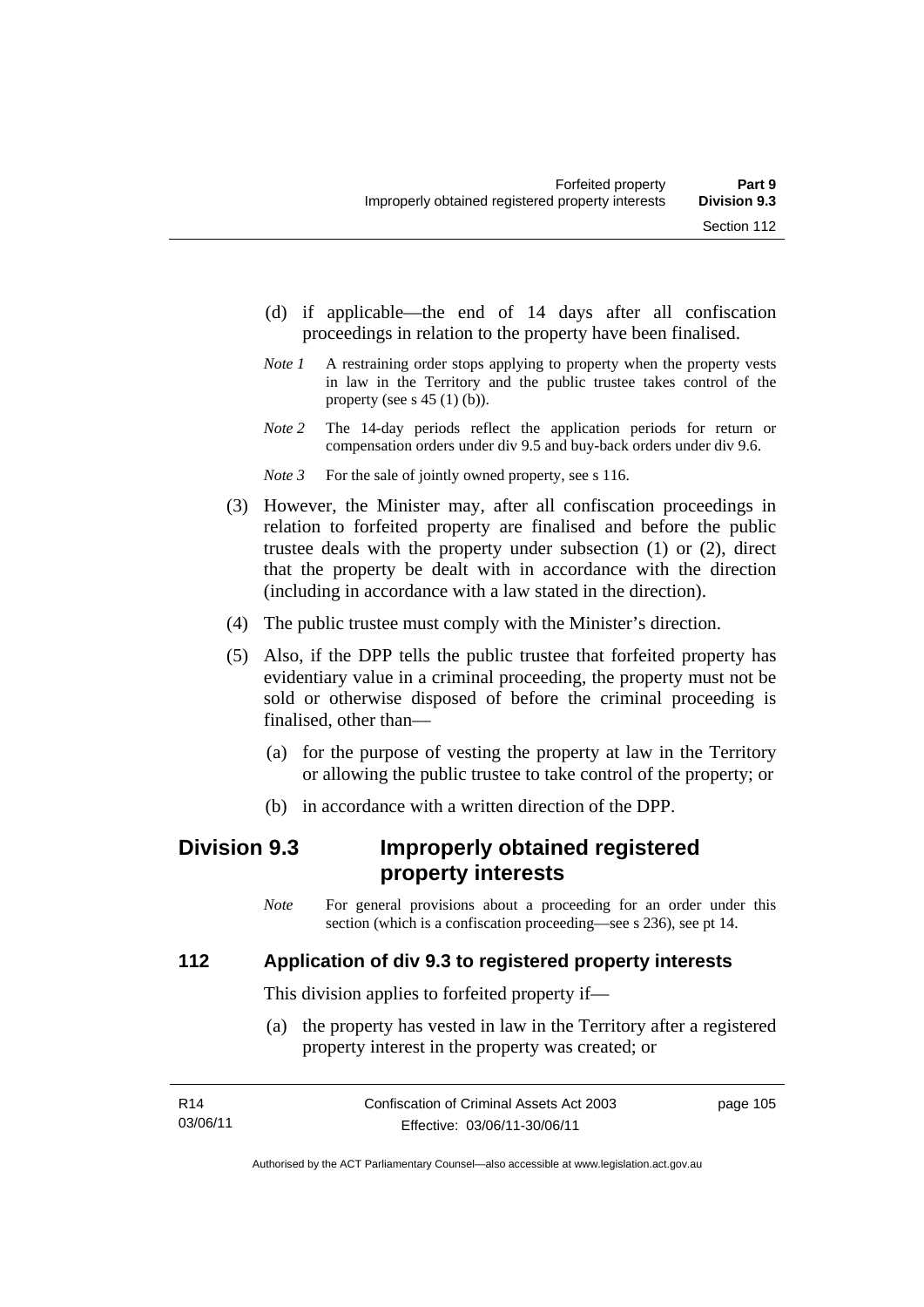- (b) if the property was jointly owned immediately before forfeiture—the property has vested in trustees for sale under section 117 after the interest was created.
- *Note* If a joint owner of restrained property dies, and the property is later forfeited, the forfeiture takes effect as if the property had been forfeited immediately before death (see s 106).

#### **113 Discharge of prior registered property interests given for improper purposes**

- (1) An interested person may apply to a relevant court for an order discharging a registered property interest to which forfeited property is subject.
- (2) The court must order the discharge of the registered property interest unless satisfied that—
	- (a) the interest was acquired honestly and for sufficient consideration and the person took reasonable care to establish that the interest could be lawfully acquired by the person; and
	- (b) for a registered property interest that was acquired otherwise than in the ordinary course of business—
		- (i) the owner of the registered property interest was not a party to the offence (or a related offence) in relation to which the forfeiture was made; and
		- (ii) the property is not subject to the effective control of the person who committed the offence (or a related offence) in relation to which the forfeiture was made.
		- *Note* For the meaning of *effective control*, see s 14.
- (3) On application by an interested person, a person responsible for a statutory property register must make the entries in the register that are necessary or desirable to give effect to the court order.

Authorised by the ACT Parliamentary Counsel—also accessible at www.legislation.act.gov.au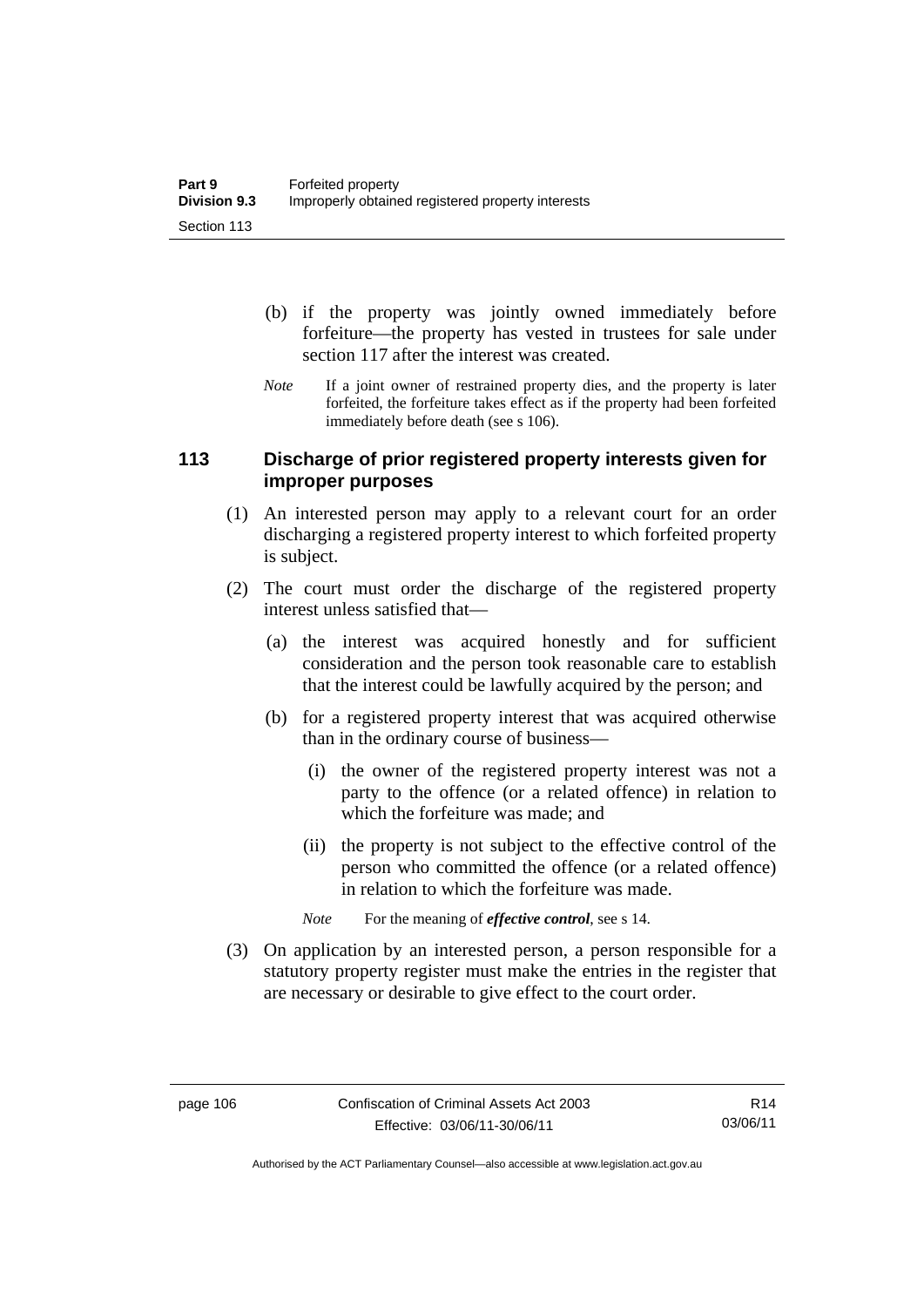# **Division 9.4 Sale of jointly owned forfeited property**

*Note* For general provisions about proceedings for orders under this division (which are confiscation proceedings—see s 236), see pt 14.

## **114 Application of div 9.4 to jointly owned property**

- (1) This division applies to jointly owned property if the property, or an interest in the property, is forfeited under this Act.
	- *Note 1* A registered interstate automatic forfeiture decision is taken to be an automatic forfeiture under this Act (see s 139).
	- *Note 2* A registered interstate forfeiture order is taken to be a forfeiture order under this Act (see s 139).
- (2) However, this division does not affect any right of a person to sell an interest in the property that has not been forfeited if the property is not subject to an order under this division.

## **115 Inconsistency with Trustee Act or Conveyancing Act**

- (1) This section applies if there is an inconsistency between—
	- (a) this division or a court order under this division; and
	- (b) the *Trustee Act 1925* or the *Civil Law (Property) Act 2006*, division 2.4.1 (Dispositions on trust for sale or with power of sale).
- (2) If this section applies, this division or the court order overrides the legislation mentioned in subsection (1) (b), to the extent of the inconsistency.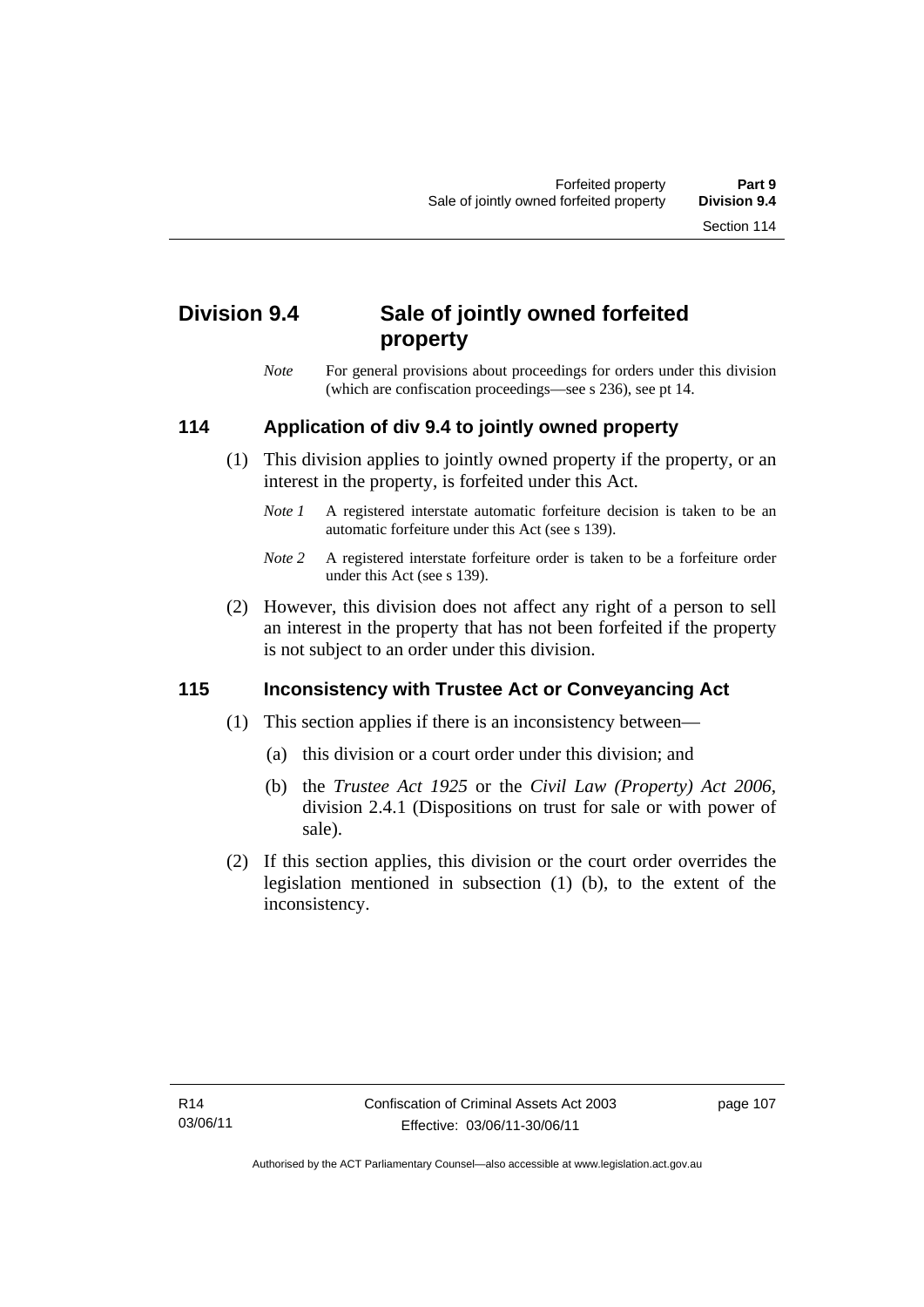#### **116 Order for sale of jointly owned property**

- (1) An interested person may apply to a relevant court for an order for the sale under a trust for sale of jointly owned property to which this division applies.
	- *Note* A trust for sale allows property to be sold over the objections of a person.
- (2) The court may order the sale of the property under a trust for sale if satisfied that the sale of the property—
	- (a) is the most practical way of ensuring a reasonable price for the property or a joint owner's interest in the property; or
	- (b) is just and equitable in all the circumstances.
- (3) The court may give the trustees any directions about the property, its sale and the proceeds of the sale that the court considers appropriate.

#### **Examples of directions**

- 1 a direction that the trustees obtain a valuation of the property from a qualified valuer before the sale
- 2 a direction that the property must only be sold by auction
- 3 a direction fixing the reserve price for the sale of the property at auction
- 4 if a joint owner is allowed to buy the property, a direction that the joint owner may set off against the purchase price any share of that person in the proceeds of the sale
- *Note* An example is part of the Act, is not exhaustive and may extend, but does not limit, the meaning of the provision in which it appears (see Legislation Act, s 126 and s 132).
- (4) A joint owner of the property may buy the property only if a direction of the court allows the person to buy the property.
- (5) On application by the purchaser of the property, a person responsible for a statutory property register must make the entries in the register that are necessary or desirable to give effect to the sale of the property in accordance with the court order (and any directions of the court).

R14 03/06/11

Authorised by the ACT Parliamentary Counsel—also accessible at www.legislation.act.gov.au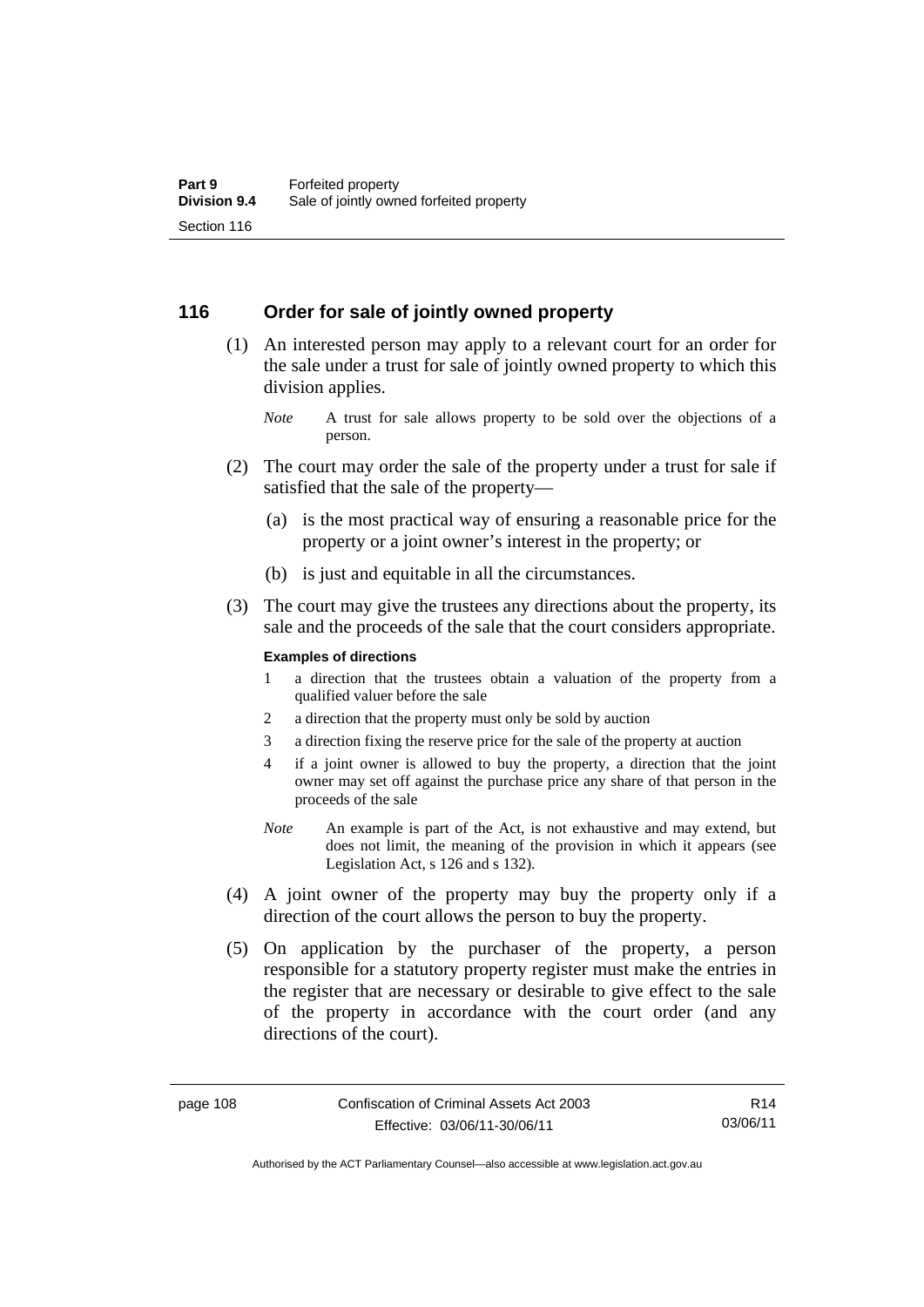### **117 Trust for sale of property**

- (1) If a relevant court makes an order for the sale of property under a trust for sale, the court must appoint trustees for the sale.
- (2) The trustees hold the property under a trust for sale to sell the property and, after payment of the costs and expenses of the sale and of any outgoings in relation to the property, to pay the proceeds of the sale and any income from the property to the court.
- (3) The property vests in the trustees on their appointment.
- (4) The property vests in the trustees subject to any registered property interests that apply to all of the property, other than an undivided share of the property.

#### **118 Effect of trust for sale on joint ownership**

The joint ownership of the property ends on the vesting of the property in the trustees.

#### **119 Distribution of proceeds of sale of property**

- (1) The amount paid to a relevant court under section 117 (2) is payable to the Territory.
- (2) However, the court may order the payment of part or all of the amount to a person (an *innocent joint owner*) who was a joint owner of the property immediately before it was sold under this division if—
	- (a) the innocent joint owner was not a party to the offence (or a related offence) in relation to which the forfeiture was made; and
	- (b) the innocent joint owner's interest is not subject to the effective control of a person who committed the offence (or a related offence) (an *offender*) in relation to which the forfeiture was made; and
		- *Note* For the meaning of *effective control*, see s 14.

| R <sub>14</sub> | Confiscation of Criminal Assets Act 2003 | page 109 |
|-----------------|------------------------------------------|----------|
| 03/06/11        | Effective: 03/06/11-30/06/11             |          |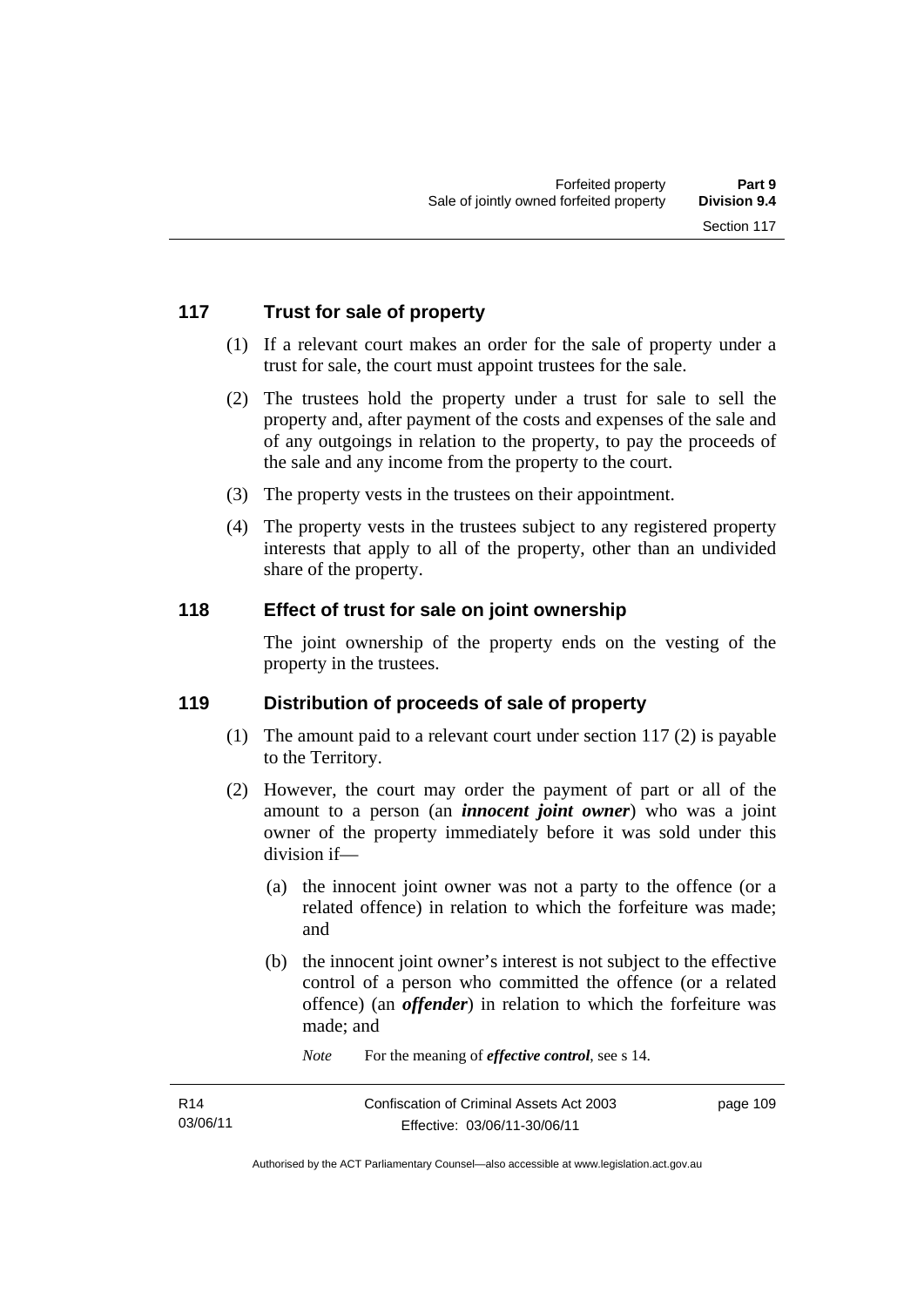- (c) for property acquired completely or partly, or directly or indirectly, from an offender—the property was acquired honestly and for sufficient consideration and the innocent joint owner took reasonable care to establish that the property could be lawfully acquired by the innocent joint owner.
- (3) For subsection (2), the court may have regard to any matter it considers appropriate, including the relationship between the offender and the innocent joint owner.

### **120 Variation of court order for sale**

On application by the trustees for sale or an interested person, a relevant court may vary an order it has made for the sale of property under a trust for sale (or make or vary any directions about the property, its sale or the proceeds of sale).

# **Division 9.5 Forfeited property—return or compensation**

*Note* For general provisions about a proceeding for a return or compensation order (which is a confiscation proceeding—see s 236), see pt 14.

#### **121 Meaning of** *return or compensation order*

In this Act:

*return or compensation order* means an order under section 123 (Return or compensation orders—making) that an interest in forfeited property be returned to the person who held the interest immediately before its forfeiture, or that the Territory pay to the person the value of the interest.

## **122 Return or compensation orders—application**

(1) A person who held an interest in forfeited property immediately before its forfeiture may apply to a relevant court for a return or compensation order in relation to the interest.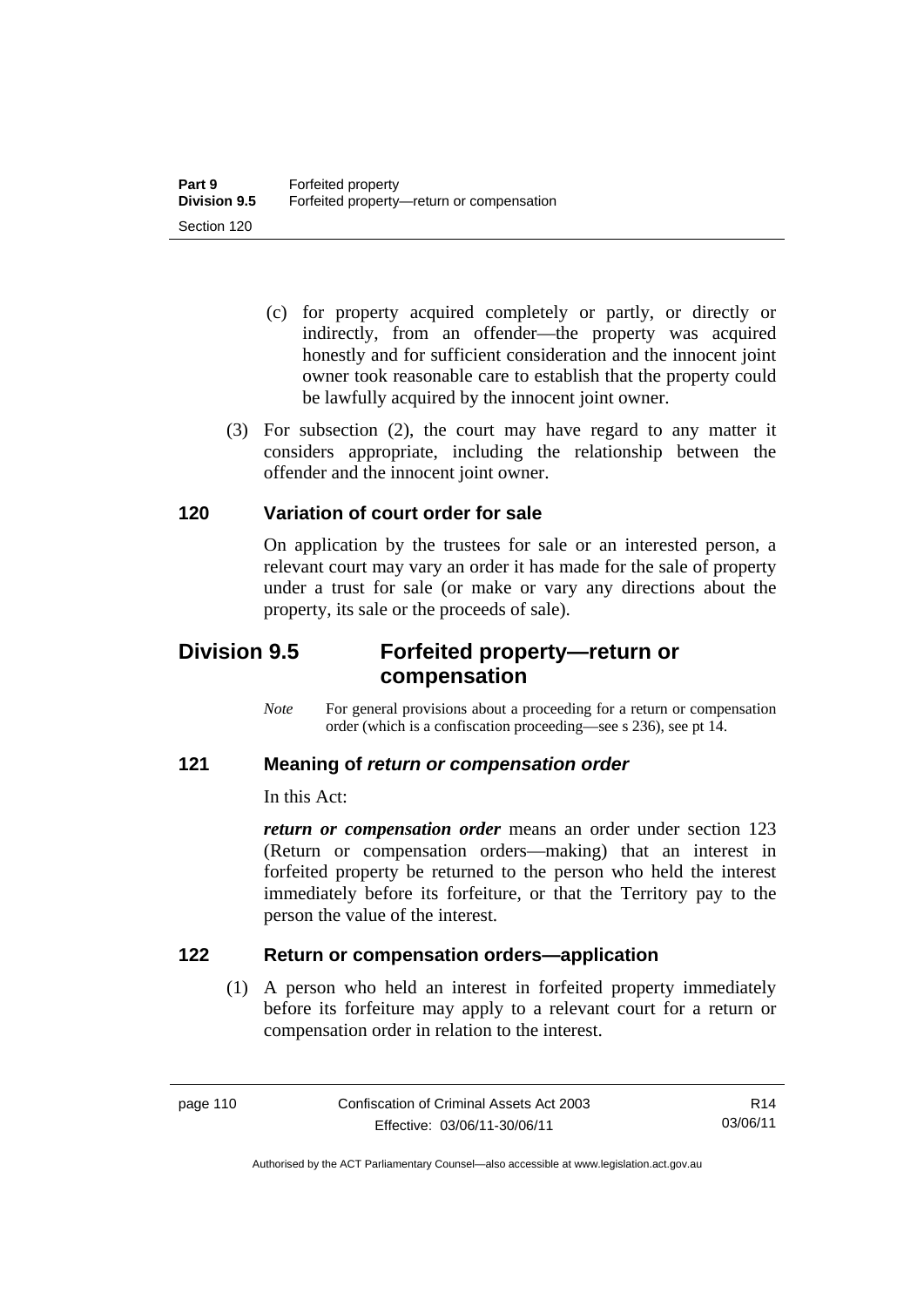- (2) The application may be made only if 1 of the following events happens (a *qualifying event*):
	- (a) if the interest was forfeited under a forfeiture order or automatic forfeiture—the person is cleared of the offence (and any related offences) to which the forfeiture related;

*Note* For the meaning of *cleared*, see s 17.

 (b) if the interest was forfeited under a forfeiture order—the proceeding in relation to the order is finalised and the order is overturned on appeal.

*Note* For the meaning of *finalised*, see s 18.

- (3) The application must be made within 14 days after—
	- (a) the day the qualifying event happens; or
	- (b) if the person only became aware of the qualifying event at a later time, and the delay in becoming aware of the event was not because of the person's neglect—the day the person became aware of the qualifying event.
	- *Note* The court may allow leave for an application to be made after a time fixed by this section in certain circumstances (see s 246).

#### **123 Return or compensation orders—making**

- (1) On application under section 122, if satisfied that a qualifying event mentioned in section 122 (2) has happened in relation to a forfeited interest, the court may order—
	- (a) that the forfeited interest be returned to the person who held the interest immediately before its forfeiture; or
	- (b) that the Territory pay the person the value of the interest.
- (2) In making the order, the court must—
	- (a) declare the extent, nature and value of the person's interest in the forfeited property; and

page 111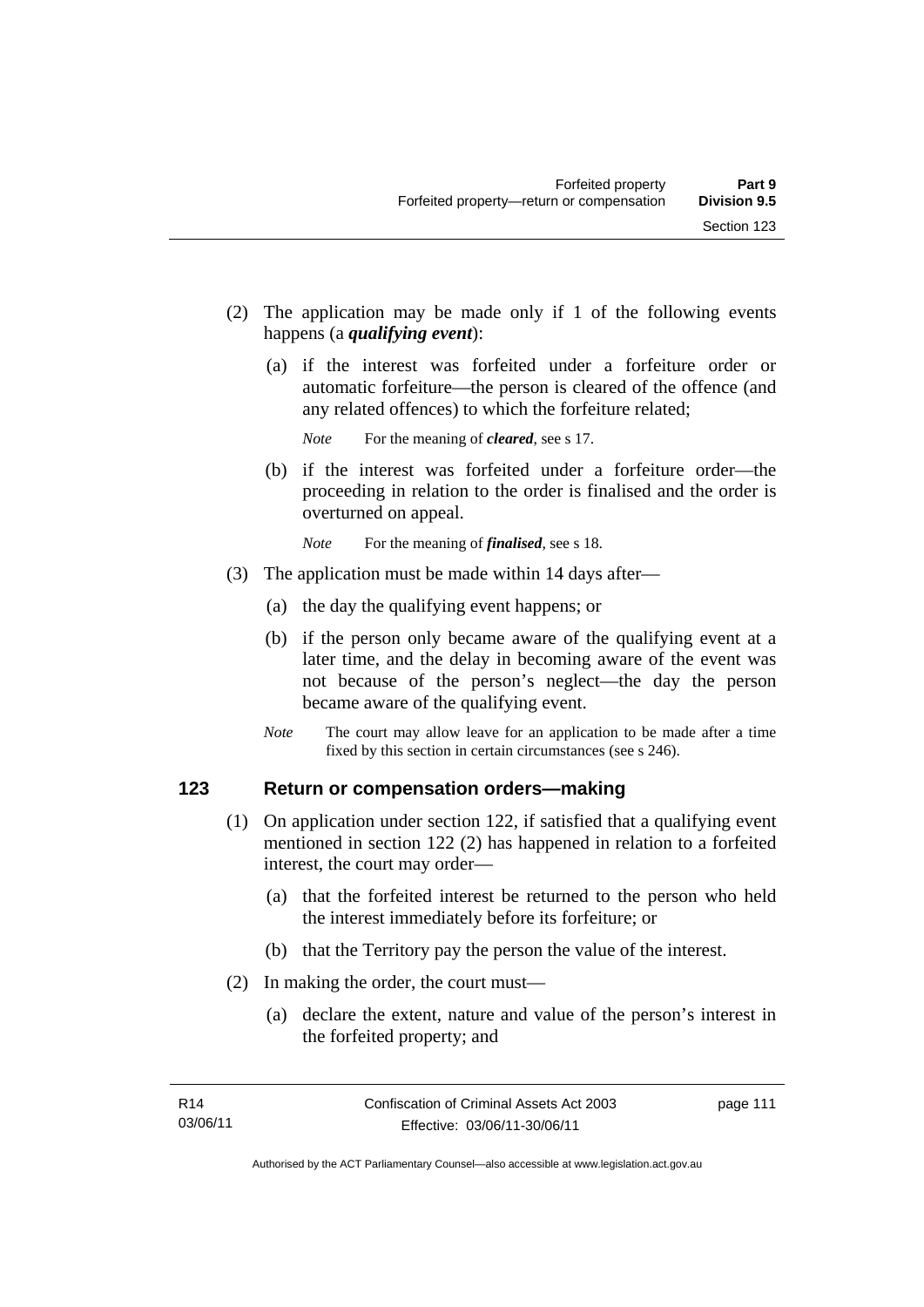- (b) order that—
	- (i) if the interest is still vested in the Territory—the Territory transfer the interest to the person; or
	- (ii) in any other case—the public trustee pay the person the value declared under paragraph (a).

# **Division 9.6 Forfeited property—buyback of interest**

*Note* For general provisions about a proceeding for a buyback order (which is a confiscation proceeding—see s 236), see pt 14.

#### **124 Meaning of** *buyback order*

In this Act:

*buyback order* means an order under section 126 (Buyback orders making) declaring that a person may buy an interest in forfeited property from the Territory.

#### **125 Buyback orders—application**

- (1) A person who held an interest in forfeited property immediately before its forfeiture may apply to a relevant court for a buyback order in relation to—
	- (a) that interest; or
	- (b) any other interest in the forfeited property; or
	- (c) all interests in the forfeited property.
- (2) The application must be made within 14 days after—
	- (a) the day the interest formerly held by the person was forfeited; or
	- (b) if the person only became aware of the forfeiture at a later time, and the delay in becoming aware of the forfeiture was not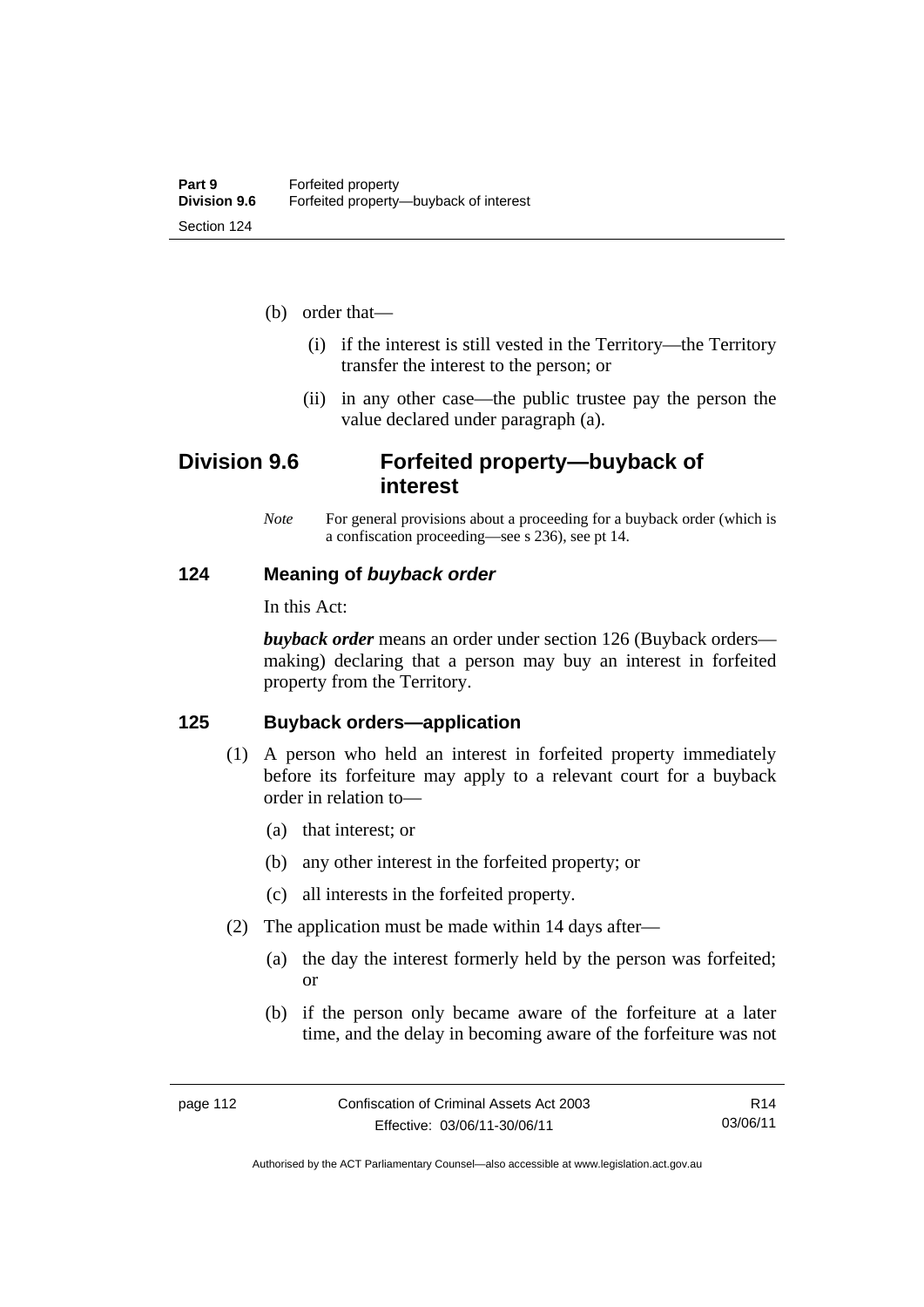because of the person's neglect—the day the person became aware of the forfeiture.

*Note* The court may allow leave for an application to be made after a time fixed by this section in certain circumstances (see s 246).

#### **126 Buyback orders—making**

- (1) On application under section 125, the court may, by order, declare that a person may buy an interest in forfeited property from the Territory if it is satisfied that—
	- (a) the interest is still vested in the Territory; and
	- (b) it would not be contrary to the public interest (including for the purposes of this Act) to do so; and
	- (c) if the order applied for is in relation to an interest other than the interest formerly held by the person—no-one else who held an interest in the forfeited property immediately before forfeiture objects to the making of the order.
		- *Note* The applicant must give notice of the application to anyone else the applicant knows to have had an interest in the property immediately before forfeiture (see s 244).
- (2) In making the order, the court must declare—
	- (a) the extent, nature and value of the interest in the forfeited property that is to be bought from the Territory; and
	- (b) that the interest may be bought from the Territory for the value declared under paragraph (a) within 1 month after the day the order is made.

#### **127 Buyback orders—buying interest in property**

If a buyback order is made, and the applicant for the order pays to the public trustee the value declared under section 126 (2) (a) within 1 month after the day the order is made, the Territory must transfer the interest to the applicant.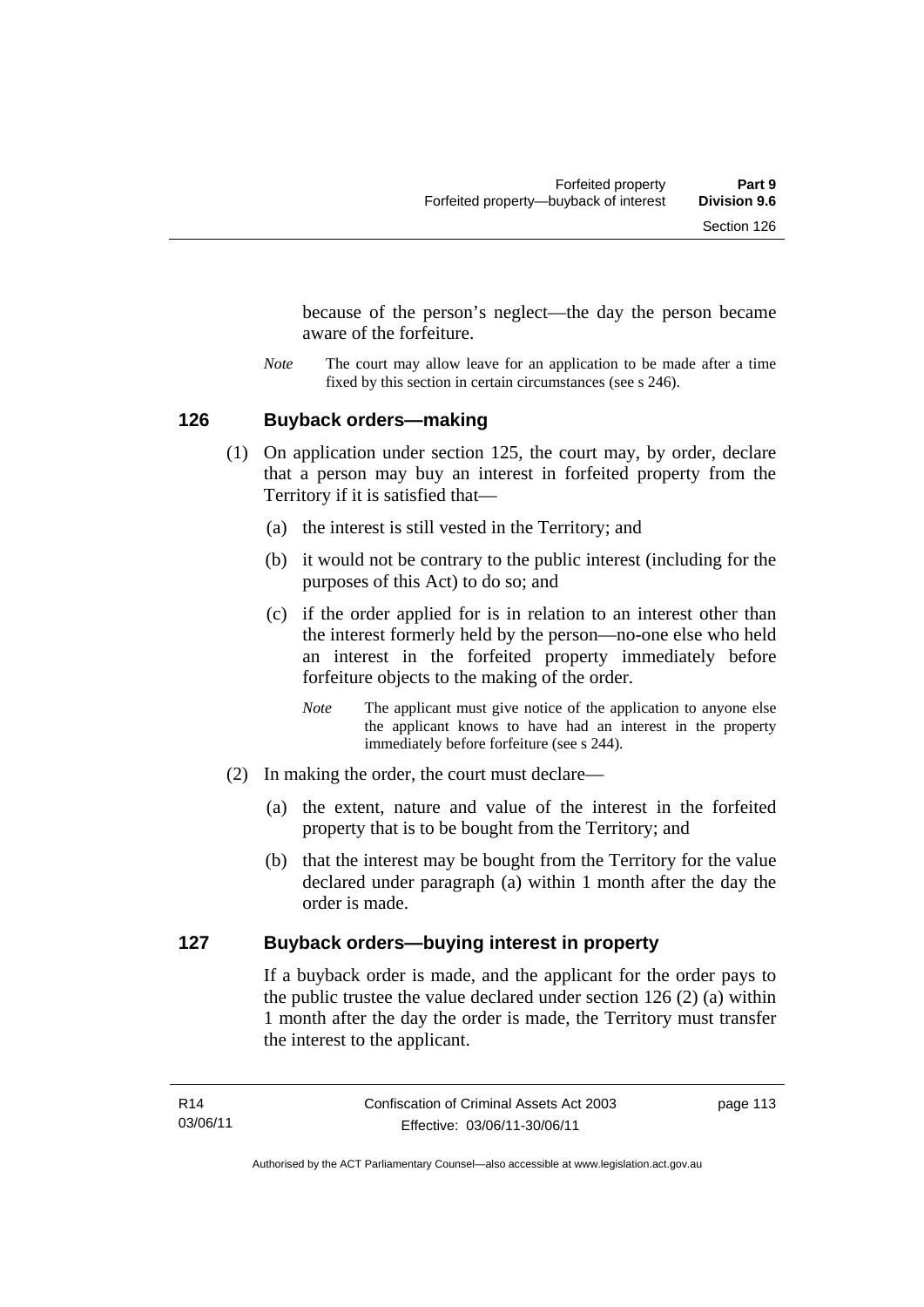# **Part 10 Confiscated assets trust fund**

#### **128 Definitions for pt 10**

In this part:

*distributable funds* means money in the trust fund that is—

- (a) designated as distributable funds by regulation; or
- (b) declared under section 135 (4) (Review of reserved and distributable funds by public trustee) to be distributable funds.

*equitable sharing program*—see section 129.

*reserved funds* means money in the trust fund that is—

- (a) designated as reserved funds by regulation; or
- (b) declared under section 135 (2) to be reserved funds.

### **129 Meaning of** *equitable sharing program*

(1) In this part:

*equitable sharing program* means an arrangement under which all or any of the following happen:

- (a) the Territory shares with the Commonwealth or a State a proportion of any proceeds of an unlawful activity recovered under a territory law (including this Act), if, in the Minister's opinion, the Commonwealth or that State has made a significant contribution to the recovery of the proceeds or to the investigation or prosecution of the unlawful activity;
- (b) the Commonwealth or a State shares with the Territory a proportion of any proceeds of an unlawful activity recovered under a law of the Commonwealth or that State, if, in the opinion of the appropriate Minister of the Commonwealth or

R14 03/06/11

Authorised by the ACT Parliamentary Counsel—also accessible at www.legislation.act.gov.au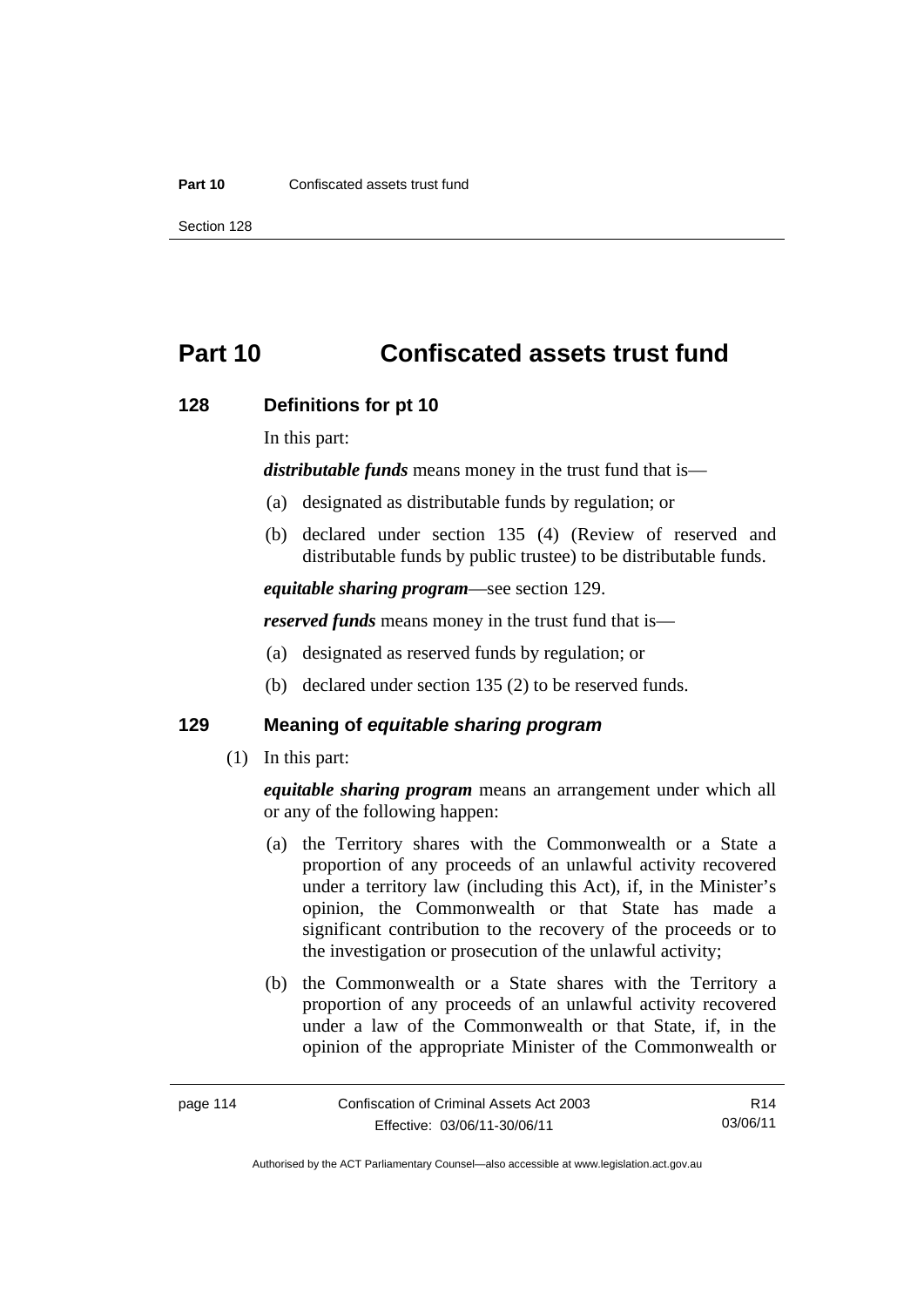that State, the Territory has made a significant contribution to the recovery of the proceeds;

- (c) the Territory shares with a foreign country a proportion of the proceeds of any unlawful activity recovered under a territory law, if, in the Minister's opinion, the foreign country has made a significant contribution to the recovery of the proceeds or to the investigation or prosecution of the unlawful activity.
- (2) In subsection (1):

*unlawful activity* means an act or omission that is—

- (a) a relevant offence; or
- (b) an offence against a law of a foreign country.

#### **130 Establishment of trust fund**

There is to be a trust fund called the confiscated assets trust fund.

#### **131 Payments into trust fund**

- (1) The following amounts must be paid into the trust fund:
	- (a) the income from the administration of restrained property;
	- (b) the forfeited money mentioned in section 111 (1) (Disposal of forfeited property) and the Criminal Code, section 377 (Unlawful possession offence—disposal of forfeited property by public trustee);
	- (c) income earned from forfeited property (including income from the administration of the property);
	- (d) amounts raised from the sale of property to satisfy penalty orders, including any income earned from those amounts;
	- (e) payments for forfeited property that is bought back under a buyback order;

page 115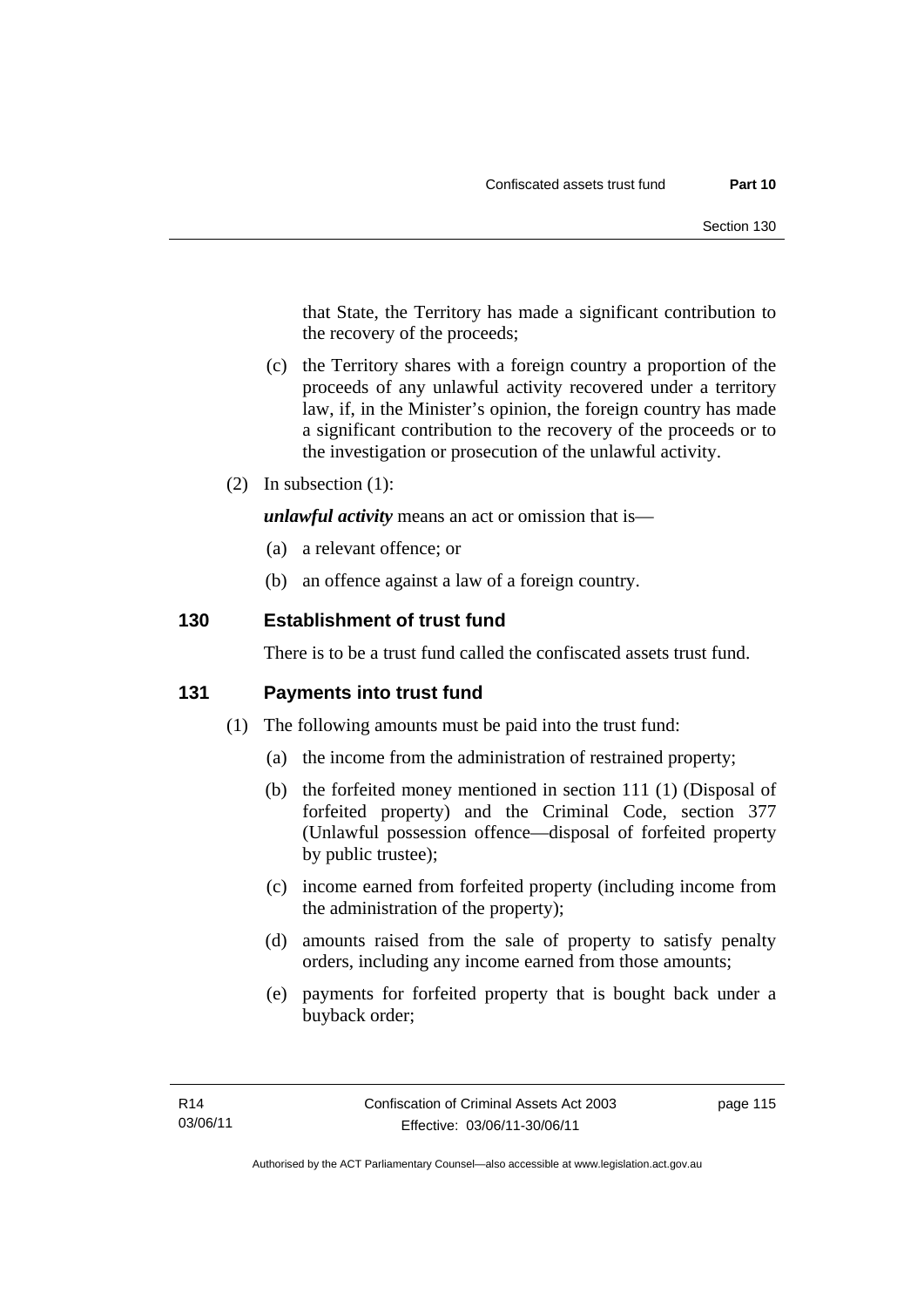Section 132

- (f) the remainder of the proceeds mentioned in the *Crimes Act 1900*, section 250 (2) (b) (Disposal of forfeited articles by public trustee) and the Criminal Code, section 377 (3) (b);
- (g) the proceeds of the enforcement of registered interstate automatic forfeiture decisions and registered interstate forfeiture orders;
- (h) payments and the proceeds of property sold to satisfy an interstate penalty orders;
- (i) payments received under the equitable sharing program.
- (2) However, this section does not apply in relation to forfeited property to which a direction under section 111 (3) (Disposal of forfeited property) applies.
- (3) Amounts paid into the trust fund must be designated as reserved funds or distributable funds in accordance with the regulations (if any).
- (4) All amounts payable into the trust fund must be paid into a trust banking account maintained under the *Financial Management Act 1996*, section 51 (Departmental trust banking accounts).

#### **132 Purposes of trust fund**

- (1) The trust fund may be used to make payments from reserved funds for the following purposes:
	- (a) payments under return or compensation orders;
	- (b) payments of compensation under the Criminal Code, section 378 (Unlawful possession offence—return of or compensation for forfeited property);
	- (c) if property in the possession or control of the public trustee is returned, or compensation paid for property that has been under the control of the public trustee, under a return or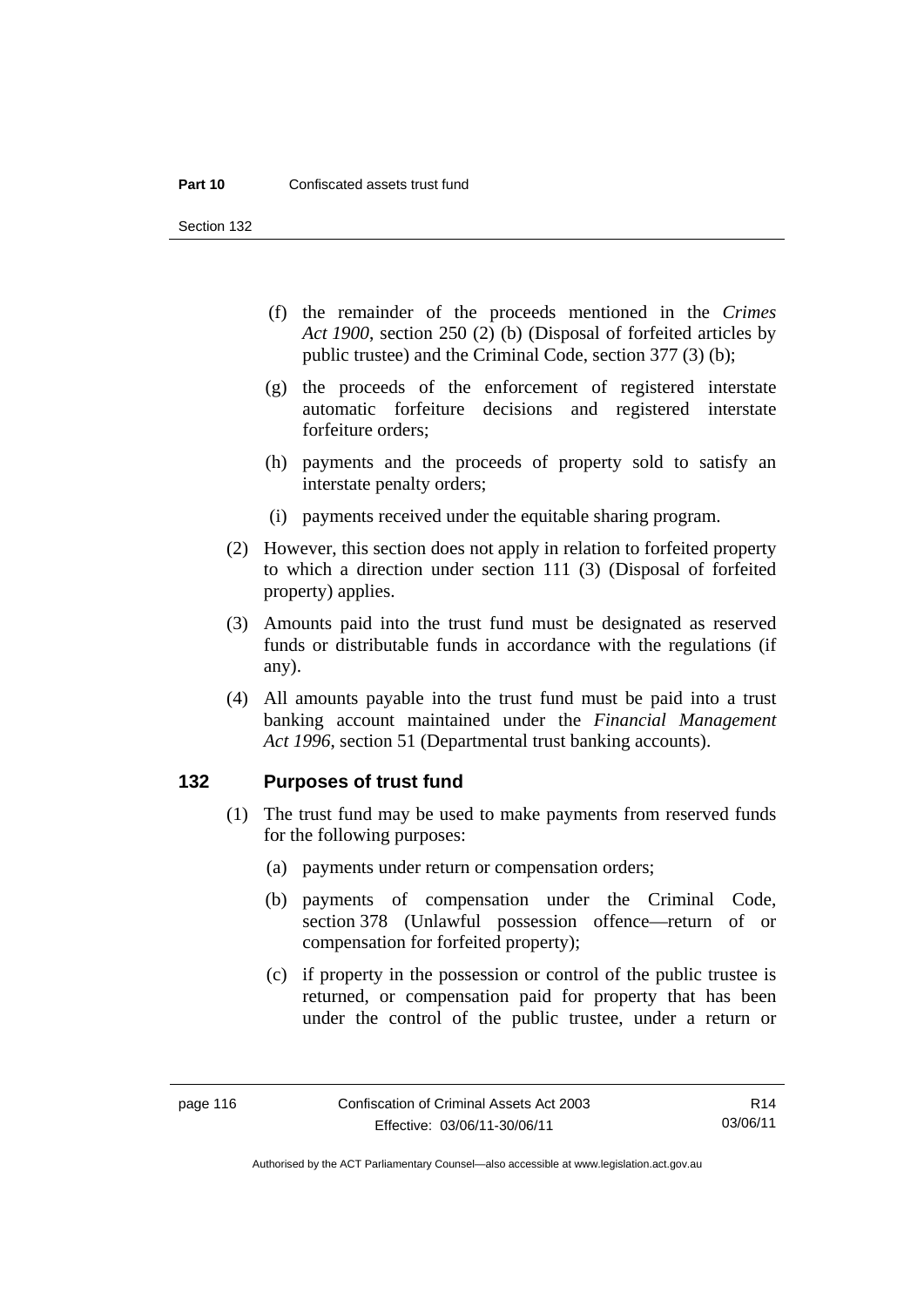compensation order—any costs, charges or expenses deducted by the public trustee in relation to the property;

- (d) the annual management fee prescribed by regulation for the public trustee;
- (e) other costs, charges or expenses of the public trustee in relation to the exercise of functions under this Act;
- (f) payments under the equitable sharing program.
- (2) The trust fund may be used to make payments from distributable funds in accordance with section 134 (2) (Distribution of surplus funds).

## **133 Payments from trust fund**

- (1) Payments must be made in accordance with the principle that payments for a purpose for which reserved funds may be used have priority over payments for purposes for which distributable funds may be used.
- (2) The public trustee may make payments for the purposes of the trust fund.
- (3) However, a payment under the equitable sharing program or from distributable funds may be made only in accordance with a written direction of the Minister.

## **134 Distribution of surplus funds**

- (1) For section 132 (2) (Purposes of trust fund), the Minister must, at least once in each financial year, decide the amount of distributable funds available for payment from the trust fund.
- (2) The Minister may approve the use of part or all of the decided amount for any of the following purposes:
	- (a) the enforcement of territory laws;
	- (b) criminal justice activities;

page 117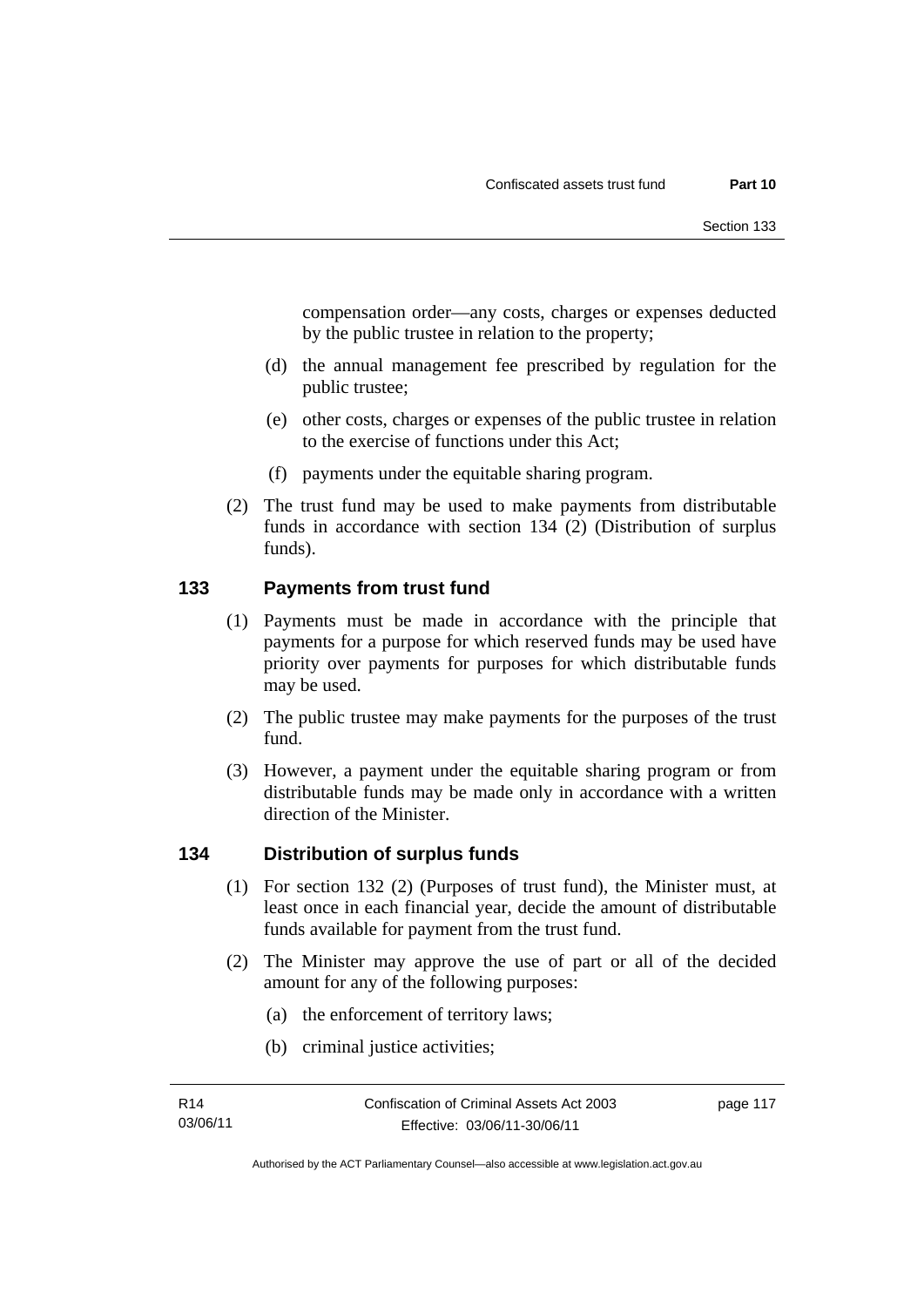- (c) crime prevention;
- (d) assistance to victims of crime;
- (e) the prevention of drug abuse;
- (f) the rehabilitation of drug users;
- (g) a purpose prescribed by regulation relating to law enforcement or drug rehabilitation and education.
- (3) An approval is a notifiable instrument.

*Note* A notifiable instrument must be notified under the Legislation Act.

#### **135 Review of reserved and distributable funds by public trustee**

- (1) The public trustee must review the trust fund at least twice each year to decide whether the amount of reserved funds is likely to be sufficient to meet the payments from reserved funds that may be made within the 6-month period after the review.
- (2) If the public trustee considers that the amount of reserved funds is likely to be insufficient, the public trustee must declare, in writing, an amount of distributable funds to be reserved funds.
- (3) The amount declared must not be more than is necessary to increase the amount of reserved funds to what is required to meet payments from reserved funds within the 6 months after the declaration is made.
- (4) If the public trustee considers that the amount of reserved funds is likely to be more than is necessary, the public trustee must declare, in writing, the amount of the surplus funds to be distributable funds.

Authorised by the ACT Parliamentary Counsel—also accessible at www.legislation.act.gov.au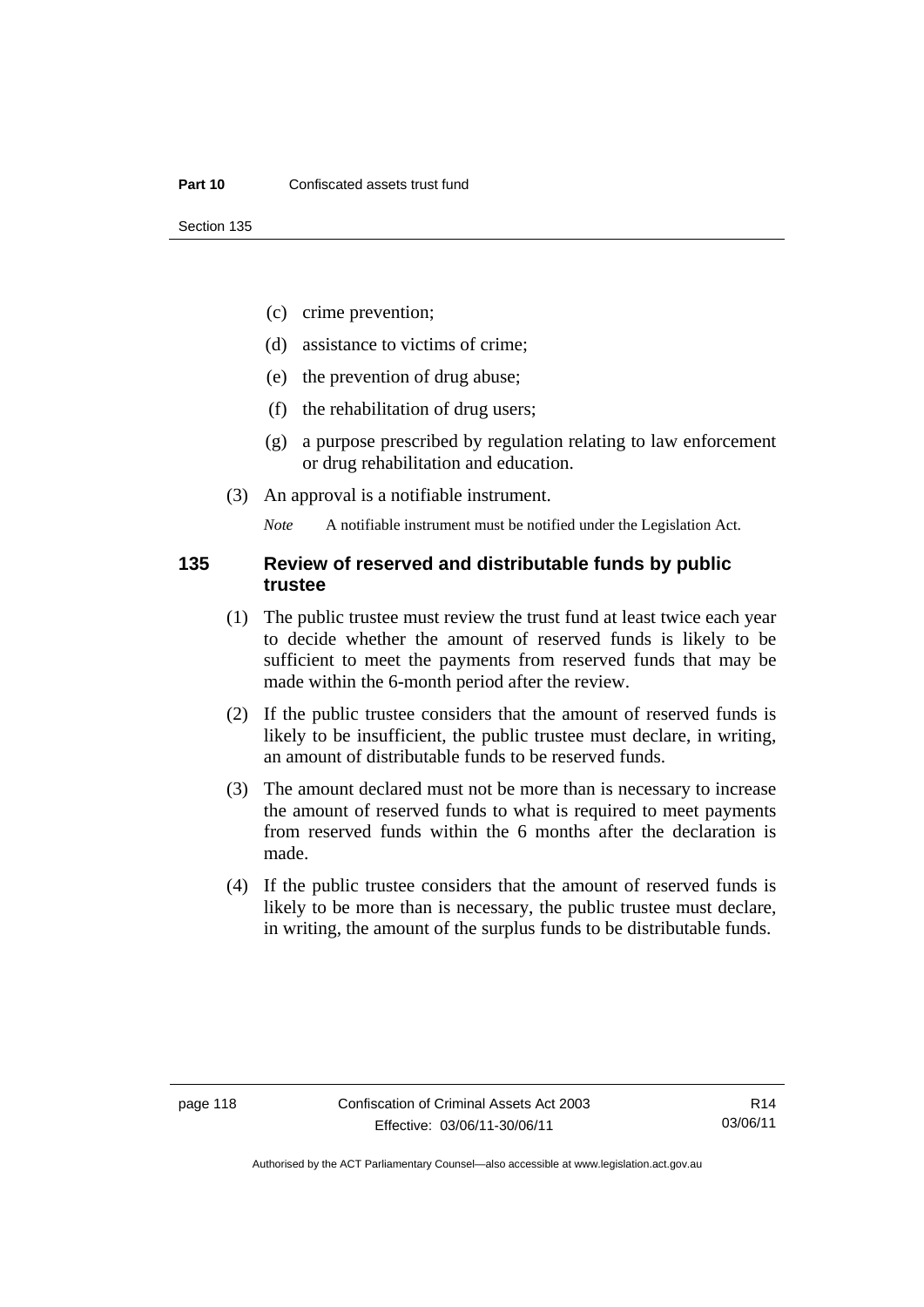# **Part 11** Interstate orders

*Note* Proceedings under this part are civil, not criminal (see s 237 (1) (b)).

#### **136 Meaning of** *authenticated* **for pt 11**

In this part:

*authenticated*, in relation to a corresponding law order, means authenticated by the entity that made the order in accordance with the corresponding law under which the order was made or the practice of the entity.

#### **Example**

if the entity is a court, the order may be authenticated by the court's seal or stamp

*Note* An example is part of the Act, is not exhaustive and may extend, but does not limit, the meaning of the provision in which it appears (see Legislation Act, s 126 and s 132).

### **137 Interstate restraining and forfeiture orders etc registration**

- (1) This section applies if—
	- (a) an interstate restraining order expressly applies to—
		- (i) stated property in the ACT; or
		- (ii) all the property in the ACT of a person; or
		- (iii) all the property (other than stated property) in the ACT of a person; or
	- (b) an interstate automatic forfeiture decision expressly applies to property in the ACT; or
	- (c) an interstate forfeiture order expressly applies to property in the ACT.

page 119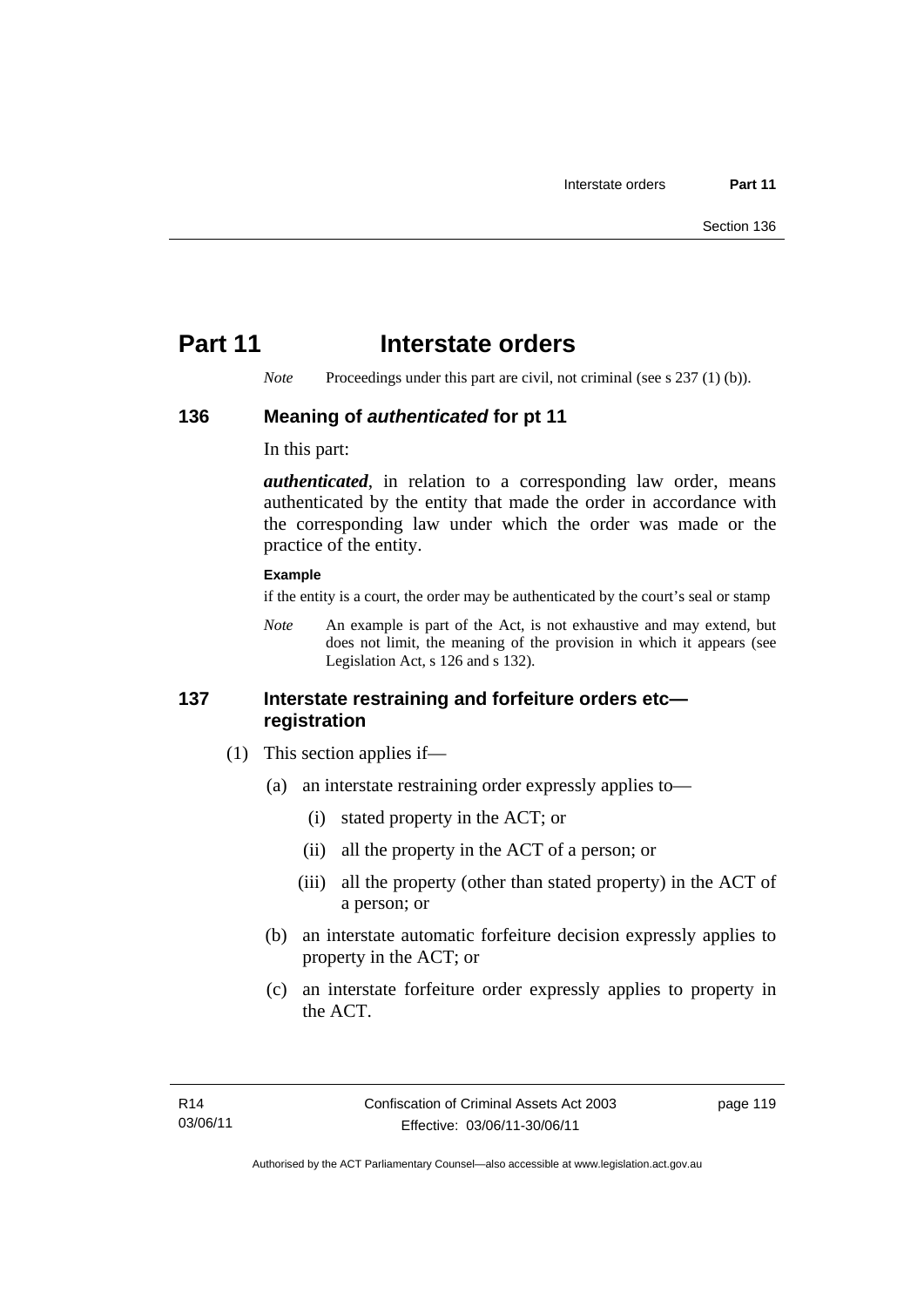Section 138

- (2) An authenticated copy of the order or decision may be registered in a relevant court by the applicant for the order or decision, the DPP or a person prescribed by regulation.
- (3) An authenticated copy of any amendment of the order or decision (made before or after the registration of the order or decision) may be registered in a relevant court by a person mentioned in subsection  $(2)$ .
- (4) Registration of the order or decision, and any amendment of the order or decision, may be refused to the extent that the order or decision, or the order or decision as amended, could not, on registration, be enforced in the ACT.
- (5) The order or decision, and any amendment of the order or decision, must be registered in accordance with the procedure of the relevant court.

#### **138 Interstate restraining and forfeiture orders etc—interim registration**

- (1) This section applies to an electronic copy of an authenticated interstate restraining order, interstate automatic forfeiture decision or interstate forfeiture order or of an authenticated copy of any amendment of such an order or decision.
- (2) If the electronic copy is certified in accordance with the procedure of a relevant court, it is taken, for this Act, to be an authenticated copy of the order, decision or amendment.
- (3) However, if the order, decision or amendment is registered in the relevant court using the electronic copy, the registration ceases to have effect at the end of 5 days after the day of registration, or when an authenticated copy of the order, decision or amendment is registered, whichever happens first.

R14 03/06/11

Authorised by the ACT Parliamentary Counsel—also accessible at www.legislation.act.gov.au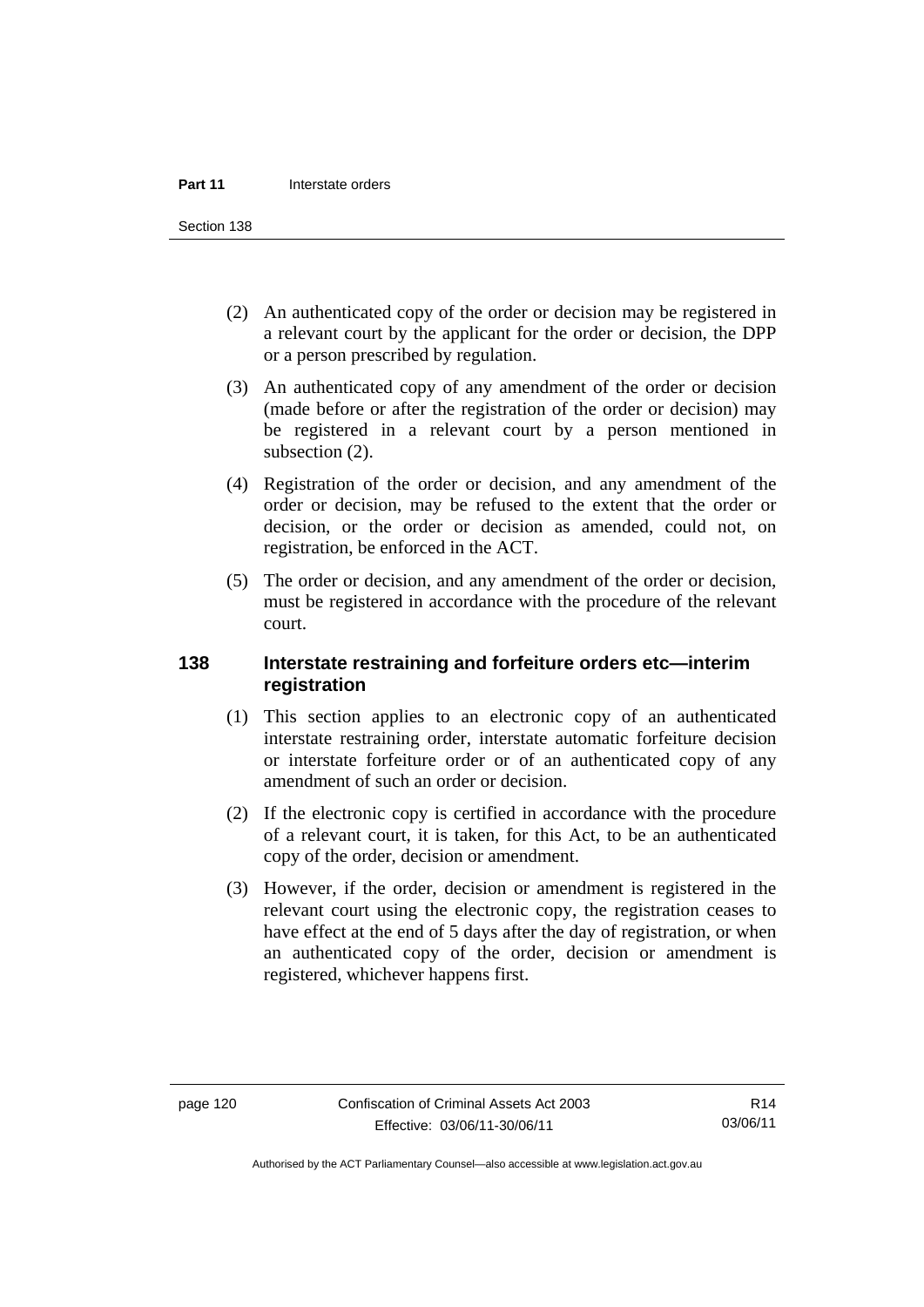(4) In this section:

*electronic copy*, of a document, includes the following copies of the document:

- (a) a faxed copy;
- (b) an emailed copy;
- (c) a scanned copy.

## **139 Interstate restraining and forfeiture orders etc—effect of registration**

- (1) For this Act, a registered interstate restraining order is taken to be a restraining order under this Act.
- (2) For this Act, a registered interstate automatic forfeiture decision is taken to be an automatic forfeiture under division 5.2 (Automatic forfeiture—conviction for serious offences).
- (3) For this Act, a registered interstate civil forfeiture order is taken to be a civil forfeiture order under this Act.
- (4) For this Act, a registered interstate conviction forfeiture order is taken to be a conviction forfeiture order under this Act.
- (5) An amendment of a registered interstate order or decision mentioned in this section has effect for this Act only if it is registered under this part.

### **140 Interstate restraining and forfeiture orders etc—ending of registration**

A registered interstate restraining order, automatic forfeiture decision or forfeiture order ceases to be registered under this Act if—

 (a) it ceases to be in force under the corresponding law under which it was made; or

page 121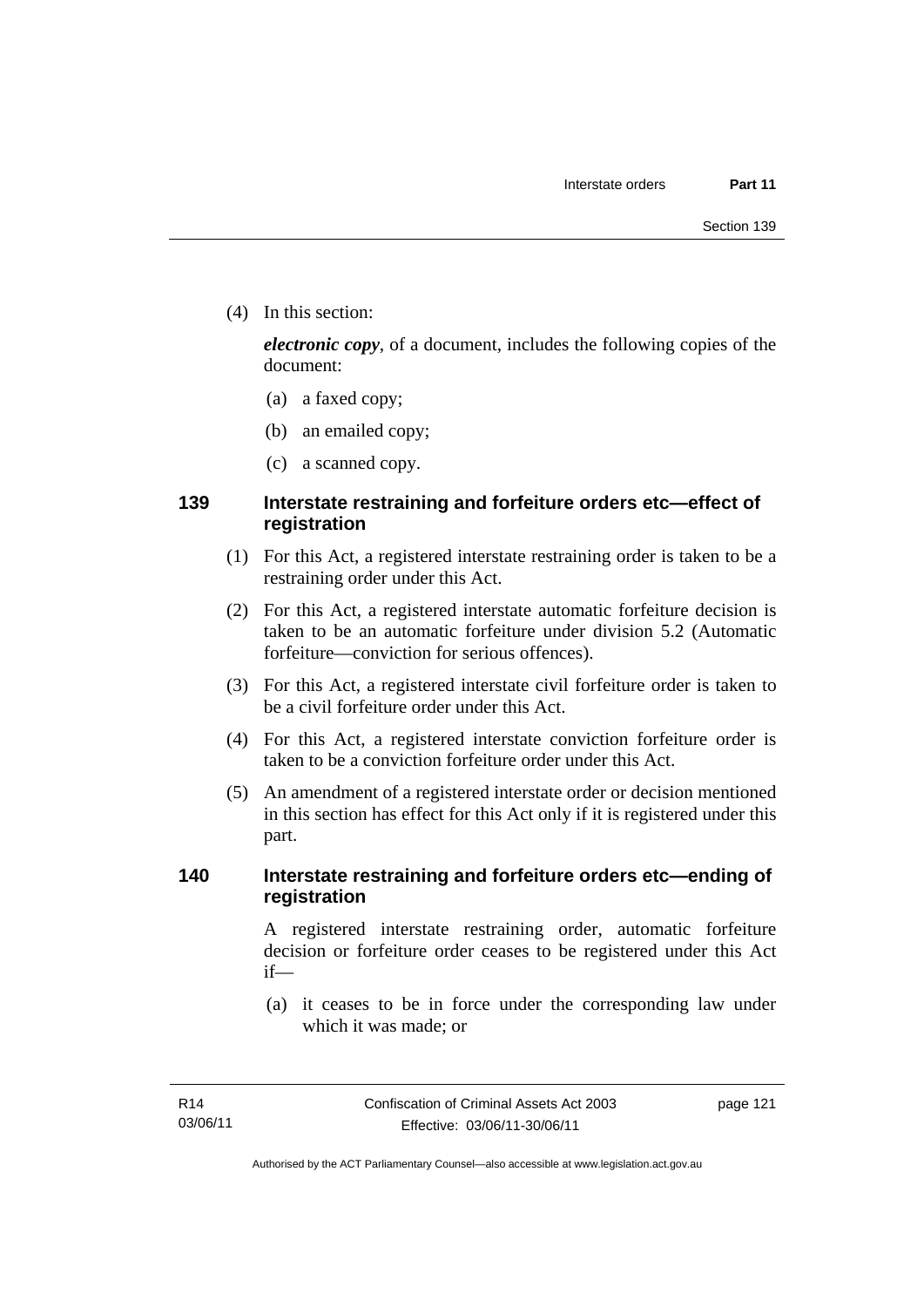Section 141

(b) its registration is cancelled under section 141.

#### **141 Interstate restraining and forfeiture orders etc cancellation of registration**

- (1) The registration of an interstate restraining order, interstate automatic forfeiture decision or interstate forfeiture order may be cancelled by a relevant court, or an officer of a relevant court prescribed by regulation, if—
	- (a) the registration was improperly obtained; or
	- (b) details of any amendment of the order or decision, or any direction of the entity that made the order or decision, was not given to the relevant court in accordance with the procedure of the court.
- (2) The registration of an interstate restraining order, interstate automatic forfeiture decision or interstate forfeiture order, or an amendment of such an order or decision, may be cancelled by a relevant court, to the extent that the order or decision, or the order or decision as amended, cannot be enforced in the ACT.

### **142 Creation of interstate penalty charges**

- (1) This section applies if—
	- (a) an interstate restraining order is made because of the commission, or the alleged commission, of a relevant offence by a person; and
	- (b) an interstate penalty order is made against the person in relation to the offence; and
	- (c) the interstate restraining order is registered under this Act; and
	- (d) the interstate penalty order is registered in the ACT under the *Service and Execution of Process Act 1992* (Cwlth).

Authorised by the ACT Parliamentary Counsel—also accessible at www.legislation.act.gov.au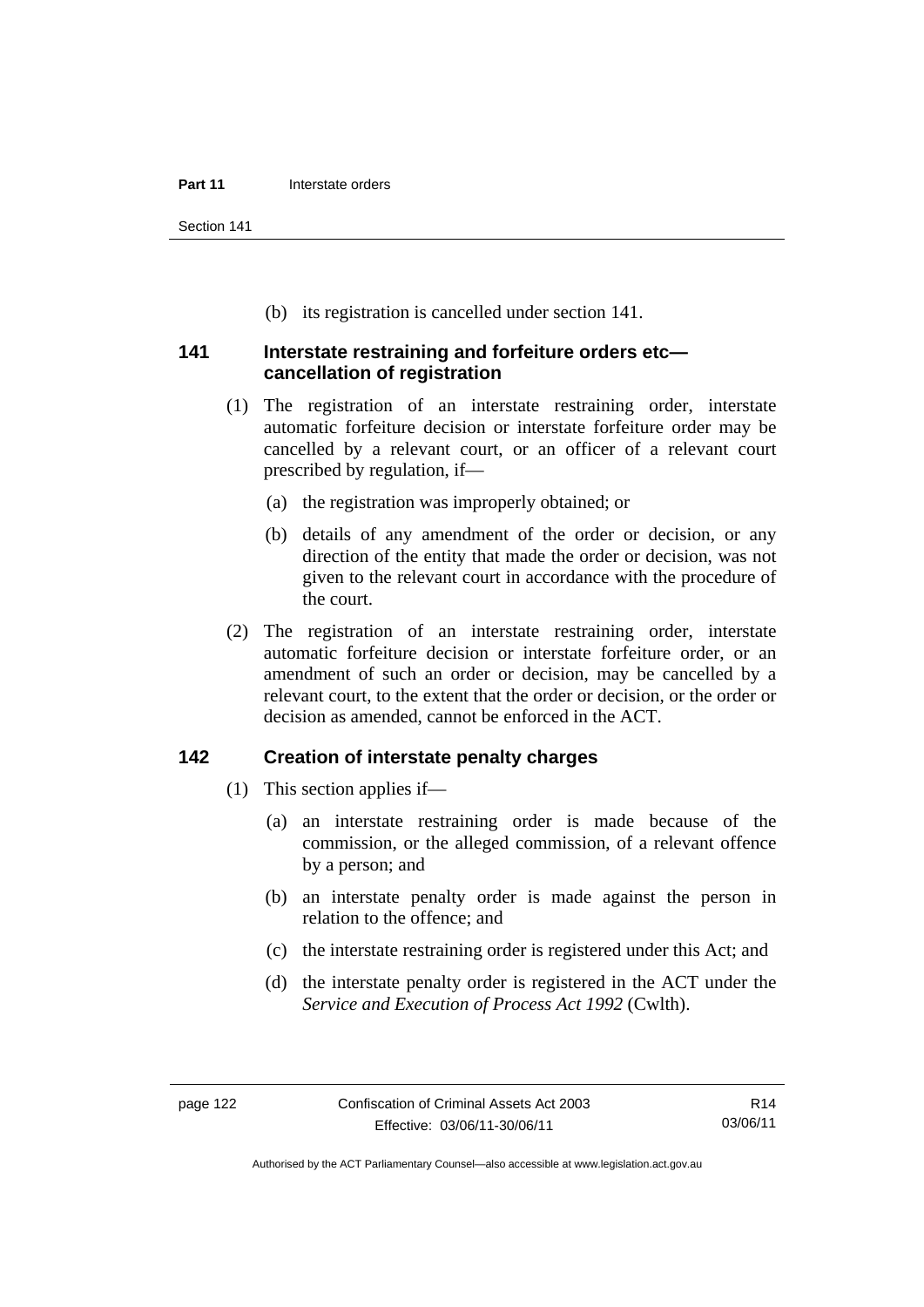- (2) On the registration of both of the orders mentioned in subsection (1) (c) and (d), a charge (an *interstate penalty charge*) to secure the amount payable under the interstate penalty order is created over the property in the ACT restrained under the interstate restraining order.
- (3) If the interstate restraining order is amended, after the interstate penalty order is made, to add more property, and the interstate restraining order is registered under this part, the additional property is also subject to the penalty charge on registration of the amendment.

# **143 Interstate penalty charges—effect of creation**

For this Act, an interstate penalty charge is taken to be a penalty charge under this Act.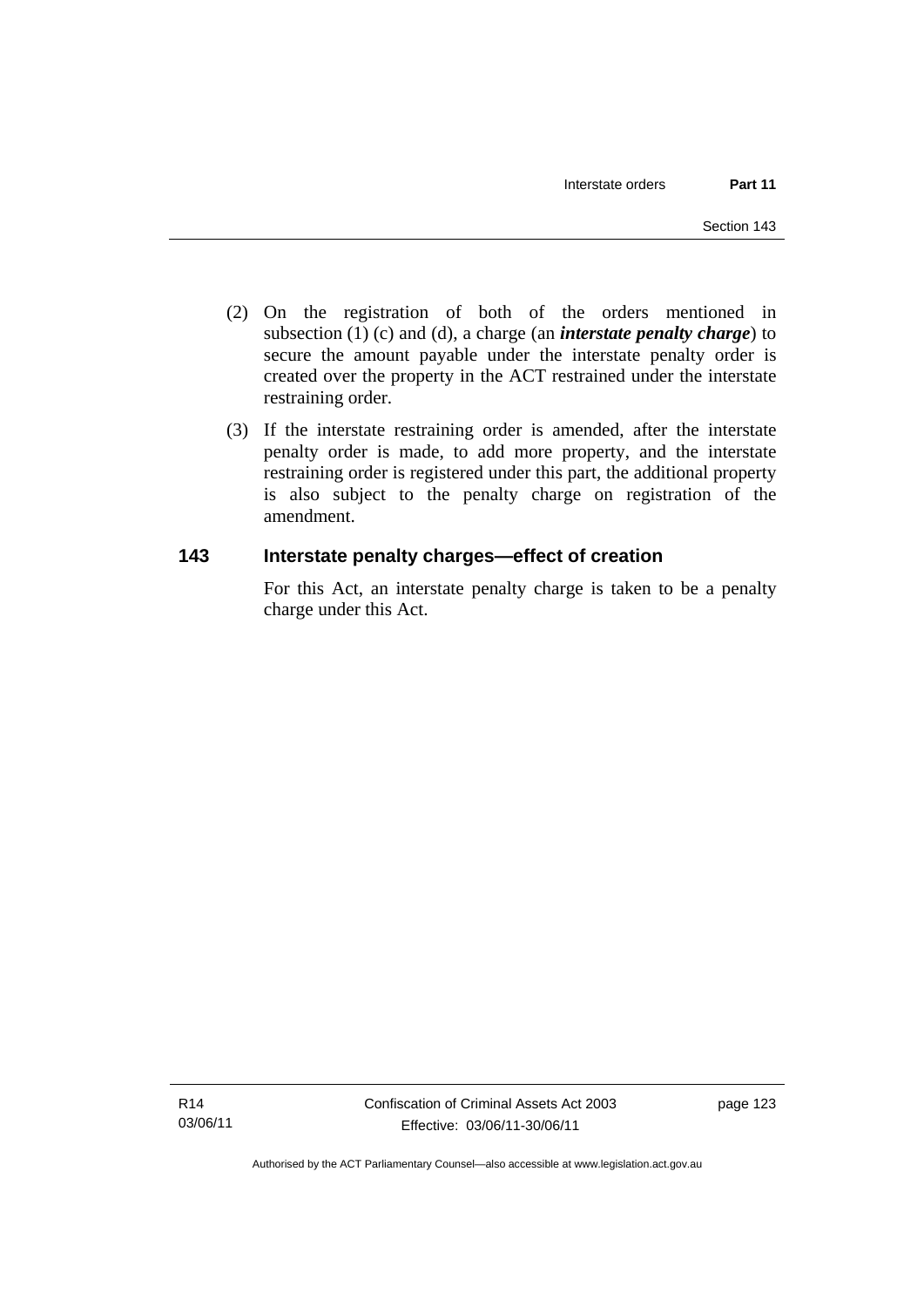**Part 12** Information gathering<br>**Division 12.1** Inquiry notices **Inquiry notices** Section 144

# **Part 12 Information gathering**

# **Division 12.1 Inquiry notices**

#### **144 Meaning of** *inquiry notice*

In this Act:

*inquiry notice* means a notice by a police officer requiring a financial institution to give the officer stated information in relation to—

- (a) an account with the institution (including whether an account has existed or does exist); or
- (b) a transaction (other than in relation to an account) conducted, or proposed to be conducted, by or with the institution (including whether a transaction has been conducted).
- *Note 1 Account* includes a safe-deposit box (see dict, def *account*).
- *Note* 2 It is an offence to contravene an inquiry notice, to give false or misleading information in purported compliance with an inquiry notice, or to disclose the existence or operation of the notice (see div 12.6).

#### **145 Inquiry notices—giving**

- (1) A police officer of the rank of commander (or higher) may give an inquiry notice to a financial institution.
- (2) The inquiry notice may be given only if the police officer is satisfied that the information to which the notice relates is relevant to deciding whether—
	- (a) an application could be made for an order under this Act (including for another order under this part), a corresponding law order, or a search warrant under part 13 (Search warrants), in relation to anyone; or

R14 03/06/11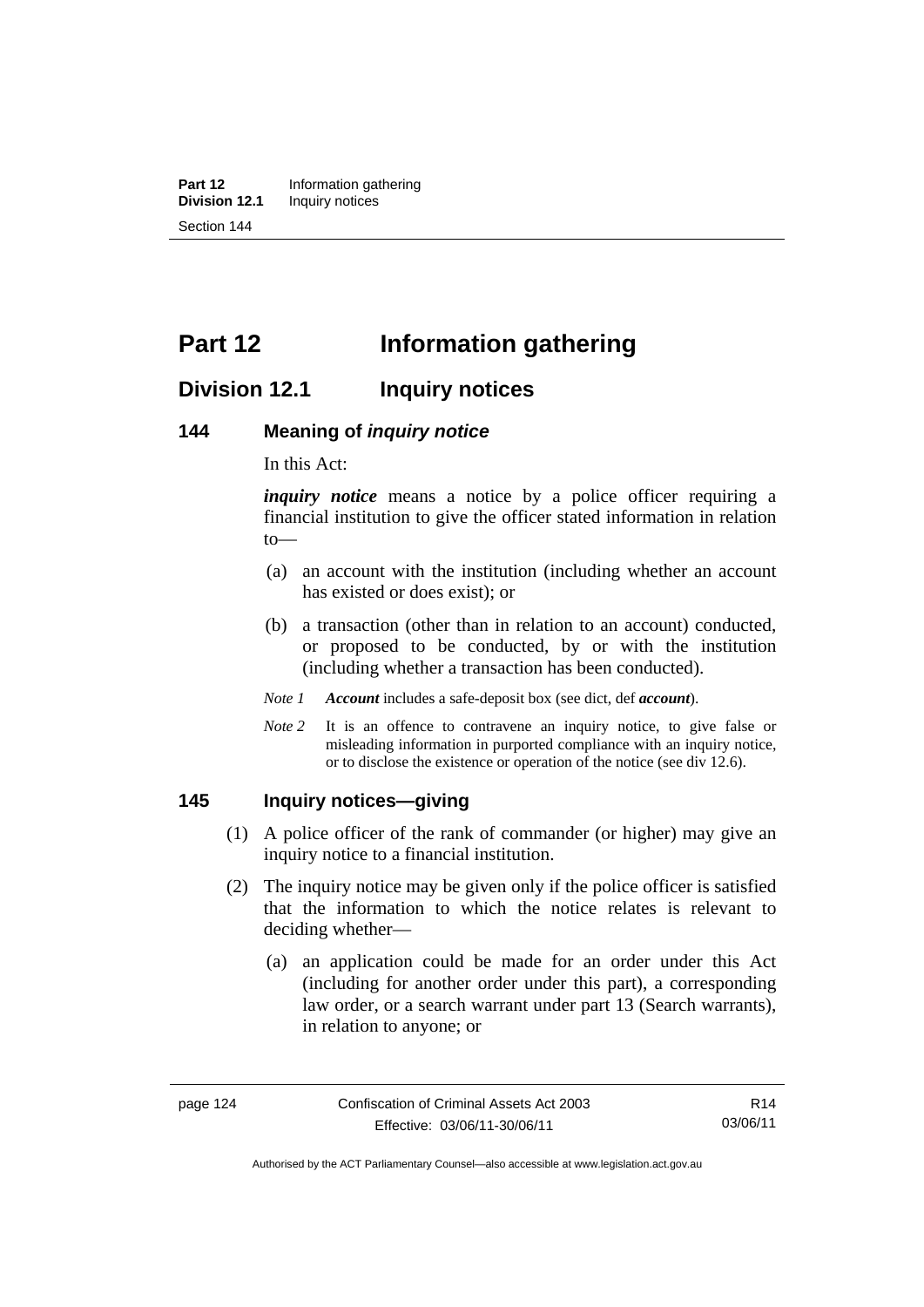- (b) a proceeding could be begun against anyone for an offence against this Act or a corresponding law or for a money laundering offence.
- *Note* A *money laundering offence* includes a prescribed offence against a law of the Commonwealth, a State or another Territory, see dict.
- (3) The police officer must give a copy of the notice to the financial institution to which the notice applies.
	- *Note* For how documents may be served, see the Legislation Act, pt 19.5.

## **146 Inquiry notices—form**

- (1) An inquiry notice must be signed by the police officer giving it.
- (2) The notice must state—
	- (a) that it is an inquiry notice under this Act; and
	- (b) the financial institution to which the notice applies; and
	- (c) the information that the financial institution is required to give; and
	- (d) how the information is to be given; and
	- (e) that the inquiry notice is a non-disclosable information order.
	- *Note* The disclosure of the existence or operation of a non-disclosable information order is prohibited (see s 192).
- (3) The notice must also include a statement setting out the effect of division 12.6 (Information order offences) in relation to inquiry notices.

## **147 Inquiry notices—immunity for complying financial institutions and staff**

A civil proceeding does not lie against a financial institution, or an officer, employee or agent of a financial institution, in relation to loss, damage or injury of any kind to someone else because of the

page 125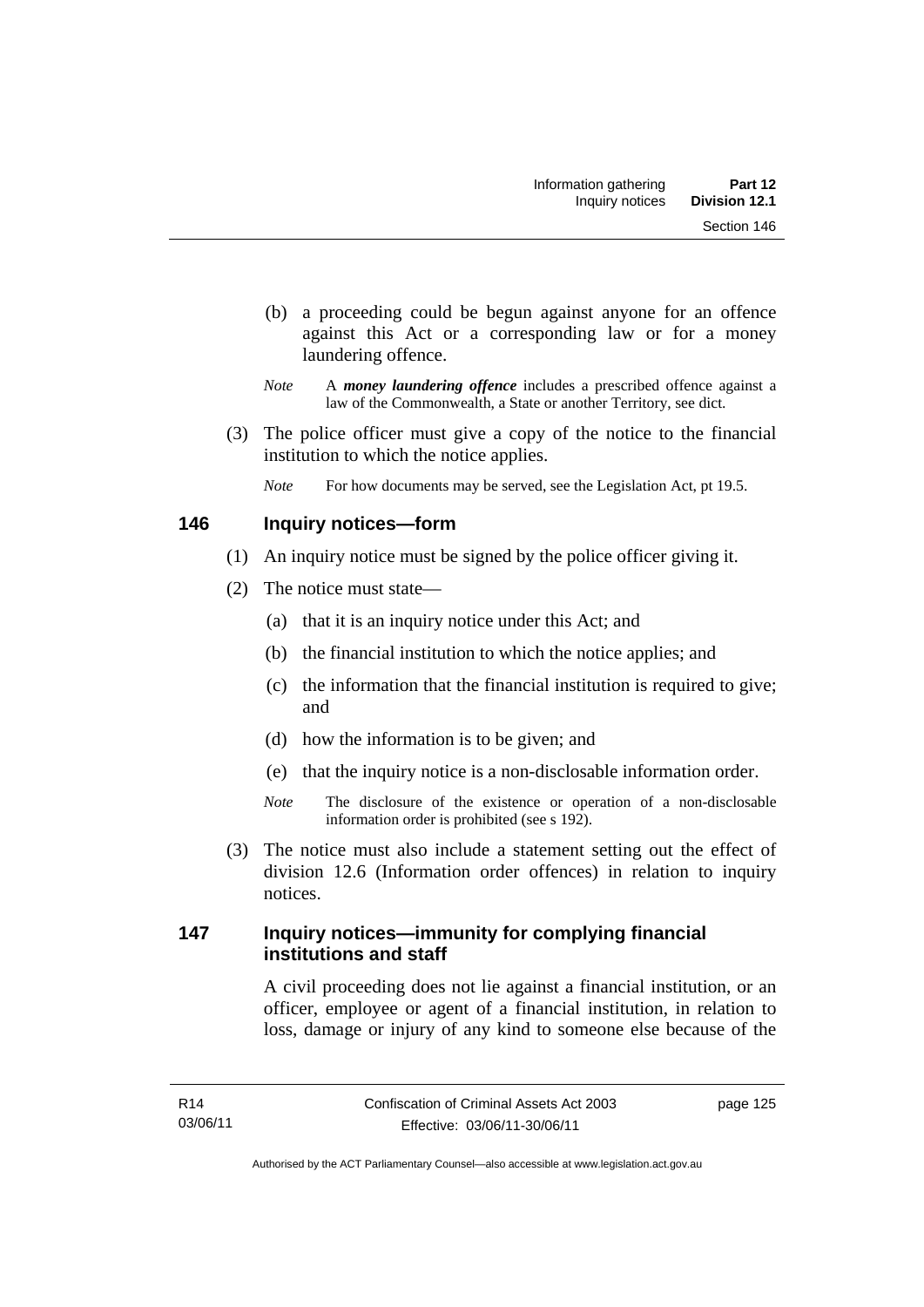| Part 12       | Information gathering |
|---------------|-----------------------|
| Division 12.2 | Monitoring orders     |
| Section 148   |                       |

giving of information honestly to a police officer in compliance with (or purported compliance with) an inquiry notice

## **Division 12.2 Monitoring orders**

- *Note 1* For general provisions about a proceeding for a monitoring order (which is a confiscation proceeding—see s 236), see pt 14.
- *Note 2* In particular, no advance notice to anyone is required of the application for the order, and the application may be heard in closed court, without the offender or the public being present (see s 243).

#### **148 Meaning of** *monitoring order*

In this Act:

*monitoring order* means an order under section 151 (Monitoring orders—making) requiring a financial institution give a police officer information obtained or held by the institution about transactions conducted, or proposed to be conducted, by a person with the institution.

#### **149 Monitoring orders—application**

- (1) A police officer may apply to a relevant court for a monitoring order.
- (2) The application may be made only if the police officer has reasonable grounds for suspecting that the person in relation to whom the order is sought—
	- (a) has committed, or is about to commit, a serious offence; or
	- (b) was involved in the commission, or is about to be involved in the commission, of a serious offence; or
	- (c) has derived, or is about to derive, property or a benefit from the commission of a serious offence.
	- *Note Serious offence* means an offence against a territory law or the law of the Commonwealth, a State or another Territory that is punishable by imprisonment for 5 years or longer (see s 13 (2)).

page 126 Confiscation of Criminal Assets Act 2003 Effective: 03/06/11-30/06/11 R14 03/06/11

Authorised by the ACT Parliamentary Counsel—also accessible at www.legislation.act.gov.au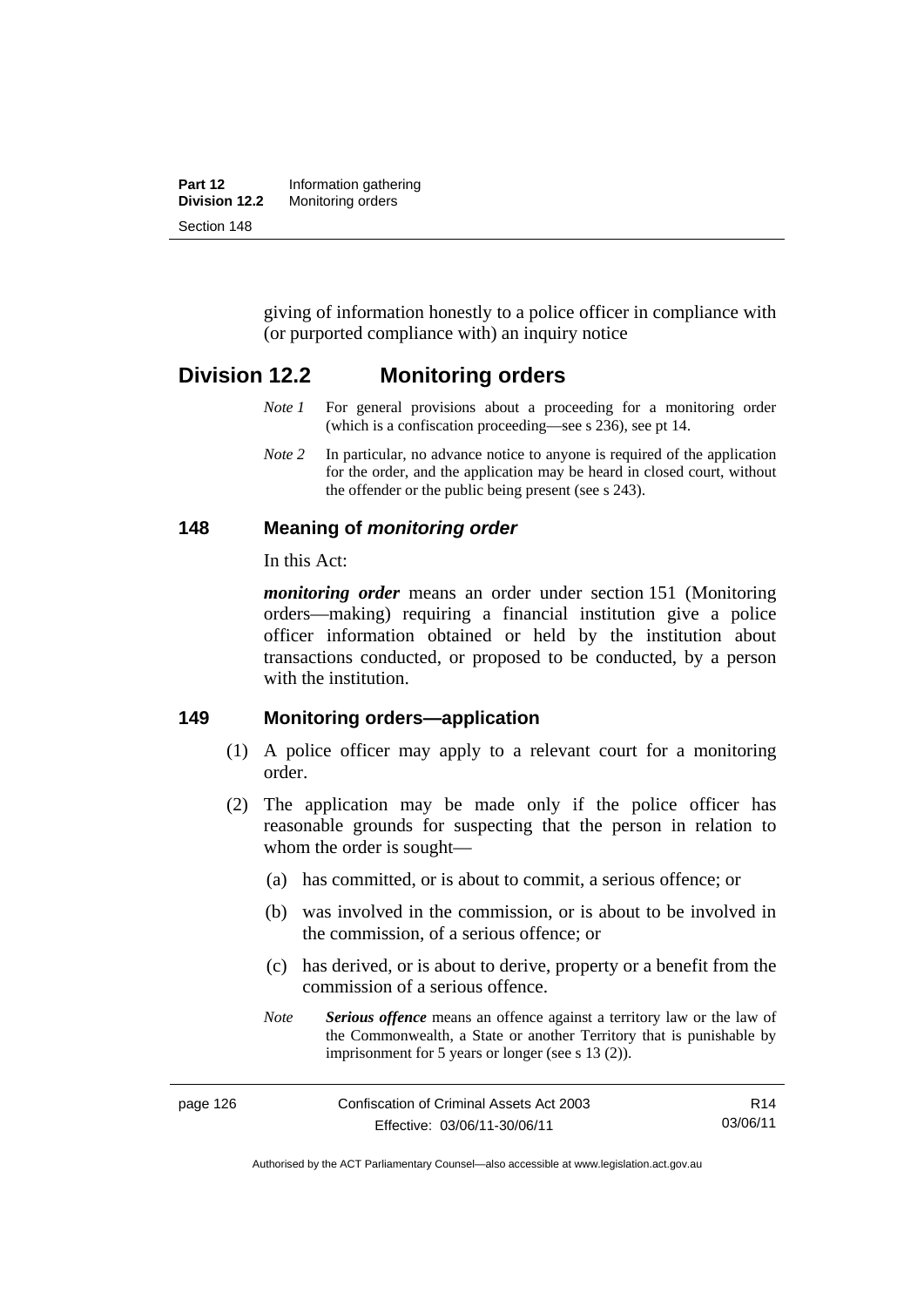#### **150 Monitoring orders—affidavit supporting application**

- (1) An application for a monitoring order must be supported by an affidavit of the applicant police officer stating the grounds for the officer's suspicions.
- (2) The court may require the police officer to give additional information about the grounds on which the order is sought.

## **151 Monitoring orders—making**

- (1) This section applies if an application is made under section 149 (Monitoring orders—application) to a relevant court for a monitoring order requiring a financial institution to give a police officer information obtained or held by the institution about transactions conducted, or proposed to be conducted with the institution, by the person in relation to whom the order is sought.
- (2) The relevant court must make the monitoring order sought if, having regard to the police officer's affidavit supporting the application and any other evidence before the court, the court is satisfied that there are reasonable grounds for the officer's suspicions stated in the affidavit.
- (3) The order must state—
	- (a) that it is a monitoring order under this Act; and
	- (b) the financial institution to which the order applies; and
	- (c) the person in relation to whom the order is made; and
	- (d) the nature of the transactions to be monitored; and
	- (e) the information that the financial institution is required to give; and
	- (f) how the information is to be given; and
	- (g) the period for which the order has effect; and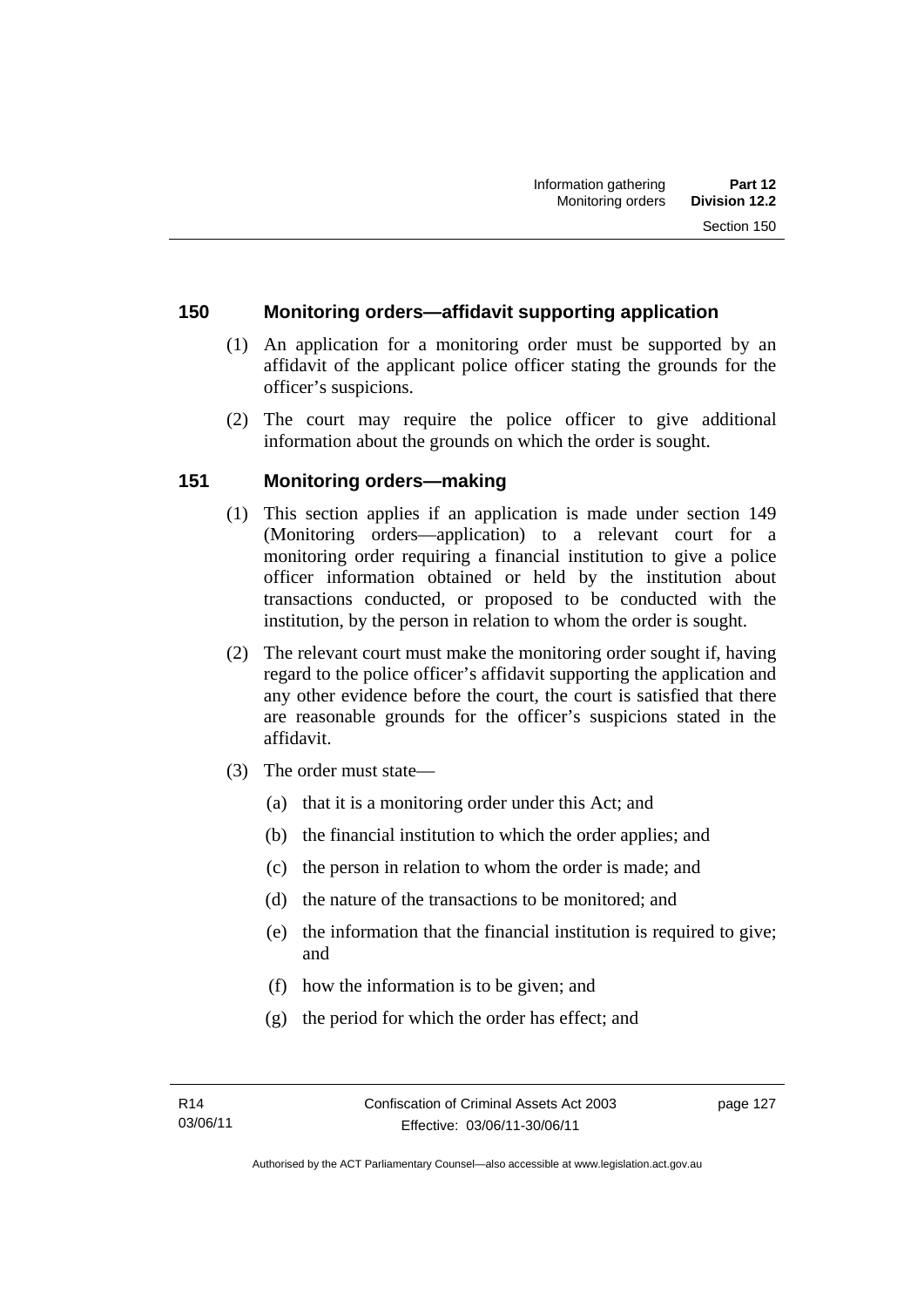- (h) that the monitoring order is a non-disclosable information order.
- *Note* The disclosure of the existence or operation of a non-disclosable information order is prohibited (see s 192).
- (4) The order must also include a statement setting out the effect of division 12.6 (Information order offences) in relation to monitoring orders.
- (5) The period mentioned in subsection (3) (g) must not begin earlier than the day when notice of the order is given to the financial institution and must end not later than 3 months after the day when the order is made.
- (6) To remove any doubt, a relevant court may make 2 or more monitoring orders (including for successive periods) in relation to the same person.
- (7) The chief police officer must give a copy of a monitoring order to the financial institution to which the order applies.
	- *Note* For how documents may be served, see the Legislation Act, pt 19.5.

# **Division 12.3 Transaction suspension orders**

- *Note 1* For general provisions about a proceeding for a transaction suspension order (which is a confiscation proceeding—see s 236), see pt 14.
- *Note 2* In particular, no advance notice to anyone is required of the application for the order, and the application may be heard in closed court, without the offender or the public being present (see s 243).

#### **152 Meaning of** *transaction suspension order*

(1) In this Act:

*transaction suspension order* means an order under section 155 (Transaction suspension orders—making) requiring a financial institution, on becoming aware of a transaction (including a proposed transaction) to be conducted through a stated account, to—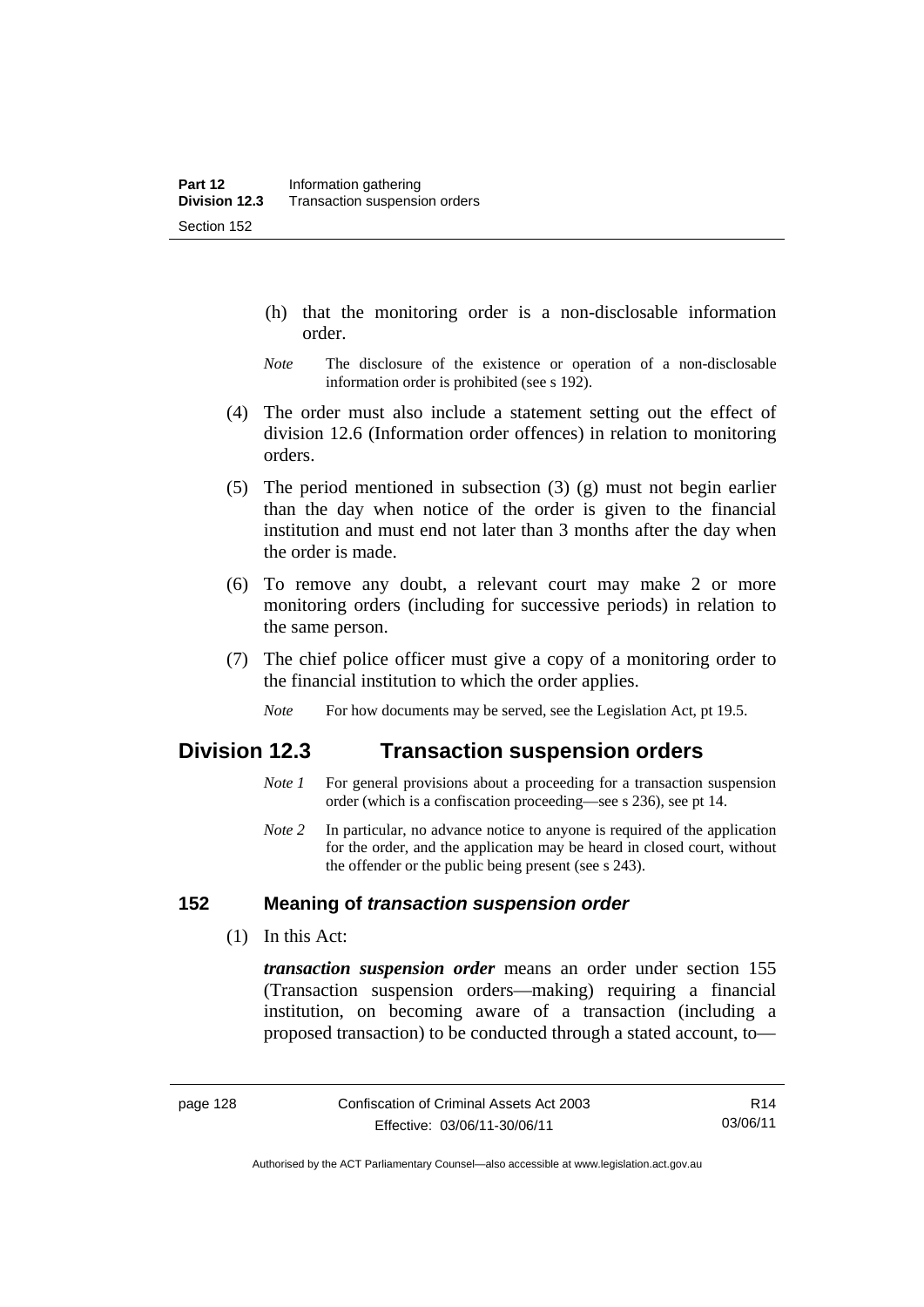- (a) immediately tell a police officer about the transaction; and
- (b) delay the processing of the transaction for 48 hours after the institution becomes aware of the transaction.
- (2) In this section:

*account* does not include a safe-deposit box.

#### **153 Transaction suspension orders—application**

- (1) A police officer may apply to a relevant court for a transaction suspension order.
- (2) The application may be made only if the police officer has reasonable grounds for suspecting that—
	- (a) the person in relation to whom the order is sought—
		- (i) has committed, or is about to commit, a money laundering offence; or
		- (ii) was involved in the commission, or is about to be involved in the commission, of a money laundering offence; or
		- (iii) has derived, or is about to derive, property or a benefit from the commission of a money laundering offence; and
	- (b) the account in relation to which the order is sought is operated by, or under the effective control of, the person.
		- *Note 1* For the meaning of *effective control*, see s 14.
		- *Note 2* A *money laundering offence* includes a prescribed offence against a law of the Commonwealth, a State or another Territory (see dict).
		- *Note* 3 For the meaning of *in relation to*, see dict.
- (3) To remove any doubt, the application may be made in relation to 2 or more accounts.

page 129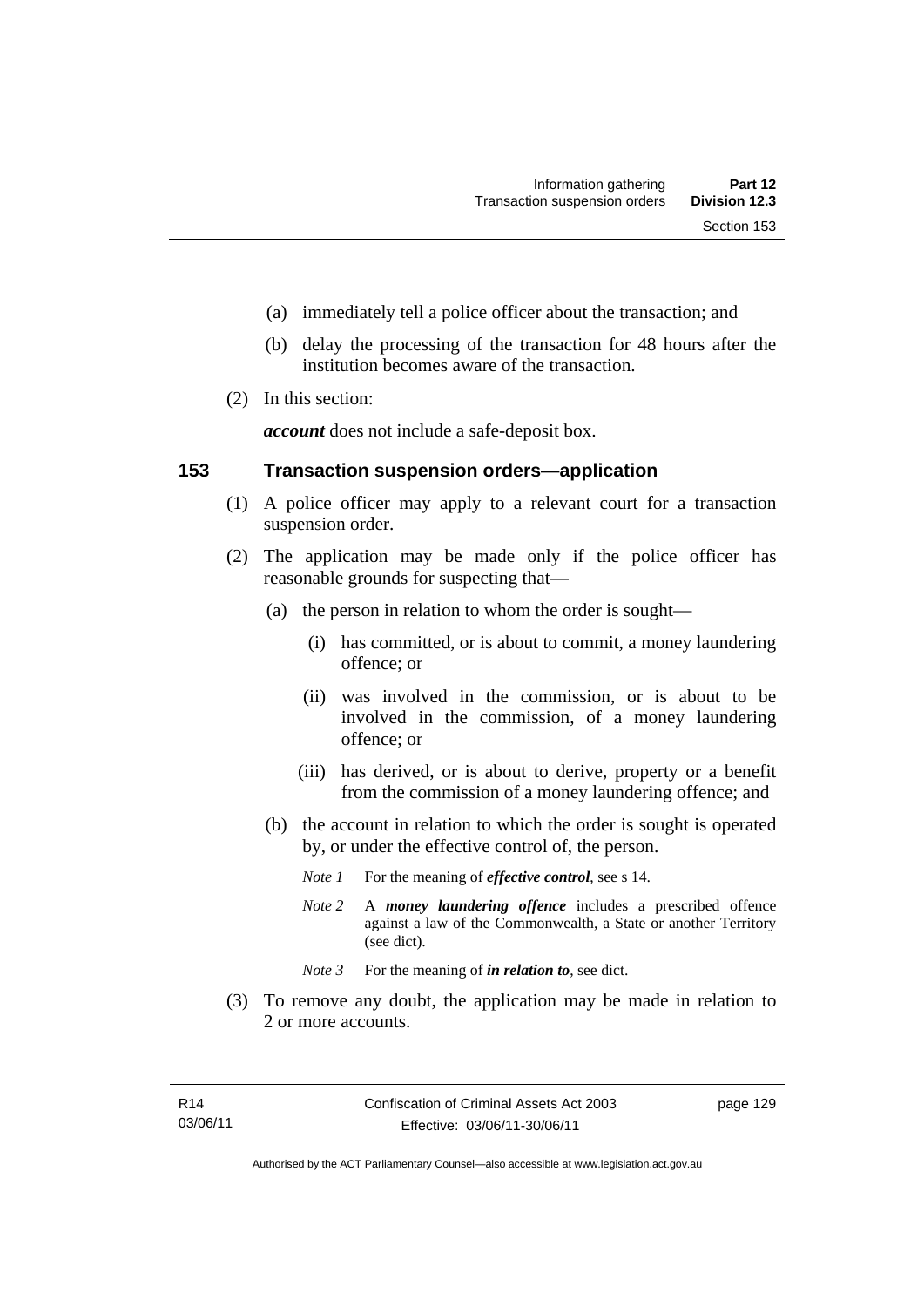### **154 Transaction suspension orders—affidavit supporting application**

- (1) An application for a transaction suspension order must be supported by an affidavit of the applicant police officer stating—
	- (a) the grounds for the officer's suspicions; and
	- (b) the account in relation to which the order is sought.
- (2) The court may require the police officer to give additional information about the grounds on which the order is sought.

#### **155 Transaction suspension orders—making**

- (1) This section applies if an application is made under section 153 (Transaction suspension orders—application) to a relevant court for a transaction suspension order requiring a financial institution, on becoming aware of a transaction (including a proposed transaction) to be conducted through the account to which the application relates, to—
	- (a) immediately tell a police officer about the transaction; and
	- (b) delay the processing of the transaction for 48 hours after the institution becomes aware of the transaction.
- (2) The relevant court must make the transaction suspension order sought if, having regard to the police officer's affidavit supporting the application and any other evidence before the court, the court is satisfied that there are reasonable grounds for the officer's suspicions stated in the affidavit.
- (3) The order must state—
	- (a) that it is a transaction suspension order under this Act; and
	- (b) the terms of the order; and
	- (c) the financial institution to which the order applies; and
	- (d) the account in relation to which the order is made; and

Authorised by the ACT Parliamentary Counsel—also accessible at www.legislation.act.gov.au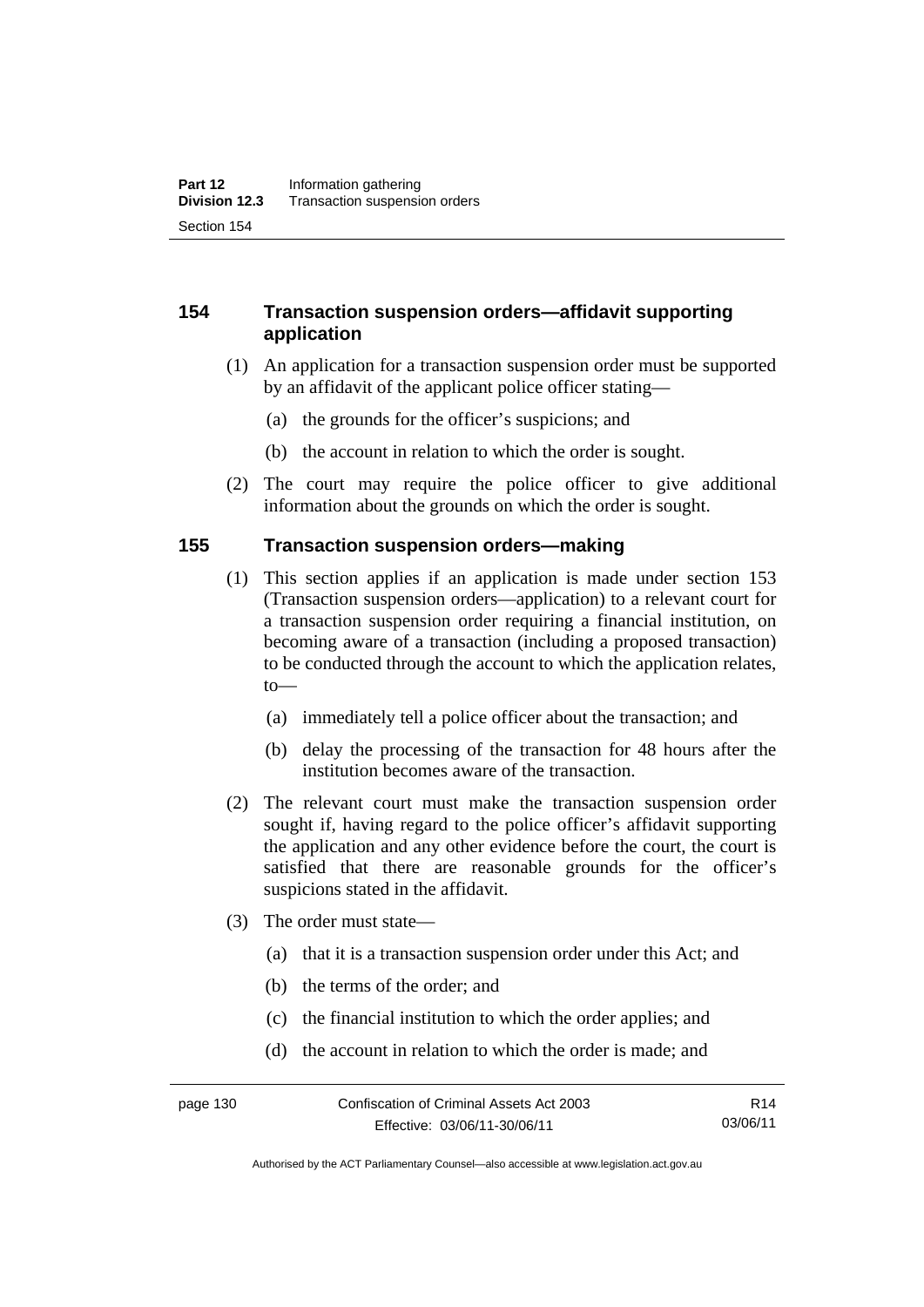- (e) how notice of transactions (including proposed transactions) is to be given; and
- (f) the period for which the order has effect; and
- (g) that the transaction suspension order is a non-disclosable information order.
- *Note 1* The disclosure of the existence or operation of a non-disclosable information order is prohibited (see s 192).
- *Note 2* An order cannot be made in relation to a safe-deposit box (see s 152 (2)).
- (4) The order must also include a statement setting out the effect of division 12.6 (Information order offences) in relation to transaction suspension orders.
- (5) The period mentioned in subsection (3) (f) must not begin earlier than the day when notice of the order is given to the financial institution and must end not later than 3 months after the day when the order is made.
- (6) To remove any doubt, a relevant court may make 2 or more transaction suspension orders (including for successive periods) in relation to the same account.
- (7) The chief police officer must give a copy of a transaction suspension order to the financial institution to which the order applies.
	- *Note* For how documents may be served, see the Legislation Act, pt 19.5.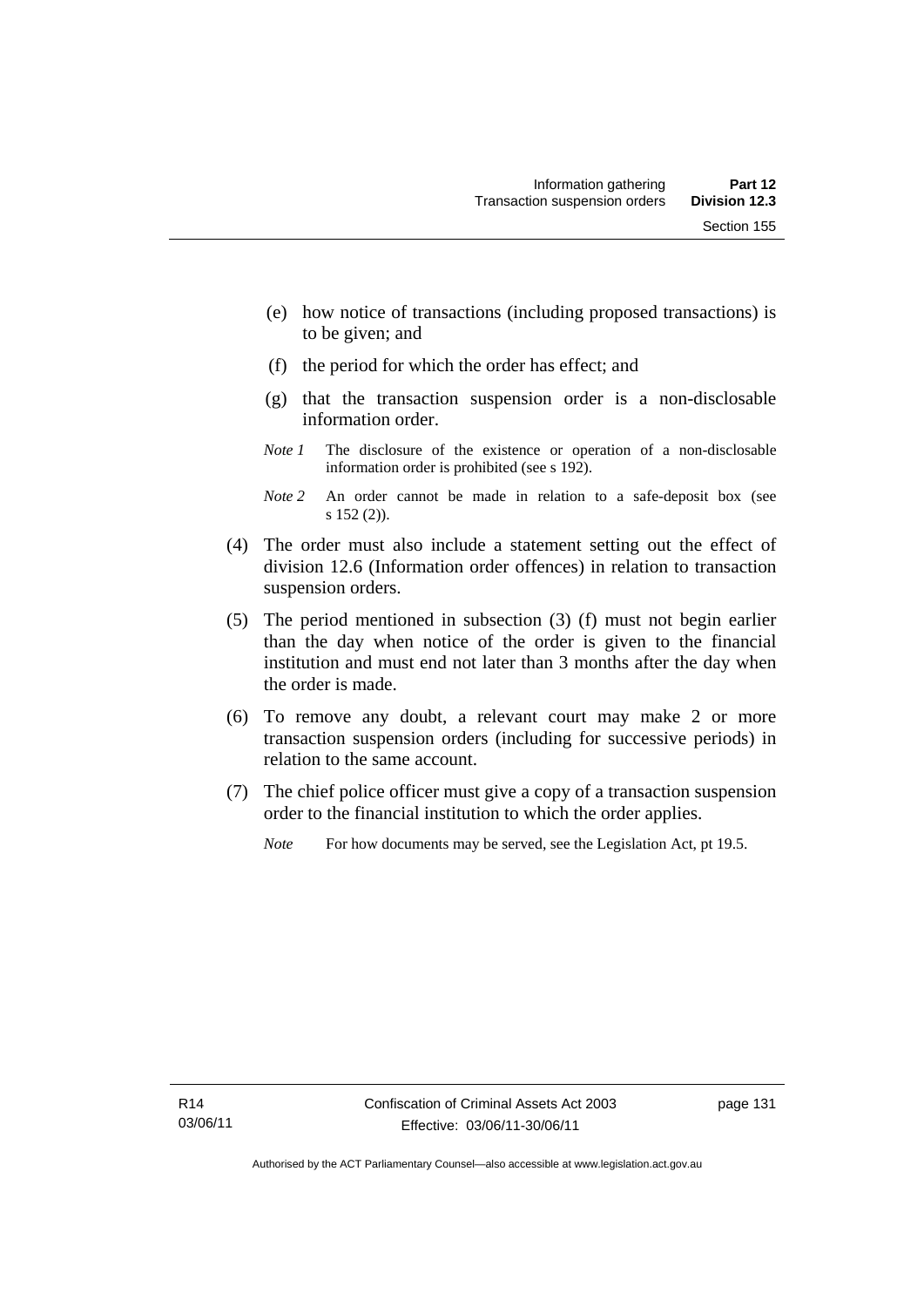# **Division 12.4 Production orders for propertytracking documents**

- *Note 1* For general provisions about a proceeding for a production order (which is a confiscation proceeding—see s 236), see pt 14.
- *Note* 2 In particular, no advance notice to anyone is required of the application for the order, and the application may be heard in closed court, without the offender or the public being present (see s 243).

### **156 Meaning of** *production order*

In this Act:

*production order* means an order under section 160 (Production orders—making) requiring a person to give a police officer any property-tracking documents in the person's possession or control that relate to the person or property (or both) stated in the order.

### **157 Meaning of** *property-tracking document*

In this Act:

*property-tracking document* means—

- (a) a document relevant to identifying, locating or quantifying—
	- (i) property (including tainted property and property under the effective control of a person) in relation to which action has been or could be taken under this Act or a corresponding law; or
	- (ii) benefits derived by a person from the commission (or the alleged commission) of a relevant offence; or
	- (iii) evidence in relation to property or benefits mentioned in subparagraph (i) or (ii); or
- (b) a document relevant to identifying or locating a document necessary for the transfer of property mentioned in paragraph (a) (i); or

page 132 Confiscation of Criminal Assets Act 2003 Effective: 03/06/11-30/06/11 R14 03/06/11

Authorised by the ACT Parliamentary Counsel—also accessible at www.legislation.act.gov.au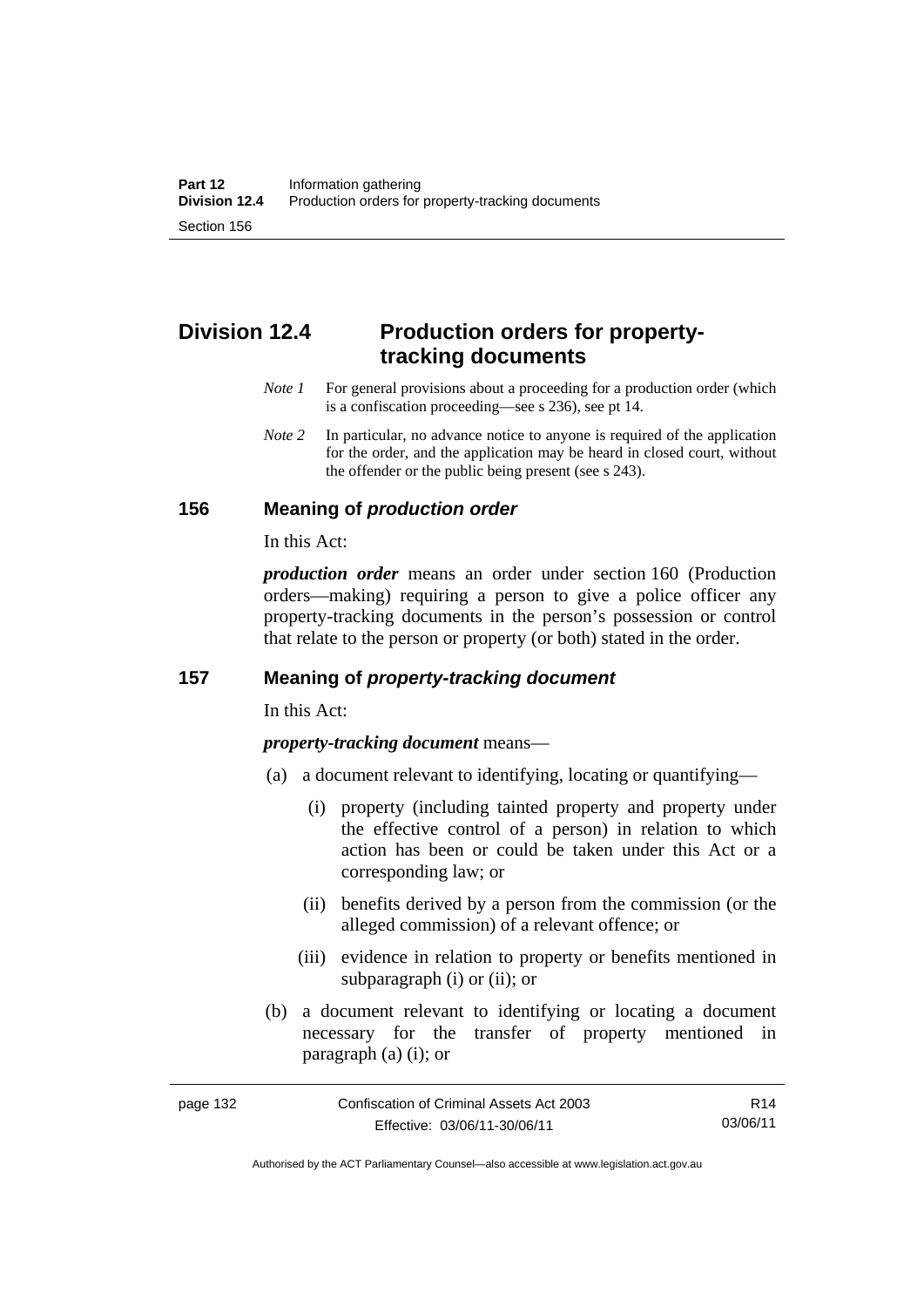- (c) a document relevant to understanding a document mentioned in paragraph (a) or (b).
- *Note 1* For the meaning of *effective control*, see s 14.
- *Note 2* For the meaning of *in relation to*, see dict.

# **158 Production orders—application**

- (1) A police officer may apply to a relevant court for a production order.
- (2) The application may be made only if the police officer has reasonable grounds for suspecting that—
	- (a) someone has committed a relevant offence; and
	- (b) the person against whom the order is sought has possession or control of a property-tracking document in relation to the offence.
	- *Note Relevant offence* includes an offence against the law of the Commonwealth, a State or another Territory that may be dealt with under a law of the Commonwealth, the State or the other Territory as an indictable offence (see s 13 (2)).

# **159 Production orders—affidavit supporting application**

- (1) An application for a production order must be supported by an affidavit of the applicant police officer stating the grounds for the officer's suspicions.
- (2) The court may require the police officer to give additional information about the grounds on which the order is sought.

# **160 Production orders—making**

(1) This section applies if an application is made under section 158 (Production orders—application) to a relevant court for a production order requiring a person to give a police officer any propertytracking documents in the person's possession or control that relate to the person or property (or both) to which the application relates.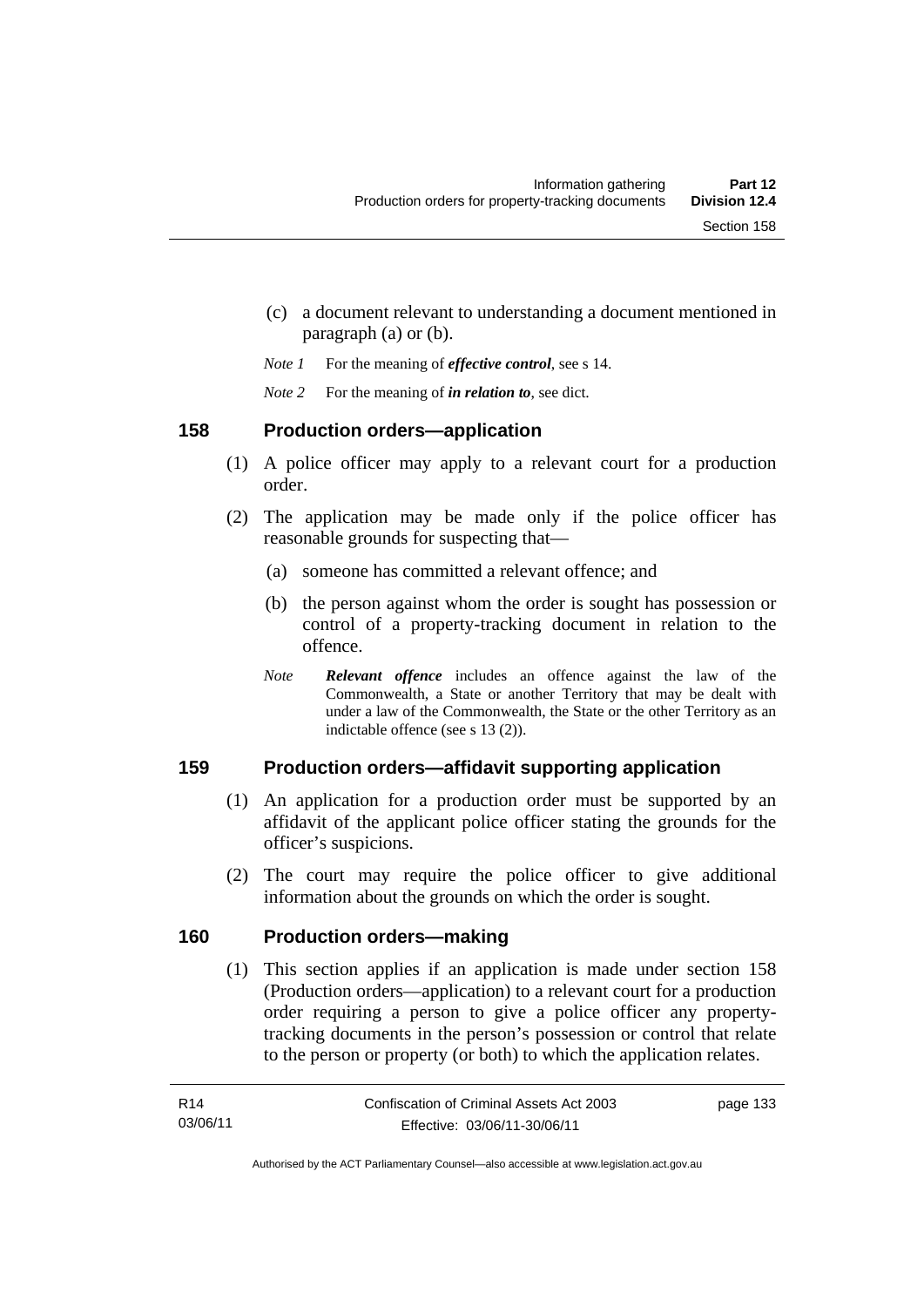- (2) The relevant court must make the production order sought if, having regard to the police officer's affidavit supporting the application and any other evidence before the court, the court is satisfied that there are reasonable grounds for the officer's suspicions stated in the affidavit.
- (3) A production order must state—
	- (a) that it is a production order under this Act; and
	- (b) the person to whom the order applies; and
	- (c) that the person must give to a police officer any propertytracking documents in the person's possession or control that relate to the person or property (or both) stated in the order; and
	- (d) the place where and the time when, or the period within which, the documents must to be given to a police officer; and
	- (e) whether the relevant court making the order has declared that the order is a non-disclosable production order.
	- *Note* The disclosure of the existence or operation of a non-disclosable information order is prohibited (see s 192).
- (4) The order must also include a statement setting out the effect of division 12.6 (Information order offences) in relation to the order.
- (5) The chief police officer must give a copy of a production order to the person to whom the order applies.
	- *Note* For how documents may be served, see the Legislation Act, pt 19.5.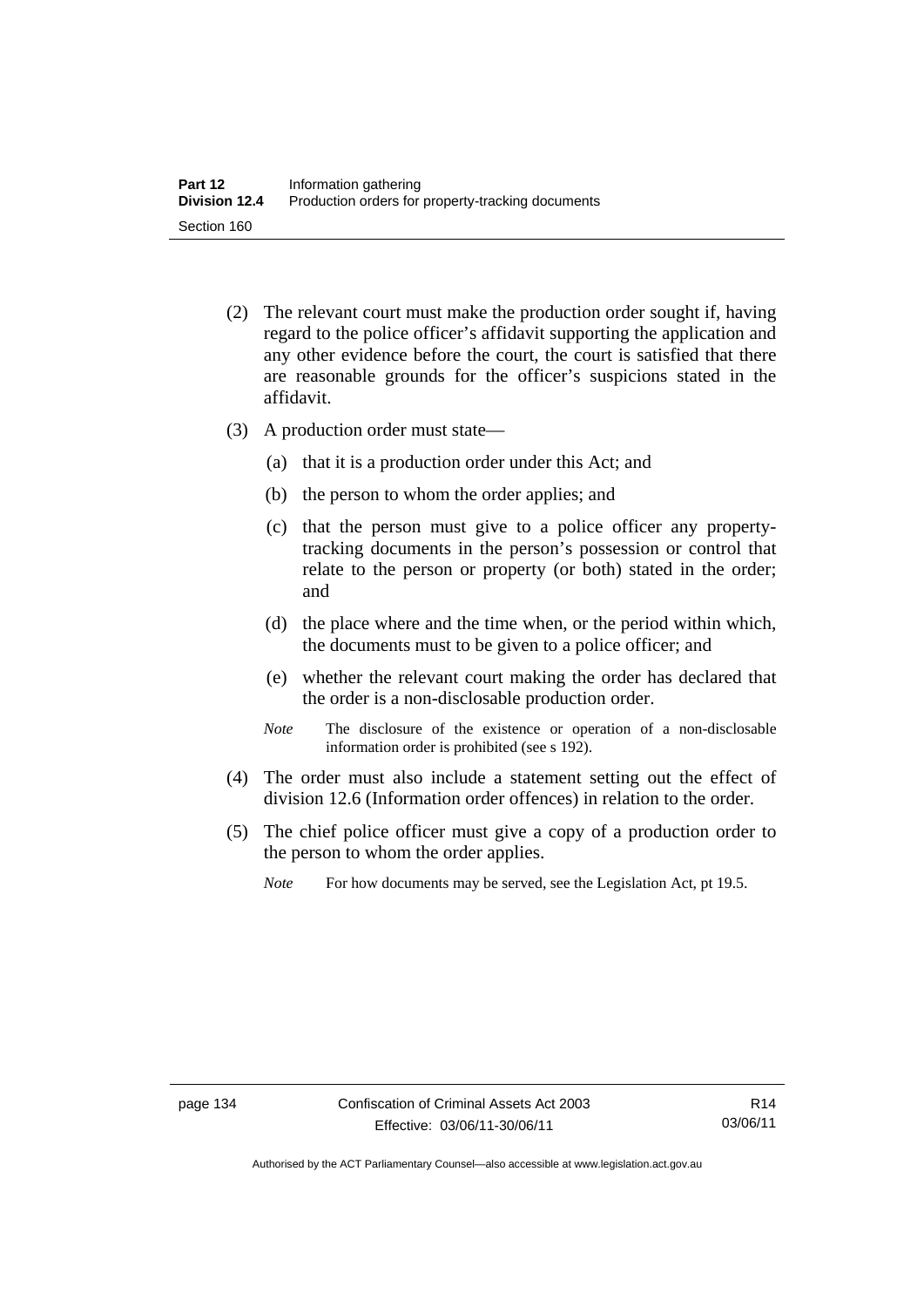# **161 Production order proceedings—restrictions on disclosure**

 (1) On application by the applicant police officer, a relevant court hearing an application for a production order may declare that the order is a non-disclosable production order.

- (2) In deciding whether to make a declaration under subsection (1), the court must have regard to whether the declaration—
	- (a) would promote the purposes of this Act; or
	- (b) is desirable to protect the integrity of an investigation (however described) for any purpose or a prosecution of an offence.
- (3) The court may also have regard to any other relevant matter in deciding whether to make a declaration under subsection (1).

# **162 Production orders—variation**

- (1) This section applies if a court makes a production order requiring a person to give a document to a police officer.
- (2) The person may apply to the court for an order varying the production order.
- (3) If the court is satisfied that a document to which the production order relates is essential to the person's lawful business activities, the court may, by order, vary the production order to require the person to make the document available to a police officer for inspection.

# **163 Production orders—consequential powers about documents**

 (1) If a document is given to a police officer under a production order, the officer may—

*Note* The disclosure of the existence or operation of a non-disclosable information order is prohibited (see s 192).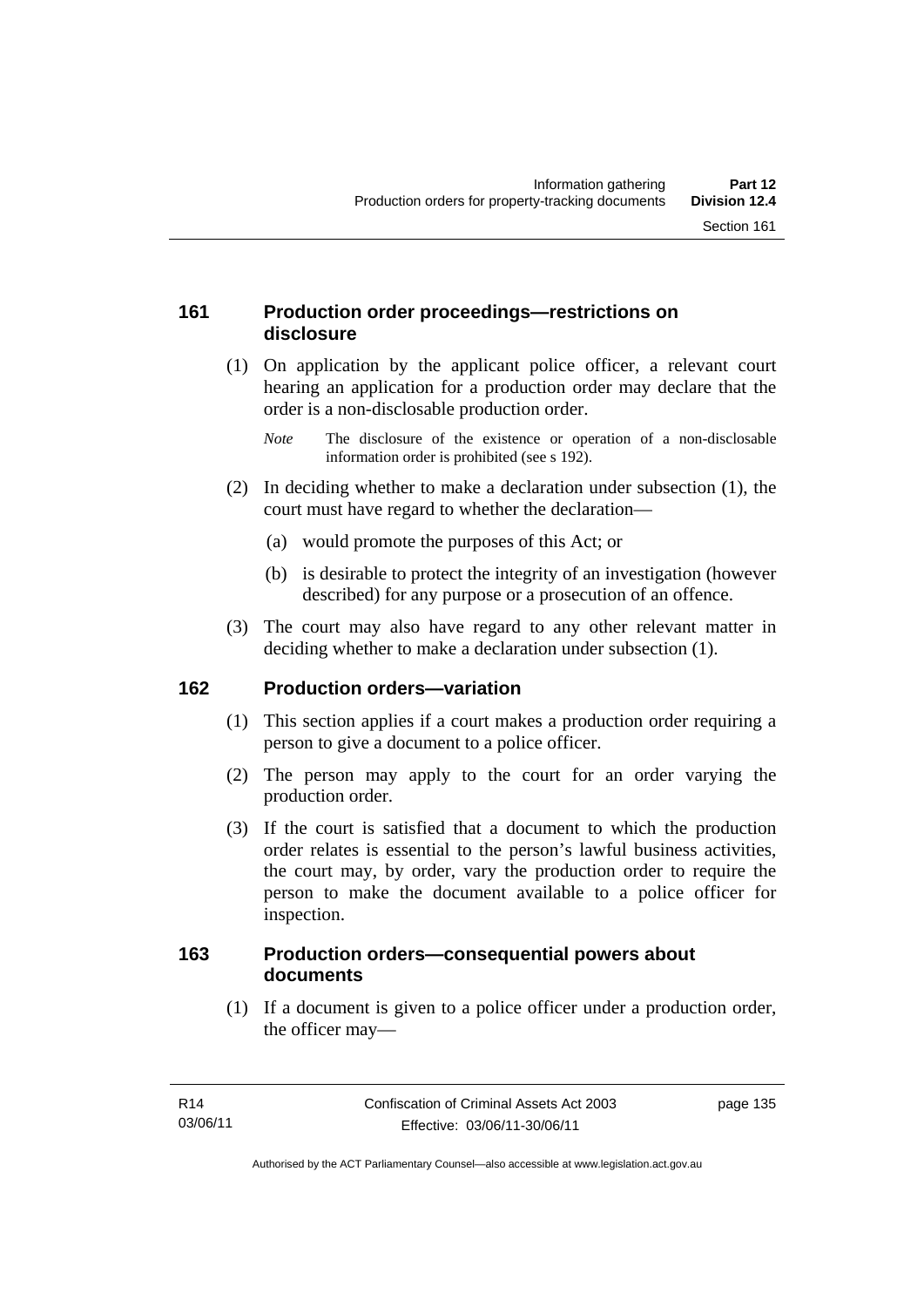- (a) take possession of, and make copies of, or take extracts from, the document; and
- (b) keep the document for the period necessary for this Act.
- (2) If a police officer keeps a document given to the officer under a production order, the officer must, if asked by a person who would be entitled to inspect the document if it was not in the officer's possession—
	- (a) give the person a copy of the document certified by the officer in writing to be a true copy of the document; or
	- (b) at any reasonable time, allow the person to inspect the document, make copies of it or take extracts from it.
- (3) If a document is made available to a police officer for inspection under a production order as varied under section 162, the officer may make copies of, or take extracts from, the document.

# **Division 12.5 Examination orders and notices**

- *Note 1* For general provisions about a proceeding for an examination order (which is a confiscation proceeding—see s 236), see pt 14.
- *Note 2* In particular, no advance notice to anyone is required of the application for the order, and the application may be heard in closed court, without the person to whom the notice applies or the public being present (see s 243).

# **Subdivision 12.5.1 Preliminary**

#### **164 Definitions for div 12.5**

In this division:

*associate*, of a person, includes an individual or corporation that has a family, personal, business or other relationship with the person.

*authorised investigator*—see section 165 (1).

Authorised by the ACT Parliamentary Counsel—also accessible at www.legislation.act.gov.au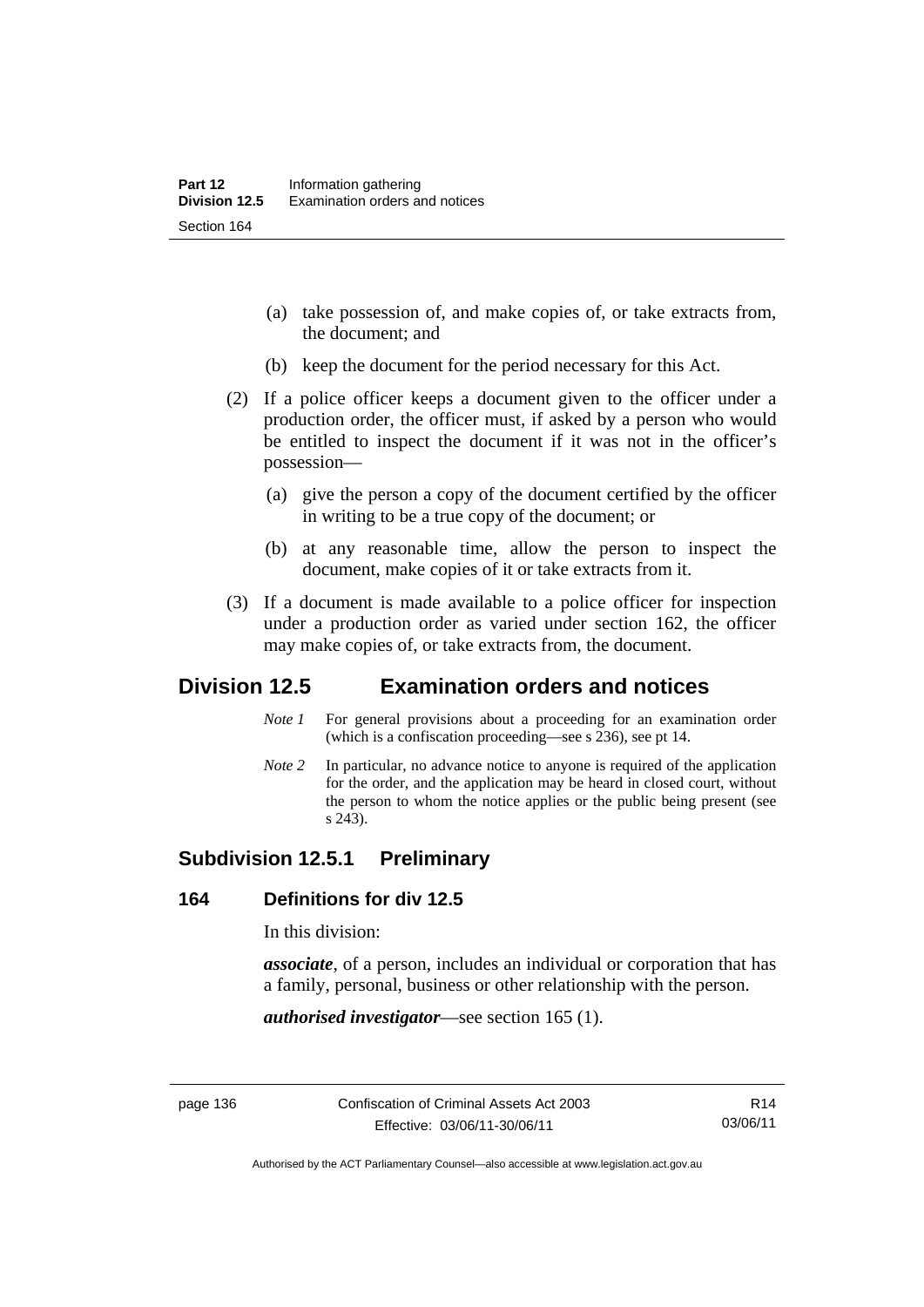*investigation*, in relation to a person, means—

- (a) an investigation of any of the following:
	- (i) any property of or under the effective control of, and any dealings with property by, the person or an associate of the person in relation to which action has been or could be taken under this Act or a corresponding law;
	- (ii) benefits derived by the person, or an associate of the person, from the commission (or the alleged commission) of a relevant offence;
	- (iii) the financial affairs of the person or an associate of the person; or
- (b) an investigation to decide whether an application could be made for an order under this Act (including another order under this part), a corresponding law order or a search warrant under part 13 (Search warrants), in relation to anyone; or
- (c) an investigation to decide whether a proceeding could be begun against anyone for an offence against this Act or a corresponding law or for a money laundering offence.
- *Note 1* For the meaning of *effective control*, see s 14.
- *Note* 2 For the meaning of *in relation to*, see dict.
- *Note 3* A *money laundering offence* includes a prescribed offence against a law of the Commonwealth, a State or another Territory (see dict).

### **165 Authorised investigators**

 (1) The chief police officer may, in writing, authorise a police officer (an *authorised investigator*) of the rank of superintendent (or higher) to exercise powers under this division in relation to the investigation stated in the authorisation.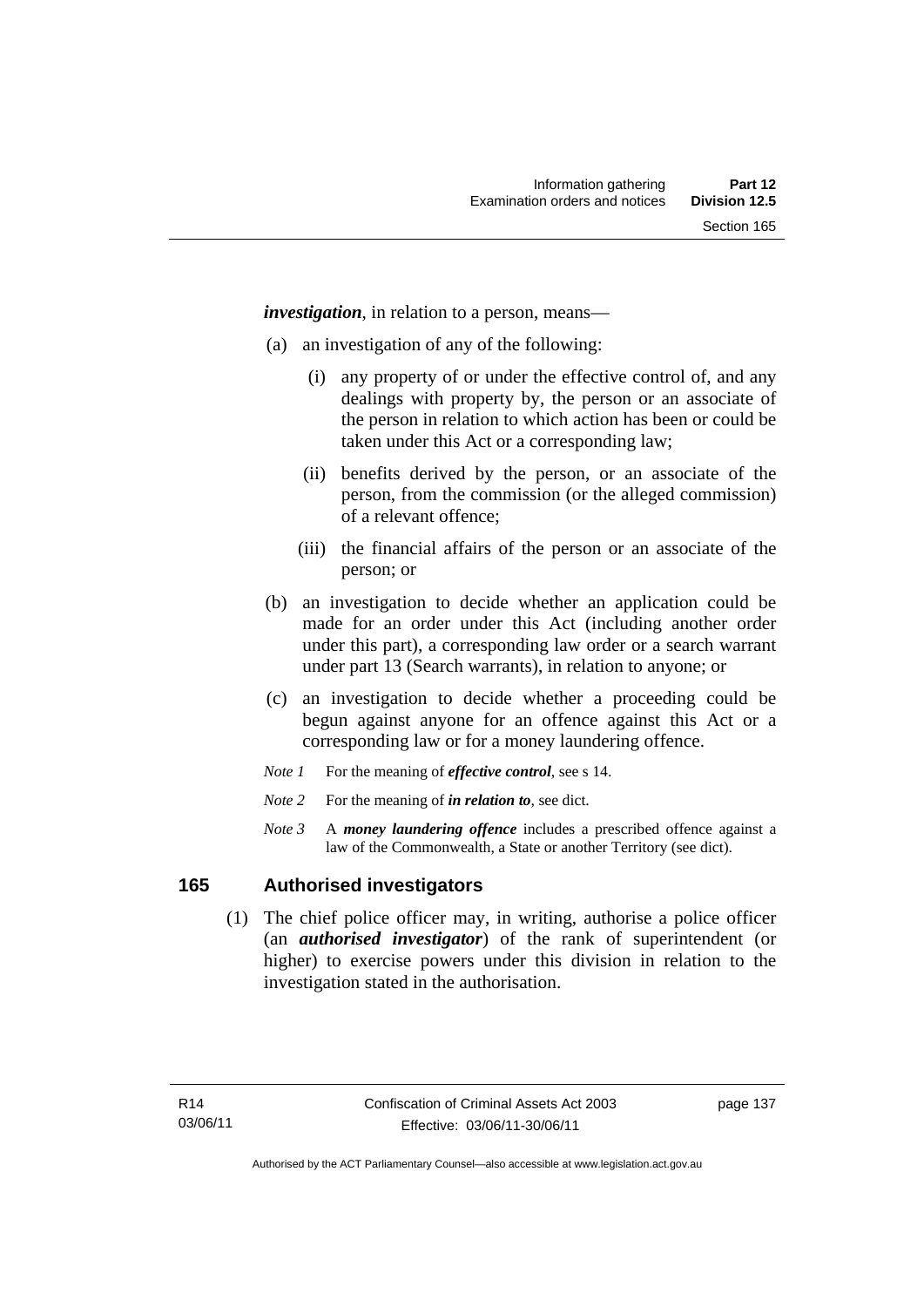- (2) The chief police officer may give an authorisation under subsection (1) only if the chief police officer is satisfied that the police officer has the necessary qualifications, expertise and experience to examine people in relation to the investigation.
- (3) An authorised investigator must exercise the investigator's functions under the supervision of, and in accordance with any directions of, the DPP.
- (4) For subsection (3), the authorised investigator must consult with the DPP about the conduct of an examination.

# **Subdivision 12.5.2 Examination orders**

# **166 Meaning of** *examination order*

In this Act:

*examination order* means an order under section 169 (Examination orders—making) authorising an authorised investigator to give the person (or people) to whom the order applies an examination notice in relation to the investigation stated in the order.

# **167 Examination orders—application**

- (1) An authorised investigator may apply to a relevant court for an examination order for the investigation for which the investigator is an authorised investigator.
- (2) The application must state the investigation to which the application relates and the person (or people) the investigator proposes to examine in relation to the investigation.
- (3) The application may be made only if the authorised investigator has reasonable grounds for suspecting that the person (or people) can give the investigator information or documents, including propertytracking documents, (or both) in relation to the investigation for which the investigator is an authorised investigator.

*Note* For the meaning of *in relation to*, see dict.

page 138 Confiscation of Criminal Assets Act 2003 Effective: 03/06/11-30/06/11

R14 03/06/11

Authorised by the ACT Parliamentary Counsel—also accessible at www.legislation.act.gov.au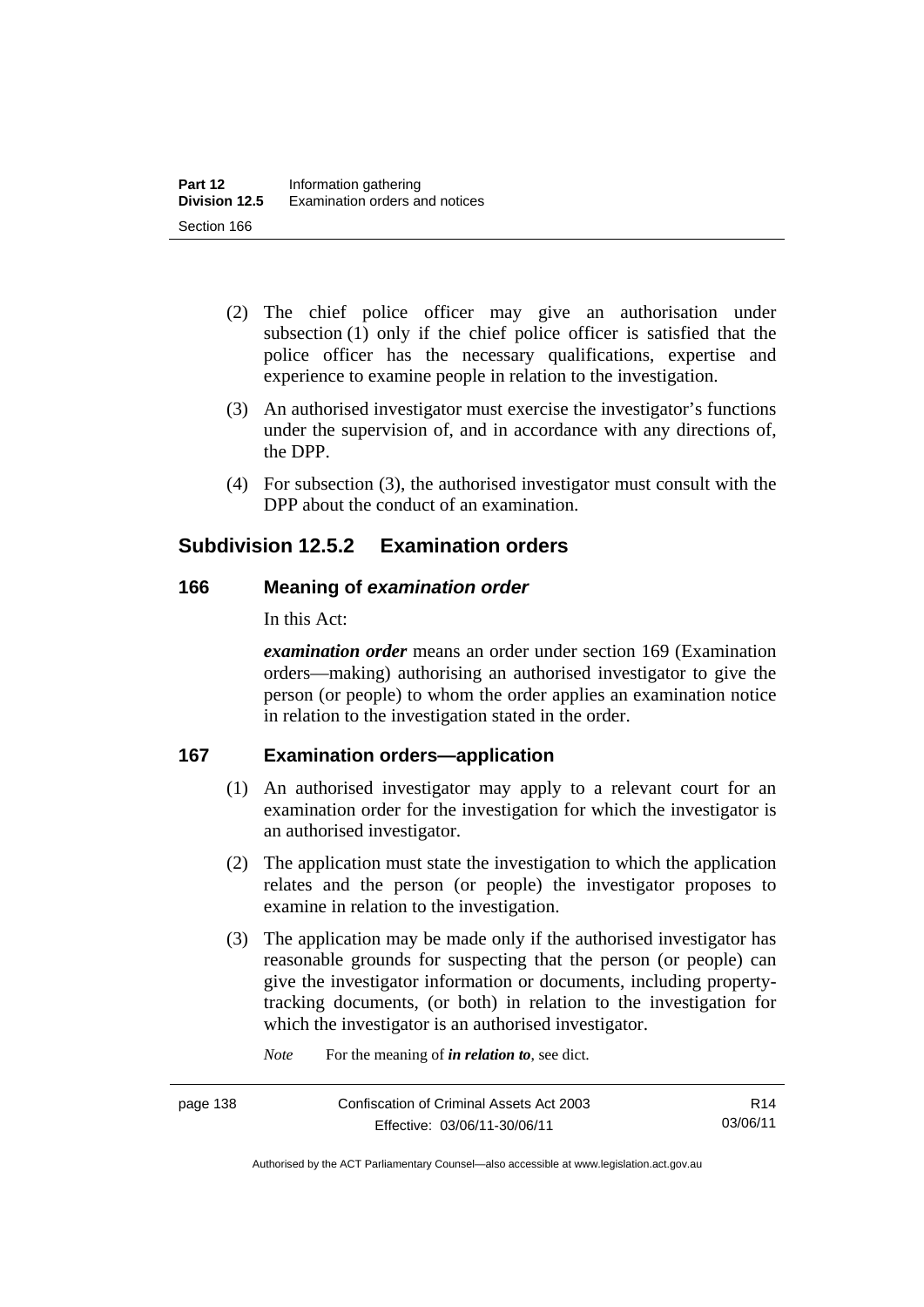# **168 Examination orders—affidavit supporting application**

- (1) An application for an examination order must be supported by an affidavit of the applicant authorised investigator stating the grounds for the investigator's suspicions.
- (2) The court may require the authorised investigator to give additional information about the grounds on which the order is sought.

# **169 Examination orders—making**

- (1) This section applies if an application is made under section 167 (Examination orders—application) to a relevant court for an examination order authorising an authorised investigator to give the person (or people) to whom the application relates an examination notice in relation to the investigation stated in the application.
- (2) The relevant court must make the examination order if, having regard to the authorised investigator's affidavit supporting the application and any other evidence before the court, the court is satisfied that—
	- (a) the investigator is authorised under section 165 (Authorised investigators) in relation to the investigation stated in the application; and
	- (b) there are reasonable grounds for the investigator's suspicions stated in the affidavit.
- (3) An examination order must state—
	- (a) that it is an examination order under this Act; and
	- (b) the person (or people) to whom the order applies; and
	- (c) the investigation to which the order relates; and
	- (d) whether the order applies to documents; and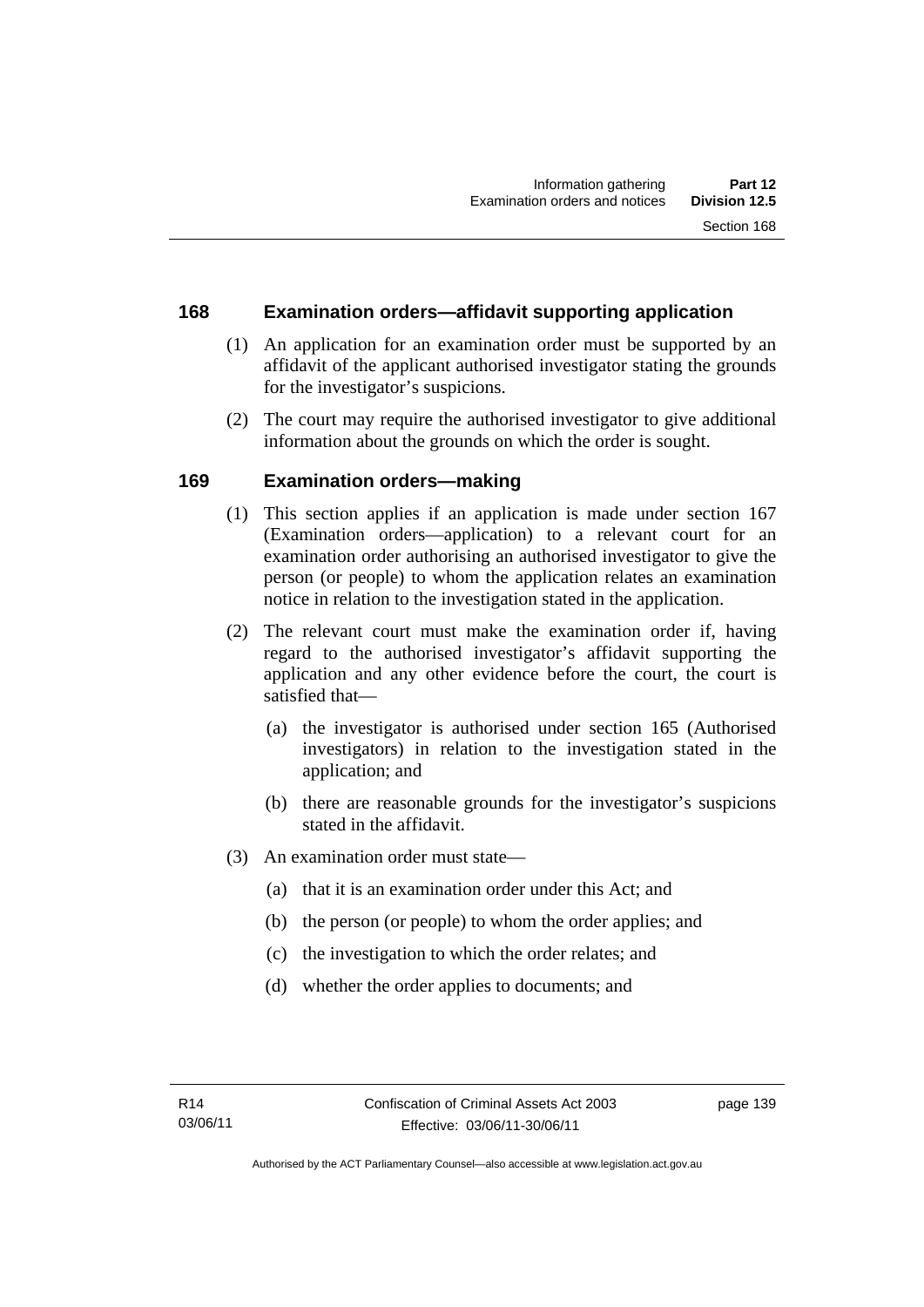- (e) if the order applies to documents—the kinds of documents that a person to whom the order applies may be required to produce under an examination notice; and
- (f) whether the relevant court making the order has declared that the order is a non-disclosable examination order.
- *Note* The disclosure of the existence or operation of a non-disclosable information order is prohibited (see s 192).

#### **170 Examination order proceedings—restrictions on disclosure**

- (1) On application by the applicant authorised investigator, a relevant court hearing an application for an examination order may declare that the order is a non-disclosable examination order.
	- *Note* The disclosure of the existence or operation of a non-disclosable information order is prohibited (see s 192).
- (2) In deciding whether to make a declaration under subsection (1), the court must have regard to whether the declaration—
	- (a) would promote the purposes of this Act; or
	- (b) is desirable to protect the integrity of an investigation (however described) for any purpose or a prosecution of an offence.
- (3) The court may also have regard to any other relevant matter in deciding whether to make a declaration under subsection (1).

# **Subdivision 12.5.3 Examination notices**

### **171 Meaning of** *examination notice*

In this Act: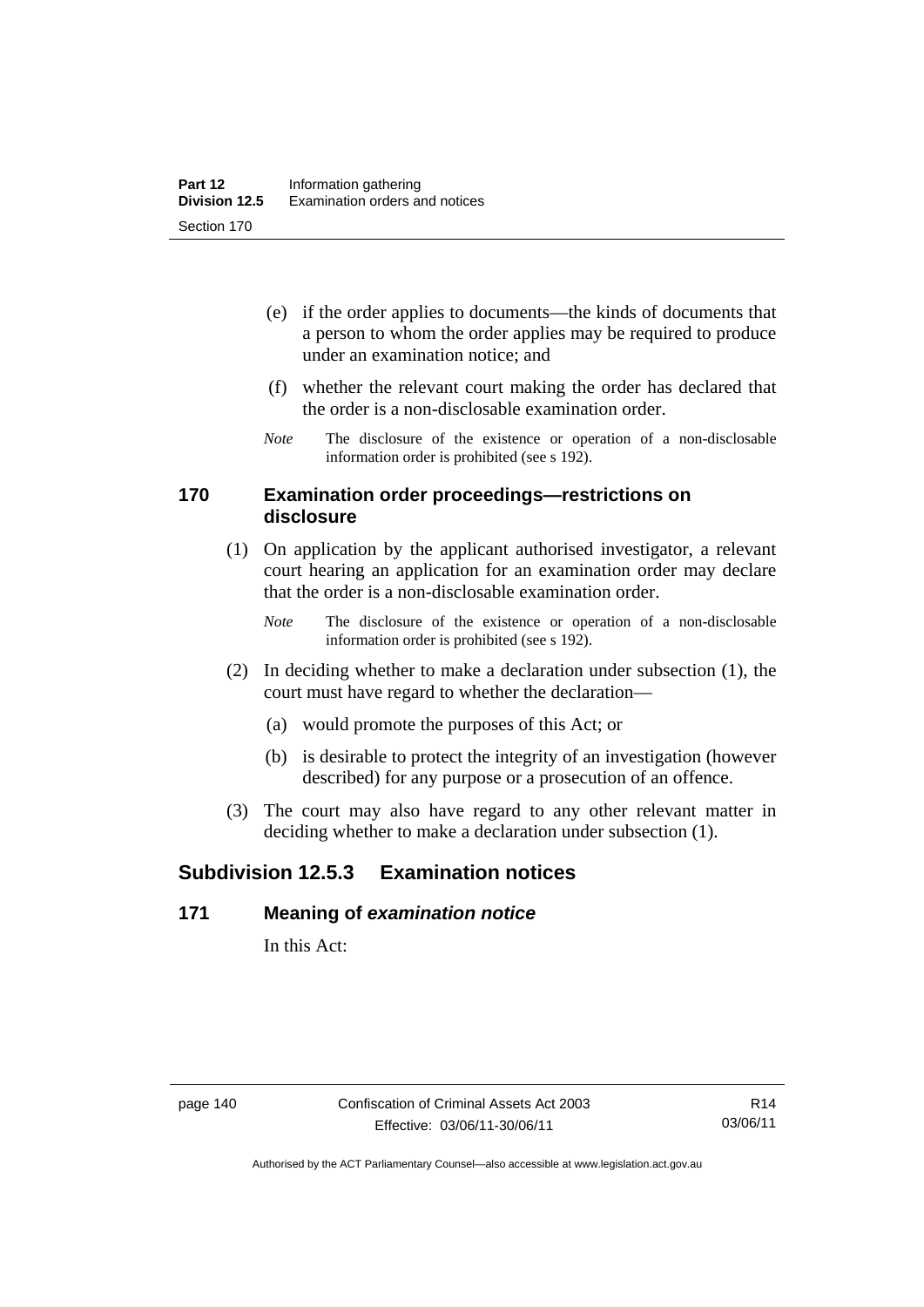*examination notice* means a notice by an authorised investigator requiring a person to give the investigator any information or documents (or both) the person has in relation to the investigation stated in the notice.

- *Note 1* For the meaning of *in relation to*, see dict.
- *Note* 2 It is an offence to contravene an examination notice, to give false or misleading information in purported compliance with an examination notice, or to disclose the existence or operation of the notice (see sdiv 12.5.5 and div 12.6).

# **172 Examination notices—giving**

 (1) An authorised investigator may give an examination notice to a person who is subject to an examination order for the investigation authorised by the order.

*Note* For how documents may be served, see the Legislation Act, pt 19.5.

- (2) The examination notice is a non-disclosable examination notice if the relevant court that made the examination order to which the notice relates declared that the examination order is a nondisclosable examination order.
	- *Note* The disclosure of the existence or operation of a non-disclosable information order is prohibited (see s 192).
- (3) To remove any doubt, an authorised investigator may give 2 or more examination notices in relation to the same investigation to the same person.

### **173 Examination notices—form**

- (1) An examination notice must be signed by the authorised investigator giving it.
- (2) The notice must state—
	- (a) that it is an examination notice under this Act; and
	- (b) the person to whom the notice applies; and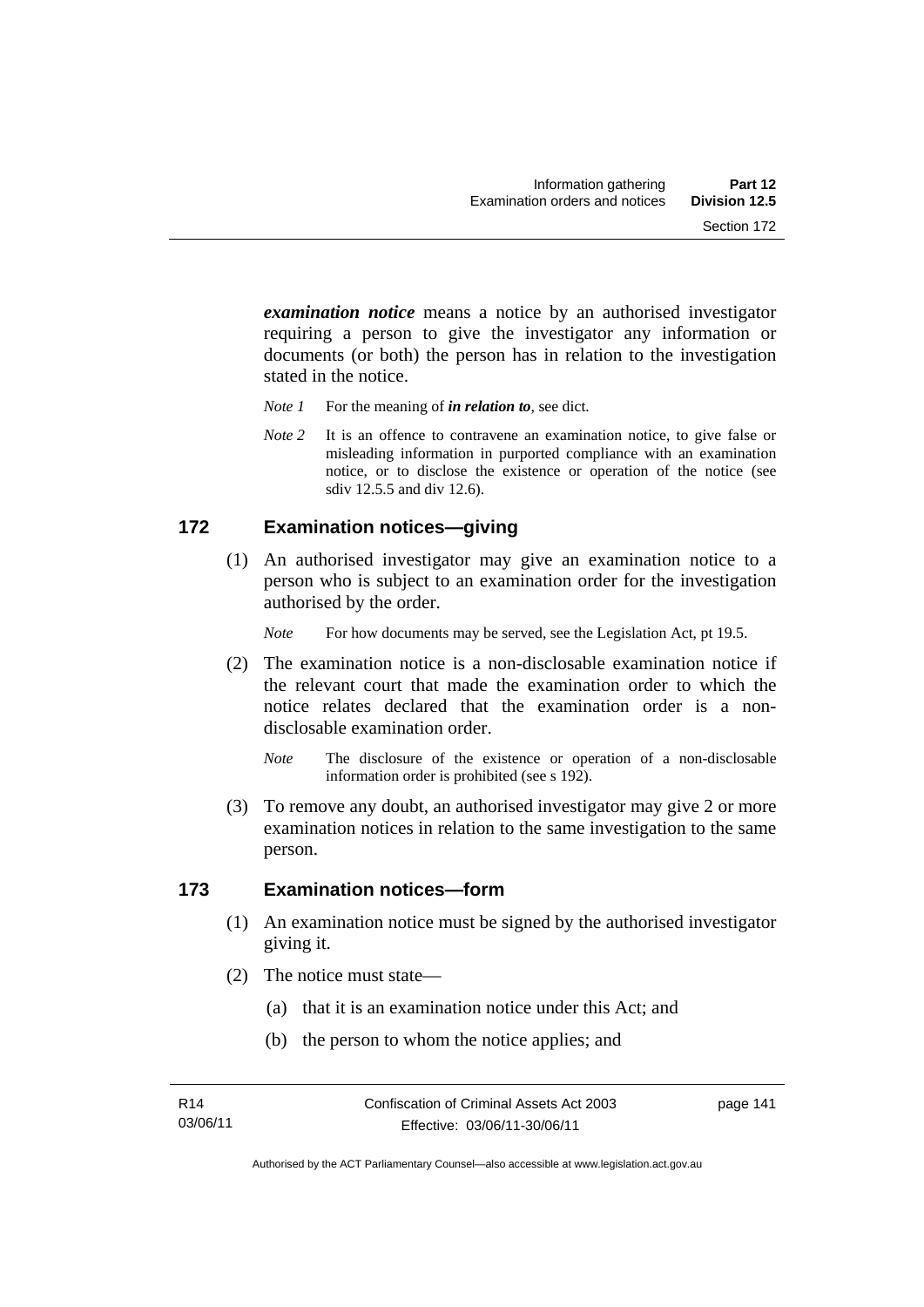- (c) the investigation about which the person is to be examined; and
- (d) the time when and the place where the person is required to attend for examination; and
- (e) whether the examination notice is a non-disclosable examination notice.
- *Note 1* For when an examination notice is non-disclosable, see s 172 (2).
- *Note 2* The disclosure of the existence or operation of a non-disclosable information order is prohibited (see s 192).
- (3) If the examination order to which the notice relates applies to documents, the notice may require the person to give the authorised investigator, at the examination, any documents (including propertytracking documents) of the kind stated in the order that the person has in relation to the investigation stated in the notice.
- (4) The notice must also include a statement setting out the effect of subdivision 12.5.5 (Offences—examination notices) and division 12.6 (Information order offences) in relation to examination notices.

# **Subdivision 12.5.4 Conducting examinations**

# **174 Time and place of examination**

- (1) The examination of a person must be conducted at the time and place stated in the examination notice given to the person.
- (2) However, the time and place of the examination may be changed by agreement between the authorised investigator and the person to whom the examination notice was given or the person's lawyer.

#### **175 Requirements made of person examined**

(1) A person to whom an examination notice applies may be examined on oath or affirmation by the authorised investigator.

Authorised by the ACT Parliamentary Counsel—also accessible at www.legislation.act.gov.au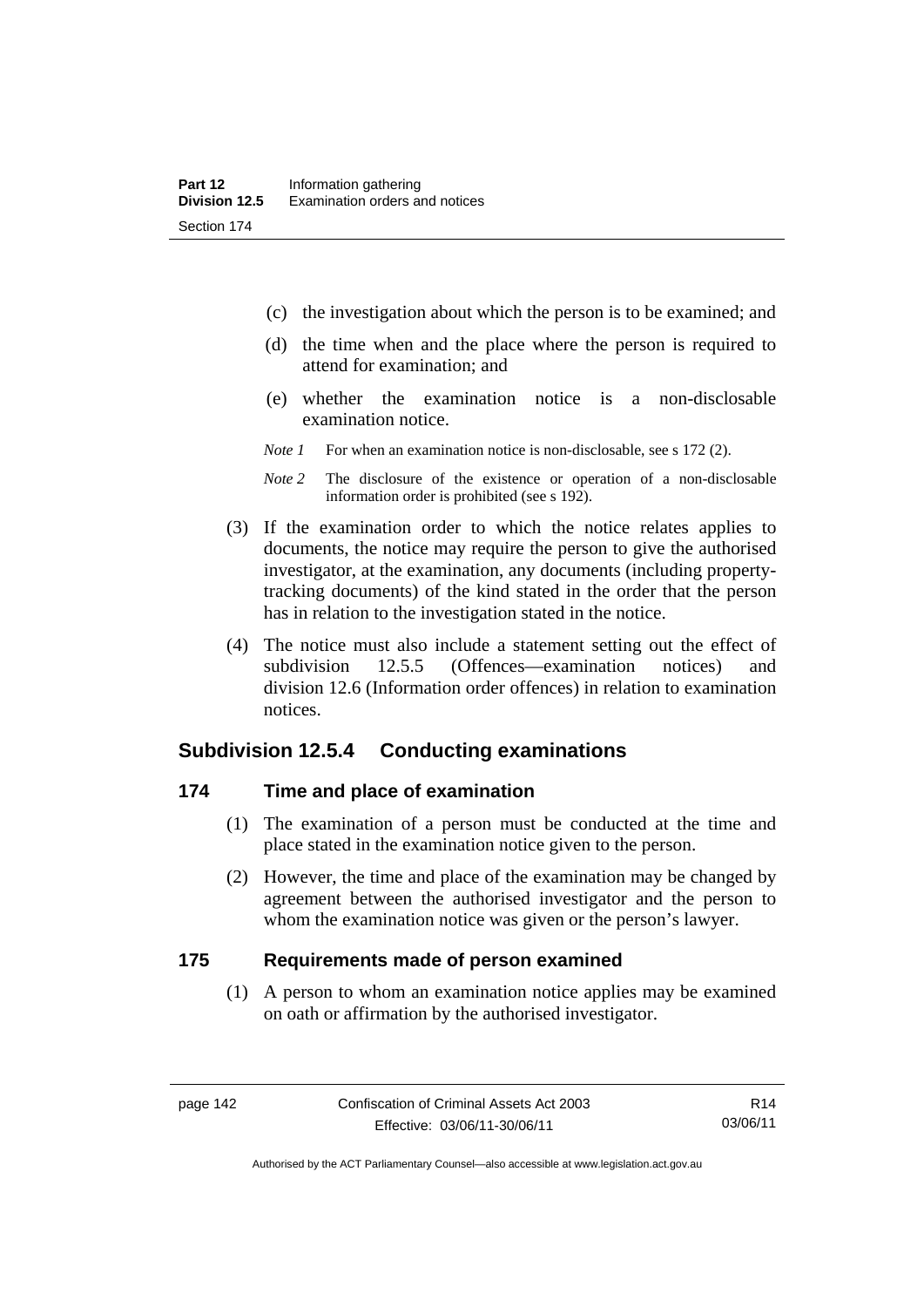- *Note* For the taking of an oath or the making of an affirmation, see the *Oaths and Affirmations Act 1984.*
- (2) For subsection (1), the authorised investigator may—
	- (a) require the person either to take an oath or make an affirmation; and
	- (b) administer an oath or affirmation to the person.
- (3) The authorised investigator may require the person to answer a question that is put to the person at the examination.

# **176 Conduct of examination**

- (1) The examination of the person must take place in private.
- (2) The authorised investigator may give directions about who may be present during the examination, or during a part of it.
- (3) The following people are entitled to be present at the examination:
	- (a) the authorised investigator;
	- (b) the person being examined, and the person's lawyer;
	- (c) anyone else who is entitled to be present because of a direction under subsection (2).
- (4) The authorised investigator may arrange for a record of the examination to be made.
- (5) The *Evidence (Miscellaneous Provisions) Act 1991*, part 3 (Use of audiovisual links and audio links) applies to an examination under this division as if a reference to evidence were a reference to an examination under this division and any other necessary changes were made.
	- *Note* An authorised investigator is a territory court for the *Evidence (Miscellaneous Provisions) Act 1991*, pt 3 (see s 16, defs *State*, *Territory court* and *tribunal*).

page 143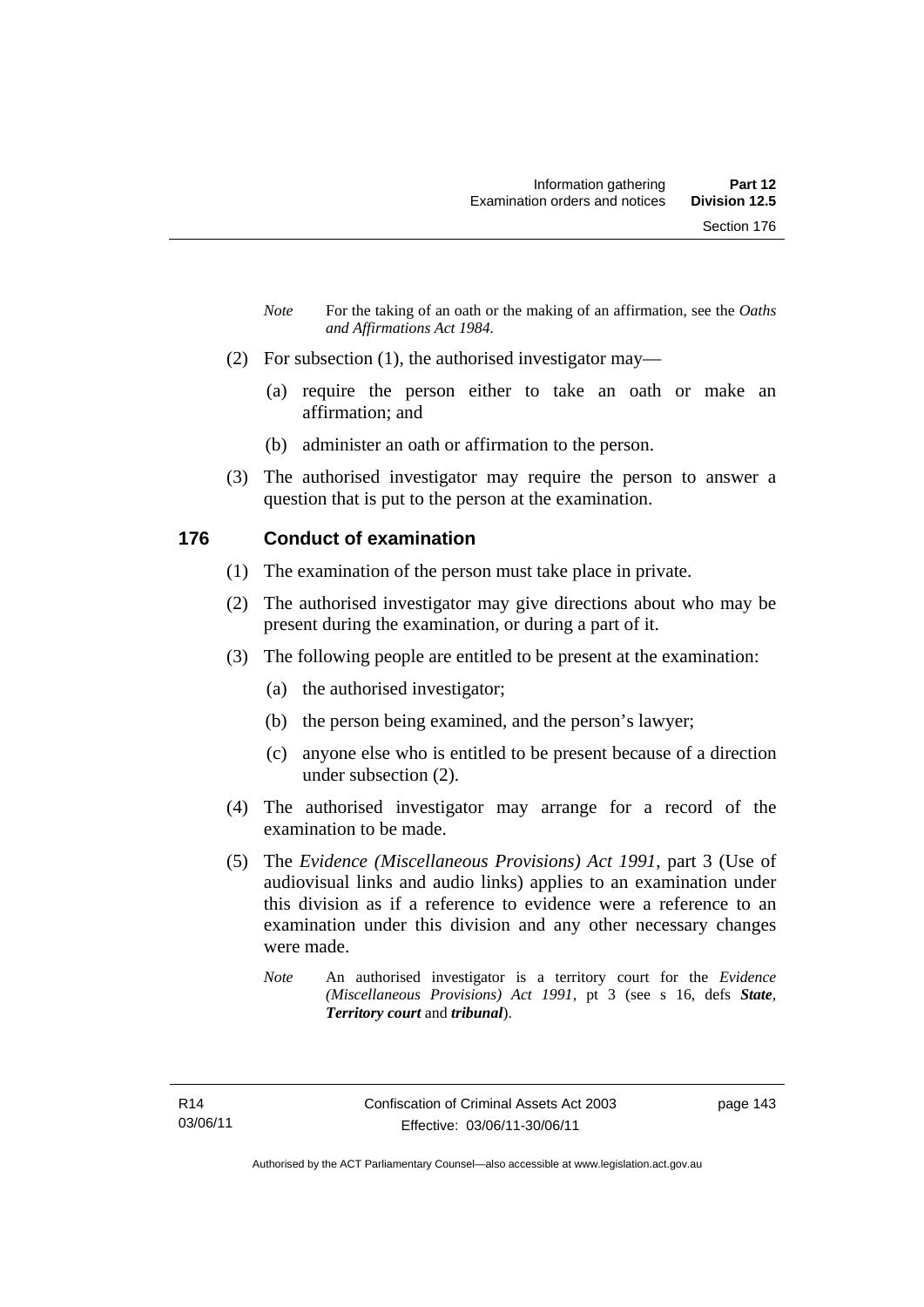# **177 Role of the examinee's lawyer**

The lawyer of the person being examined may, at the times during the examination that the authorised investigator decides, address the investigator and examine the person about matters about which the investigator has examined (or proposes to examine) the person.

#### **178 Examinations—consequential powers about documents**

- (1) If a document is given to an authorised investigator under an examination notice, the investigator may—
	- (a) take possession of, and make copies of, or take extracts from, the document; and
	- (b) keep the document for the period necessary for this Act.
- (2) If an authorised investigator keeps a document given to the investigator under an examination notice, the investigator must, if asked by a person who would be entitled to inspect the document if it was not in the investigator's possession—
	- (a) give the person a copy of the document certified by the investigator in writing to be a true copy of the document; or
	- (b) at any reasonable time, allow the person to inspect the document, make copies of it or take extracts from it.

#### **179 Examinations—additional restrictions on disclosure**

- (1) This section applies in relation to the examination of a person under an examination notice (other than a notice that is a non-disclosable examination notice under section 172 (2) (Examination notices giving)).
	- *Note 1* For non-disclosable examination notices, see s 172 (2). The disclosure of the existence or operation of a non-disclosable examination notice is prohibited (see s 192).
	- *Note* 2 The disclosure of matter relating to a direction under this section is prohibited (see s 185).

R14 03/06/11

Authorised by the ACT Parliamentary Counsel—also accessible at www.legislation.act.gov.au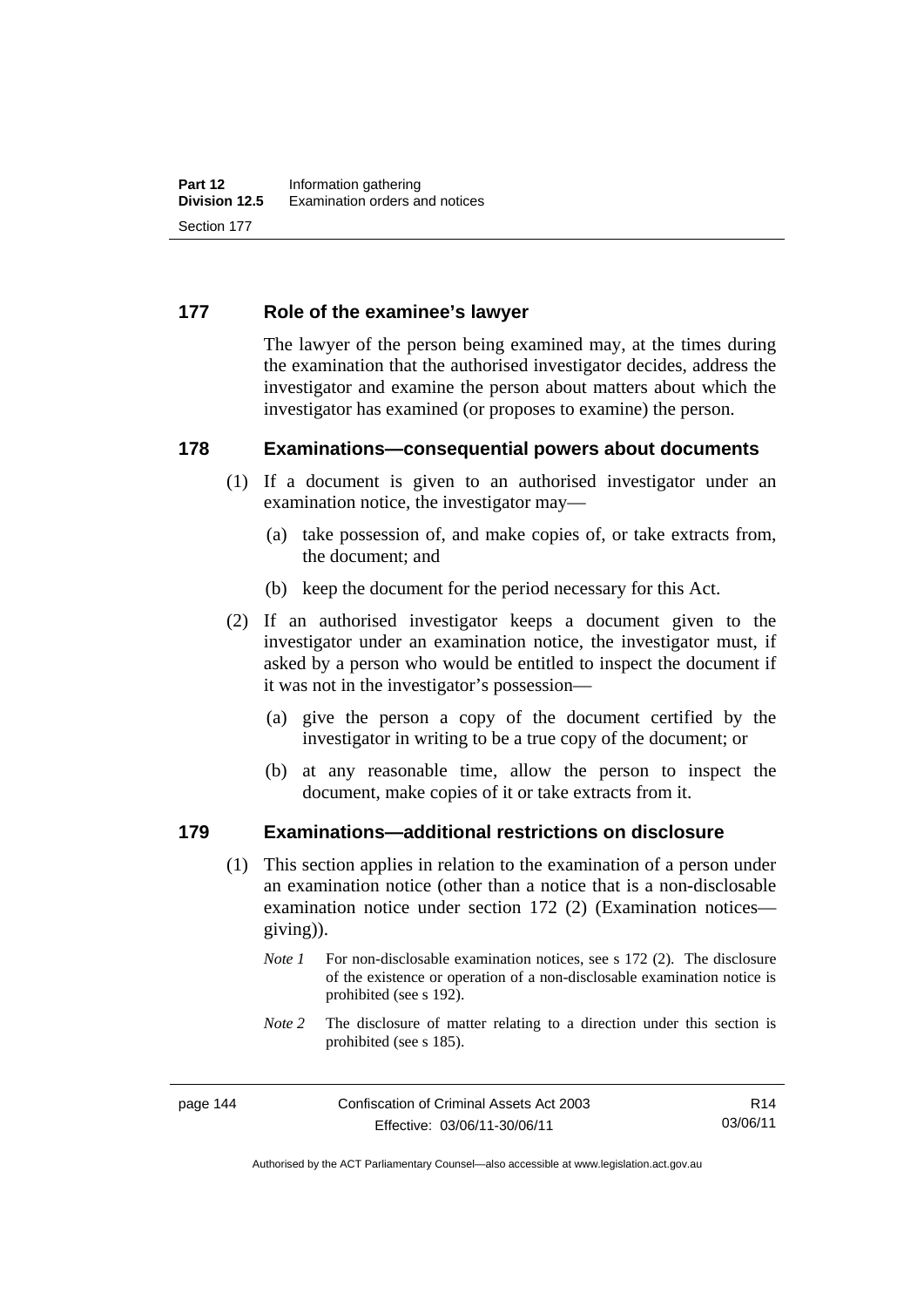- (2) An authorised investigator may, on the investigator's own initiative or at the request of the person being examined or the DPP, give directions prohibiting or restricting the publication or disclosure of all or any of the following:
	- (a) the fact that an examination notice has been given to a person;
	- (b) any information about the examination (whether or not an examination has been held);
	- (c) any information given, statement made, document produced or thing done during the examination;
	- (d) any information, document or thing derived from anything mentioned in this subsection.
- (3) In deciding whether to give a direction under subsection (2), the authorised investigator must have regard to whether the direction—
	- (a) would promote the purposes of this Act; or
	- (b) is desirable to protect the integrity of an investigation (however described) for any purpose or a prosecution of an offence.
- (4) The authorised investigator may also have regard to any other relevant matter in deciding whether to give a direction under subsection (2).

### **180 Protection of authorised investigator etc**

- (1) An authorised investigator has, in the exercise of his or her functions as an authorised investigator, the same protection and immunity as a judge.
- (2) A lawyer appearing at the examination on behalf of the person being examined has the same protection and immunity as a barrister has in appearing for a party in a proceeding in the Supreme Court.
- (3) A person being examined under this division—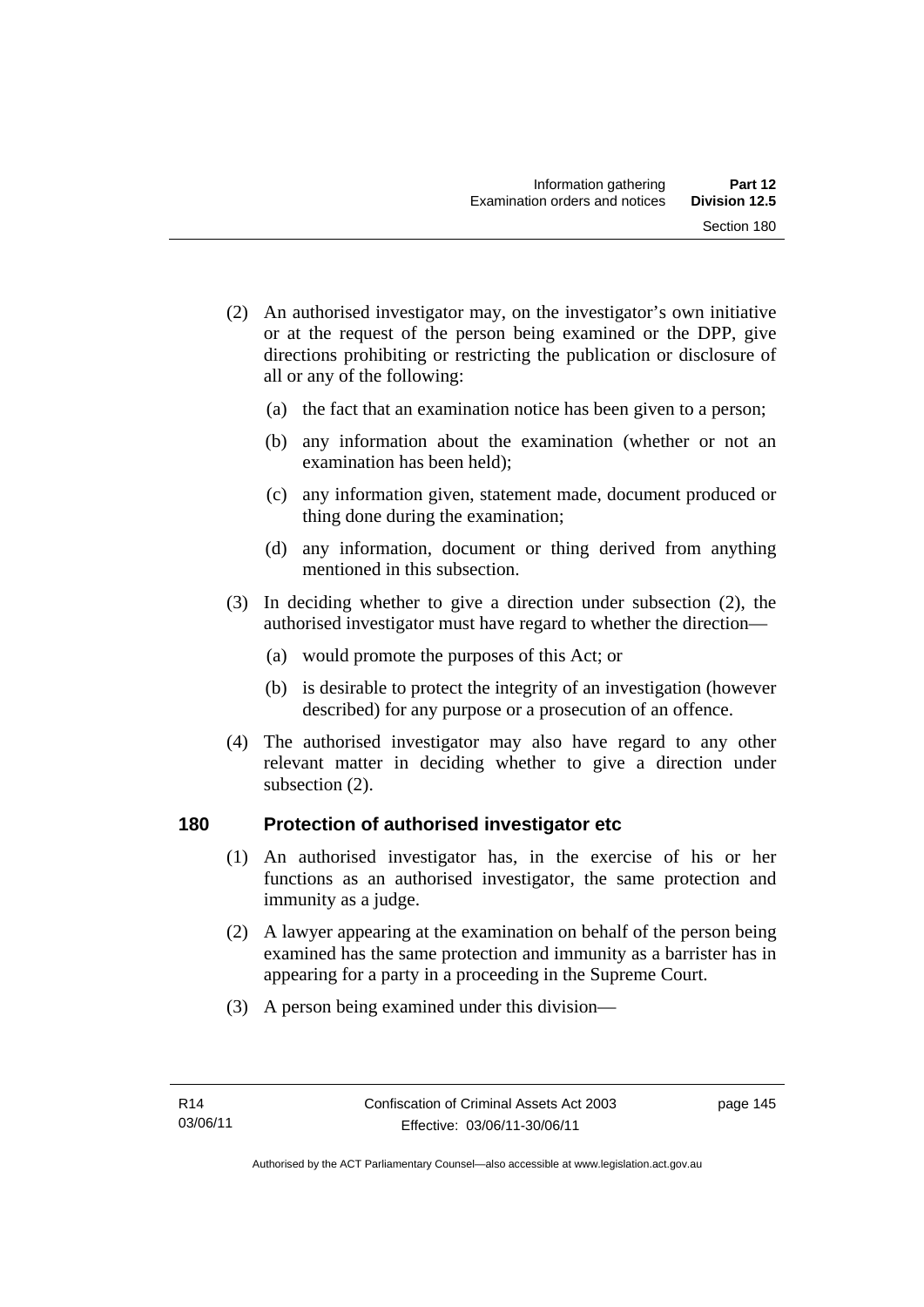- (a) has the same protection as a witness in a proceeding in the Supreme Court; and
- (b) in addition to the penalties provided by this Act, is subject to the same liabilities as a witness in a proceeding in the Supreme Court.

# **Subdivision 12.5.5 Offences—examination notices**

*Note* For other applicable offences, see div 12.6 (Information order offences).

#### **181 Obstruction etc of authorised investigator**

- (1) A person commits an offence if—
	- (a) the person knows that, or is reckless about the fact that, a person is an authorised investigator; and
	- (b) the person obstructs, hinders, intimidates or resists the investigator in the exercise of the investigator's functions.

Maximum penalty: 200 penalty units, imprisonment for 2 years or both.

(2) Strict liability applies to subsection (1) (b).

### **182 Failing to attend examination**

- (1) A person commits an offence if the person is required by an examination notice to attend an examination and the person fails to attend the examination at—
	- (a) the time and place stated in the notice; or
	- (b) the time and place as changed under section 174 (2) (Time and place of examination).

Maximum penalty: 200 penalty units, imprisonment for 2 years or both.

(2) An offence against this section is a strict liability offence.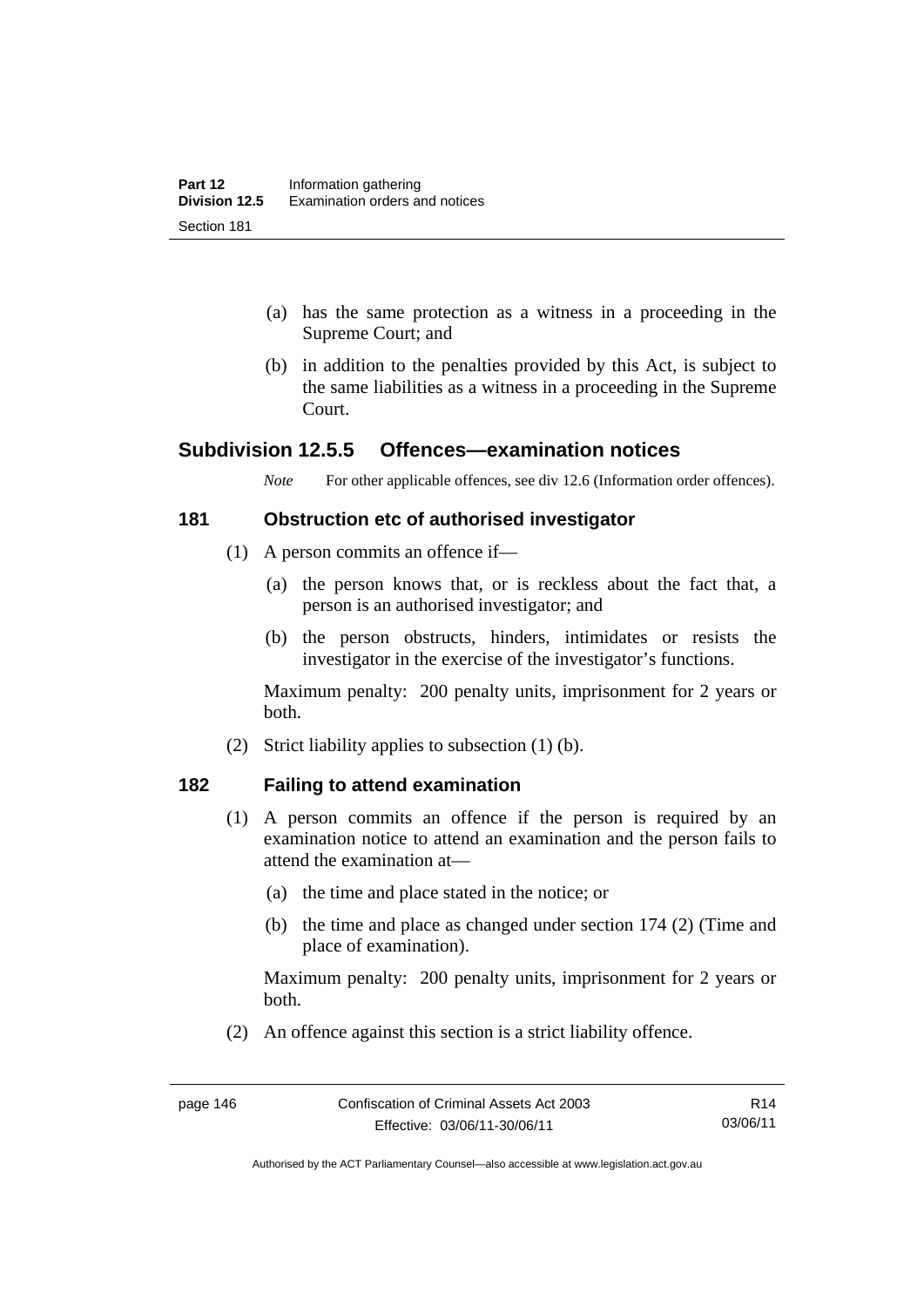# **183 Offences relating to appearance at examination**

- (1) A person who is required by an examination notice to attend an examination commits an offence if, during the examination, the person—
	- (a) fails to be sworn or to make an affirmation that the authorised investigator requires the person to swear or make; or
	- (b) fails to answer a question that the authorised investigator requires the person to answer; or
	- (c) fails to produce a document that the person is required under the examination notice to produce at the examination; or
	- (d) leaves the examination before being excused by the authorised investigator.

Maximum penalty: 200 penalty units, imprisonment for 2 years or both.

- (2) However, subsection (1) (c) does not apply if the person complied with the notice in relation to production of a document (if any) to the extent that it was practicable to do so.
- (3) An offence against this section is a strict liability offence.

### **184 Unauthorised presence at an examination**

- (1) A person commits an offence if the person—
	- (a) is present at an examination; and
	- (b) is not entitled under section 176 (3) (Conduct of examination) to be present.

Maximum penalty: 50 penalty units, imprisonment for 6 months or both.

(2) An offence against this section is a strict liability offence.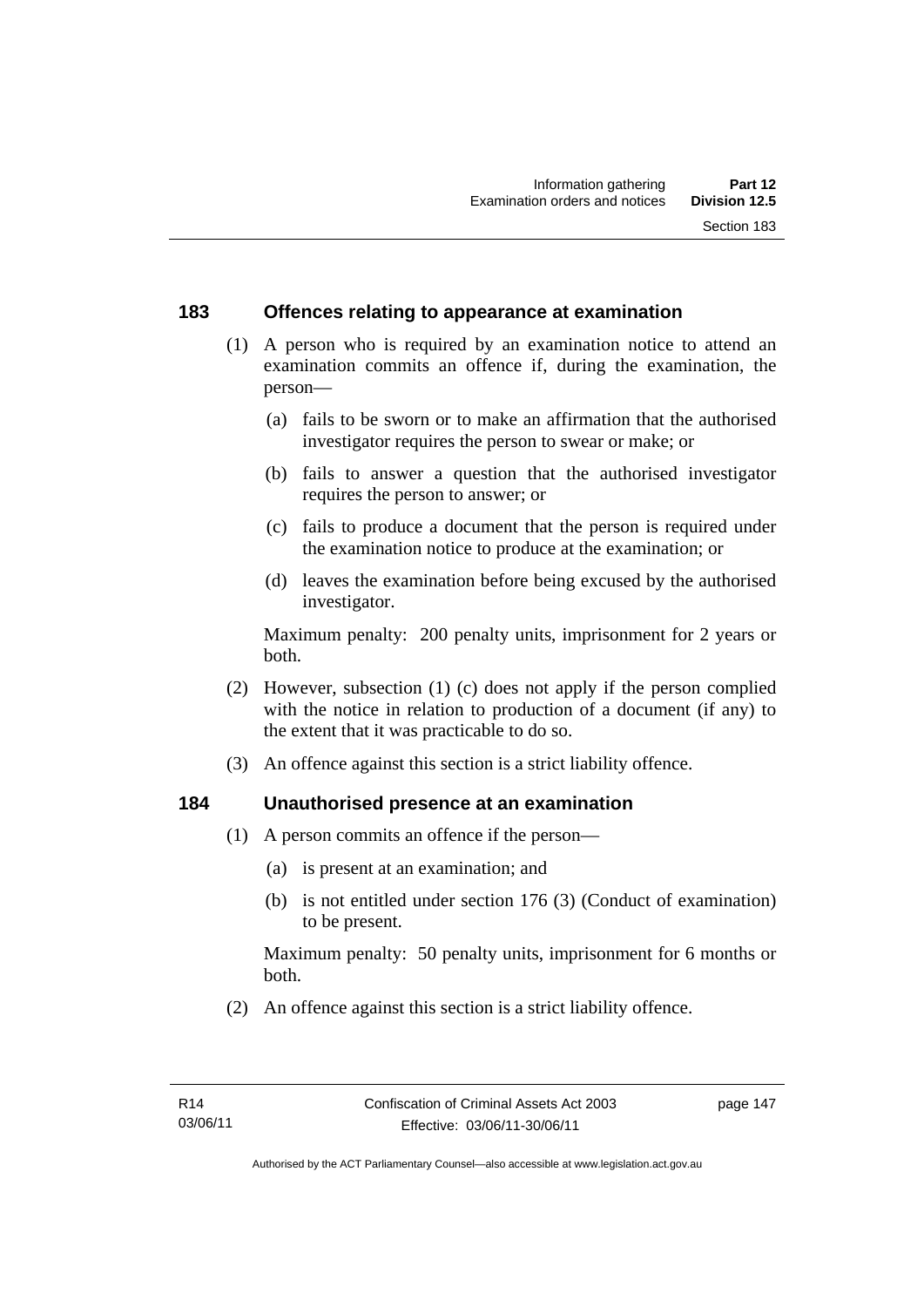#### **185 Examinations—additional disclosure offences**

*Note* An offence against this section is a strict liability offence, see s (7).

- (1) A person commits an offence if—
	- (a) an authorised investigator has given a direction under section 179 (2) (Examinations—additional restrictions on disclosure) prohibiting or restricting the publication or disclosure of a matter mentioned in the subsection; and
	- (b) the person has notice of the direction (whether by being given a copy of the direction or otherwise); and
	- (c) the person publishes or discloses the matter to someone else.

Maximum penalty: 200 penalty units, imprisonment for 2 years or both.

- (2) A person commits an offence if—
	- (a) an authorised investigator has given a direction under section 179 (2) prohibiting or restricting the publication or disclosure of a matter mentioned in the subsection; and
	- (b) the person has notice of the direction (whether by being given a copy of the direction or otherwise); and
	- (c) the person publishes or discloses information to someone else; and
	- (d) the other person could infer from the information the matter to which the direction relates.

Maximum penalty: 200 penalty units, imprisonment for 2 years or both.

- (3) Subsections (1) and (2) do not apply if the publication or disclosure is made to any of the following entities in the circumstances mentioned for the entity:
	- (a) a police officer—in any circumstances;

Authorised by the ACT Parliamentary Counsel—also accessible at www.legislation.act.gov.au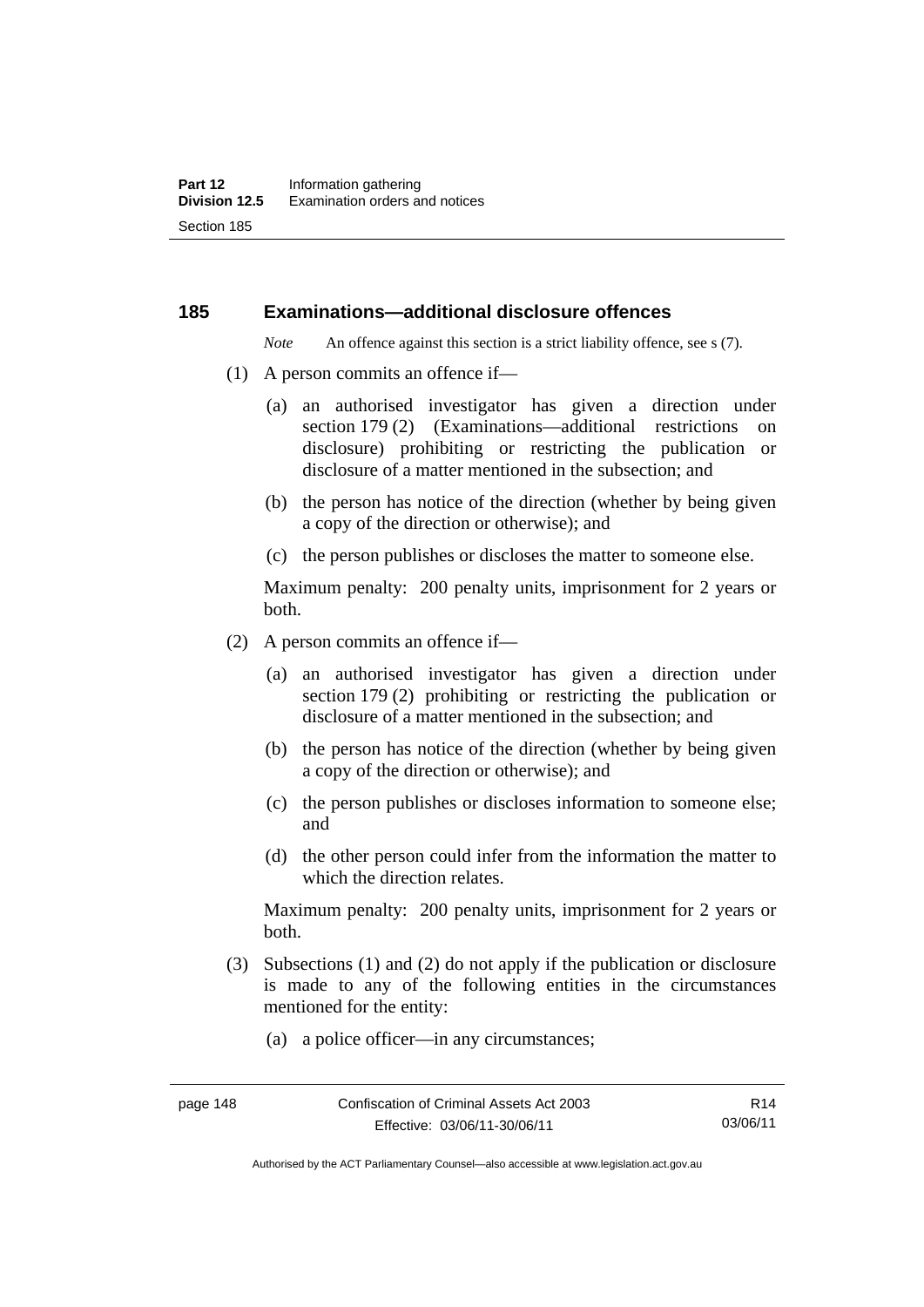- (b) an officer, employee or agent of the person—to ensure that the order is complied with and the person to whom the publication or disclosure is made is given notice of the direction (whether by being given a copy of the restraining order to which the direction relates or otherwise) by the person making the publication or disclosure;
- (c) a lawyer—to obtain legal advice or representation in relation to the order;
- (d) a relevant court—with the court's leave.
	- *Note* The application for leave, and any proceeding with the court's leave, must be heard in closed court, see s (8).
- (4) Also, subsections (1) and (2) do not apply if the publication or disclosure is made—
	- (a) by a police officer in the exercise of the officer's functions; or
	- (b) for the purpose of giving or obtaining legal advice, or making legal representations, in relation to the order.
- (5) A person commits an offence if—
	- (a) an authorised investigator has given a direction under section 179 (2) (Examinations—additional restrictions on disclosure) prohibiting or restricting the publication or disclosure of a matter mentioned in the subsection; and
	- (b) the person receives information in relation to the matter in accordance with subsection (3) or (4); and
	- (c) the person ceases to be a person mentioned in subsection (3) or  $(4)$ ; and
	- (d) the person publishes or discloses the matter to someone else.

Maximum penalty: 200 penalty units, imprisonment for 2 years or both.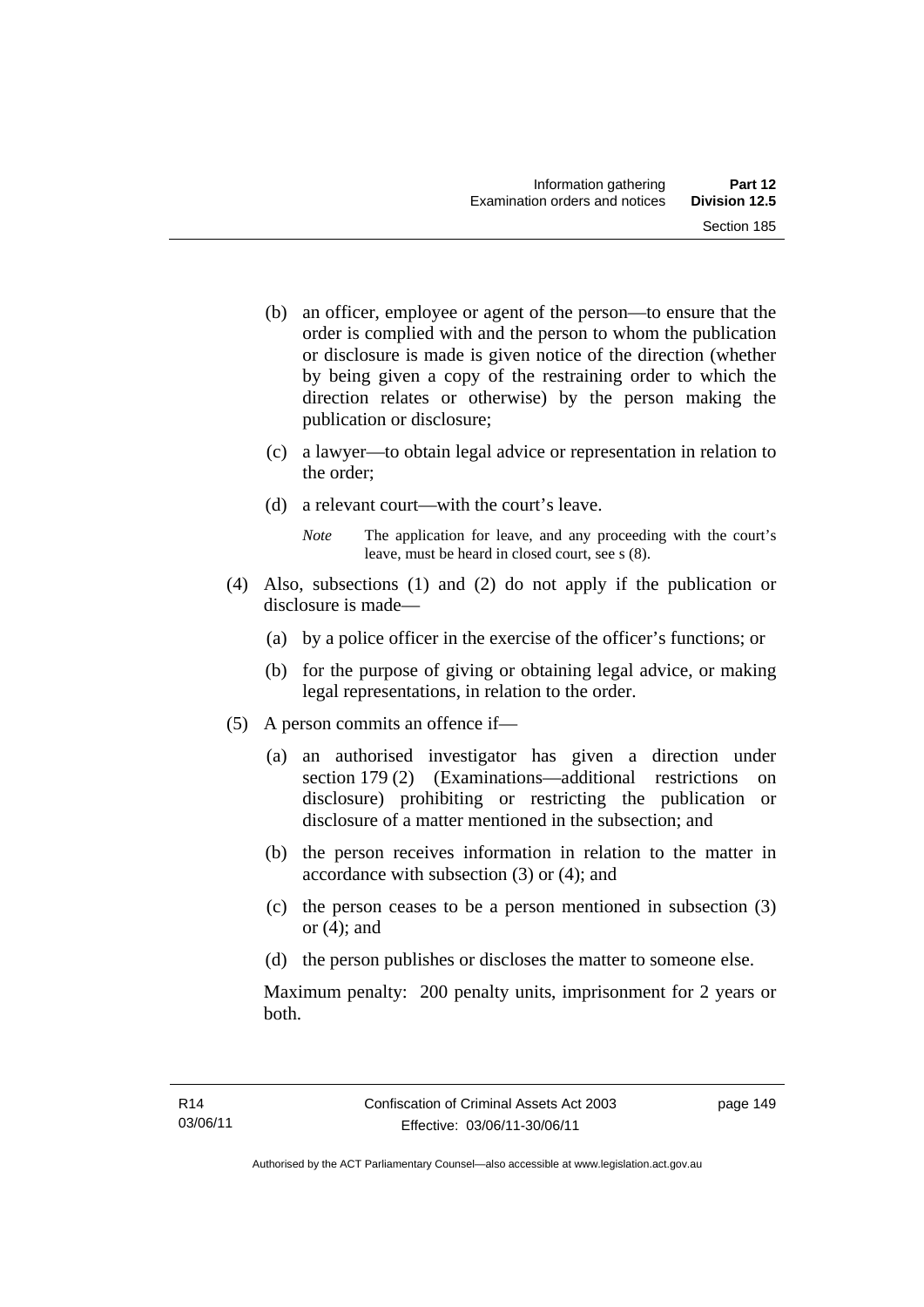- (6) A person commits an offence if—
	- (a) an authorised investigator has given a direction under section 179 (2) prohibiting or restricting the publication or disclosure of a matter mentioned in the subsection; and
	- (b) the person receives information in relation to the matter in accordance with subsection (3) or (4); and
	- (c) the person ceases to be a person mentioned in subsection (3) or (4); and
	- (d) the person publishes or discloses information to someone else; and
	- (e) the other person could infer from the information the matter to which the direction relates.

Maximum penalty: 200 penalty units, imprisonment for 2 years or both.

- (7) An offence against this section is a strict liability offence.
- (8) For subsection (3) (d), an application for leave, and any proceeding with the court's leave, must be heard in closed court.

# **Division 12.6 Information order offences**

#### **186 Meaning of** *information order*

In this Act:

*information order* means—

- (a) an inquiry notice; or
- (b) a monitoring order; or
- (c) a transaction suspension order; or
- (d) a production order; or
- (e) an examination order; or

page 150 Confiscation of Criminal Assets Act 2003 Effective: 03/06/11-30/06/11

R14 03/06/11

Authorised by the ACT Parliamentary Counsel—also accessible at www.legislation.act.gov.au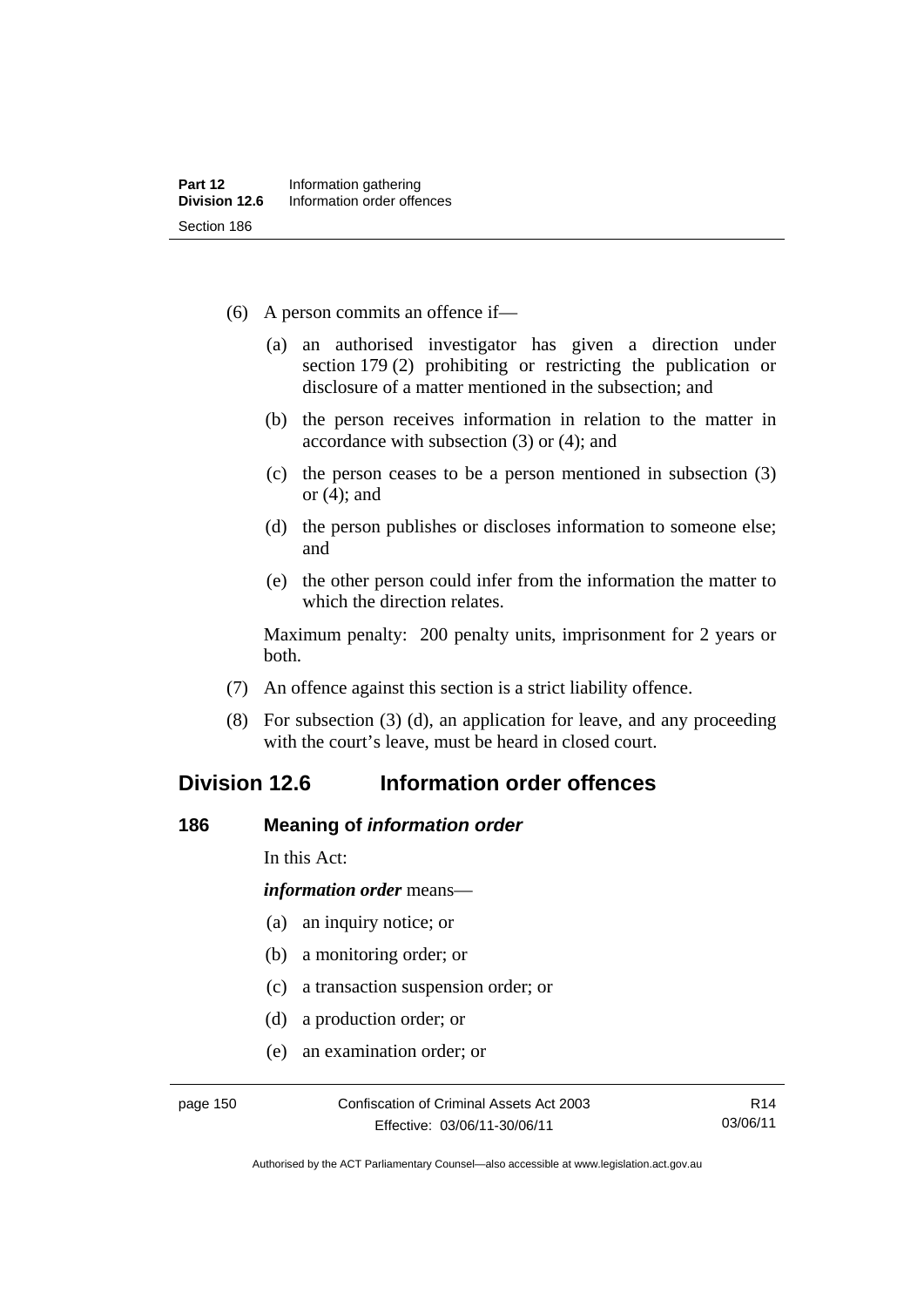(f) an examination notice.

# **187 Information orders—failure to comply**

A person commits an offence if—

- (a) the person is given an information order (other than an examination notice); and
- (b) the person fails to comply with the order.

Maximum penalty: 200 penalty units, imprisonment for 2 years or both.

*Note* For contravention of an examination notice, see s 182.

### **188 Information orders—false or misleading information**

- (1) A person commits an offence if—
	- (a) the person gives information to a police officer; and
	- (b) the person does so knowing that the information—
		- (i) is false or misleading in a material particular; or
		- (ii) omits something that makes the information false or misleading in a material particular; and
	- (c) the information is given in compliance (or purported compliance) with an information order.

Maximum penalty: 200 penalty units, imprisonment for 2 years or both.

- (2) Subsection (1) (c) does not apply if, before the information was given by the person to the police officer, a police officer did not take reasonable steps to tell the person of the existence of the offence against subsection (1).
- (3) For subsection (2), it is sufficient if the following form of words is used:

page 151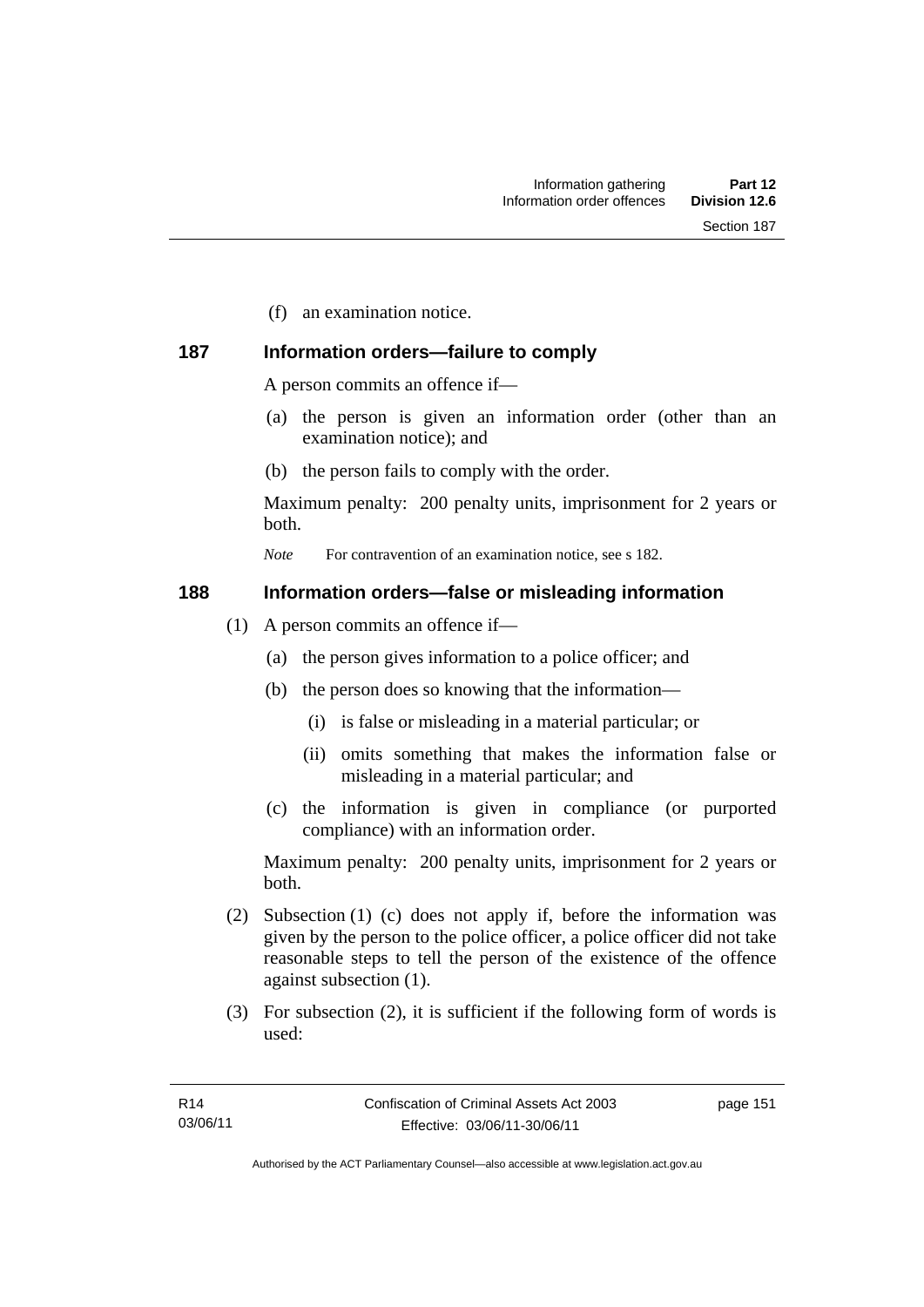'Giving false or misleading information is an offence with serious consequences'.

#### **189 Information orders—false or misleading documents**

- (1) A person commits an offence if—
	- (a) the person produces a document to a police officer (including an authorised investigator); and
	- (b) the person does so knowing that the document is false or misleading in a material particular; and
	- (c) the document is produced in compliance (or purported compliance) with an information order.

Maximum penalty: 200 penalty units, imprisonment for 2 years or both.

- (2) Subsection (1) does not apply to a person who produces a document to a police officer if the document is accompanied by a written statement signed by the person (or, for a corporation, by an officer of the corporation)—
	- (a) stating that the document is, to the person's knowledge, false or misleading in a material particular; and
	- (b) setting out, or referring to, the material particular in which the document is, to the person's knowledge, false or misleading.

# **190 Destruction etc of documents**

- (1) A person commits an offence if—
	- (a) the person is given—
		- (i) a production order for a property-tracking document; or
		- (ii) an examination notice that requires the person to produce a document at an examination; and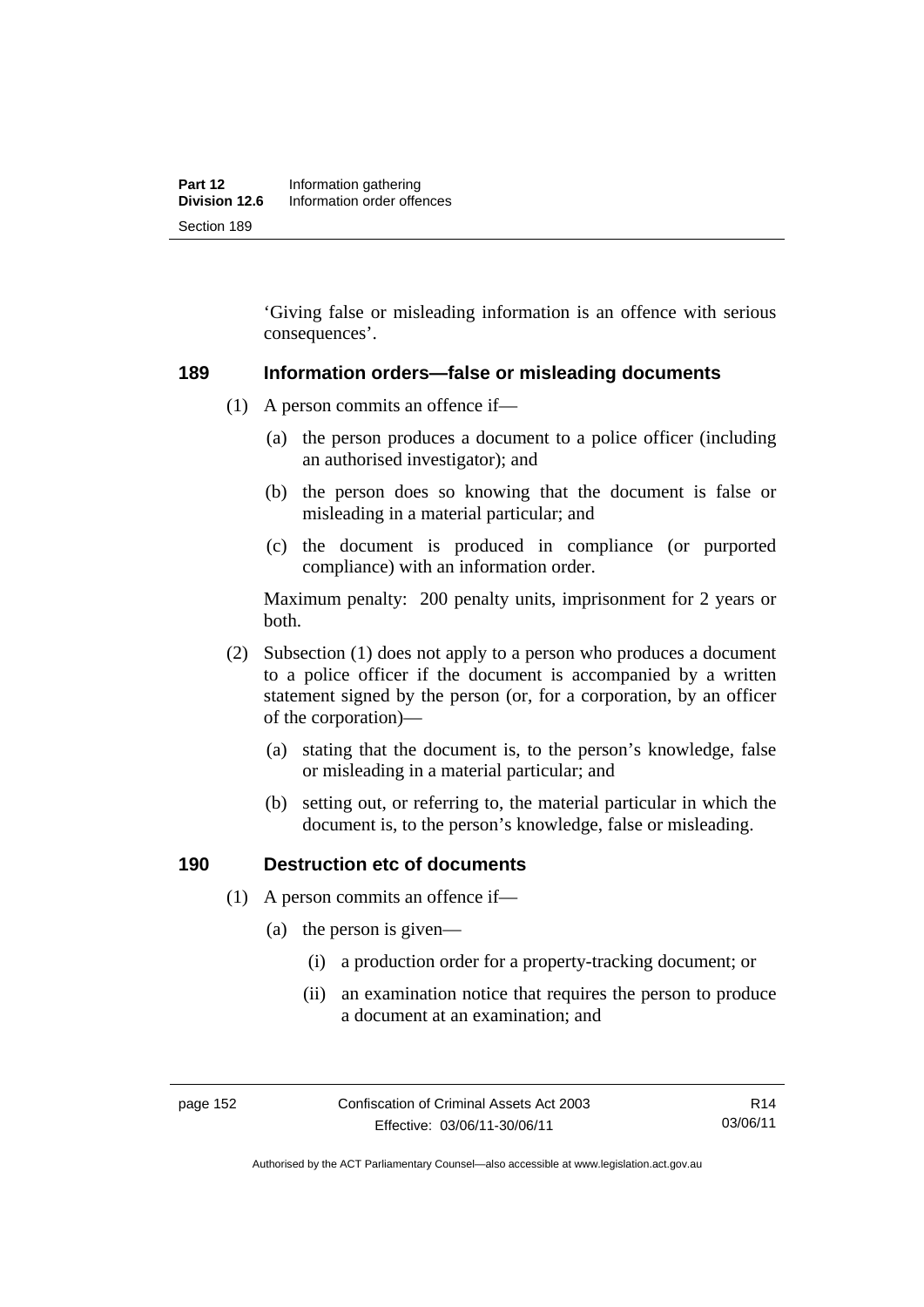(b) the person intentionally destroys, damages, changes or otherwise interferes with the document.

Maximum penalty: 500 penalty units, imprisonment for 5 years or both.

- (2) A person commits an offence if—
	- (a) the person is given—
		- (i) a production order for a property-tracking document; or
		- (ii) an examination notice that requires the person to produce a document at an examination; and
	- (b) the person destroys, damages, changes or otherwise interferes with the document.

Maximum penalty: 50 penalty units, imprisonment for 6 months or both.

- (3) An offence against subsection (2) a strict liability offence.
- (4) An offence against subsection (2) is declared to be a relevant offence.

#### **191 Meaning of** *non-disclosable information order*

In this Act:

*non-disclosable information order* means any of the following information orders:

- (a) an inquiry notice;
- (b) a monitoring order;
- (c) a transaction suspension order;
- (d) a production order that is declared under section 161 (1) (Production order proceedings—restrictions on disclosure) to be a non-disclosable production order;

page 153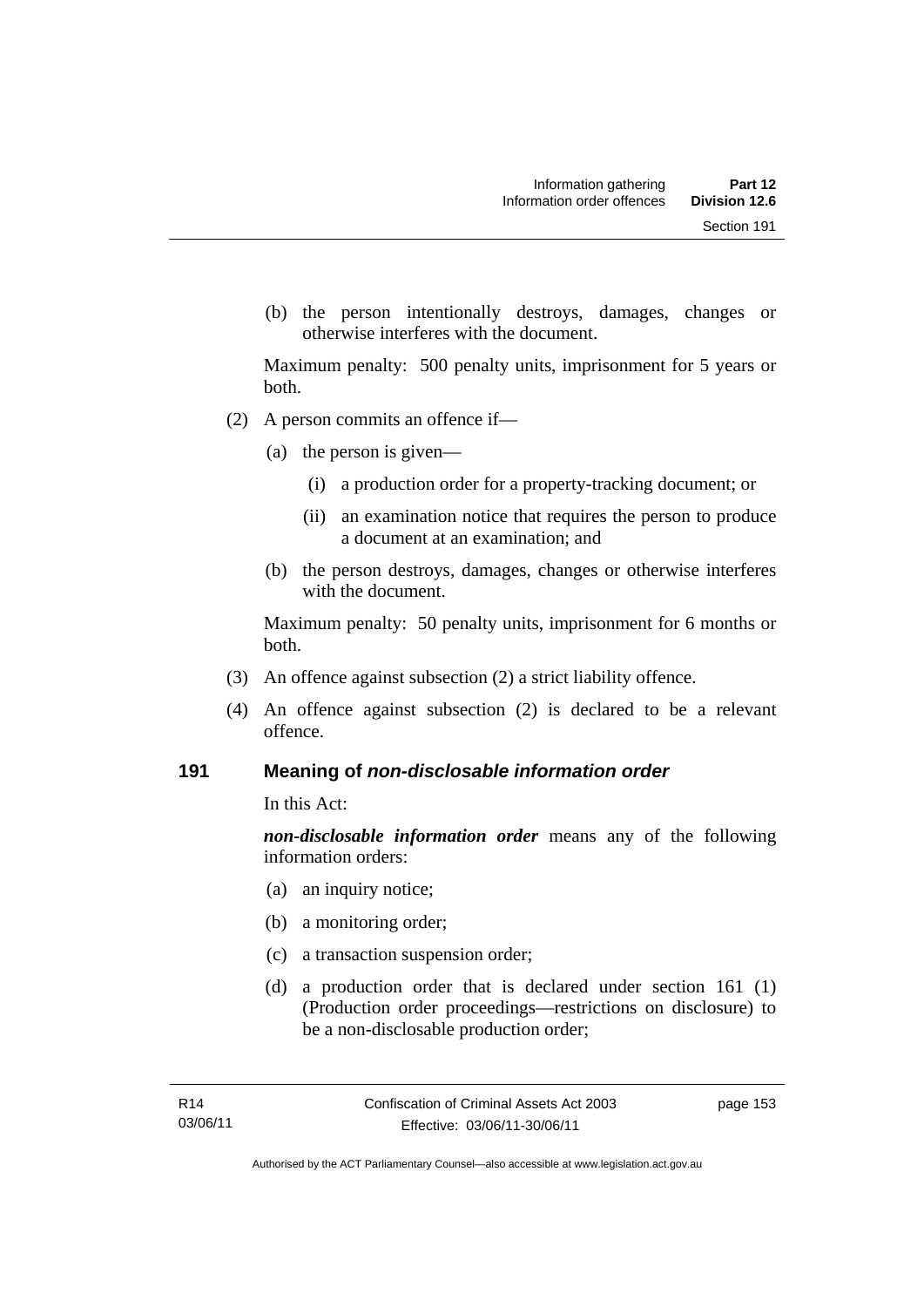- (e) an examination order that is declared under section 170 (1) (Examination order proceedings—restrictions on disclosure) to be a non-disclosable examination order;
- (f) an examination notice that is a non-disclosable examination notice under section 172 (2) (Examination notices—giving).

#### **192 Information orders—disclosure offences**

*Note* An offence against this section is a strict liability offence (see s (7)).

 (1) A person commits an offence if the person publishes or discloses the existence or operation of a non-disclosable information order to someone else.

Maximum penalty: 200 penalty units, imprisonment for 2 years or both.

- (2) A person commits an offence if—
	- (a) the person publishes or discloses information to someone else; and
	- (b) the other person could infer from the information the existence or operation of a non-disclosable information order.

Maximum penalty: 200 penalty units, imprisonment for 2 years or both.

- (3) Subsections (1) and (2) do not apply if the publication or disclosure is made to any of the following entities in the circumstances mentioned for the entity:
	- (a) a police officer—in any circumstances;
	- (b) an officer, employee or agent of the person—to ensure that the order is complied with and the person to whom the publication or disclosure is made is given notice of the offences against this section by the person making the publication or disclosure;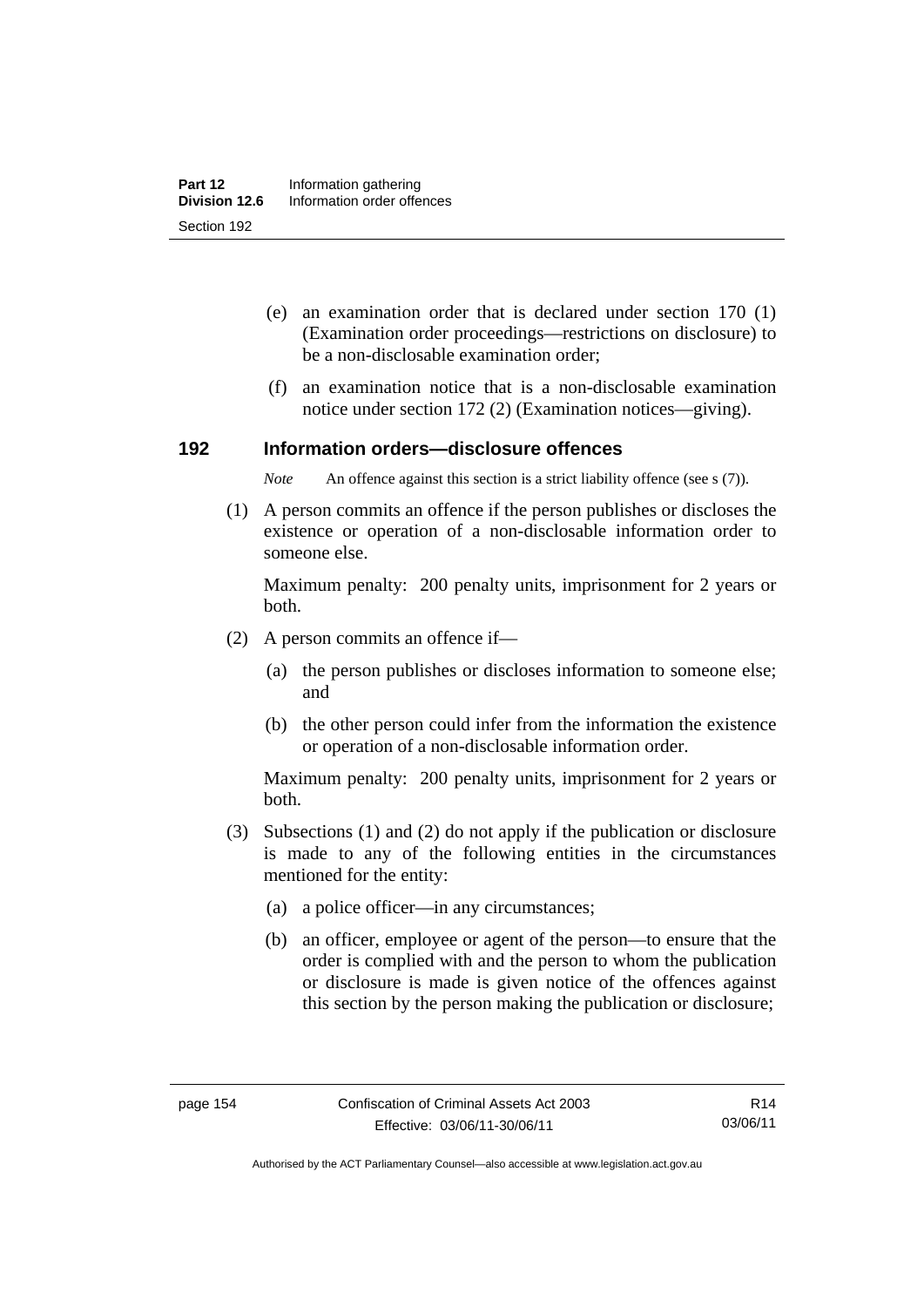- (c) a lawyer—to obtain legal advice or representation in relation to the order;
- (d) a relevant court—with the court's leave.

- (4) Also, subsections (1) and (2) do not apply if the publication or disclosure is made—
	- (a) by a police officer in the exercise of the officer's functions; or
	- (b) for the purpose of giving or obtaining legal advice, or making legal representations, in relation to the order.
- (5) A person commits an offence if—
	- (a) the person receives information in relation to a non-disclosable information order in accordance with subsection (3) or (4); and
	- (b) the person ceases to be a person mentioned in subsection (3) or  $(4)$ ; and
	- (c) the person publishes or discloses the existence or operation of the order to someone else.

Maximum penalty: 200 penalty units, imprisonment for 2 years or both.

- (6) A person commits an offence if—
	- (a) the person receives information in relation to a non-disclosable information order in accordance with subsection (3) or (4); and
	- (b) the person ceases to be a person mentioned in subsection (3) or  $(4)$ ; and
	- (c) the person publishes or discloses information to someone else; and

*Note* The application for leave, and any proceeding with the court's leave, must be heard in closed court (see s (8)).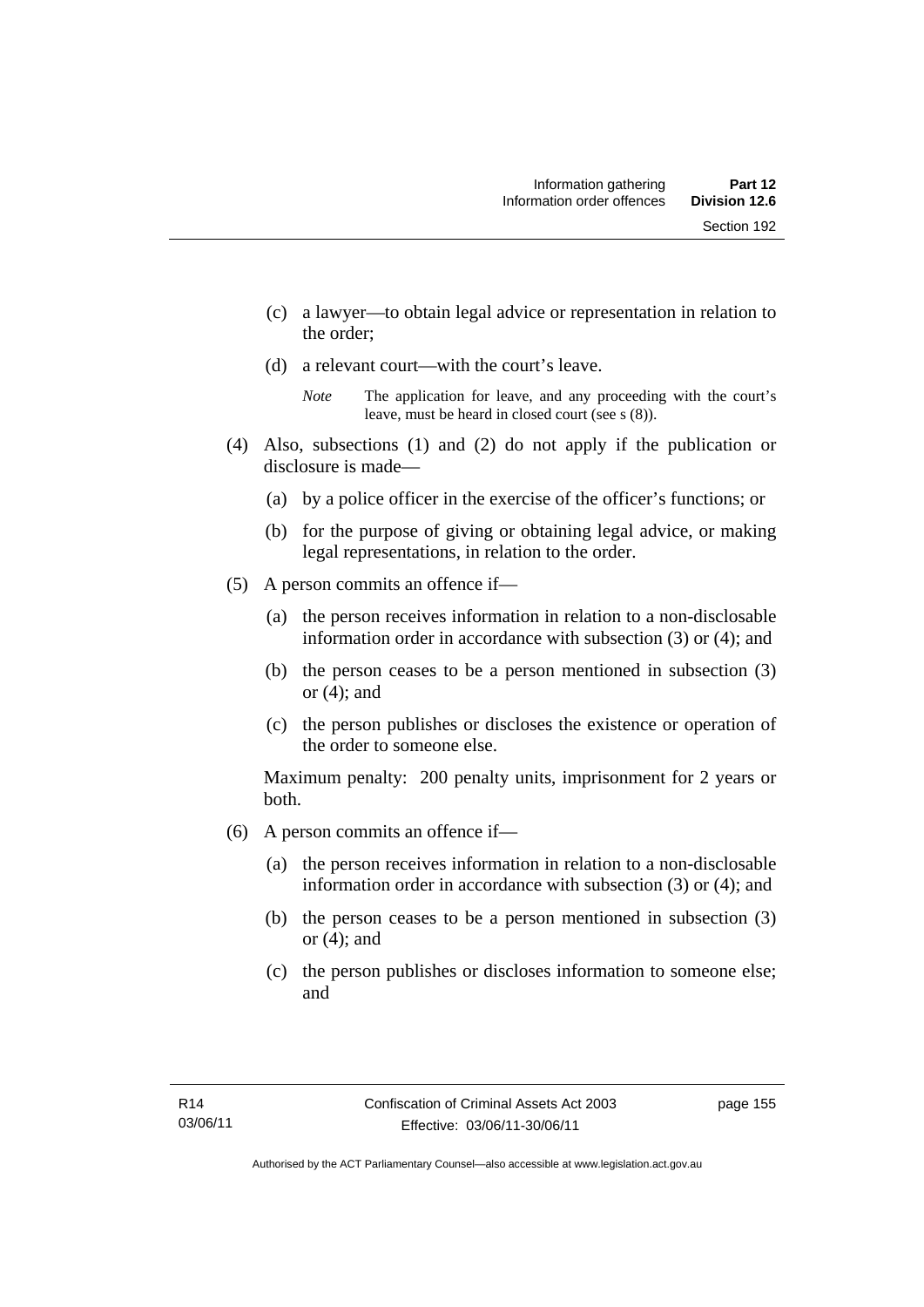(d) the other person could infer from the information the existence or operation of the order.

Maximum penalty: 200 penalty units, imprisonment for 2 years or both.

- (7) An offence against this section is a strict liability offence.
- (8) For subsection (3) (d), an application for leave, and any proceeding with the court's leave, must be heard in closed court.

#### **193 Information orders—disclosure by police officers**

- (1) This section applies to a non-disclosable information order.
- (2) A police officer may disclose the existence or operation of the order for the purposes of, or in the course of, a legal proceeding.

- (3) However, a police officer is not required to disclose to a court the existence or operation of the order.
- (4) In this section:

*disclosure*, of the existence or operation of the order, includes the disclosure of information to a person from which the person could reasonably infer the existence or operation of the order.

# **194 Information orders—protection of complying financial institutions**

- (1) This section applies to a financial institution, and to an officer, employee or agent of the institution, if—
	- (a) the institution complies with an information order; and
	- (b) information given under the order relates to a money laundering offence.

*Note* A police officer may also disclose the existence or operation of the order in the exercise of the officer's functions (see s 192 (4) (b)).

Authorised by the ACT Parliamentary Counsel—also accessible at www.legislation.act.gov.au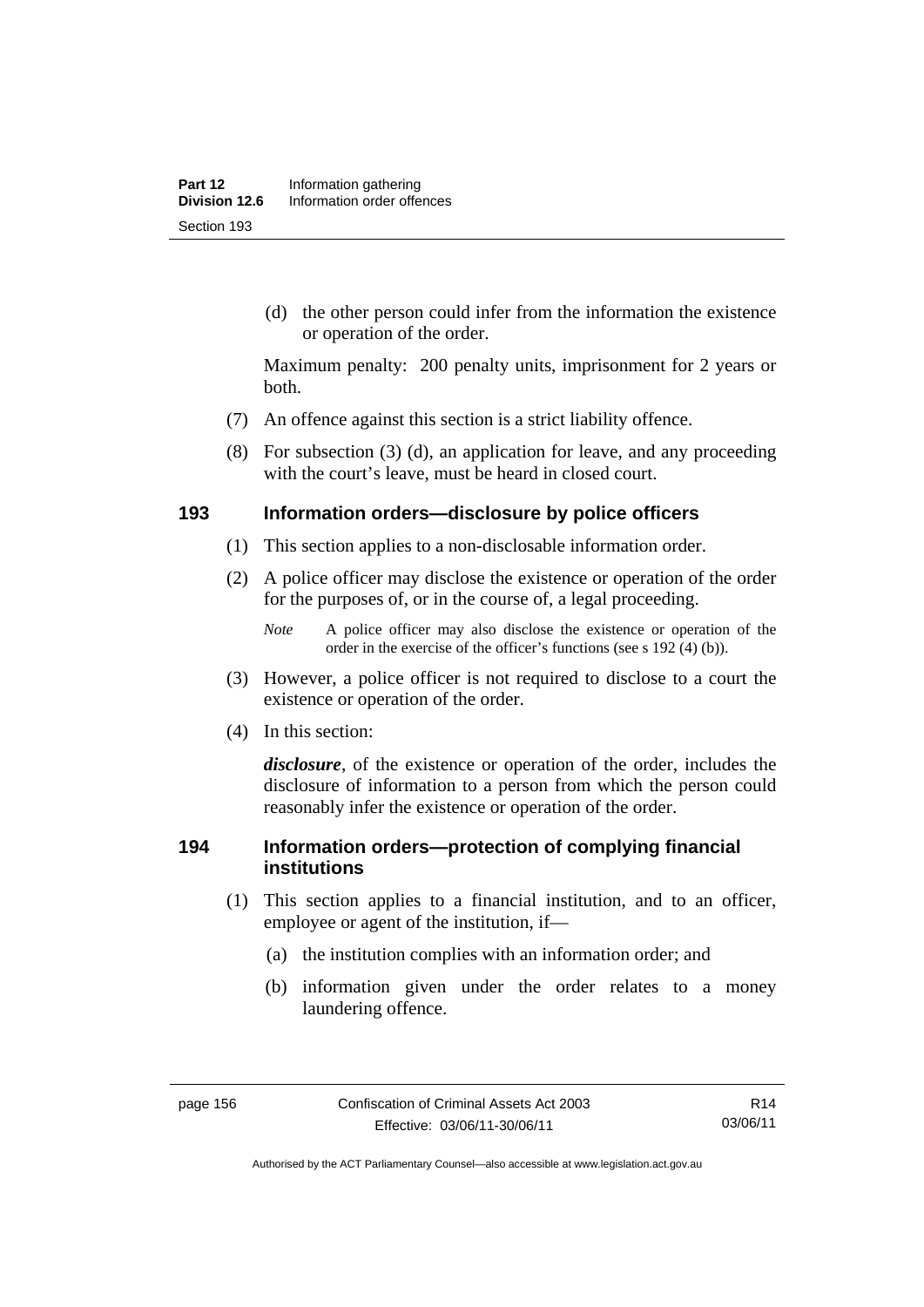(2) The institution or person is taken not to have been at any time in possession of the information given under the order.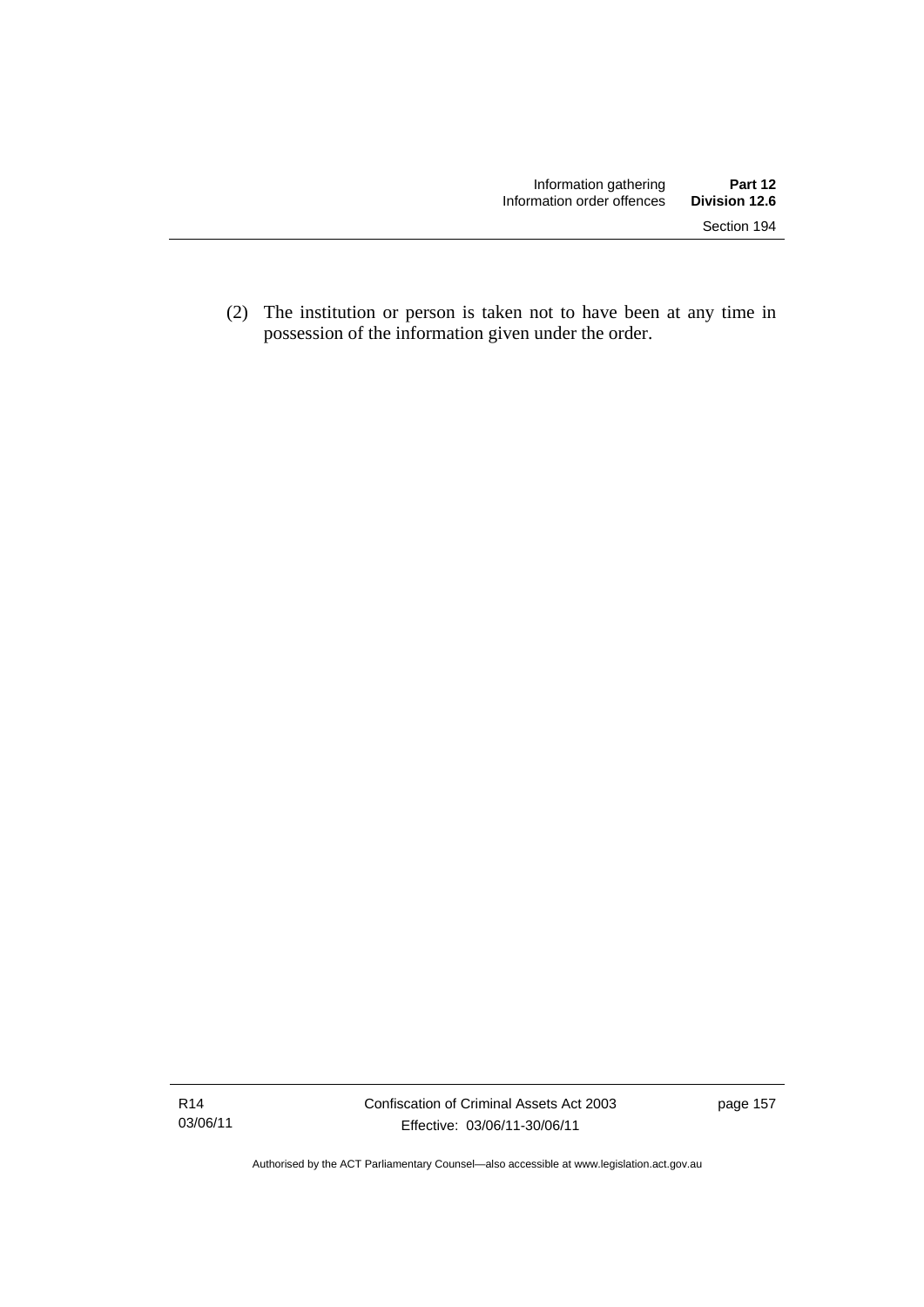**Part 13 Search warrants**<br>**Division 13.1 Preliminary Division 13.1** Section 195

# **Part 13 Search warrants**

# **Division 13.1 Preliminary**

#### **195 Definitions for pt 13**

In this part:

*at* includes in or on.

*data* includes—

- (a) information in any form; and
- (b) any program (or part of a program).

*data storage device* means a thing containing, or designed to contain, data for use by a computer.

*executing police officer*, of a search warrant, means—

- (a) the police officer (the *first police officer*) named in the warrant as the police officer responsible for executing the warrant; or
- (b) if the first police officer does not intend to be present at the execution of the warrant—another police officer whose name has been written in the warrant by the first police officer; or
- (c) another police officer whose name has been written in the warrant by the police officer last named in the warrant.

*frisk search* means—

- (a) a search of a person conducted by quickly running the hands over the person's outer garments; and
- (b) an examination of anything worn or carried by the person that is conveniently and voluntarily removed by the person.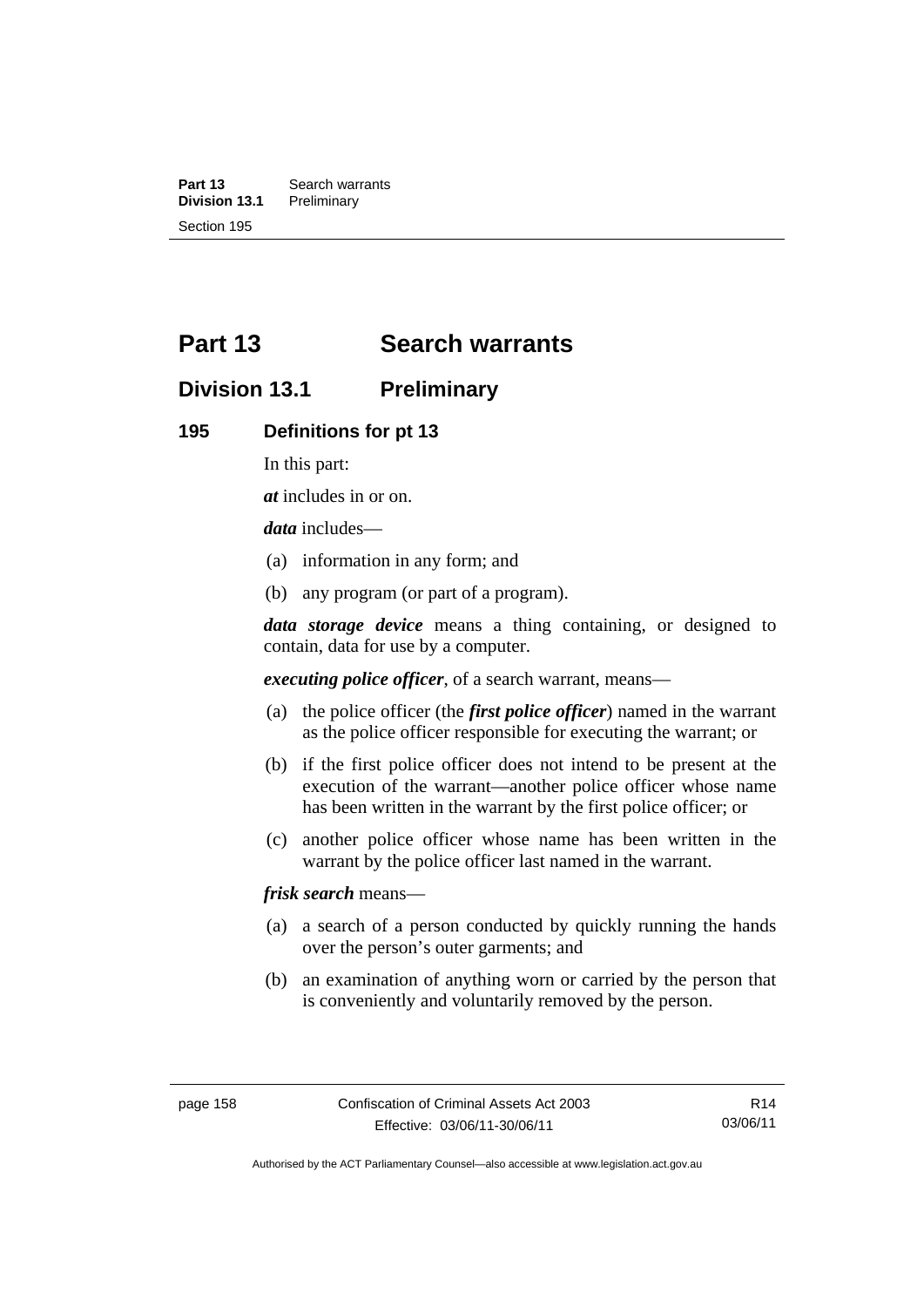*issuing officer*, for a search warrant, means—

- (a) a judge, the registrar or a deputy registrar of the Supreme Court; or
- (b) a magistrate; or
- (c) the registrar or a deputy registrar of the Magistrates Court if authorised by the Chief Magistrate to issue search warrants under this part.

*occupier*, of premises, includes—

- (a) a person believed, on reasonable grounds, to be an occupier of the premises; and
- (b) a person apparently in charge of the premises.

*ordinary search* means a search of a person or of articles in a person's possession, which may include—

- (a) requiring the person to remove the person's overcoat, coat or jacket and any gloves, shoes or hat; and
- (b) an examination of those items.

*person assisting*, in relation to a search warrant, means a person who has been authorised by an executing police officer to assist in executing the warrant.

*premises* includes the following:

- (a) land (whether vacant or occupied);
- (b) any structure, building, vehicle or place (whether built or not);
- (c) any part of a structure, building, vehicle or place.

*search warrant* means a warrant issued under section 199 (Issuing search warrants) that is in force.

page 159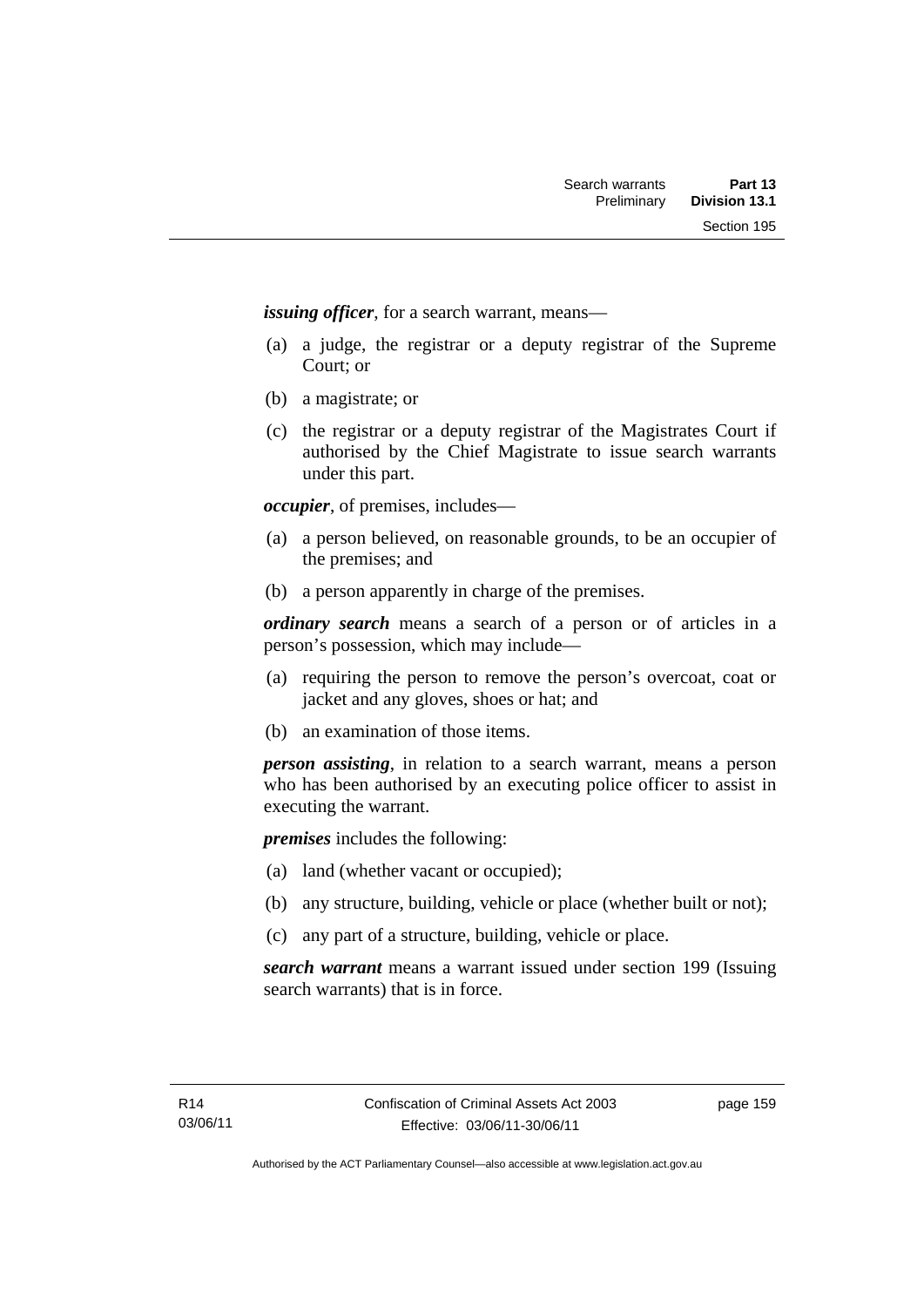#### *target material* means—

- (a) property (including tainted property and property under the effective control of a person) in relation to which action has been or could be taken under this Act; or
	- *Note 1* For the meaning of *effective control*, see s 14.
	- *Note 2* For the meaning of *in relation to*, see dict.
- (b) benefits derived by a person from the commission of a relevant offence; or
- (c) evidence in relation to property or benefits mentioned in paragraph (a) or (b); or
- (d) evidence in relation to a relevant offence.

*vehicle* includes an aircraft or vessel.

# **Division 13.2 Search warrants—general**

#### **196 Applications for search warrants—general**

- (1) A police officer may apply to an issuing officer for a search warrant to enter premises.
- (2) The application must be sworn and state the grounds on which the warrant is sought.
- (3) The issuing officer may refuse to consider the application until the applicant police officer gives the issuing officer all the information the issuing officer requires about the application in the way the issuing officer requires.

# **197 Offence for making false etc statements in search warrant applications**

A police officer commits an offence if—

 (a) the police officer makes a statement (whether orally, in a document or in any other way); and

page 160 Confiscation of Criminal Assets Act 2003 Effective: 03/06/11-30/06/11 R14 03/06/11

Authorised by the ACT Parliamentary Counsel—also accessible at www.legislation.act.gov.au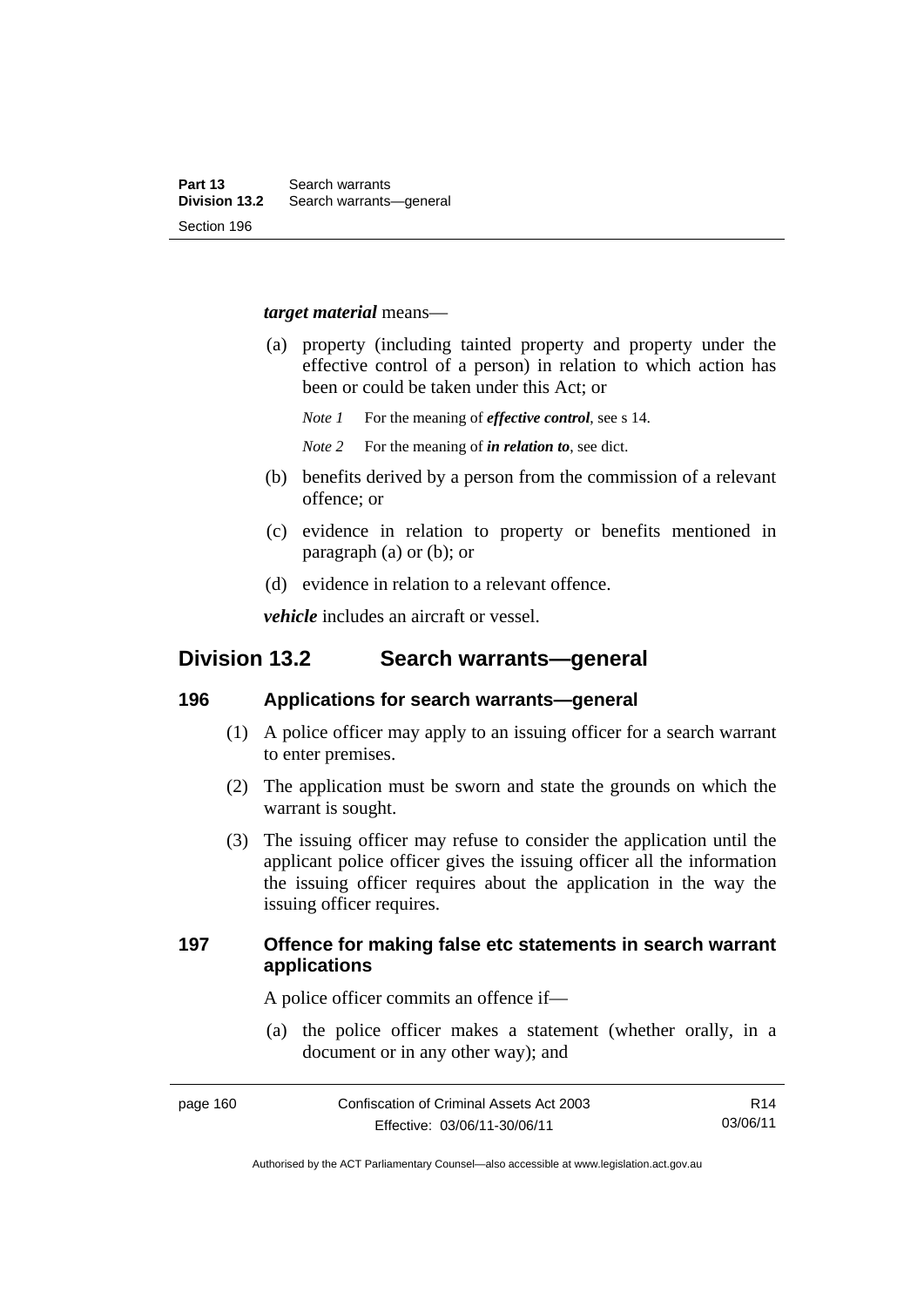- (b) the police officer does so knowing that the statement—
	- (i) is false or misleading in a material particular; or
	- (ii) omits something that makes the statement false or misleading in a material particular; and
- (c) the statement is made to an issuing officer in relation to an application for a search warrant.

Maximum penalty: 200 penalty units, imprisonment for 2 years or both.

# **198 Additional contents of search warrant applications**

- (1) If the person applying for a search warrant suspects that it will be necessary to use firearms in executing the warrant, the person must state the suspicion, and the grounds for the suspicion, in the application.
- (2) If a person applying for a warrant to search premises has previously applied for a warrant for the same premises, the person must, in the application, include particulars of the earlier application and its outcome.

# **199 Issuing search warrants**

(1) An issuing officer may issue a warrant to search premises if satisfied that there are reasonable grounds for suspecting that there is at the premises, or will be within the next 72 hours, target material.

*Note At* includes in or on (see s 195).

 (2) If an application for a search warrant is made under section 203 (Applying for search warrants by telephone or other electronic means), this section applies as if the reference in subsection (1) to 72 hours were a reference to 48 hours.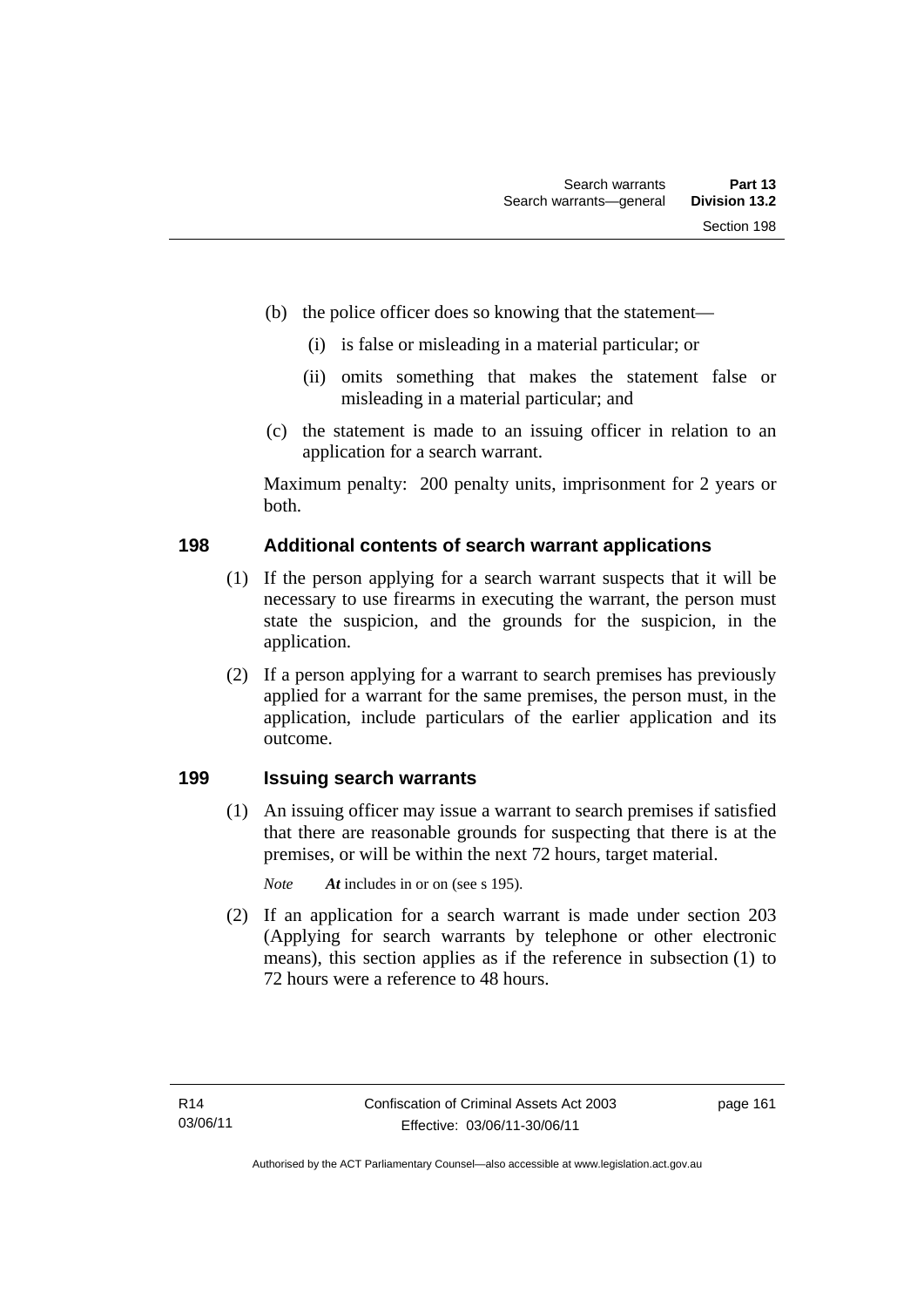# **200 When search warrant for property-tracking document may be issued**

If the target material in relation to which a search warrant is being issued is a property-tracking document, the issuing officer may issue a search warrant in relation to the document only if the issuing officer is satisfied that—

- (a) the document cannot be identified or described with sufficient particularity for the purpose of obtaining a production order; or
- (b) a production order requiring the document has been given but not complied with; or
- (c) there are reasonable grounds to suspect that a production order would not be complied with; or
- (d) the investigation to which the warrant is being sought might be prejudiced by seeking a production order.

### **201 Contents of search warrants**

- (1) A search warrant must state—
	- (a) the kind of target material that is to be searched for under the warrant; and
	- (b) a description of the premises to which the warrant relates; and
	- (c) the name of the executing police officer; and
	- (d) when the warrant expires (see subsection (2)); and
	- (e) whether the warrant may be executed at any time or only during particular hours (see 210); and
	- (f) whether the warrant authorises an ordinary search or frisk search of a person who is at or near the premises when the warrant is executed if the executing police officer or a person assisting suspects on reasonable grounds that the person has target material in the person's possession.

R14 03/06/11

Authorised by the ACT Parliamentary Counsel—also accessible at www.legislation.act.gov.au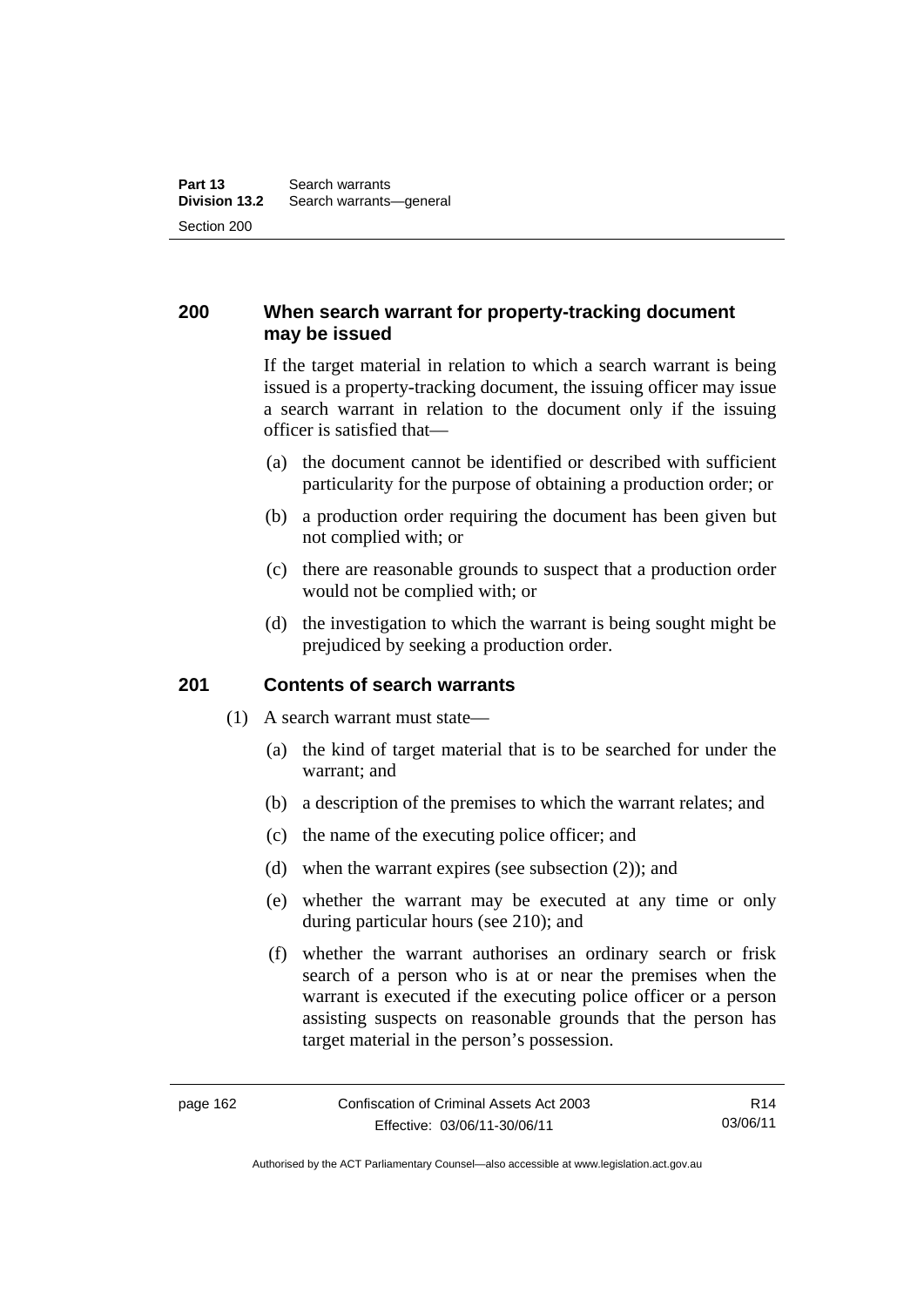- (2) The time stated in the search warrant under subsection (1) (d) as the time when the warrant expires must be not later than—
	- (a) if the application for the warrant is made under section 204 (Issuing search warrants by telephone or other electronic means)—48 hours after the warrant is issued; or
	- (b) in any other case—the end of the 7th day after the day the warrant is issued.

#### **Example**

If a warrant is issued at 3 pm on a Monday, the expiry time stated must not be later than midnight on Monday in the following week.

- *Note* An example is part of the Act, is not exhaustive and may extend, but does not limit, the meaning of the provision in which it appears (see Legislation Act, s 126 and s 132).
- (3) Subsection (1) (d) does not prevent the issue of successive search warrants in relation to the same premises.

# **202 Authorisation given by search warrants**

- (1) A search warrant authorises an executing police officer, or a person assisting—
	- (a) to enter the premises and, if the premises are a vehicle, to enter the vehicle, wherever it is; and
	- (b) to search the premises for the kind of target material stated in the warrant, and to seize things of that kind found at the premises; and
	- (c) to seize any other thing found at the premises in the course of the search that the executing police officer or a person assisting believes on reasonable grounds to be target material in relation to which the warrant relates (including evidence of a relevant offence) or evidence of a summary offence if the police officer believes on reasonable grounds that seizure of the thing is necessary to prevent its concealment, loss or destruction or its use in committing an offence; and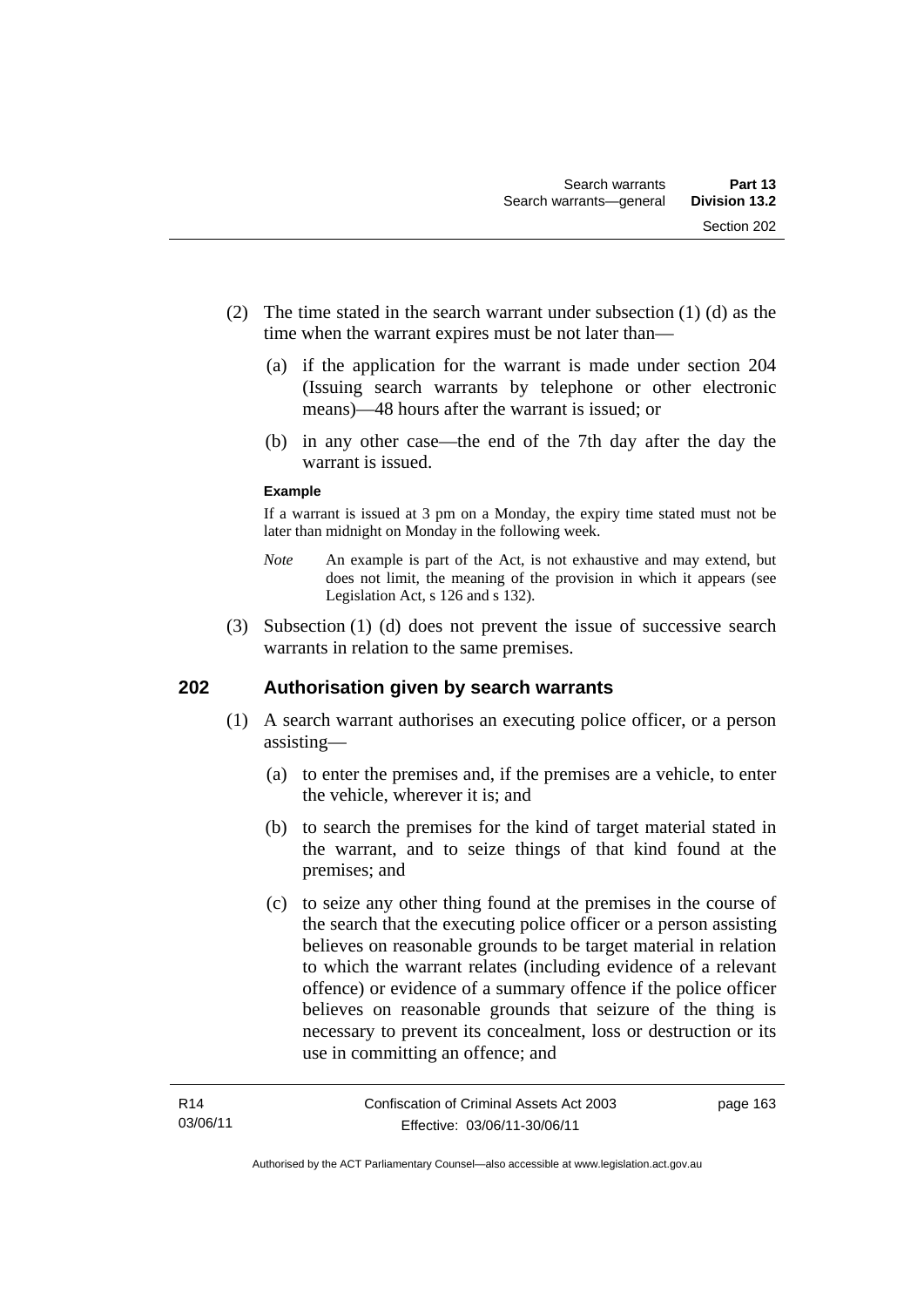- (d) if the warrant allows—to conduct an ordinary search or frisk search of a person at or near the premises if the executing police officer or a person assisting suspects on reasonable grounds that the person has target material in the person's possession.
- (2) A search warrant authorises an executing police officer to make things seized under the warrant available to another police officer, any public servant or anyone who holds a position under a territory law, or a law of the Commonwealth, a State or another Territory, if it is necessary to do so for investigating or prosecuting an offence to which the things relate.

# **Division 13.3 Telephone and electronic warrants**

# **203 Applying for search warrants by telephone or other electronic means**

- (1) A police officer may apply to an issuing officer for a search warrant by telephone, fax or other electronic means—
	- (a) in an urgent case; or
	- (b) if the delay that would happen if an application were made in person would frustrate the effective execution of the warrant.
- (2) The application—
	- (a) must include all information that would be required in an application under division 13.2 (Search warrants—general) for a search warrant; and
	- (b) may, if necessary, be made before the information is sworn.
- (3) The issuing officer may require—
	- (a) communication by voice to the extent that it is practicable in the circumstances; and
	- (b) any further information.

Authorised by the ACT Parliamentary Counsel—also accessible at www.legislation.act.gov.au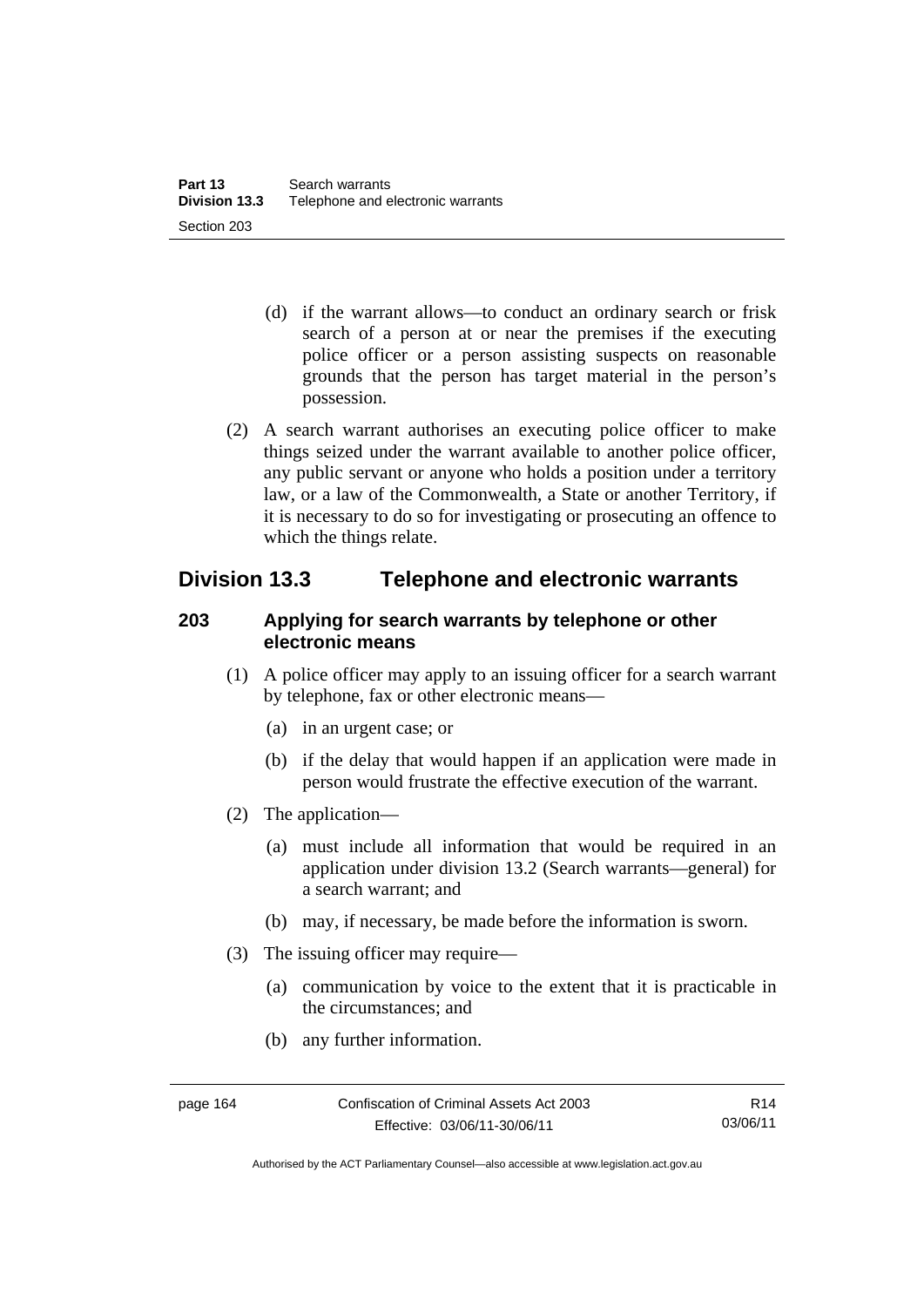# **204 Issuing search warrants by telephone or other electronic means**

- (1) The issuing officer may complete and sign the same form of search warrant that would be issued under section 199 (Issuing search warrants) if satisfied that—
	- (a) a search warrant in the terms of the application should be issued urgently; or
	- (b) the delay that would happen if an application were made in person would frustrate the effective execution of the warrant.
- (2) If the issuing officer issues the search warrant, the officer must tell the applicant, by telephone, fax or other electronic means, of the terms of the warrant and the date and time when it was signed.
- (3) The applicant must then—
	- (a) complete a form of search warrant in terms substantially corresponding to those given by the issuing officer; and
	- (b) state on the form—
		- (i) the name of the issuing officer; and
		- (ii) the date and time the warrant was signed by the issuing officer.
- (4) The applicant must, by the end of the day after the 1st of the relevant events happens, give the issuing officer—
	- (a) the form of search warrant completed by the applicant; and
	- (b) if the information was unsworn under section 203 (2) (b) (Applying for search warrants by telephone or other electronic means)—the sworn information.
- (5) The issuing officer must attach the form of search warrant completed by the issuing officer to the documents given under subsection  $(4)$ .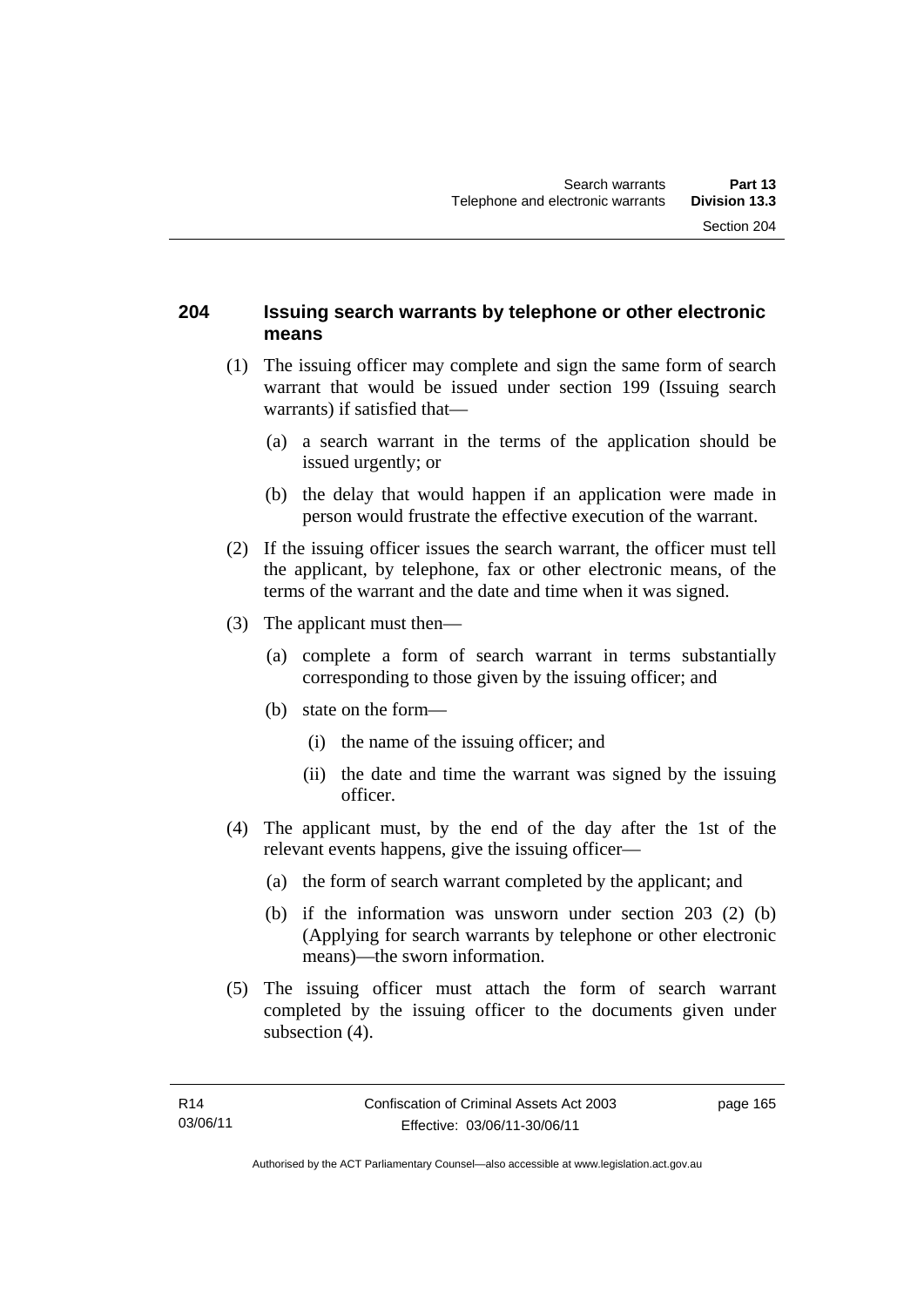(6) In subsection (4):

*relevant event* means the day when—

- (a) the warrant is executed; or
- (b) the warrant expires.

# **205 Unsigned warrants by telephone or other electronic means in court proceedings**

- (1) This section applies if—
	- (a) it is material, in any proceeding, for a court to be satisfied that the exercise of a power under a search warrant issued under this division was properly authorised; and
	- (b) the form of search warrant signed by the issuing officer is not produced in evidence.
- (2) The court must assume that the exercise of the power was not properly authorised unless the contrary is proved.

# **206 Offence for stating incorrect names in warrants by telephone or other electronic means**

A person commits an offence if—

- (a) the person executes a document or presents a document to a person; and
- (b) the document purports to be a form of search warrant under section 204 (Issuing search warrants by telephone or other electronic means); and
- (c) the person states a name of an issuing officer in the document; and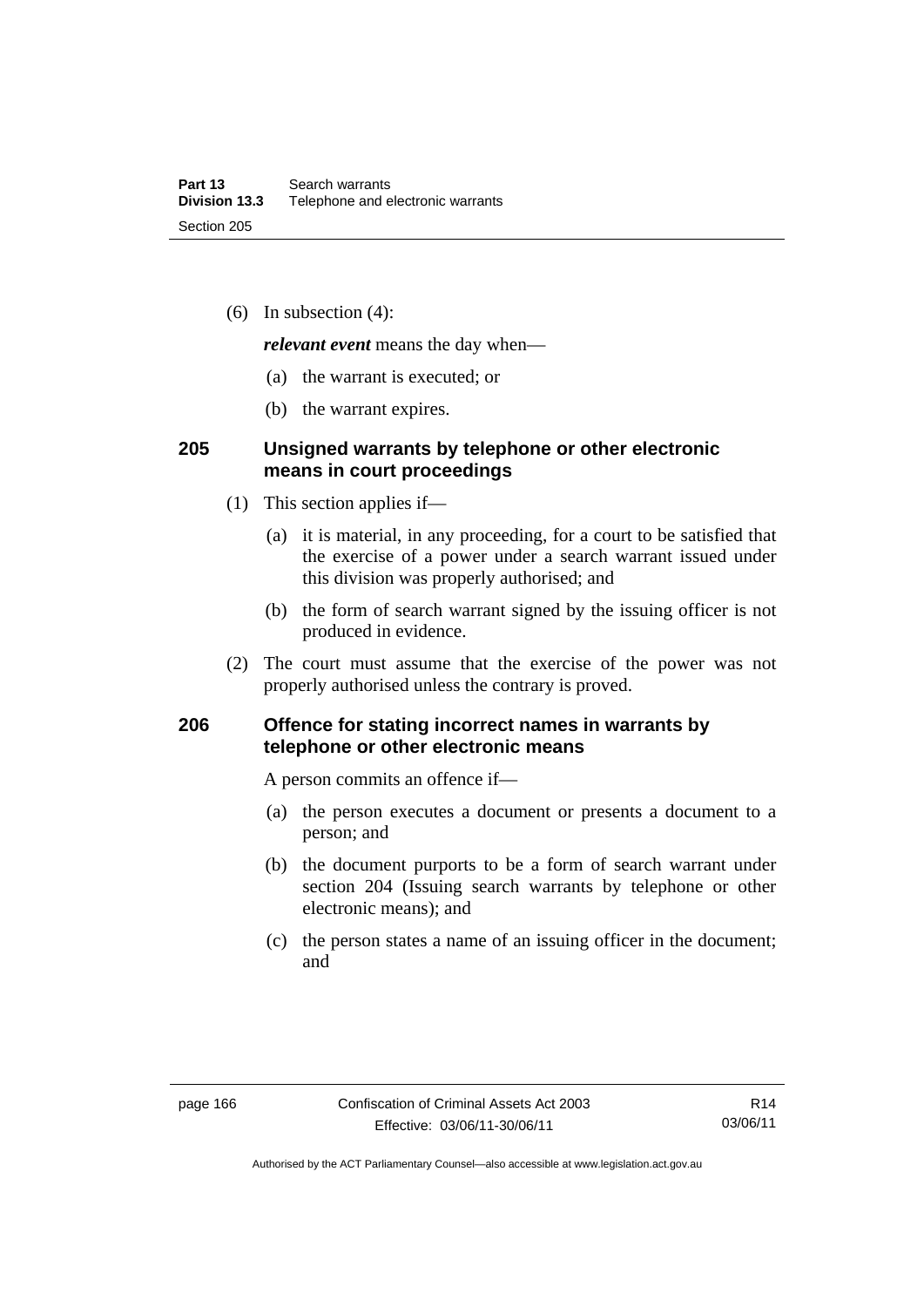(d) the name is not the name of the issuing officer that authorised the warrant.

Maximum penalty: 200 penalty units, imprisonment for 2 years or both.

# **207 Offence for execution etc of search warrant departing in material form**

A person commits an offence if—

- (a) the person executes a document or presents a document to a person; and
- (b) the document purports to be a form of search warrant under section 204 (Issuing search warrants by telephone or other electronic means); and
- (c) the document departs in a material particular from the form authorised by the issuing officer.

Maximum penalty: 200 penalty units, imprisonment for 2 years or both.

# **208 Offence for execution etc of unauthorised form of search warrant**

A person commits an offence if—

- (a) the person executes a document or presents a document to a person; and
- (b) the document purports to be a form of search warrant under section 204 (Issuing search warrants by telephone or other electronic means); and
- (c) the document—
	- (i) has not been authorised by an issuing officer under that section; or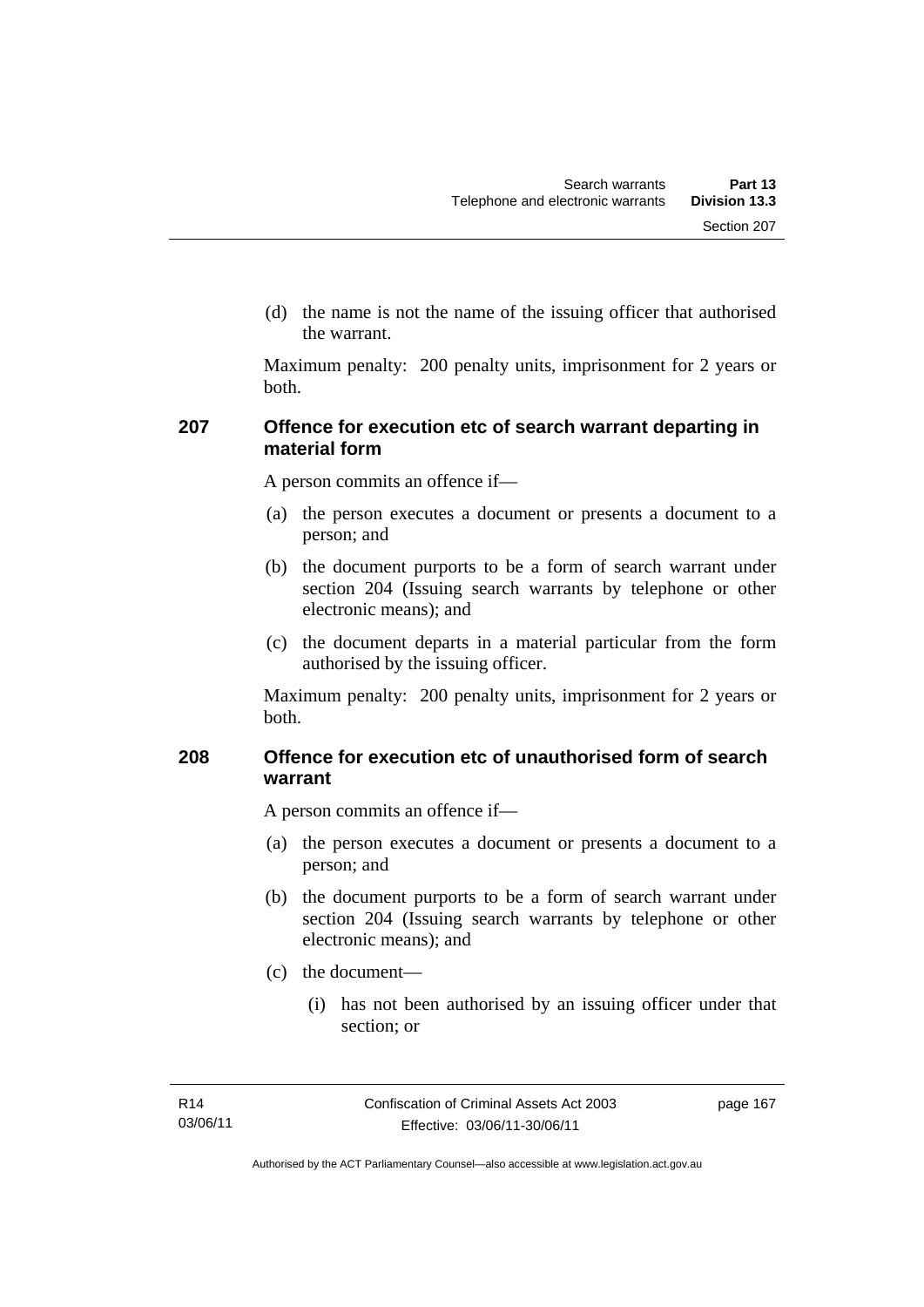(ii) departs in a material particular from the terms authorised by the issuing officer under that section.

Maximum penalty: 200 penalty units, imprisonment for 2 years or both.

#### **209 Offence for giving unauthorised form of search warrant**

A person commits an offence if—

- (a) the person purports to give a form of search warrant to an issuing officer under section 204 (4) (b) (Issuing search warrants by telephone or other electronic means); and
- (b) the document is not the form of search warrant that the person executed.

Maximum penalty: 200 penalty units, imprisonment for 2 years or both.

# **Division 13.4 Executing search warrants**

*Note* A court has a discretion to admit improperly obtained evidence (see *Evidence Act 1995* (Cwlth), s 138).

# **210 Search warrants—whether must be executed only during particular hours**

A search warrant must not authorise a search during the period beginning at 9 pm on a day and ending at 6 am on the next day unless the issuing officer is satisfied that—

- (a) it would not be practicable to conduct the search at another time; or
- (b) it is necessary to prevent the concealment, loss or destruction of target material.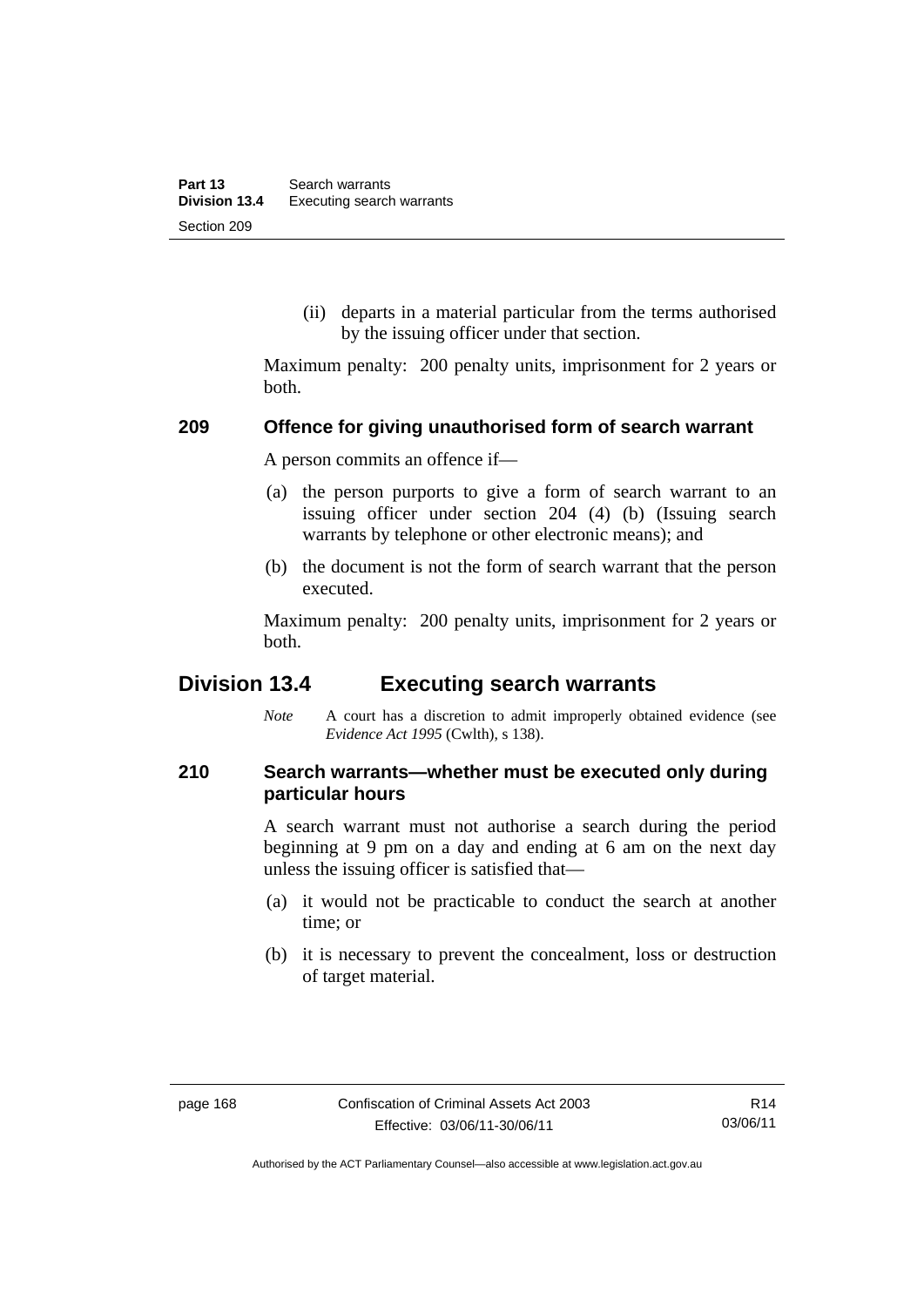### **211 Search warrants—restrictions on personal searches**

- (1) A search warrant cannot authorise a strip search or a search of a person's body cavities.
- (2) If a search warrant authorises an ordinary search or frisk search of a person—
	- (a) a different search from the search authorised must not be done under the warrant; and
	- (b) the search must be conducted by a person of the same sex as the person being searched.
- (3) However, if a transgender or intersex person is searched, the person may require that the search be conducted by either a male or a female.
- (4) If the transgender or intersex person requires that the search be conducted by a male, the person is taken, for this section, to be male.
- (5) If the transgender or intersex person requires that the search be conducted by a female, the person is taken, for this section, to be female.
- (6) A person assisting who is not a police officer must not take part in searching a person.
- (7) In this section:

*strip search* means a search of a person or of articles in the possession of a person, which may include all or any of the following:

- (a) requiring the person to remove all of his or her clothing;
- (b) an examination of the person's body (but not of the person's body cavities) and of those clothes.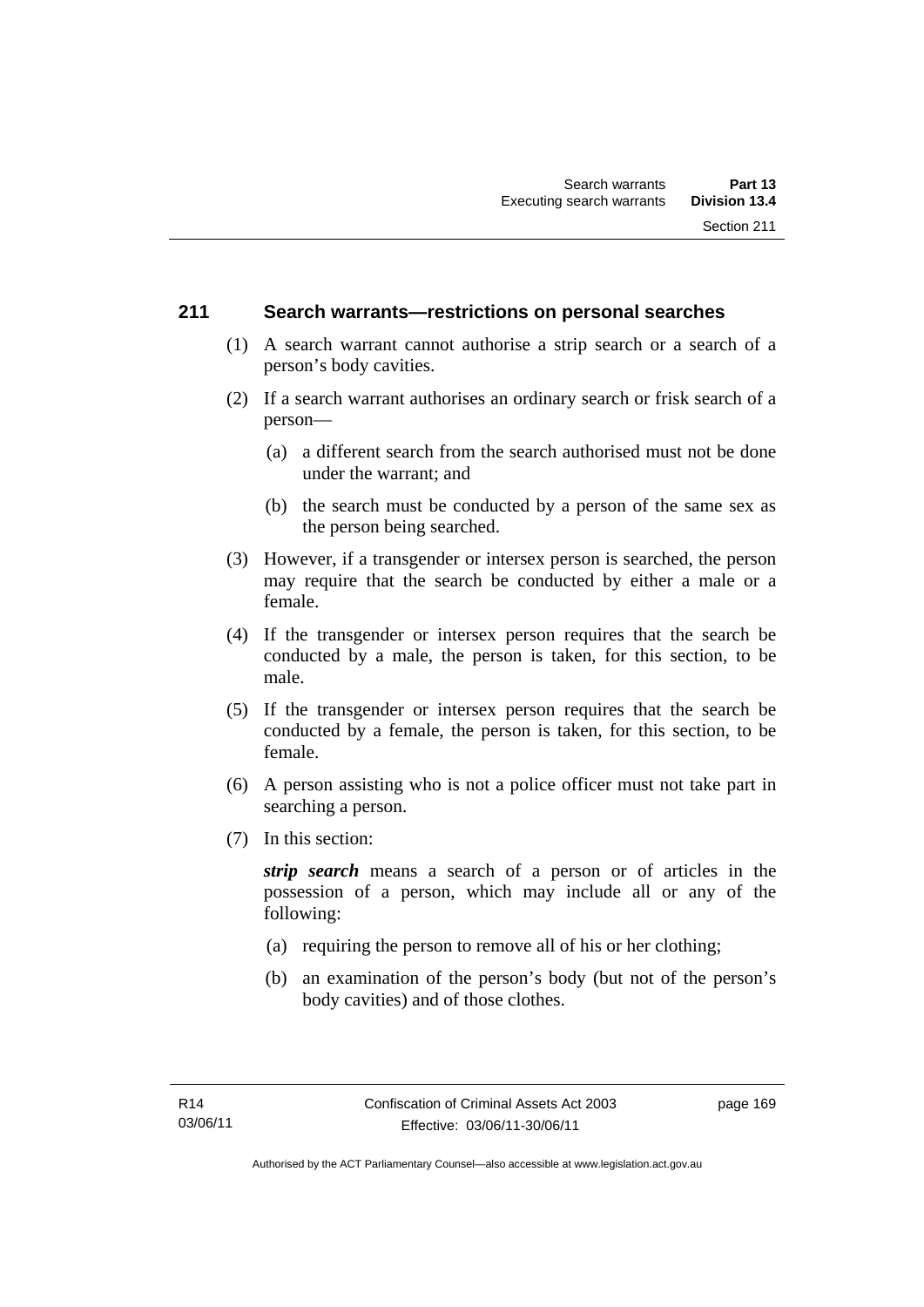# **212 Use of force and availability of assistance in executing search warrant**

- (1) Force may be used in executing a search warrant as follows:
	- (a) by an executing police officer—force against people and things may be used that is necessary and reasonable in the circumstances;
	- (b) by a person assisting who is a police officer—force against people and things may be used that is necessary and reasonable in the circumstances;
	- (c) by a person assisting who is not a police officer—force against things may be used that is necessary and reasonable in the circumstances.
- (2) An executing police officer may obtain the assistance in executing the warrant that is necessary and reasonable in the circumstances.

### **213 Search warrants—announcement before entry**

- (1) An executing police officer must, before anyone enters premises under a search warrant—
	- (a) announce that the person is authorised to enter the premises; and
	- (b) give anyone at the premises an opportunity to allow entry to the premises; and
	- (c) if the occupier of the premises, or someone else who apparently represents the occupier, is present at the premises identify himself or herself to that person.
- (2) The executing police officer is not required to comply with subsection (1) if the police officer believes on reasonable grounds that immediate entry to the premises is required to ensure—
	- (a) the safety of anyone (including any police officer or person assisting); or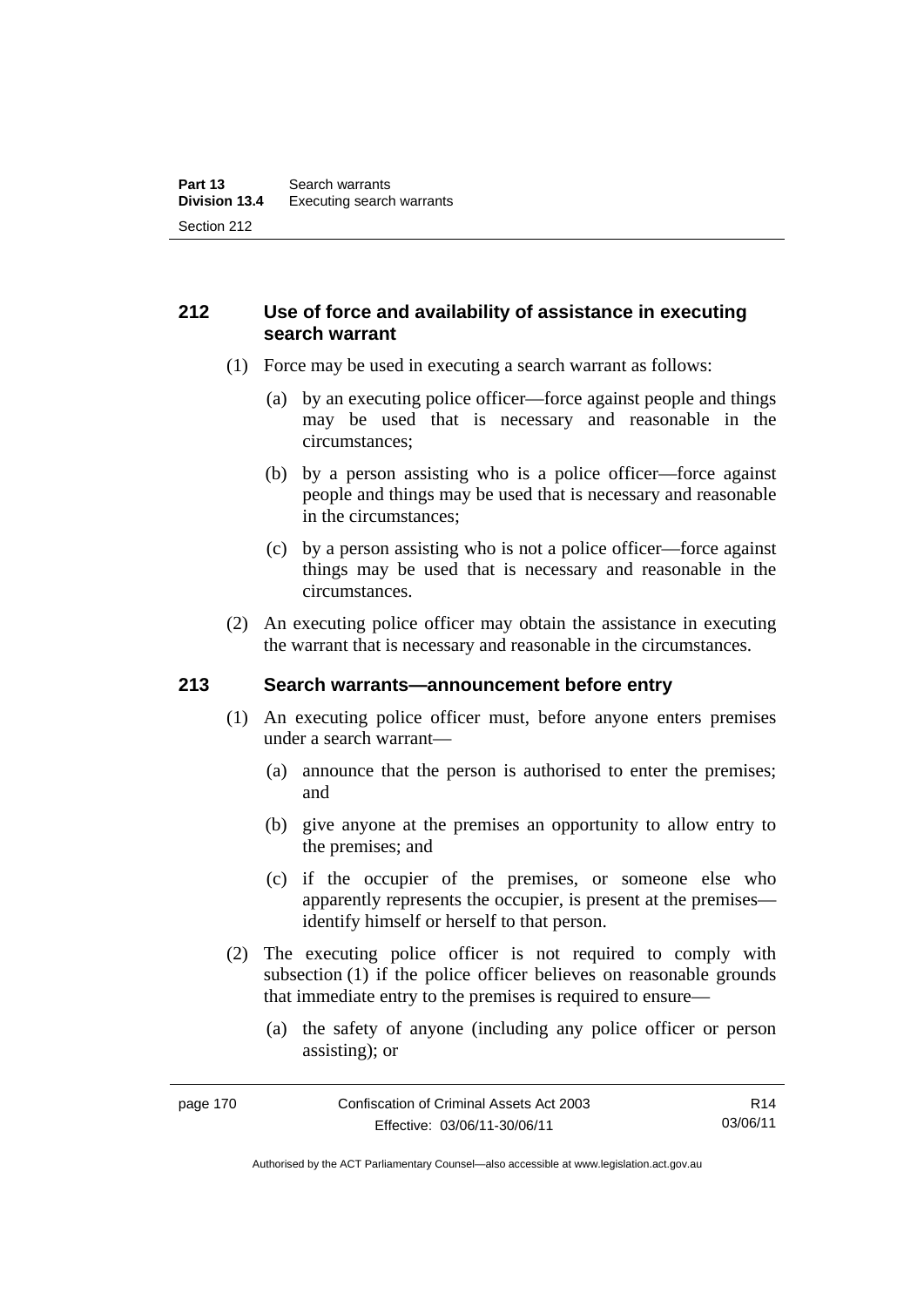(b) that the effective execution of the warrant is not frustrated.

# **214 Details of search warrant to be given to occupier etc**

- (1) If the occupier of the premises, or someone else who apparently represents the occupier, is present at the premises while a search warrant is being executed, the executing police officer or a person assisting must make available to the person—
	- (a) a copy of the warrant; and
	- (b) a document setting out the rights and obligations of the person.
- (2) Before a person is searched under a search warrant, the executing police officer or a person assisting must show the person a copy of the warrant.
- (3) The copy of the warrant need not include the issuing officer's signature or the seal or stamp of the court in which the issuing officer holds office or is employed.

### **215 Occupier entitled to be present during search etc**

- (1) If an occupier of premises, or someone else who apparently represents the occupier, is present at the premises while a search warrant is being executed, the occupier or person is entitled to observe the search being conducted.
- (2) However, the person is not entitled to observe the search if—
	- (a) to do so would impede the search; or
	- (b) the person is under arrest, and allowing the person to observe the search being conducted would interfere with the objectives of the search.
- (3) This section does not prevent 2 or more areas of the premises being searched at the same time.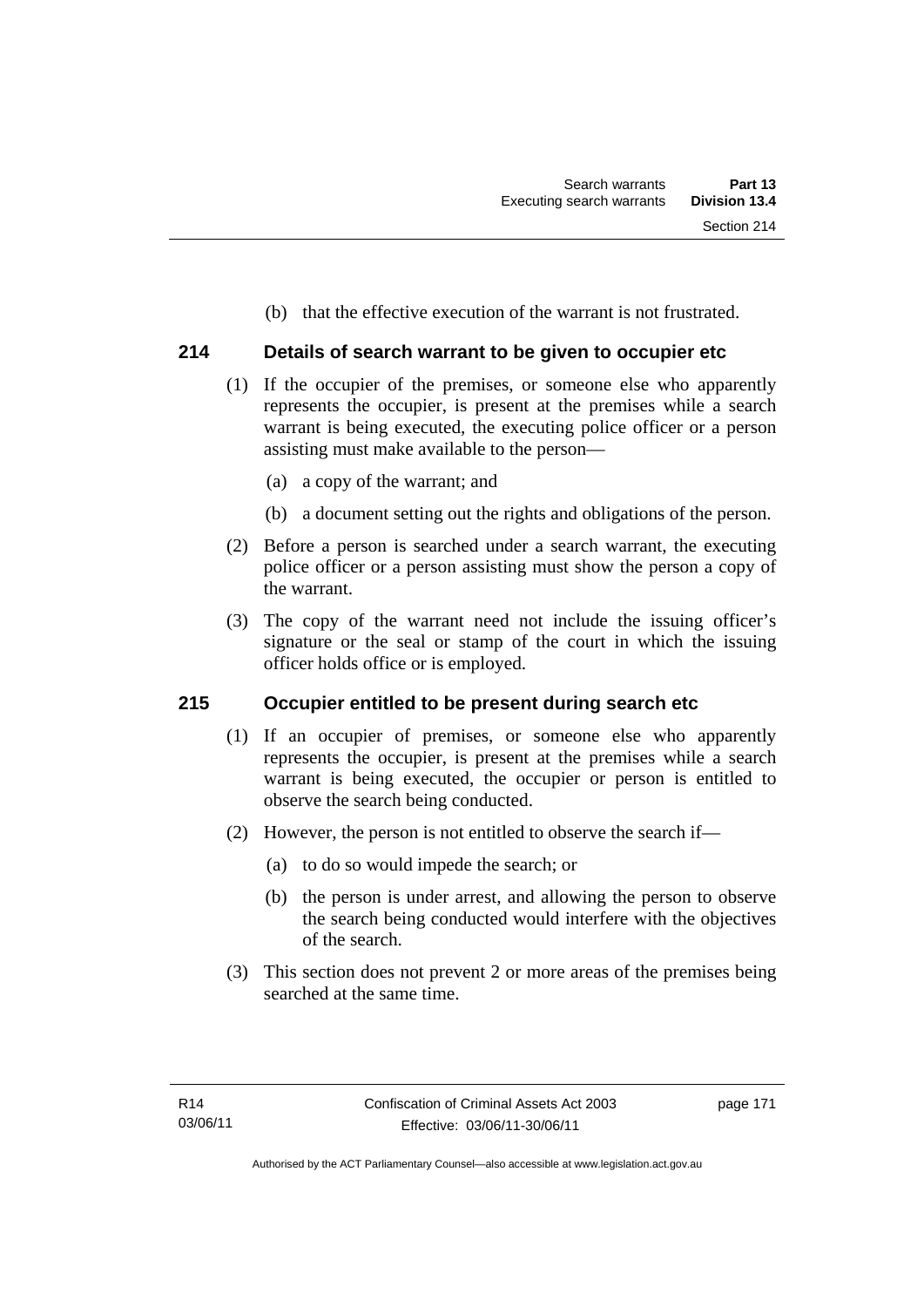# **216 Particular powers available to officers executing search warrant**

- (1) In executing a search warrant, the executing police officer or a person assisting may take photographs (including video recordings) of the premises or of people or things at the premises—
	- (a) for a purpose incidental to the execution of the warrant; or
	- (b) if the occupier of the premises consents in writing.
- (2) The executing police officer and a person assisting may complete the execution of a search warrant only if the warrant is in force, after all of them temporarily leave the premises—
	- (a) for not more than 1 hour; or
	- (b) for a longer period if the occupier of the premises consents in writing.
- (3) The execution of a search warrant may be completed if—
	- (a) the execution is stopped by an order of a court; and
	- (b) the order is later reversed or set aside on appeal; and
	- (c) the warrant is still in force.

### **217 Use of equipment to examine or process things**

- (1) The executing police officer, or a person assisting, for a search warrant may bring into or onto the premises any equipment reasonably necessary to examine or process a thing found at the premises to decide whether it may be seized under the warrant.
- (2) The executing police officer or a person assisting may operate equipment already at the premises to carry out an examination or processing if the officer believes on reasonable grounds that—
	- (a) the equipment is suitable; and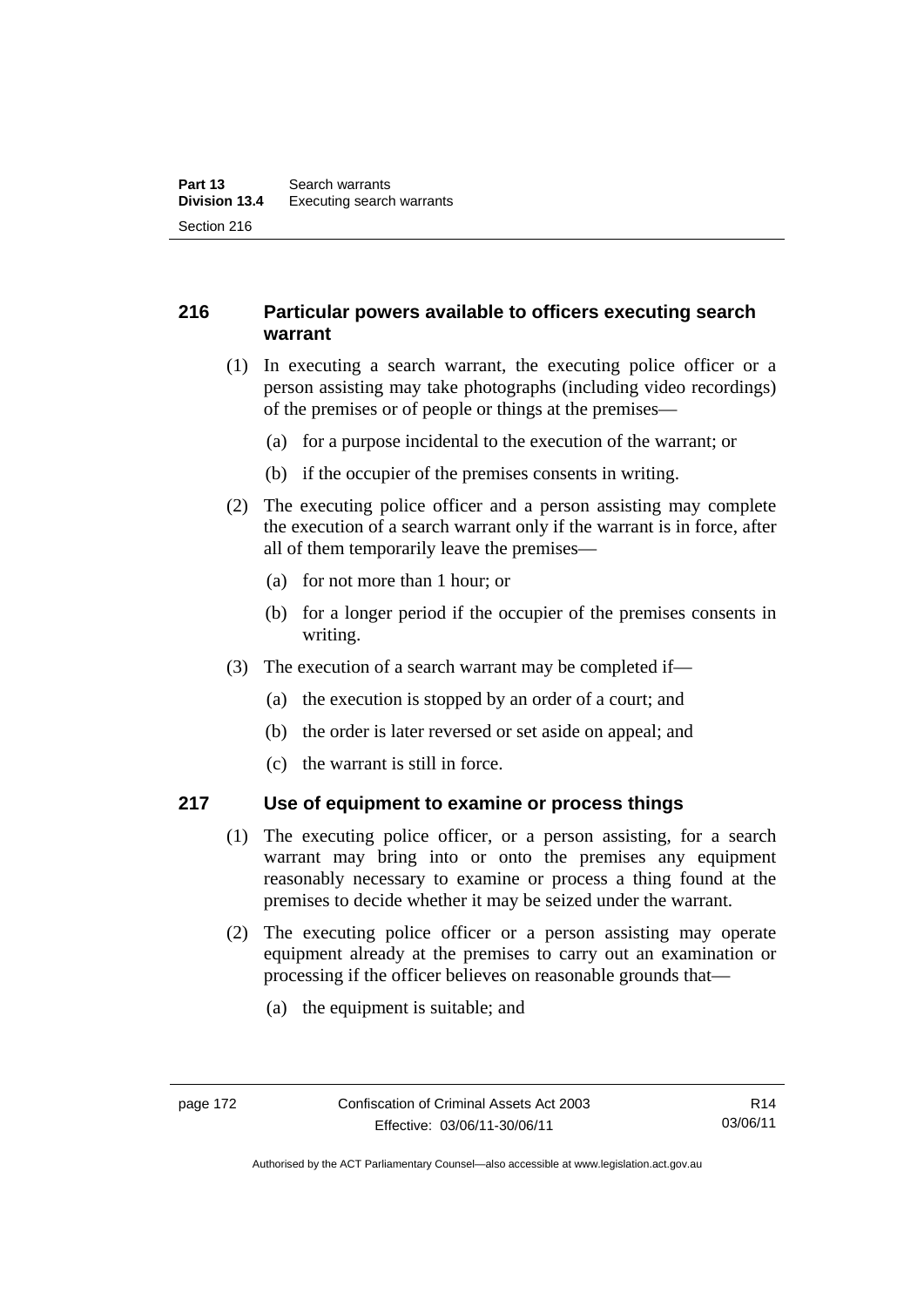(b) the examination or processing may be carried out without damaging the equipment or thing.

# **218 Moving things to another place for examination or processing**

- (1) A thing found at the premises may be moved to another place for examination or processing to decide whether it may be seized under a search warrant if—
	- (a) both of the following subparagraphs apply:
		- (i) there are reasonable grounds for believing that the thing is or contains target material;
		- (ii) it is significantly more practicable to do so having regard to the timeliness and cost of examining or processing the thing at another place and the availability of expert assistance; or
	- (b) the occupier of the premises consents in writing.
- (2) The thing may be moved to another place for examination or processing for no longer than 72 hours.
- (3) An executing police officer may apply to an issuing officer for an extension of that time if the executing police officer believes on reasonable grounds that the thing cannot be examined or processed within 72 hours.
- (4) The executing police officer must give notice of the application to the occupier of premises, and the occupier is entitled to be heard on the application.
- (5) If a thing is moved to another place under this section, the executing police officer must, if practicable—
	- (a) tell the occupier of the address of the place, and when, the examination or processing will be carried out; and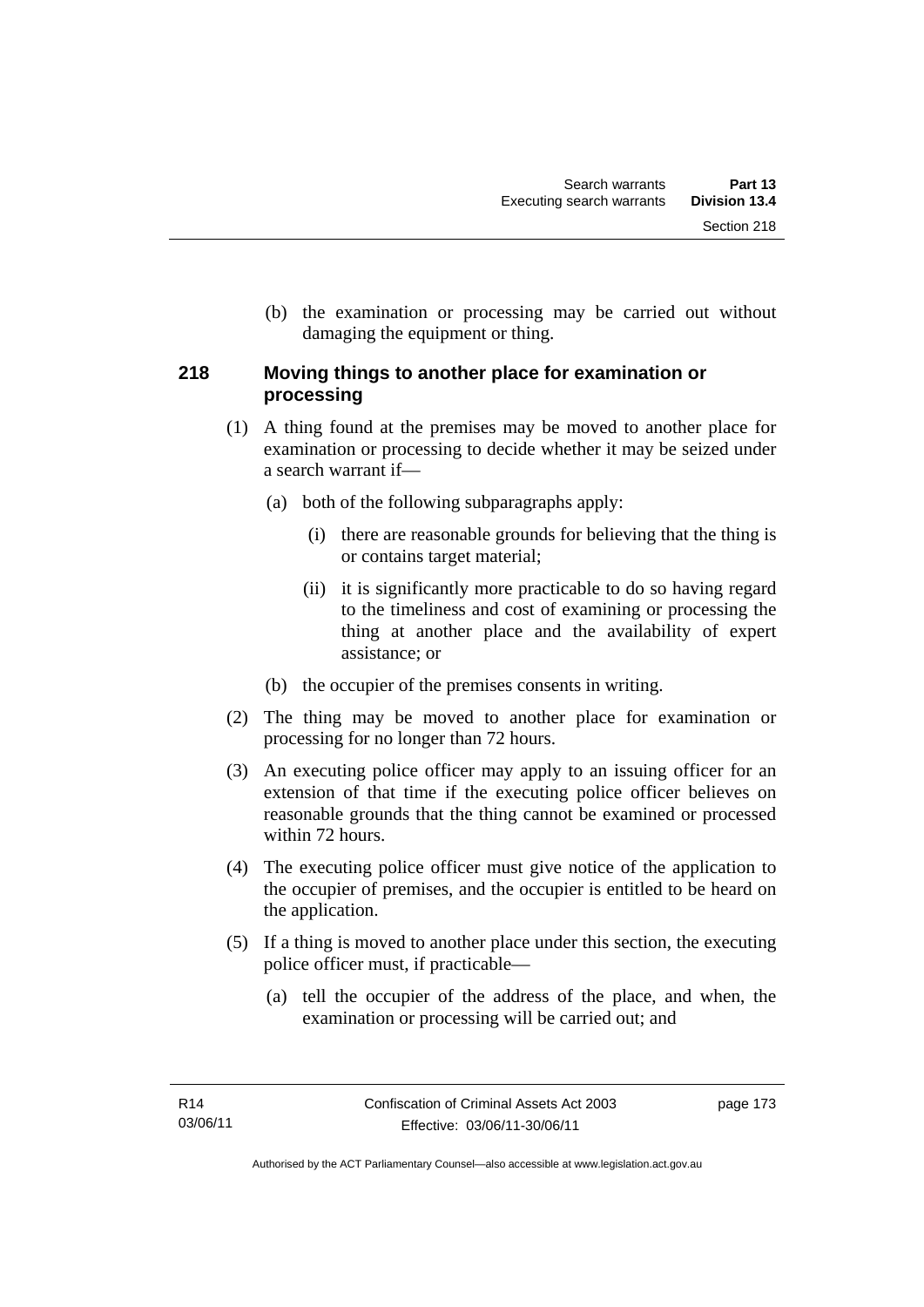- (b) allow the occupier or the occupier's representative to be present during the examination or processing.
- (6) The provisions of this part relating to the issue of search warrants apply, with any necessary changes, to the giving of an extension under this section.

#### **219 Use of electronic equipment at premises**

- (1) An executing police officer or a person assisting may operate electronic equipment at the premises to access data (including data not held at the premises) if the officer or person believes on reasonable grounds that—
	- (a) the data might be target material; and
	- (b) the equipment can be operated without damaging it.
	- *Note* An executing police officer may obtain an order requiring a person with knowledge of a computer or computer system to provide assistance (see s 220).
- (2) If the executing police officer or person assisting believes that any data accessed by operating the electronic equipment might be target material, the officer or person may—
	- (a) copy the data to a data storage device brought to the premises; or
	- (b) if the occupier of the premises agrees in writing—copy the data to a data storage device at the premises.
- (3) The executing police officer or person assisting may take the device from the premises.
- (4) The executing police officer, or a person assisting who is a police officer, may do the following things if the officer or person finds that any target material is accessible using the equipment:
	- (a) seize the equipment and any data storage device;

Authorised by the ACT Parliamentary Counsel—also accessible at www.legislation.act.gov.au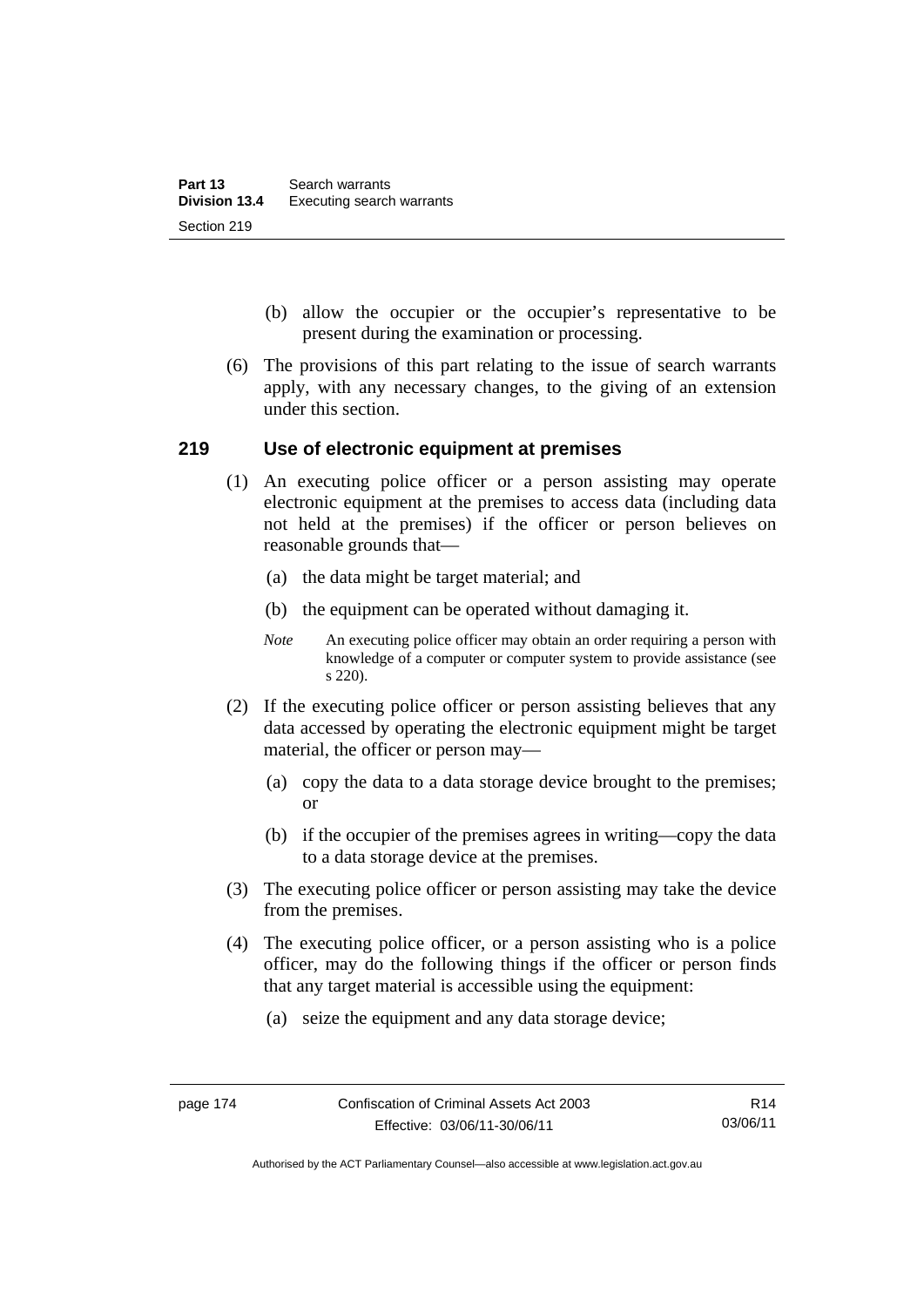- (b) if the material can, by using facilities at the premises, be put in documentary form—operate the facilities to put the material in that form and seize the documents so produced.
- (5) A police officer may seize equipment under subsection (4) (a) only if—
	- (a) it is not practicable to copy the data as mentioned in subsection (2) or to put the material in documentary form as mentioned in subsection (4) (b); or
	- (b) possession of the equipment by the occupier could be an offence.

# **220 Person with knowledge of computer or computer system to assist access etc**

- (1) An executing police officer may apply to an issuing officer for an order requiring a stated person to provide any information or assistance that is reasonably necessary to allow the executing police officer or a person assisting to do all or any of the following:
	- (a) access data held in or accessible from a computer that is on the premises;
	- (b) copy the data to a data storage device;
	- (c) convert the data into documentary form.
- (2) The issuing officer may make an order if satisfied that—
	- (a) there are reasonable grounds for suspecting that target material is accessible from the computer; and
	- (b) the stated person is—
		- (i) reasonably suspected of possessing, or having under the person's control, target material of the kind stated in the search warrant; or
		- (ii) the owner or lessee of the computer; or

page 175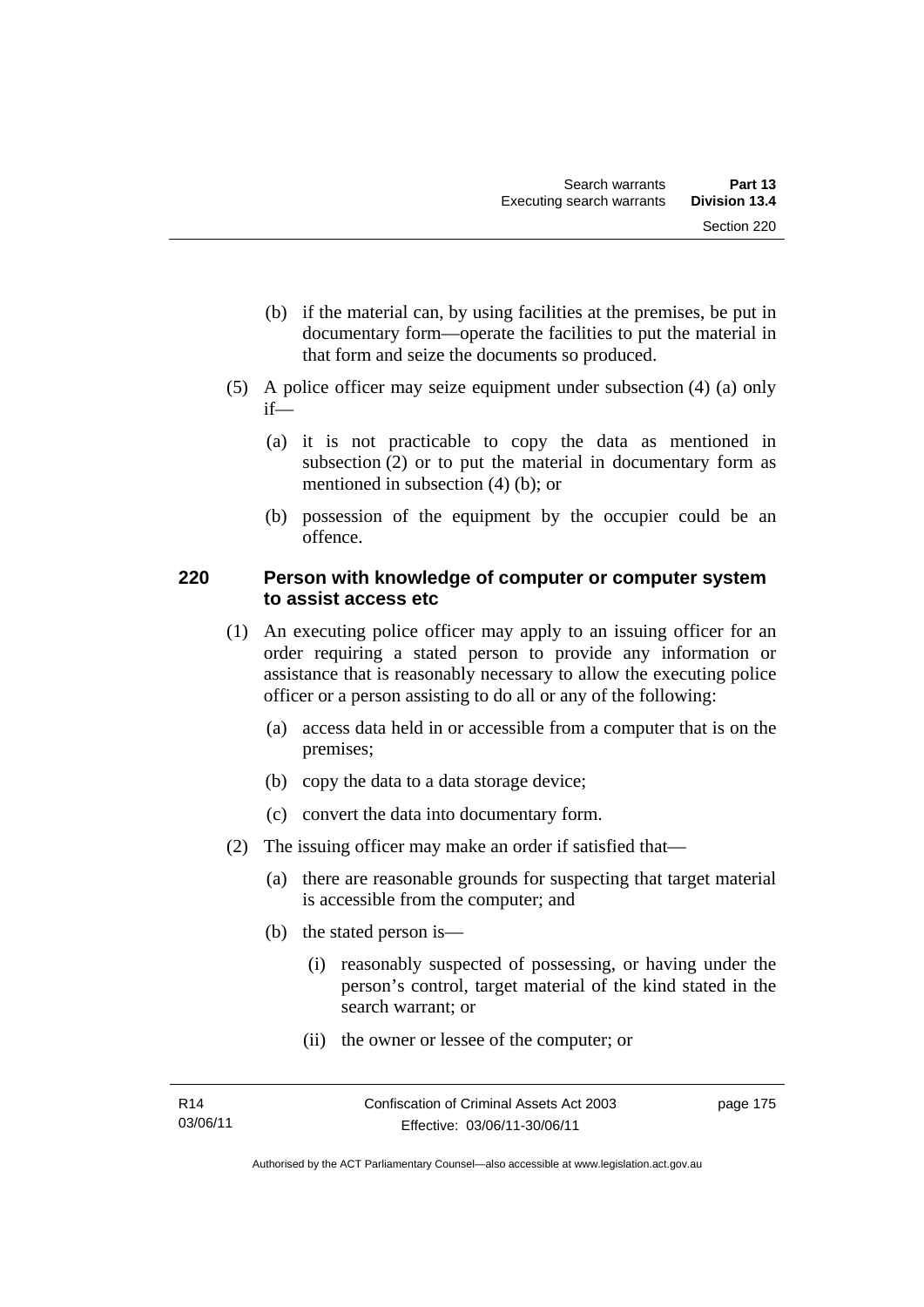- (iii) an employee of the owner or lessee of the computer; and
- (c) the stated person has knowledge of—
	- (i) the computer or a computer network of which the computer forms a part; or
	- (ii) measures applied to protect data held in or accessible from the computer.
- (3) A person commits an offence if a person contravenes an order under this section.

Maximum penalty: 50 penalty units, imprisonment for 6 months or both.

 (4) The provisions of this part relating to the issue of search warrants apply, with any necessary changes, to the giving of an order under this section.

## **221 Securing electronic equipment**

- (1) If the executing police officer or a person assisting believes on reasonable grounds that—
	- (a) target material may be accessible by operating electronic equipment at the premises; and
	- (b) expert assistance is required to operate the equipment; and
	- (c) if the officer or person does not take action, the material may be destroyed, altered or otherwise interfered with;

the officer or person may do whatever is necessary to secure the equipment, whether by locking it up, placing a guard or otherwise.

- (2) The executing police officer or a person assisting must give written notice to the occupier of the premises of—
	- (a) the officer's or person's intention to secure the equipment; and
	- (b) the fact that the equipment may be secured for up to 24 hours.

R14 03/06/11

Authorised by the ACT Parliamentary Counsel—also accessible at www.legislation.act.gov.au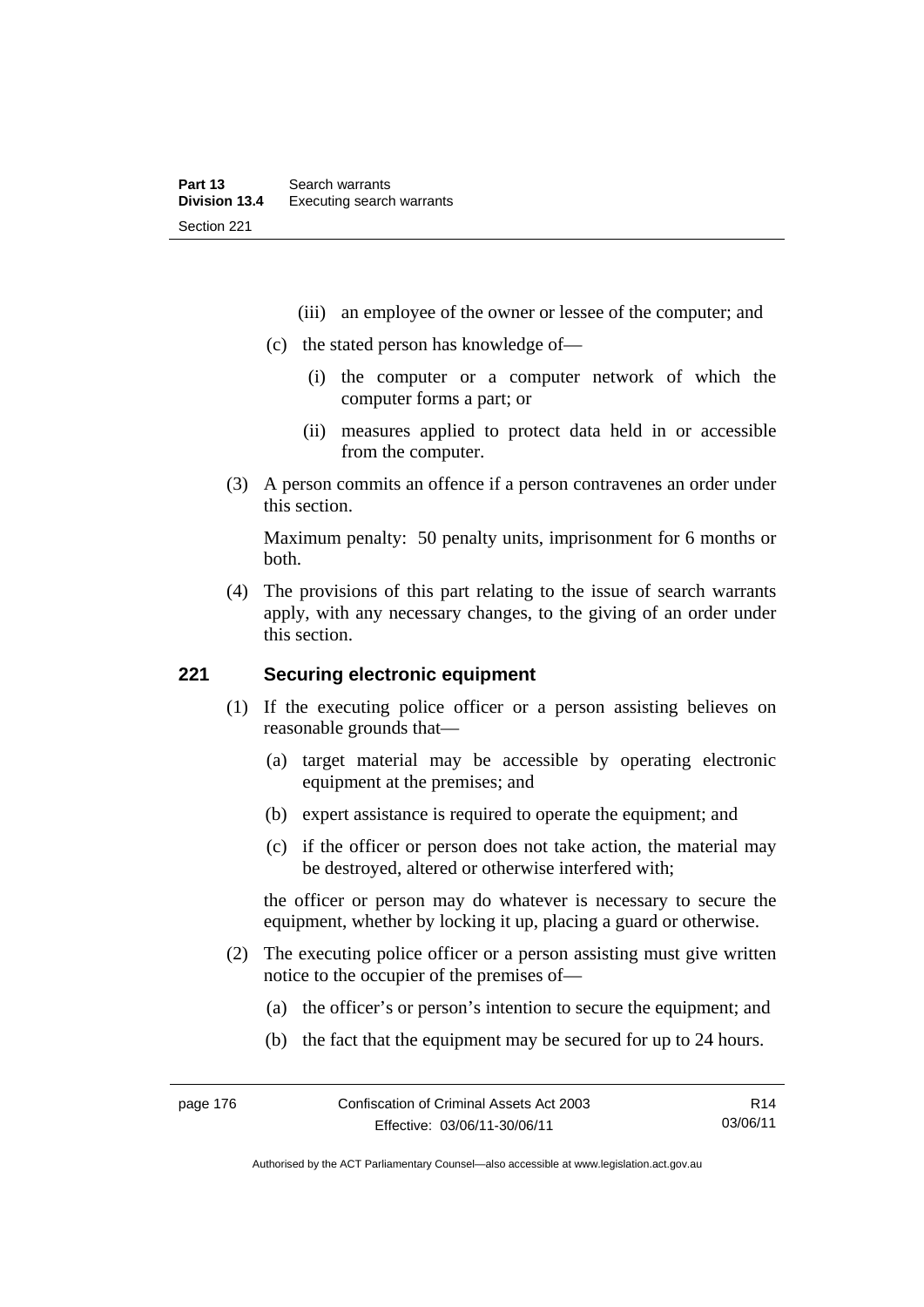- (3) The equipment may be secured until the earliest of the following events happens:
	- (a) the end of 24 hours;
	- (b) the equipment is operated by the expert.
- (4) If the executing police officer or a person assisting believes on reasonable grounds that the expert assistance will not be available within 24 hours, the officer or person may apply to the issuing officer to extend the period.
- (5) The executing police officer or a person assisting must tell the occupier of the premises of the officer's or person's intention to apply for an extension, and the occupier is entitled to be heard on the application.
- (6) The provisions of this part relating to the issue of search warrants apply, with any necessary changes, to the giving of an extension under this section.

# **222 Copies of seized things to be provided**

- (1) If the occupier of the premises, or someone else who apparently represents the occupier, is present at the premises while a search warrant is executed, the occupier or other person may ask a police officer who seizes—
	- (a) a document, film, computer file or other thing that can be readily copied; or
	- (b) a data storage device in which the information can be readily copied;

to give the occupier or other person a copy of the thing or the information.

 (2) The police officer must do so as soon as practicable after the seizure.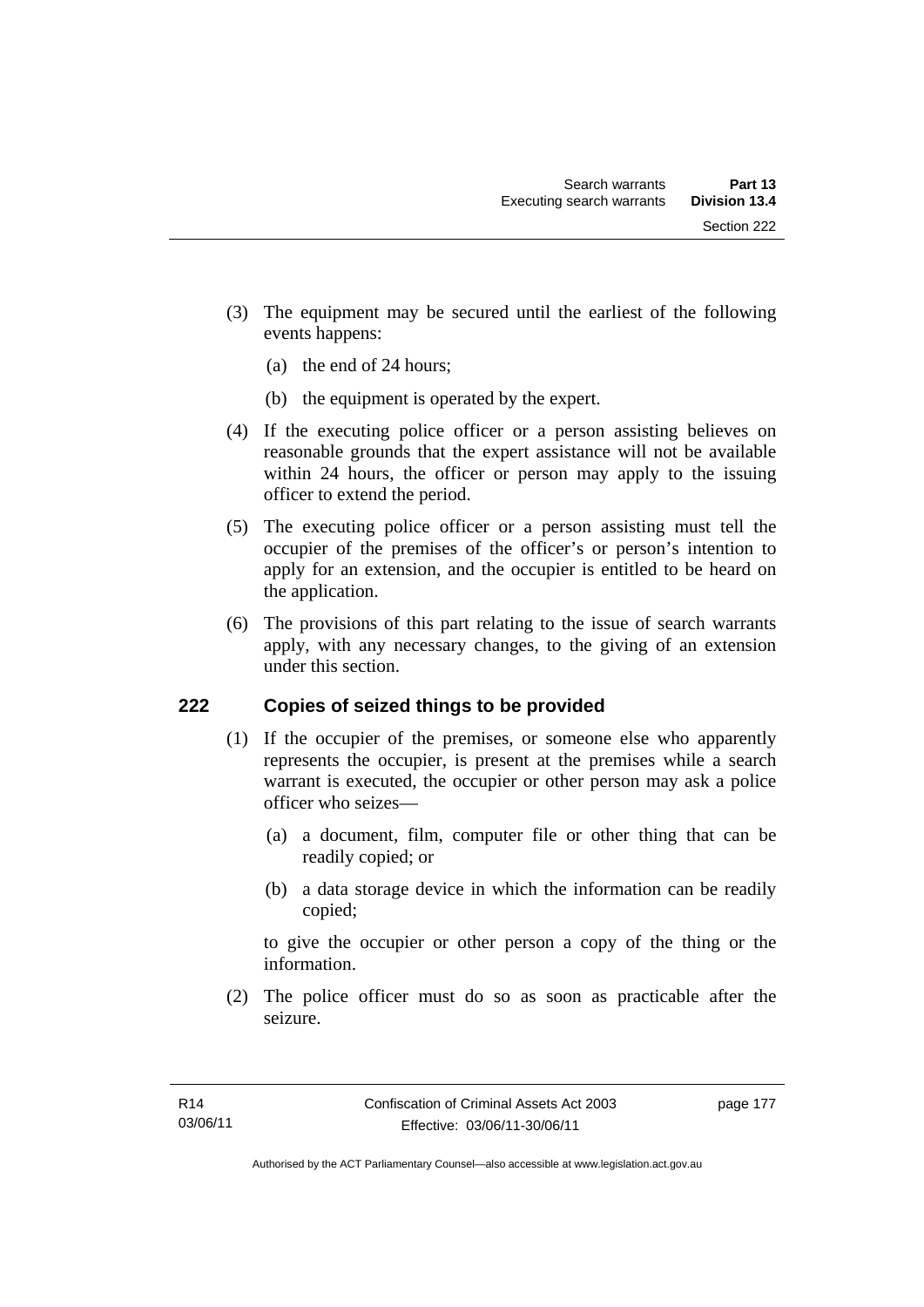- (3) However, the police officer is not required to do so if—
	- (a) the thing was seized under section 219 (Use of electronic equipment at premises); or
	- (b) possession by the occupier of the thing or information could be an offence.

### **223 Providing documents after execution of search warrant**

Documents are taken to have been seized under a search warrant if—

- (a) the documents were at, or accessible from, the premises of a financial institution when a search warrant in relation to the premises was executed; and
- (b) the documents could not be found at that time; and
- (c) the financial institution provides them to the executing police officer as soon as practicable after the execution of the warrant.

# **Division 13.5 Stopping and searching vehicles**

### **224 Searches of vehicles without search warrant in emergency situations**

- (1) This section applies if a police officer believes, on reasonable grounds, that—
	- (a) a thing that is target material is in or on a vehicle; and
	- (b) it is necessary to exercise a power under subsection (2) to prevent the thing from being concealed, lost or destroyed; and
	- (c) it is necessary to exercise the power without the authority of a search warrant because the circumstances are serious and urgent.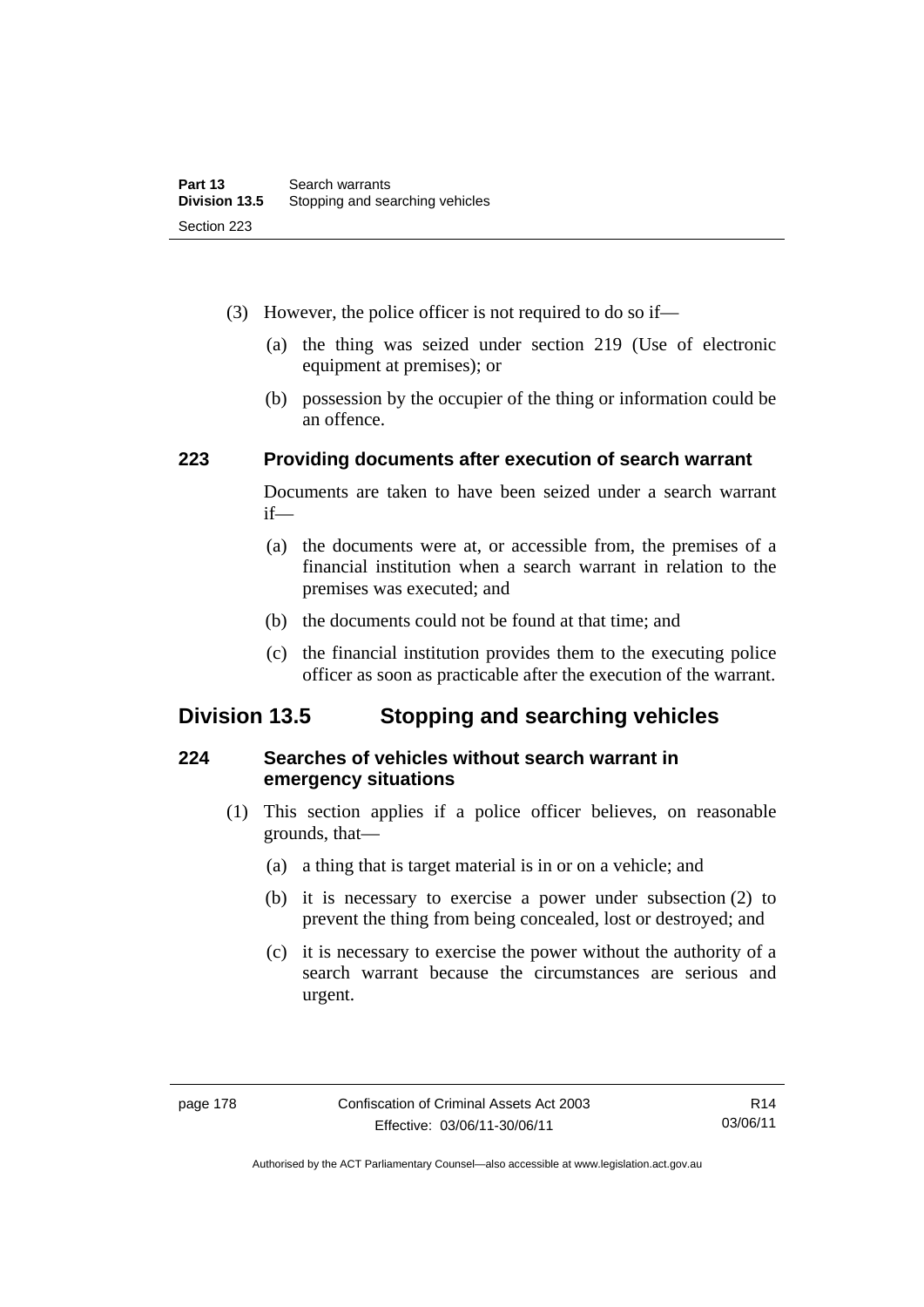- (2) If this section applies, the police officer may—
	- (a) stop and detain the vehicle; and
	- (b) search the vehicle, and any container in or on the vehicle, for the thing; and
	- (c) seize the thing if the officer finds it.
- (3) If, in the course of searching for the thing, the police officer finds something else that is target material, the police officer may seize that thing if the officer suspects, on reasonable grounds, that—
	- (a) it is necessary to seize it to prevent its concealment, loss or destruction; and
	- (b) it is necessary to seize it without the authority of a search warrant because the circumstances are serious and urgent.
- (4) The police officer must exercise the police officer's powers subject to section 225.

### **225 How police officer exercises powers under s 224**

When a police officer exercises a power under section 224 (Searches of vehicles without search warrant in emergency situations) in relation to a vehicle, the police officer—

- (a) may use the assistance that is necessary and reasonable; and
- (b) must search the vehicle in a public place or in some other place to which members of the public have ready access; and
- (c) must not detain the vehicle for longer than is necessary and reasonable to search it and any container in or on the vehicle; and
- (d) may use the force that is necessary and reasonable in the circumstances, but must not damage the vehicle, or any container in or on the vehicle, by forcing open a part of the vehicle or container unless—

page 179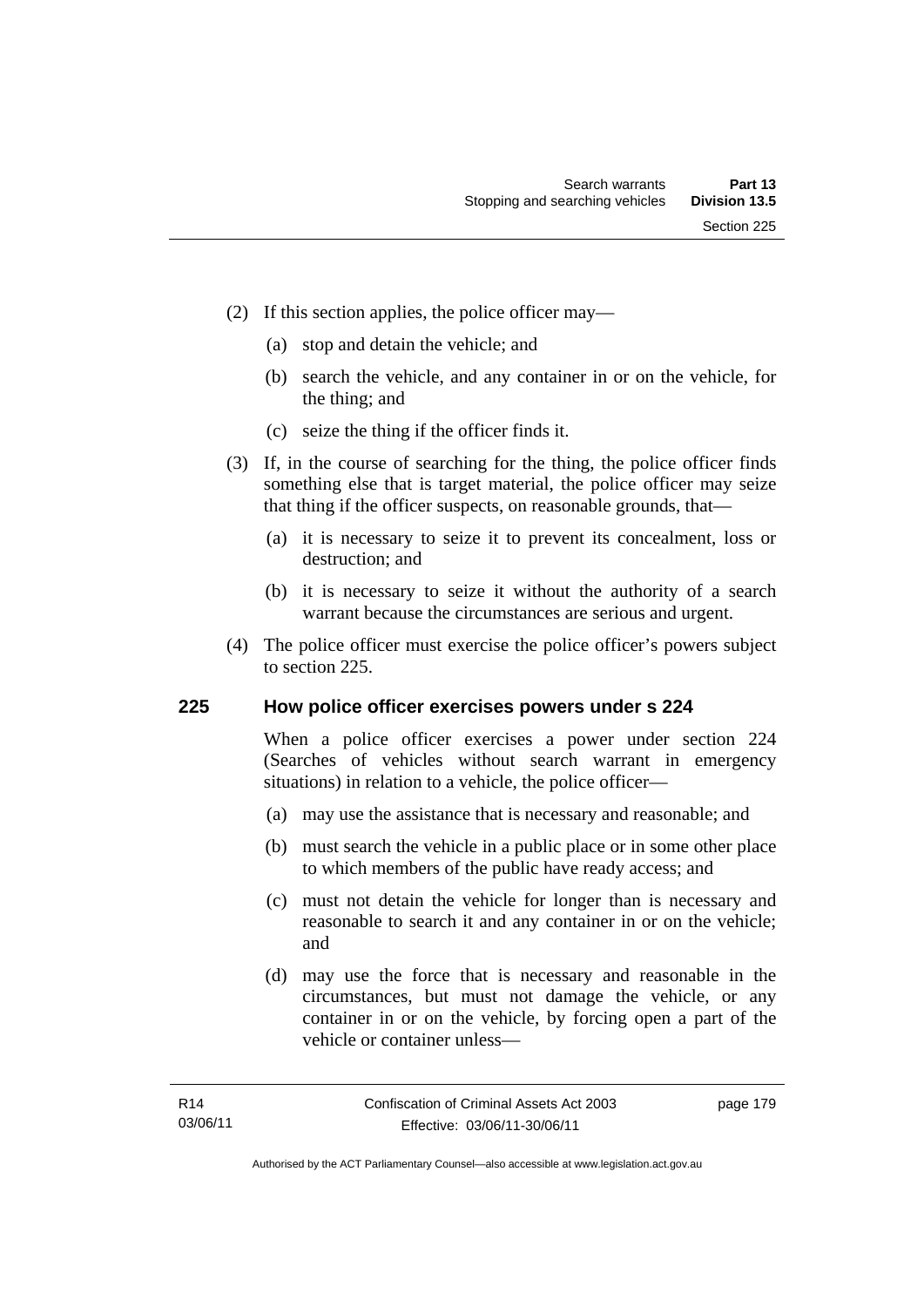- (i) the person (if any) apparently in charge of the vehicle has been given a reasonable opportunity to open that part or container; or
- (ii) it is not possible to give that person such an opportunity.

# **Division 13.6 Search warrants—things seized**

### **226 Receipts for things seized under search warrants**

- (1) This section applies to—
	- (a) a thing seized under a search warrant; or
	- (b) a thing moved under section 218 (1) (Moving things to another place for examination or processing); or
	- (c) a thing seized under section 224 (Searches of vehicles without search warrant in emergency situations).
- (2) As soon as practicable after a thing is seized under this part by the executing police officer or a person assisting, the officer or person must give a receipt for it to the person from whom it was seized.
- (3) If, for any reason, it is not practicable to comply with subsection (2), the executing police officer or person assisting must leave the receipt, secured conspicuously, at the place of seizure.
- (4) A receipt under this section must include—
	- (a) a description of the thing seized; and
	- (b) if the thing is moved under section 218 (1)—where the thing is to be taken to.
- (5) A single receipt may be given for 2 or more things.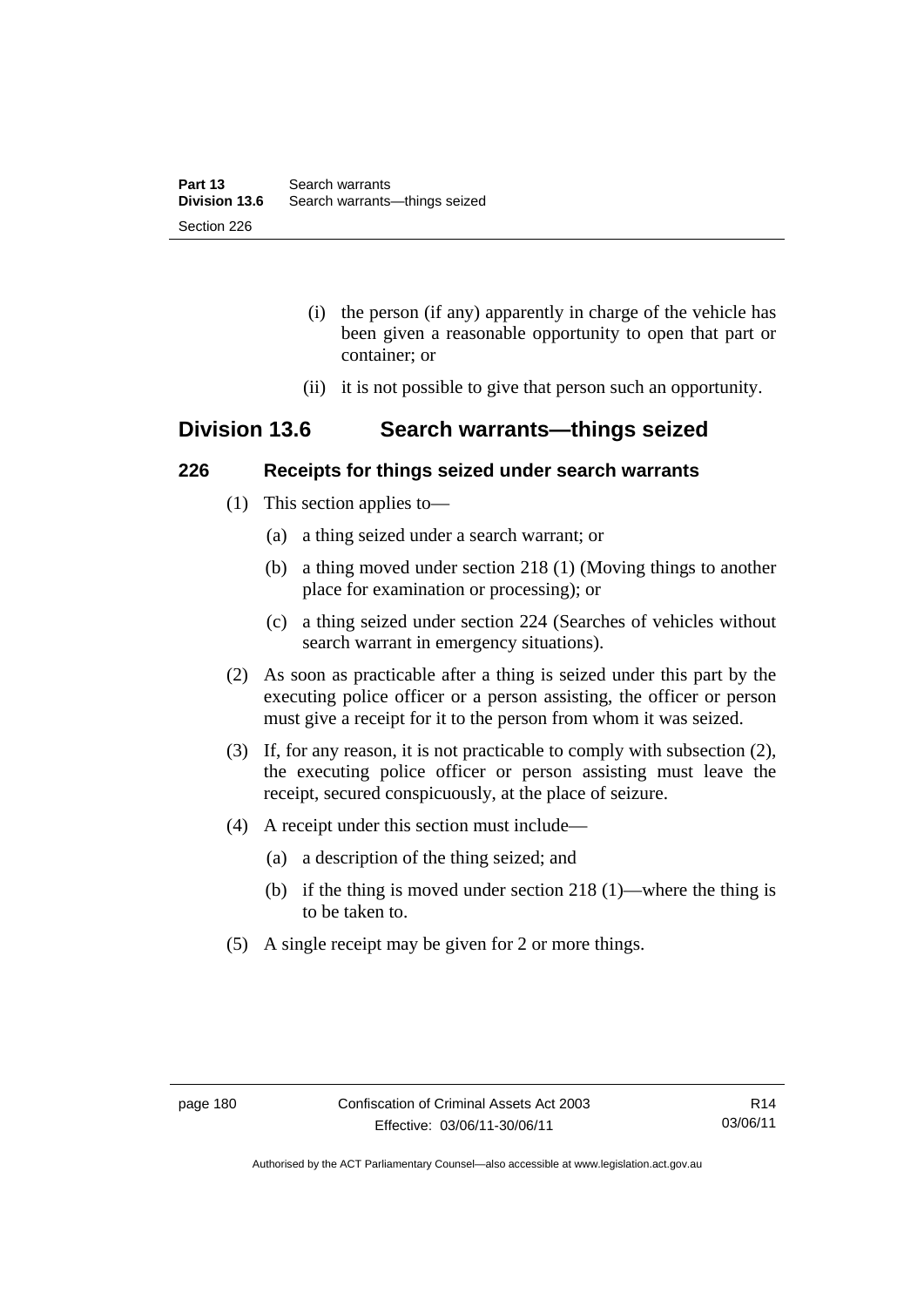## **227 Keeping seized things under search warrants**

- (1) This section applies to a police officer in relation to a thing seized under this part if—
	- (a) the reason for the thing's seizure no longer exists or it is decided that the thing is not to be used in evidence; or
	- (b) if the thing was seized under section 224 (Searches of vehicles without search warrant in emergency situations)—the period of 60 days after the day of the thing's seizure ends.
- (2) The police officer must take reasonable steps to return the thing to the person from whom it was seized or to the owner if that person is not entitled to possess it.
- (3) However, the police officer does not have to take those steps if—
	- (a) if subsection  $(1)$  (b) applies—
		- (i) a proceeding in relation to which the thing might provide evidence has been begun before the end of the 60-day period and has not been finalised (including an appeal to a court in relation to the proceeding); or
		- (ii) an order is in force under section 228 (Keeping things for further period); or
	- (b) if subsection (1) (a) or (b) applies—the police officer is otherwise authorised (by a law, or an order of a court, of the Territory, the Commonwealth, a State or another Territory) to keep, destroy or dispose of the thing; or
	- (c) the thing is forfeited or forfeitable to the Territory, the Commonwealth or a State or is the subject of a dispute about ownership.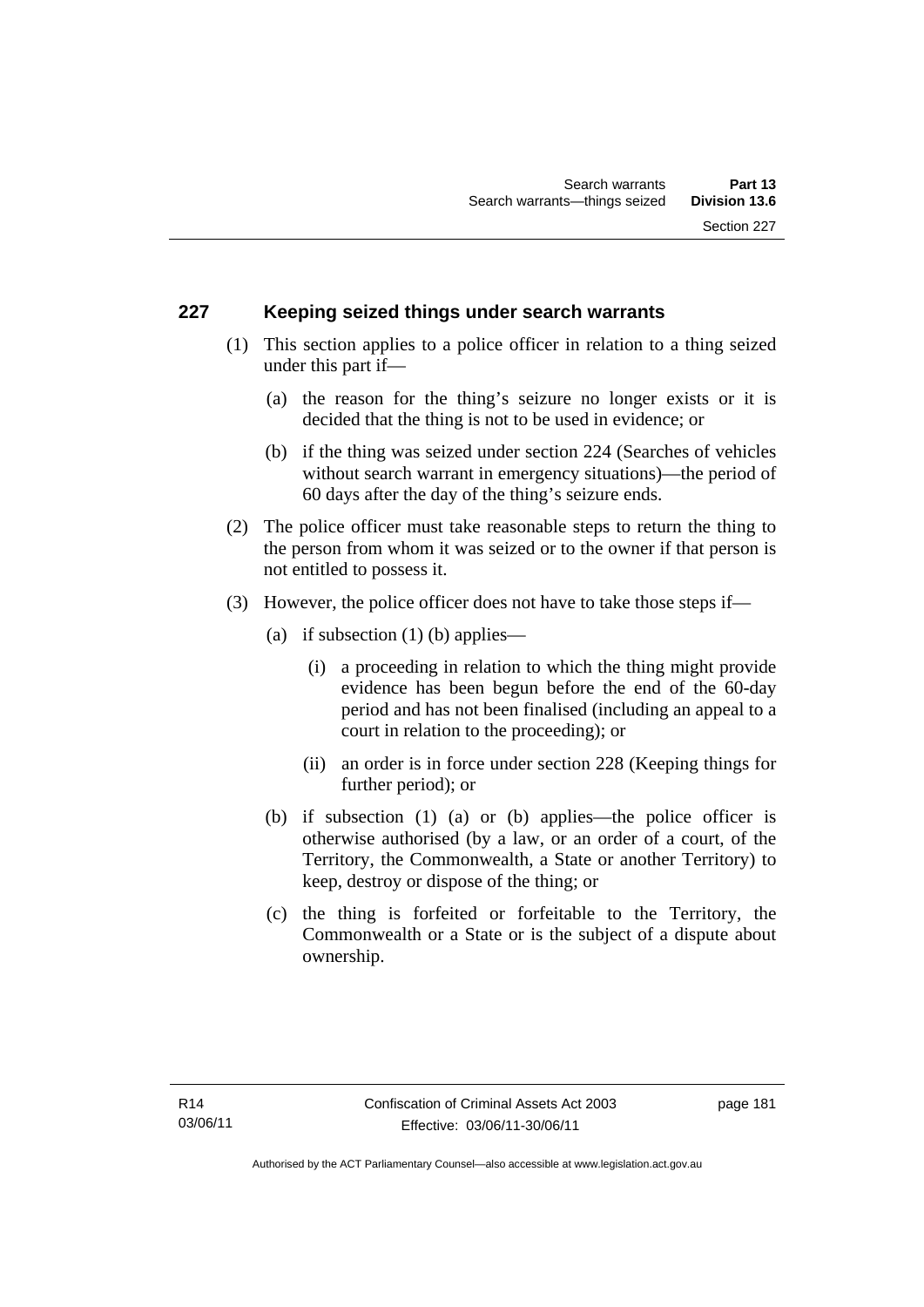# **228 Keeping things for further period**

- (1) This section applies if a thing has been seized by a police officer under this part and a proceeding in relation to which the thing might provide evidence has not begun before the end of—
	- (a) 60 days after the day of the seizure; or
	- (b) a period previously stated in an order of an issuing officer under this section.
- (2) A police officer may apply to an issuing officer for an order that the officer may keep the thing for a further period.
- (3) Before making the application, the police officer must—
	- (a) take reasonable steps to discover whose interests would be affected by the keeping of the thing; and
	- (b) if it is practicable to do so, tell each person the officer believes to be such a person of the proposed application.
- (4) The provisions of this part relating to the issue of search warrants apply, with any necessary changes, to the making of an order under this section.

### **229 Issuing officer may order keeping of thing**

- (1) The issuing officer may order that the police officer who made an application under section 228 (Keeping things for further period) may keep the thing if the issuing officer is satisfied that it is necessary for the police officer to do so for the purpose of beginning or conducting a proceeding under this Act, another territory law or the law of the Commonwealth, a State or another Territory.
- (2) The order must state the period for which the officer may keep the thing.
- (3) The provisions of this part relating to the issue of search warrants apply, with any necessary changes, to the making of an order under this section.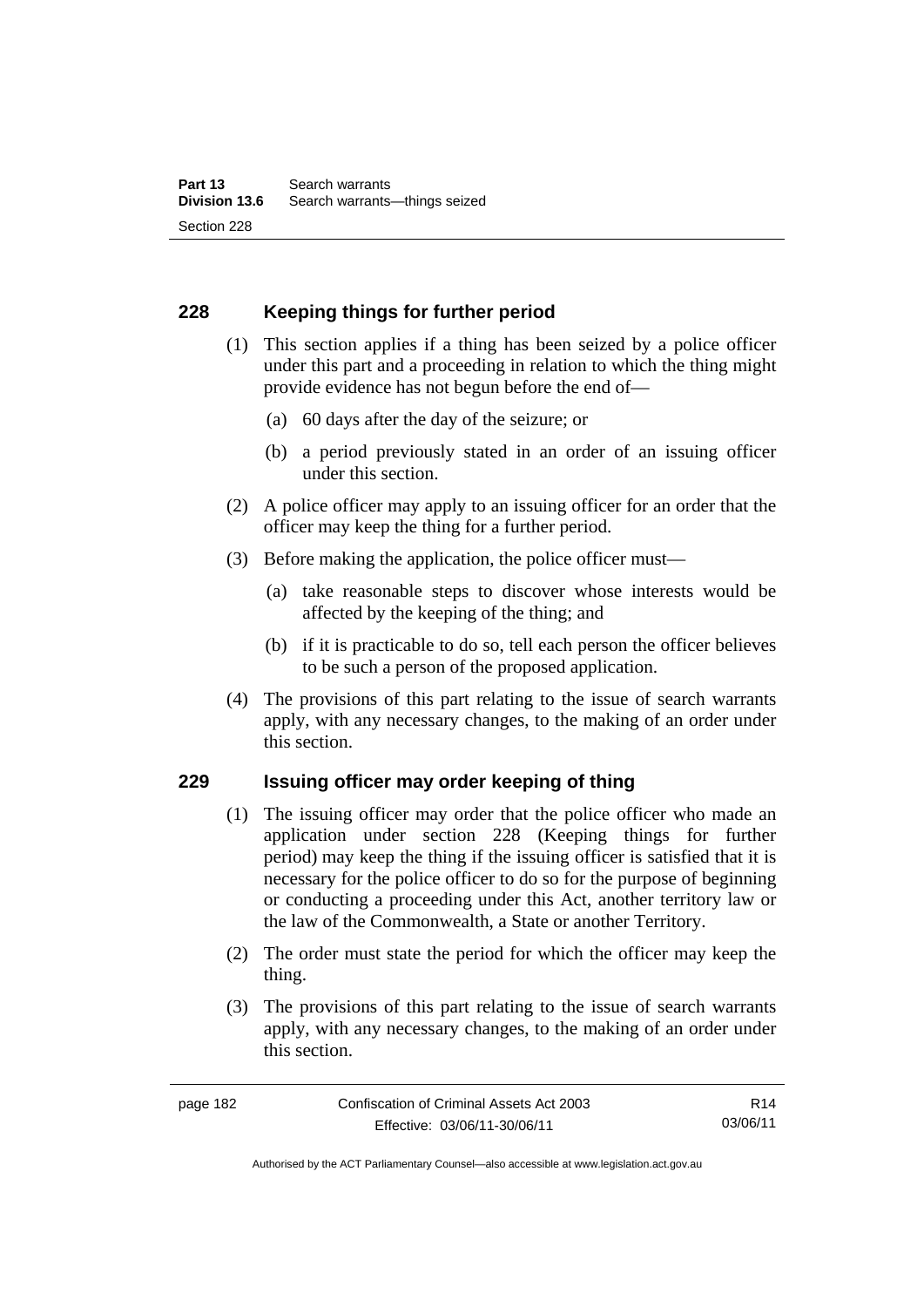#### **230 Transfer of things seized to public trustee**

At the direction of the DPP, a police officer must transfer custody of a thing seized under this part to the public trustee.

# **Division 13.7 Search warrants—miscellaneous**

#### **231 Search warrants—false or misleading information**

- (1) A person commits an offence if—
	- (a) the person gives information to a police officer or person assisting a police officer; and
	- (b) the person does so knowing that the information—
		- (i) is false or misleading in a material particular; or
		- (ii) omits something that makes the information false or misleading in a material particular; and
	- (c) the information is given in compliance (or purported compliance) with a requirement under this part.

Maximum penalty: 200 penalty units, imprisonment for 2 years or both.

- (2) Subsection (1) (c) does not apply if, before the information was given by the person to the police officer or person assisting, a police officer or person assisting did not take reasonable steps to tell the person of the existence of the offence against subsection (1).
- (3) For subsection (2), it is sufficient if the following form of words is used:

'Giving false or misleading information is an offence with serious consequences'.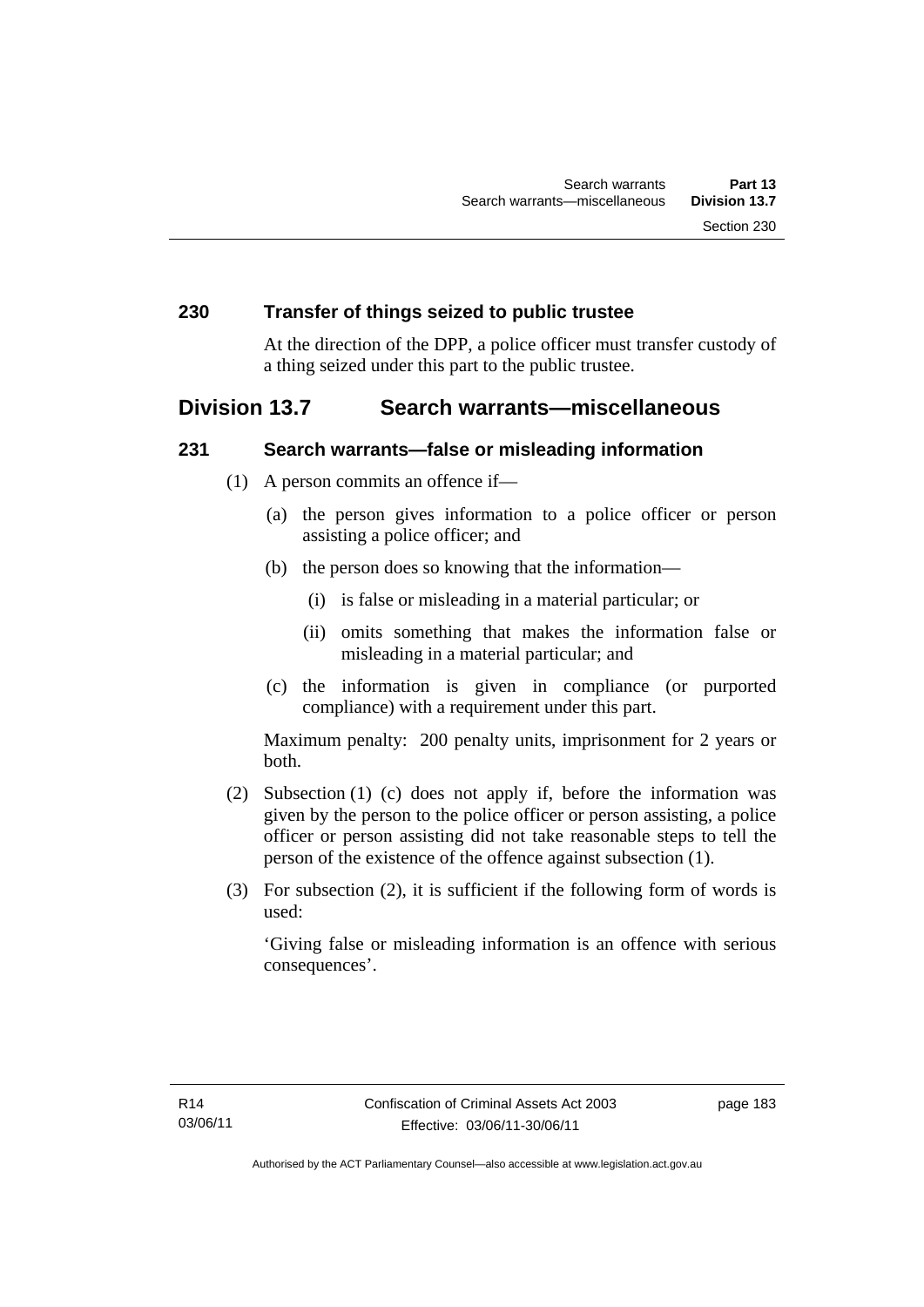#### **232 Search warrants—false or misleading documents**

- (1) A person commits an offence if—
	- (a) the person produces a document to a police officer or a person assisting a police officer; and
	- (b) the person does so knowing that the document is false or misleading in a material particular; and
	- (c) the document is produced in compliance (or purported compliance) with a requirement under this part.

Maximum penalty: 200 penalty units, imprisonment for 2 years or both.

- (2) Subsection (1) does not apply to a person who produces a document to a police officer or person assisting if the document is accompanied by a written statement signed by the person (or, for a corporation, by an officer of the corporation)—
	- (a) stating that the document is, to the person's knowledge, false or misleading in a material particular; and
	- (b) setting out, or referring to, the material particular in which the document is, to the person's knowledge, false or misleading.

#### **233 Obstruction etc of police officers and people assisting**

- (1) A person commits an offence if—
	- (a) the person knows that, or is reckless about the fact that, a person is a police officer; and
	- (b) the person obstructs, hinders, intimidates or resists the officer in the exercise of the officer's functions under this part.

Maximum penalty: 200 penalty units, imprisonment for 2 years or both.

 (2) For this section, it is immaterial whether the defendant was aware that the police officer was exercising the officer's functions.

page 184 Confiscation of Criminal Assets Act 2003 Effective: 03/06/11-30/06/11 R14 03/06/11

Authorised by the ACT Parliamentary Counsel—also accessible at www.legislation.act.gov.au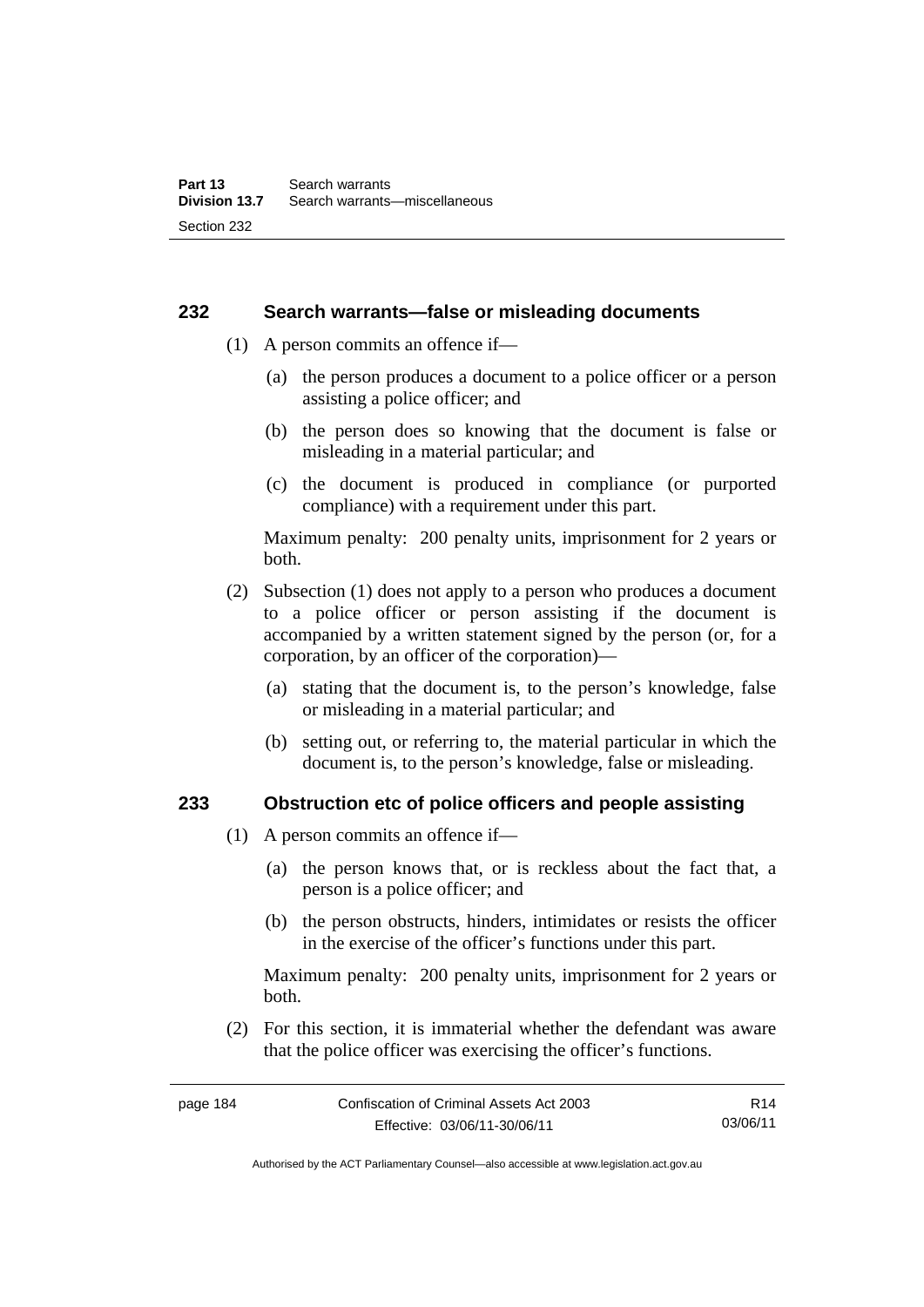(3) Strict liability applies to subsection (1) (b).

# **234 Damage etc to be minimised**

- (1) In the exercise, or purported exercise, of a function under this part, a police officer must take all reasonable steps to ensure that the police officer, and any person assisting who is not a police officer, causes as little inconvenience, detriment and damage as practicable.
- (2) If a police officer, or a person assisting who is not a police officer, damages anything in the exercise or purported exercise of a function under this part, the police officer or person assisting must give written notice of the particulars of the damage to the person whom the police officer or person assisting believes on reasonable grounds is the owner of the thing.
- (3) If the damage happens on premises entered under this part in the absence of the occupier, the notice may be given by securing it in a conspicuous place on the premises.

# **235 Compensation**

- (1) A person may claim reasonable compensation from the Territory if the person suffers loss or expense because of the exercise, or purported exercise, of a function under this part by a police officer or a person assisting who is not a police officer.
- (2) Compensation may be claimed and ordered in a proceeding for—
	- (a) compensation brought in a court of competent jurisdiction; or
	- (b) an offence against this Act or another territory law brought against the person making the claim for compensation.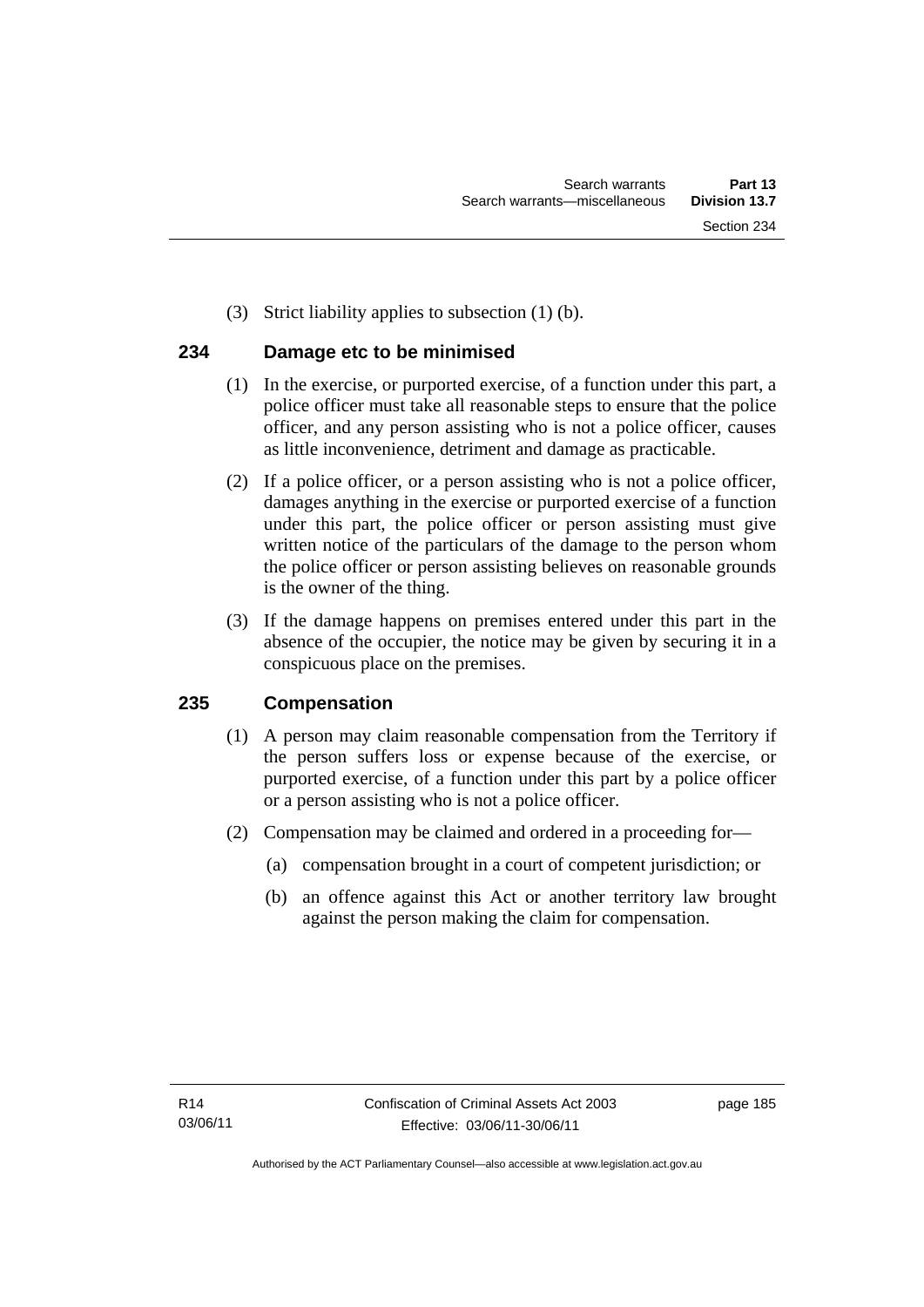(3) A court must not order the payment of reasonable compensation for the loss or expense unless it is satisfied it is just to make the order in the circumstances of the particular case.

**Example for claim for damage or corruption of computer data** 

The court may have regard to whether the occupier of the premises and any employees, agents or officers of the occupier, if they were available at the time, gave any appropriate warning or guidance on the operation of the computer equipment.

- *Note* An example is part of the Act, is not exhaustive and may extend, but does not limit, the meaning of the provision in which it appears (see Legislation Act, s 126 and s 132).
- (4) A regulation may prescribe matters that may, must or must not be taken into account by the court in considering whether it is just to make the order.

page 186 Confiscation of Criminal Assets Act 2003 Effective: 03/06/11-30/06/11

R14 03/06/11

Authorised by the ACT Parliamentary Counsel—also accessible at www.legislation.act.gov.au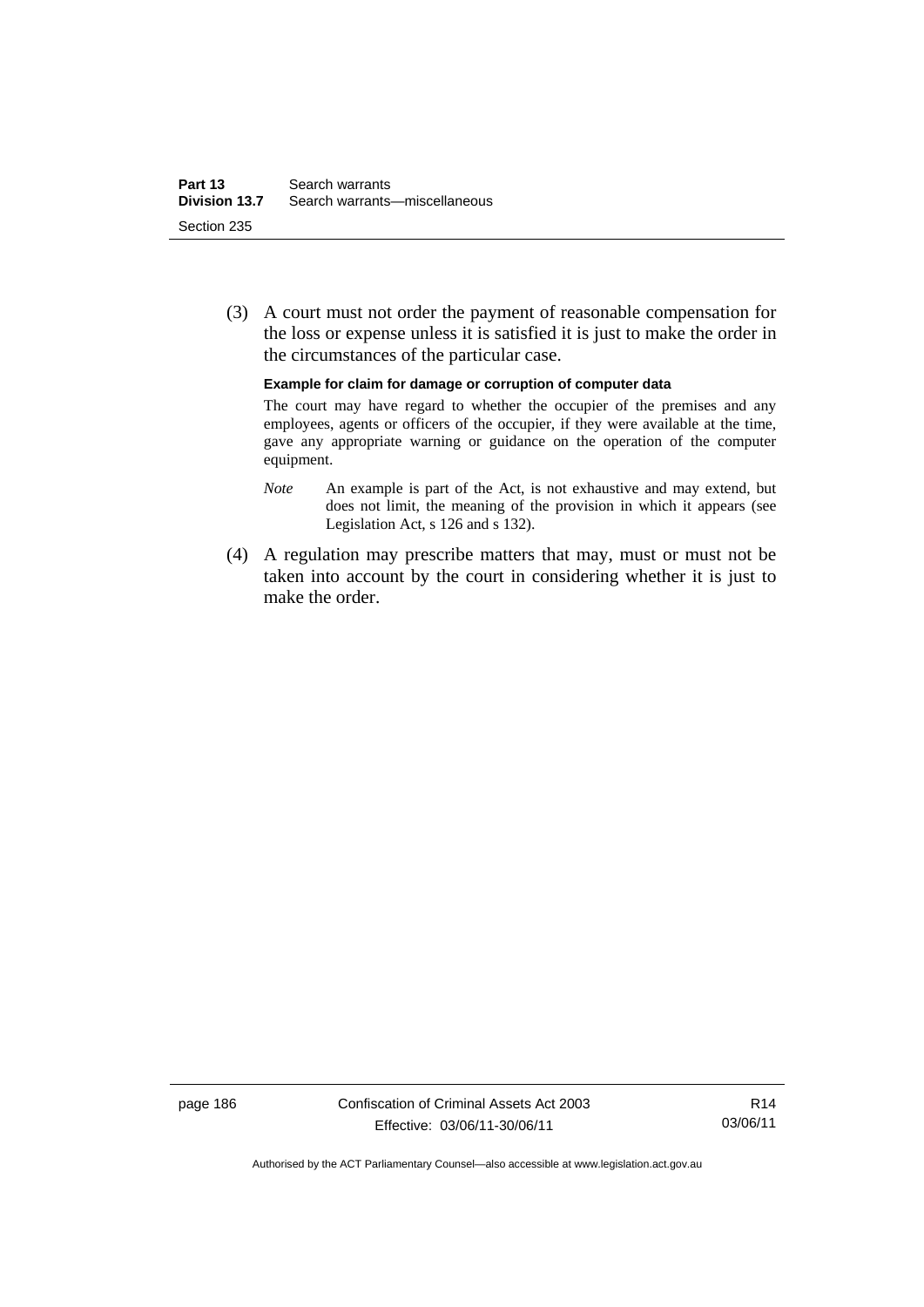#### **236 Meaning of** *confiscation proceeding*

(1) In this Act:

*confiscation proceeding* means a proceeding in a relevant court in relation to any of the following orders under this Act:

- (a) a restraining order;
- (b) an additional order under section 39 in relation to a restraining order or restrained property;
- (c) a conviction forfeiture order;
- (d) an order under section 59 (Automatic forfeiture—court order declaring property automatically forfeited);
- (e) an order under section 60 (Automatic forfeiture—court orders);
- (f) a civil forfeiture order;
- (g) an exclusion order;
- (h) a penalty order;
- (i) an order under section 105 (Order to stop sale, modification or destruction of restrained property);
- (j) an order under section 113 for the discharge of a registered property interest in forfeited property;
- (k) an order under division 9.4 (Sale of jointly owned forfeited property);
- (l) a return or compensation order;
- (m) a monitoring order;
- (n) a transaction suspension order;

page 187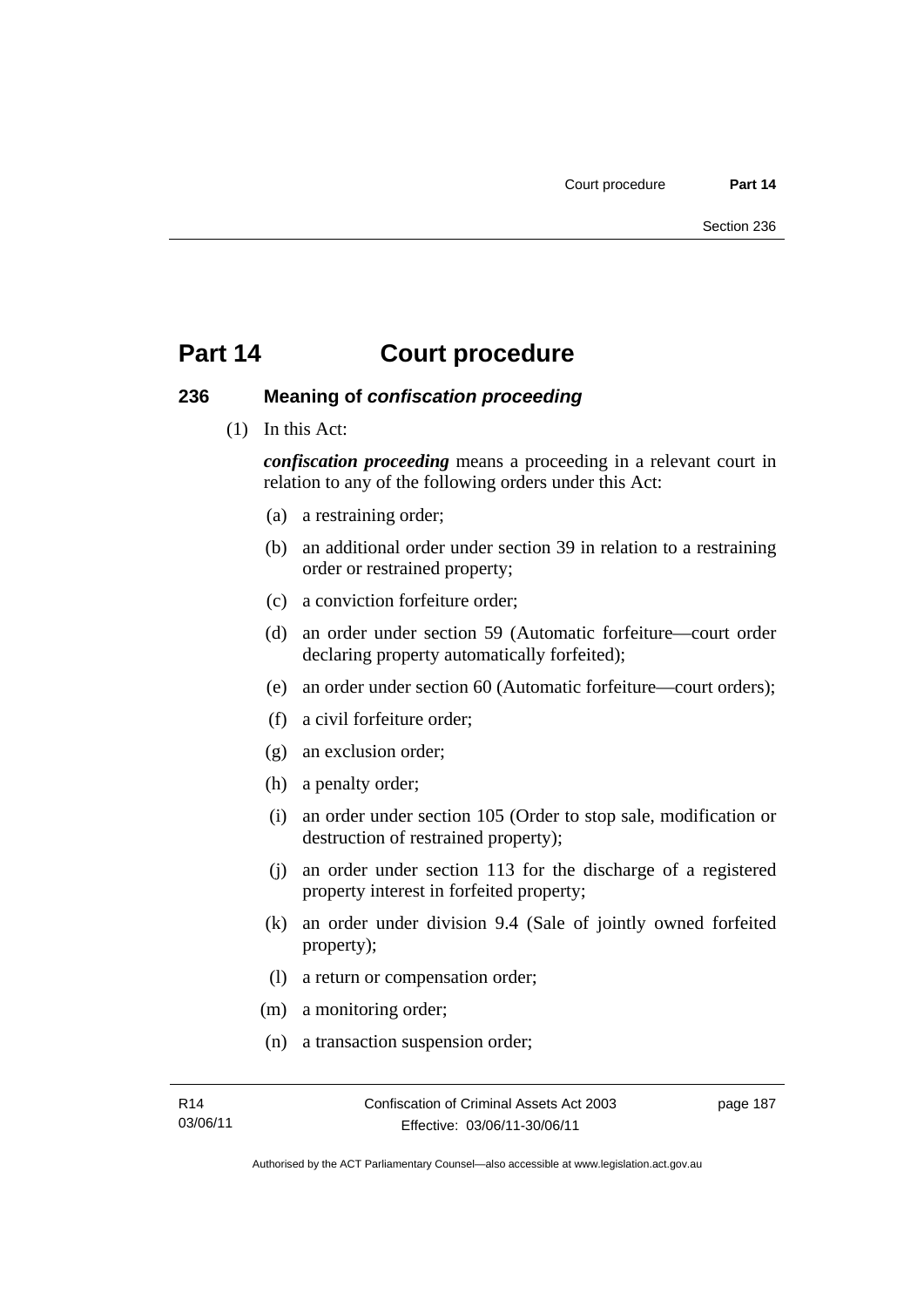- (o) a production order;
- (p) an examination order
- (q) a buyback order;
- (r) an order under section 239 (2) (c) or section 240 (2) to transfer a proceeding to another court;
- (s) an additional order under section 250 (Confiscation proceedings—additional orders);
- (t) an order under this Act in relation to an order mentioned in paragraphs (a) to (s), whether made before, at the same time, or after the making of that order.

#### **Examples for par (t)—general**

- 1 an order under section 24 to set aside a dealing with restrained property
- 2 an order under section 35 restricting the disclosure of the making of a restraining order
- 3 an order under section 49 extending the operation of a restraining order
- 4 an interlocutory order in relation to an order mentioned in paragraphs (a) to (s)

#### **Examples for par (t)—additional orders under s 39 and s 250**

- 1 see the examples to s 39 (1) for examples of additional orders in relation to restraining orders and restrained property
- 2 see the examples to s 250 (1) for examples of additional orders in relation to other confiscation proceedings
- *Note* An example is part of the Act, is not exhaustive and may extend, but does not limit, the meaning of the provision in which it appears (see Legislation Act, s 126 and s 132).
- (2) However, a *confiscation proceeding* does not include—
	- (a) a registered corresponding law order that is taken to be a kind of order mentioned in subsection (1); or
	- (b) a proceeding under part 11 (Interstate orders).

R14 03/06/11

Authorised by the ACT Parliamentary Counsel—also accessible at www.legislation.act.gov.au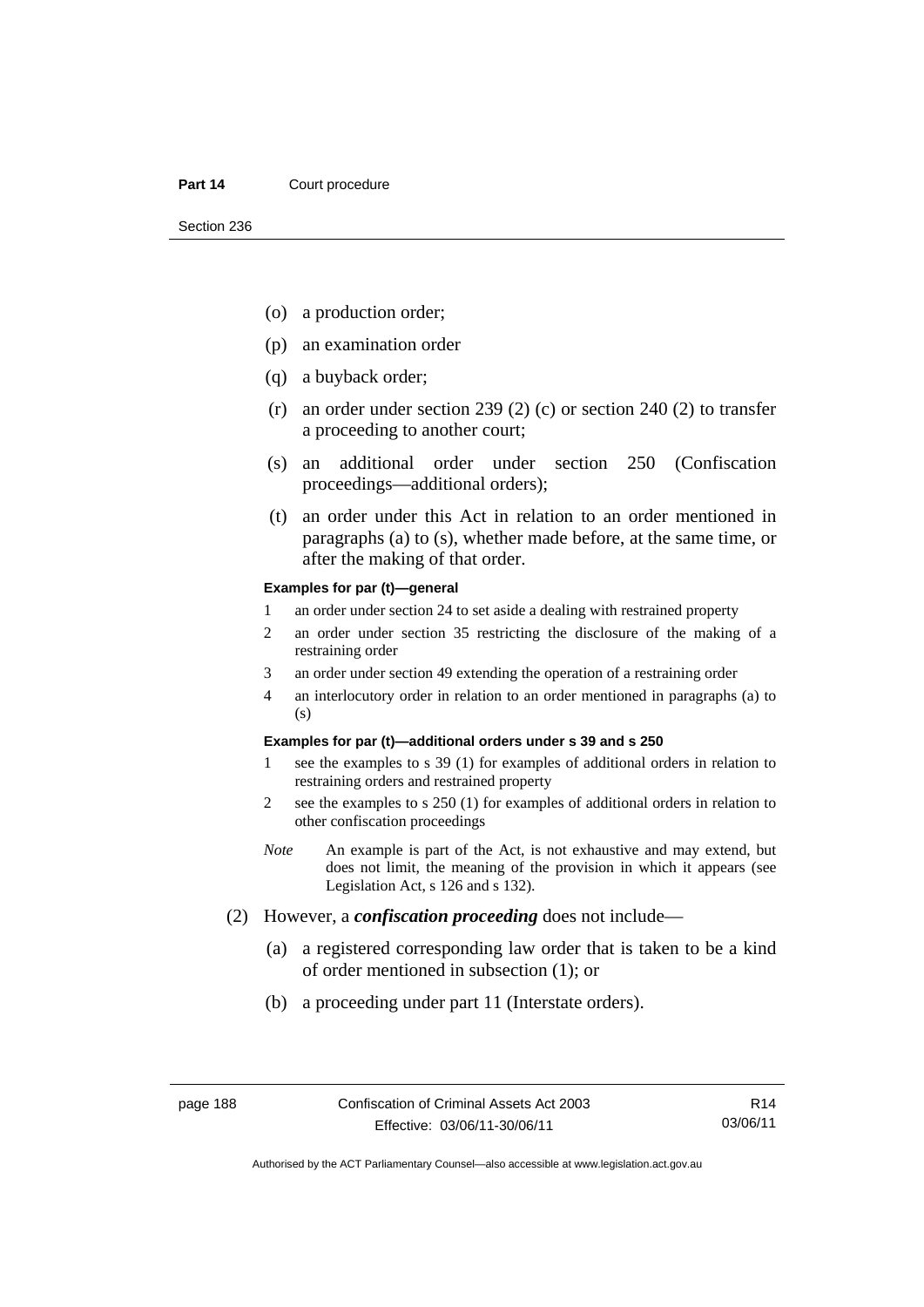# **237 Confiscation and corresponding law order proceedings are civil, not criminal**

- (1) This section applies to—
	- (a) a confiscation proceeding; and
	- (b) a proceeding under part 11 (Interstate orders) in relation to a corresponding law order.
- (2) The proceeding is a civil proceeding, not a criminal proceeding.
- (3) Without limiting subsection (2)—
	- (a) any rules of interpretation applying only to the criminal law do not apply to the interpretation of the provisions of this Act or any other territory law in relation to the proceeding; and
	- (b) the rules of evidence applying to a civil proceeding apply to the proceeding, and the rules of evidence applying to a criminal proceeding do not apply.

#### **Example for par (b)**

In hearing an application for a civil forfeiture order, whether the offender committed a serious offence is to be decided by the court on the balance of probabilities.

*Note* An example is part of the Act, is not exhaustive and may extend, but does not limit, the meaning of the provision in which it appears (see Legislation Act, s 126 and s 132).

### **238 Meaning of** *relevant court*

In this Act:

*relevant court*, for a confiscation proceeding or a proceeding under part 11 (Interstate orders) in relation to a corresponding law order, means the court, or any court, that has jurisdiction under this part to hear and decide the proceeding.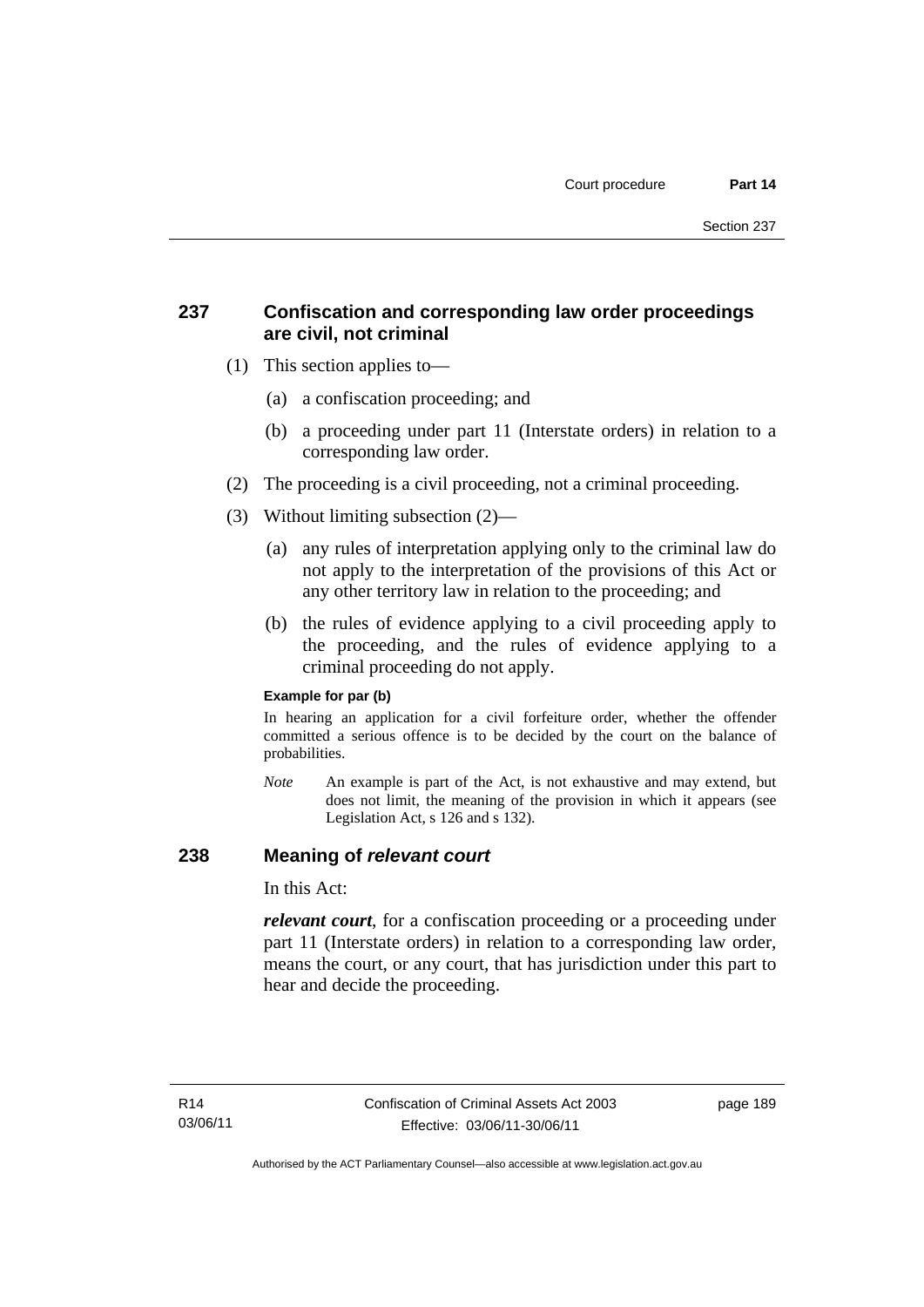Section 239

### **239 Jurisdiction of Magistrates Court—confiscation proceedings**

- (1) The Magistrates Court has jurisdiction to hear and decide a confiscation proceeding if—
	- (a) the value of the property and benefits to which the proceeding relates (as decided by the Magistrates Court) is not more than the amount the Magistrates Court may award for a personal action at law (the *Magistrates Court limit*); and
	- (b) title to land is not genuinely in question in the proceeding.
	- *Note* For the amount the Magistrates Court may award for a personal action at law (see *Magistrates Court Act 1930*, s 257).
- (2) However, if the value of the property and benefits to which the proceeding relates (as decided by the Magistrates Court) is more than the Magistrates Court limit, the Magistrates Court has jurisdiction to hear and decide the matter to—
	- (a) dismiss the proceeding on its merits (but not for want of jurisdiction); or
	- (b) make an order or orders in relation to property or benefits to the value of the limit; or
	- (c) on the application of the DPP, or on the court's own initiative, by order, transfer the proceeding to the Supreme Court.
- (3) Despite the Magistrates Court limit, the Magistrates Court has jurisdiction to hear and decide the following confiscation proceedings:
	- (a) any application for a monitoring order, transaction suspension order, production order or examination order;
	- (b) any proceeding in relation to a relevant offence that has been disposed of summarily by the court;

R14 03/06/11

Authorised by the ACT Parliamentary Counsel—also accessible at www.legislation.act.gov.au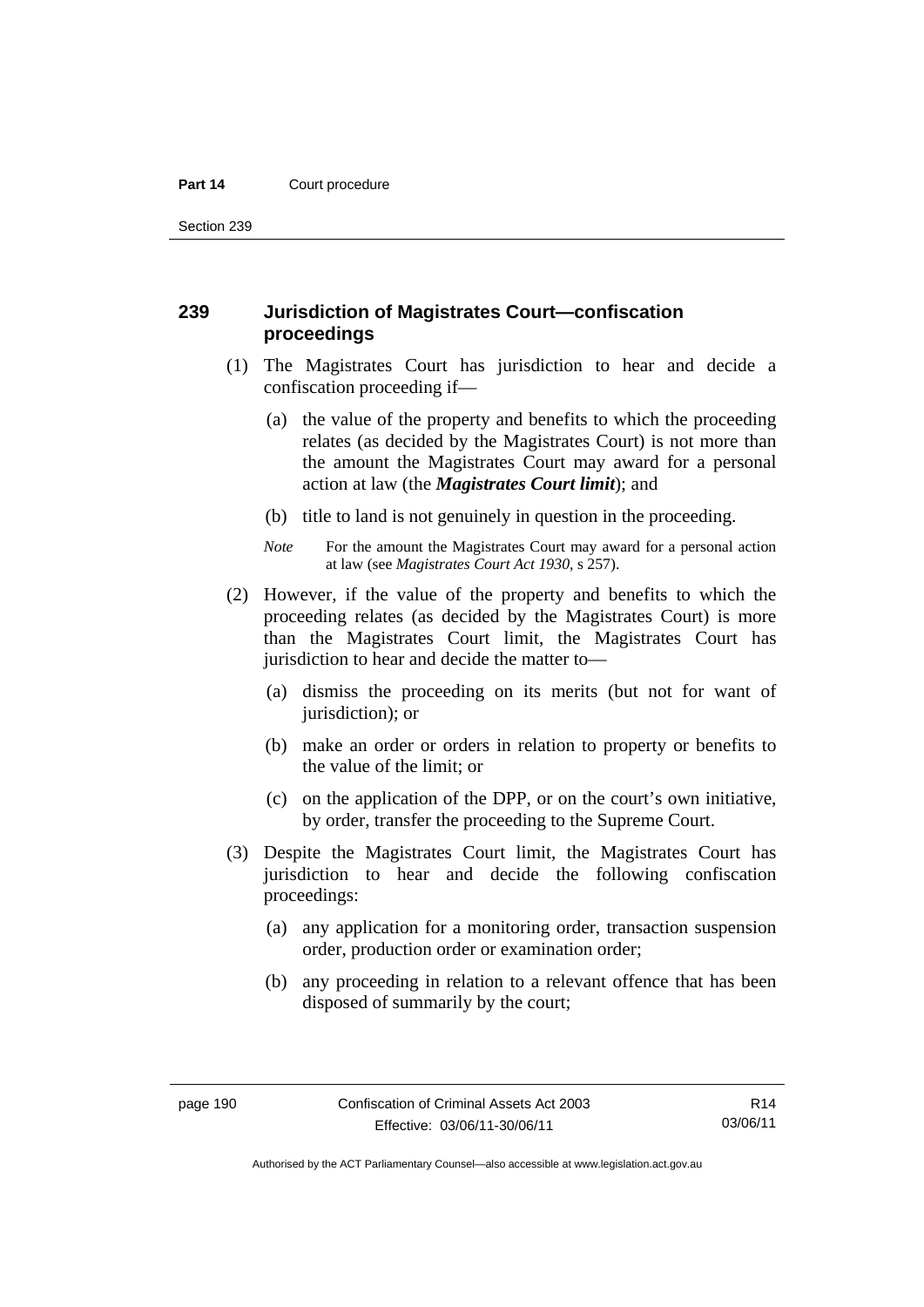(c) a proceeding transferred to the court by the Supreme Court under section 241 (2).

#### **Example for par (b)**

Mr Somewhat Wayward is summarily convicted of a relevant offence by the Magistrates Court. The value of the benefits received by Mr Wayward from the commission of the offence was \$10 000 more than the Magistrates Court limit. The Magistrates Court may make a penalty order against Mr Wayward for the full amount of the benefits despite their value being more than the amount the Magistrates Court may award for a personal action at law.

- *Note* An example is part of the Act, is not exhaustive and may extend, but does not limit, the meaning of the provision in which it appears (see Legislation Act, s 126 and s 132).
- (4) For this section—
	- (a) the Magistrates Court has jurisdiction to decide—
		- (i) what is the property and benefits to which the proceeding relates; and
		- (ii) the value of any property and benefits to which the proceeding relates; and
		- (iii) whether title to land is genuinely in question; and
	- (b) title to land is genuinely in question in the proceeding if the Magistrates Court would not have jurisdiction to hear the proceeding under the *Magistrates Court Act 1930*, section 264 (Proceedings affecting title to land).

#### **240 Jurisdiction of Magistrates Court—interstate orders**

- (1) The Magistrates Court has jurisdiction to hear and decide any proceeding under part 11 (Interstate orders) in relation to a corresponding law order.
- (2) To remove any doubt, the Magistrates Court is a relevant court even if—

page 191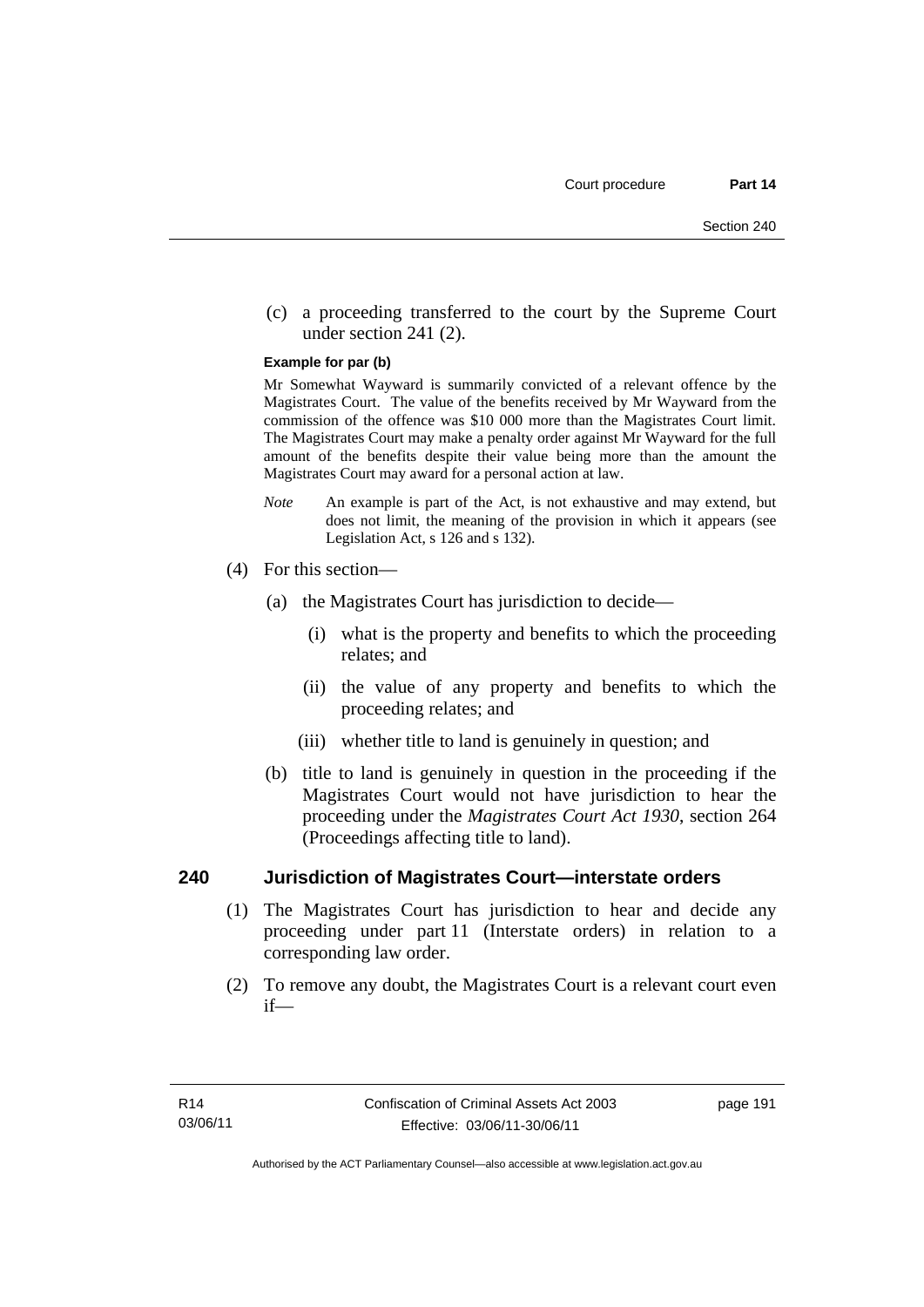Section 241

- (a) the value of the property and benefits to which the corresponding order relates is more than the amount the Magistrates Court may award for a personal action at law; or
- (b) title to land was genuinely in question in the proceeding for the making of the corresponding law order.

#### **241 Jurisdiction of Supreme Court**

- (1) The Supreme Court has jurisdiction to hear and decide any confiscation proceeding or any proceeding under part 11 (Interstate orders) in relation to a corresponding law order.
- (2) The Supreme Court may, by order, transfer a confiscation proceeding to the Magistrates Court if the value of the property and benefits to which the proceeding relates (as decided by the Supreme Court)—
	- (a) is less than or equal to the amount the Magistrates Court may award for a personal action at law; and
	- (b) does not include land the title to which is genuinely in question.
- (3) An order under subsection (2) may be made on the application of the DPP or of a person with an interest in the property or on the Supreme Court's own initiative.

#### **242 Confiscation proceedings—transferred proceedings**

If a proceeding is transferred from a court (the *first court*) to another court under section 239 (2) (c) or section 241 (2)—

 (a) the proceeding is taken to have been begun in the other court; and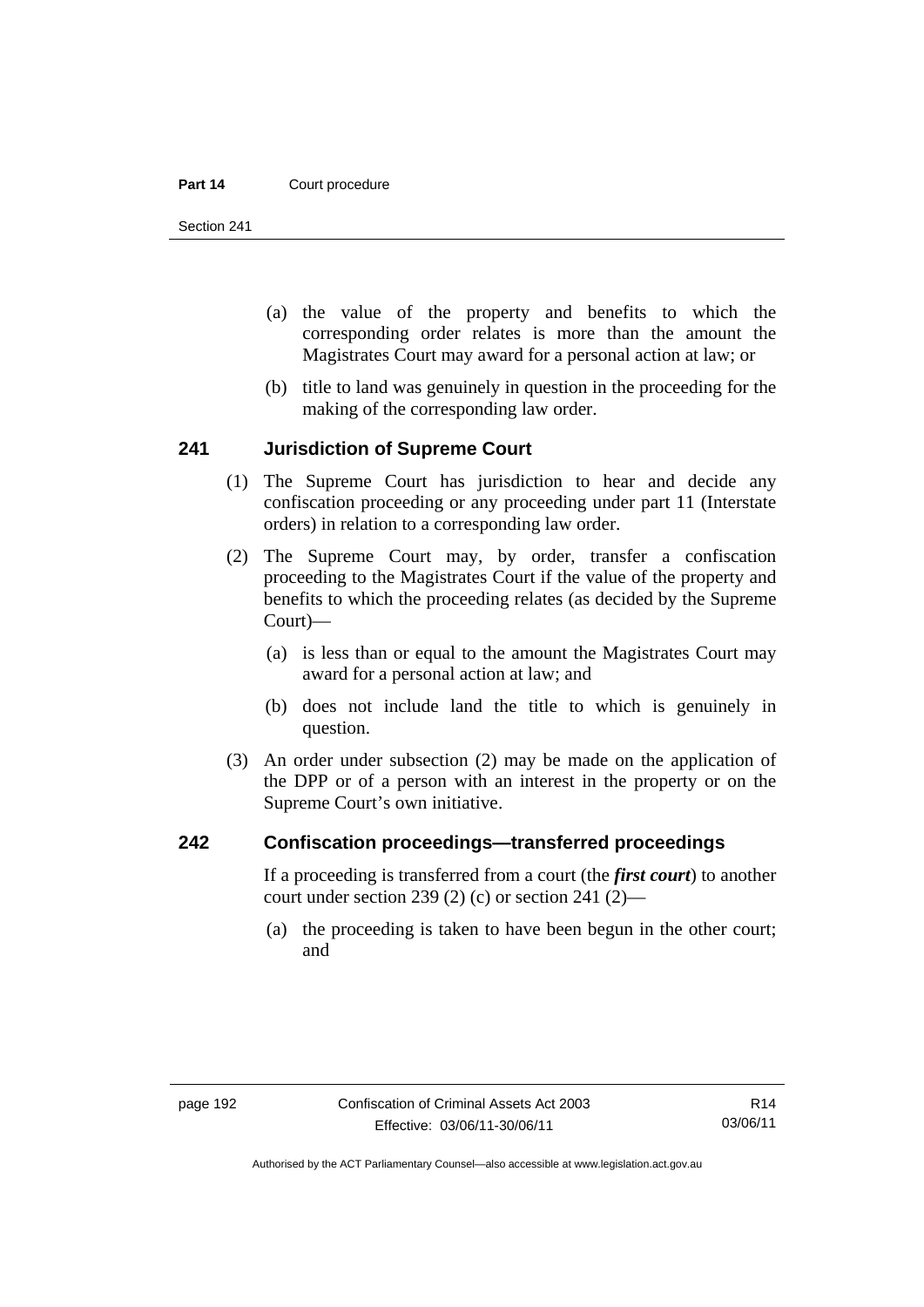(b) evidence given before, and documents filed with, the first court are taken to have been given before, or filed with, the other court.

#### **Example for par (b)**

If a proceeding is transferred from the Magistrates Court to the Supreme Court, the Supreme Court may make findings of fact based on the transcript of evidence given before the Magistrates Court without rehearing the evidence.

*Note* An example is part of the Act, is not exhaustive and may extend, but does not limit, the meaning of the provision in which it appears (see Legislation Act, s 126 and s 132).

### **243 Restricted access proceedings—notice of applications etc**

- (1) This section applies to a confiscation proceeding for any of the following orders (a *restricted access proceeding*):
	- (a) a restraining order;
	- (b) an application by the DPP or public trustee for an additional order under section 39 in relation to a restraining order or restrained property;
	- (c) an order under section 49 (Extension of time for restraining orders) that a restraining order—
		- (i) is to remain in force for a stated period (or as stated in the order); or
		- (ii) that has ended is to be revived for a stated period (or as stated in the order);
	- (d) a monitoring order;
	- (e) a transaction suspension order;
	- (f) a production order (other than an application to vary a production order under section 162);
	- (g) an examination order.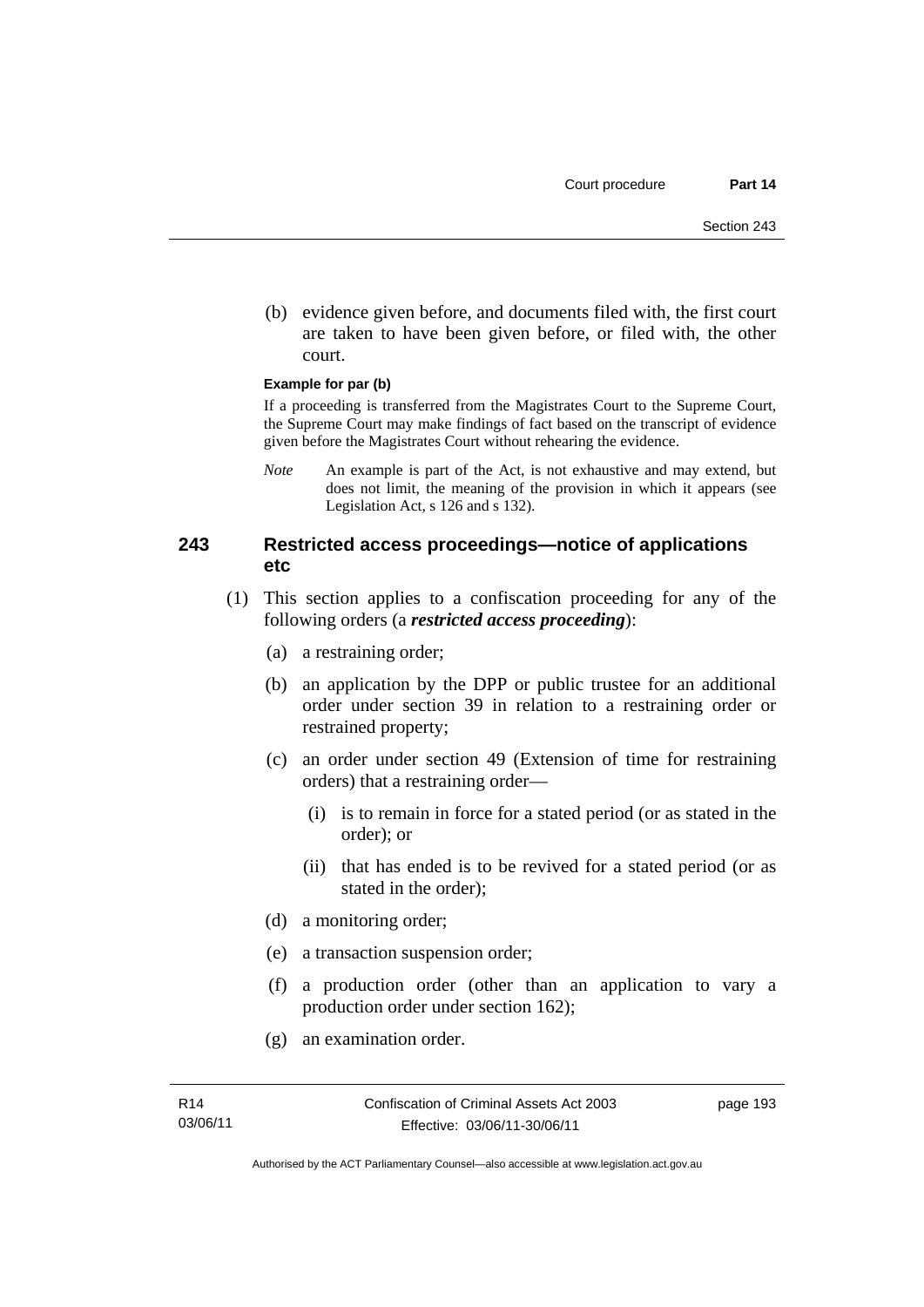Section 244

- (2) An application to begin a restricted access proceeding may be made to a relevant court without notice to the person against whom the relevant order is sought.
- (3) If an application is made to begin a restricted access proceeding without notice to the person against whom the relevant order is sought, the applicant is the only party to the application.
- (4) If notice is given to the person against whom the order is sought, the person is entitled to appear and to present evidence at the hearing of the application, but the person's absence does not prevent the court from making the order.
- (5) The relevant court must hold a restricted access proceeding in closed court if the applicant asks and may give directions about who may be present.

## **244 Other confiscation proceedings—notice of applications etc**

- (1) This section applies to an application to a relevant court to begin a confiscation proceeding (other than a restricted access proceeding mentioned in section 243) or to amend such an application.
	- *Note 1* No notice of the application is required for a restricted access proceeding (see s 243 (2)).
	- *Note 2* In particular, no advance notice to anyone is required of the application for the order, and the application may be heard in closed court, without the offender or the public being present (see s 243).
	- *Note 3* Related confiscation proceedings are taken to be an interlocutory application and started in accordance with the procedure of the relevant court (see s 245).
- (2) The applicant must give written notice of the application to each of the following people, if applicable (a *notifiable person*):
	- (a) if the application is made by the DPP—the person in relation to whom the order is sought;
	- (b) if the application is made by someone else—the DPP;

R14 03/06/11

Authorised by the ACT Parliamentary Counsel—also accessible at www.legislation.act.gov.au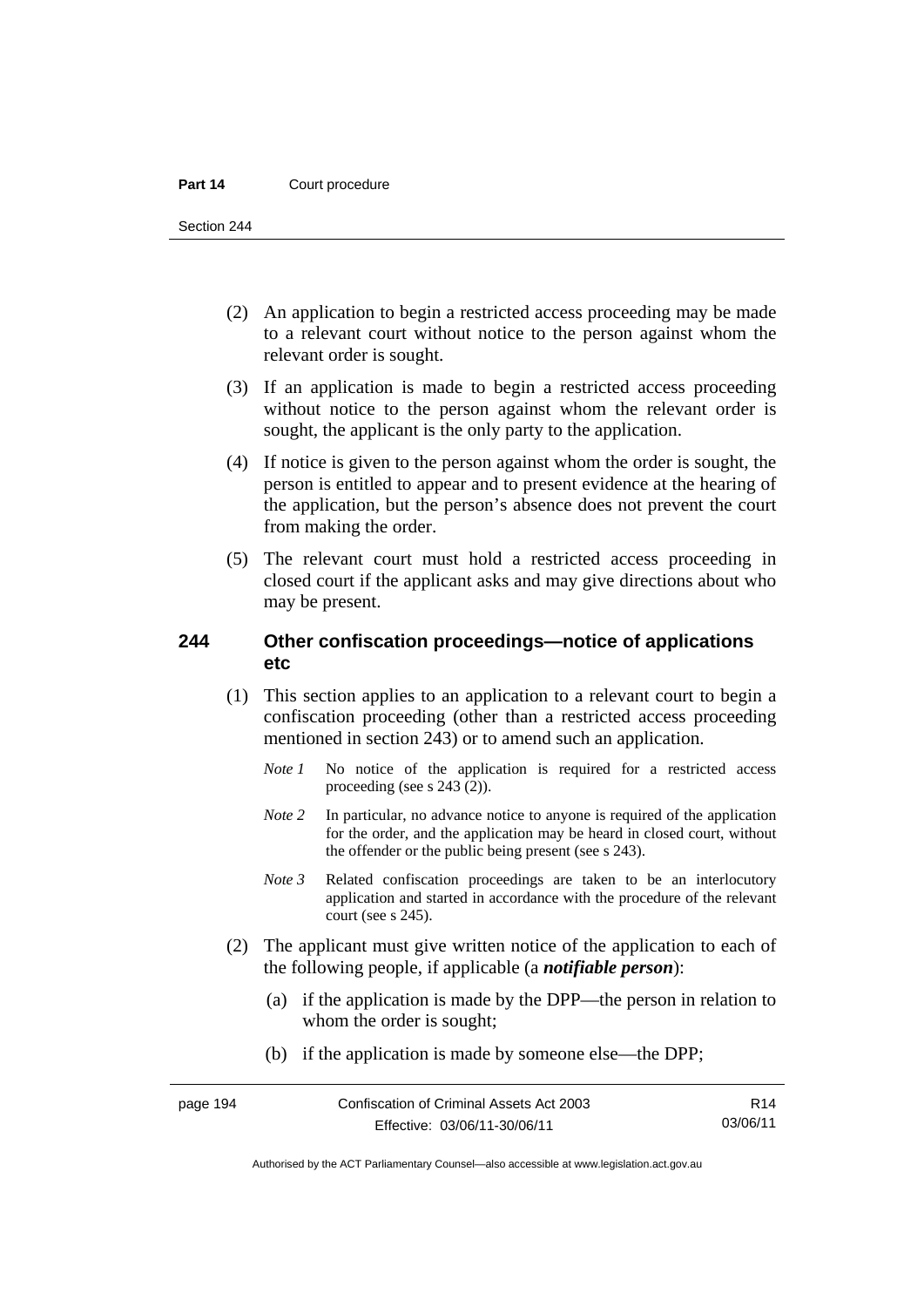- (c) if the public trustee has been directed to take control of the property—the public trustee;
- (d) anyone else the applicant believes may have an interest in the property or benefits that are the subject of the proceeding (or, for forfeited property, may have had an interest in the property or benefits immediately before the property was forfeited).
- (3) Notice of the application must include a statement of the grounds for the application.
- (4) If a notifiable person proposes to oppose the application, the notifiable person must give the applicant written notice of the grounds on which the application will be opposed.
- (5) However, the court may waive the requirement to give written notice of the application to a notifiable person if the person is present in the court when the application is made.
- (6) The court may direct the applicant give notice of the application to anyone and may give directions about how the notice is to be given.
- (7) A notifiable person, and anyone else who claims an interest in the property or benefits, is entitled to appear and to present evidence at the hearing of the application, but the person's absence does not prevent the court from making an order.

# **245 Applications for another confiscation proceeding in relation to same offence**

After the beginning of a confiscation proceeding in relation to a particular offence, any other confiscation proceeding in relation to the same or a related offence—

- (a) is taken to be an interlocutory application in relation to the first proceeding; and
- (b) may be started in accordance with the procedure of the relevant court.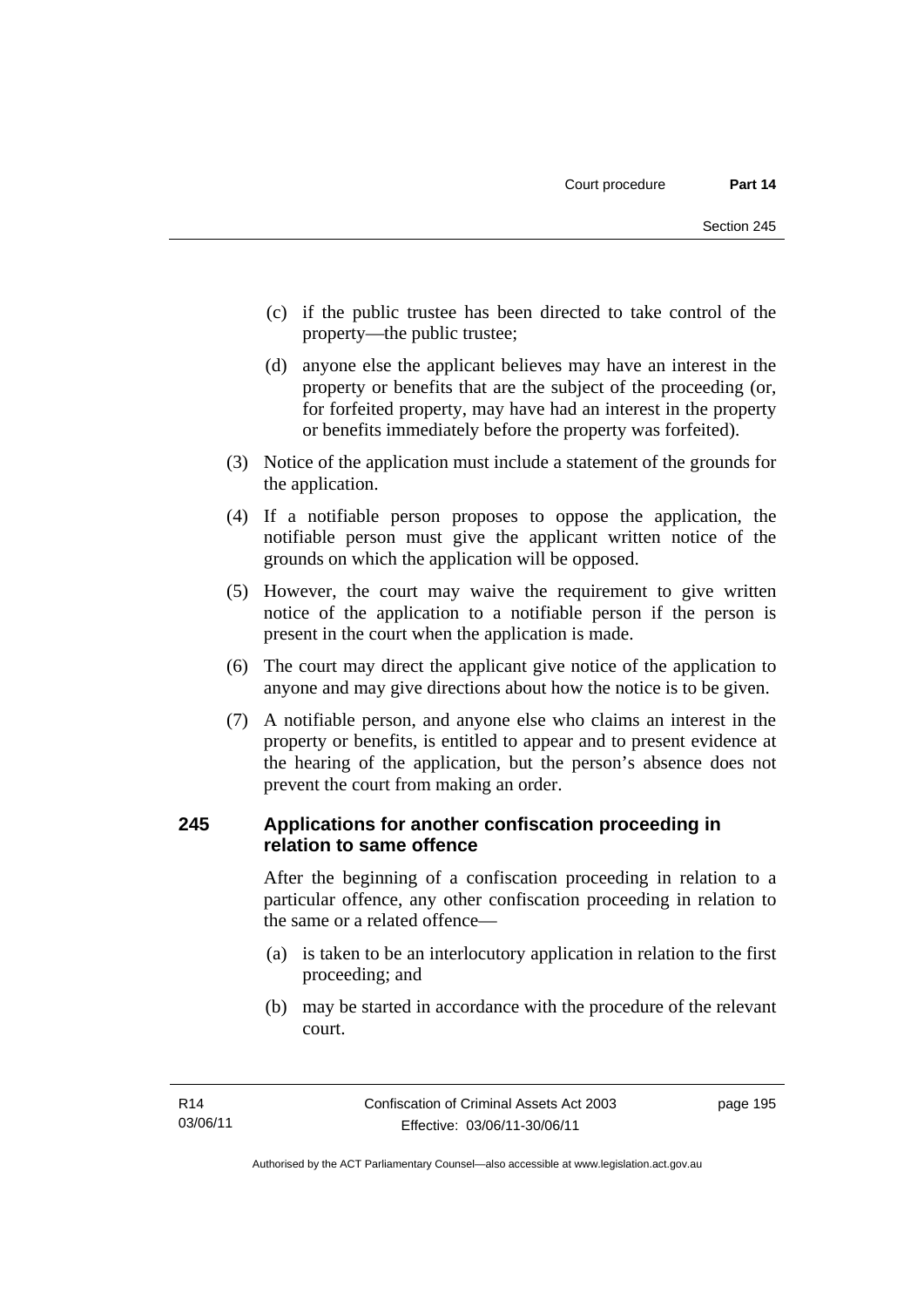Section 246

# **246 Confiscation proceedings—time extensions for applications**

- (1) A relevant court may give leave for—
	- (a) an application in relation to any confiscation proceeding to be made after the end of a period otherwise provided by this Act (the *standard period*); or
	- (b) if an application for a particular order in relation to an offence has already been made in relation to the offence (or a related offence)—another application for an order of that kind to be made in relation to the same offence (or a related offence), whether before or after the end of the standard period; or
	- (c) the amendment of an application for an order under this Act to vary the property or benefits to which the application relates.
- (2) The court may give leave only if satisfied that—
	- (a) property or benefits to which the application relates were (or will be) derived from the offence, or identified, after the end of the standard period; or
	- (b) necessary evidence has (or will) become available only after the end of the standard period; or
	- (c) it is otherwise desirable having regard to the purposes of this Act.
- (3) To remove any doubt, this section does not authorise a relevant court to give leave for an application for an exclusion order in relation to property that has been forfeited.

### **247 Confiscation proceedings—amendment of applications**

- (1) A relevant court may amend an application in any confiscation proceeding on the application, or with the consent, of the applicant.
- (2) The application may be amended at any time before the proceeding for the application is finalised.

R14 03/06/11

Authorised by the ACT Parliamentary Counsel—also accessible at www.legislation.act.gov.au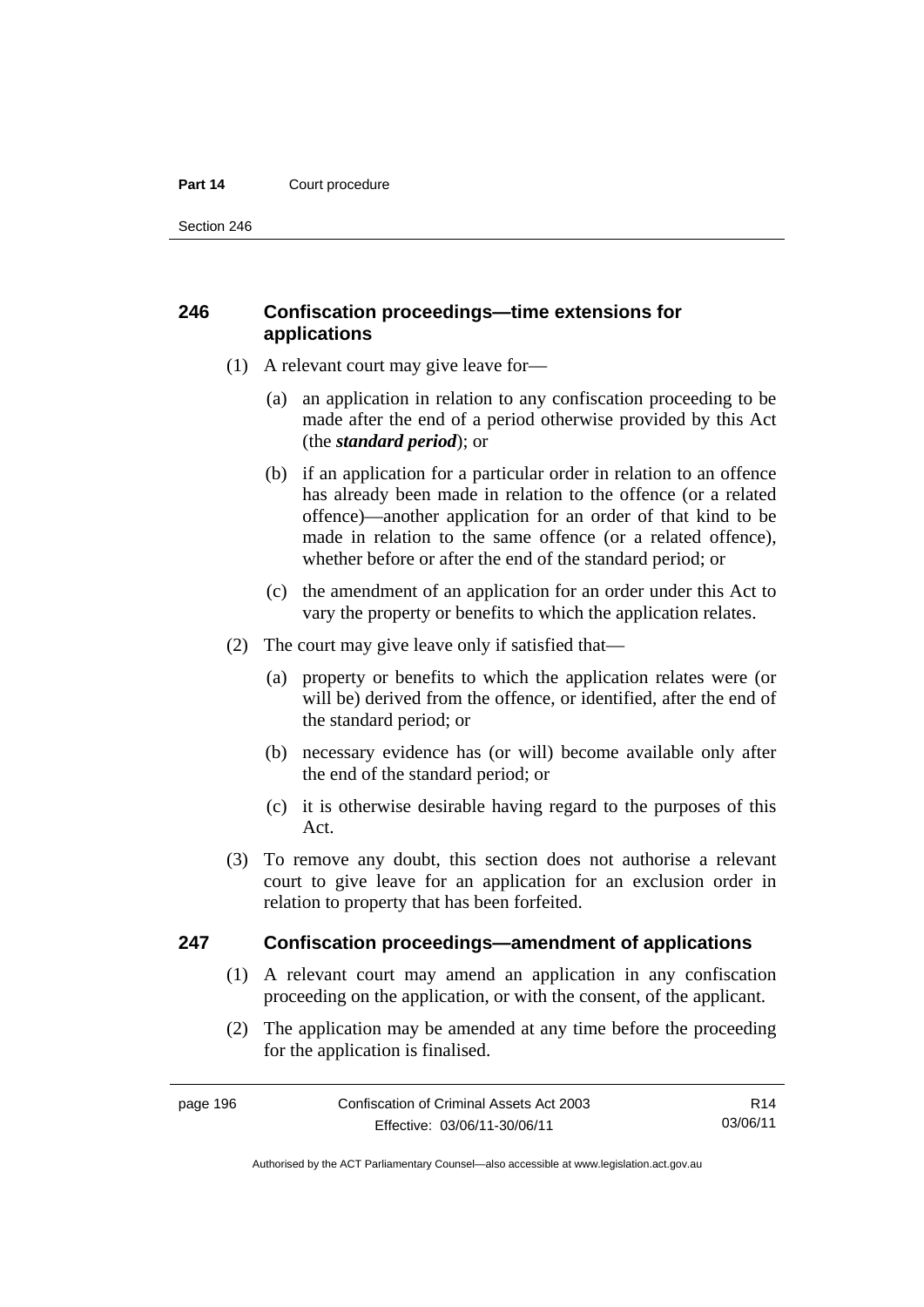## **248 Confiscation proceedings—relevant material**

For a confiscation proceeding, the relevant court may take into account any material it considers appropriate.

#### **Example of material that may be considered appropriate**

evidence given in, and the transcript of, any proceedings for or about the offence to which the order sought relates

- *Note 1* Evidence may be given in the confiscation proceeding of a conviction, acquittal, sentencing, order or about proceedings in a court by a certificate signed by a judge, magistrate, registrar or proper officer of the court (see *Evidence Act 1995* (Cwlth), s 178).
- *Note* 2 An example is part of the Act, is not exhaustive and may extend, but does not limit, the meaning of the provision in which it appears (see Legislation Act, s 126 and s 132).

### **249 Confiscation proceedings—witness not required to answer questions prejudicing investigation**

A witness in the hearing of a confiscation proceeding is not required to answer a question or produce a document if the relevant court is satisfied that answering the question or producing the document may prejudice an investigation or prosecution in relation to a relevant offence.

# **250 Confiscation proceedings—additional orders**

 (1) A relevant court may, when it makes an order in a confiscation proceeding (a *primary order*) or at any later time, make any other order (an *additional order*) that it considers appropriate for varying or giving effect to the primary order.

#### **Examples of additional orders**

- 1 an order for the examination of anyone before the court, or an officer of the court, about any property that may be forfeited property
- 2 an order directing the owner of forfeited property or anyone else to give to a stated person, within a stated period, a sworn statement about stated particulars of the forfeited property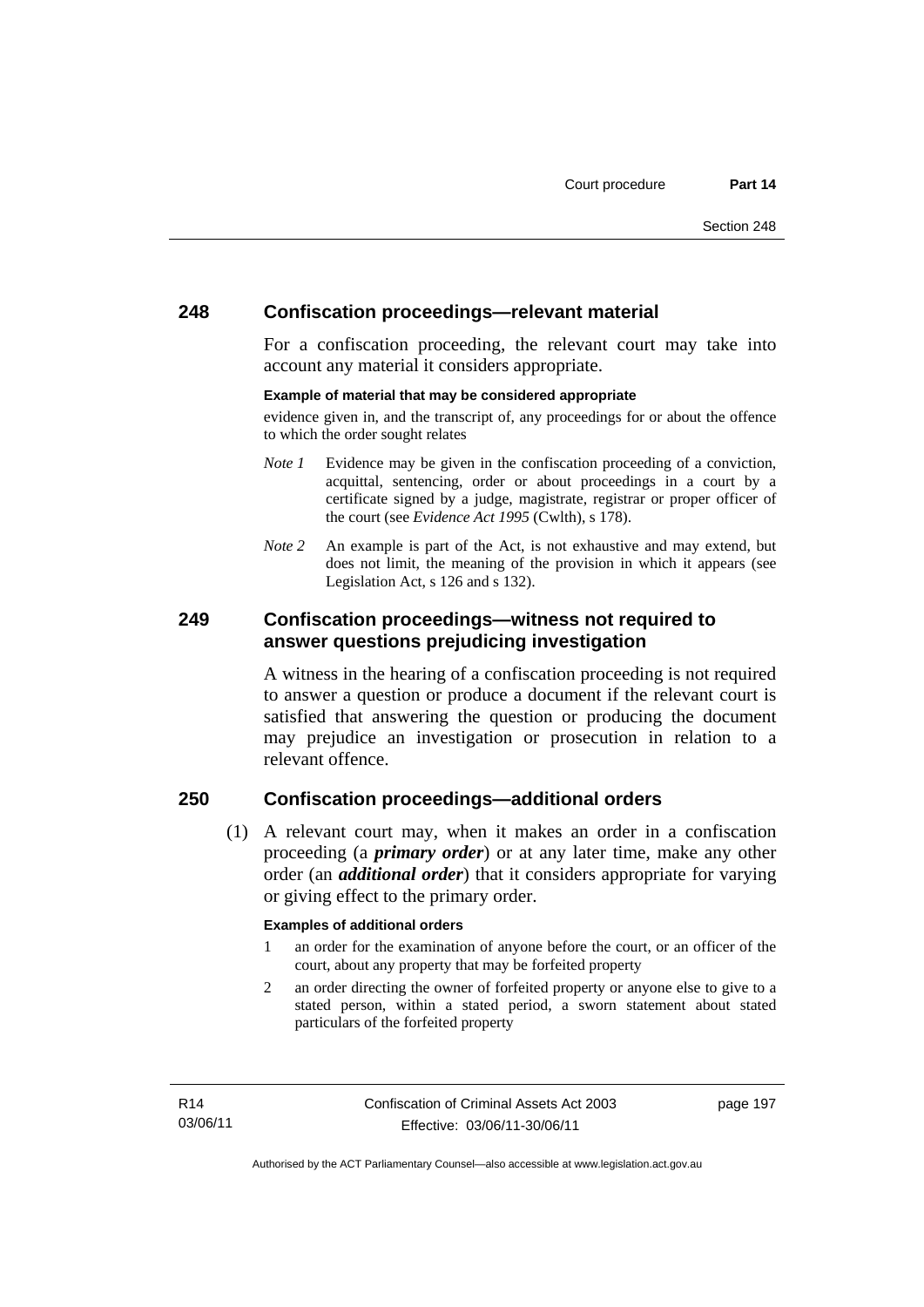Section 250

- 3 an order directing the owner of forfeited property or anyone else to do anything necessary or convenient to be done to allow the public trustee to take control of the property in accordance with a forfeiture order, including anything necessary or convenient to be done to bring the property within the jurisdiction
- 4 an order in relation to the registration of title to, or charges over, property under a territory law
- 5 an order for the substituted service of a restraining order
- *Note* An example is part of the Act, is not exhaustive and may extend, but does not limit, the meaning of the provision in which it appears (see Legislation Act, s 126 and s 132).
- (2) However, this section does not authorise a relevant court to make an additional order in relation to a restraining order or restrained property (including an order for the exclusion of property from a restraining order).
	- *Note 1* For additional orders about restraining orders and restrained property, see s 39 and the notes to that section.
	- *Note 2* For the power to give orders to give effect to an automatic forfeiture for conviction for a serious offence (which operates over restrained property), see s 60.
- (3) An additional order may be made on the relevant court's own initiative, or on the application of any of the following people:
	- (a) the applicant for the primary order;
	- (b) the DPP;
	- (c) the public trustee;
	- (d) anyone with an interest in the property or benefits to which the application relates;
	- (e) anyone else with the court's leave.
- (4) To remove any doubt, an additional order under this section does not end only because the order to which the additional order relates ends.

R14 03/06/11

Authorised by the ACT Parliamentary Counsel—also accessible at www.legislation.act.gov.au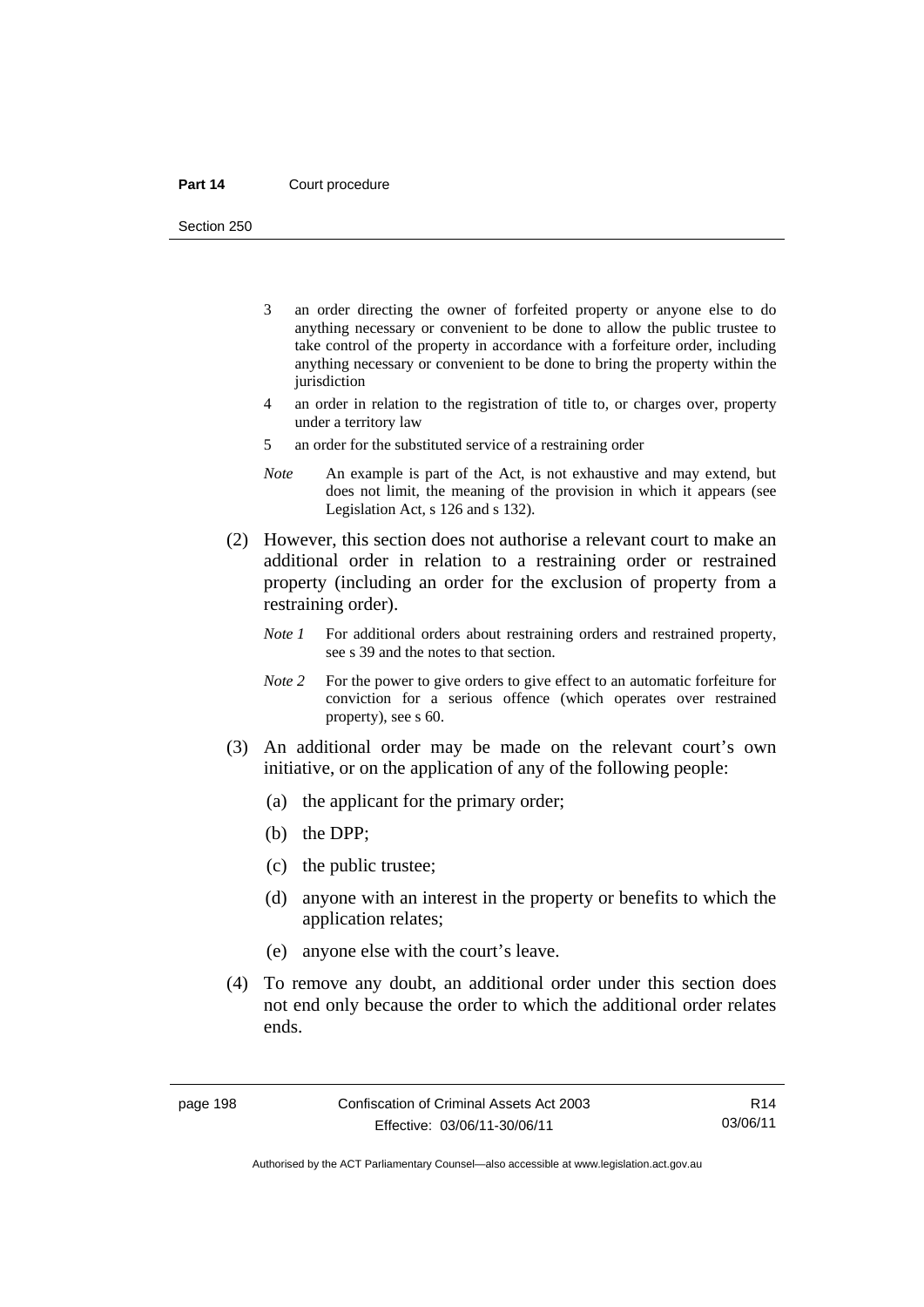# **251 Contravention of additional orders under s 250**

A person commits an offence if—

- (a) a relevant court makes an additional order under section 250; and
- (b) the person has notice of the order (whether by being given a copy of the order or otherwise); and
- (c) the person contravenes the order.

Maximum penalty: 200 penalty units, imprisonment for 2 years or both.

### **252 Confiscation proceedings—consent orders**

- (1) A relevant court may make an order in a confiscation proceeding with the consent of the applicant in the proceeding and everyone whom it has reason to believe has an interest in the property, benefits, transaction, document or information that is the subject of the proceeding.
- (2) An order may be made with consent under subsection (1) without consideration of the matters which the court would otherwise consider in the proceeding.

### **253 Confiscation proceedings—notice of making orders**

- (1) If a relevant court makes an order in a confiscation proceeding, the applicant for the order must give a copy of the order to—
	- (a) if the application is made by the DPP—the person in relation to whom the order is sought; and
	- (b) if the application is made by someone else—the DPP; and
	- (c) if the public trustee has been directed to take control of the property—the public trustee; and

page 199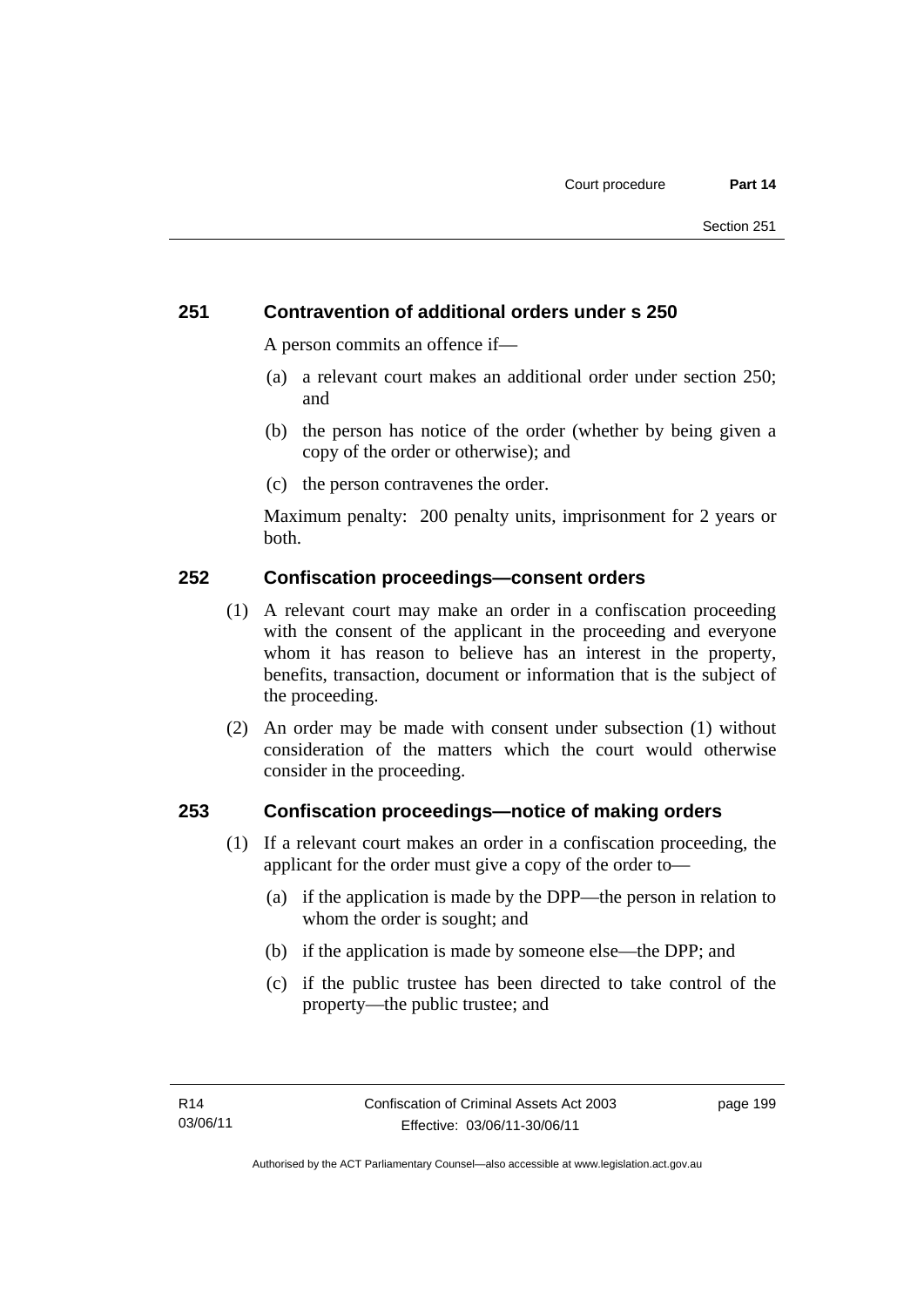Section 254

- (d) anyone else the applicant believes may have an interest in the property or benefits that are the subject of the proceeding (or, for forfeited property, may have had an interest in the property or benefits immediately before the property was forfeited).
- *Note* For how documents may be served, see the Legislation Act, pt 19.5.
- (2) The court may order the applicant to give notice of the order to anyone else and may give directions about how the notice is to be given.
- (3) The court must not make an order under subsection (2) if compliance with the order would be inconsistent with a direction under section 69 (1) (b) (Civil forfeiture order proceedings restrictions on disclosure).
- (4) This section does not apply to the making of restraining orders or non-disclosable information orders.
	- *Note* See div 4.2 about notice of the making of restraining orders and pt 12 about making information orders.

### **254 Concurrent proceedings**

This Act does not prevent a relevant court from conducting a confiscation proceeding at the same time as another confiscation proceeding or another civil or criminal proceeding, if the court considers it desirable for the purposes of this Act.

R14 03/06/11

Authorised by the ACT Parliamentary Counsel—also accessible at www.legislation.act.gov.au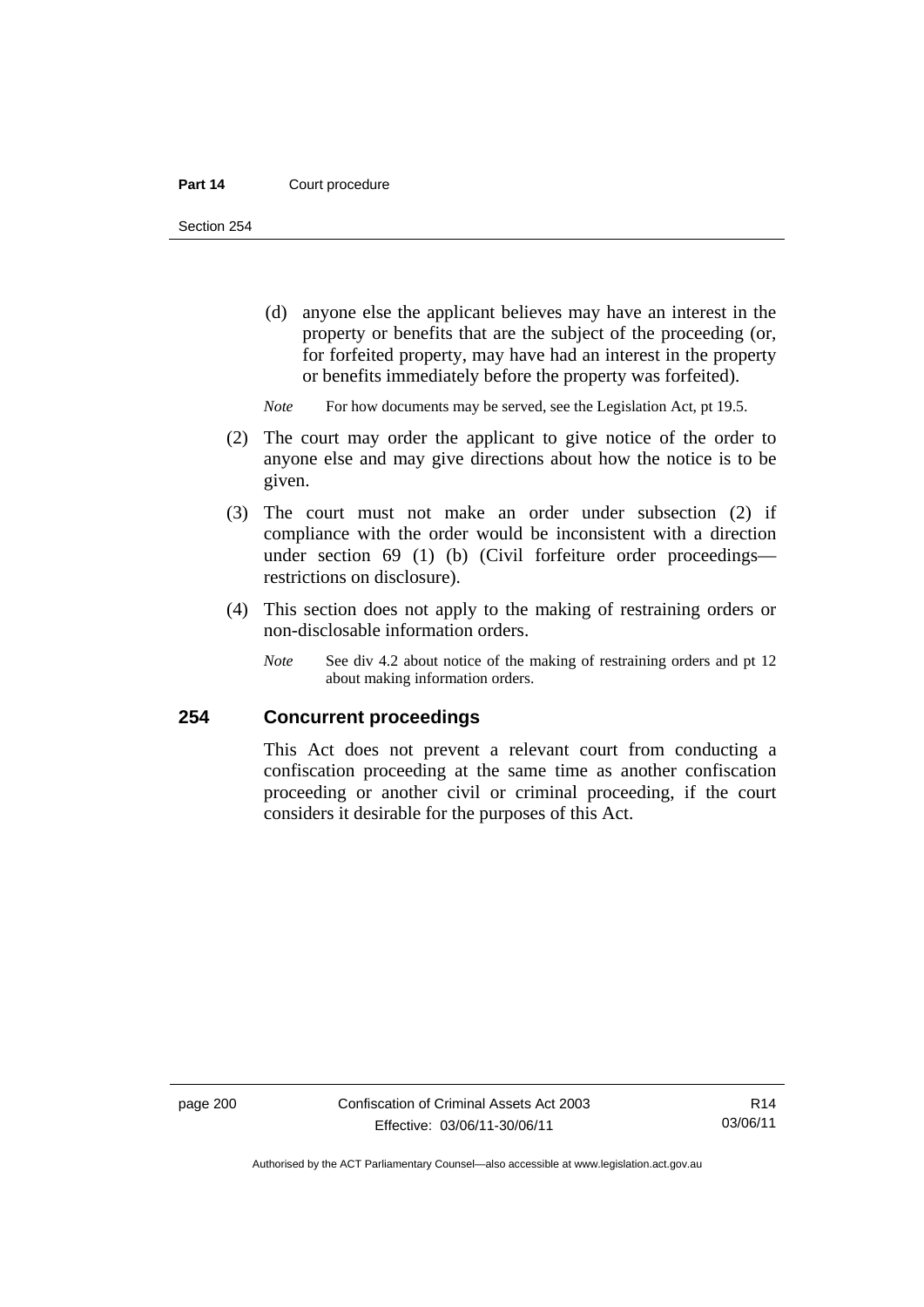# **Part 15 Miscellaneous**

### **255 Selfincrimination and other privileges overridden**

- (1) This section applies despite the Legislation Act, part 15.4 (Preservation of certain common law privileges) if a person is required to disclose anything in a confiscation proceeding, by an order under this Act, or otherwise under this Act.
- (2) The person is not excused from the disclosure because—
	- (a) the disclosure might tend to incriminate the person or make the person liable to a penalty, or the person's property liable to forfeiture, under this Act or another territory law; or
	- (b) the disclosure would be in breach of an obligation (whether imposed by law or otherwise) of the person not to make the disclosure.

#### **Example—legal professional privilege**

A person is not excused from disclosing a document because to do so would be in breach of an obligation by a lawyer to a client not to disclose the existence or contents of the document.

- *Note* An example is part of the Act, is not exhaustive and may extend, but does not limit, the meaning of the provision in which it appears (see Legislation Act, s 126 and s 132).
- (3) However, the disclosure is inadmissible against the person making the disclosure in a civil or criminal proceeding except—
	- (a) in a criminal proceeding in relation to giving false or misleading documents, information or testimony; or
	- (b) in a proceeding on an application under this Act; or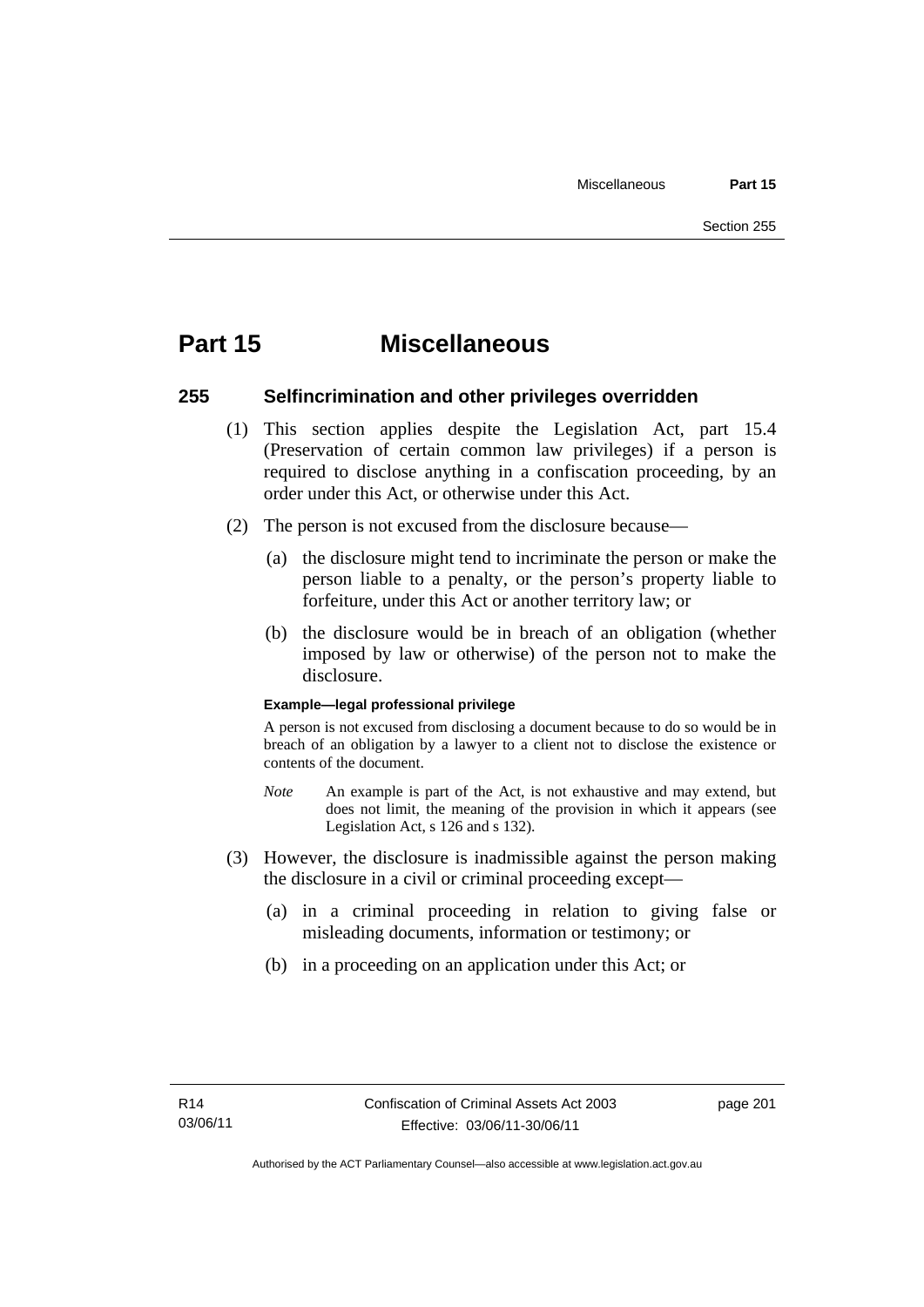#### **Part 15** Miscellaneous

Section 256

- (c) in a proceeding for an additional order under section 39 or section 250 in relation to another confiscation proceeding under this Act; or
- (d) in a proceeding for enforcement of a confiscation forfeiture order, an automatic forfeiture or a penalty order; or
- (e) for a document—in a civil proceeding in relation to a right or liability it gives or imposes.
- (4) An action does not lie against a person because of the disclosure if it is in breach of an obligation the person would otherwise have (whether imposed by law or applying otherwise).
- (5) In this section:

*disclosure*, by a person, includes—

- (a) the person answering a question or giving testimony or information to someone else; and
- (b) the person giving or producing a statement, document or anything else to someone else.

#### **Example of** *disclosure*

giving information about the nature or location of property held by anyone

#### **256 Powers under Act not limited by criminal proceedings**

To remove any doubt, the fact that a criminal proceeding has begun, or is about to begin, (whether or not under this Act) against a person to whom an order under this Act or an examination notice applies does not prevent the person or anyone else from complying, or permit a person to refuse to comply, with the order or notice.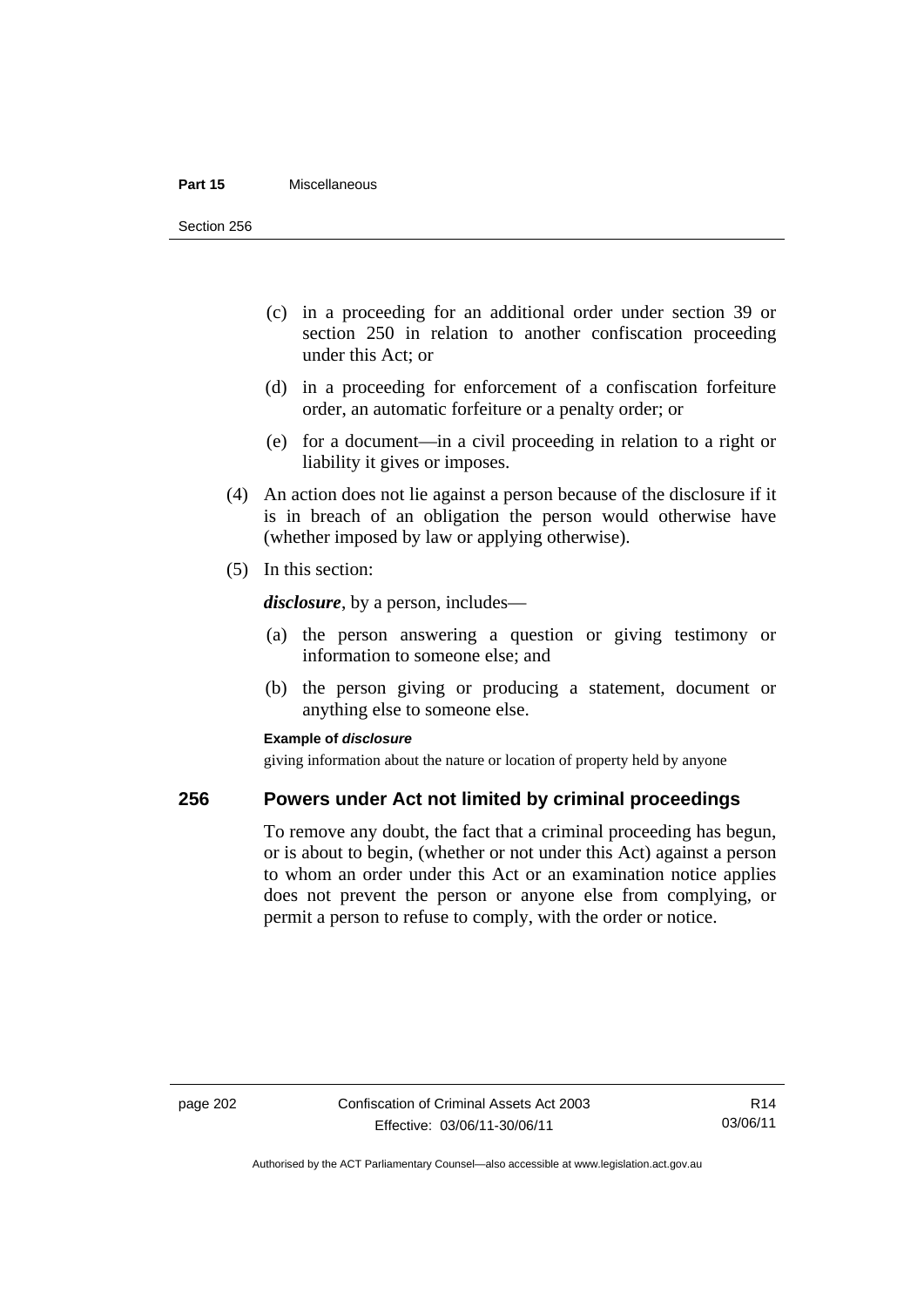### **257 Powers under Act do not limit each other or powers under other laws**

A power under this Act does not limit or exclude—

- (a) the operation of another power under this Act; or
- (b) the operation of another territory law, or a law of the Commonwealth, a State or another Territory.

#### **Example for par (a)**

a search warrant under part 13 and an examination notice, production order and monitoring order may be used independently, or in conjunction with each other, in relation to identifying and locating tainted property and benefits derived from an offence.

#### **Example for par (b)**

a search warrant under the *Crimes Act 1900* may be applied for to locate target material rather than a search warrant under this Act, part 13.

*Note* An example is part of the Act, is not exhaustive and may extend, but does not limit, the meaning of the provision in which it appears (see Legislation Act, s 126 and s 132).

### **258 Examination orders—reporting requirements**

- (1) As soon as practicable after the end of each financial year, the chief police officer must give the Minister a report about the operation of division 12.5 (Examination orders and notices) during the financial year.
- (2) The report must include the following information for the financial year:
	- (a) the number of applications for examination orders made during the year;
	- (b) the number of people given examination notices during the year;
	- (c) the number of investigations to which the notices related;
	- (d) the number of examinations conducted during the year.

page 203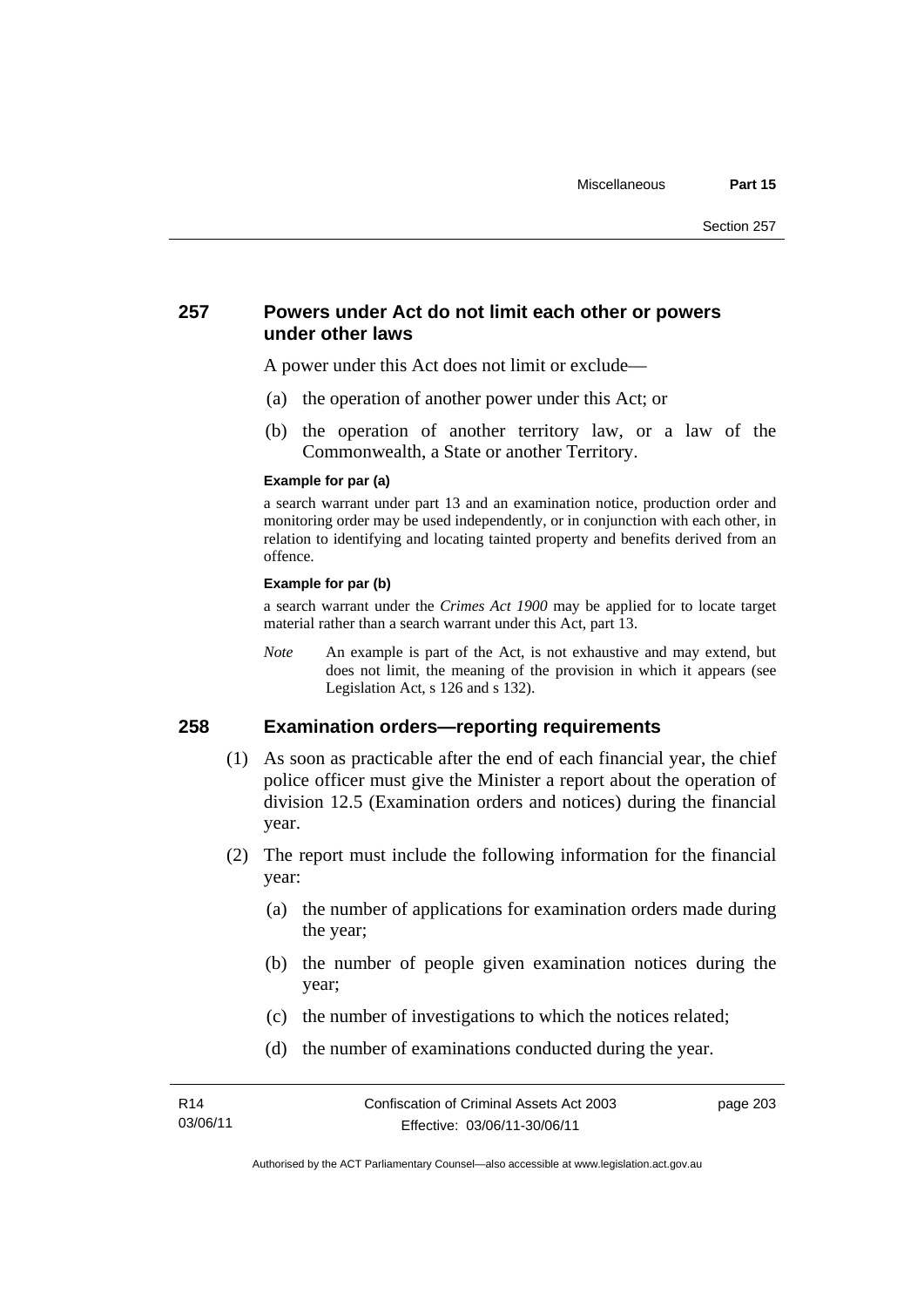#### **Part 15** Miscellaneous

Section 258

- (3) The report must also include the following information for the financial year (whether or not the examination notice to which it relates was given during the year):
	- (a) the number and kind of confiscation proceedings begun during the year in relation to matters for which an examination notice has been given to a person;
	- (b) the estimated value of property either restrained or confiscated during the year in relation to matters for which an examination notice had been given to a person;
	- (c) the number of charges laid relating to examination notice offences during the year;
	- (d) the number of arrests made during the year in relation to matters for which an examination notice has been given to a person;
	- (e) the number and kind of complaints made during the year to the Australian Federal Police or the Commonwealth Ombudsman in relation to examination notices;
	- (f) the number of complaints of the kind mentioned in paragraph (e) resolved during the year and their outcome;
	- (g) the number and kind of legal proceedings begun during the year in relation to examination notices (other than charges mentioned in paragraph (c) or proceedings begun by the DPP or a police officer);
	- (h) the number of legal proceedings of the kind mentioned in paragraph (g) finalised during the year and their outcome.
- (4) The Minister must present a copy of each report given to the Minister under subsection (1) to the Legislative Assembly within 6 sitting days after the day the Minister receives it.

Authorised by the ACT Parliamentary Counsel—also accessible at www.legislation.act.gov.au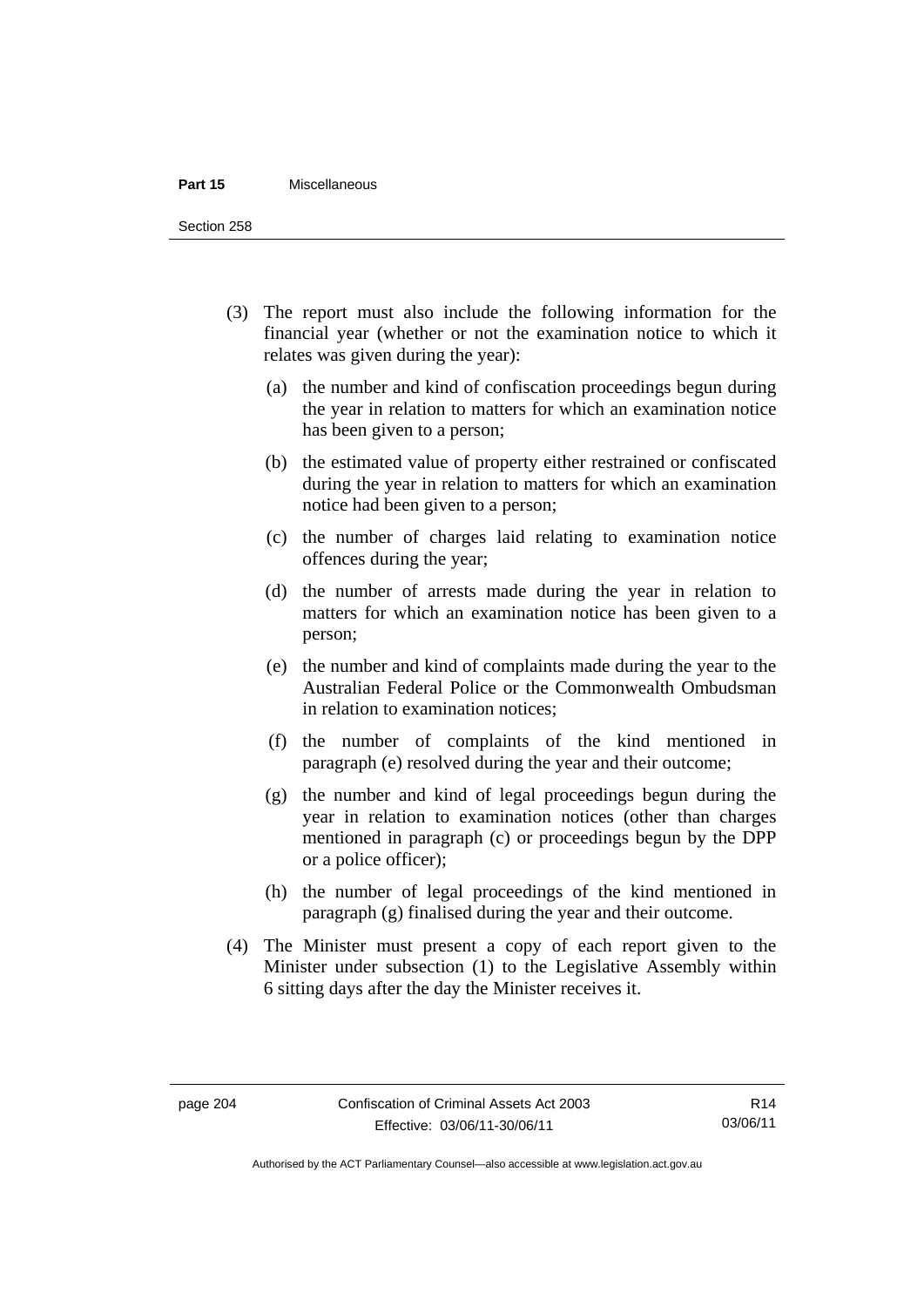### **259 Approved forms**

- (1) The Minister may, in writing, approve forms for this Act.
- (2) If the Minister approves a form for a particular purpose, the approved form must be used for that purpose.

*Note* For other provisions about forms, see the Legislation Act, s 255.

(3) An approved form is a notifiable instrument.

*Note* A notifiable instrument must be notified under the Legislation Act.

### **260 Regulation-making power**

- (1) The Executive may make regulations for this Act.
	- *Note* A regulation must be notified, and presented to the Legislative Assembly, under the Legislation Act.
- (2) A regulation may prescribe offences for contraventions of a regulation and prescribe maximum penalties of not more than 10 penalty units for offences against a regulation.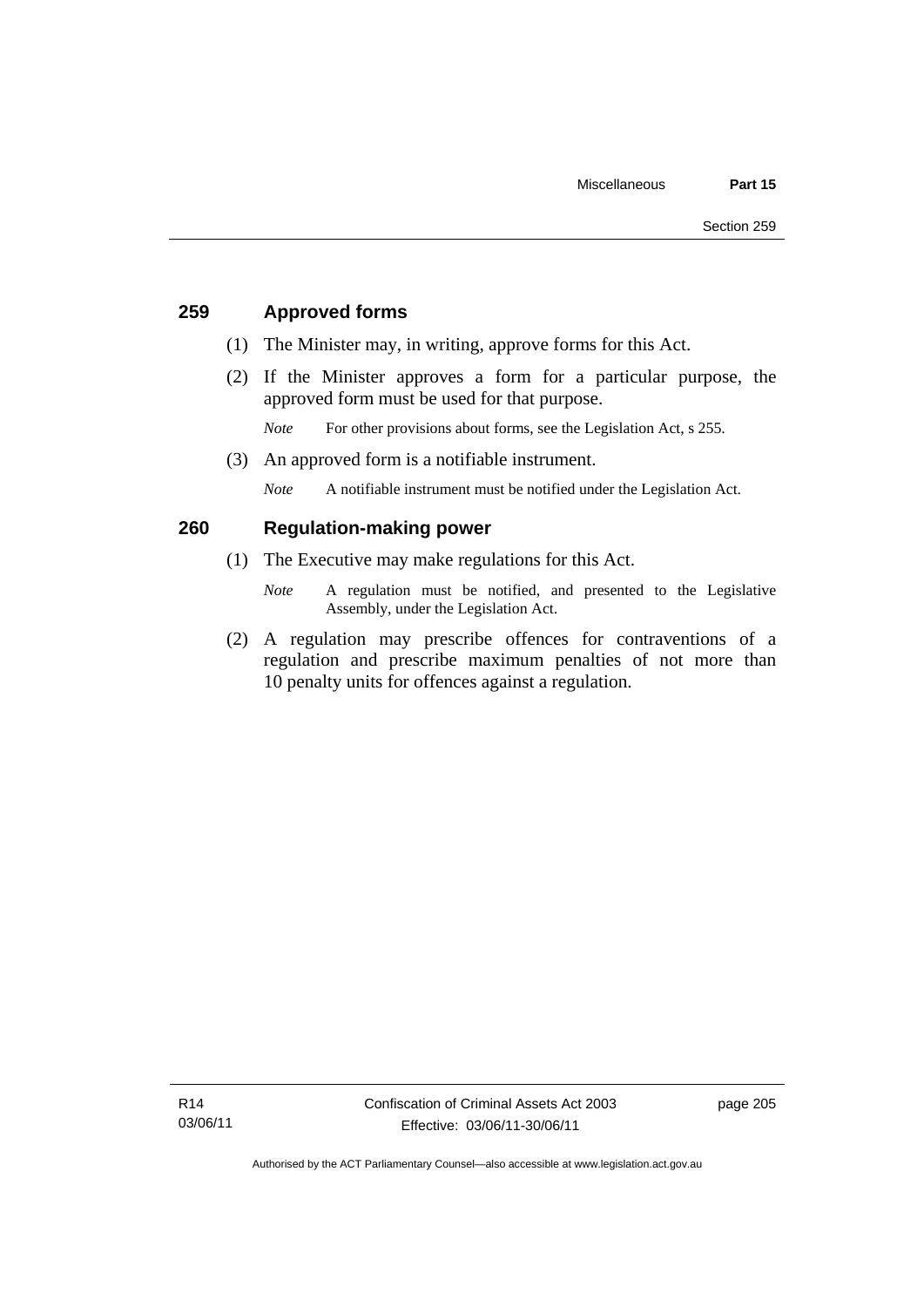# **Dictionary**

(see s 6)

- *Note 1* The Legislation Act contains definitions and other provisions relevant to this Act.
- *Note 2* In particular, the Legislation Act, dict, pt 1, defines the following terms:
	- authorised deposit-taking institution
	- child
	- $\bullet$  domestic partner (see s 169)
	- DPP
	- entity
	- fail
	- foreign country
	- found guilty
	- function
	- indictment
	- interest (in relation to land or other property)
	- intersex person (see s 169B)
	- lawyer
	- may (see also s 146)
	- must (see also s 146)
	- police officer
	- present
	- property
	- public trustee
	- registrar-general
	- transgender person (see s169A).

page 206 Confiscation of Criminal Assets Act 2003 Effective: 03/06/11-30/06/11

R14 03/06/11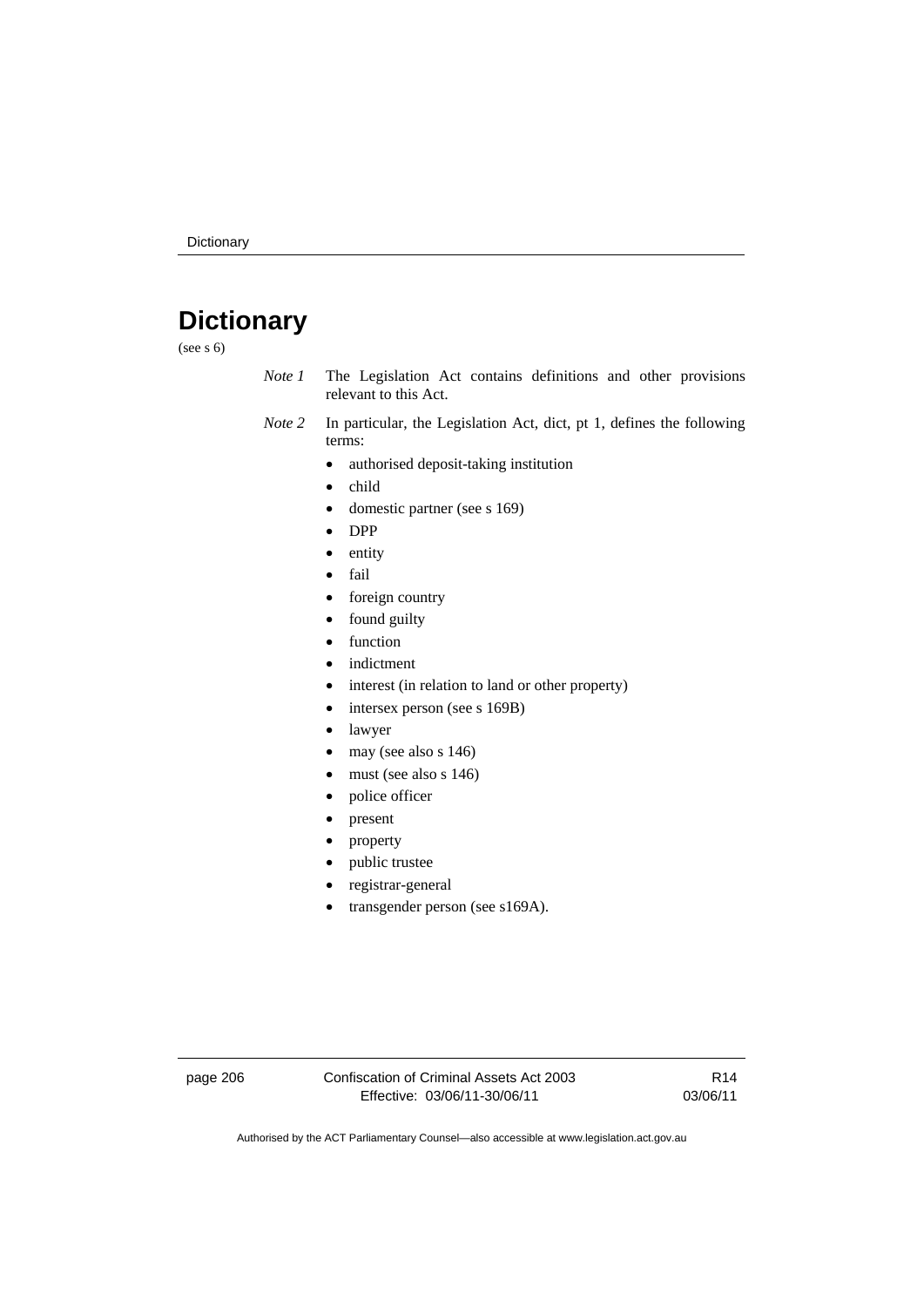### *abscond*—see section 16.

*account* means any facility or arrangement through which a financial institution accepts deposits or allows withdrawals, and includes—

- (a) a facility or arrangement for a fixed term deposit or a safedeposit box; and
- (b) a facility or arrangement prescribed by regulation for this definition.

*agent*, for an agent that is a corporation, includes an officer, employee or agent of the corporation.

*artistic profits*—see section 81.

*artistic profits restraining order*—see section 20.

*associate*, for division 12.5 (Examination orders and notices) see section 164.

*at*, for part 13 (Search warrants)—see section 195.

*authenticated*, in relation to a corresponding law order, for part 11 (Interstate orders)—see section 136.

*authorised investigator*, for division 12.5 (Examination orders and notices)—see section 165 (1).

*automatic forfeiture*, of property, means the forfeiture of the property—

- (a) under division 5.2 (Automatic forfeiture—conviction for serious offences); or
- (b) under division 5.3 (Automatic forfeiture—unclaimed tainted property).
- *Note* A registered interstate automatic forfeiture decision is taken to be an automatic forfeiture under this Act (see s 139).

*benefit* includes service or advantage.

| R14      | Confiscation of Criminal Assets Act 2003 | page 207 |
|----------|------------------------------------------|----------|
| 03/06/11 | Effective: 03/06/11-30/06/11             |          |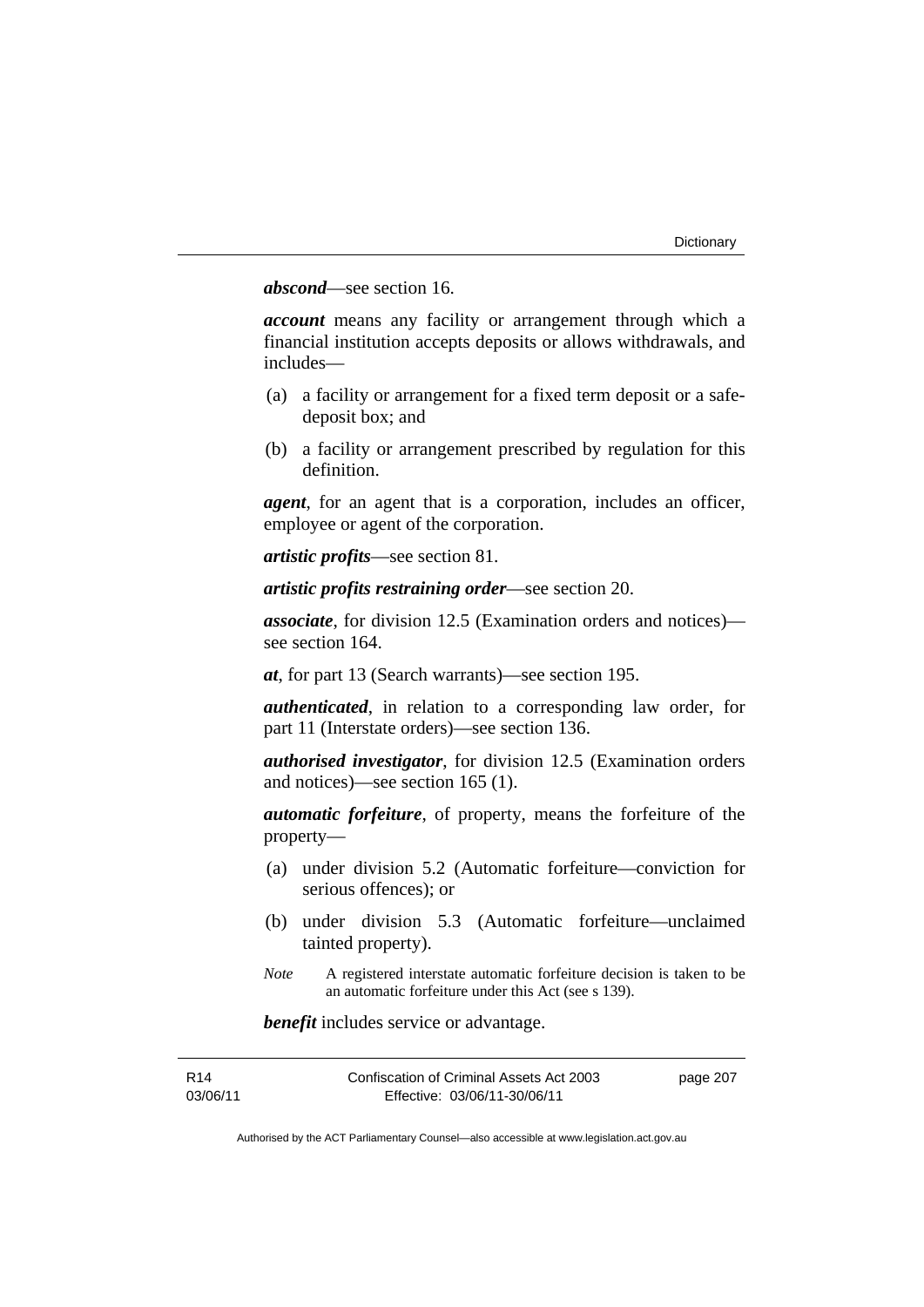*benefits*, derived by an offender—see section 80. *buyback order*—see section 124. *civil forfeiture order*—see section 65. *cleared*, of an offence—see section 17. *commission*— (a) of a serious offence, for part 7 (Penalty orders)—see section 79; and (b) of an offence by a person who has absconded—includes the alleged commission of the offence by the person. *confiscation proceeding*—see section 236.

*convicted*—see section 15 (1).

*conviction forfeiture order*—see section 52.

*corresponding law* means a law of the Commonwealth, a State or another Territory that is declared by regulation to be a corresponding law, whether or not the law corresponds, or substantially corresponds, to this Act.

*corresponding law order* means an order, notice or decision (however described) made under a corresponding law, whether or not the order, notice or decision—

- (a) is made by a court; or
- (b) corresponds, or substantially corresponds, to an order, notice or decision under this Act.

*data*, for part 13 (Search warrants)—see section 195.

*data storage device*, for part 13 (Search warrants)—see section 195.

R14 03/06/11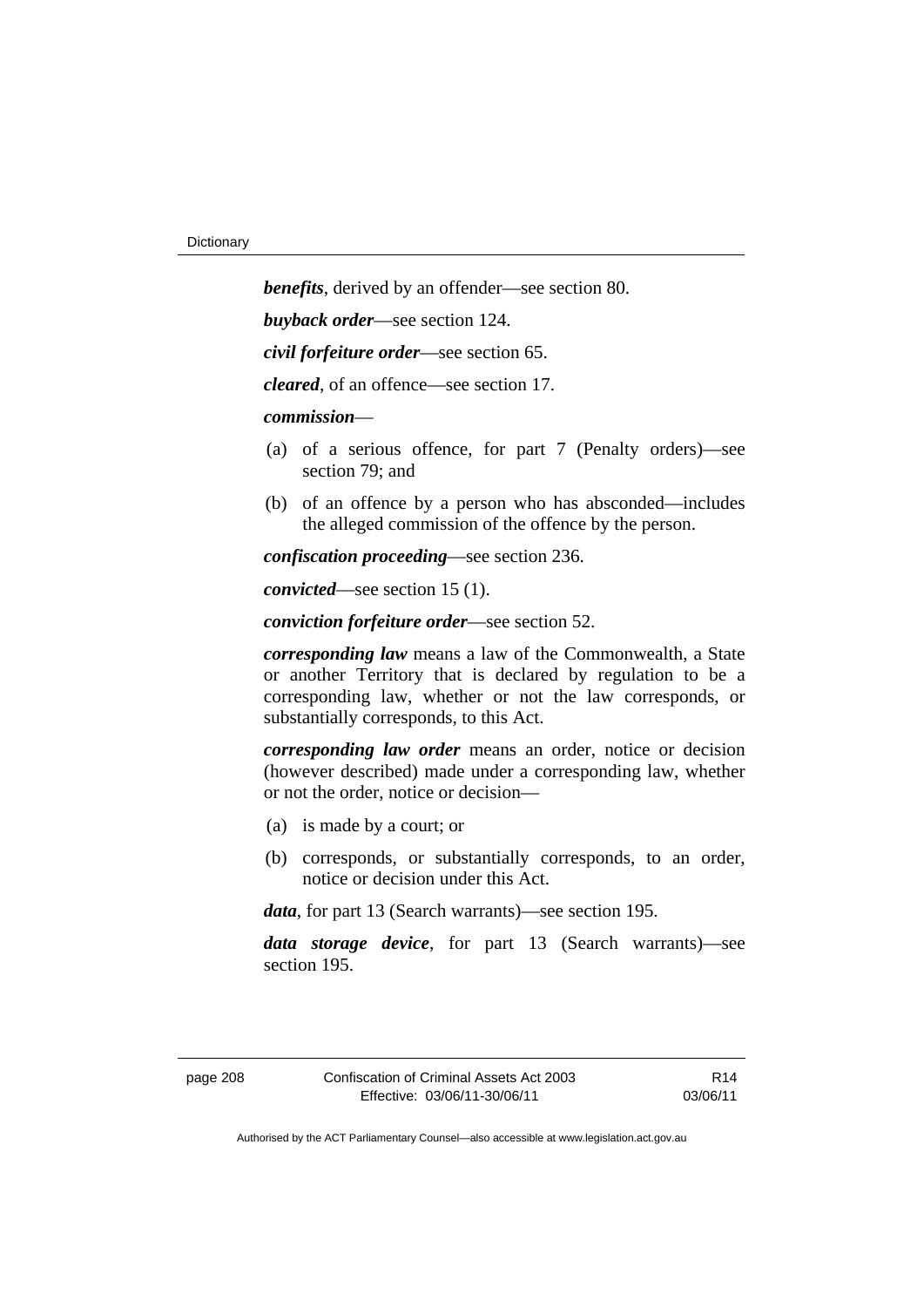*dealing*, with property of a person, includes, for example—

- (a) if a debt is owed to the person—making a payment to anyone in reduction of the debt; and
- (b) disposing of the property (including, for example, making a gift of the property or removing the property from the ACT or Australia); and
- (c) receiving the property, whether as a gift or otherwise; and
- (d) creating or assigning an interest in the property; and
- (e) using the property to obtain or extend credit; and
- (f) using credit secured against the property.
- *Note* An example is part of the Act, is not exhaustive and may extend, but does not limit, the meaning of the provision in which it appears (see Legislation Act, s 126 and s 132).

*derived*—see section 12.

*distributable funds*, for part 10 (Confiscated assets trust fund) see section 128.

*effective control*, of property—see section 14.

*encumbrance*, in relation to property, includes any interest, mortgage, charge, right, claim or demand in relation to the property.

*equitable sharing program*, for part 10 (Confiscated assets trust fund)—see section 129.

*examination notice*—see section 171.

*examination order*—see section 166.

*exclusion order*—see section 72.

*executing police officer*, of a search warrant, for part 13 (Search warrants)—see section 195.

R14 03/06/11 Confiscation of Criminal Assets Act 2003 Effective: 03/06/11-30/06/11

page 209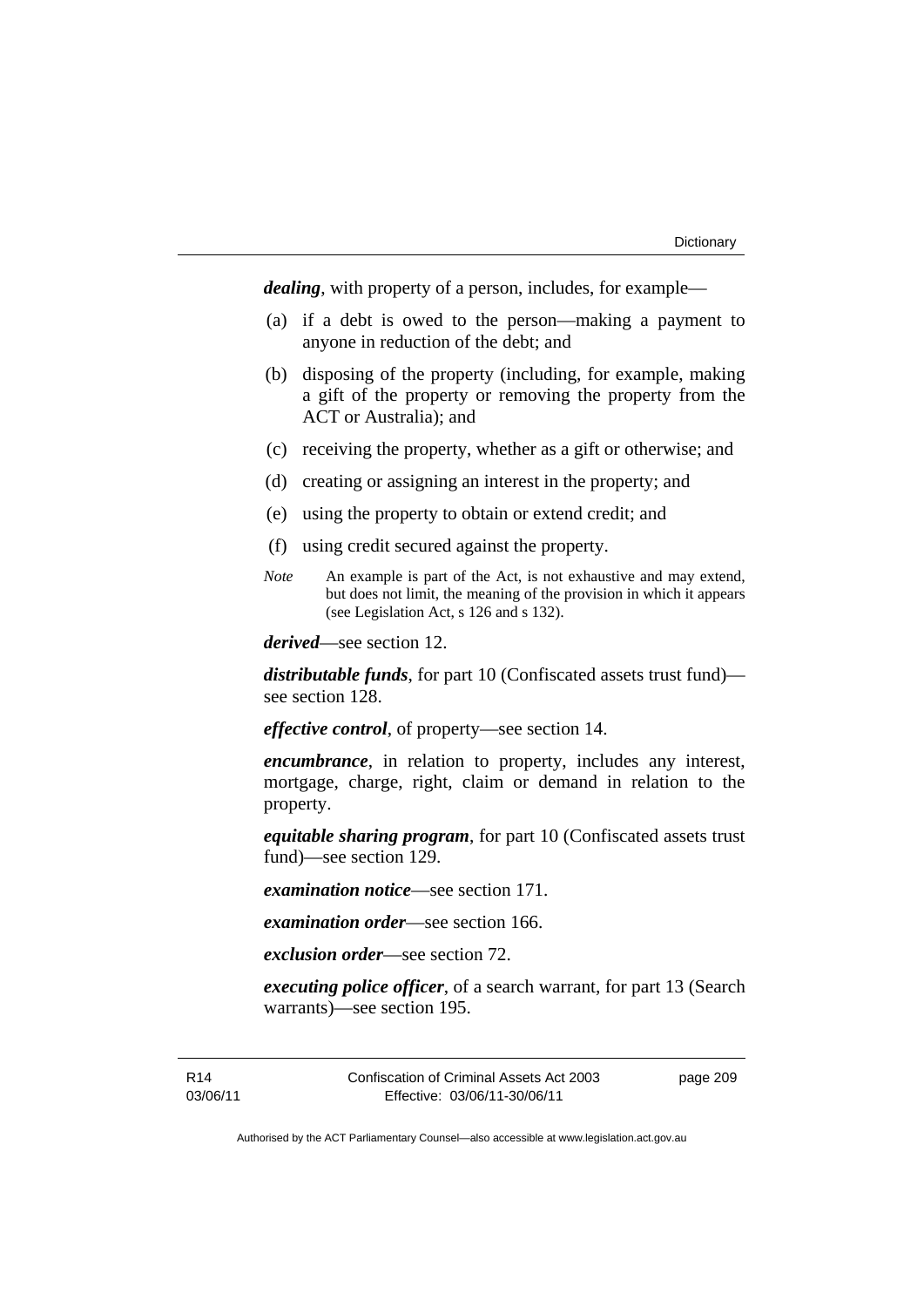*finalised*, for a confiscation or criminal proceeding—see section 18.

*financial institution* means—

- (a) an authorised deposit-taking institution; or
- (b) the Reserve Bank of Australia; or
- (c) an entity registered or incorporated as a cooperative housing society or similar society under the law of the Territory, a State or another Territory; or
- (d) a person who carries on State banking within the meaning of the Commonwealth Constitution, section 51 (13); or
- (e) a corporation that is, or that, if it had been incorporated in Australia, would be, a financial corporation within the meaning of the Commonwealth Constitution, section 51 (20); or
- (f) a person who permits someone else to deposit money with the person for use by the other person in relation to gaming or betting; or
- (g) an entity prescribed by regulation for this definition.

*forfeited* property, means property forfeited under part 5 (Forfeiture of property).

*forfeiture order* means a civil forfeiture order or a conviction forfeiture order.

*Note* A registered interstate forfeiture order is taken to be a forfeiture order under this Act (see s 139).

*forfeiture or penalty application*, for division 4.3 (Duration of restraining orders)—see section 41.

*frisk search*, for part 13 (Search warrants)—see section 195.

*fully satisfied*—a forfeiture order or penalty order, or an automatic forfeiture of property, is *fully satisfied* when—

| page 210 | Confiscation of Criminal Assets Act 2003 | R <sub>14</sub> |
|----------|------------------------------------------|-----------------|
|          | Effective: 03/06/11-30/06/11             | 03/06/11        |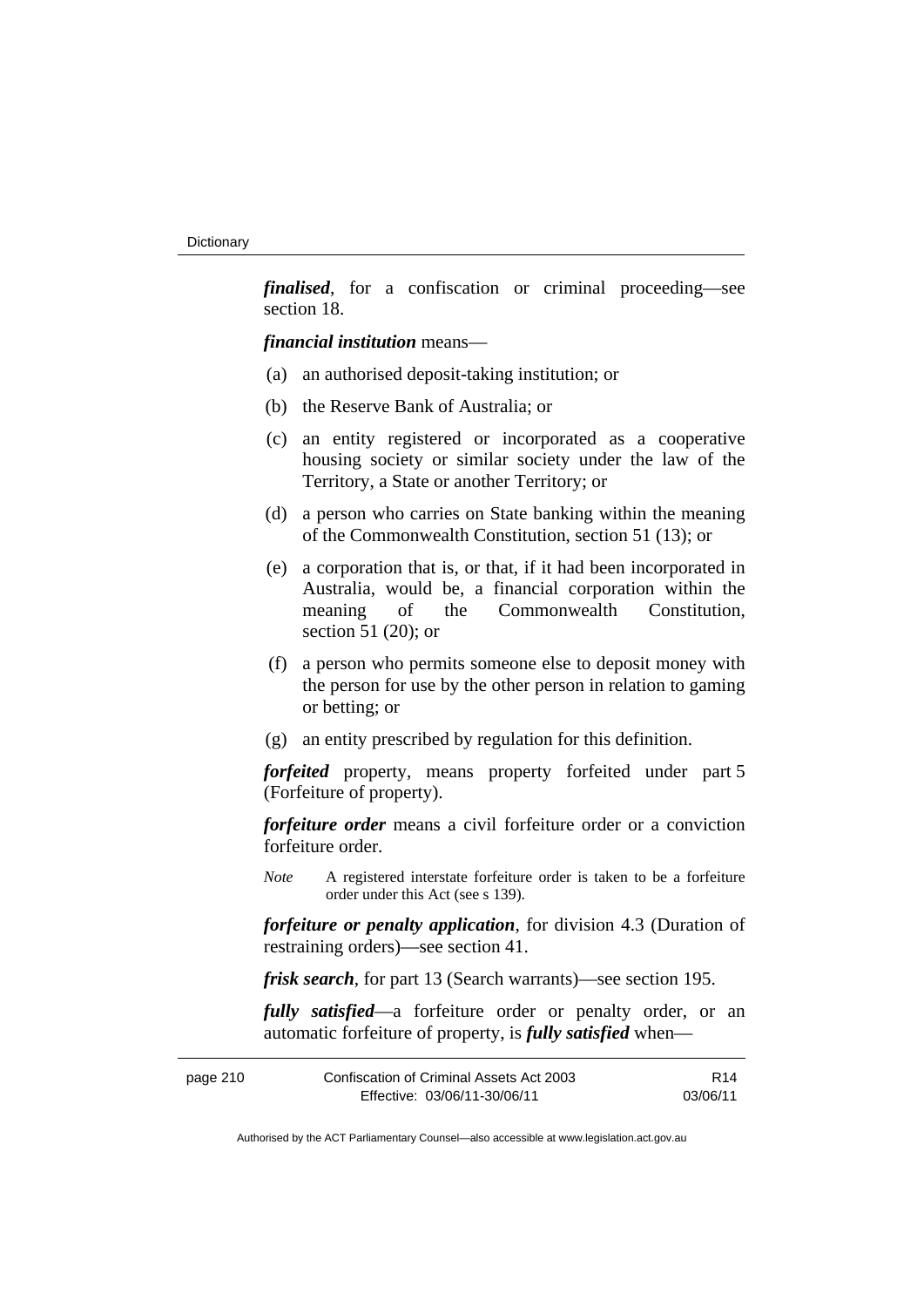- (a) for an automatic forfeiture of property or a forfeiture order—the property that is the subject of the automatic forfeiture or order has vested in law in the Territory and the public trustee has taken control of the property; and
- (b) for a penalty order—the amount of the order has been paid to, or recovered by, the Territory or realised by the public trustee from the disposal of property.

*information order*—see section 186.

*inquiry notice*—see section 144.

*in relation to*—to remove any doubt, *in relation to* includes—

- (a) in; and
- (b) for or for the purposes of; and
- (c) in connection with; and
- (d) in respect of; and
- (e) with respect to.

#### **Example**

The phrase 'property used, or intended to be used by an offender, in relation to the commission of an offence' (in s 3 (d) and elsewhere) refers to all or any of the following:

- (a) property used *in* or *in relation to* the commission of the offence;
- (b) property used *for* or *for the purposes of* the commission of the offence;
- (c) property used *in connection with* the commission of the offence;
- (d) property used *in respect of* the commission of the offence;
- (e) property used *with respect to* the commission of the offence.
- *Note* An example is part of the Act, is not exhaustive and may extend, but does not limit, the meaning of the provision in which it appears (see Legislation Act, s 126 and s 132).

*interested person*, for part 8 (Forfeited property)—see section 107.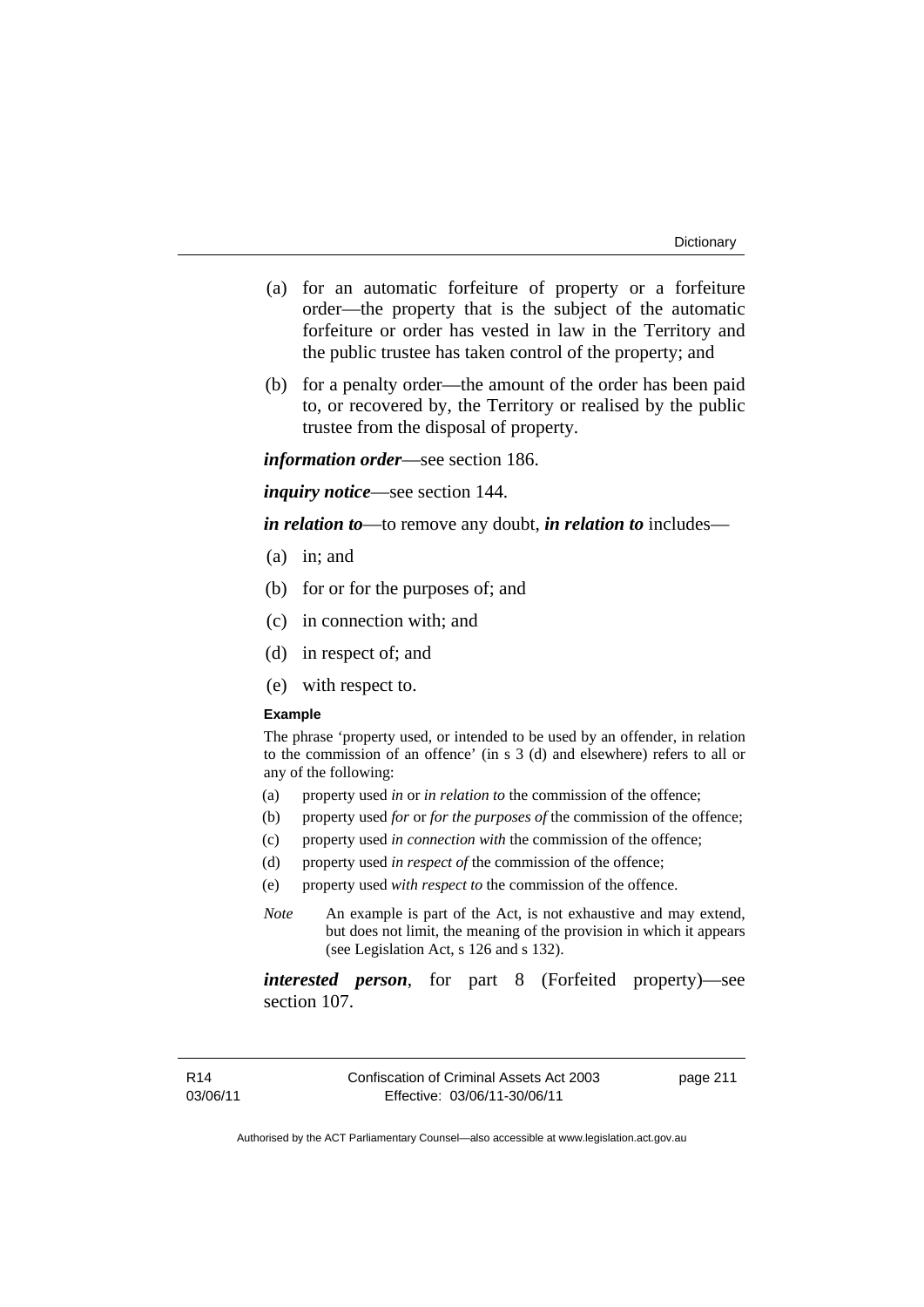*interstate automatic forfeiture decision* means a corresponding law order prescribed by regulation for this definition.

*interstate civil forfeiture order* means a corresponding law order prescribed by regulation for this definition.

*interstate conviction forfeiture order* means a corresponding law order prescribed by regulation for this definition.

*interstate forfeiture order* means an interstate civil forfeiture order or interstate conviction forfeiture order.

*interstate penalty charge*—see section 142 (2) (Interstate penalty charges).

*interstate penalty order* means a corresponding law order prescribed by regulation for this definition.

*interstate restraining order* means a corresponding law order prescribed by regulation for this definition.

*investigation*, for division 12.5 (Examination orders and notices)—see section 164.

*issuing officer*, for a search warrant, for part 13 (Search warrants)—see section 195.

*joint ownership*—property is *jointly owned* if the owners own the property as joint tenants or tenants in common.

*money laundering offence* means—

- (a) an offence against the *Crimes Act 1900*, division 6.2A (Money laundering and organised fraud); or
- (b) an offence against a law of the Commonwealth, a State or another Territory that is declared by regulation to be a corresponding offence, whether or not the offence corresponds, or substantially corresponds, to an offence mentioned in paragraph (a).

*monitoring order*—see section 148.

| page 212 | Confiscation of Criminal Assets Act 2003 | R14      |
|----------|------------------------------------------|----------|
|          | Effective: 03/06/11-30/06/11             | 03/06/11 |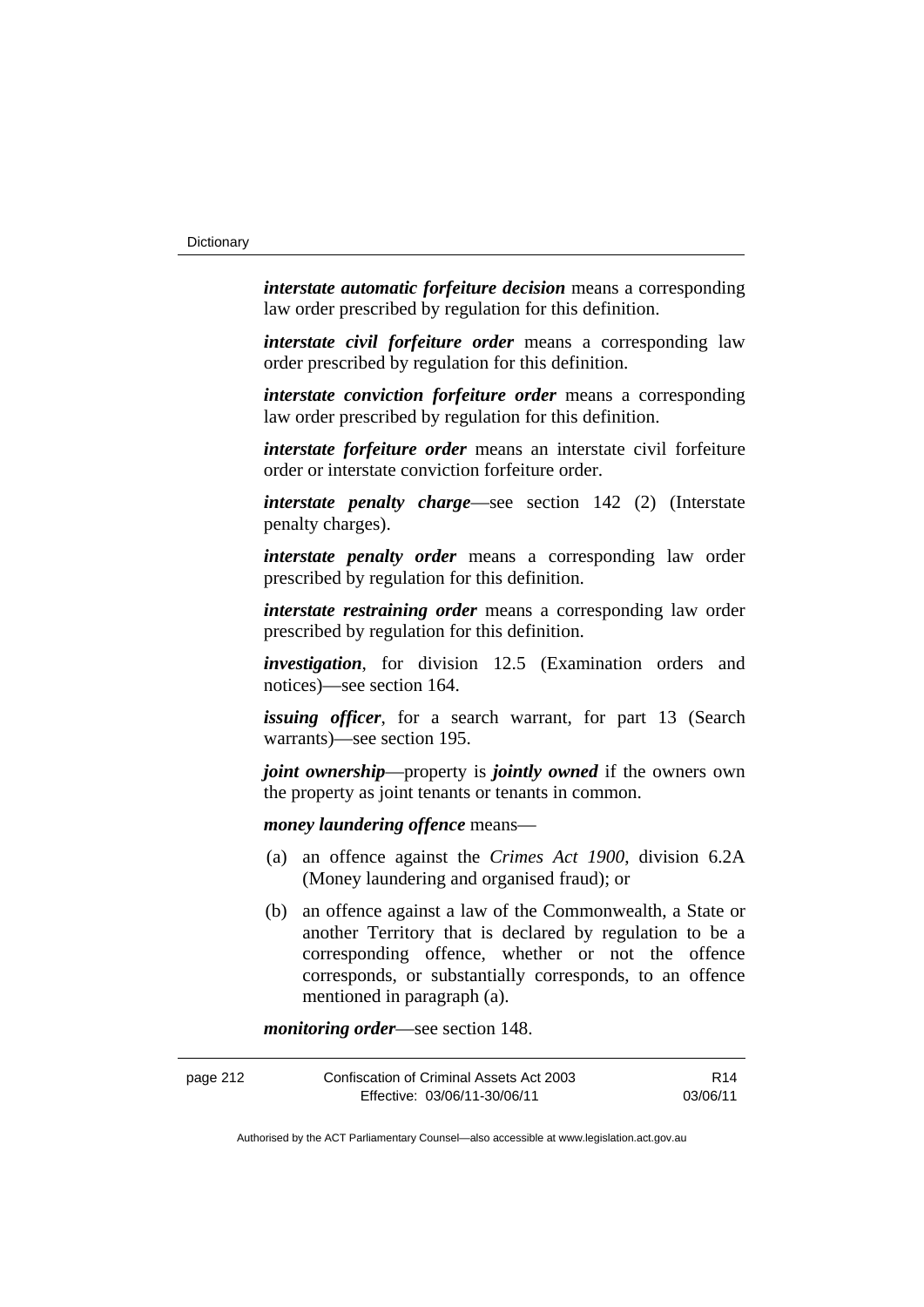*narcotic substance*, for division 7.3 (Value of benefits)—see section 90.

*non-disclosable information order*—see section 191.

*occupier*, of premises, for part 13 (Search warrants)—see section 195.

*offence*—see section 13 (1).

*offender*, in relation to an offence, means a person (including a corporation) who committed, or is alleged to have committed, the offence.

*Note* A reference to a *person* generally includes a reference to a corporation as well as an individual, see the Legislation Act, s 160. (See also the Legislation Act, dict, pt 1, def *person*.)

*ordinary offence*—see section 13 (2).

*ordinary search*, for part 13 (Search warrants)—see section 195.

*party*, to an offence, means a person who—

- (a) commits or participates in the offence; or
- (b) is an accessory before or after the fact to the offence.

*penalty charge*—see section 94 (4) (Creation of penalty charge over restrained property).

*Note* An interstate penalty charge is taken to be a penalty charge under this Act (see s 142).

*penalty order*—see section 82.

*person assisting*, in relation to a search warrant, for part 13 (Search warrants)—see section 195.

*premises*, for part 13 (Search warrants)—see section 195.

*production order*—see section 156.

R14 03/06/11 Confiscation of Criminal Assets Act 2003 Effective: 03/06/11-30/06/11

page 213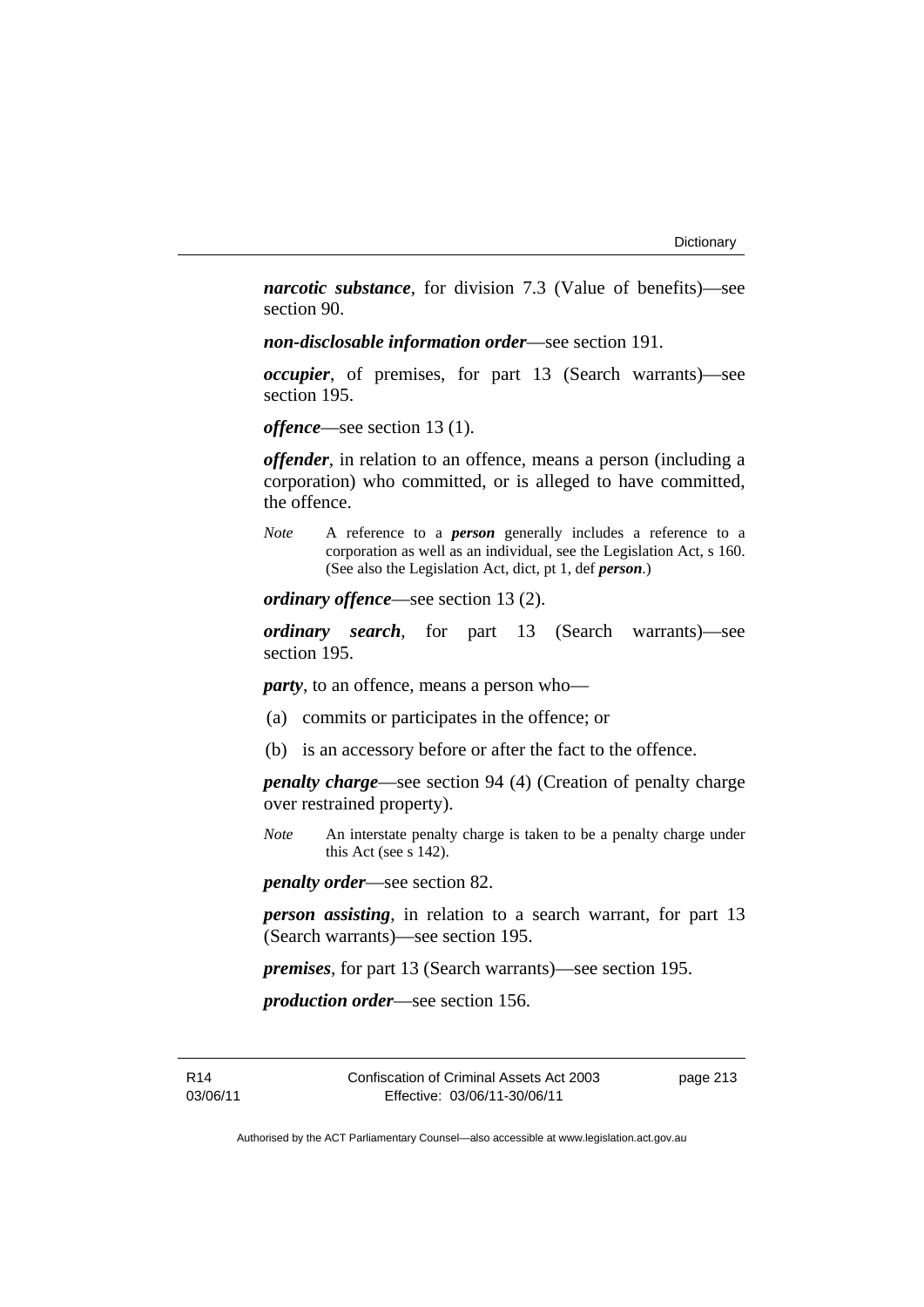### *property*—

- (a) of an offender, for division 7.3 (Value of benefits)—see section 90; and
- (b) of a person, includes property in which the person has a beneficial interest.

*property-tracking document*—see section 157.

*purposes of this Act*—see section 3.

*quashed*—see section 15 (3) and (4).

*registered*, for a corresponding law order, means registered under part 11 (Interstate orders).

*registrable property* means property title to which is passed by registration in a statutory property register.

*registered property interest* means an interest in property recorded in a statutory property register.

*related* offence—see section 13 (3).

*relevant court*—see section 238.

*relevant offence*—see section 13 (2).

*reserved funds*, for part 10 (Confiscated assets trust fund)—see section 128.

*restrained*, in relation to property, means property subject to a restraining order.

*restraining order*—see section 19.

*Note* A registered interstate restraining order is taken to be a restraining order under this Act (see s 139).

*return or compensation order*—see section 121.

*search warrant*, for part 13 (Search warrants)—see section 195.

| page 214 | Confiscation of Criminal Assets Act 2003 | R <sub>14</sub> |
|----------|------------------------------------------|-----------------|
|          | Effective: 03/06/11-30/06/11             | 03/06/11        |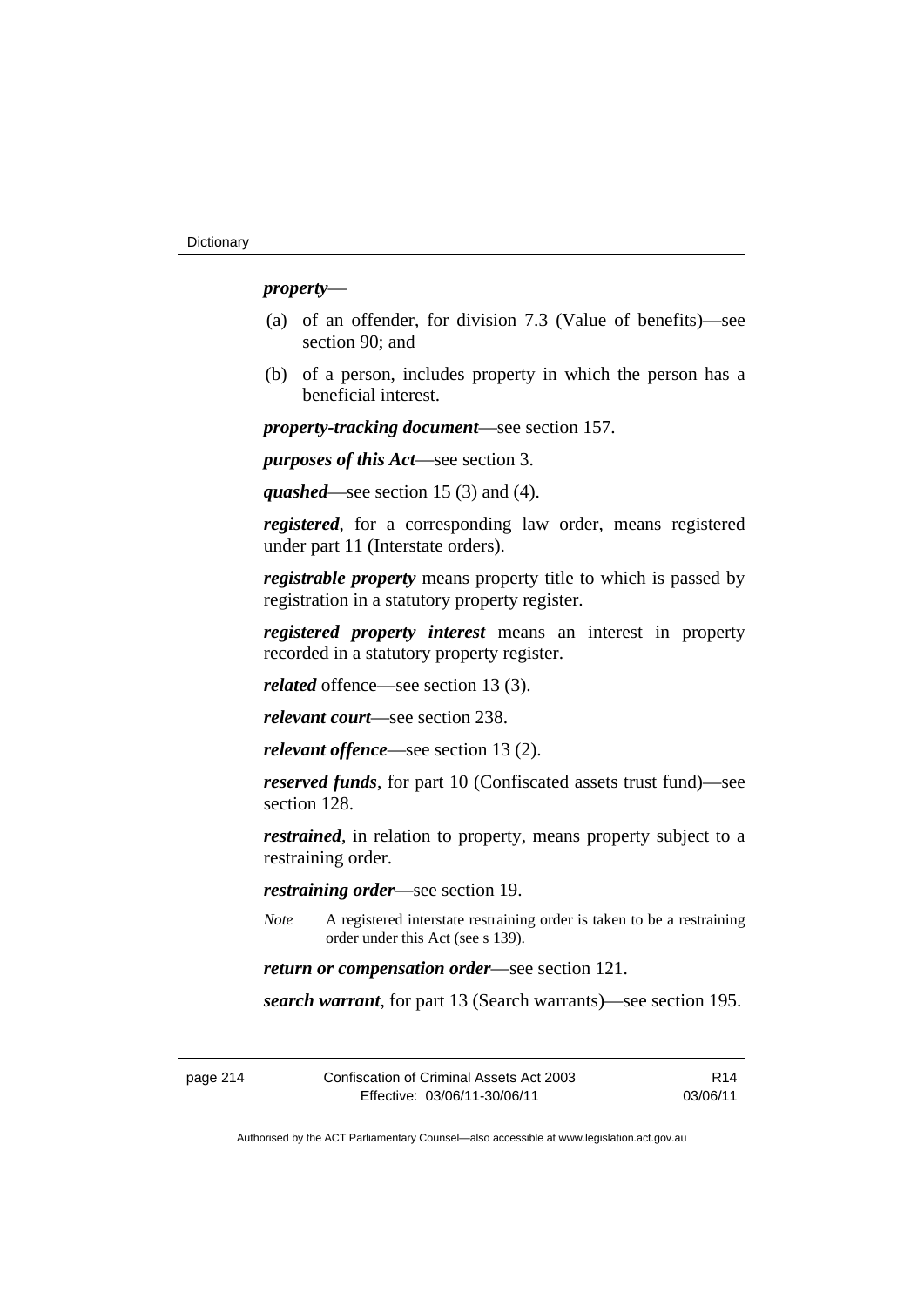*serious offence*—see section 13 (2).

*statutory property register* means a register kept under a territory law, or a law of the Commonwealth, a State or another Territory, for recording ownership of property (including interests in property) if—

- (a) title to the property is passed by registration in the register of ownership of the property; or
- (b) the owner of an interest in the property may lose the interest if the interest is not registered in the register.

#### **Examples**

- 1 the register of land titles kept under the *Land Titles Act 1925*, section 43
- 2 the register of interests in goods mentioned in the *Sale of Motor Vehicles Act 1977*, part 4A (Registration of interests in motor vehicles)
- *Note* An example is part of the Act, is not exhaustive and may extend, but does not limit, the meaning of the provision in which it appears (see Legislation Act, s 126 and s 132).

*subject to forfeiture*, in relation to property—see section 73.

*sufficient consideration*, in relation to acquiring or disposing or otherwise dealing with property, means acquiring, disposing of, or otherwise dealing with, the property for a consideration that is sufficient and that appropriately reflects the value of the property having regard only to commercial considerations.

*tainted property*—see section 10.

*target material*, for part 13 (Search warrants)—see section 195.

*transaction suspension order*—see section 152.

*trust fund* means the confiscated assets trust fund under section 130.

*unclaimed tainted property*—see section 11.

R14 03/06/11 page 215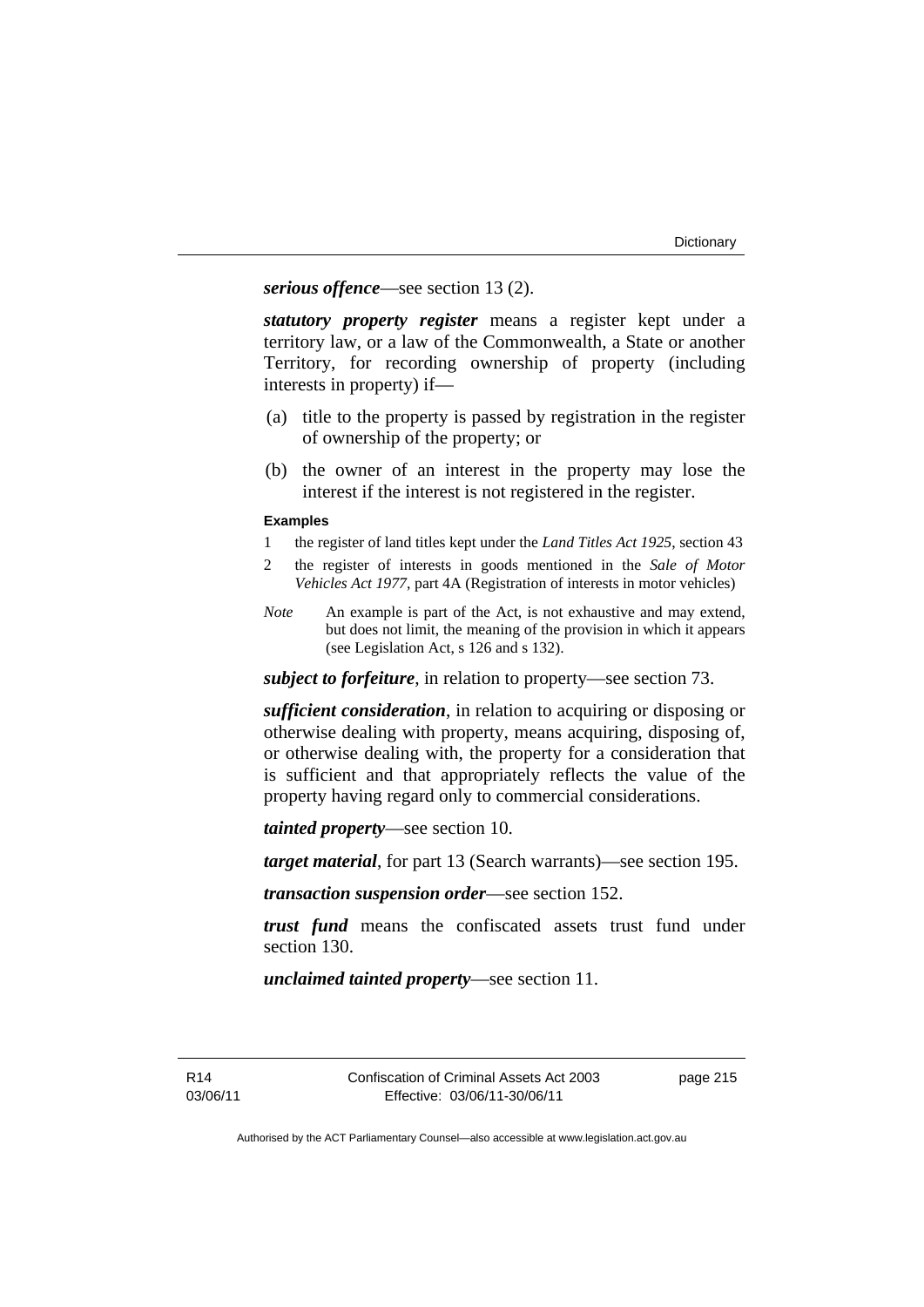Dictionary

*unclaimed tainted property restraining order*—see section 21. *vehicle*, for part 13 (Search warrants)—see section 195.

page 216 Confiscation of Criminal Assets Act 2003 Effective: 03/06/11-30/06/11

R14 03/06/11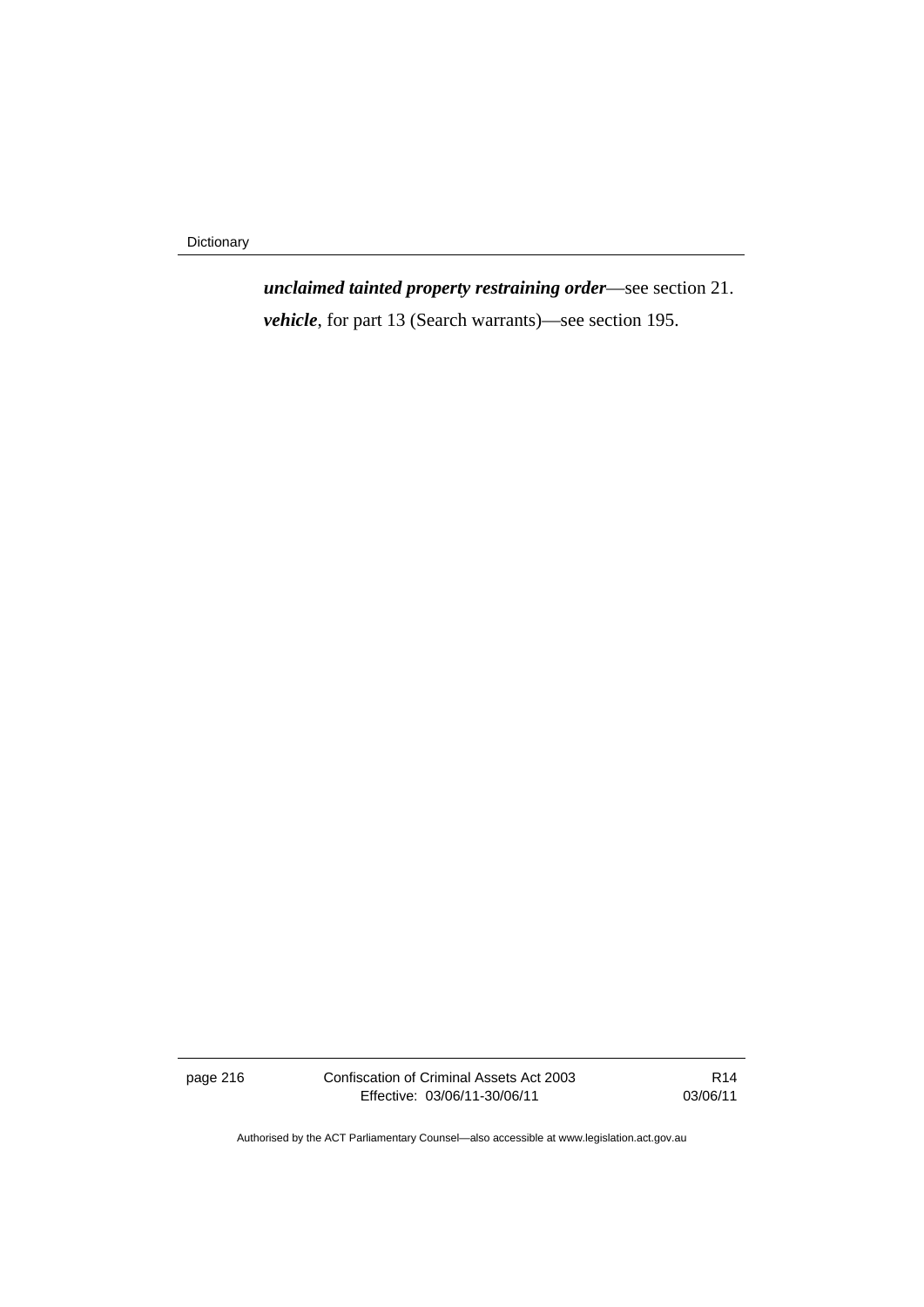## **Endnotes**

### **1 About the endnotes**

Amending and modifying laws are annotated in the legislation history and the amendment history. Current modifications are not included in the republished law but are set out in the endnotes.

Not all editorial amendments made under the *Legislation Act 2001*, part 11.3 are annotated in the amendment history. Full details of any amendments can be obtained from the Parliamentary Counsel's Office.

Uncommenced amending laws and expiries are listed in the legislation history and the amendment history. These details are underlined. Uncommenced provisions and amendments are not included in the republished law but are set out in the last endnote.

If all the provisions of the law have been renumbered, a table of renumbered provisions gives details of previous and current numbering.

The endnotes also include a table of earlier republications.

| $A = Act$<br>$AF =$ Approved form            | $NI = Notifiable$ instrument<br>$Q = Qd$  |
|----------------------------------------------|-------------------------------------------|
| $am = amended$                               | $om = omitted/repealed$                   |
| $amdt = amendment$                           | $ord = ordinance$                         |
| $AR = Assembly resolution$                   | $orig = original$                         |
| $ch = chapter$                               | par = paragraph/subparagraph              |
| $CN =$ Commencement notice                   | $pres = present$                          |
| $def = definition$                           | $prev = previous$                         |
| $DI = Disallowable instrument$               | $(\text{prev}) = \text{previously}$       |
| $dict = dictionary$                          | $pt = part$                               |
| $disallowed = disallowed by the Legislative$ | $r = rule/subrule$                        |
| Assembly                                     | $reloc = relocated$                       |
| $div =$ division                             | $renum = renumbered$                      |
| $exp = expires/expired$                      | $R[X]$ = Republication No                 |
| $Gaz = gazette$                              | $RI = reissue$                            |
| $hdg =$ heading                              | $s = section/subsection$                  |
| $IA = Interpretation Act 1967$               | $sch = schedule$                          |
| $ins = inserted/added$                       | $sdiv = subdivision$                      |
| $LA =$ Legislation Act 2001                  | $SL = Subordinate$ law                    |
| $LR =$ legislation register                  | $sub =$ substituted                       |
| $LRA =$ Legislation (Republication) Act 1996 | underlining = whole or part not commenced |
| $mod = modified/modification$                | or to be expired                          |

### **2 Abbreviation key**

R14 03/06/11 Confiscation of Criminal Assets Act 2003 Effective: 03/06/11-30/06/11

page 217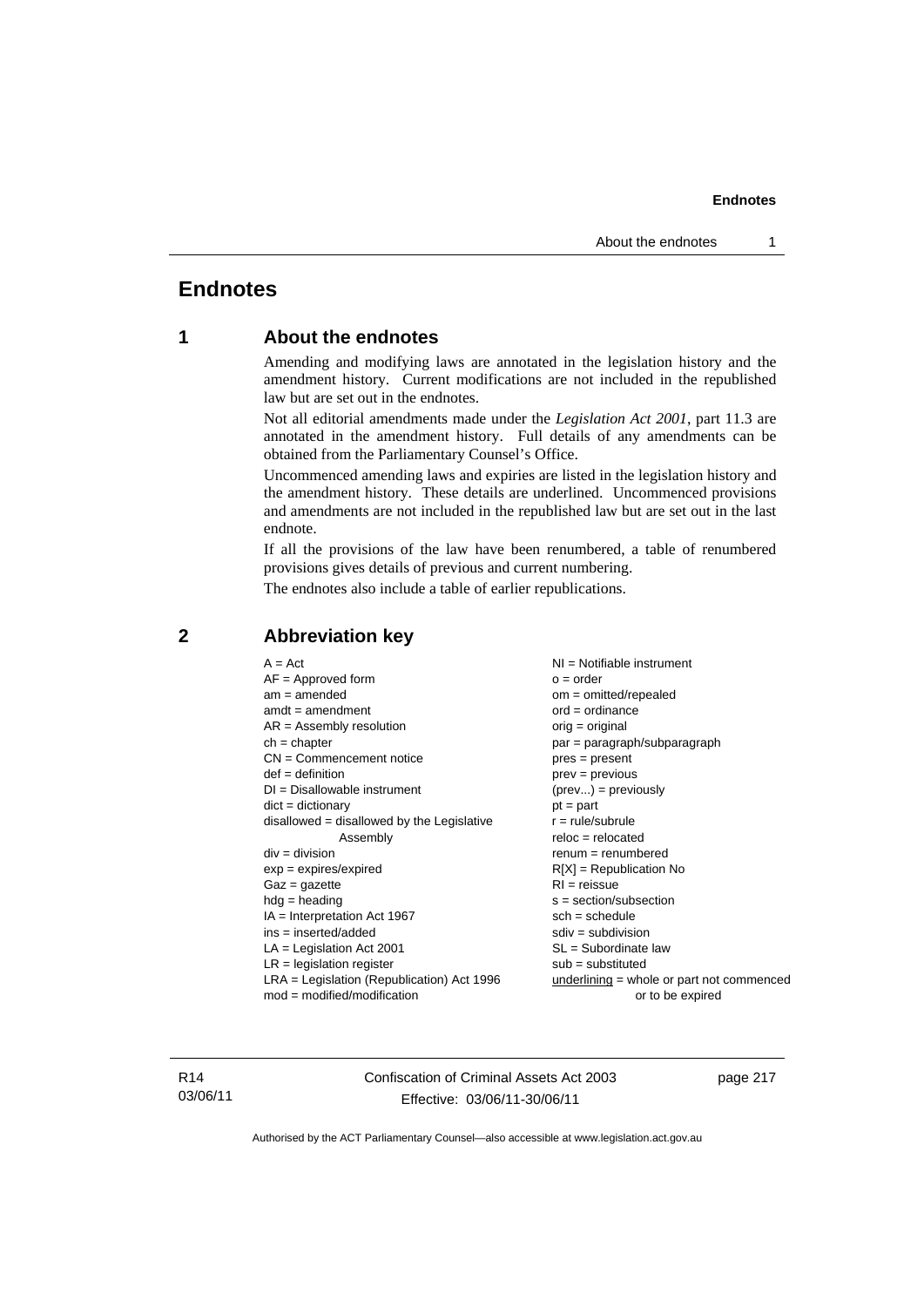3 Legislation history

### **3 Legislation history**

### **Confiscation of Criminal Assets Act 2003 A2003-8**

notified LR 27 March 2003

s 1, s 2 commenced 27 March 2003 (LA s 75 (1))

remainder commenced 15 August 2003 (s 2 and CN2003-7)

as amended by

### **Legislation (Gay, Lesbian and Transgender) Amendment Act 2003 A2003-14 sch 1 pt 1.6**

notified LR 27 March 2003 s 1, s 2 commenced 27 March 2003 (LA s 75 (1)) sch 1 pt 1.6 commenced 28 March 2003 (s 2)

#### **Evidence (Miscellaneous Provisions) Amendment Act 2003 A2003-48 sch 2 pt 2.2**

notified LR 31 October 2003 s 1, s 2 commenced 31 October 2003 (LA s 75 (1)) sch 2 pt 2.2 commenced 30 April 2004 (s 2 and LA s 79)

### **Statute Law Amendment Act 2003 (No 2) A2003-56 sch 3 pt 3.6**

notified LR 5 December 2003 s 1, s 2 commenced 5 December 2003 (LA s 75 (1)) sch 3 pt 3.6 commenced 19 December 2003 (s 2)

#### **Annual Reports Legislation Amendment Act 2004 A2004-9 sch 1 pt 1.9**

notified LR 19 March 2004

s 1, s 2 commenced 19 March 2004 (LA s 75 (1))

pt 1.9 commenced 13 April 2004 (s 2 and see Annual Reports (Government Agencies) Act 2004 A2004-8, s 2 and CN2004-5)

### **Statute Law Amendment Act 2004 A2004-42 sch 3 pt 3.5**  notified LR 11 August 2004

s 1, s 2 commenced 11 August 2004 (LA s 75 (1)) sch 3 pt 3.5 commenced 25 August 2004 (s 2 (1))

page 218 Confiscation of Criminal Assets Act 2003 Effective: 03/06/11-30/06/11

R14 03/06/11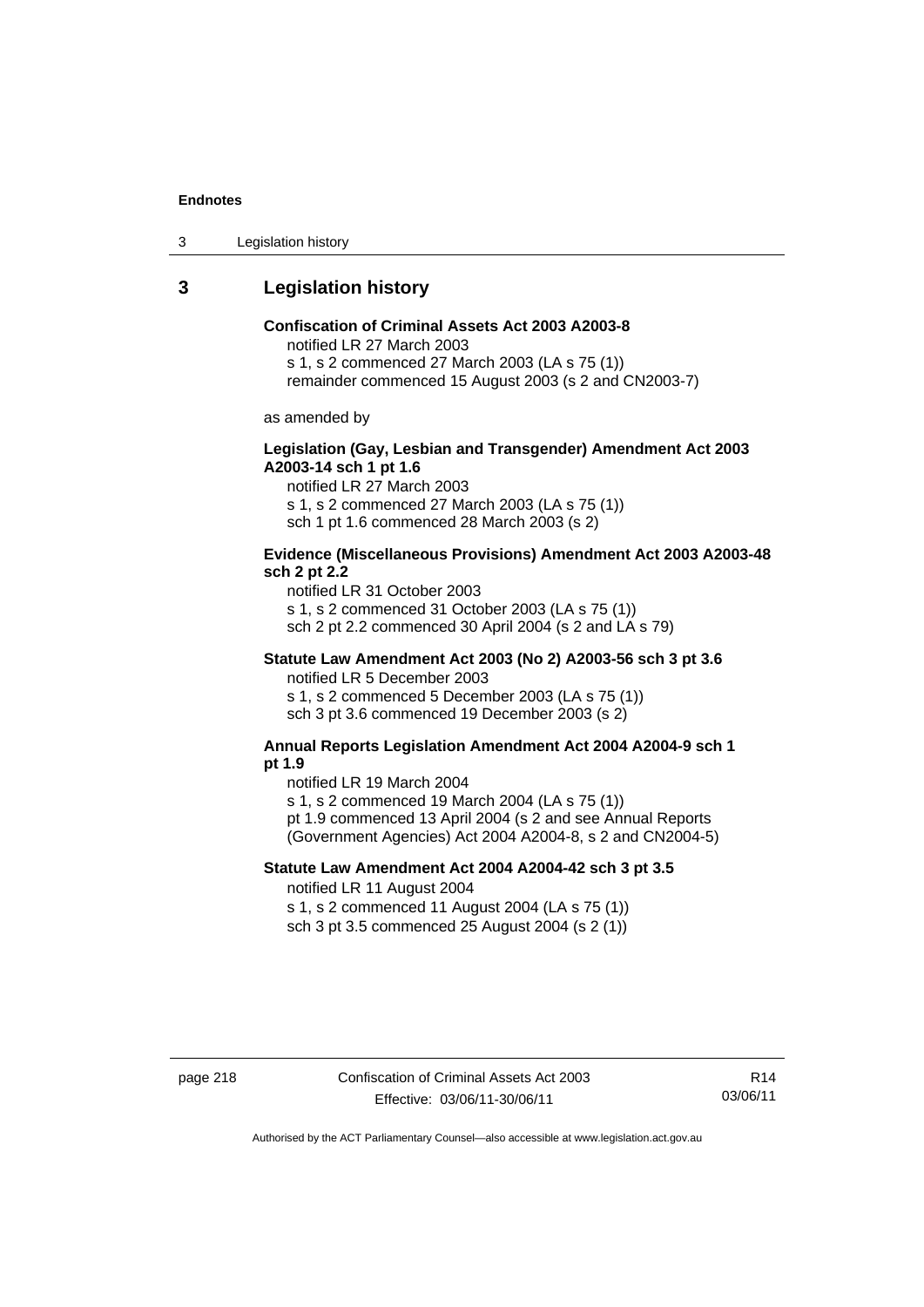### **Court Procedures (Consequential Amendments) Act 2004 A2004-60 sch 1 pt 1.12**

notified LR 2 September 2004

s 1, s 2 commenced 2 September 2004 (LA s 75 (1)) sch 1 pt 1.12 commenced 10 January 2005 (s 2 and see Court

Procedures Act 2004 A2004-59, s 2 and CN2004-29)

#### **Justice and Community Safety Legislation Amendment Act 2005 A2005-5 pt 5**

notified LR 23 February 2005 s 1, s 2 commenced 23 February 2005 (LA s 75 (1)) pt 5 commenced 24 February 2005 (s 2 (2))

#### **Justice and Community Safety Legislation Amendment Act 2005 (No 4) A2005-60 sch 1 pt 1.6**

notified LR 1 December 2005

s 1, s 2 taken to have commenced 23 November 2005 (LA s 75 (2)) sch 1 pt 1.6 commenced 22 December 2005 (s 2 (4))

#### **Sentencing Legislation Amendment Act 2006 A2006-23 sch 1 pt 1.5**  notified LR 18 May 2006

s 1, s 2 commenced 18 May 2006 (LA s 75 (1)) sch 1 pt 1.5 commenced 2 June 2006 (s 2 (1) and see Crimes (Sentence Administration) Act 2005 A2005-59 s 2, Crimes (Sentencing) Act 2005 A2005-58, s 2 and LA s 79)

#### **Civil Law (Property) Act 2006 A2006-38 sch 1 pt 1.3**

notified LR 28 September 2006

s 1, s 2 commenced 28 September 2006 (LA s 75 (1))

sch 1 pt 1.3 commenced 28 March 2007 (s 2 and LA s 79)

### **Children and Young People (Consequential Amendments) Act 2008 A2008-20 sch 4 pt 4.3**

notified LR 17 July 2008

s 1, s 2 commenced 17 July 2008 (LA s 75 (1))

s 3 commenced 18 July 2008 (s 2 (1))

sch 4 pt 4.3 commenced 27 February 2009 (s 2 (5) and see Children and Young People Act 2008 A2008-19, s 2 and CN2008-17 (and see CN2008-13))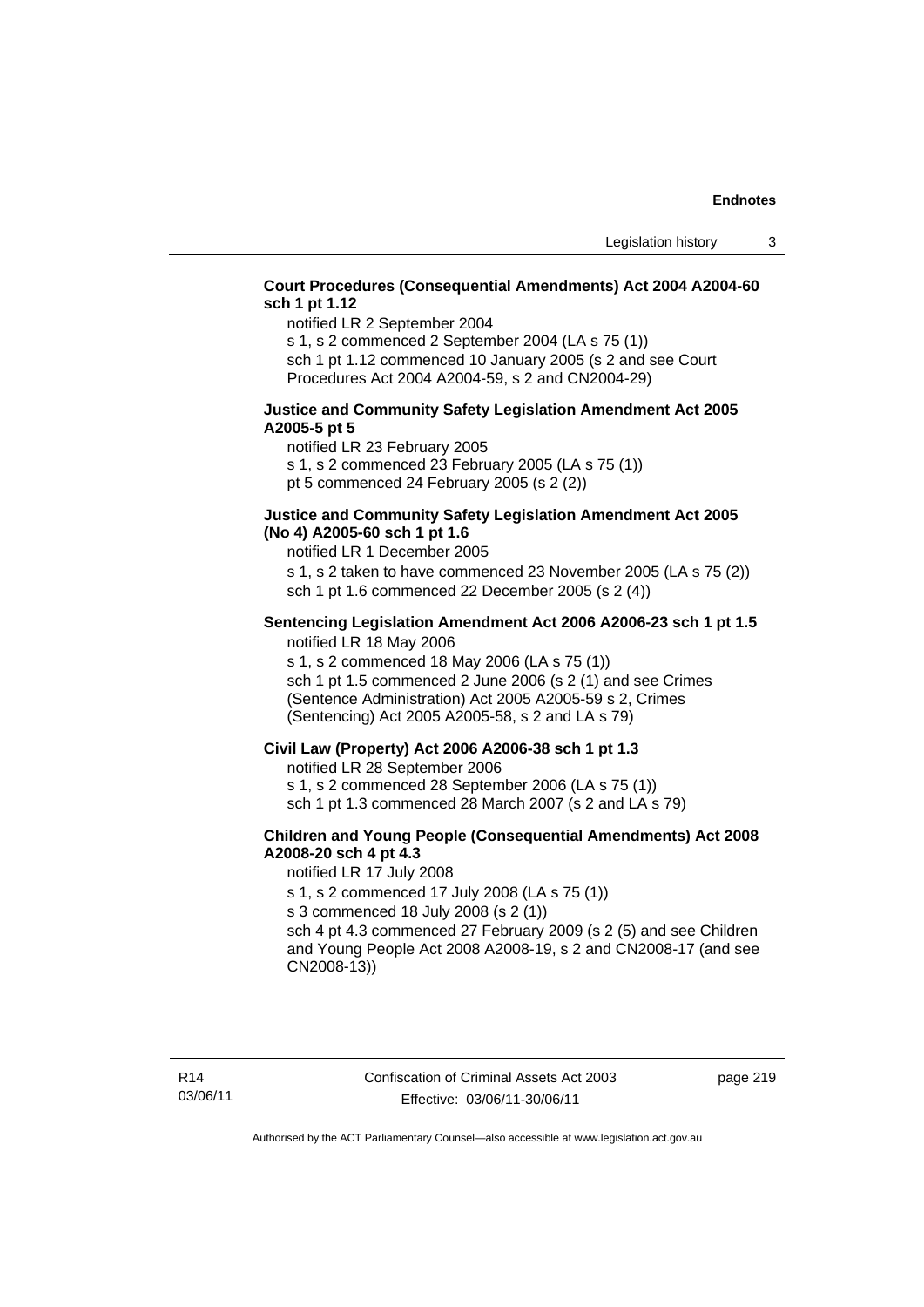4

| 4 | Amendment history                           |                                                                                                                                                                                                                                                                                 |
|---|---------------------------------------------|---------------------------------------------------------------------------------------------------------------------------------------------------------------------------------------------------------------------------------------------------------------------------------|
|   |                                             | Crimes Legislation Amendment Act 2008 A2008-44 sch 1 pt 1.1<br>notified LR 9 September 2008<br>s 1, s 2 commenced 9 September 2008 (LA s 75 (1))<br>sch 1 pt 1.1 commenced 30 May 2009 (s 2 and CN2009-4)                                                                       |
|   | notified LR 1 April 2010                    | Personal Property Securities Act 2010 A2010-15 sch 2 pt 2.1<br>s 1, s 2 commenced 1 April 2010 (LA s 75 (1))<br>sch 2 pt 2.1 awaiting commencement (s $2(2)-(4)$ )                                                                                                              |
|   | Note 1                                      | If a commencement notice has not fixed a commencement day<br>before the day of the registration commencement time, the<br>remaining provisions automatically commence on the day of<br>the registration commencement time (see s 2 (2), LA s 79 does<br>not apply to this Act). |
|   | Note 2                                      | For the meaning of registration commencement time see the<br>Personal Property Securities Act 2009 (Cwlth).                                                                                                                                                                     |
| 4 | <b>Amendment history</b>                    |                                                                                                                                                                                                                                                                                 |
|   | <b>Commencement</b><br>s 2                  | om LA s 89 (4)                                                                                                                                                                                                                                                                  |
|   | <b>General overview</b><br>s 9              | am A2008-44 amdt 1.13                                                                                                                                                                                                                                                           |
|   | <b>Key concepts</b><br>pt 3 hdg note        | ins A2005-5 s 13<br>am A2008-44 amdts 1.1-1.3                                                                                                                                                                                                                                   |
|   | <b>Meaning of derived</b><br>s 12           | am A2008-44 amdt 1.13                                                                                                                                                                                                                                                           |
|   | s 13                                        | Meaning of offence and of particular kinds of offences<br>am A2008-44 amdt 1.4                                                                                                                                                                                                  |
|   | s 15                                        | Meaning of convicted and quashed<br>am A2005-5 s 14; A2006-23 amdt 1.38; A2008-20 amdt 4.6,<br>amdt 4.7                                                                                                                                                                         |
|   | When does someone abscond<br>s 16           | am A2005-5 s 19; A2008-44 amdt 1.13                                                                                                                                                                                                                                             |
|   | s 17                                        | When is someone <i>cleared</i> of an offence<br>am A2005-5 s 19                                                                                                                                                                                                                 |
|   | <b>Meaning of restraining order</b><br>s 19 | am A2006-23 amdt 1.39                                                                                                                                                                                                                                                           |
|   |                                             |                                                                                                                                                                                                                                                                                 |

page 220 Confiscation of Criminal Assets Act 2003 Effective: 03/06/11-30/06/11

R14 03/06/11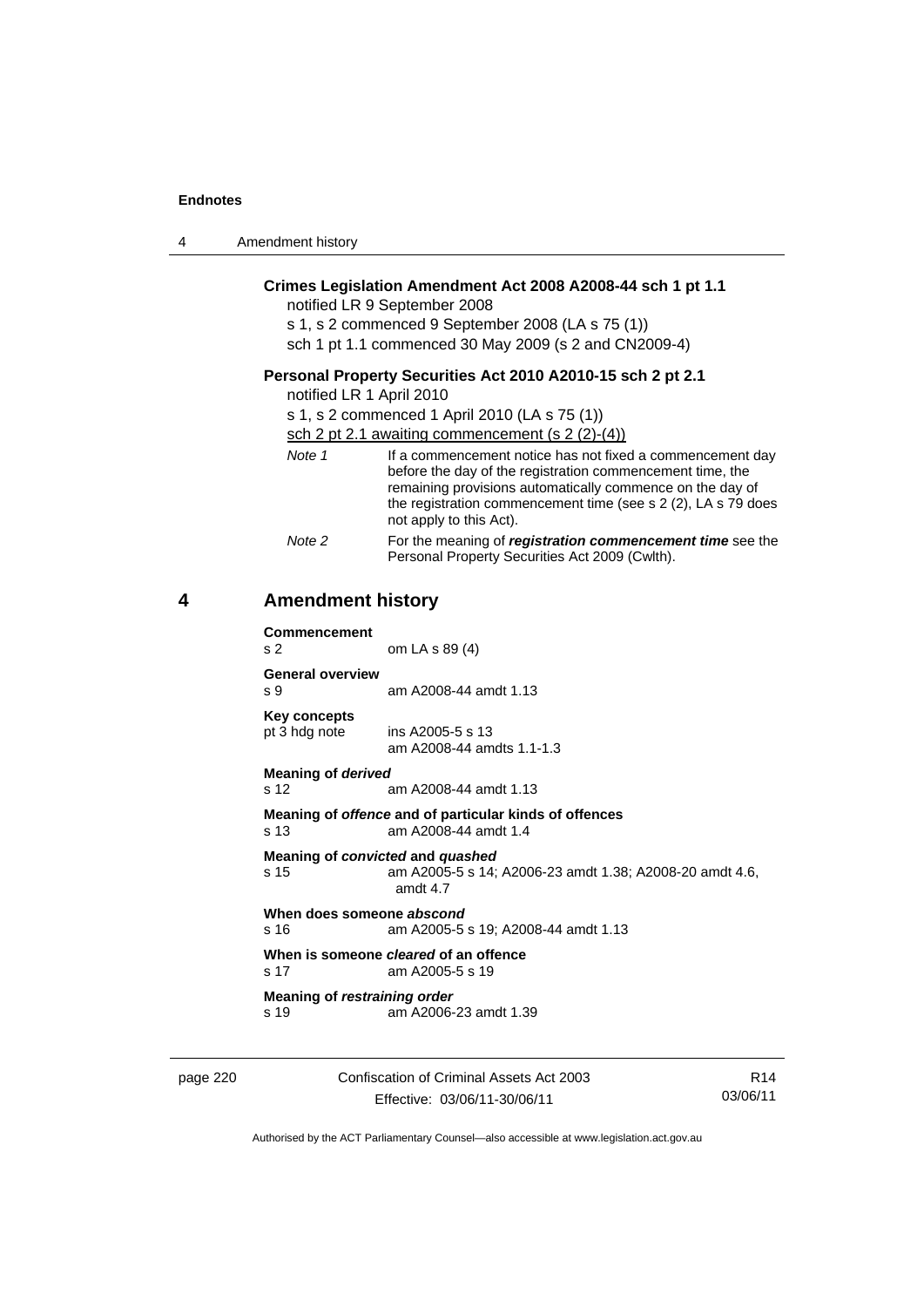| Amendment history |  |  |
|-------------------|--|--|
|-------------------|--|--|

```
Contravening restraining orders 
s 23 am A2006-23 amdt 1.40 
Restraining orders—time for making certain applications 
s 27 am A2005-5 s 15; A2008-44 amdt 1.13 
Restraining orders over other property—affidavit supporting application 
s 29 am A2005-5 s 16, s 19; A2008-44 amdt 1.13 
Restraining orders over other property—making 
s 31 am A2005-5 s 19; A2008-44 amdt 1.13 
Restraining orders—contents 
s 33 am A2006-23 amdt 1.41 
Payment of living and business expenses from restrained property 
s 37 def domestic partner om A2003-14 amdt 1.18 
                  def domestic partnership om A2003-14 amdt 1.18 
Additional orders about restraining orders and restrained property 
s 39 am A2006-23 amdt 1.42 
When restraining order ends—ordinary offences<br>s 47 hdg am A2008-44 amdt 1.13
s 47 hdg am A2008-44 amdt 1.13<br>s 47 table renum R3 LA
                table renum R3 LA
                 am A2005-5 s 19; A2008-44 amdt 1.13 
When restraining order ends—serious offences 
s 48 table renum R3 LA
                  am A2005-5 s 19; A2008-44 amdt 1.13 
Extension of time for restraining orders 
s 49 am A2008-44 amdt 1.13 
Penalty orders—execution against restrained property 
s 51 hdg sub A2006-23 amdt 1.43 
Meaning of conviction forfeiture order 
s 52 am A2008-44 amdt 1.13 
Conviction forfeiture orders—application
s 53 am A2008-44 amdt 1.13 
Conviction forfeiture orders—making
s 54 am A2008-44 amdt 1.13 
Civil forfeiture orders—making 
s 67 am A2005-5 s 19 
Making of exclusion orders—ordinary offences 
                am A2008-44 amdt 1.13
s 76 am A2008-44 amdt 1.13
```
R14 03/06/11 Confiscation of Criminal Assets Act 2003 Effective: 03/06/11-30/06/11

page 221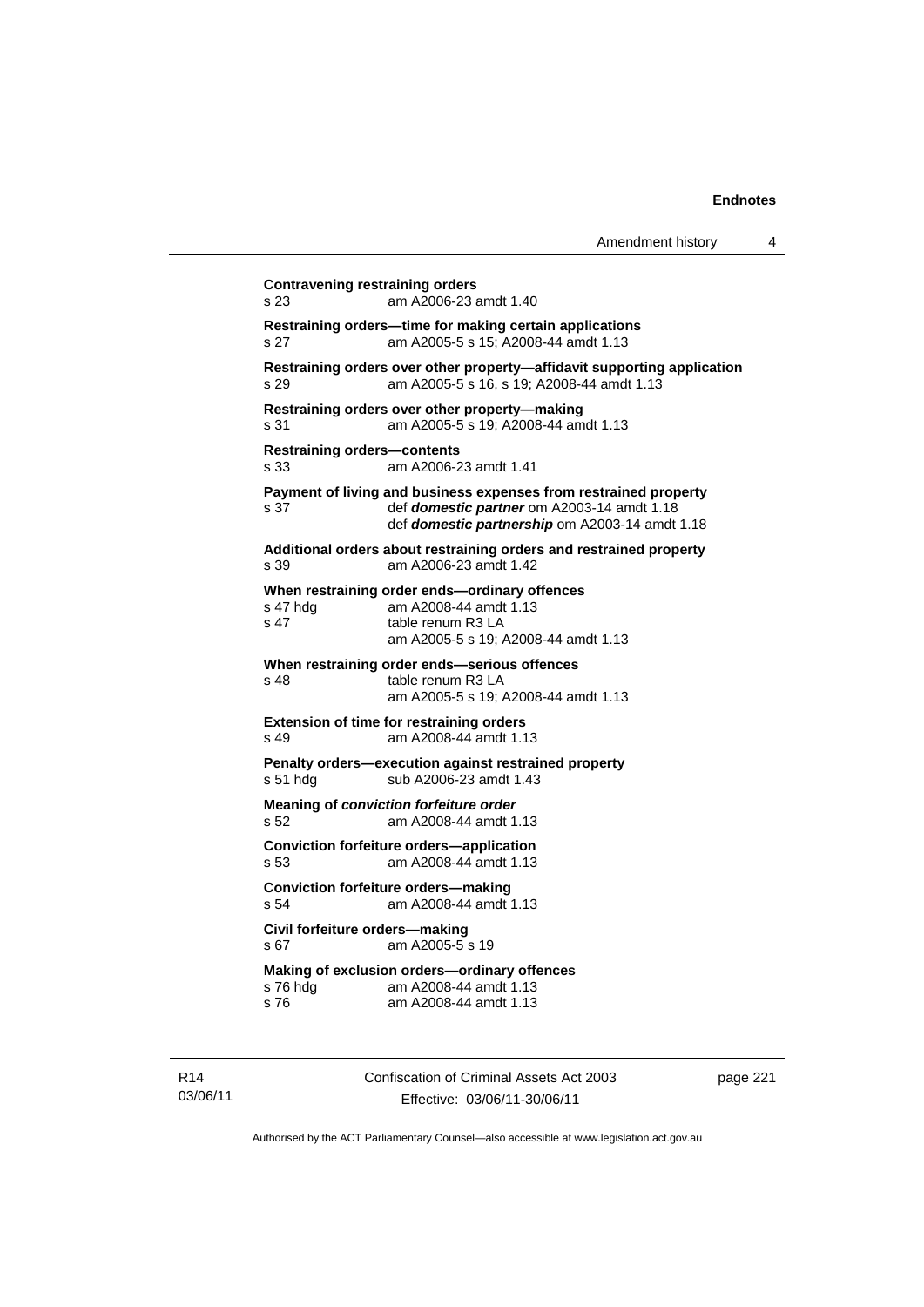4 Amendment history

```
Meaning of benefits derived by an offender 
s 80 am A2003-56 amdt 3.127 
Penalty orders—application<br>
s 83 am A2008
                \frac{1}{3}am A2008-44 amdt 1.5, amdt 1.13
Penalty orders—offenders convicted of ordinary offences<br>s 84 hdg am A2008-44 amdt 1.13
                am A2008-44 amdt 1.13
s 84 am A2008-44 amdt 1.13 
Penalty orders—commission of serious offences 
s 85 am A2005-5 s 19 
Penalty orders—amount of penalty 
s 86 am A2006-23 amdt 1.44 
                  (3) (d) note exp 2 June 2011 (see A2005-58 s 147 (2) (a)) 
Presumed value of benefits—ordinary offence 
s 91 hdg am A2008-44 amdt 1.13 
s 91 am A2008-44 amdt 1.13 
Value of benefits—relevant matters 
s 93 am A2008-44 amdt 1.13 
Creation of penalty charge over restrained property 
s 94 am A2010-15 amdt 2.1
When penalty charge over property ends 
s 95 am A2008-44 amdt 1.13 
When penalty order ends 
s 98 am A2008-44 amdt 1.13 
Notice details to be included in public trustee's report 
s 104 am A2004-9 amdt 1.12 
Inconsistency with Trustee Act or Conveyancing Act 
s 115 am A2006-38 amdt 1.3 
Meaning of equitable sharing program 
s 129 am A2008-44 amdt 1.6, amdt 1.13 
Creation of interstate penalty charges 
s 142 am A2008-44 amdt 1.13 
Meaning of property-tracking document 
s 157 am A2008-44 amdt 1.7, amdt 1.13 
Production orders—application 
s 158 am A2008-44 amdt 1.13 
Definitions for div 12.5 
                s 164 def investigation am A2008-44 amdt 1.13
```
page 222 Confiscation of Criminal Assets Act 2003 Effective: 03/06/11-30/06/11

R14 03/06/11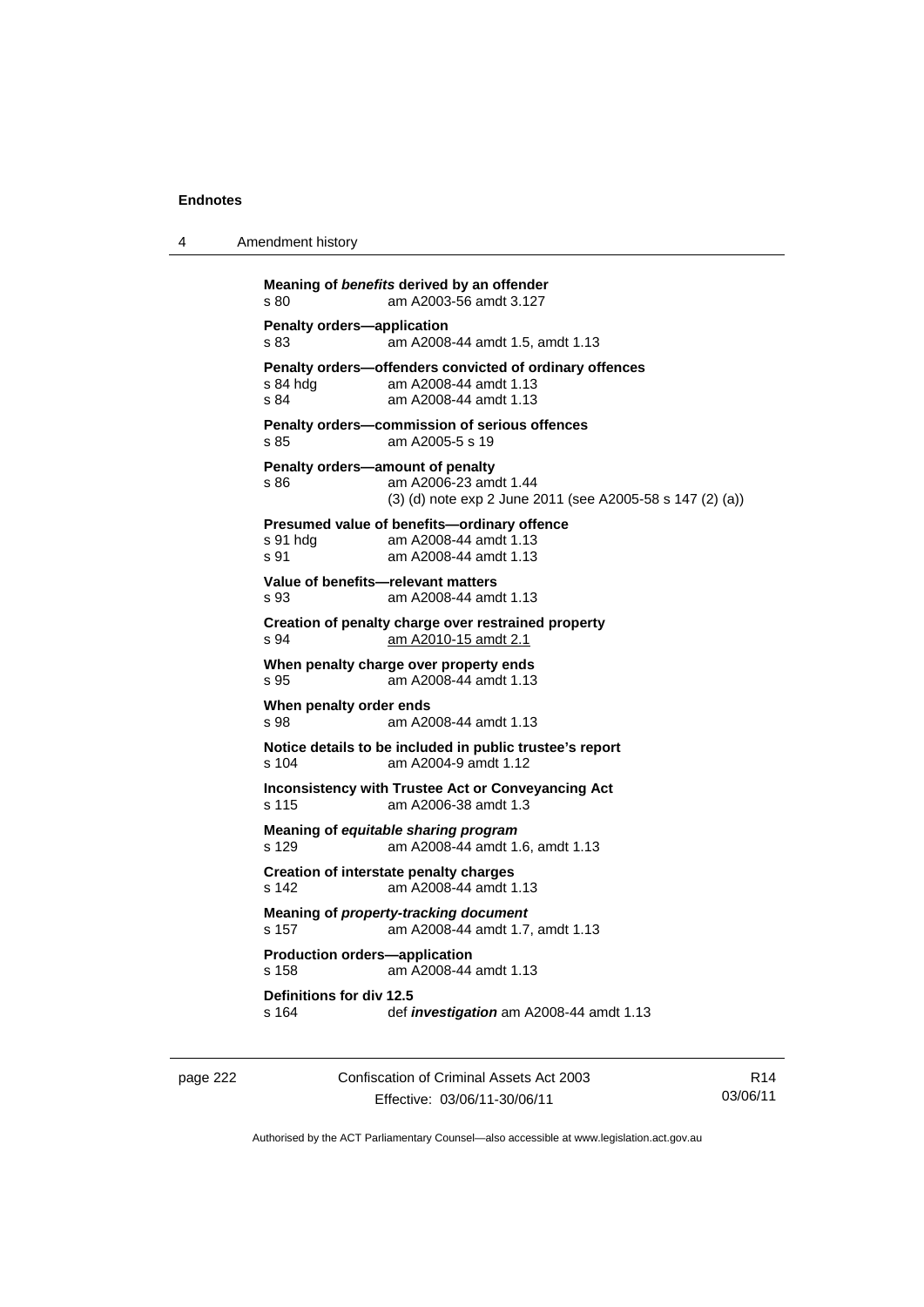```
Conduct of examination 
s 176 am A2003-48 amdt 2.2 
Destruction etc of documents<br>s 190 am A2008-4
                am A2008-44 amdt 1.8, amdt 1.13
Definitions for pt 13 
s 195 def target material am A2008-44 amdt 1.13 
Authorisation given by search warrants 
s 202 am A2008-44 amdt 1.13 
Search warrants—restrictions on personal searches 
s 211 am A2003-14 amdt 1.19, amdt 1.20; ss renum R1 LA (see 
                 A2003-8 amdt 1.21) 
Copies of seized things to be provided 
s 222 am A2004-42 amdt 3.22 
Jurisdiction of Magistrates Court—confiscation proceedings 
s 239 am A2004-60 amdt 1.76, amdt 1.77; A2008-44 amdt 1.13 
Other confiscation proceedings—notice of applications etc 
s 244 am A2005-60 amdt 1.14 
Applications for another confiscation proceeding in relation to same offence 
s 245 am A2005-60 amdt 1.15 
Confiscation proceedings—witness not required to answer questions 
prejudicing investigation 
                am A2008-44 amdt 1.13
Consequential and transitional matters 
pt 16 hdg exp 15 August 2005 (s 269) 
Repeal of Proceeds of Crime legislation 
s 261 om LA s 89 (3) 
Orders under repealed Act 
s 262 exp 15 August 2005 (s 269) 
Proceedings for offences committed before the commencement of this Act 
s 263 exp 15 August 2005 (s 269) 
Use of information etc obtained under repealed Act 
s 264 exp 15 August 2005 (s 269) 
Confiscated assets trust fund 
s 265 exp 15 August 2005 (s 269) 
Transitional regulations 
s 266 exp 15 August 2005 (s 269)
```
R14 03/06/11 Confiscation of Criminal Assets Act 2003 Effective: 03/06/11-30/06/11

page 223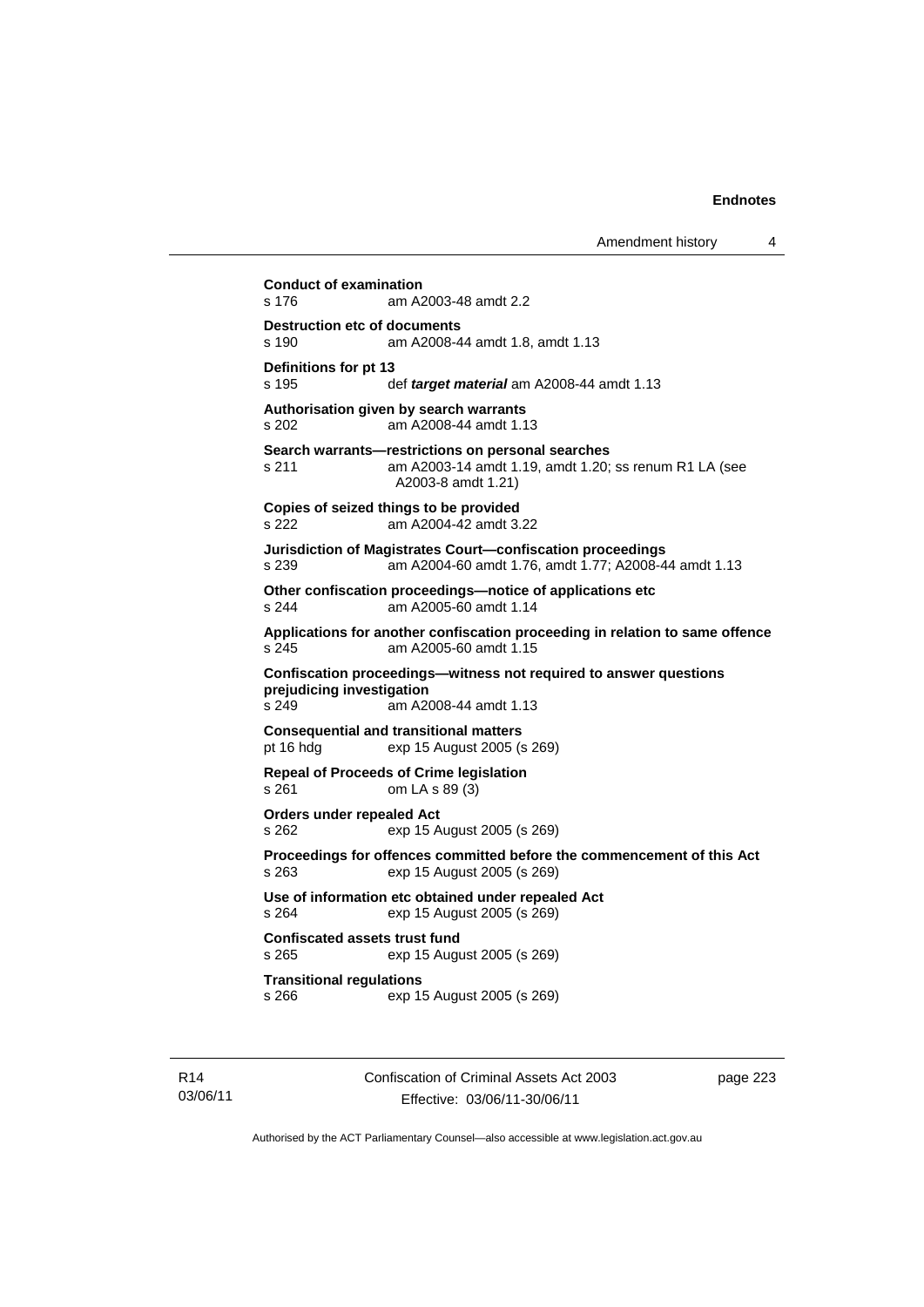| 5 | Earlier republications |
|---|------------------------|
|---|------------------------|

| Modification of pt 16's operation<br>s 267 | exp 15 August 2005 (s 269)                                                                                                                                                                                                                                                                                 |
|--------------------------------------------|------------------------------------------------------------------------------------------------------------------------------------------------------------------------------------------------------------------------------------------------------------------------------------------------------------|
| s 268                                      | Amendments of other legislation-sch 1<br>om LA s 89 (3)                                                                                                                                                                                                                                                    |
| Expiry of pt 16<br>s 269                   | exp 15 August 2005 (s 269)                                                                                                                                                                                                                                                                                 |
| Amendments of other legislation<br>sch 1   | om LA s 89 (3)                                                                                                                                                                                                                                                                                             |
| <b>Dictionary</b><br>dict                  | am A2003-14 amdt 1.22; A2005-5 s 17; A2008-44 amdt 1.9<br>def <i>indictable offence</i> om A2008-44 amdt 1.10<br>def ordinary indictable offence om A2008-44 amdt 1.11<br>def ordinary offence ins A2008-44 amdt 1.11<br>def <i>present</i> om A2005-5 s 18<br>def relevant offence ins A2008-44 amdt 1.12 |

### **5 Earlier republications**

Some earlier republications were not numbered. The number in column 1 refers to the publication order.

Since 12 September 2001 every authorised republication has been published in electronic pdf format on the ACT legislation register. A selection of authorised republications have also been published in printed format. These republications are marked with an asterisk (\*) in column 1. Electronic and printed versions of an authorised republication are identical.

| <b>Republication No</b> | <b>Amendments to</b> | <b>Republication date</b> |
|-------------------------|----------------------|---------------------------|
| 1                       | A2003-14             | 15 August 2003            |
| 2                       | A2003-56             | 19 December 2003          |
| 3                       | A2004-9              | 13 April 2004             |
| 4                       | A2004-9              | 30 April 2004             |
| 5                       | A2004-42             | 25 August 2004            |
| 6                       | A2004-60             | <b>10 January 2005</b>    |
|                         | A2005-5              | 24 February 2005          |
| 8                       | A2005-5              | 16 August 2005            |
| 9                       | A2005-60             | 22 December 2005          |
|                         |                      |                           |

page 224 Confiscation of Criminal Assets Act 2003 Effective: 03/06/11-30/06/11

R14 03/06/11